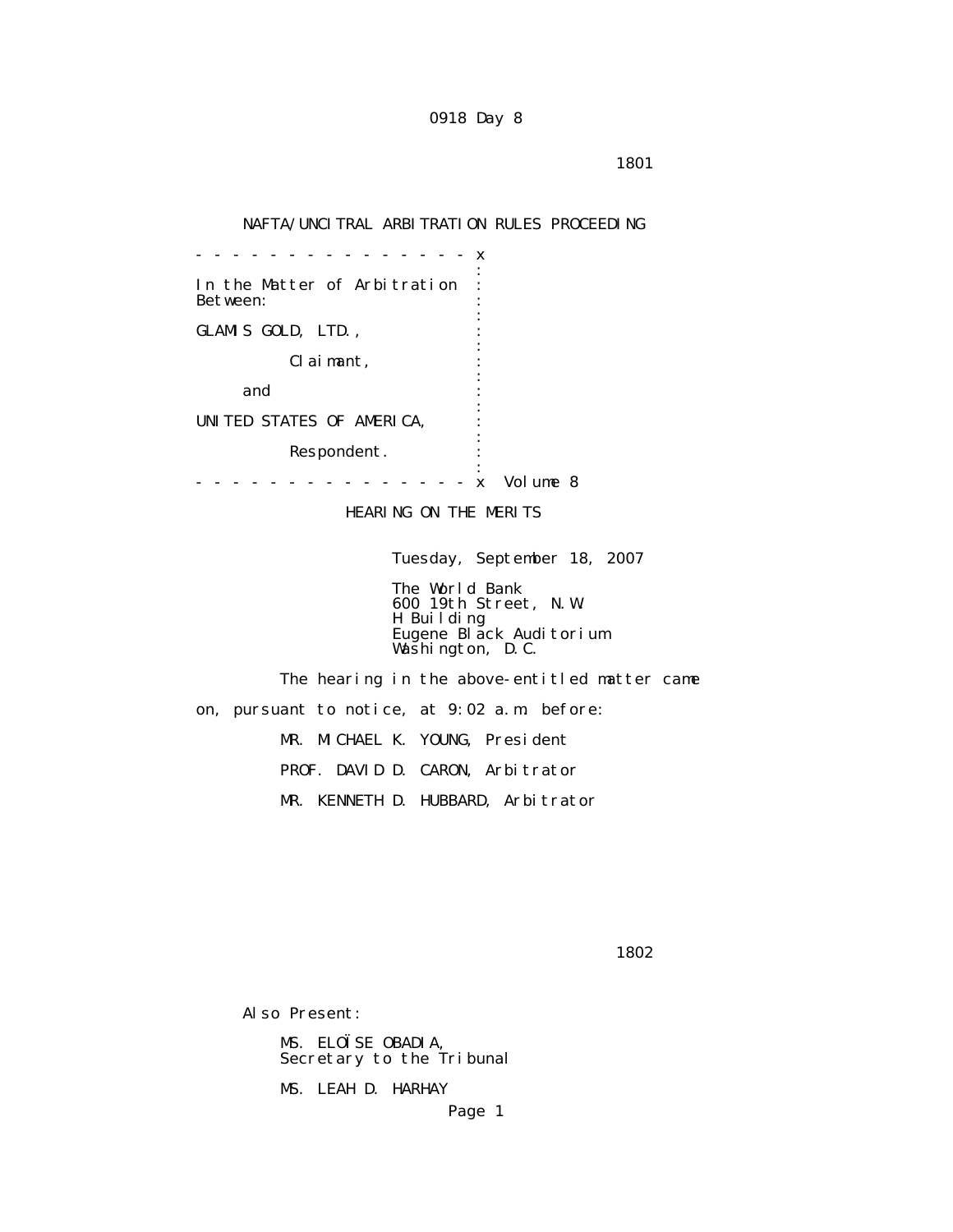|                           |  | 0918 Day 8 |
|---------------------------|--|------------|
| Assistant to the Tribunal |  |            |

Court Reporter:

 MR. DAVID A. KASDAN, RDR-CRR B&B Reporters 529 14th Street, S.E. Washington, D.C. 20003  $(202)$  544-1903

1803 - Paul Barbara, president e a constante de la provincia de la provincia de la provincia de la provincia d<br>1803 - Paul Barbara, política de la provincia de la provincia de la provincia de la provincia de la provincia

APPEARANCES:

On behalf of the Claimant:

 MR. ALAN W.H. GOURLEY MR. R. TIMOTHY McCRUM MR. ALEX SCHAEFER MR. DAVID ROSS MS. SOBIA HAQUE MS. JESSICA HALL Crowell & Moring, L.L.P. 1001 Pennsylvania Avenue, N.W. Washington, D.C. 20004-2595  $(202)$   $\bar{6}24 - 2500$ rmccrum@crowell.com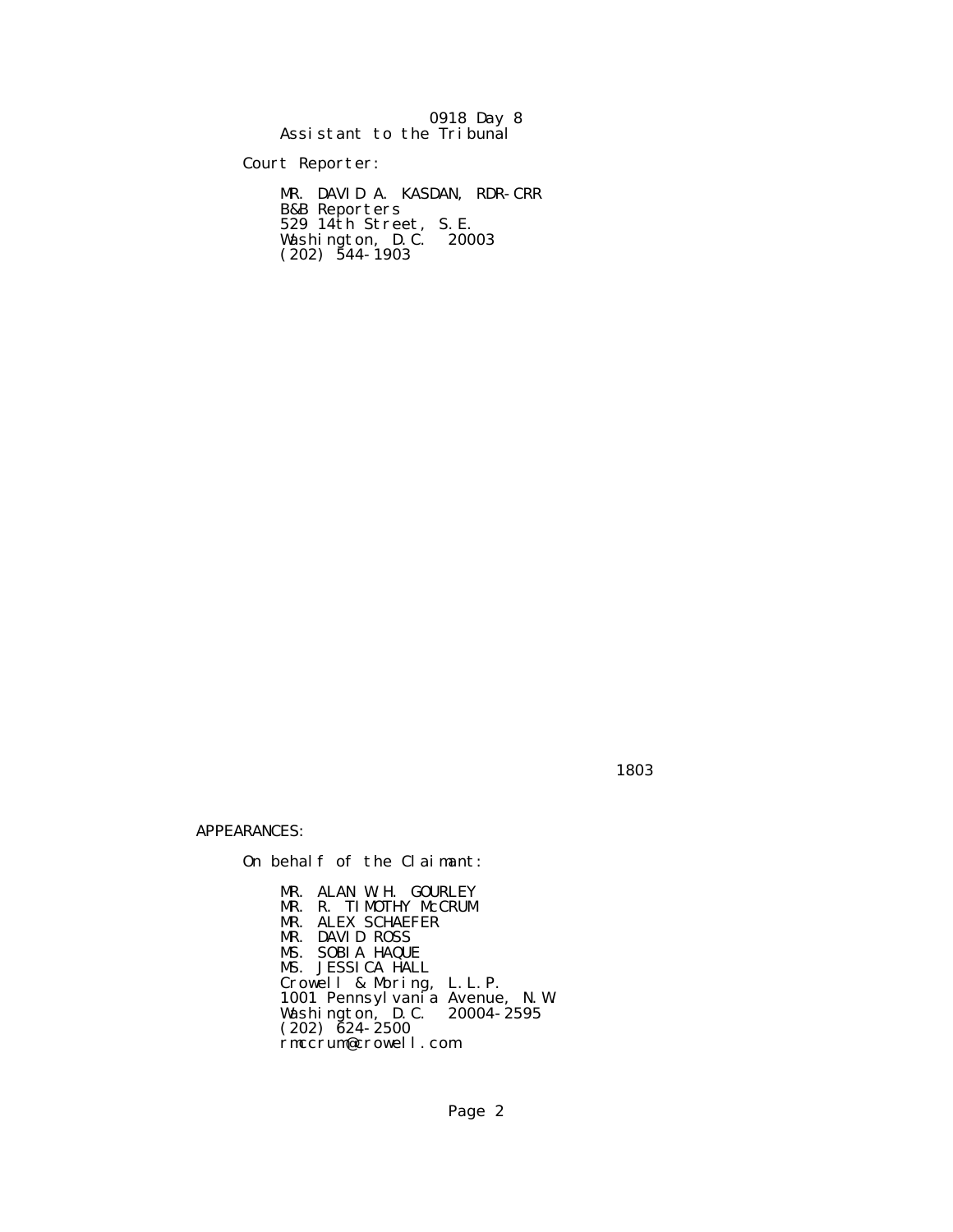1804 **1804** 

APPEARANCES: (Continued)

 On behalf of the Respondent: MR. RONALD J. BETTAUER Deputy Legal Adviser **MR. MARK A. CLODFELTER**  Assistant Legal Adviser for International Claims and Investment Disputes MS. ANDREA J. MENAKER Chief, NAFTA Arbitration Division, Office of International Claims and Investment Disputes MR. KENNETH BENES MS. JENNIFER THORNTON MS. HEATHER VAN SLOOTEN MR. MARK FELDMAN MR. JEREMY SHARPE Attorney-Advisers, Office of International Claims and Investment Disputes Office of the Legal Adviser U.S. Department of State Suite 203, South Building 2430 E Street, N.W. Washington, D.C. 20037-2800  $(202)$  776-8443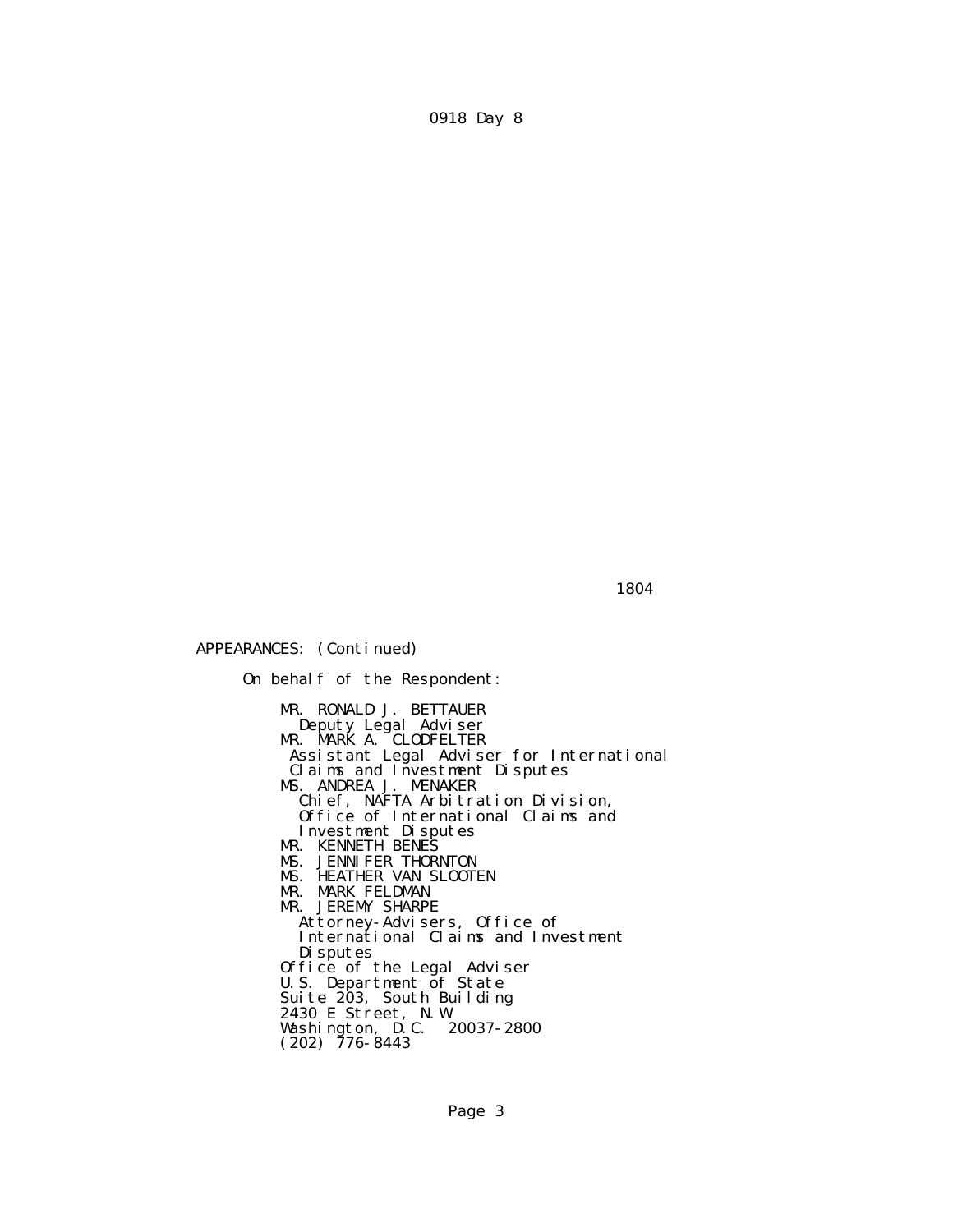$1805$ 

# C O N T E N T S

**PAGE** 

# CLOSING ARGUMENTS

ON BEHALF OF THE RESPONDENT:

|               | By Mr. Bettauer                    | 1806 |
|---------------|------------------------------------|------|
|               | By Ms. Menaker                     | 1820 |
|               | By Mr. Feldman                     | 1833 |
|               | By Ms. Menaker                     | 1841 |
|               | By Mr. Feldman                     | 1852 |
|               | By Mr. Thornton                    | 1854 |
| By Mr. Sharpe |                                    | 1865 |
|               | By Ms. Van Slooten                 | 1909 |
|               | By Ms. Menaker                     | 1921 |
| By Mr. Benes  |                                    | 1939 |
|               | By Ms. Menaker                     | 1966 |
|               | <b>QUESTIONS FROM THE TRIBUNAL</b> | 1992 |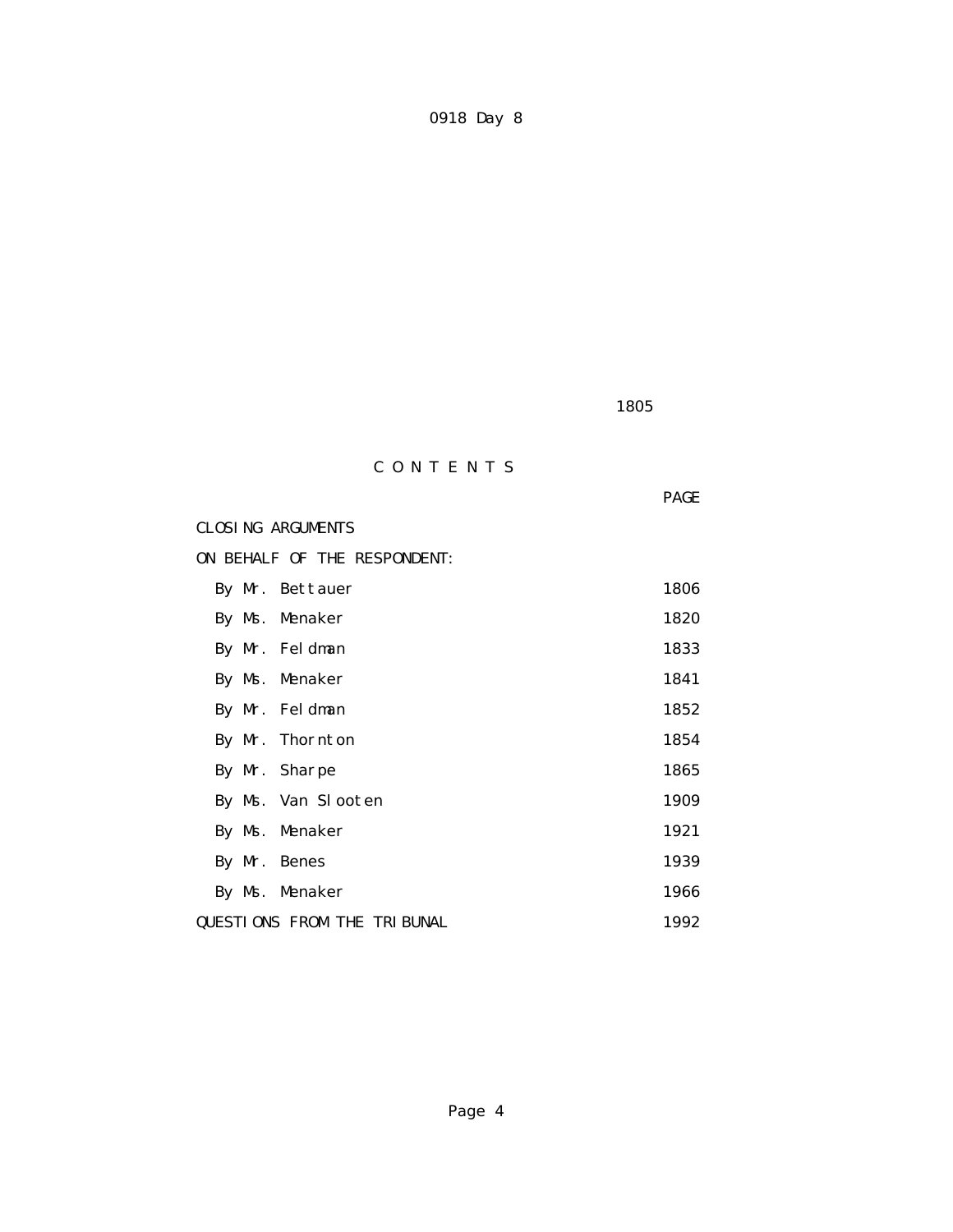$1806$ 

 1 P R O C E E D I N G S 2 PRESIDENT YOUNG: Good morning. Welcome. We 3 are ready to turn the time to Respondent. 4 Mr. Bettauer, Ms. Menaker. 5 CLOSING ARGUMENT BY COUNSEL FOR RESPONDENT 6 MR. RONALD BETTAUER: Thank you, 7 Mr. President. 8 Mr. President, Members of the Tribunal, 9 yesterday we heard the Claimant present its argument. 10 At this point, when seen in view of the pleadings, the 11 evidence, and the arguments presented last month, it 12 is quite clear that Glamis has not presented a 13 convincing case-- 14 As I was saying, it was quite clear to us, 15 and we believe it will be to the Tribunal, that Glamis 16 has not presented a convincing case that the United 17 States breached any obligation under the NAFTA. 18 First, let me describe to you how we will be 19 instructing our presentations this morning. It will 20 be much the same as we did in the August hearing. We 21 will first address the 1110 claim, and Ms. Menaker, 22 Mr. Feldman, Ms. Thornton, Mr. Sharpe, and Ms. Van

1807 - 1807 - 1807 - 1807 - 1807 - 1807 - 1807 - 1807 - 1807 - 1807 - 1807 - 1807 - 1807 - 1807 - 1807 - 1807

09:06:37 1 Slooten will be taking turns addressing various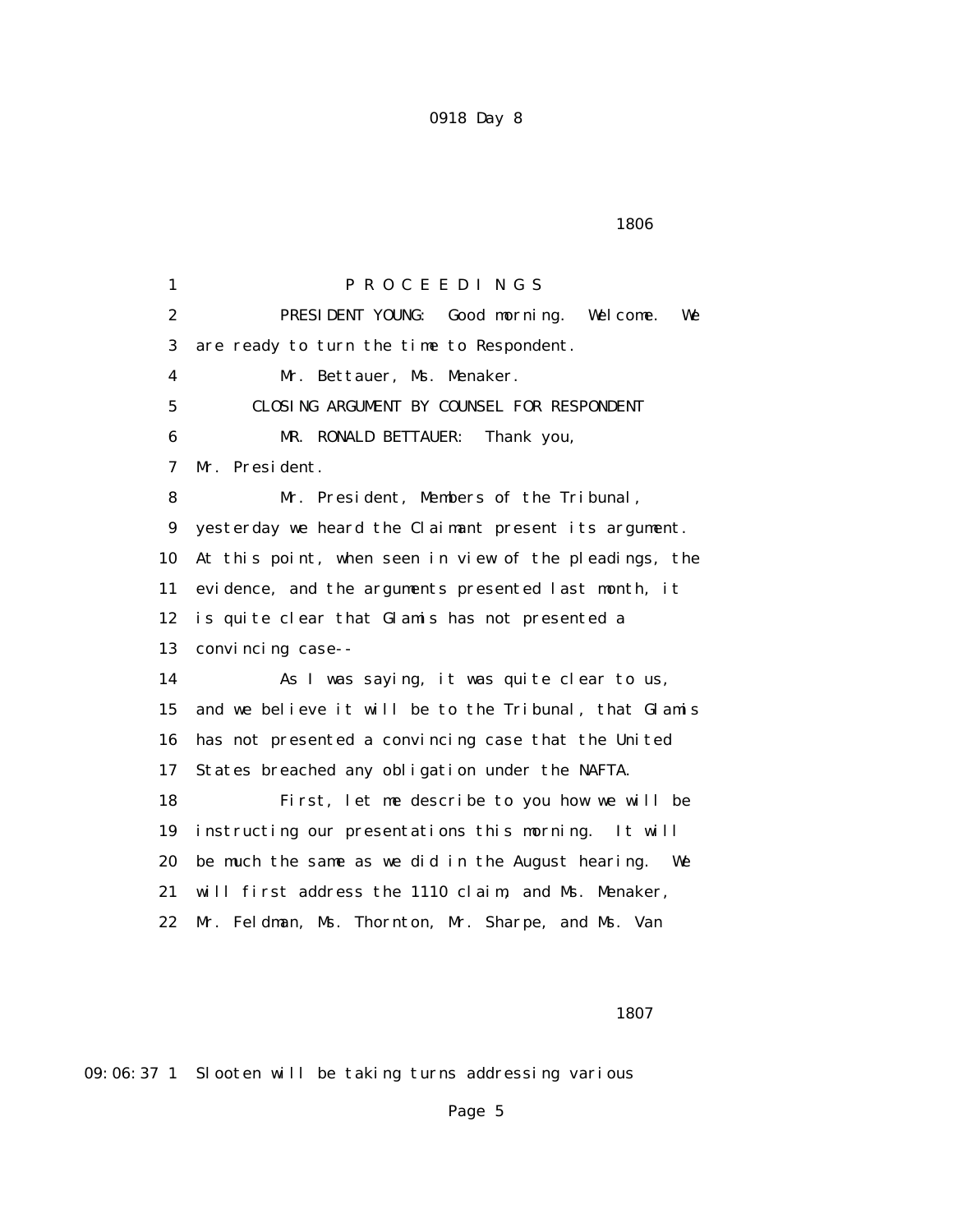0918 Day 8 2 aspects of that claim. And then we will address the 3 1105 claim, and Ms. Menaker and Mr. Benes will be 4 speaking to that. 5 During the course of our presentation this 6 morning, we will respond to questions set out in the 7 Tribunal's September 6th letter to the parties. 8 So, let me start by focusing on the important 9 interest the United States has in ensuring appropriate 10 protection for foreign investors. 11 In this role, and in these proceedings, the 12 Department of State represents the United States as a 13 whole including its agencies and its political 14 subdivisions. We are charged equally with assisting 15 U.S. investors in protecting their investments abroad, 16 and protecting the United States Government from 17 unjustified claims. We are fully aware that positions 18 we take in one situation will be cited to us in the 19 other. 20 Now, yesterday Claimant's counsel suggested 21 that U.S. positions in this proceeding would undermine

22 the protection of foreign investors and that the

 $1808$ 

09:07:52 1 United States argues one position abroad and a 2 different one when it defends Chapter Eleven cases. 3 And they argued while other States are required to 4 provide compensation in investment arbitrations, the 5 United States, in effect, seeks an exception from the 6 rules.

7 Nothing could be further from the truth. We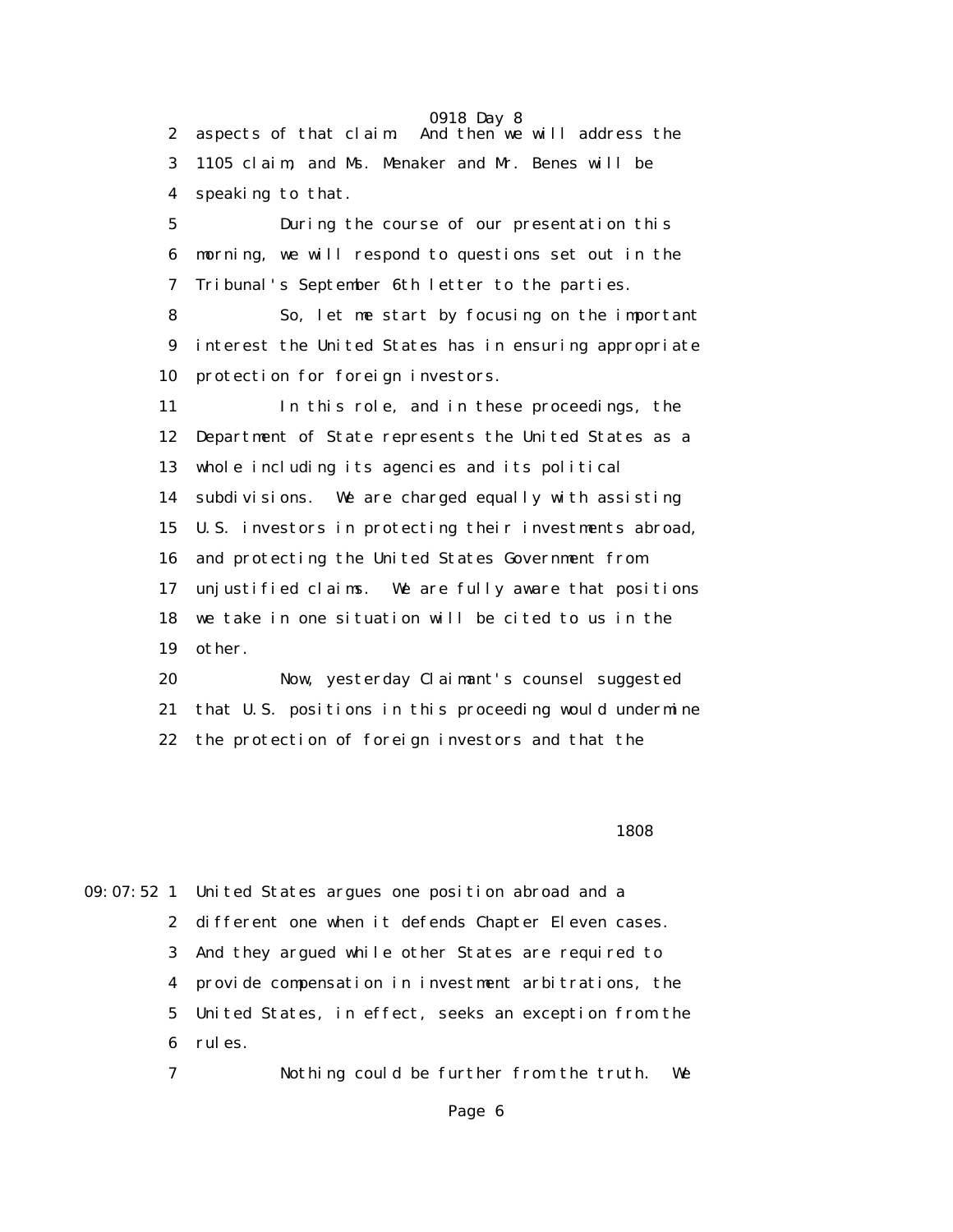0918 Day 8 8 think all Governments, including the United States, 9 are bound by the applicable Treaty and customary 10 international law rules in this field and should be 11 held to them. But we also don't think that any 12 Government, including the United States, should be 13 required to pay a windfall recovery to an investor 14 where that Government has not violated applicable 15 legal standards. 16 I submit that that's what would happen here 17 if Glamis's claim is sustained. And if that were to

 18 happen, States would be become subject to an 19 increasing number of claims based on regulatory action 20 and would become much more reluctant to take 21 reasonable steps to protect the public health, safety,

22 and the environment. Those results would be extremely

 $1809$ 

### 09:09:06 1 damaging.

 2 Now, each side in this case paints a 3 different picture of the law and the facts. This 4 morning the United States will review why the picture 5 the U.S. paints is sharp and clear and is sustained by 6 the law and the evidence. We will respond to the 7 points Glamis has made showing why its picture is 8 without foundation and, in many cases, a mere exercise 9 in wishful thinking.

 10 Let me remind the Tribunal of a few facts. 11 As you know, this case involves a foreign investor in 12 the United States. That investor established an 13 American subsidiary to take advantage of an 1872 U.S.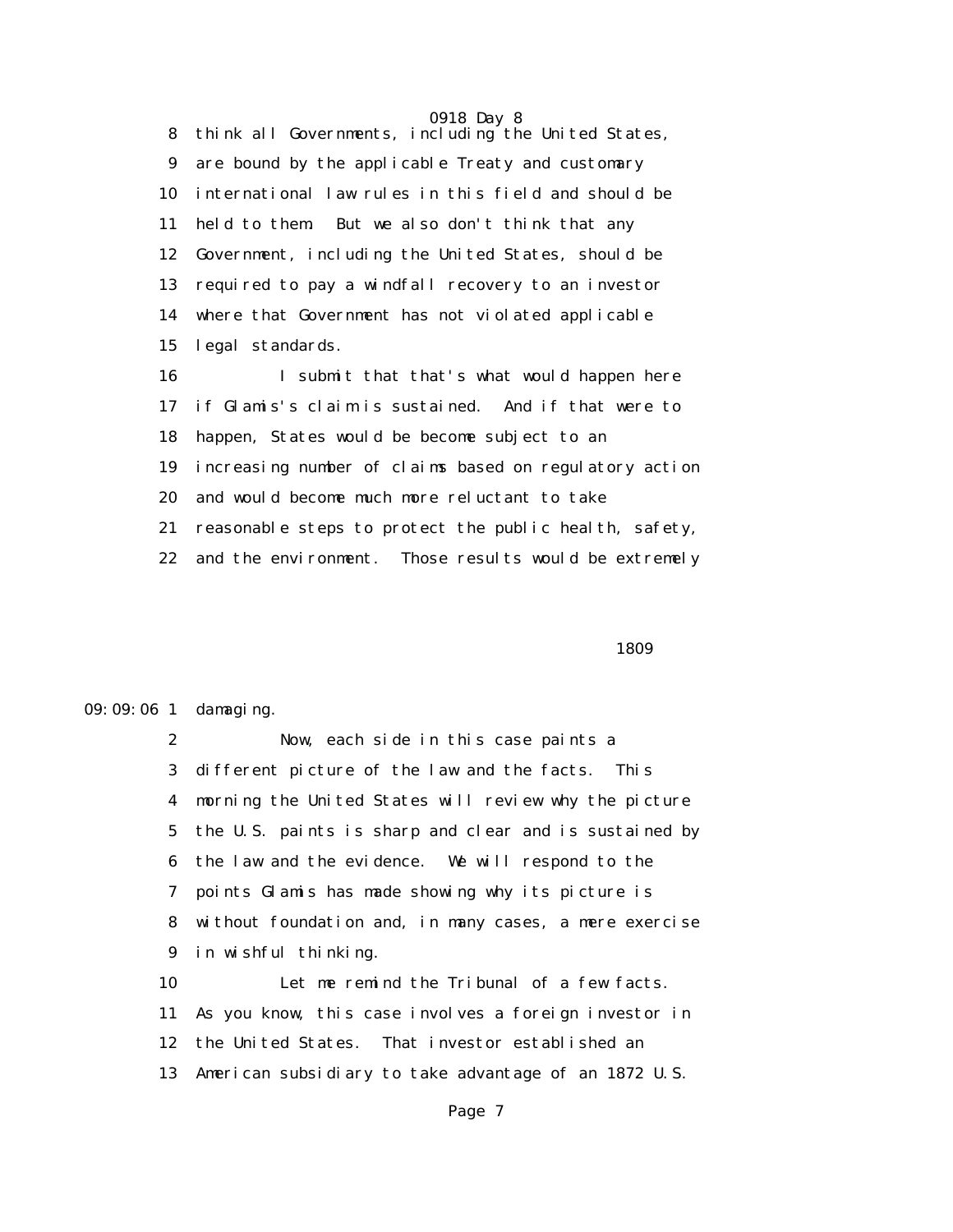0918 Day 8 14 law that gives Americans the rights without paying any 15 royalties to extract gold and other valuable minerals 16 from U.S. public lands. 17 The site where Glamis made its investment was 18 far from ordinary. It is in the California Desert 19 Conservation Area. It is on land designated for 20 limited use in a region that is and historically has 21 been sacred to Native Americans. 22 Moreover, the activity that Glamis intended

1810

09:10:26 1 to undertake is often controversial. Glamis proposed 2 to engage in a method of gold extraction, cyanide 3 open-pit heap-leach mining, that is sufficiently 4 harmful to human health and the environment that 5 several jurisdictions in the United States and in 6 other countries have banned it outright. 7 Glamis proposed to excavate 400 million tons 8 of dirt and rock in order to extract about 1.4 million 9 ounces of gold. Glamis planned to leave forever a 10 gaping mile-long, half-mile-wide, 800-foot-deep hole 11 in this environmentally sensitive conservation area. 12 Glamis also intended to leave a mile-long, 13 300-foot-high waste pile or waste piles of that level 14 that would eclipse views that are essential to the 15 Quechan's religious practice. These pits and waste 16 piles would largely prevent the Quechan from ever 17 again using the area for ceremonial or religious 18 purposes. 19 Now, Glamis is not an unsophisticated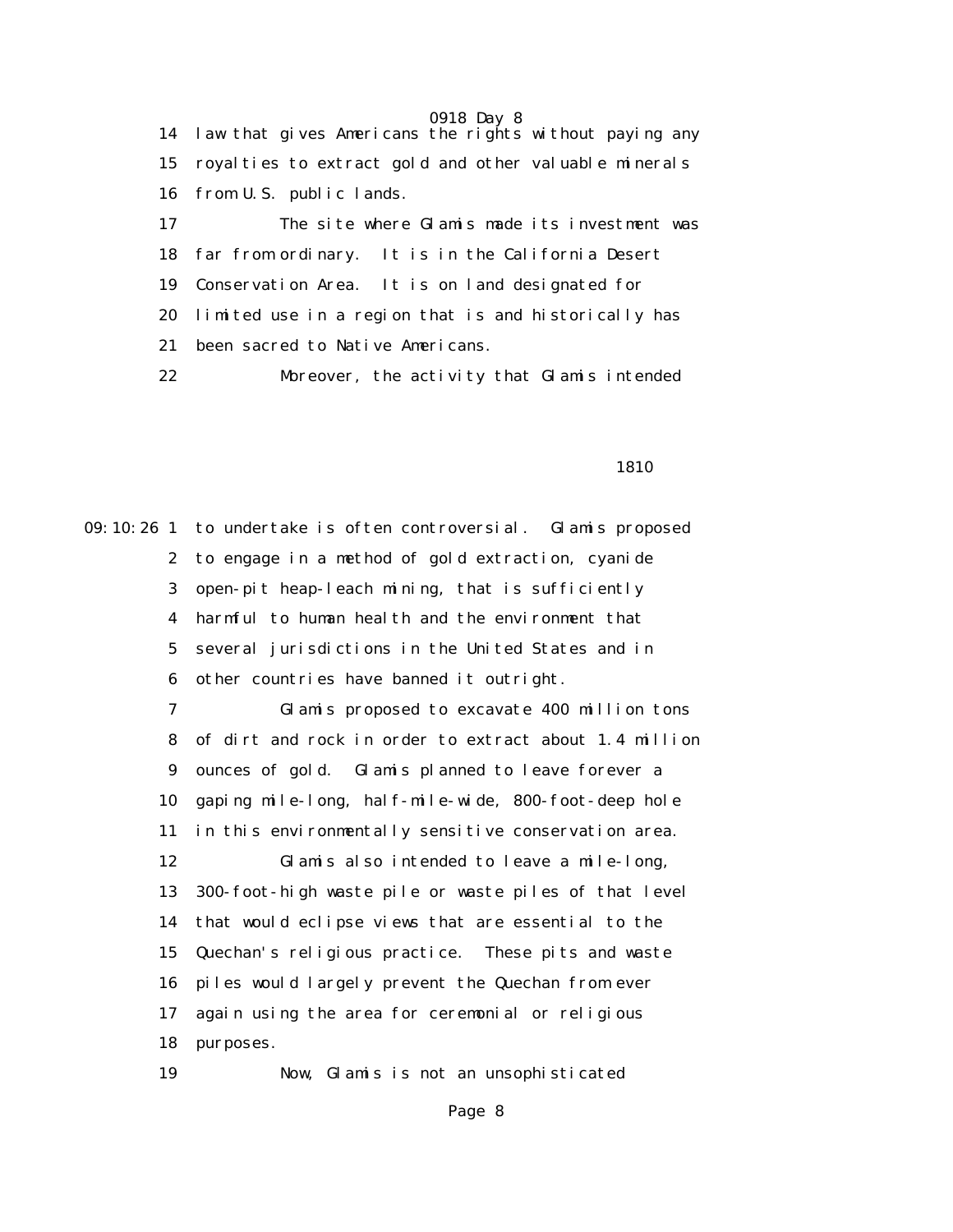20 investor that blindly chose to invest without any 21 sense of the laws that protect cultural properties, 22 religious freedoms, and the environment. Despite

### 1811

09:12:02 1 Glamis's assertion that it had positive expectations, 2 Glamis must be charged with knowing that California 3 protects by a 1976 statute Native American sacred 4 sites.

> 5 Glamis was also aware that California is at 6 the vanguard of environmental protection, and that its 7 1975 Surface Mining and Reclamation Act addresses 8 reclamation of open-pit mines. Glamis was aware that 9 this act specifically contemplates the possibility of 10 requiring backfilling of open pits. Both of these 11 statutes long predated Glamis's investment.

> 12 Nor was Glamis ignorant of the complex 13 regulatory environment in which it planned to operate. 14 Glamis itself has acknowledged that mining is one of 15 the most highly regulated industries in the world, and 16 knows that this is especially so in the United States. 17 Now, when the Federal Government began 18 processing Glamis's Plan of Operations, it was clear 19 that Glamis proposed a mining plan that was like none 20 that it had seen before. While Glamis contested this 21 yesterday, we showed in August and in our filings--and 22 will briefly review again today--that the extent of

<u>1812</u>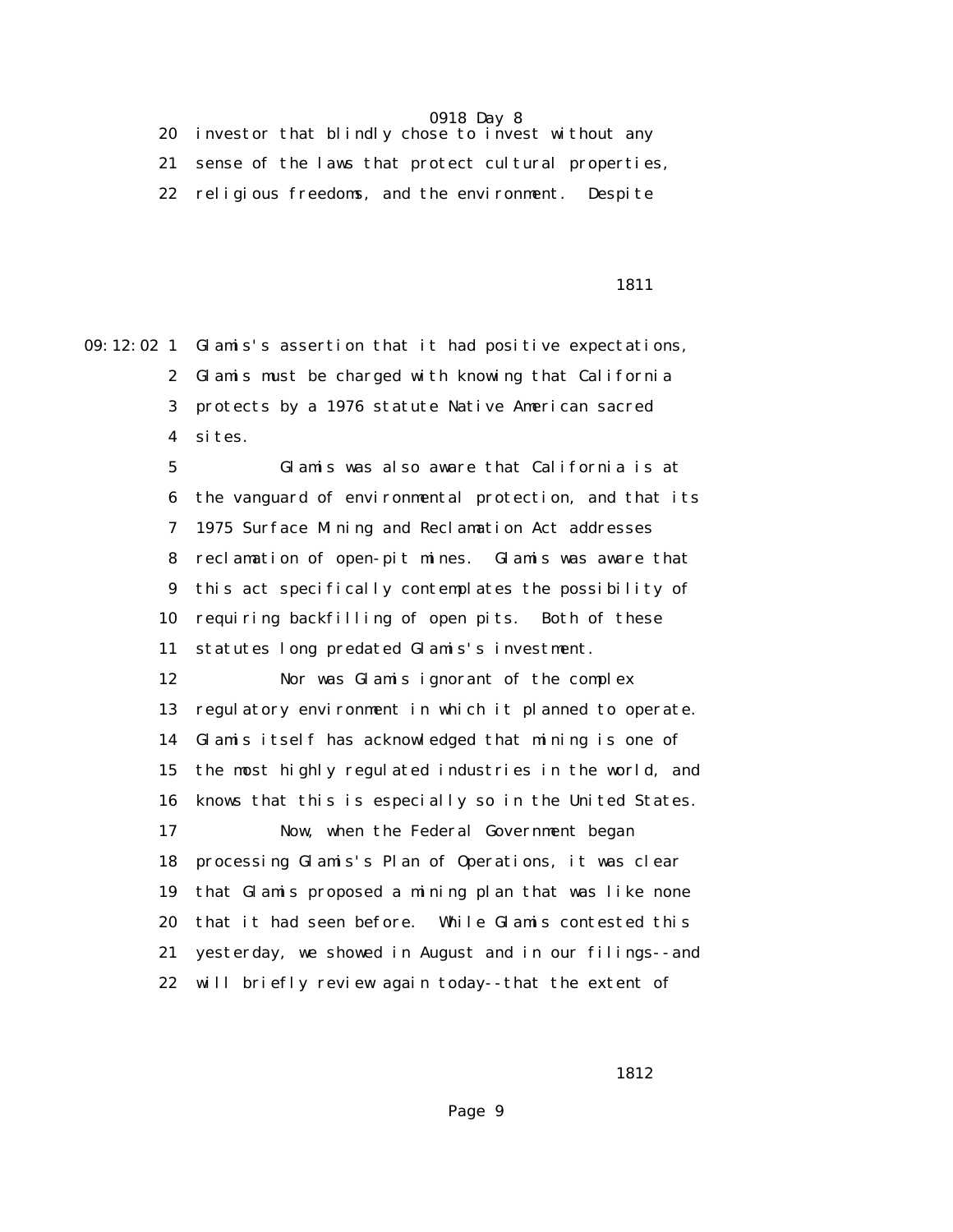09:13:30 1 the cultural resources at the site and the opposition 2 to the Project on the grounds that it would interfere 3 with the Quechan Tribe's ability to practice religion 4 were unparalleled.

> 5 Dr. Cleland testified that the concerns 6 raised about the Imperial Project were the greatest 7 that he had heard in 30 years, in his 30 years' 8 experience. Faced with this, the Federal Government 9 addressed legal questions of first impression dealing 10 with its authority to deny a Plan of Operation on 11 these grounds; and, after a thorough and thoughtful 12 analysis, the Government determined that it had 13 statutory authority to deny Glamis's plan, and it did 14 that. Glamis has not shown, and cannot show, that 15 that option was not legally available, much less than 16 that the decision was arbitrary.

 17 Nevertheless, only months later, the Federal 18 Government accepted Glamis's arguments, criticizing 19 that very decision, and rescinded it. From that point 20 forward, the Federal Government placed no obstacles in 21 Glamis's way. Instead, the Federal Government worked 22 with Glamis to move the process forward. It made

<u>1813</u>

09:14:55 1 itself available for numerous meetings with Glamis 2 officials and issued a validity determination in 3 Glamis's favor. 4 But when California adopted its reclamation

5 measures, it was Glamis that decided to abandon its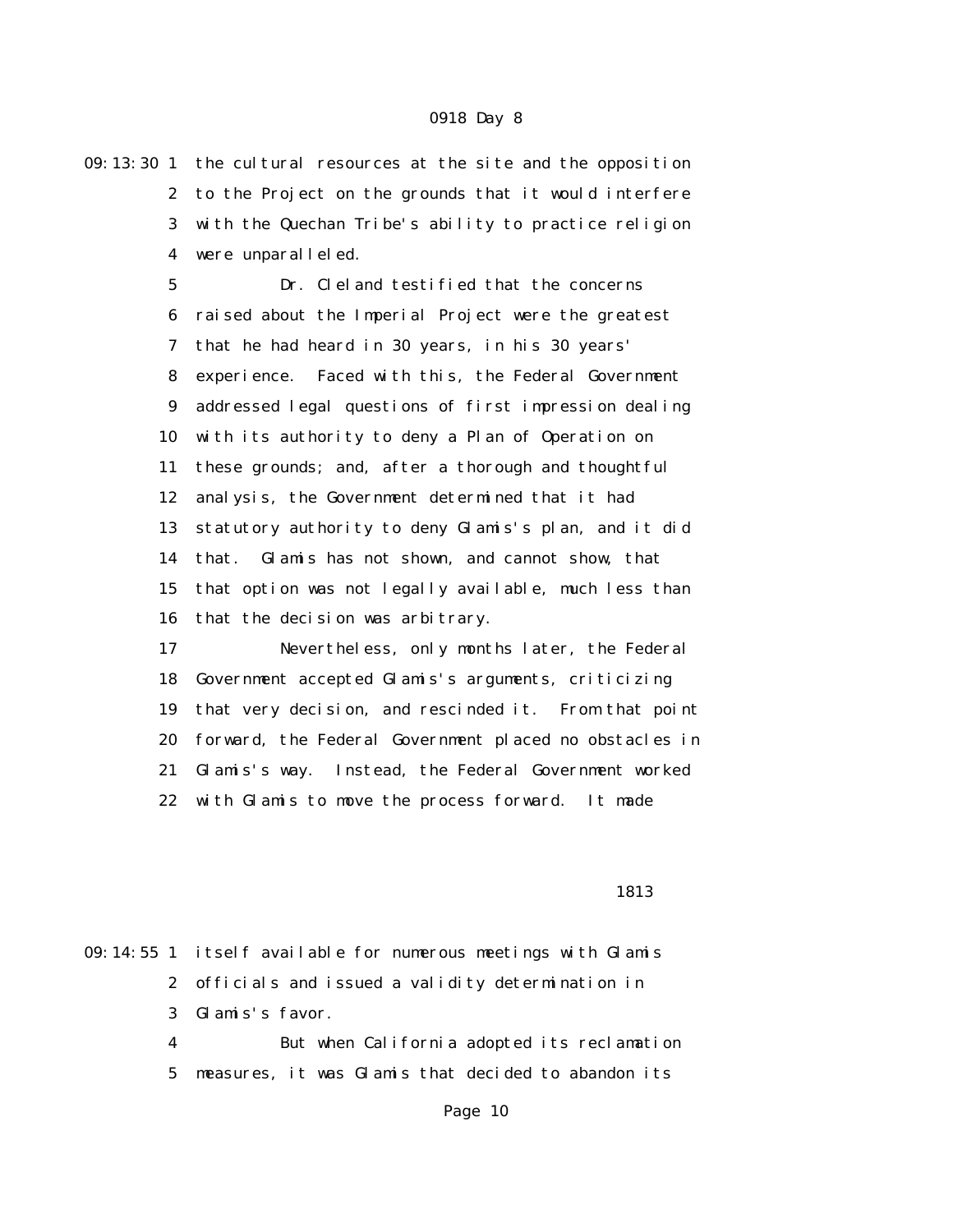6 pursuit of Federal approval for its Plan of Operation. 7 As Glamis officers testified, Glamis determined at 8 that time that it would have been reckless to proceed 9 after California took the action that it did. 10 So, really, the only grounds for complaint 11 that Glamis has against the Federal Government's 12 actions is the issuance of the Leshy Opinion and the 13 Record of Decision denying its project. But both of 14 those acts were quickly rescinded, and for a time 15 Glamis then continued to pursue approval of the 16 Project. Glamis chose not to pursue approval of its 17 plan afterwards, not because of anything the Federal 18 Government did or did not do, but because of actions 19 taken by California. The Glamis claim, based on 20 Federal measures, thus has no merit.

 21 I now turn briefly to the claim based on 22 California measures.

### 1814

09:16:12 1 Glamis, in fact, had every reason to know 2 that under the applicable legal framework, more 3 stringent reclamation requirements could be imposed by 4 California, but Glamis made a business decision when 5 it invested in mining claims in the California CDCA. 6 When it made its investment, it presumably hoped that 7 California would not impose additional requirements 8 such as complete backfilling at the Imperial Project. 9 It gambled that additional cultural resource 10 surveys would not reveal that the area was of 11 particular religious or historic significance to any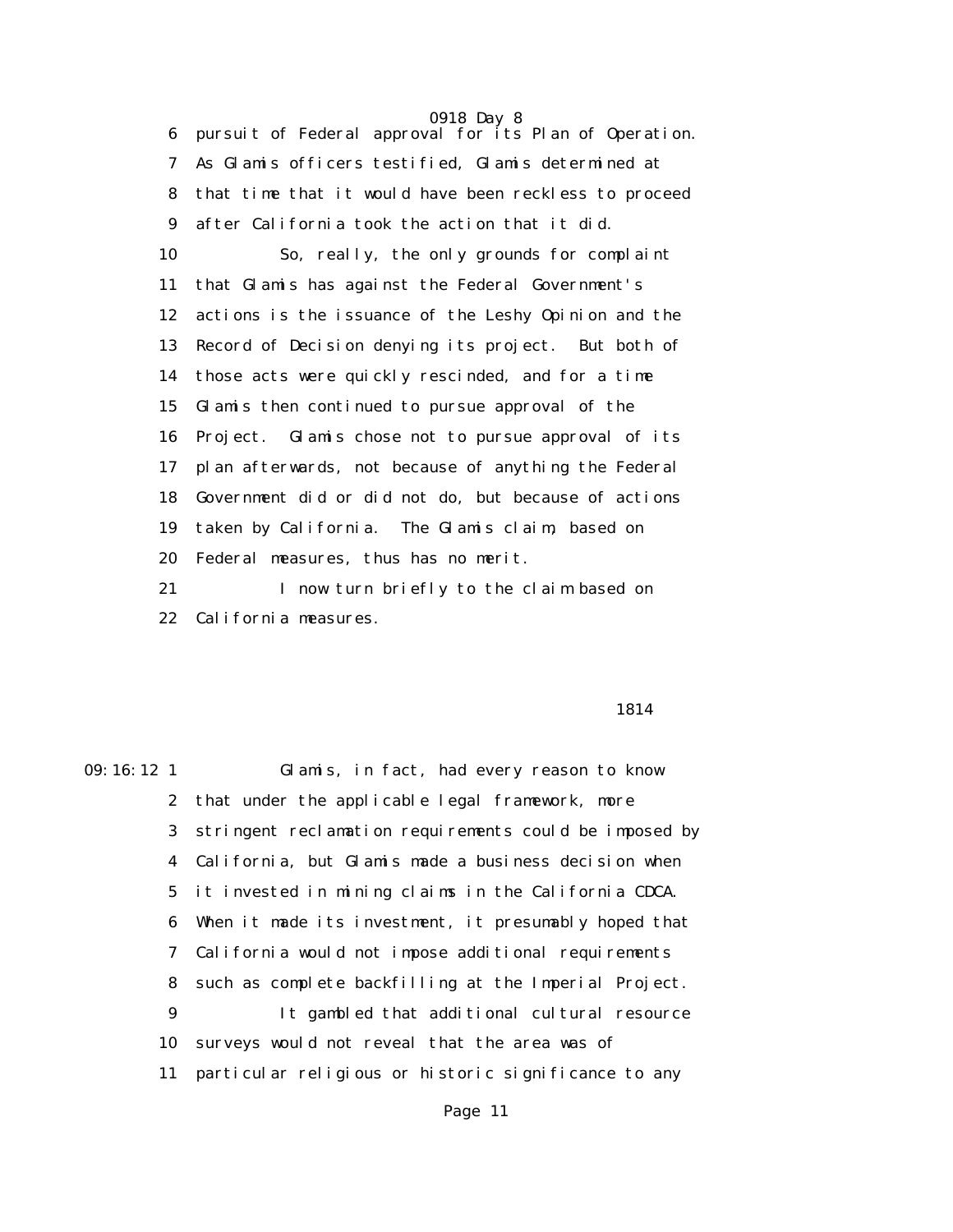13 These were business risks. In fact, these 14 business risks materialized. The proposed Imperial 15 Project sparked serious public scrutiny. 16 Environmentalists educated public officials about the 17 harm caused by unreclaimed open-pit mining, and the 18 Quechan voiced their strong opposition to a project 19 that would have destroyed sites that are of cultural 20 importance to them and essential to their religious 21 practice.

12 Native American Tribe.

22 The unprecedented outcry by environmental and

1815

09:17:36 1 Native American groups drove California to take 2 action. Glamis asserts that the California measures 3 were aimed at stopping the Imperial Project, but 4 California did not ban mining or even a particular 5 type of mining. Rather, California sought to balance 6 various competing interests and afforded all 7 interested groups a full and fair opportunity to 8 participate in the public decision-making process. 9 Each group received some of what it asked for, but 10 none received everything. 11 California decided to continue to allow 12 open-pit cyanide heap-leach mining, but to require 13 mine operators to fill in the pits that they otherwise 14 might have left unreclaimed. California assured 15 environmentalists and the public at large that the 16 State would require reclamation of any future open-pit 17 metallic mines in accordance with the 1975 Surface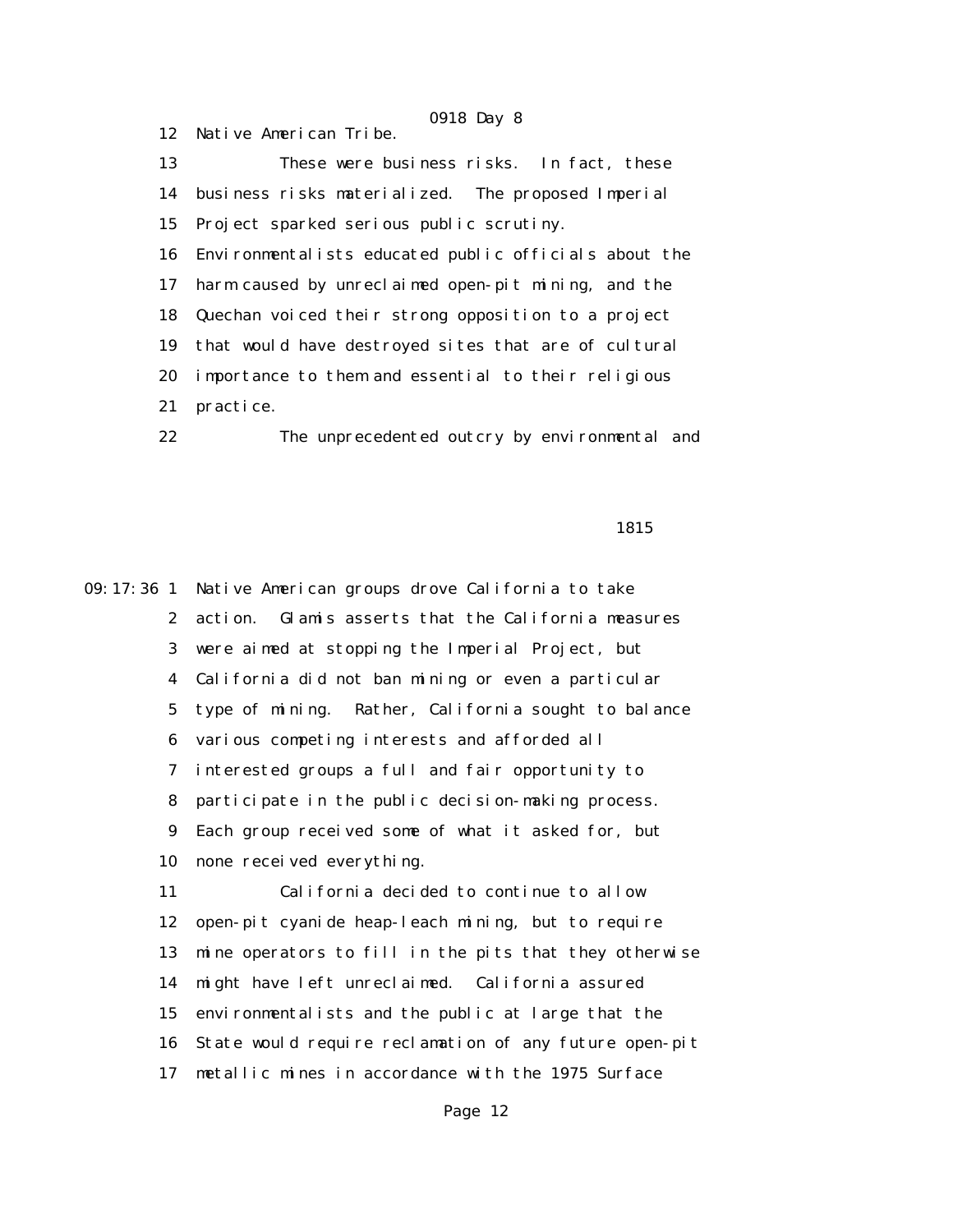18 Mining and Reclamation Act.

 19 California also assured Native Americans that 20 the protections of the Sacred Sites Act would be 21 adhered to by prohibiting severe and irreparable 22 damage to and interference with access to Native

 $\sim$  1816

09:18:54 1 American sacred sites.

 2 But the State denied the requests by Native 3 Americans for a veto over all mining operations that 4 might injure their cultural and religious traditions. 5 Glamis knew all about the legal regime in 6 place in California. Glamis knew about the important 7 interests at stake, so Glamis could have had no 8 reasonable expectation that California would not apply 9 that regime to the Imperial Project and take into 10 account those interests. Glamis had received no prior 11 assurances from California that measures such as those 12 California adopted would not be put into place. In 13 fact, Glamis had not received assurances of any kind 14 that California would not require complete backfilling 15 of open-pit metallic mines, or that it would not 16 protect Native American sacred sites that might 17 otherwise be destroyed by Glamis's proposed mine. 18 It rings hollow for Glamis now to complain 19 that it is being asked to bear a burden that ought to 20 be borne by the public as a whole. California did not 21 take anything from Glamis for the public use or for 22 public benefit. Rather, California simply decided to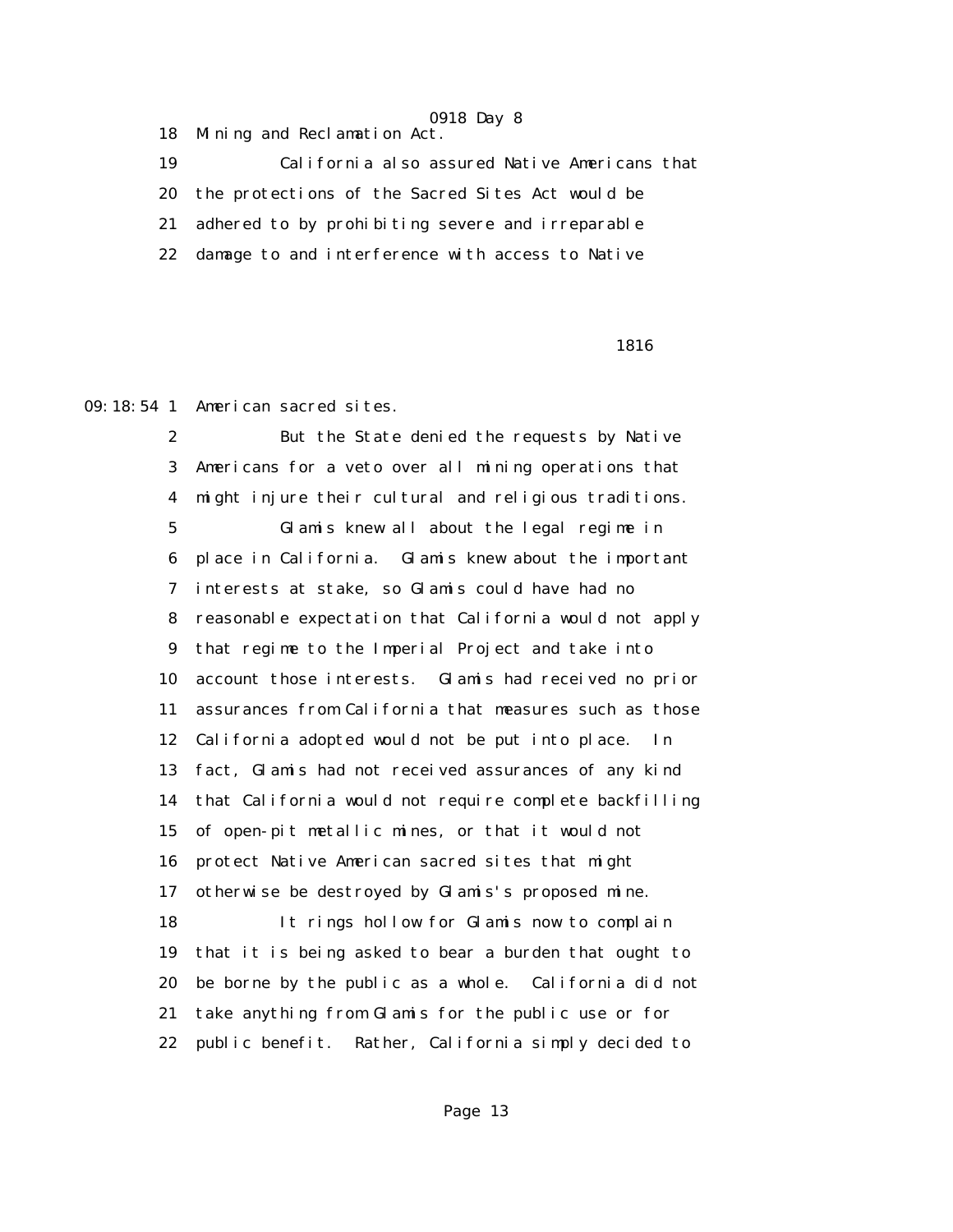<u>1817</u>

09:20:21 1 require metallic mine operators such as Glamis to 2 repair the environmental damage that they, themselves 3 caused by their own mining operations. Were the 4 California measures to be applied to Glamis, Glamis 5 would only be asked to repair a harm that it intended 6 to foist onto the American public.

> 7 So, what happens in this case? Glamis 8 consciously gambled that California would continue 9 giving metallic mine operators a free pass to extract 10 gold while leaving large, unreclaimed open pits and 11 not having to take the measures necessary to remediate 12 the resulting environmental degradation and serious 13 risks to health and safety. Indeed, Glamis gambled 14 that California would never get serious about 15 enforcing the requirements of this previously enacted 16 legislation.

> 17 The NAFTA, however, is not an insurance 18 policy to cover such business risks. The American 19 taxpayer should not be required to indemnify investors 20 such as Glamis for business risks freely undertaken. 21 The NAFTA should not be construed to prevent state 22 parties from adopting general regulations that require

### 1818

|  | 09:21:42 1 persons and companies, including investors, to clean |
|--|-----------------------------------------------------------------|
|  | 2 up the environmental degradation that they cause.             |
|  | California's reclamation requirements were of                   |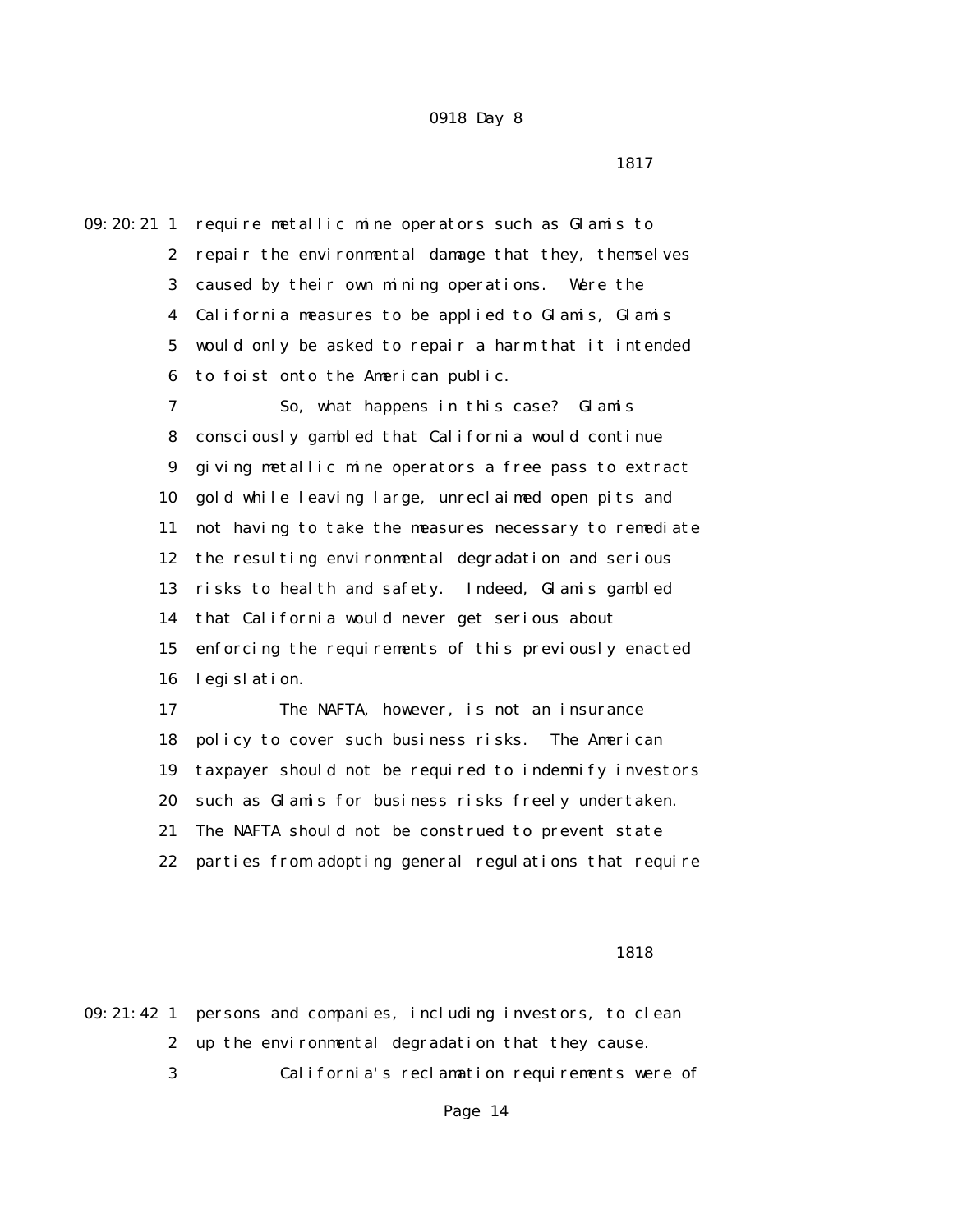4 general application, not targeted at Glamis alone, as 5 Glamis claims. Although Glamis's Imperial Project 6 certainly provided the impetus for California to act, 7 California responded to the perceived emergency by 8 enacting laws and promulgating regulations that 9 applied generally to all similarly situated mine 10 operators. To date, these laws and regulations have 11 been applied to only one mining company, and that 12 company is not Glamis. The company is Golden Queen. 13 Golden Queen sought an exemption from 14 California's complete backfilling requirements, but 15 the request was denied. Golden Queen did not then 16 launch a NAFTA claim. Rather, it redesigned its mine 17 plan and resubmitted its Plan of Operations. Golden 18 Queen has now publicly reported its intention to 19 comply with the California reclamation requirements 20 while anticipating a, "robust rate of return," on its 21 investment.

22 In our presentations this morning, we will

### 1819

09:23:07 1 review the facts that show that the Imperial Project 2 would have continued to be profitable for Glamis at 3 the time the California measures were adopted and that 4 it would be even much more profitable today. If, 5 nevertheless, the Tribunal were now to compensate 6 Glamis for the cost of complying with the regulation 7 uniformly imposed on all other new metallic mine 8 operators, that would constitute an unjust windfall 9 for Glamis, a windfall that companies like Golden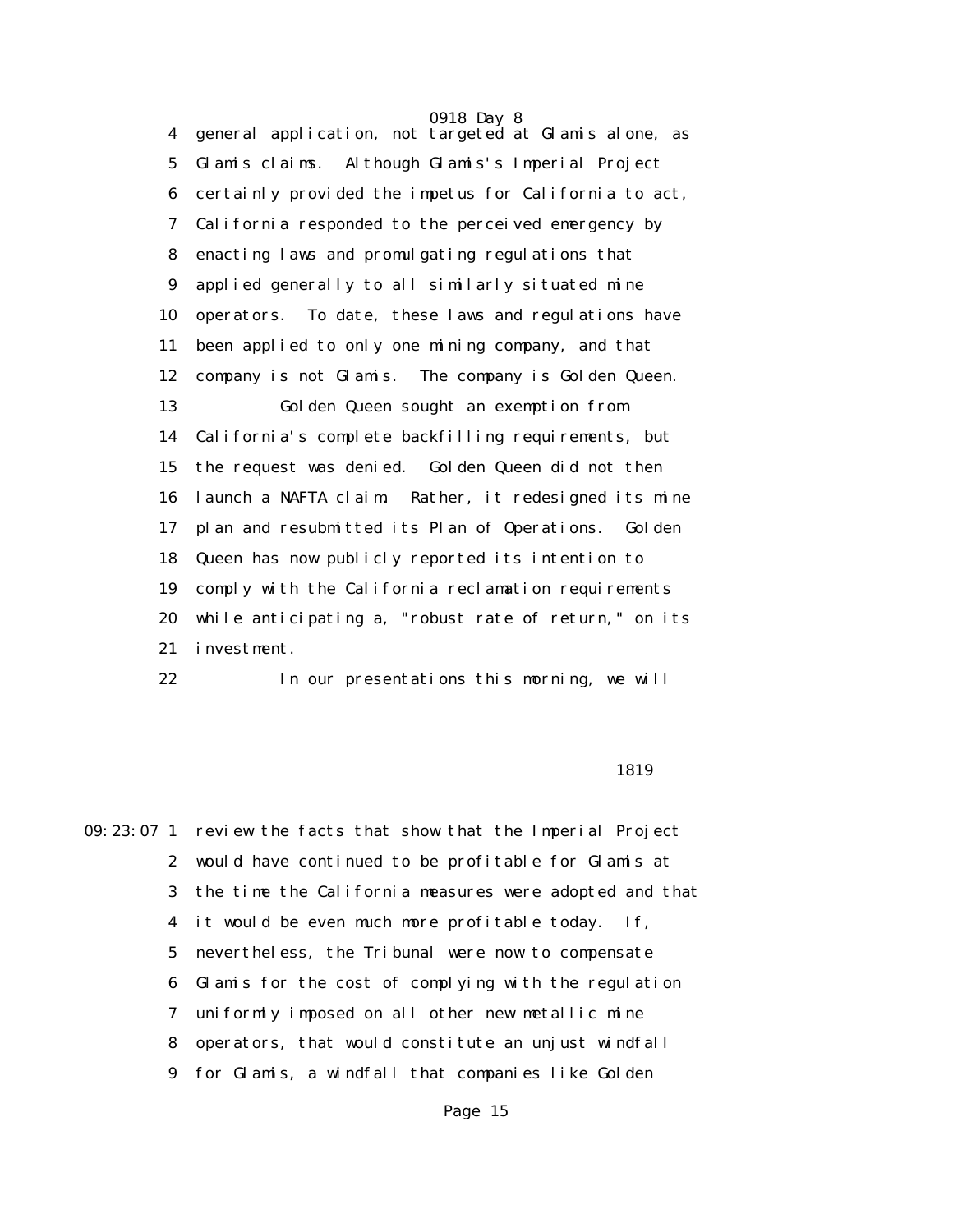11 Glamis could have done what Golden Queen did, 12 but instead it chose to bring a NAFTA claim, but 13 Glamis had no right to have its preferred Reclamation 14 Plan approved. Glamis has failed to prove that the 15 Government measures it challenges destroyed the 16 economic value of its investment, and Glamis has 17 failed to prove that any acts or omissions of the 18 Federal or California Governments violated the 19 international law minimum standard of treatment. 20 Indeed, all Glamis has shown is that in a 21 democracy, public officials have to make difficult 22 choices, including between encouraging land

10 Queen would not obtain.

1820

09:24:29 1 exploitation and minimizing the damage that such 2 exploitation may cause to human health, the 3 environment, and the country's cultural heritage. 4 The fact that Glamis's arguments failed to 5 carry the day in California cannot be an international 6 law violation. California's actions were transparent, 7 legitimate, and fully justified. 8 Mr. President, Members of the Tribunal, that 9 ends my brief introduction. I would now ask that you 10 call on Ms. Menaker, who will address Glamis's claim 11 that the Federal Government expropriated its 12 investment. 13 Thank you. 14 PRESIDENT YOUNG: Mr. Bettauer, thank you. 15 Ms. Menaker?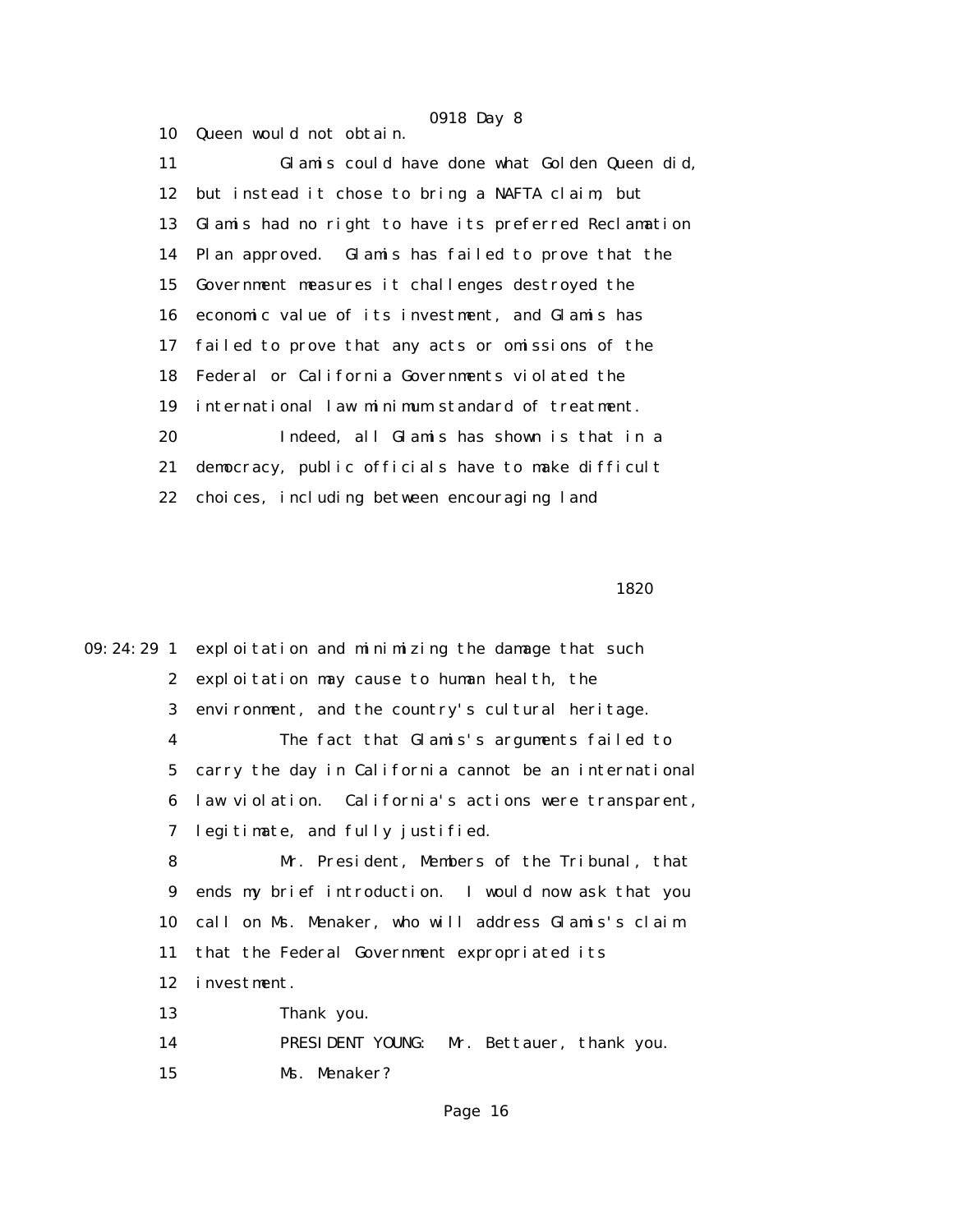| 16 | MS. MENAKER: Thank you, Mr. President and              |
|----|--------------------------------------------------------|
| 17 | Members of the Tribunal, and good morning.             |
| 18 | As the Tribunal noted at the August hearing            |
| 19 | and in its questions, Glamis has asked the Tribunal to |
| 20 | first consider whether the Federal actions constituted |
| 21 | an expropriation and, if not, to then proceed to       |
| 22 | consider whether later in time State actions           |
|    |                                                        |

1821

09:25:35 1 constituted an expropriation.

 2 So, I'll therefore begin this morning by 3 addressing the Federal measures, and then we will 4 begin to address the California measures. 5 We showed during last month's hearing that 6 nothing the Federal Government did or did not do can 7 be characterized as having expropriated Glamis's 8 property rights. The Record of Decision denying 9 Glamis's Plan of Operations cannot form the basis for 10 that claim because even if that decision was 11 erroneous, which Glamis has failed to prove, any error 12 was quickly corrected by the rescission of that 13 decision. Indeed, Glamis appears to recognize as 14 much. 15 In its questions that the Tribunal sent to 16 the parties, the Tribunal specifically asked Glamis 17 to, "point to the particular Federal acts and dates 18 that it alleges constituted a taking," and this is in 19 question number two.

 20 Yesterday, Glamis failed to answer that 21 question directly and, instead, essentially repeated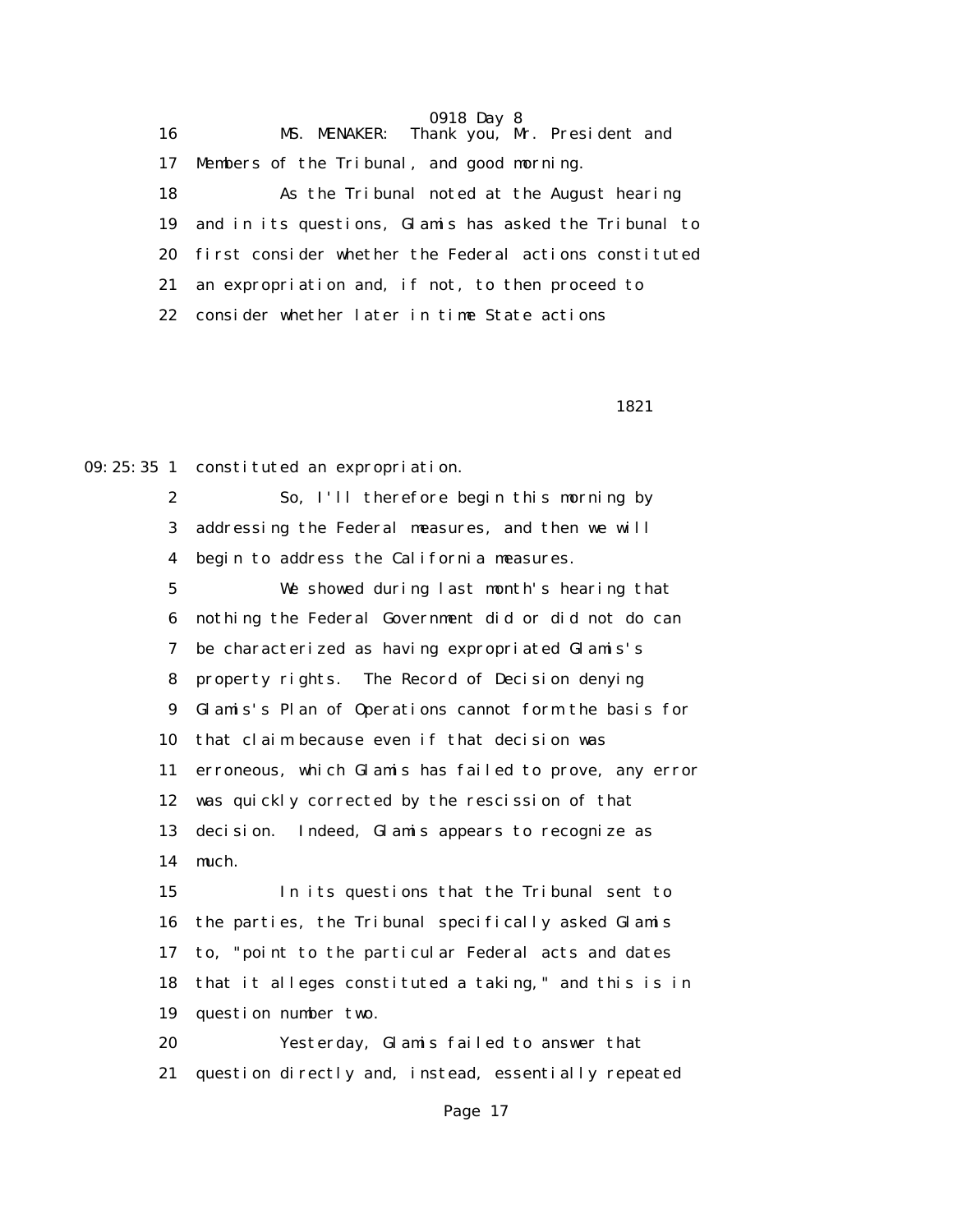22 what it had asserted at last month's hearing. Glamis

 1822 09:26:34 1 argued that the Federal Government's actions 2 constituted an indirect expropriation of its mining 3 claims, and I have put this quotation on the slide, 4 because although there was a, quote-unquote, partial 5 lifting there--you have it in your handouts as well, I 6 think. 7 There it goes. 8 They argued that although there was a, 9 quote-unquote, partial lifting, there was never a 10 correction of that act because then the State came in 11 to add further measures on top of that, and so the 12 Federal Government, apparently, couldn't correct fully 13 the original denial by approving the mine. 14 But there are two problems with this 15 argument. Glamis attributes the fact that there was 16 only a so-called partial lifting of the denial and 17 Glamis's Plan of Operations was never approved to the 18 fact that California adopted the SMGB regulation. But 19 first, as we discussed in our written submissions and 20 at the hearing, California's actions cannot convert 21 nonexpropriatory acts by the Federal Government into 22 an expropriation. In this respect, we discussed the

1823

09:27:45 1 Tabb Lakes case which makes clear that a later in time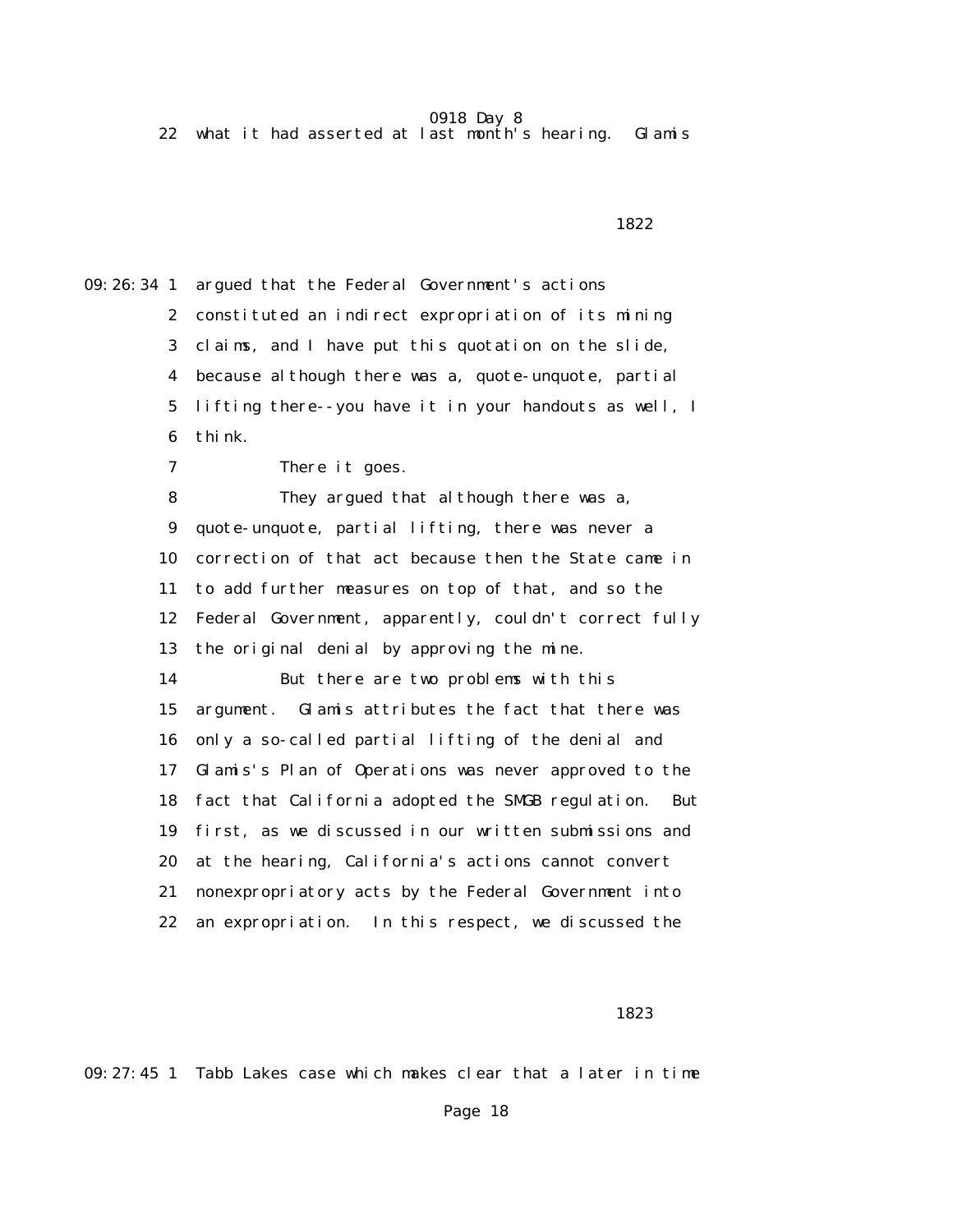0918 Day 8 2 act cannot convert what was otherwise a 3 nonexpropriatory act into an expropriatory act. 4 If the issuance of the Record of Decision 5 wasn't expropriatory, which it wasn't, then 6 California's subsequent actions in adopting the SMGB 7 regulation cannot change the nature of the Federal 8 actions into expropriatory acts.

 9 And the second problem with Glamis's argument 10 is that it's factually incorrect. The reason that 11 Glamis's Plan of Operations was not approved or that 12 there was not in Glamis's word any full correction of 13 the original denial is not because California adopted 14 the SMGB regulation. It is because Glamis decided to 15 abandon the process.

 16 At the time that the SMGB adopted its 17 regulation in December 2002, the Federal Government 18 wasn't processing Glamis's Plan of Operations because 19 Glamis had made a request a few days earlier for it to 20 suspend processing. It wasn't until the end of March 21 of the following year that Glamis informed the 22 Government that it could no longer renew its request

1824

09:28:51 1 for suspension.

 2 Shortly thereafter, Glamis filed its Notice 3 of Intent to pursue this arbitration, advising the 4 Department of Interior that it had chosen to pursue, 5 quote-unquote, new avenues of relief. It thereafter 6 ceased communicating with the Department. Glamis 7 apparently made the determination that at that point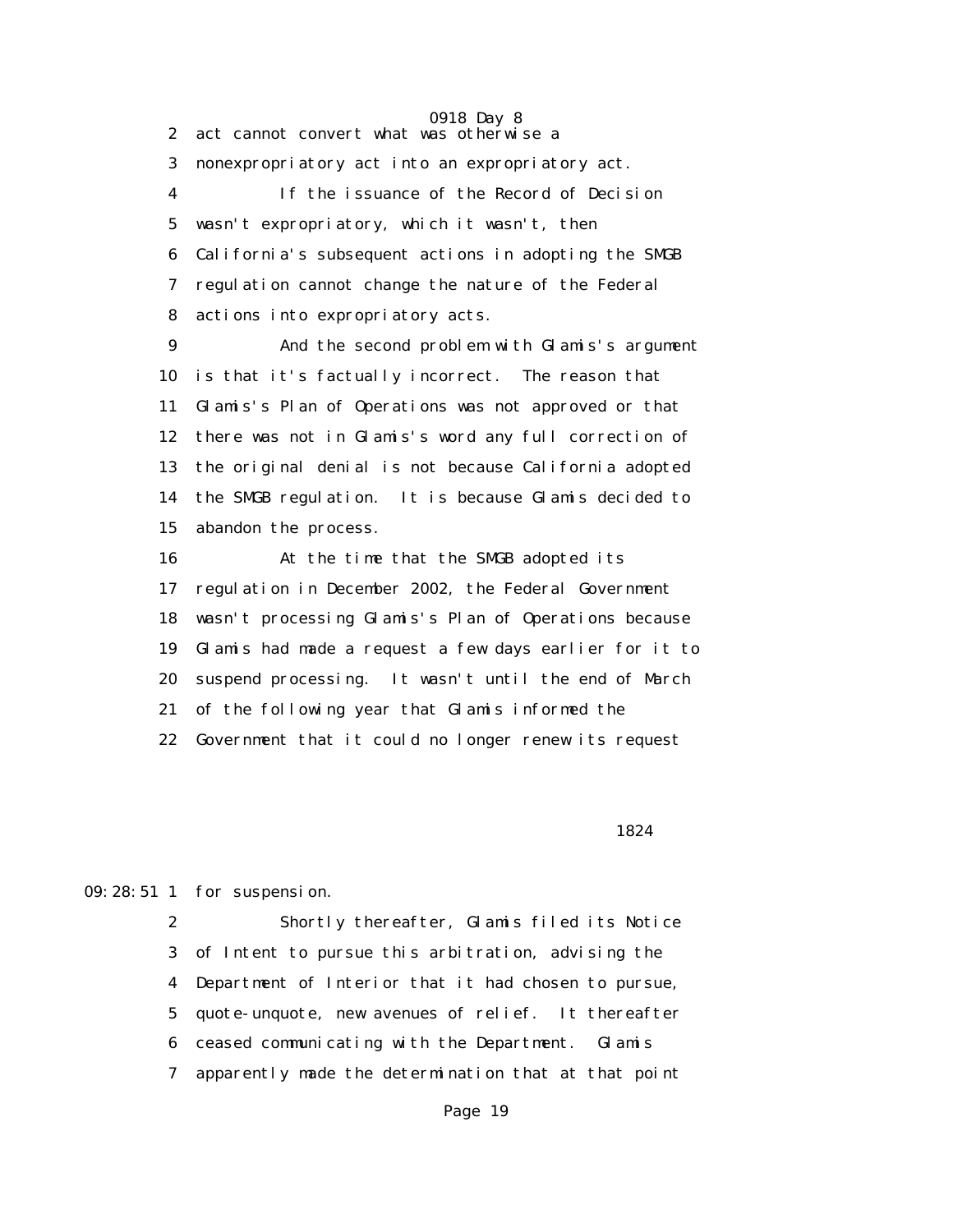0918 Day 8 8 it would have been in the words of its President and 9 CEO reckless to proceed any further with the 10 processing of its Plan of Operations. 11 Yesterday, Glamis argued that the United 12 States hadn't, "identified a single act that Glamis 13 could have taken that would have had any legal 14 significance or that could in any way compel 15 Respondent to continue processing." But that's simply 16 untrue. Glamis could have simply contacted DOI and 17 affirmatively asked it to continue processing its 18 plan. It never did that. 19 And, as we noted in our written submissions 20 and at last month's hearing, had Glamis at any time

21 believed that the DOI was not fulfilling its

22 obligation to process its application in a timely

 $1825$ 

09:29:53 1 manner in accordance with the law, it could have 2 brought an action under the Administrative Procedure 3 Act. This is an action that would have had legal 4 significance that could have compelled DOI to act. 5 But in any event, Glamis is attempting to 6 rewrite history. This is not a matter of Glamis not 7 having the ability to compel DOI to continue 8 processing. Glamis clearly chose to abandon seeking 9 approval of its Plan of Operations. When it filed its 10 Notice of Intent to pursue this arbitration, it wrote 11 to DOI thanking it for its assistance, but telling it 12 that it had chosen to pursue other avenues. It stated 13 in its reply that after the California measures were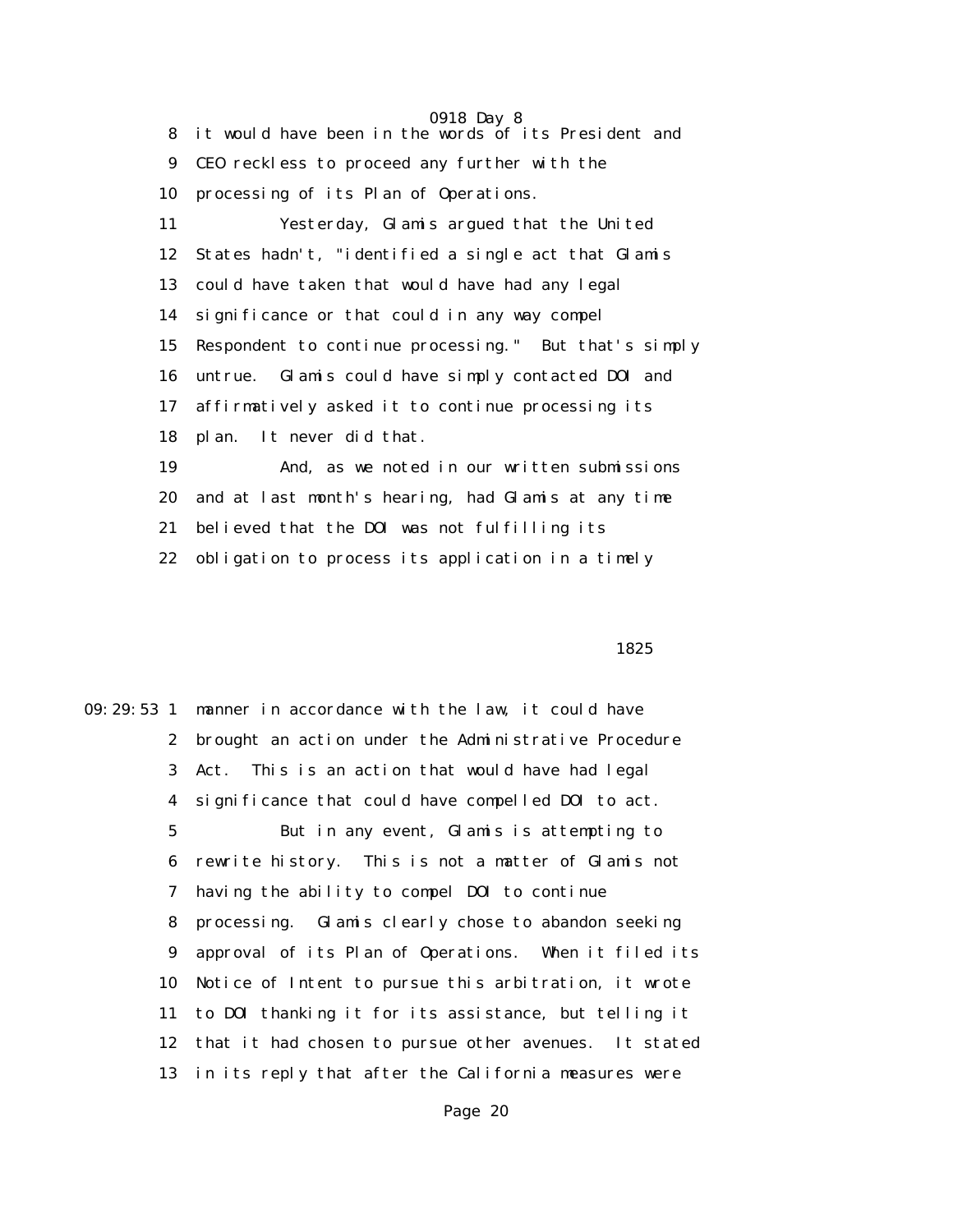0918 Day 8 14 adopted, it would have been, quote-unquote, futile for 15 it to continue to participate in further 16 administrative processing of the Imperial Plan of 17 Operations. And this is paragraph 291 of its reply. 18 And the Tribunal will recall that 19 Mr. McArthur, President and CEO of Glamis, testified 20 last month that it would have been reckless and not 21 rational for Glamis to continue with the Project after 22 the adoption of the California measures. And

 $1826$ 

09:31:01 1 Mr. Jeannes, Glamis's Executive Vice President at the 2 time, confirmed in his testimony that while Glamis 3 had, quote-unquote, ongoing discussions throughout the 4 10-year period with DOI, he could not recall any 5 further discussions after Glamis filed its claim for 6 arbitration. And, indeed, when asked whether Glamis 7 desired that DOI to continue to process its 8 application after it filed arbitration, Mr. Jeannes 9 answered that he, "didn't recall that Glamis took a 10 position one way or the other." 11 These facts speak for themselves. 12 That the Federal Government never had the 13 opportunity to conclude processing of Glamis's plan is 14 neither the Federal Government's fault nor the State 15 of California's fault. It is because Glamis chose not 16 to continue to pursue approval. 17 Glamis's accusation that the Federal 18 Government expropriated its mining claims by failing 19 to, quote-unquote, correct fully the allegedly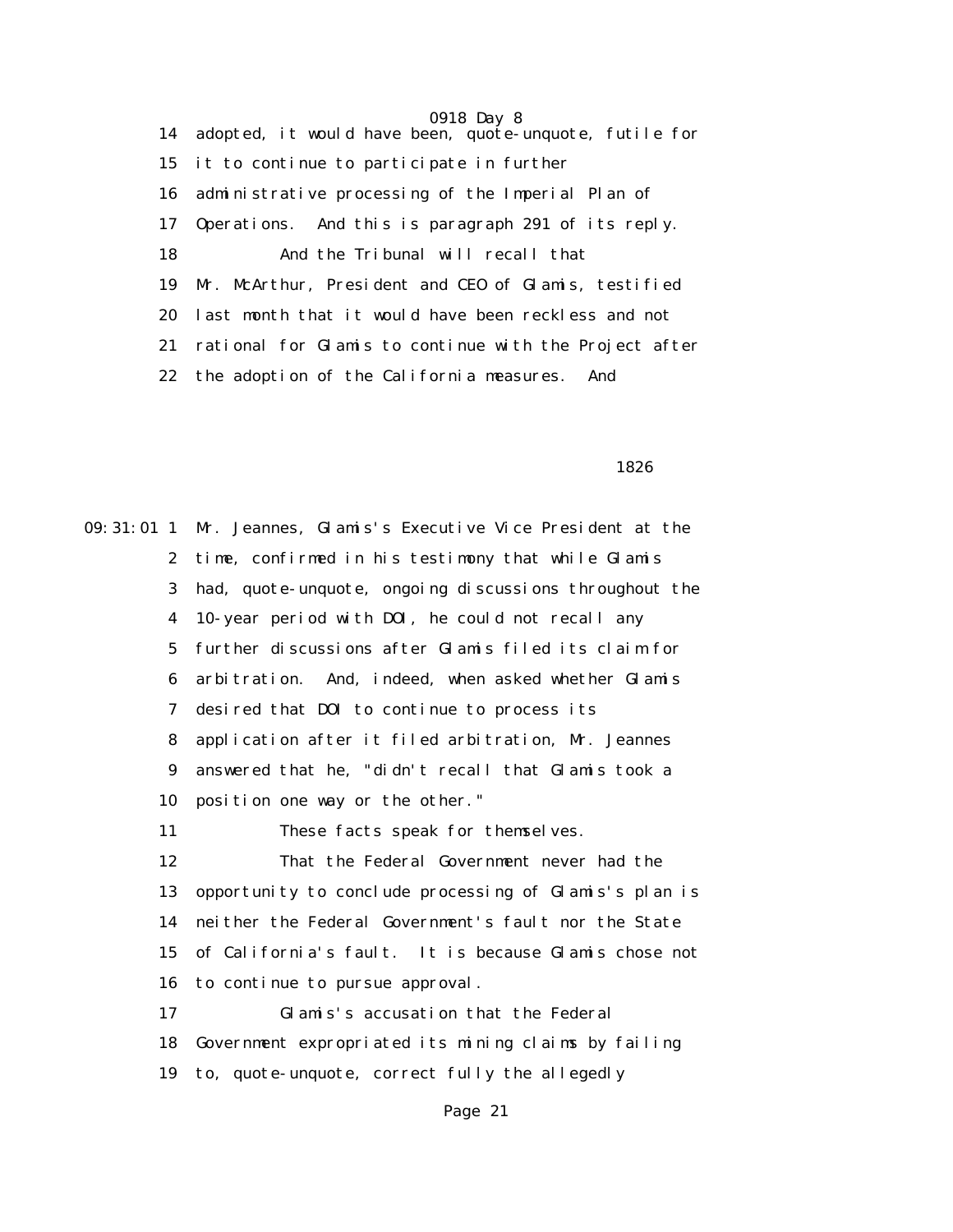20 erroneous denial rings hollow because it was Glamis 21 that chose to stop pursuing approval for its Plan of 22 Operations, and the Government never had the

<u>1827</u>

09:32:13 1 opportunity to complete processing. Its claim that 2 the Federal Government expropriated its mining claims 3 should, therefore, be denied.

> 4 I will now turn to begin discussing the 5 expropriation claim as it relates to the California 6 measures.

 7 Glamis has made it very clear that if the 8 Tribunal finds that the Federal Government's actions 9 did not amount to an expropriation, then, "At the 10 latest, the taking took place on the date of the 11 SMGB's regulation," and Glamis said this at last 12 month's hearing. Thus, there can no longer be any 13 doubt that Glamis's claim that Senate Bill 22 14 expropriated its rights must fail.

 15 The SMGB's regulation was first adopted on 16 December 12, 2002, the date that Glamis has repeatedly 17 offered as the date of expropriation. If its mining 18 claims were expropriated no later than December 12, 19 2002, then legislation that was enacted in April 2003 20 cannot be found to have expropriated those same 21 rights.

22 For this reason alone, Glamis's expropriation

 $1828$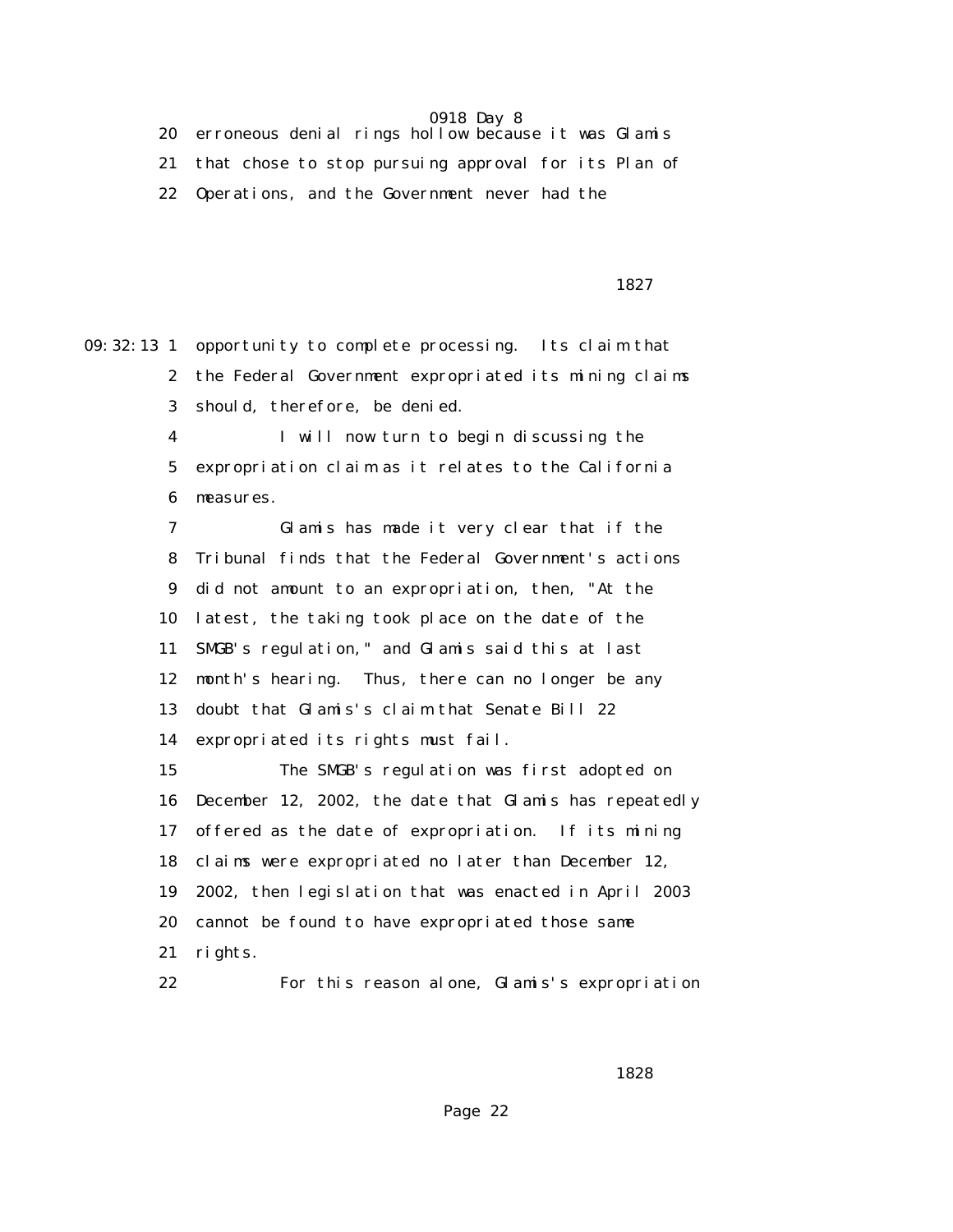| $09:33:25$ 1     | claim regarding Senate Bill 22 should be denied.       |
|------------------|--------------------------------------------------------|
| $\boldsymbol{2}$ | In addition, as the Tribunal noted in its              |
| 3                | questions to the parties, we submit that if the        |
| 4                | Tribunal were to find that either the SMGB regulation  |
| $\mathbf 5$      | or Senate Bill 22 was not expropriatory, then Glamis's |
| 6                | expropriation claim challenging the California         |
| 7                | measures fails. So, in other words, the United States  |
| 8                | needs only to show that one of the California measures |
| 9                | is not expropriatory to defeat Glamis's expropriation  |
| 10               | challenge to the California measures. We note that     |
| 11               | despite the Tribunal's direction that Glamis in its    |
| 12               | closing argument indicate whether it disagreed with    |
| 13               | this proposition and explained any such disagreement,  |
| 14               | Glamis failed to do so. We can thus assume that        |
| 15               | Glamis agrees with this proposition, and the Tribunal  |
| 16               | should therefore accept it as well.                    |
| 17               | Nevertheless, in its questions, the Tribunal           |
| 18               | also asked us to elaborate on this point, and I'm      |
| 19               | happy to do that.                                      |
| 20               | As the Tribunal is aware, both of the                  |
| 21               | California measures imposed the same types of          |
| 22               | reclamation requirements on mining operators that are  |

### 1829

09:34:26 1 subject to the measure. Glamis contends that it was 2 subject to these reclamation measures--these 3 reclamation requirements--by virtue of the SMGB 4 regulation which was adopted, as I noted, in 5 December 2002. It argues that its mining claims were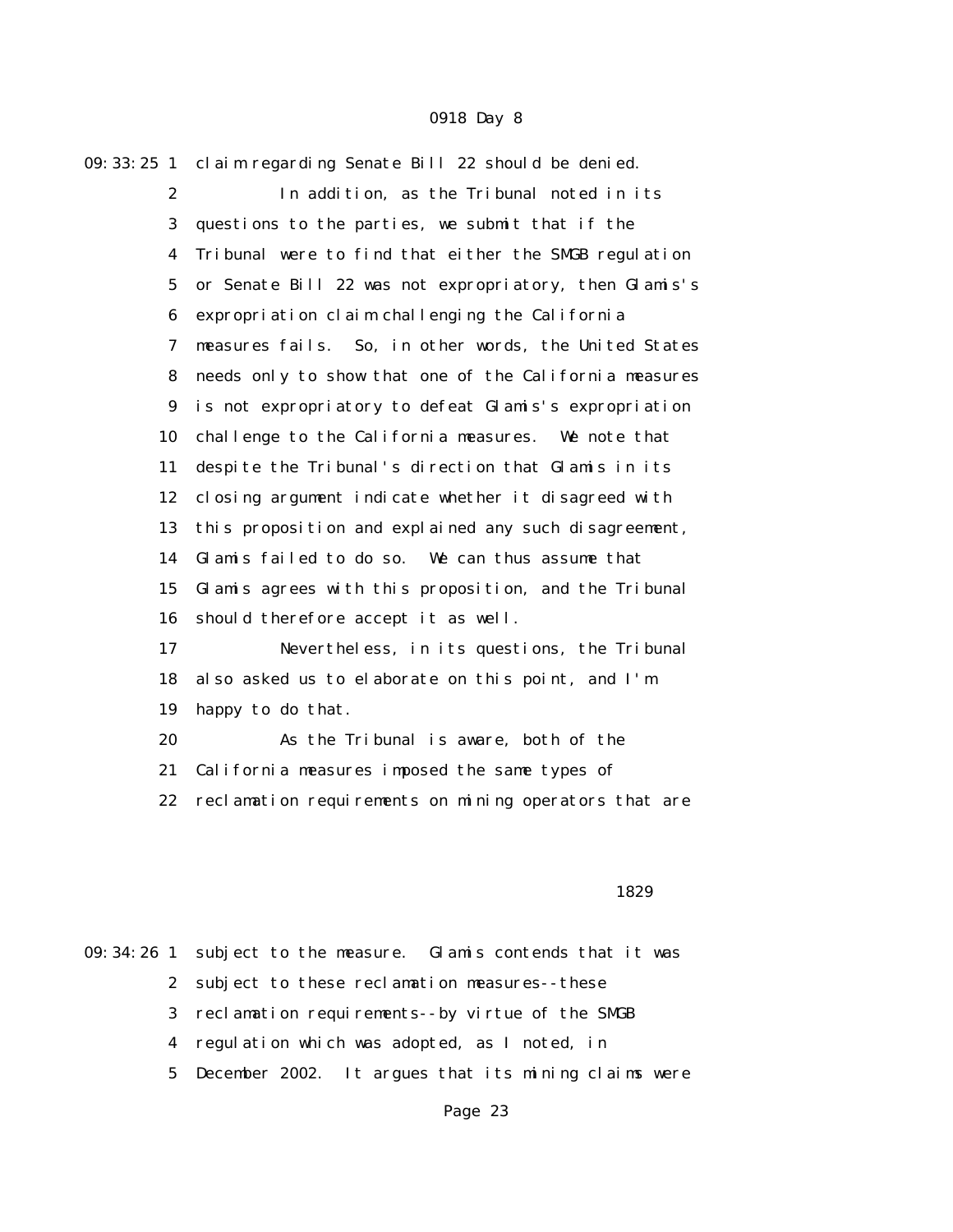6 expropriated no later than that date.

 7 If the Tribunal finds that the SMGB 8 regulation is not expropriatory, that is, that 9 requiring Glamis to completely backfill and recontour 10 does not amount to taking of its unpatented mining 11 claims, then Glamis's argument that Senate Bill 22, 12 which was adopted four months later and which imposes 13 the very same reclamation requirements on mines 14 subject to its coverage, could not have expropriated 15 its unpatented mining claims, either. 16 This is why if the Tribunal finds that the 17 SMGB regulation is not expropriatory, then Glamis's 18 expropriation claim must fail in toto. 19 And the same result obtains if the Tribunal 20 were to find that the SMGB regulation was 21 expropriatory in nature, but that Senate Bill 22 was 22 not expropriatory. In that case, too, Glamis's

 $1830$ 

|    | 09:35:37 1 expropriation claim would have to be dismissed, and I |
|----|------------------------------------------------------------------|
|    | 2 will briefly explain why this is the case.                     |
| 3  | One could assume, for instance, that a                           |
|    | 4 Claimant was subjected to an expropriatory measure.            |
|    | 5 Then assume that four months later the Government              |
|    | 6 enacted another measure that was not expropriatory but         |
|    | 7 that had the same exact same effect on the Claimant.           |
|    | 8 And to just offer one example, if you suppose that you         |
|    | 9 can take an example of a Government actor's unlawfully         |
| 10 | occupying a hotel, then suppose that four months later           |
|    | 11 the Government condemns the hotel pursuant to its             |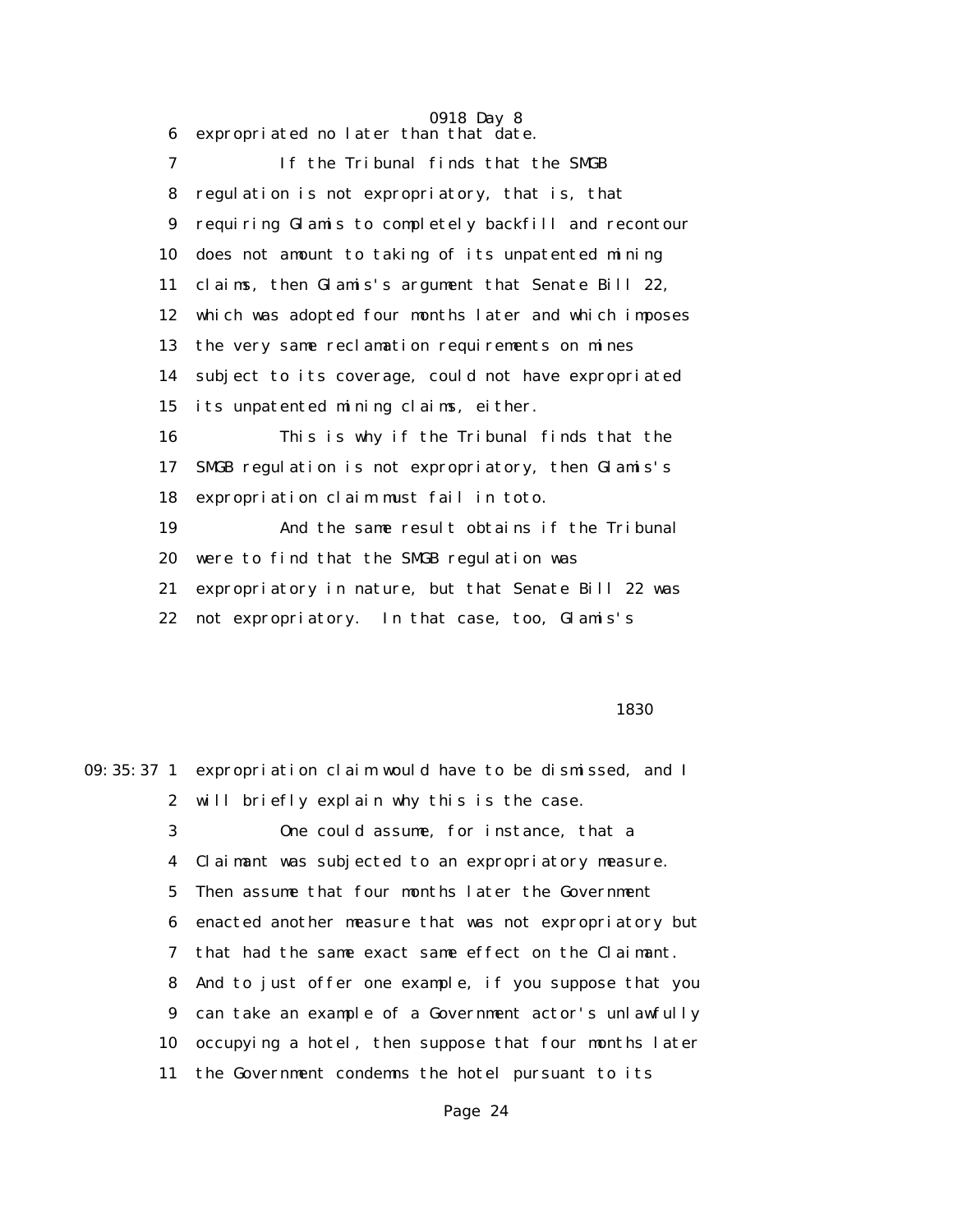12 lawful authority and initiates condemnation procedures 13 and pays prompt, adequate, and effective compensation 14 to the hotel owners. In that case, one could argue 15 that there had been a temporary taking for the four 16 month period that the Claimant was unlawfully deprived 17 of its rights to its hotel.

 18 But the same can't be said here. As an 19 initial matter in the example I gave, in one instance 20 compensation was granted and in one instance it was 21 not, and in a case like that, it's easy to see that 22 one measure might have been expropriatory while the

1831

09:36:49 1 other isn't. But in the case of an alleged regulatory 2 expropriation, it's very difficult to imagine a basis 3 on which a Tribunal could find that one of two 4 regulations that imposed the very same requirements 5 and have the same effect on a Claimant is 6 expropriatory while the other measure is not. 7 But putting that aside for the sake of 8 argument, and even assuming that the SMGB regulation 9 could be found to be expropriatory while the later 10 time Senate Bill 22 could be found to not be 11 expropriatory, there still could be no finding of 12 expropriation because Glamis's property rights were 13 never impaired during this four-month period. And 14 this is because the SMGB's regulation was not applied 15 to Glamis during this time. 16 Indeed, the Tribunal will recall that Glamis 17 had directed the Department of Interior to stop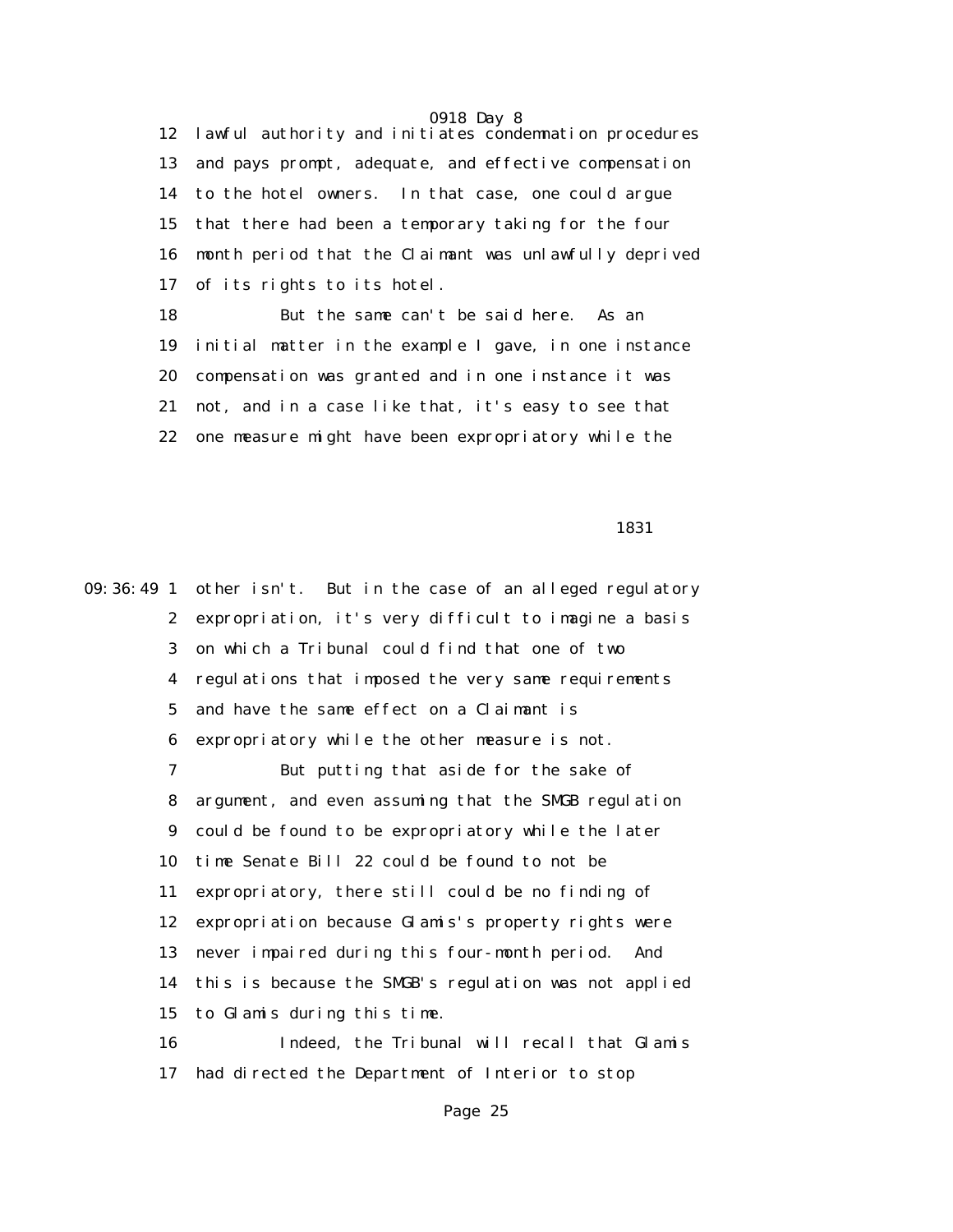18 processing its Plan of Operations after the SMGB

19 adopted its regulation, so it would have been

20 impossible for the SMGB's regulation to be imposed on

21 Glamis during this time period. It would be

22 different, of course, if Glamis had been mining and

 $1832$ 

09:37:55 1 had been subject to the SMGB's reclamation 2 requirements and had, for example, incurred costs of 3 backfilling and recontouring during those four months, 4 but it didn't incur any such costs. There is nothing 5 that could be found to have been taken from Glamis 6 during this four-month period, and Glamis's attempts 7 to show immediate harm from the emergency regulation 8 rests on its unsupported assertion that the Board's 9 adoption of backfilling and recontouring requirements 10 operated as a de facto ban on all future mining, 11 metallic mining, in the State of California. 12 But as we discussed, Golden Queen is 13 proceeding with its Soledad Mountain Mining project 14 subject to those very regulations, and Glamis has not 15 shown that the SMGB's regulation operated to bar it 16 from mining during the four-month period after it was 17 enacted, or that it actually incurred any damage 18 during that time frame. 19 Thus, if Senate Bill 22 is found to be 20 nonexpropriatory, then Glamis's expropriation claim 21 fails, regardless of the nature of the SMGB 22 regulation; and, as I explained earlier, for different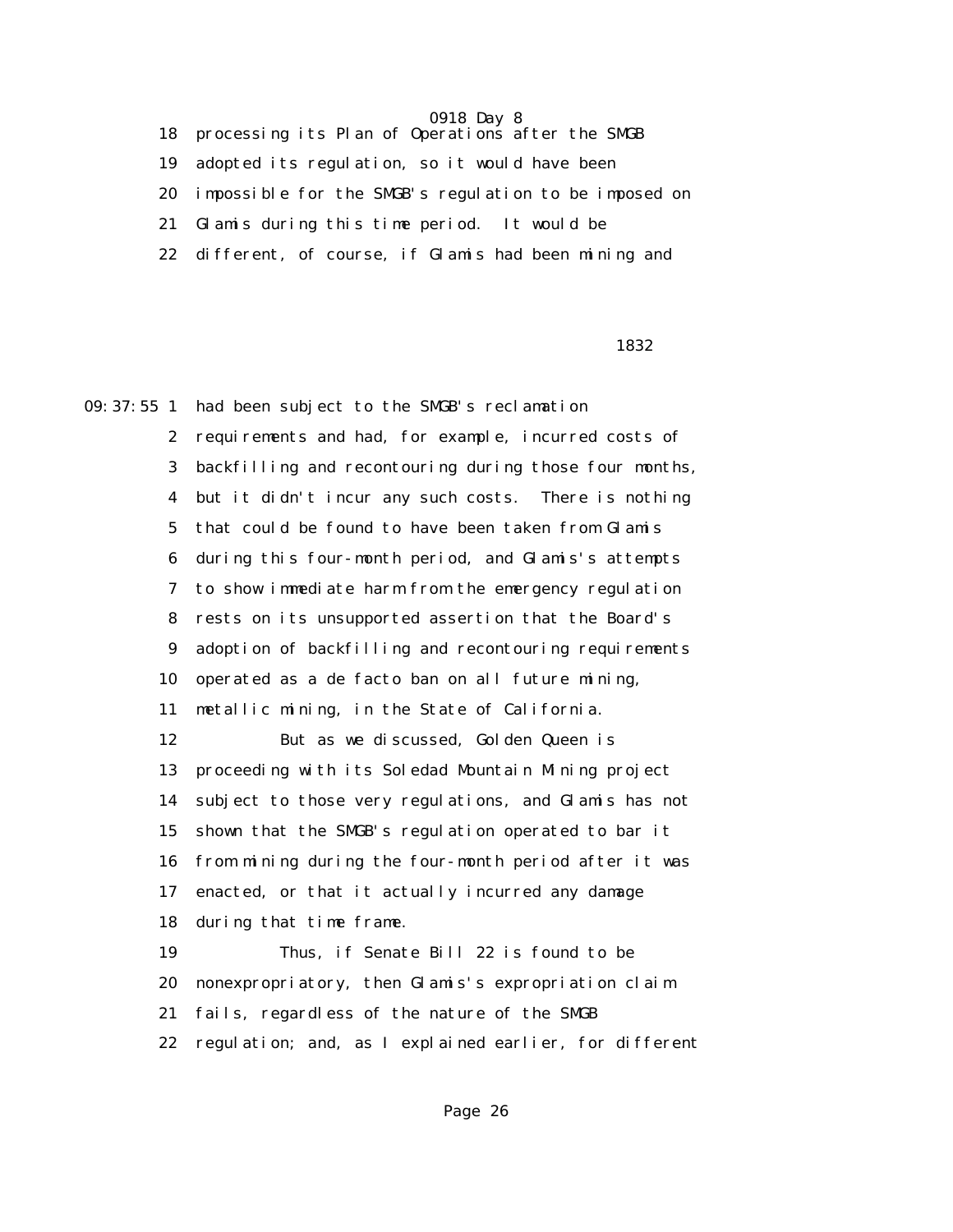09:39:00 1 reasons, the converse is also true. 2 Thus, if the Tribunal finds that either the 3 SMGB regulation or Senate Bill 22 is not 4 expropriatory, then Glamis's expropriation claim 5 challenging the California measures must be dismissed 6 in its entirety. 7 I will now ask the Tribunal to call upon 8 Mr. Feldman, who will address our defense that 9 Glamis's challenge to both California measures should 10 be dismissed for lack of ripeness. 11 PRESIDENT YOUNG: Ms. Menaker, thank you. 12 Mr. Feldman? 13 MR. FELDMAN: Thank you, Mr. President, 14 Members of the Tribunal. Good morning. 15 I will be addressing another defect of 16 Glamis's claim, and that is its lack of ripeness. 17 This lack of ripeness is apparent when 18 assessing the impact or, rather, the lack of impact of 19 the challenged measures on Glamis. In our written 20 submissions and at the hearing last month, we showed 21 that the economic impact of the challenged measures on 22 Glamis cannot be calculated when those measures have

### 1834

09:39:59 1 not been applied to Glamis. This is most apparent 2 when considering the possibility of a temporary 3 expropriation, as we just did. Ordinarily that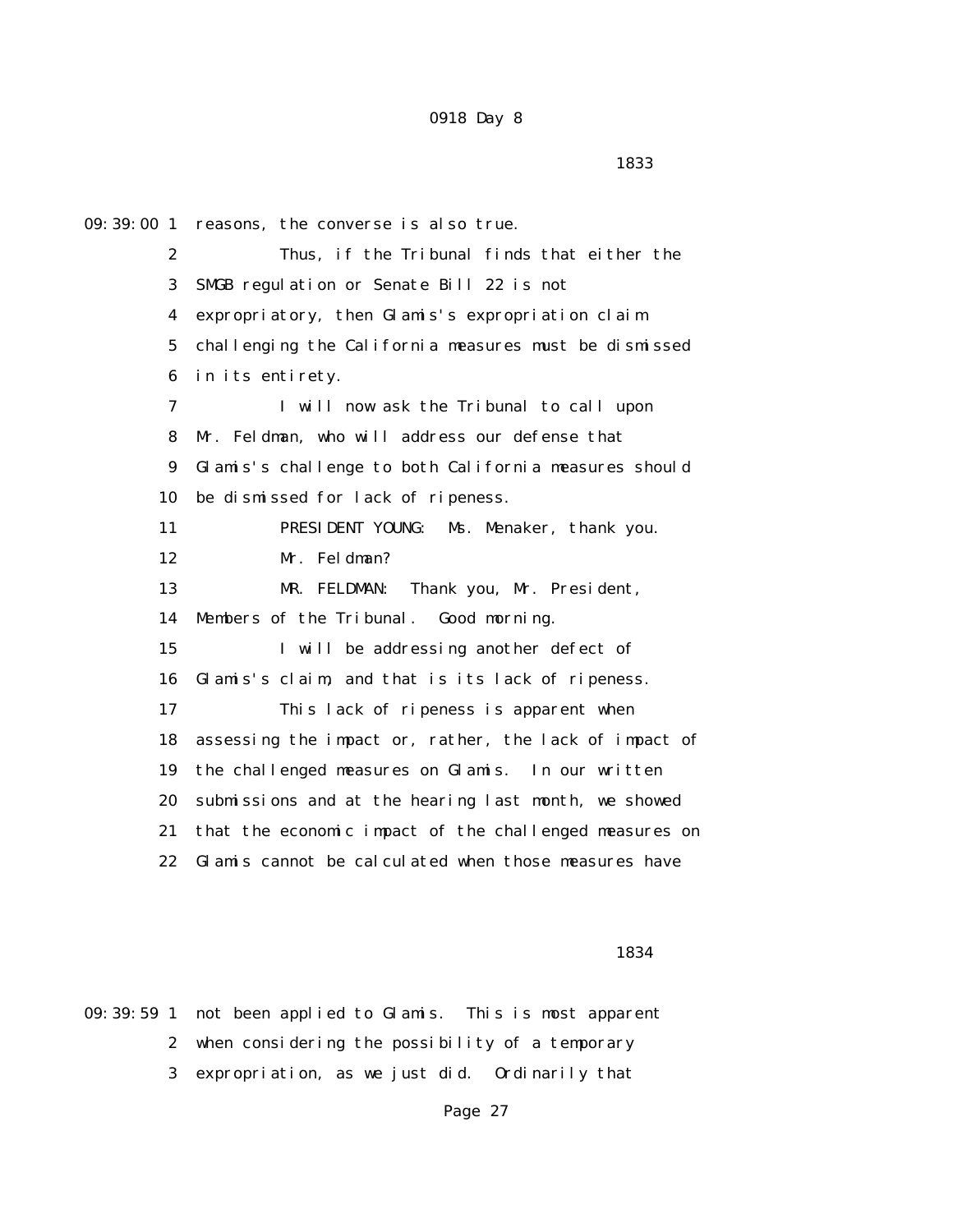0918 Day 8 4 concept does not pose difficulties. If an 5 expropriatory measure is applied and later retracted, 6 it is ordinarily easy to see the impact that the 7 measure had on the Claimant and to assess the economic 8 consequences of having been subject to an 9 expropriatory measure. 10 But in this case, that can't be done, and it 11 only serves to highlight the fact that neither of the 12 California measures has ever been applied to Glamis. 13 This lack of ripeness is yet another reason why 14 Glamis's expropriation claim should be denied. 15 On this issue, I would like to briefly 16 address one of the questions posed by the Tribunal 17 which is whether the final decision ripeness 18 requirement under U.S. law applies to this case with 19 particular reference to the Whitney Benefits decision. 20 The final decision ripeness requirement 21 clearly does apply here. As we will discuss, this 22 conclusion is not affected by the decision in the

### $1835$

09:41:07 1 Whitney Benefits case, which involved an outright ban 2 on certain mining activity, unlike the California 3 measures at issue here, which merely imposed certain 4 reclamation requirements for future mining activities. 5 As stated by the U.S. Supreme Court in the 6 Williamson County case, as you can see on the screen, 7 "A claim that the application of Government 8 regulations effects a taking of a property interest is 9 not ripe until the Government entity charged with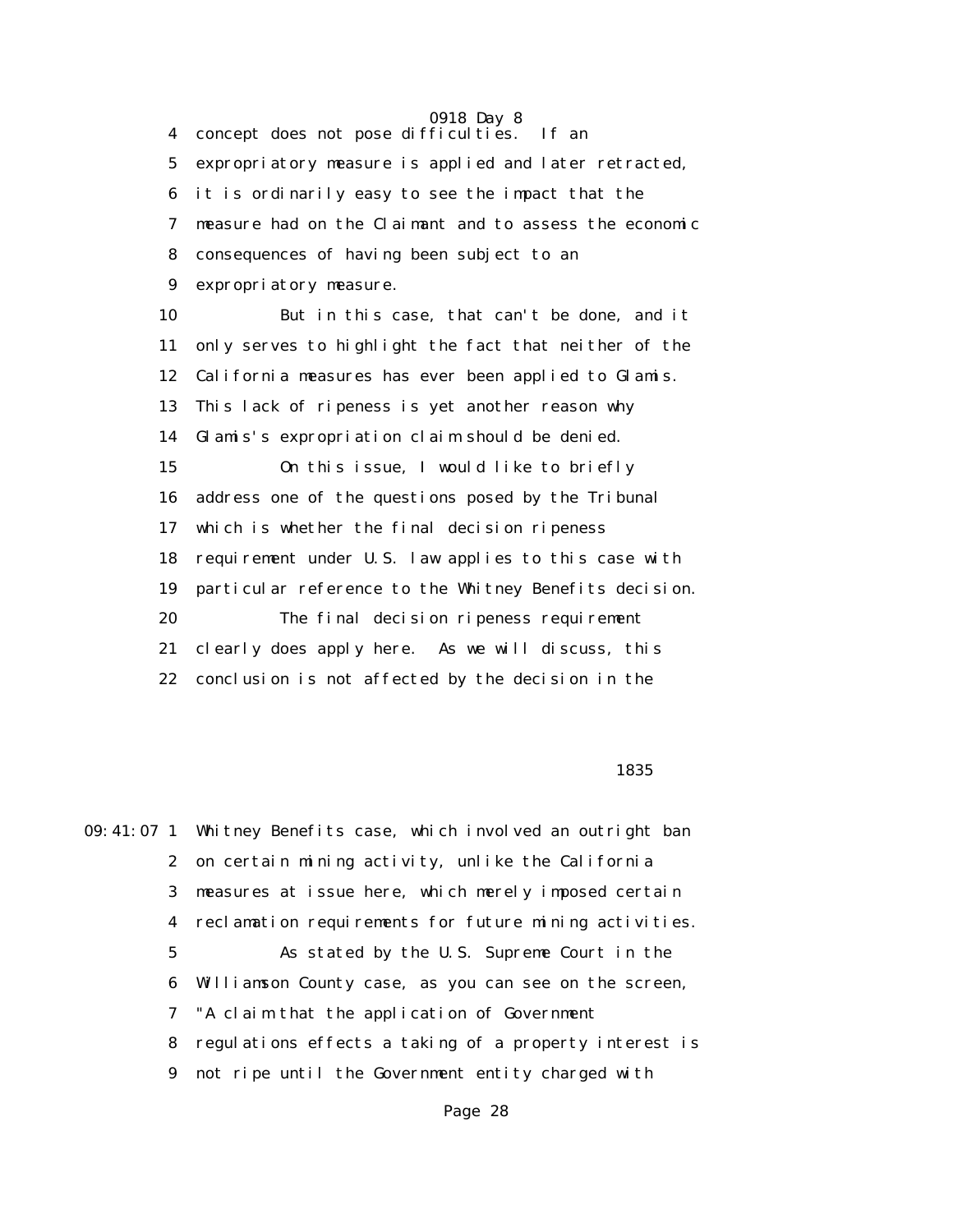0918 Day 8 10 implementing the regulations has reached a final 11 decision regarding the application of the regulations 12 to the property at issue."

 13 As the Court in Williamson County further 14 observed, until an administrative agency "has arrived 15 at a final, definitive position regarding how it will 16 apply the regulations at issue to the particular land 17 in question," factors critical to a takings analysis, 18 namely the extent of economic impact and interference 19 with reasonable investment-backed expectations,

20 "simply cannot be evaluated."

 21 As we discussed in our Counter-Memorial, the 22 final decision ripeness requirement under U.S. law is

### $1836$

09:42:31 1 also reflected in international law, including 2 decisions by the Iran-U.S. Claims Tribunal and the 3 United States Panama General Claims Commission, which 4 have found that a cognizable expropriation claim 5 arises upon the actual application of a challenged 6 measure to a Claimant and not upon the mere enactment 7 of such a measure.

> 8 Glamis does not challenge this principle 9 under international law, nor does Glamis take issue 10 with the specific final decision requirement under 11 U.S. law. Glamis instead asserts at paragraph 290 of 12 its reply that it, "does not face a mere threat of 13 interference with its property right as it has already 14 been deprived of the value of that right by the 15 California measures." Glamis further asserts at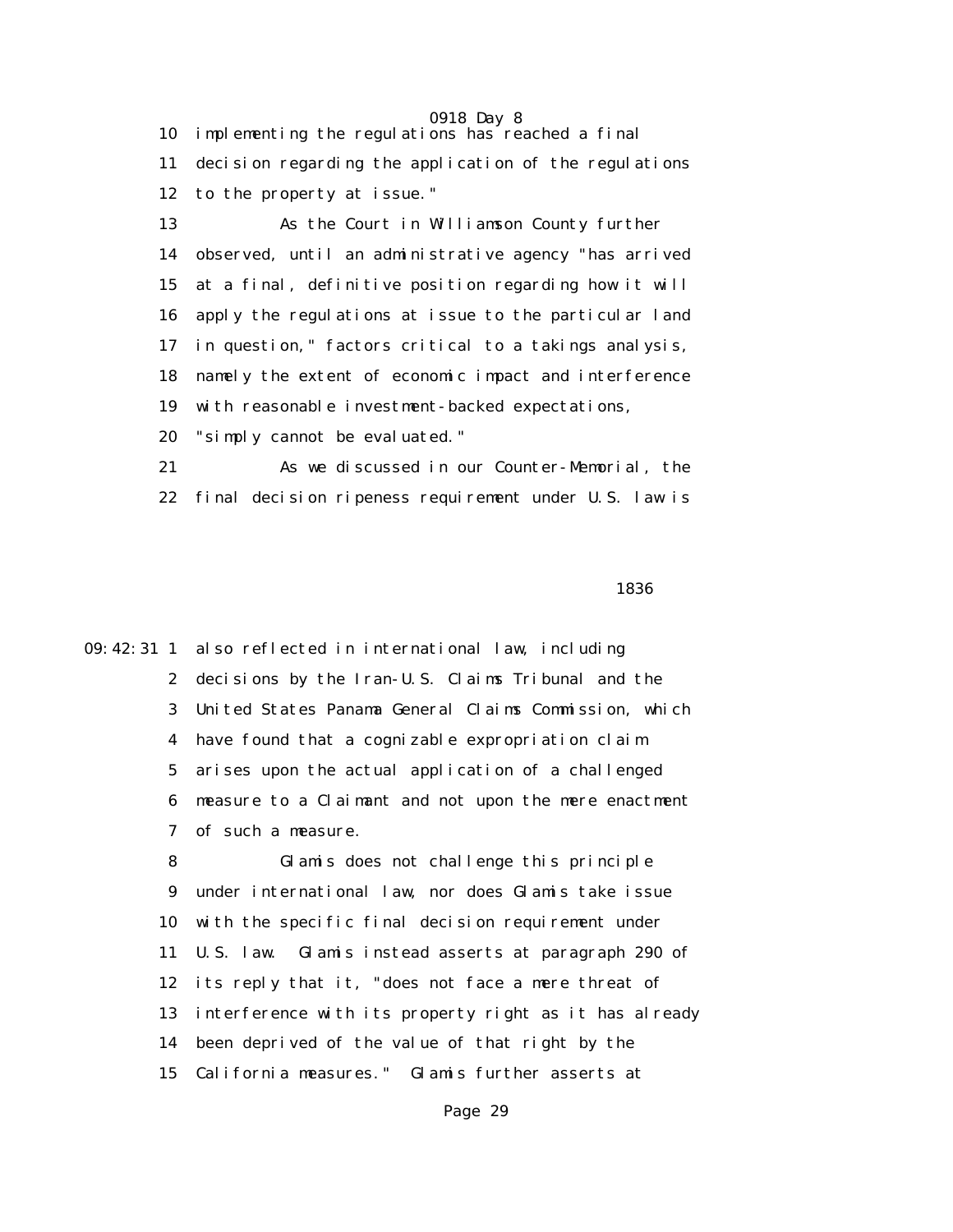16 paragraph 292 of its reply that, "Further processing 17 of a proposed mine that faces insurmountably 18 cost-prohibitive reclamation requirements would be 19 futile." 20 These arguments reflect Glamis's overall view

 21 as stated at paragraph 445 of its Memorial, that the 22 California measures constitute a, "de facto ban on

 $1837$ 

09:43:46 1 open-pit metallic mining."

 2 Glamis reiterated these arguments at the 3 hearing yesterday; but the decision on which Glamis 4 heavily relies when responding to the United States's 5 "ripeness" defense, Whitney Benefits, only undermines 6 its assertion that the California reclamation 7 requirements constitute a de facto ban on open-pit 8 metallic mining. In Whitney Benefits, as you can see 9 on the screen, the statute at issue, "expressly 10 provided that no permit shall be approved under 11 conditions precisely descriptive of the Whitney coal 12 estate."

 13 Furthermore, the Court observed that, "The 14 Government does not suggest, and did not suggest at 15 trial, any basis whatever on which a permit could be 16 legally granted to surface mine Whitney coal."

 17 Here, by contrast, the challenged reclamation 18 requirements do not prohibit the issuance of any 19 mining permit, and the United States has presented 20 extensive evidence demonstrating that Glamis would 21 have been able to mine profitably in December 2002 and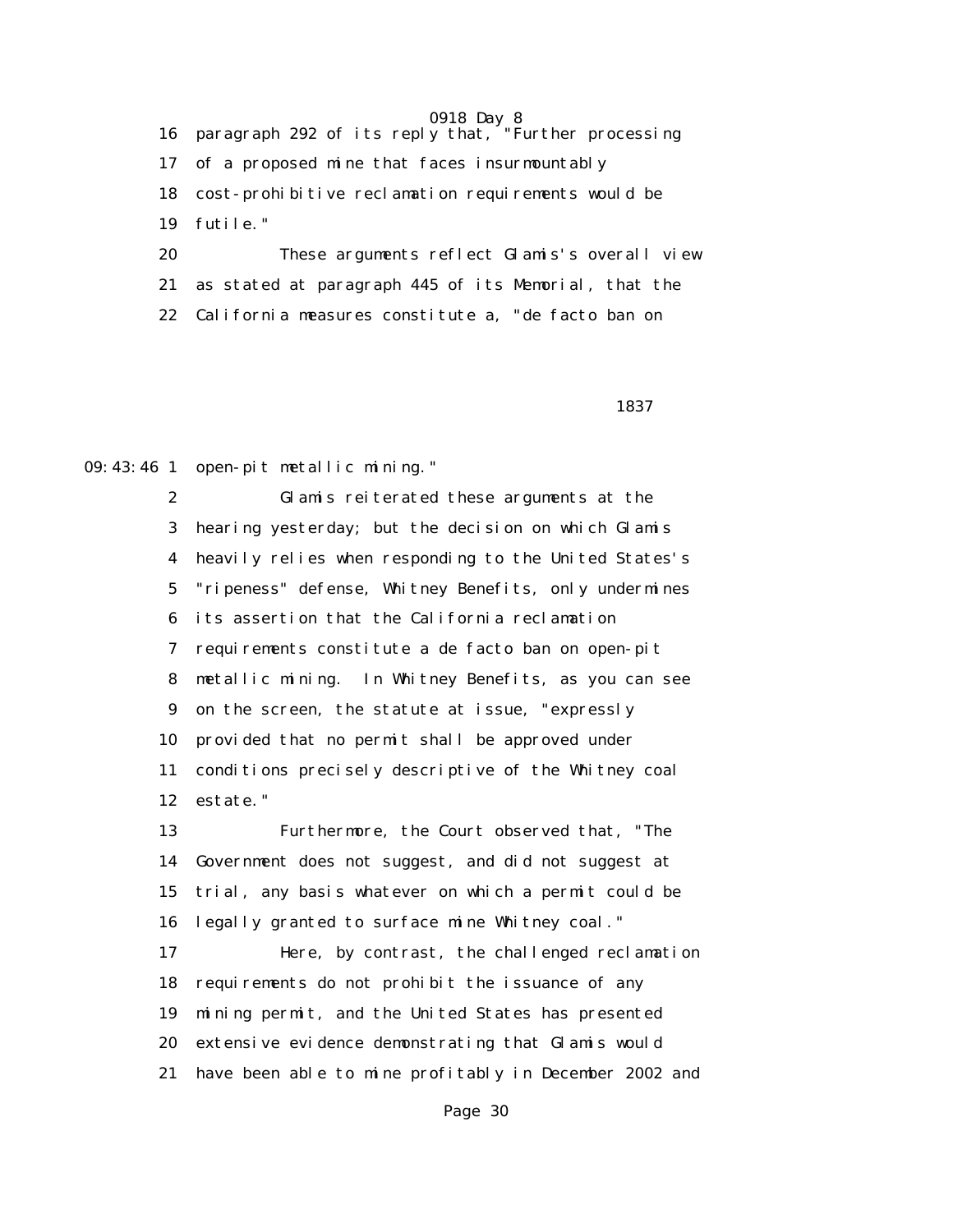22 would be able to mine profitably today, even when

 $1838$ 

09:45:13 1 subject to the challenge requirements.

 2 Indeed, given the presentation of this 3 evidence, the United States in no way concedes, as 4 asserted by Glamis at yesterday's hearing, that the 5 California measures were adopted to prevent the only 6 economically viable use of Glamis's property. 7 In Whitney Benefits, the Court found that 8 from the moment of the statute's enactment, it would 9 have been impossible to obtain a permit to mine the 10 Whitney coal property, and that given such futility, 11 the mining company need not obtain a final 12 administrative determination that mining of the 13 Whitney coal property was prohibited. 14 Glamis has not shown any such impossibility 15 or such futility here. 16 Unlike the mining company in Whitney 17 Benefits, Glamis is not subject to a mining ban; 18 rather, it is subject to reclamation requirements, the 19 economic impact of which will turn on the particular 20 facts of the Imperial Project site and on the market

- 21 conditions in existence when those requirements are
- 22 applied. Those reclamation requirements clearly are

 $1839$ 

09:46:24 1 not cost-prohibitive for every project as illustrated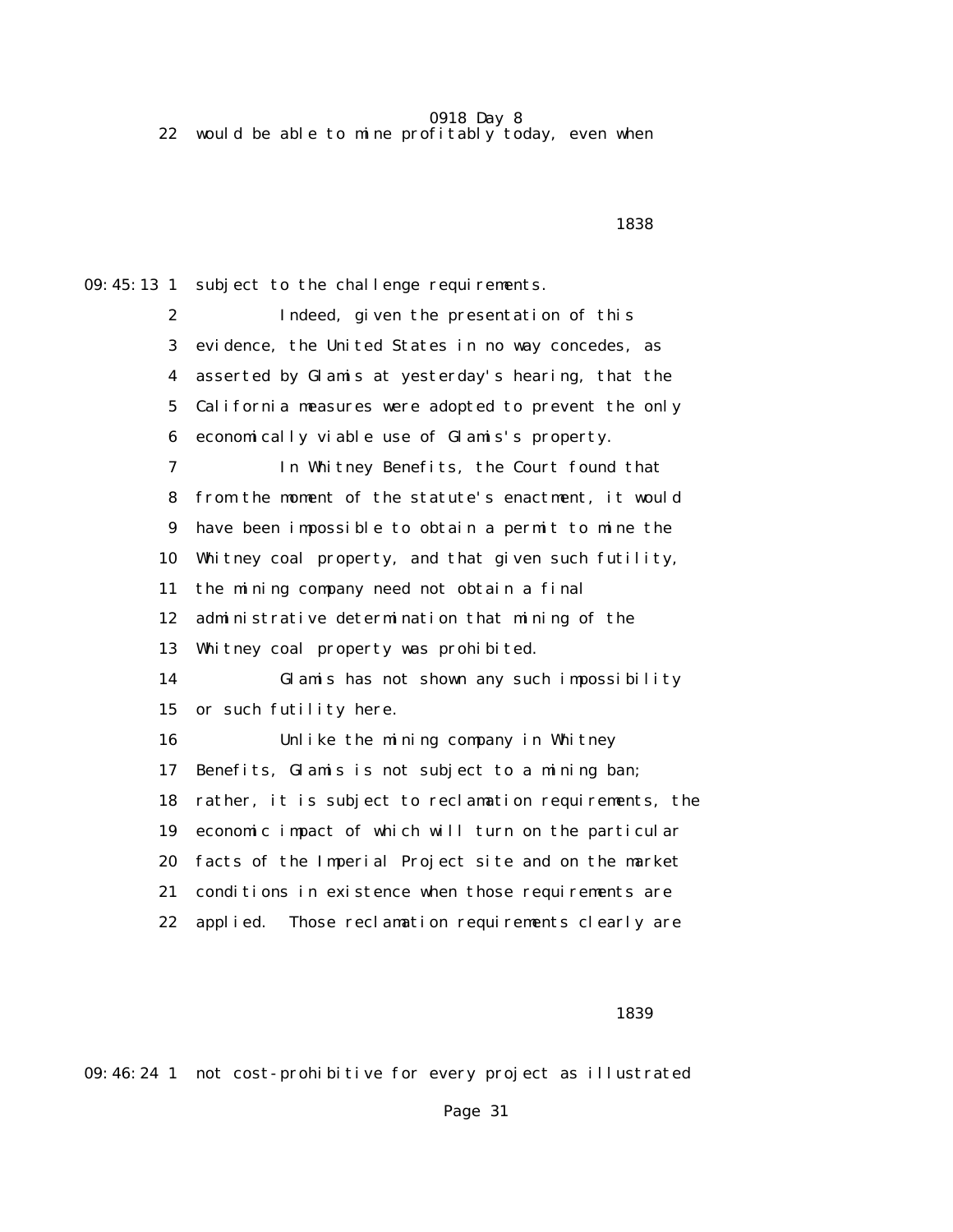2 by Golden Queen's decision to go forward with its 3 Soledad Mountain mine, notwithstanding the SMGB's 4 ruling that it must comply with the challenged 5 reclamation requirements.

 6 And the time at which those requirements are 7 applied clearly affects the extent of their economic 8 impact, as illustrated by the doubling of gold prices 9 between December 2002 and today.

 10 Given that Glamis's pursuit of an approved 11 Reclamation Plan for the Imperial Project would not be 12 futile, it remains obligated to ripen its claim. 13 Without the concrete application of California's 14 reclamation requirements to the particular facts of 15 the Imperial Project at a particular time, the impact 16 of those requirements on Glamis's mining claims, to 17 use the language of the Supreme Court in Williamson 18 County, simply cannot be evaluated.

 19 Notably, at the hearing yesterday, Glamis 20 appeared to suggest that ripeness demands were greater 21 in cases of, "actual" expropriation which, according 22 to Glamis, typically required the transfer of title

 $1840$ 

09:47:34 1 for bringing a claim. But the ripeness issue in this 2 matter, namely whether the economic impact of the 3 challenged measures on Glamis can be evaluated absent 4 their actual application to Glamis, applies with 5 particular force to an indirect expropriation claim 6 such as Glamis's, where the relationship between the 7 challenged measure and its impact on the Claimant is,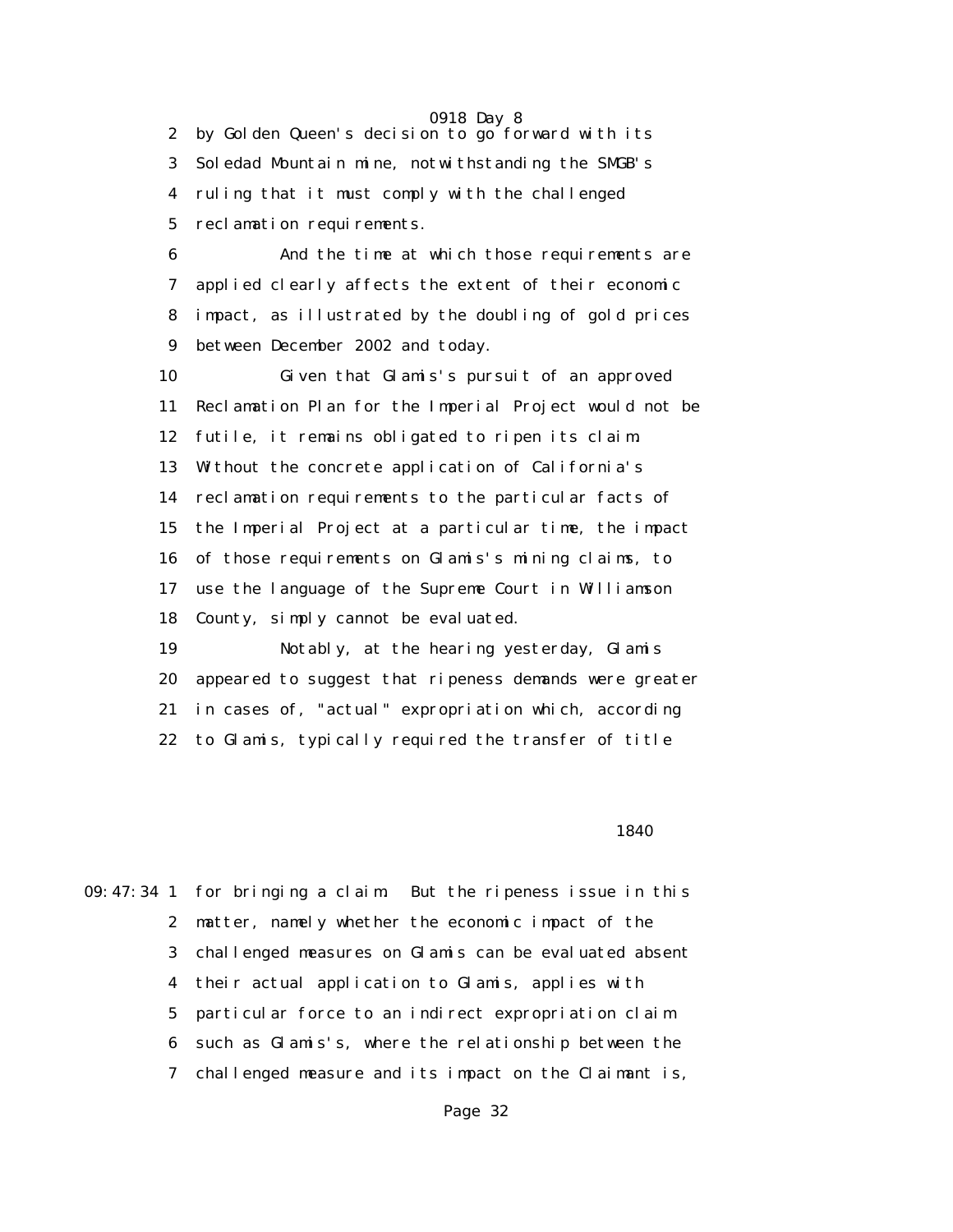8 by definition, indirect. 9 We also would like to briefly respond to the

 10 baseless assertion made by Glamis yesterday that the 11 Department of Interior has, "refused to process its 12 Imperial Project application," because DOI concluded 13 that, "The California measures killed the Project." 14 As we discussed at the August hearing and a 15 moment ago by Ms. Menaker, in July 2003, Glamis 16 informed DOI of its intent to file a NAFTA arbitration 17 claim, thanked the Department for its efforts, and 18 stated that it would be pursuing new avenues of 19 relief. Since is that time, Glamis has not contacted 20 DOI in connection with its Imperial Project 21 application, in sharp contrast with its persistent 22 approaches to DOI prior to July 2003.

1841

09:48:54 1 Indeed, as Mr. McArthur testified at the 2 August hearing, in Glamis's view it would have been 3 reckless for the company to continue with the Imperial 4 Project following the adoption of the California 5 reclamation requirements. Plainly, Glamis abandoned 6 its Imperial Project application years ago and has 7 offered no evidence to support any assertion 8 concerning the Department of Interior's views on the 9 futility of Glamis's ongoing pursuit of approval of 10 its mining project Plan of Operations. Glamis's claim 11 is not ripe and should be dismissed. 12 At this point, we will turn to our 13 "background principles" defense, which Ms. Menaker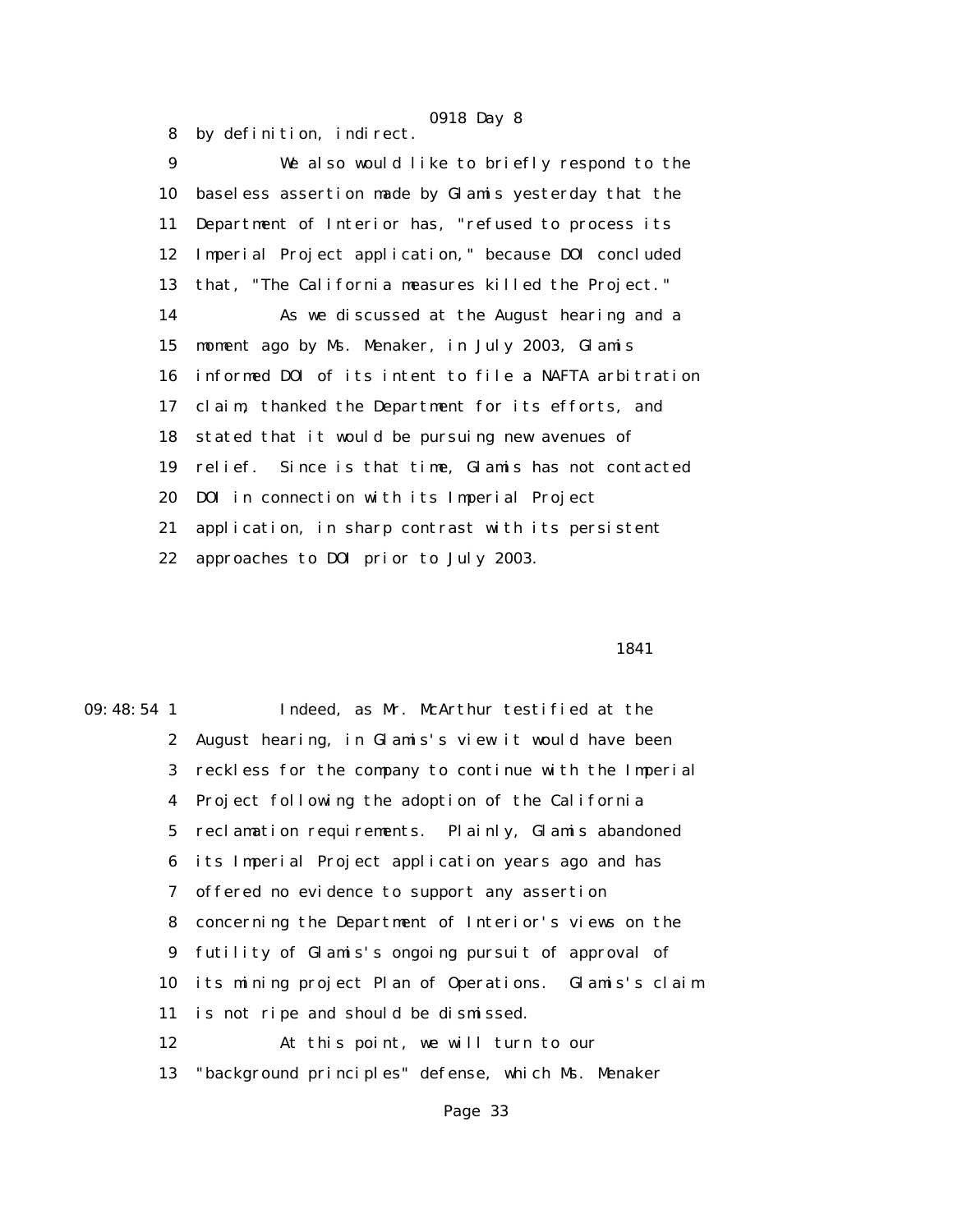15 PRESIDENT YOUNG: Mr. Feldman, thank you. 16 Ms. Menaker.

17 MS. MENAKER: Thank you.

14 will address.

 18 Mr. President, Members of the Tribunal, the 19 parties agree that this case is to be decided under 20 international law and that the Tribunal has to examine 21 U.S. domestic law in order to determine the nature of 22 Claimant's property right. We have to agree with the

<u>1842</u>

09:49:56 1 statement from the Tribunal's first question that in 2 evaluating an Article 1110 claim, the Tribunal must, 3 "ascertain the scope of the property interest at issue 4 by reference to national law." 5 We also agree with the statement also in the 6 Tribunal's first question that the Tribunal must, 7 "ascertain whether, in fact, the Government acts or 8 measures claimed to be expropriatory affected the 9 property in question." 10 In this case, Glamis's property right is 11 defined by the Federal Mining Law as well as 12 preexisting state property law. Both SMARA and the 13 Sacred Sites Act thus circumscribed Claimant's 14 property interest in its unpatented mining claims from 15 their inception. And as we discussed at the August 16 hearing, because the SMGB regulation and Senate Bill 17 22 reflect objectively reasonable applications of 18 background principles found in SMARA and the Sacred 19 Sites Act, the SMGB regulation and Senate Bill 22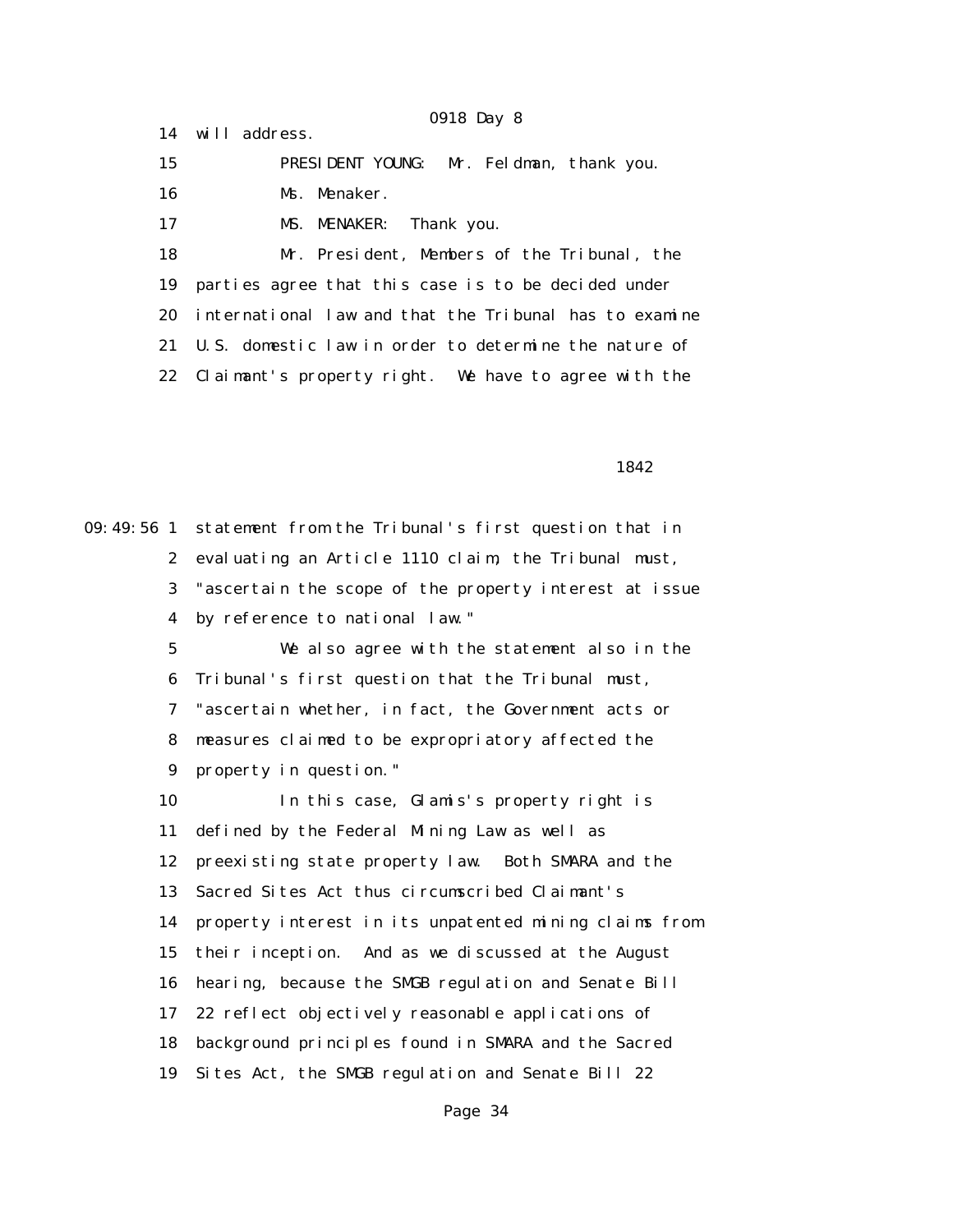20 cannot be deemed expropriatory.

 21 Under the background principles at issue, 22 Glamis never had a right to mine in a manner that

### 1843

09:51:02 1 violated the usable condition reclamation standard 2 under SMARA, nor did Glamis ever hold a right to mine 3 in a manner that would violate protections accorded to 4 Native Americans under the Sacred Sites Act, including 5 safeguards against causing irreparable damage to 6 Native American sacred sites and against interfering 7 with Native American religious practices on public 8 property. 9 The reclamation requirements under the SMGB

 10 regulation and Senate Bill 22 which reflect 11 objectively reasonable applications of these 12 background principles thus interfere with no property 13 right held by Glamis.

 14 In its questions, the Tribunal asked the 15 parties to comment upon how Claimant's arguments 16 regarding its expropriation claim leave the Tribunal 17 to question the validity of or the aspects of validity 18 of the SMGB regulation or Senate Bill 22 and whether 19 the Claimant needs to adduce or has adduced sufficient 20 evidence to call into question the domestic validity 21 of those measures.

22 The Tribunal will recall that this is an

1844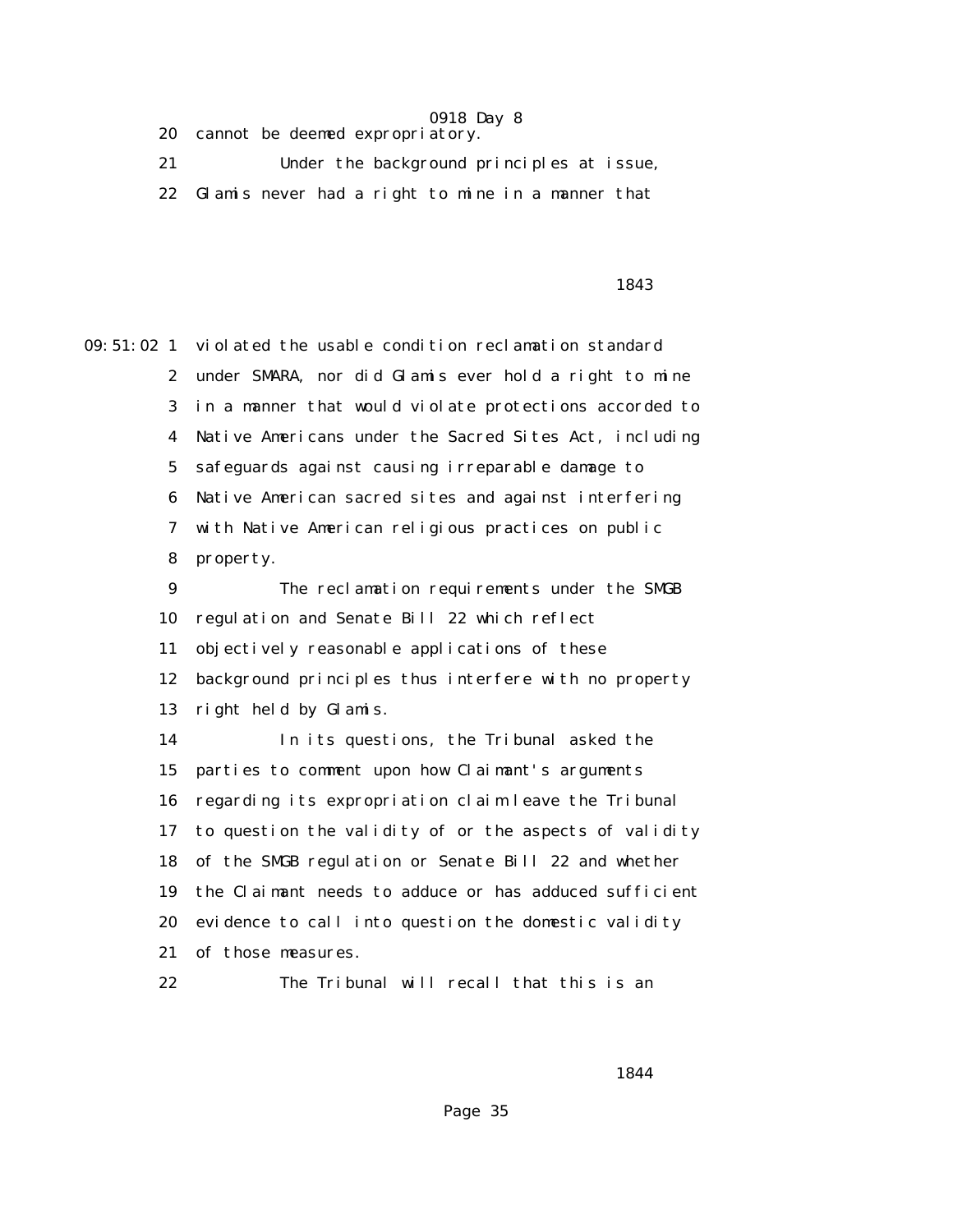| $09:52:05$ 1 |                  | issue that arose at last month's hearing. Claimant     |
|--------------|------------------|--------------------------------------------------------|
|              | $\boldsymbol{2}$ | had made certain statements which suggested that the   |
|              | 3                | California measures could not restrict their federally |
|              | $\boldsymbol{4}$ | created property right. In turn, we responded that     |
|              | $\mathbf 5$      | Glamis's property right was subject to both Federal    |
|              | 6                | and State laws, and that in particular States were not |
|              | 7                | prohibited from applying more stringent reclamation    |
|              | 8                | measures on Federal mining claims.                     |
|              | $\boldsymbol{9}$ | We noted that for Glamis to argue otherwise            |
| 10           |                  | would be to suggest that the California measures were  |
| 11           |                  | preempted, and we observed that the Tribunal ought to  |
| 12           |                  | accept the presumptive validity of State law as a fact |
| 13           |                  | and that Glamis has not and could not demonstrate that |
| 14           |                  | either measure was preempted in any event.             |
| 15           |                  | As it now turns out, the Tribunal need not             |
| 16           |                  | address this issue any further because yesterday       |
| 17           |                  | Glamis plainly stated, and I quote, that it has,       |
| 18           |                  | "never argued in this arbitration that the California  |
| 19           |                  | measures were preempted."                              |
| 20           |                  | Consequently, Glamis has made clear that it            |
| 21           |                  | is not arguing that the State of California lacked     |
| 22           |                  | authority to enact measures such as the SMGB           |
|              |                  |                                                        |

### $1845$

09:53:14 1 regulation or Senate Bill 22. As such, the Tribunal 2 should accept these measures as presumptively valid 3 under domestic law.

 4 Glamis recognizes that a property owner's 5 interest in its property is restricted by limitations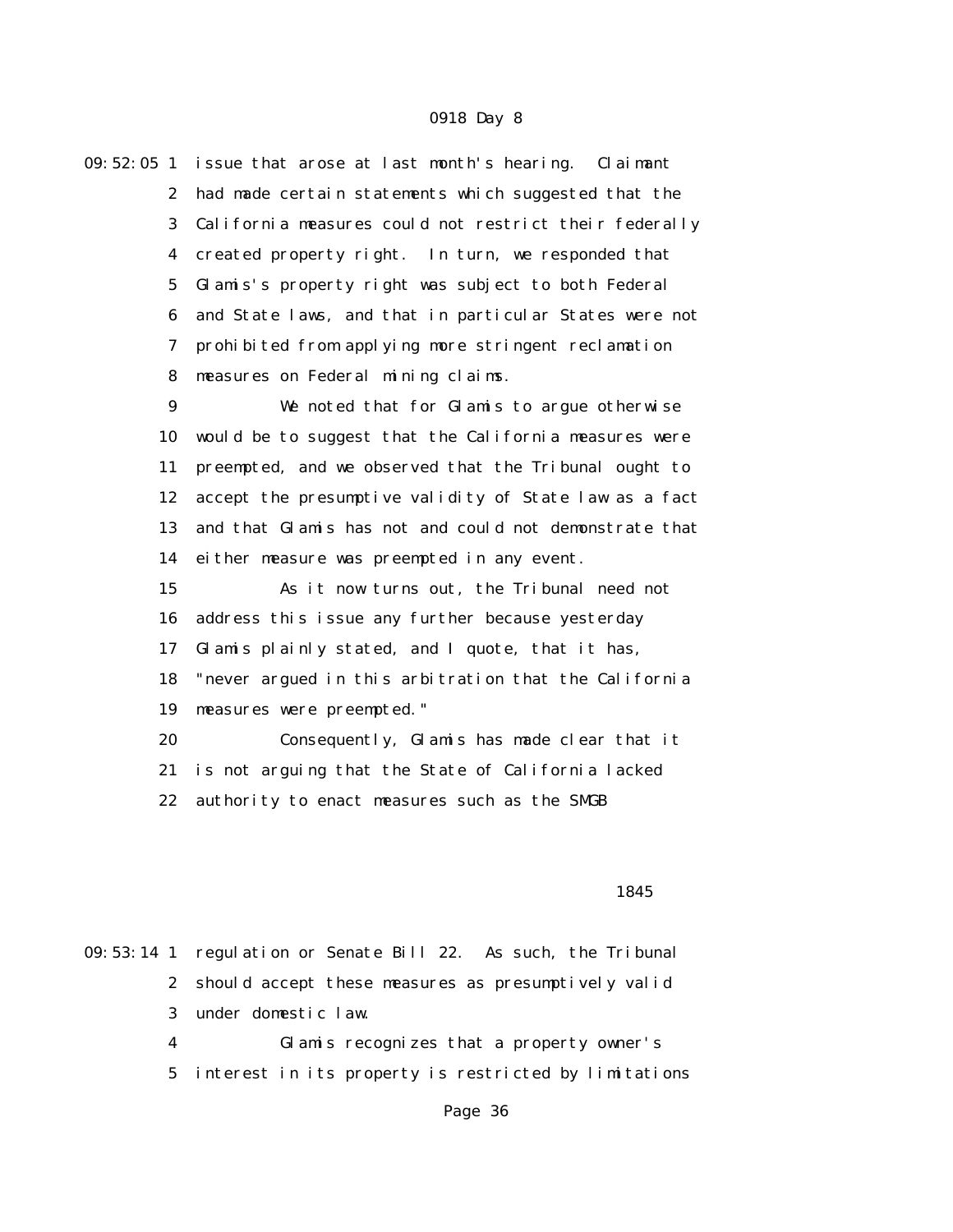0918 Day 8 6 placed on that property by background principles of 7 law, and Glamis has now made clear that it does not 8 contend that the federally created nature of its 9 property right restricted California's authority to 10 enact the measures at issue. Instead, in response to 11 our "background principles" defense, it raises four 12 arguments.

 13 First, Glamis appears to argue that neither 14 SMARA nor the Sacred Sites Act can include background 15 principles because those measures were purportedly not 16 universally applied.

 17 Second, it argues that the grandfathering 18 provisions in the SMGB regulation and Senate Bill 22 19 render them incapable of being articulations of 20 background principles of law.

 21 Third, it contends that the SMGB regulation 22 was not an objectively reasonable application of SMARA

### $1846$

|                | 09:54:19 1 because the regulation imposed a statewide reclamation |
|----------------|-------------------------------------------------------------------|
|                | 2 standard which Glamis argues is inconsistent with               |
| 3              | SMARA's provisions.                                               |
| 4              | And, finally, it asserts that Senate Bill 22                      |
| 5 <sup>5</sup> | was not an objectively reasonable application of the              |
|                | 6 Sacred Sites Act because that Act does not apply on             |
|                | 7 Federal lands.                                                  |
| 8              | I will address the first two arguments and                        |
| 9              | then ask Mr. Feldman to address the issue relating to             |
|                | 10 the SMGB regulation and Ms. Thornton to address the            |
| 11             | issue relating to the Senate Bill 22.                             |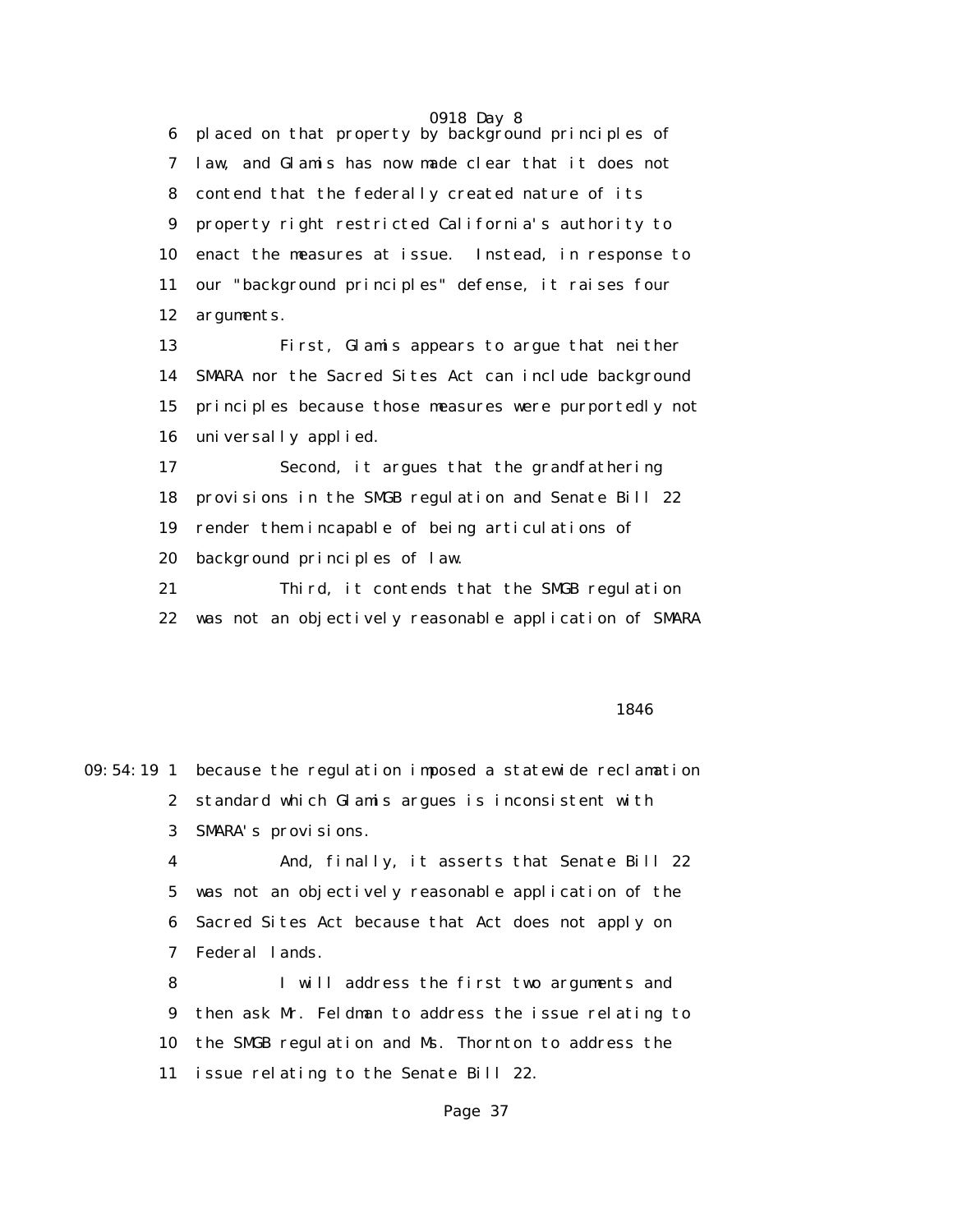0918 Day 8 12 Glamis argues that neither SMARA nor Senate 13 Bill 22 can be background principles because they have 14 not been universally applied. In its closing argument 15 yesterday, Glamis erroneously argued that the American 16 Pelagic case supported this conclusion, but Glamis has 17 misconstrued the facts of that case. As the Tribunal 18 will recall, in American Pelagic the Federal Circuit 19 held that the operator of a commercial fishing vessel 20 was not entitled to compensation under the Takings 21 Clause when Congress passed an appropriations bill 22 revoking its previously issued permit.

<u>1847</u>

09:55:27 1 Glamis attempts to distinguish the background 2 principle at issue in that case from those at issue 3 here by arguing that in American Pelagic there was "no 4 suggestion that the law at issue, which was a Federal 5 statute that abrogated the right to fish in a 6 particular zone, applied to some fishermen and not to 7 others." 8 But as Glamis itself acknowledges, the 9 background principle in that case, the 10 Magnuson-Stevens Fishery Conservation and Management 11 Act, established a discretionary permit regime 12 pursuant to which the National Marine Fisheries 13 Service could authorize or deny access to the economic 14 zone at certain times and subject to certain 15 conditions. 16 American Pelagic alleged in the lower court 17 that the National Marine Fisheries Service indicated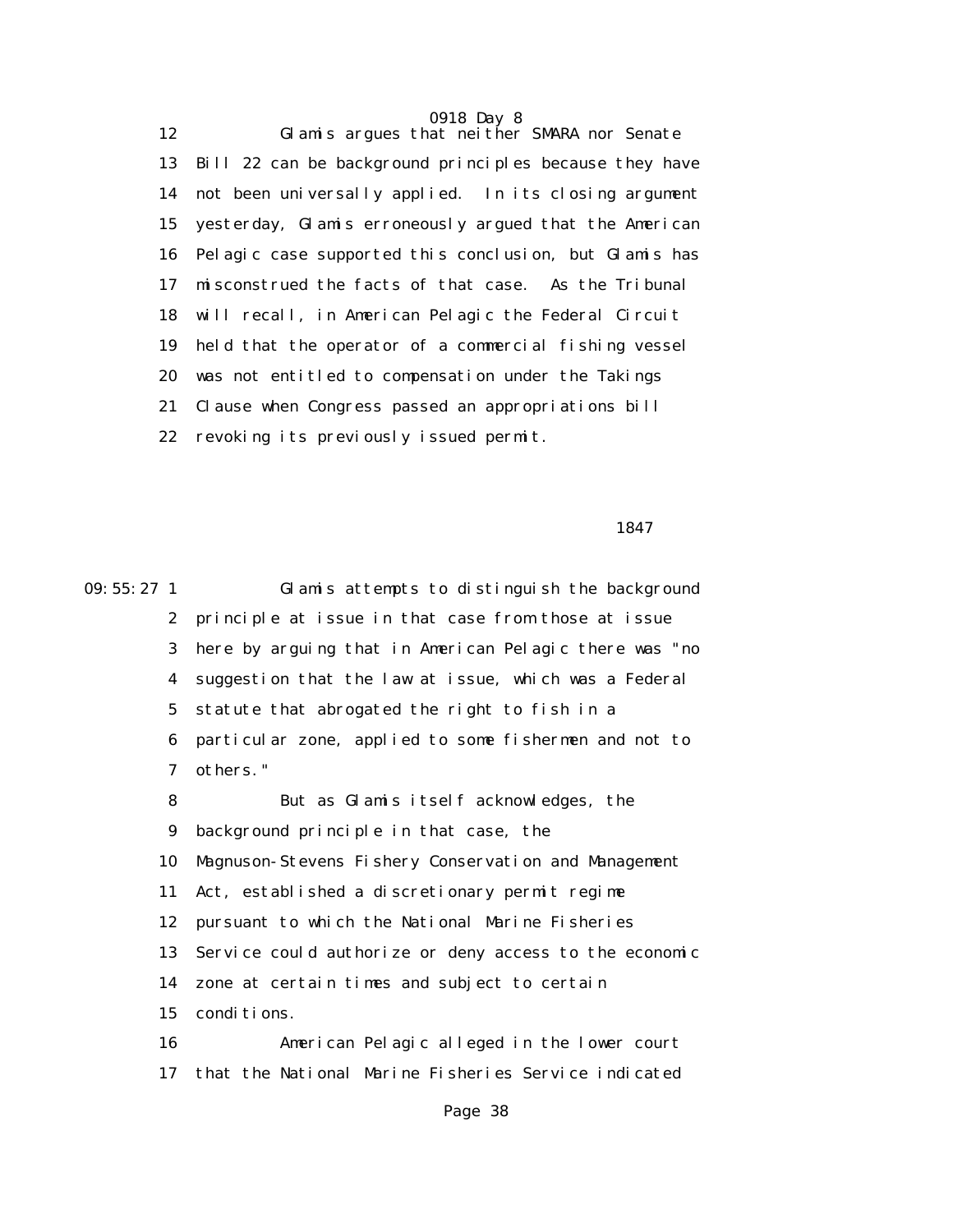18 that, when issuing future fishing permits, preference 19 would be given to northeast regional vessels, and 20 preference would be given based on historical 21 participation in the Atlantic mackerel fishing 22 industry.

### $1848$

09:56:35 1 Thus, that case clearly involved allegations 2 that the agency in charge of operating the scheme was 3 applying the Magnuson-Stevens Act to commercial 4 fishing operators differently. But nevertheless, the 5 Federal Circuit held the statute to be a valid 6 background principle of Federal law which made 7 Congress's later rescission of American Pelagic's 8 permit non-compensable.

> 9 And, furthermore, as we explained in our 10 Rejoinder and at the hearing last month, the fact that 11 the challenged measure in that case, the congressional 12 appropriations bill, revoked only American Pelagic's 13 permits but allowed other fishing vessels to continue 14 fishing in the EEZ, provided no basis for concluding 15 that the later in time specification of the background 16 principle was not objectively reasonable. As observed 17 by Professor Sax, 'An owner remains subject to a 18 background principle, even when the principle is not 19 applied to that owner in a particular instance." In 20 this case, all owners who acquired their property 21 interests after the enactment of SMARA and the Sacred 22 Sites Act remained subject to those statutes, even if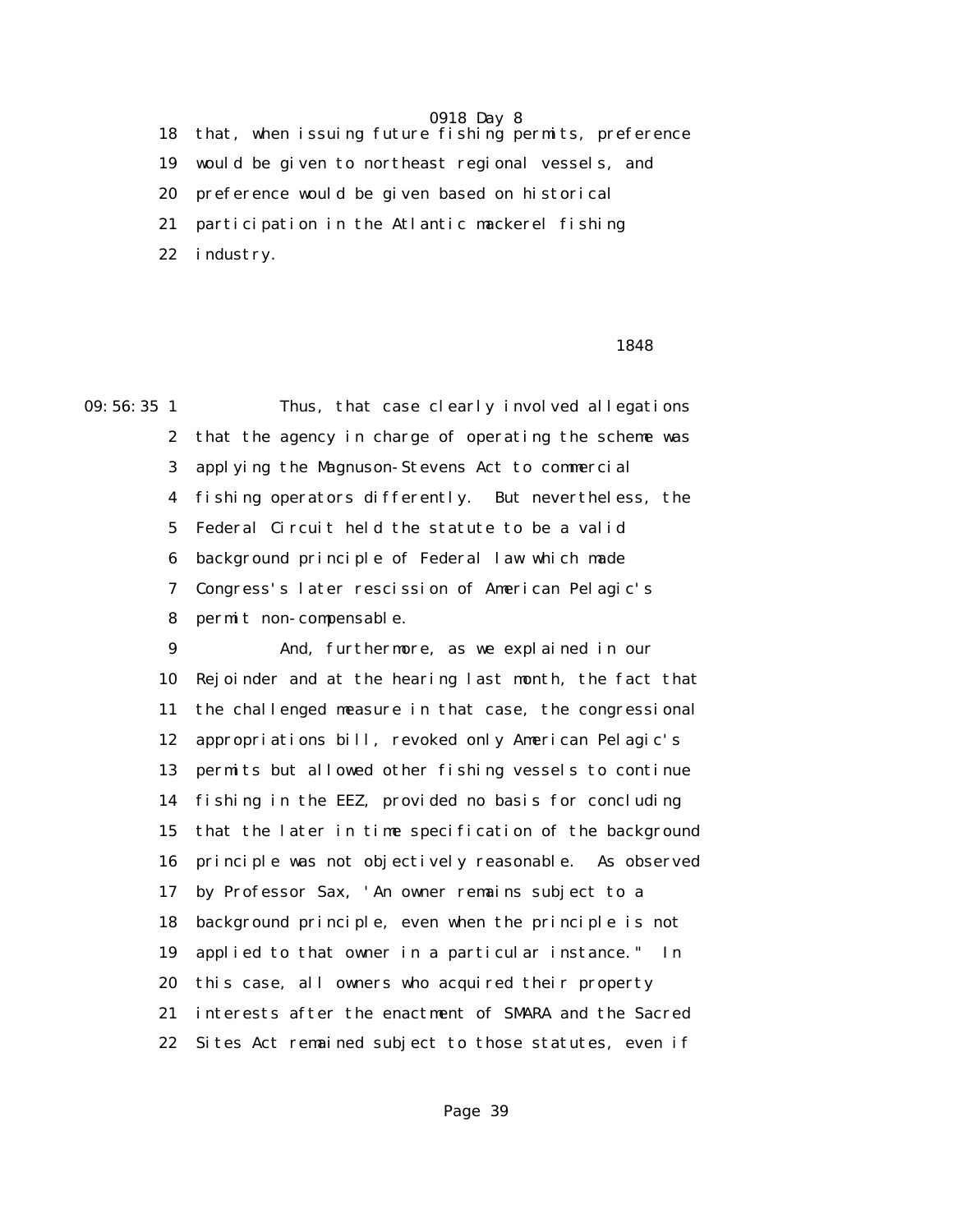09:57:51 1 those statutes are not applied to a particular owner 2 in a particular instance. 3 Glamis also argues that Senate Bill 22 and 4 the SMGB regulation cannot implement background 5 principles because they include grandfather provisions 6 which, in Glamis's view, treat similarly situated 7 mines differently. As observed by Professor Sax in 8 his rebuttal statement, Glamis seizes on language from 9 the Lucas decision in support of this proposition and 10 states--and that language states the restriction is 11 not ordinarily a background principle, if, "other 12 landowners similarly situated are permitted to 13 continue the use denied to the Claimant." 14 As Professor Sax further noted, this 15 similarly situated language appeared in the context of 16 determining the existence of common law rather than 17 statutory background principles. 18 In response at the hearing yesterday, Glamis 19 asserted that the United States cited no authority for 20 discounting the relevance of the similarly situated 21 language in Lucas when statutory background principles 22 are at issue. But to the contrary, such authority is

 $1850$ 

09:59:00 1 found in the very language of the Lucas decision 2 itself, which states that permitting similarly 3 situated landowners to continue a use denied to the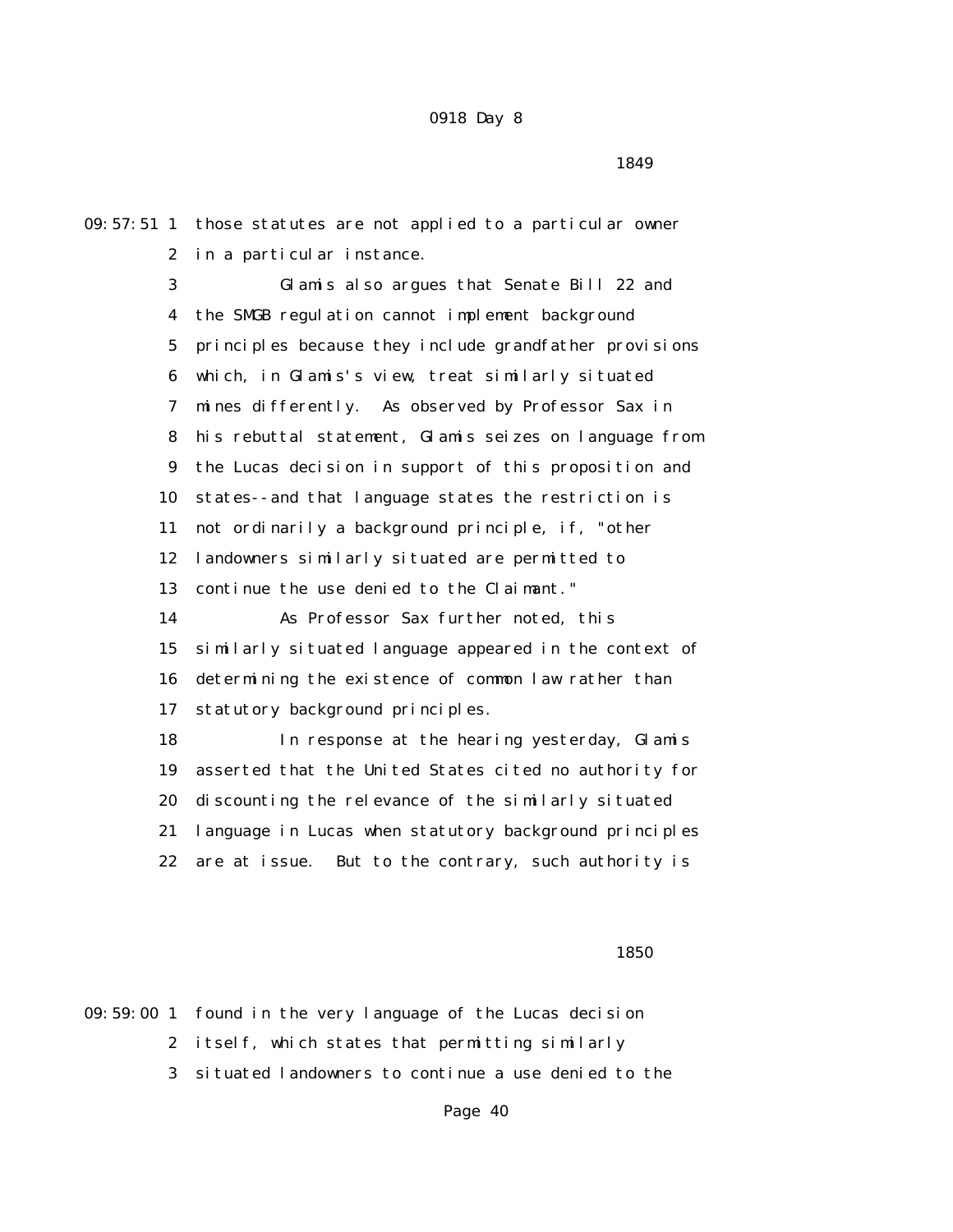0918 Day 8 4 Claimant, "ordinarily imports a lack of any common law 5 prohibition."

 6 As stated by Professor Sax, this similarly 7 situated language was provided, "as evidentiary 8 guidance on when certain facts, such as the continued 9 nonconforming uses of similarly situated landowners, 10 would suggest the absence of an applicable common-law 11 rule."

 12 Statutory rules, by contrast, do not present 13 the same evidentiary issues because their content is 14 clear.

 15 Even assuming that the similarly situated 16 language remains relevant for determining the 17 existence of statutory background principles, however, 18 that single factor would in no way be dispositive on 19 the issue. To the contrary, the Lucas decision sets 20 out multiple guiding factors when considering the 21 existence and application of background principles. 22 These factors include the degree of harm to public

 $\sim$  1851

10:00:07 1 lands or adjacent property posed by the Claimant's 2 proposed activities, the social value of the 3 Claimant's activities, the suitability of those 4 activities to the locality in question, and the 5 relative ease with which the alleged harm can be 6 avoided through measures taken by the Claimant and the 7 Government.

 8 Lucas cannot be interpreted to stand for the 9 proposition that a measure containing a grandfather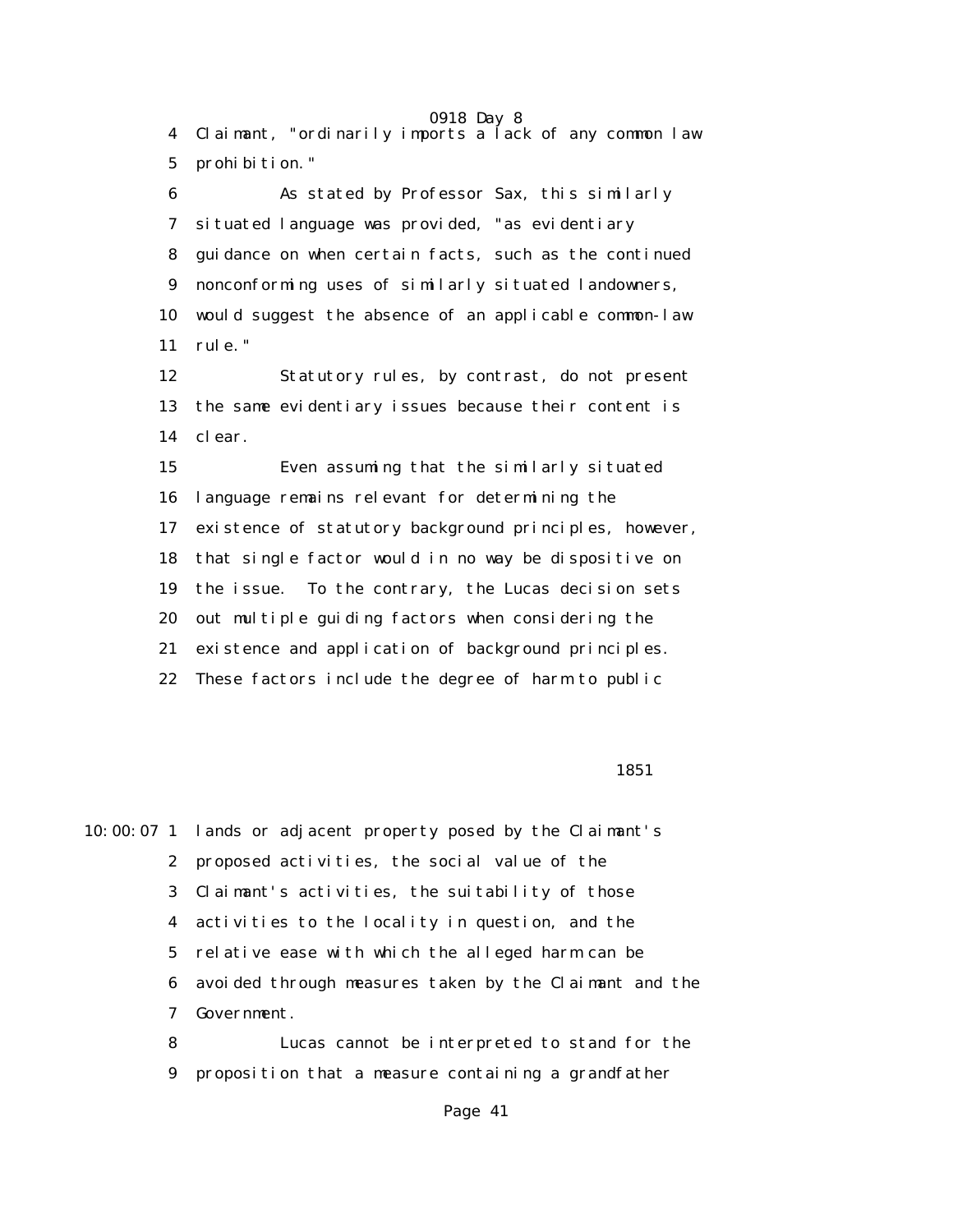0918 Day 8 10 provision cannot implement background principles. 11 Moreover, as we have discussed, in American 12 Pelagic, the Federal Circuit recognized the valid 13 application of the background principle, even though 14 that principle had been applied only to one commercial 15 fishermen while the activities of other commercial 16 fishermen in the same fishing zone were left 17 undisturbed, and here, too, California's decision to 18 impose reclamation requirements on applications for, 19 but not holders of, approved mining reclamation plans 20 does not preclude the operation of background 21 principles, particularly given that owners that have 22 received formal governmental permission to engage in

 $1852$ 

10:01:09 1 certain activities cannot be seen as similarly 2 situated with owners who are merely seeking such 3 permission. 4 Now, I would ask the Tribunal to now call on 5 Mr. Feldman, who will discuss the particular issue as 6 it relates to the SMGB regulation. 7 PRESIDENT YOUNG: Thank you. 8 Mr. Feldman. 9 MR. FELDMAN: Thank you, Mr. President, 10 Members of the Tribunal. 11 I will briefly address Glamis's argument that 12 the SMGB regulation could not have implemented SMARA 13 background principles because the regulation, "ignored 14 SMARA's directive that reclamation be site-specific," 15 and this argument was made at the hearing yesterday. Page 42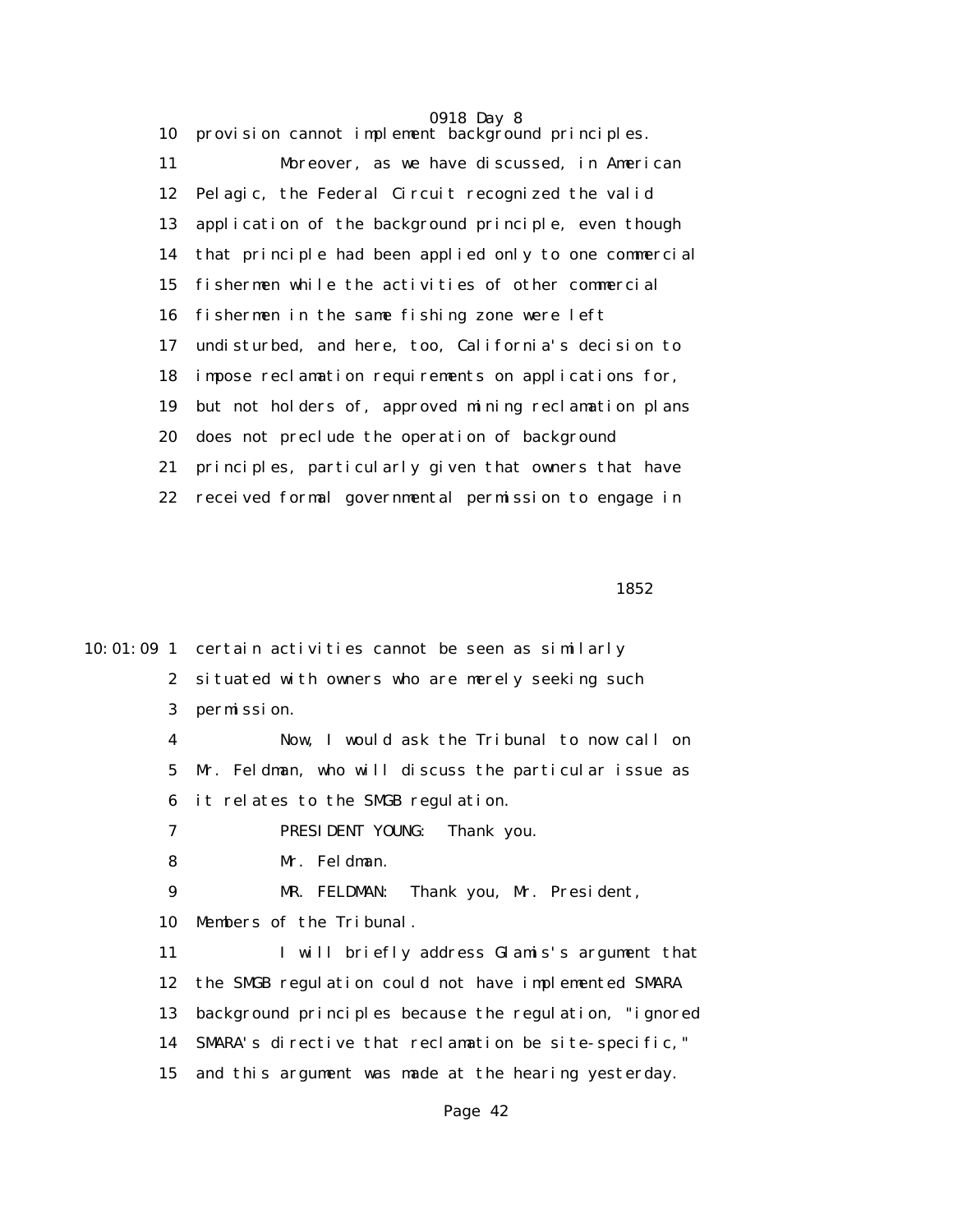16 In support of this assertion, Glamis cites 17 Section 2773(a) of SMARA, which requires that 18 reclamation plans establish site-specific criteria for 19 evaluating compliance with a given Reclamation Plan. 20 While SMARA directs that each Reclamation 21 Plan be site-specific, it does not direct that 22 reclamation standards be site-specific. To the

 $1853$ 

10:02:19 1 contrary, the very next provision of the statute, 2 Section 2773(b), provides that the Board must adopt, 3 "minimum verifiable, statewide reclamation standards," 4 which shall include statewide backfilling and 5 recontouring standards.

> 6 SMARA directs the Board to adopt statewide 7 policy for the reclamation of mined lands, while 8 site-specific decisions on individual reclamation 9 plans are primarily undertaken by local lead agencies. 10 Glamis's assertion that the Board can adopt 11 only site-specific measures when adopting state 12 policy, particularly when adopting statewide 13 backfilling and recontouring standards is baseless. 14 As we have discussed in our written 15 submissions and at the August hearing, SMARA's 16 reclamation requirements mandate the restoration of 17 mined lands to a usable condition which does not 18 threaten public health and safety and specifically 19 contemplate the use of backfilling to help achieve 20 such reclamation. The SMGB's regulation merely 21 clarified that in the case of open-pit metallic mines,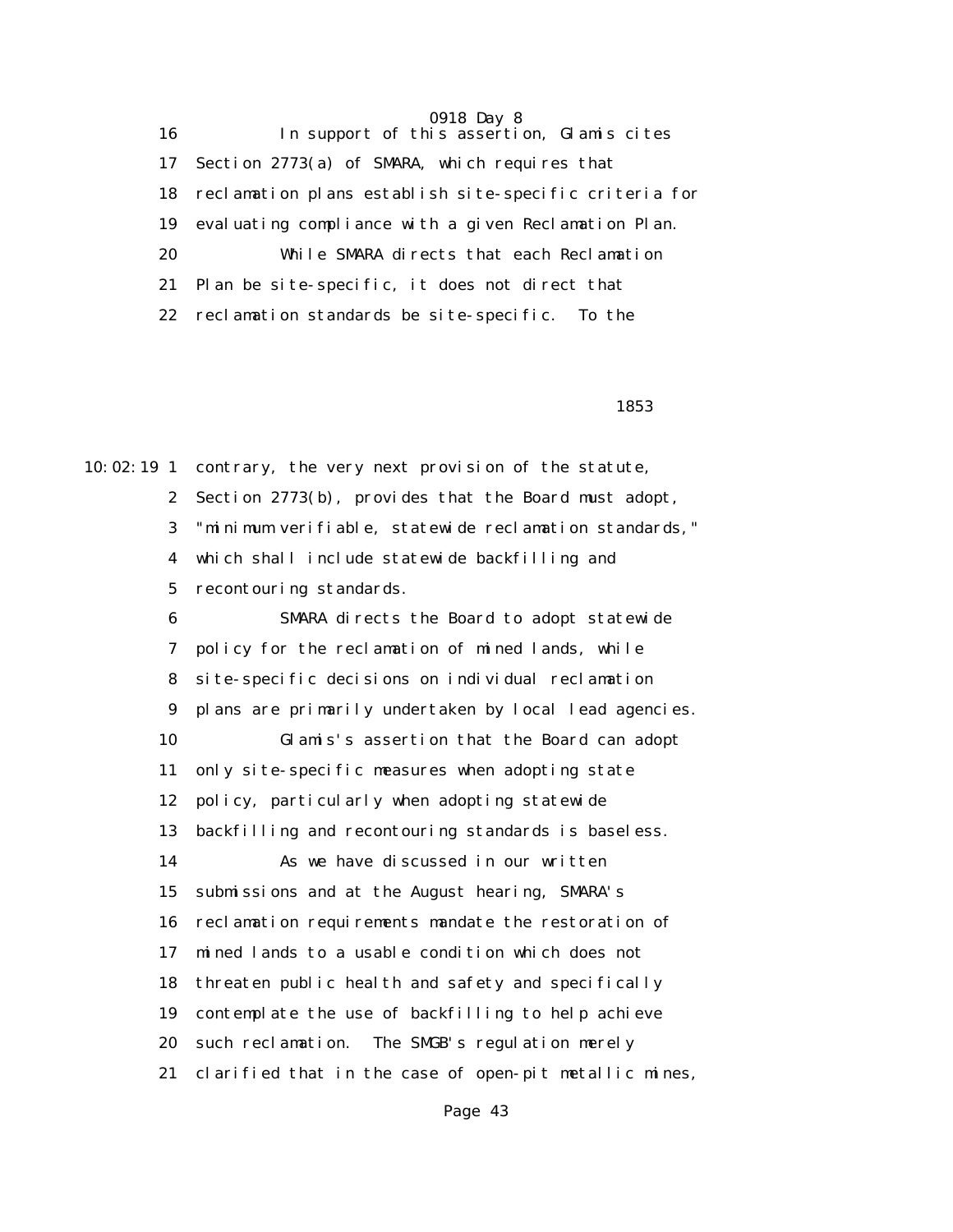22 complete backfilling is required in order to comply

 $1854$ 10:03:38 1 with those standards. That regulation is an 2 objectively reasonable application of SMARA's 3 standards. Glamis never held a property right that 4 was not limited by those statutory requirements and 5 its claim that the SMGB regulation expropriated its 6 property must, therefore, be dismissed. 7 My colleague, Ms. Thornton, will now address 8 Glamis's argument concerning the applicability of the 9 Sacred Sites Act to Federal Lands. 10 PRESIDENT YOUNG: Thank you, Mr. Feldman. 11 Ms. Thornton? 12 MS. THORNTON: Mr. President, Members of the 13 Tribunal, good morning. I will now address Glamis's 14 other attack on the United States's background 15 principles argument which is equally unavailing. 16 Glamis continues to assert erroneously that 17 the Sacred Sites Act is not a background principle of 18 California property law capable of redefining the 19 property interest it holds in its unpatented mining 20 claims because it is not applicable on Federal land. 21 In support of this contention, Glamis argued 22 yesterday for the first time that the application of

 $1855$ 

10:04:51 1 any such State law to Federal land, which it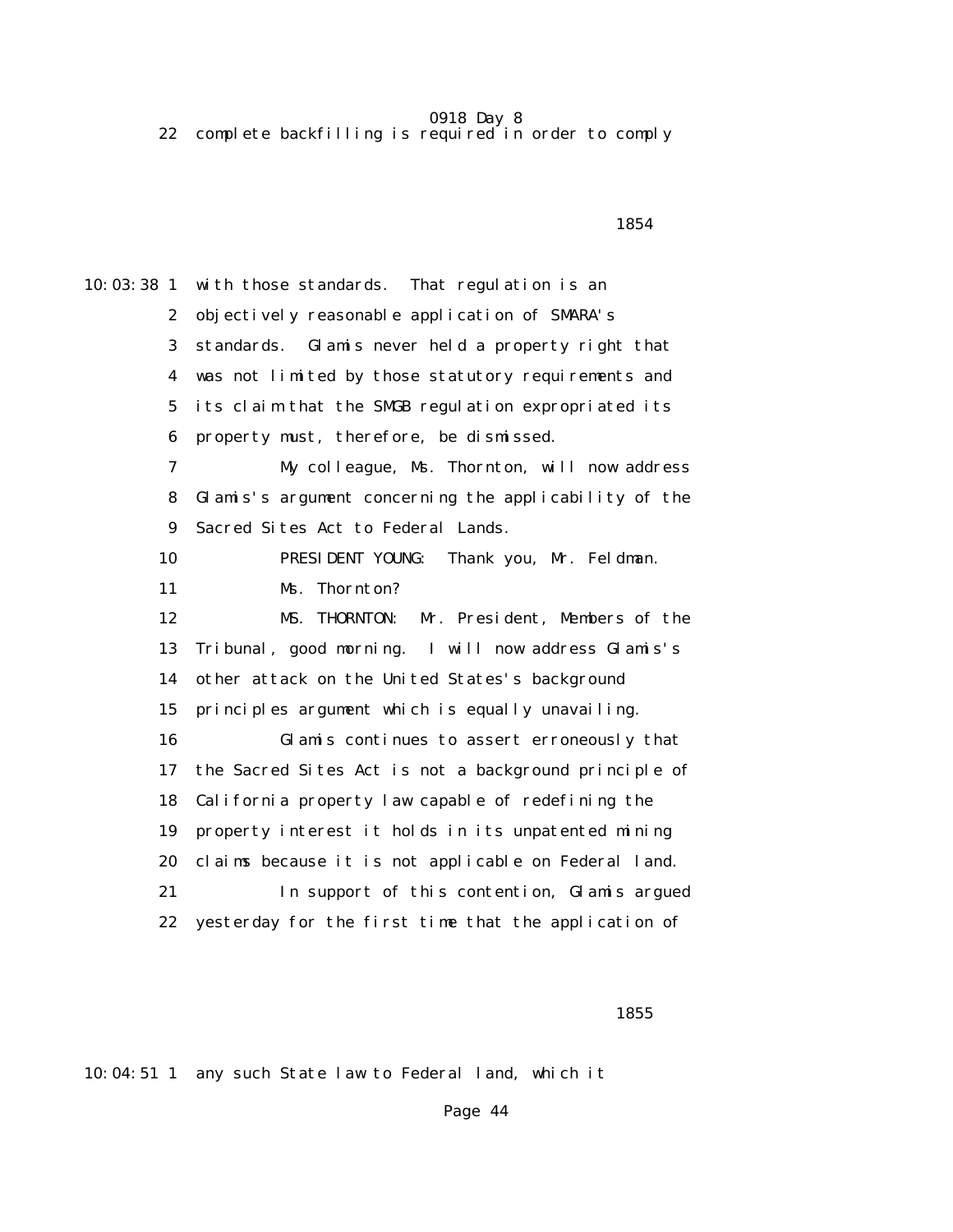0918 Day 8 2 inaccurately characterized as a prohibition, would be 3 an unconstitutional violation of the property clause. 4 This argument is simply wrong. The ability of States 5 to impose their criminal and civil laws on Federal 6 land is long settled, and the Granite Rock case makes 7 clear that States can impose reasonable environmental 8 regulations on Federal mining claims. While a State's 9 outright prohibition of mining activity on Federal 10 land might run afoul of the property clause, the 11 United States has never suggested that that is an 12 outcome the Native American Heritage Commission, which 13 I will refer to as the NAHC, could have achieved under 14 the Sacred Sites Act. Rather, in the event that 15 Imperial County approved an Imperial Project 16 Reclamation Plan that did not ensure future access to 17 the Imperial Project area by the Quechan Tribe, the 18 NAHC could have invoked the injunctive provisions of 19 the Sacred Sites Act to prevent that agency from 20 issuing a permit without the imposition of adequate 21 mitigation measures.

22 This would not have prohibited mining on

 $1856$ 

10:06:12 1 Federal land, but rather ensured that Glamis's 2 Reclamation Plan was consistent with the State's 3 Environmental and Historic Preservation policy. Thus, 4 there is no inconsistency between the property clause 5 and the Sacred Sites Act's application to Federal 6 lands.

7 While Glamis can point to nothing in the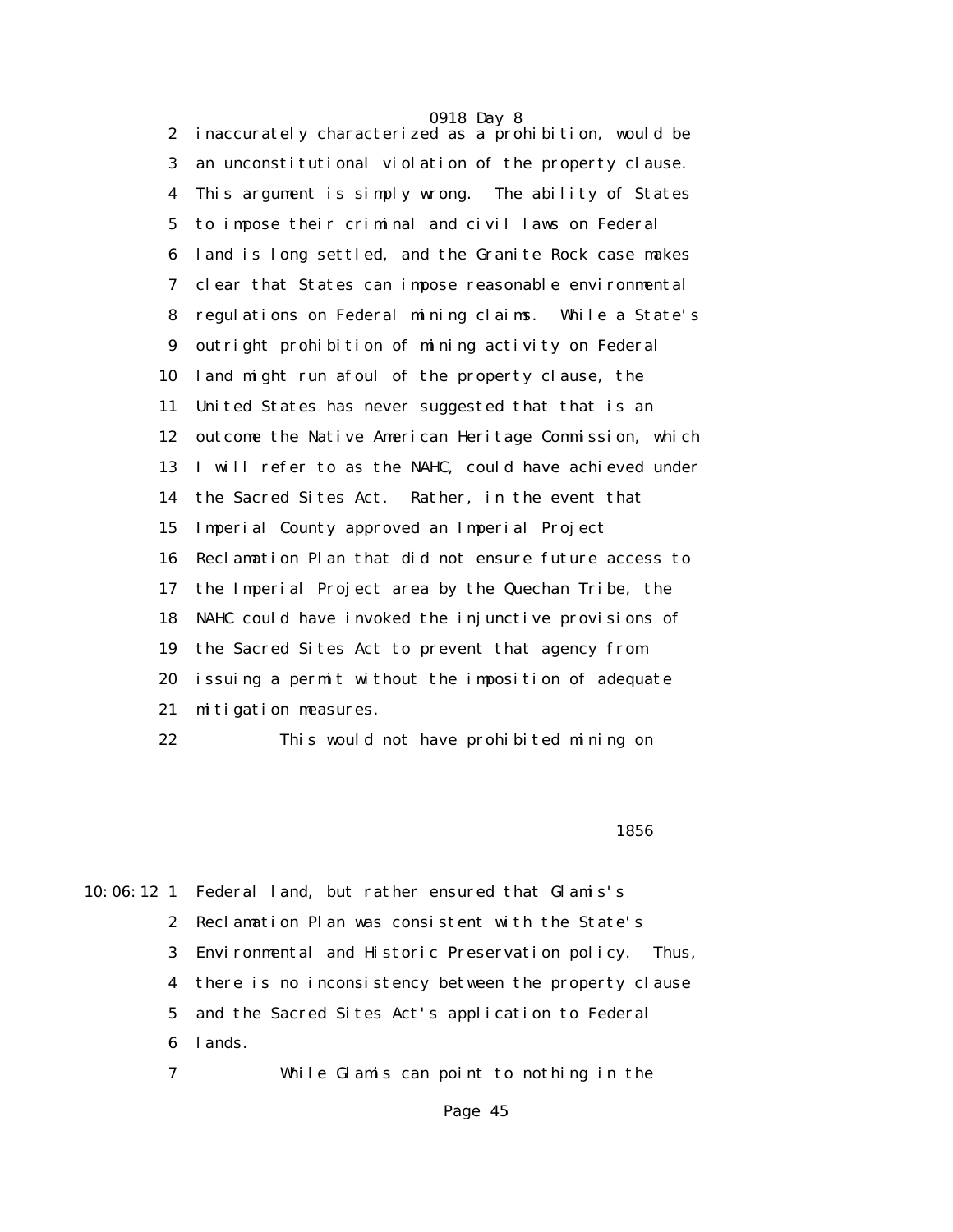8 language or the legislative history of the Sacred 9 Sites Act, which precludes its application on Federal 10 land, it asserts that, "Proof of its interpretation 11 can be found if the Tribunal draws inferences from the 12 following facts."

 13 First, Glamis relies on the Supreme Court's 14 holding in Lyng versus Northwest Indian Cemetery 15 Protection Association. If the Tribunal will recall, 16 that case was brought by the NAHC to challenge the 17 U.S. Forest Service's decision to permit timber 18 harvesting and the construction of a service road on 19 Federal forest land traditionally used by Native 20 American religious practitioners. Glamis argues that 21 because the NAHC chose to assert the constitutional 22 and Federal law rights of Native Americans in that

 $1857$ 

|              | 10:07:26 1 case rather than invoke the provisions of the Sacred |
|--------------|-----------------------------------------------------------------|
| $\mathbf{2}$ | Sites Act, that is somehow evidence that the Sacred             |
| 3            | Sites Act does not apply on Federal land, but the case          |
| 4            | provides no such evidence.                                      |
| 5            | It was perfectly reasonable for the NAHC to                     |
| 6            | bring the case on constitutional grounds and not                |
| 7            | pursuant to the Sacred Sites Act because not only the           |
| 8            | NAHC, but other Native American advocacy groups joined          |
| 9            | in that proceeding in an effort to obtain a ruling              |
| 10           | that would have application nationwide and not just in          |
| 11           | California where the Sacred Sites Act applies.                  |
| 12           | And although the Sacred Sites Act was not the                   |
| 13           | grounds on which the case was brought, as we noted in           |
|              |                                                                 |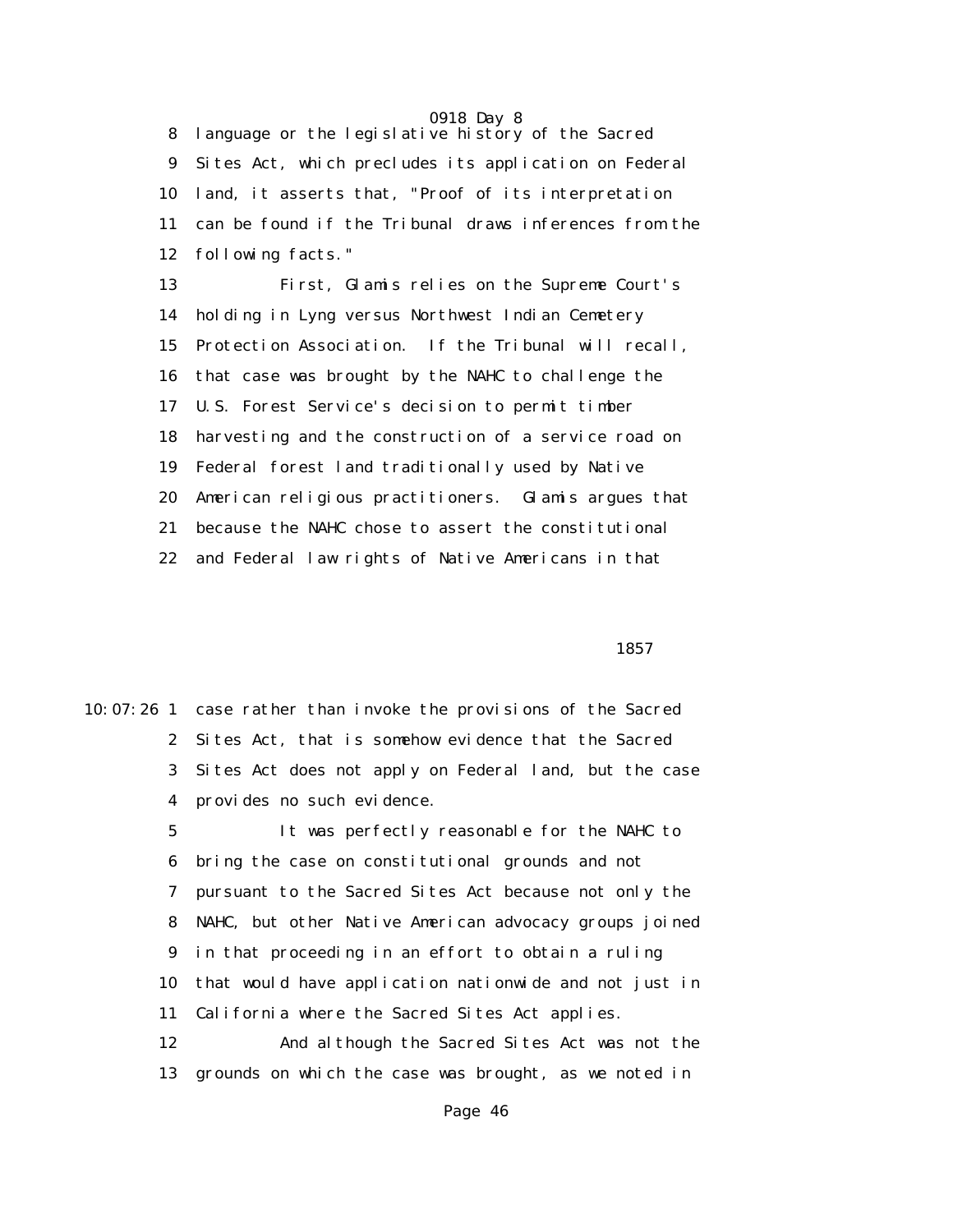14 our written and oral submissions, California's brief 15 before the United States Supreme Court in that 16 proceeding cites the Sacred Sites Act as charging the 17 Native American Heritage Commission with protecting 18 Native American religious practice on public land in 19 the State.

> 20 Furthermore, as we noted in last month's 21 hearing, the very fact that the NAHC brought the Lyng 22 Case at all undermines Glamis's assertion that the

 $1858$ 

10:08:40 1 Sacred Sites Act does not apply on Federal land. The 2 party bringing a claim must have standing to represent 3 the Claimant's interests. The sacred site at issue in 4 Lyng was on Federal land, and the NAHC brought that 5 claim representing the interest of Native Americans 6 with respect to that land. The NAHC's jurisdiction 7 emanates from the Sacred Sites Act; thus, the fact 8 that the NAHC--that the NAHC standing to bring the 9 Lyng action was not challenged in that proceeding is 10 evidence that it was the proper party in interest to 11 represent the claims of Native American tribes for 12 access to sacred sites on Federal land within the 13 State.

> 14 Second, Glamis is incorrect when it suggests 15 that the fact that the Sacred Sites Act was not 16 specifically mentioned in the various Environmental 17 Impact Statements prepared for the Imperial Project 18 provides evidence that the State of California 19 believed that the Sacred Sites Act was inapplicable.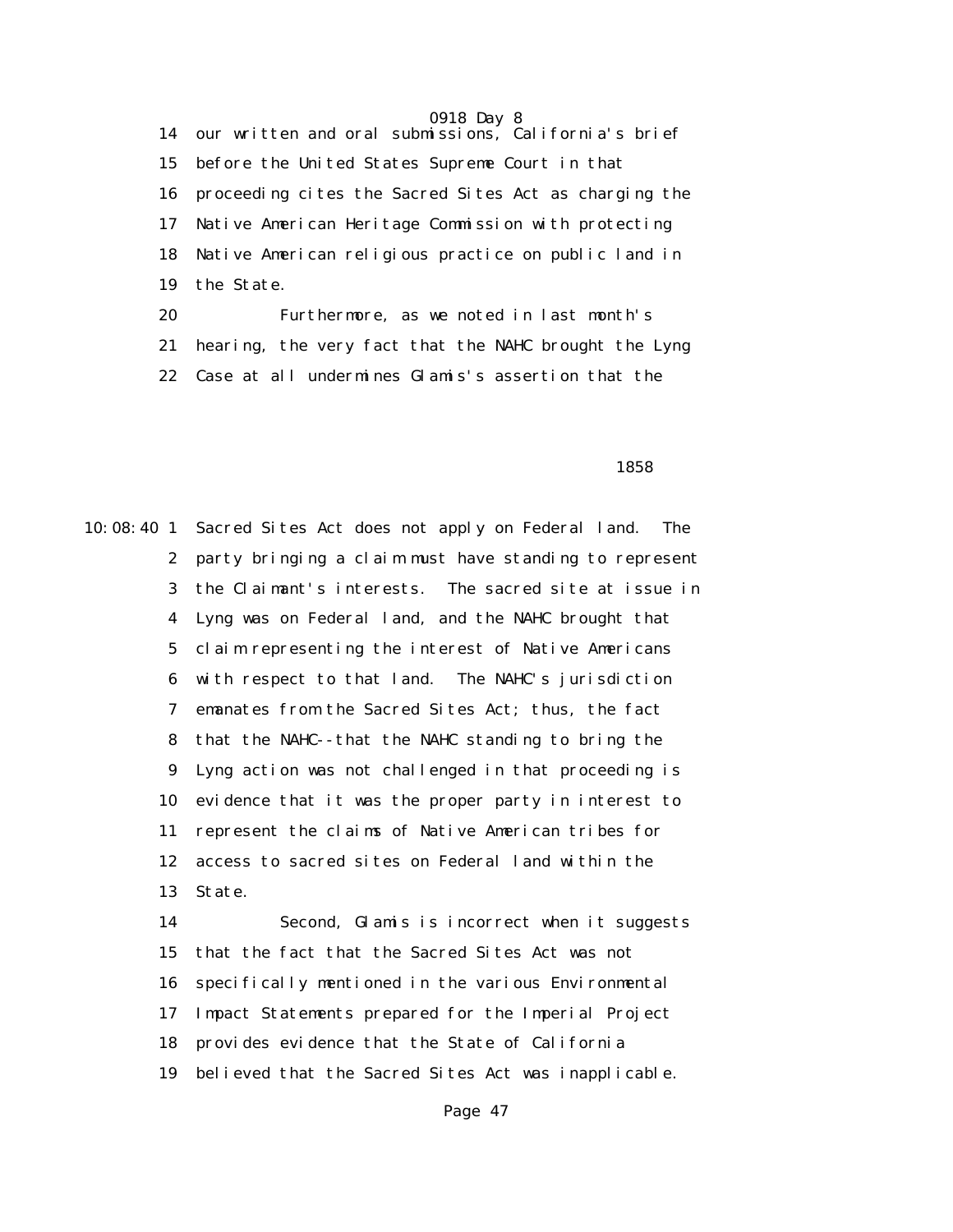20 As we have noted, the various Environmental Impact

21 Statements prepared for that project all clearly

22 reference California's Environmental Quality Act, and

## $1859$

10:09:56 1 California courts have interpreted that statute to 2 trigger compliance with the Sacred Sites Act. 3 Yesterday, Glamis's counsel suggested that, 4 "The first time anyone had ever heard of the Sacred 5 Sites Act as being specifically applicable to the 6 Imperial Project or, indeed, any other mining project 7 on Federal lands was in this arbitration." 8 This simply is not consistent with the 9 record. As the United States explained in its 10 Rejoinder, one of the principal criticisms leveled 11 against Senate Bill 1828, the legislation that was 12 initially joined to the bill that became Senate Bill

> 14 Sacred Sites Act were adequate to achieve its ends. 15 In an Enrolled Bill Report recommending that 16 Governor Davis veto Senate Bill 1828, the California 17 Business, Transportation, and Housing Agency surveyed 18 existing Federal and State law designed to minimize 19 adverse impacts to Native American sacred sites and 20 noted that both CEQA and the Sacred Sites Act already 21 provided for the preservation of Native American 22 historic, cultural, and sacred sites in the State.

13 22, was that existing provisions of CEQA and the

 $1860$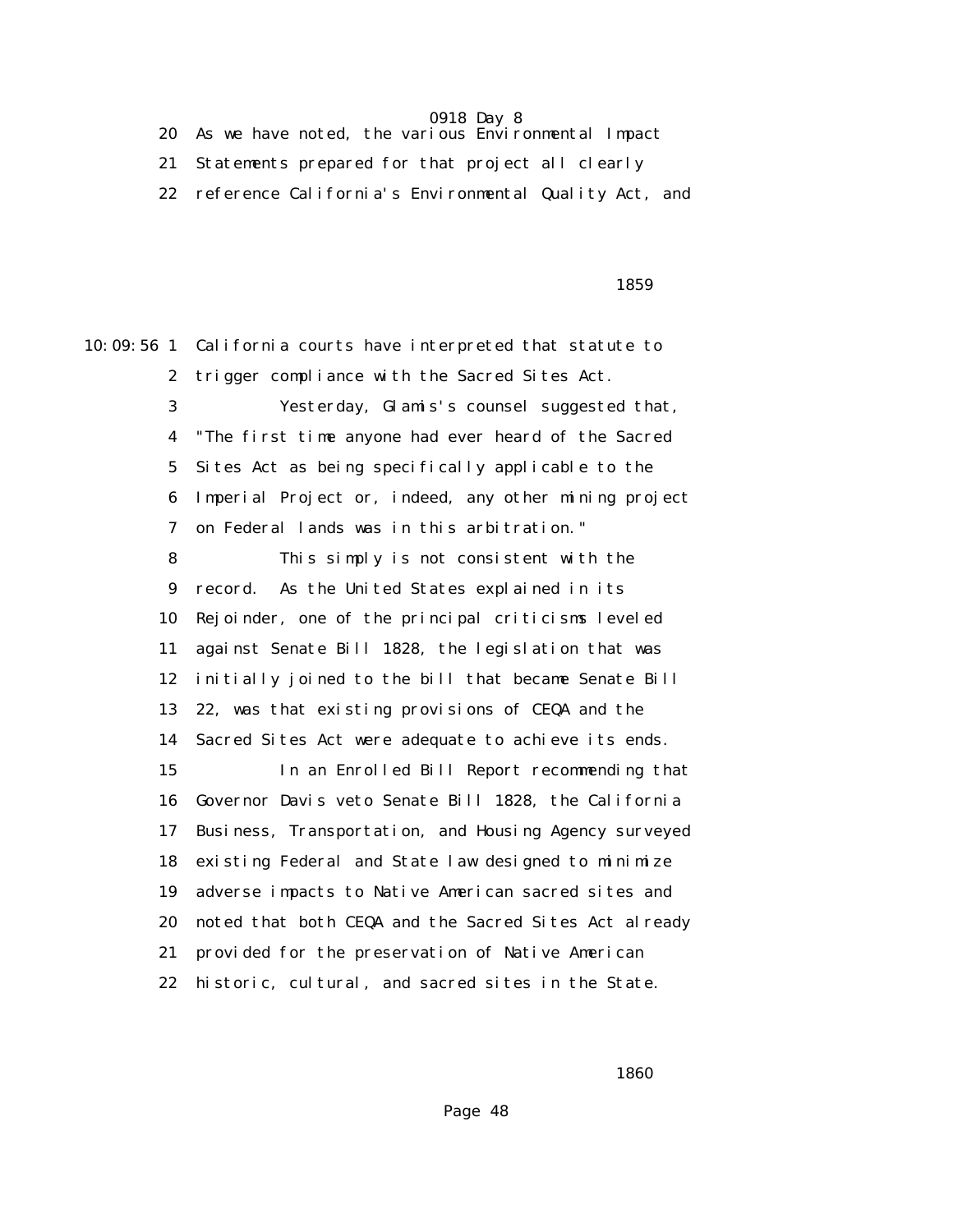| $10:11:21$ 1     | A similar Enrolled Bill Report prepared by            |
|------------------|-------------------------------------------------------|
| $\mathbf{2}$     | the Governor's Office of Planning and Research also   |
| 3                | recommended veto of Senate Bill 1828 noting that      |
| 4                | al though the Sacred Sites Act, "appears to provide   |
| 5                | adequate protections for Native American sacred       |
| 6                | sites," in the State, "because most agencies have no  |
| 7                | formal process for notifying Tribes when a project is |
| 8                | taking place, affected cultural resources may not be  |
| $\boldsymbol{9}$ | identified until it is too late."                     |
| 10               | Both of these reports thus discuss the need           |
| 11               | for Senate Bill 1828 in the context of the Sacred     |
| 12               | Sites Act's preexistent provisions, and both of those |
| 13               | reports specifically considered the proposed Bill's   |
| 14               | impact on Glamis's Imperial Mine as well as other     |
| 15               | projects.                                             |
| 16               | Both Glamis Gold, Inc., and Glamis Imperial           |
| 17               | Corp., are listed among Senate Bill 1828's opponents. |
| 18               | Again, even if ignorance of the law were a            |
| 19               | defense, which it clearly is not, it is simply not    |
| 20               | credible for Glamis to suggest that the first time it |
| 21               | ever heard of the Sacred Sites Act was in this        |
| 22               | arbitration.                                          |
|                  |                                                       |

### $1861$

10:12:34 1 Finally, Senate Burton's letter to Gray Davis 2 suggesting that Senate Bill 1828 was necessary because 3 no preexisting Federal and State legislation 4 specifically protected Native American sacred 5 properties is evidence of nothing more than Senator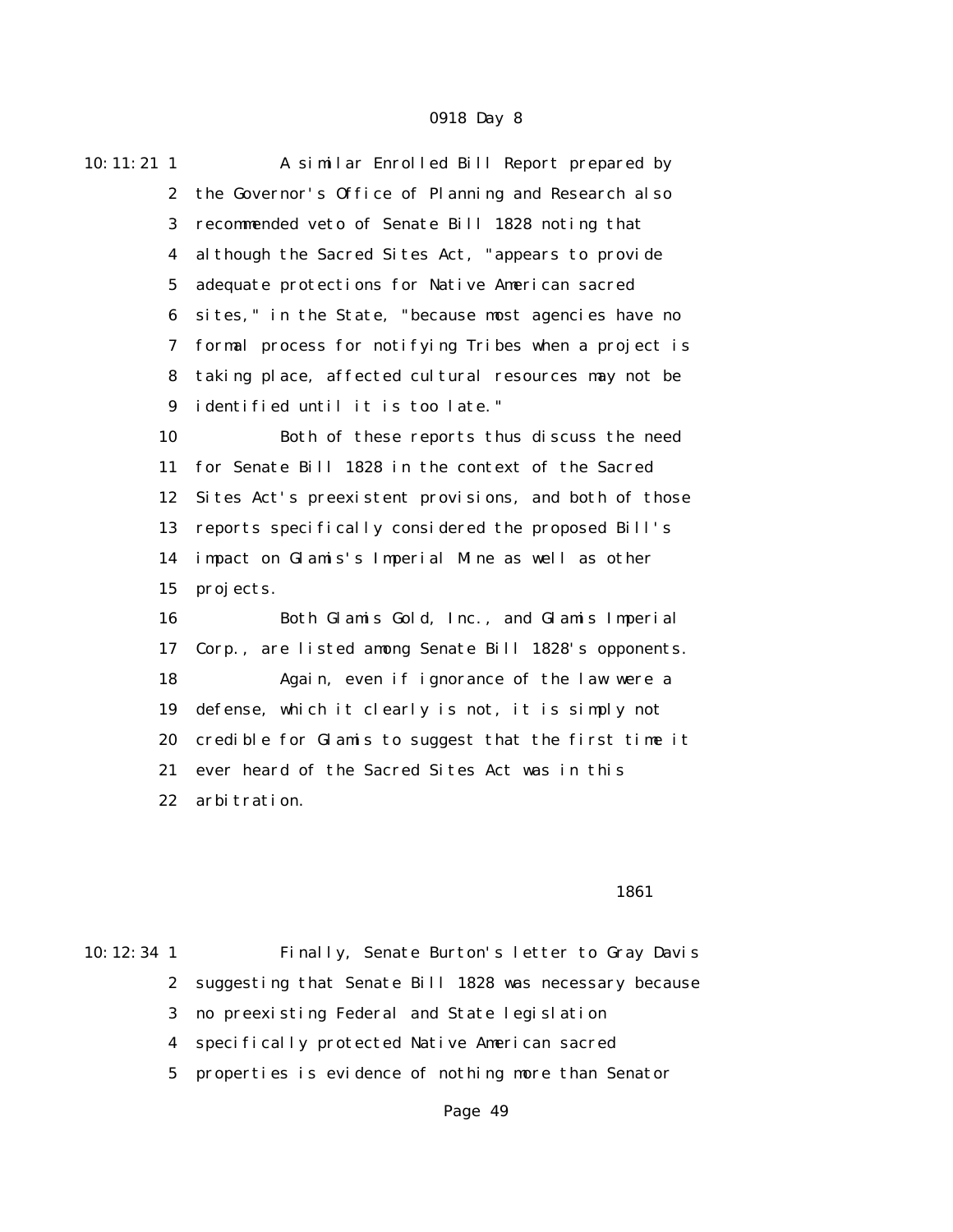6 Burton's opinion because the Senator's statement is 7 quite clearly contradicted by the bill reports I have 8 just discussed. These bill reports are referenced in 9 the United States's Rejoinder in this proceeding at 10 page 30, note 101.

 11 Third, Glamis argued last month that if the 12 Sacred Sites Act applied on Federal lands, the United 13 States should have obtained an opinion from 14 California's Attorney General to that effect. This 15 argument has no merit whatsoever. As an initial 16 matter, as Mr. Bettauer pointed out, just as the 17 United States is responsible for the Acts of 18 California in this arbitration, the United States has 19 the authority to speak for the entirety of its 20 Government in these proceedings. The position taken 21 by the United States in these proceedings, namely that 22 the Sacred Sites Act applies on Federal lands, is the

 $1862$ 

|              | 10:13:47 1 position of the Federal Government and all of its |
|--------------|--------------------------------------------------------------|
| $\mathbf{2}$ | agencies, as well as that of California and its              |
| 3            | respective agencies.                                         |
| 4            | There is no need for a State official to                     |
| $5 -$        | provide this Tribunal with that State's interpretation       |
|              | 6 of its law when the United States is charged with          |
| 7            | presenting to the Tribunal the proper interpretation         |
|              | 8 of the laws of the United States, as well as those of      |
|              | 9 each of its constituent entities.                          |
| 10           | In any event, the intent of the California                   |
| 11           | Assembly regarding the statute scope is discernible          |
|              |                                                              |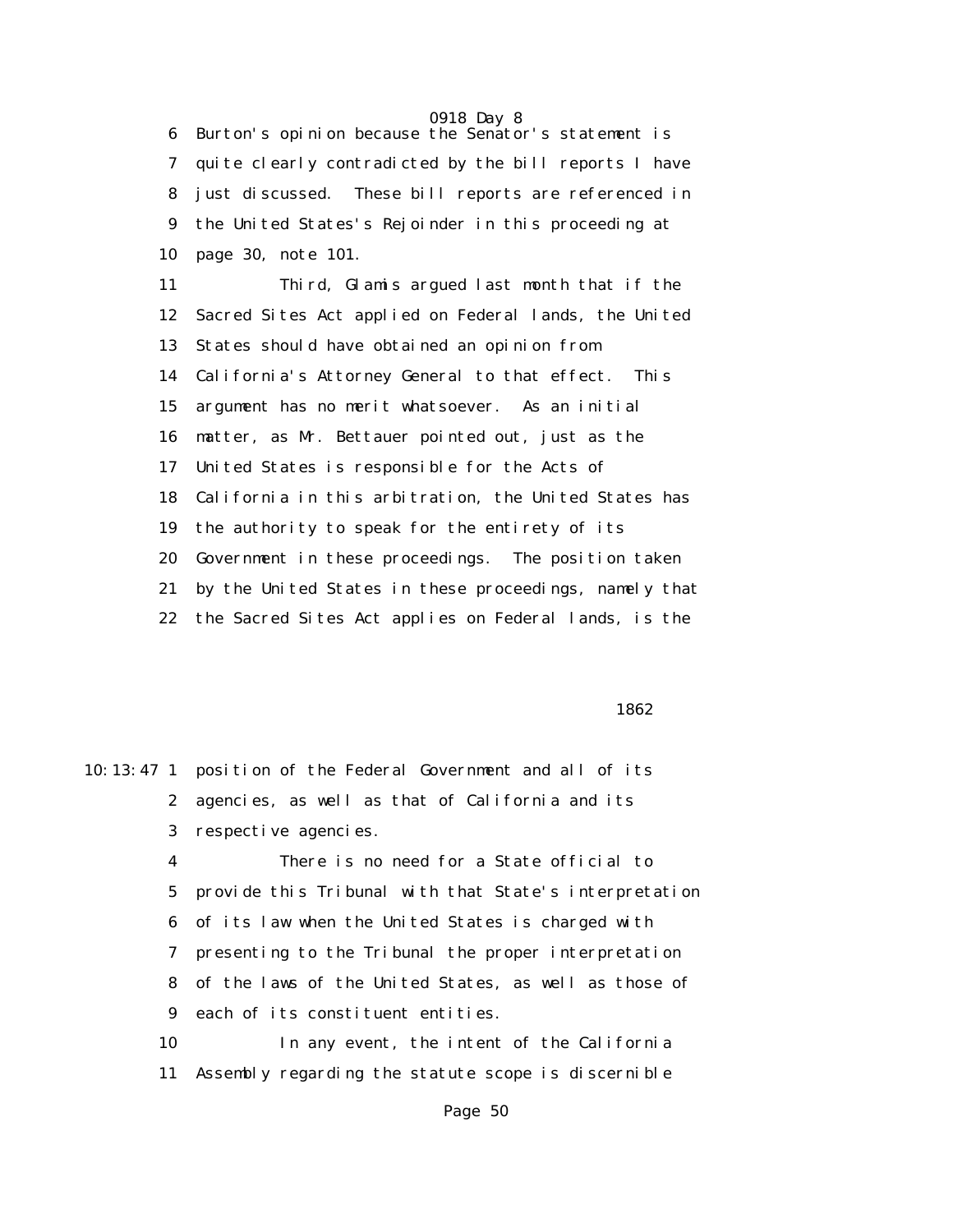0918 Day 8 12 from the statute's plain language. When adopting the 13 statute, the California Legislature applied its 14 prohibitions to anyone using, "public property," under 15 certain conditions within the State. It thus used the 16 broadest possible language to define the category of 17 property to which it would apply, and it specifically 18 exempted certain classes of municipal and county land 19 from its reach.

 20 Had the Legislature wanted to exempt Federal 21 lands in a similar fashion, it could have done so 22 explicitly. The fact of the matter is that it did

 $1863$ 

10:14:58 1 not, and there is no basis for this Tribunal to read 2 such an exemption into the statute's provisions. 3 Finally, Glamis argues that the adoption of 4 Senate Bill 22 somehow demonstrates that California 5 could not have required Glamis to adopt the same 6 reclamation requirements through an injunctive 7 proceeding pursuant to the terms of the Sacred Sites 8 Act. But as we noted in our opening argument last 9 month, the very nature of an application of a 10 background principle requires that the same result 11 could have been achieved by the courts. However, 12 availability of relief in the courts does not preclude 13 a legislature or an agency from specifying a 14 background principle in a statute or regulation. As 15 Professor Sax explained, the specification of nuisance 16 principles, for example, can be accomplished either 17 through the courts or the legislature. In fact, the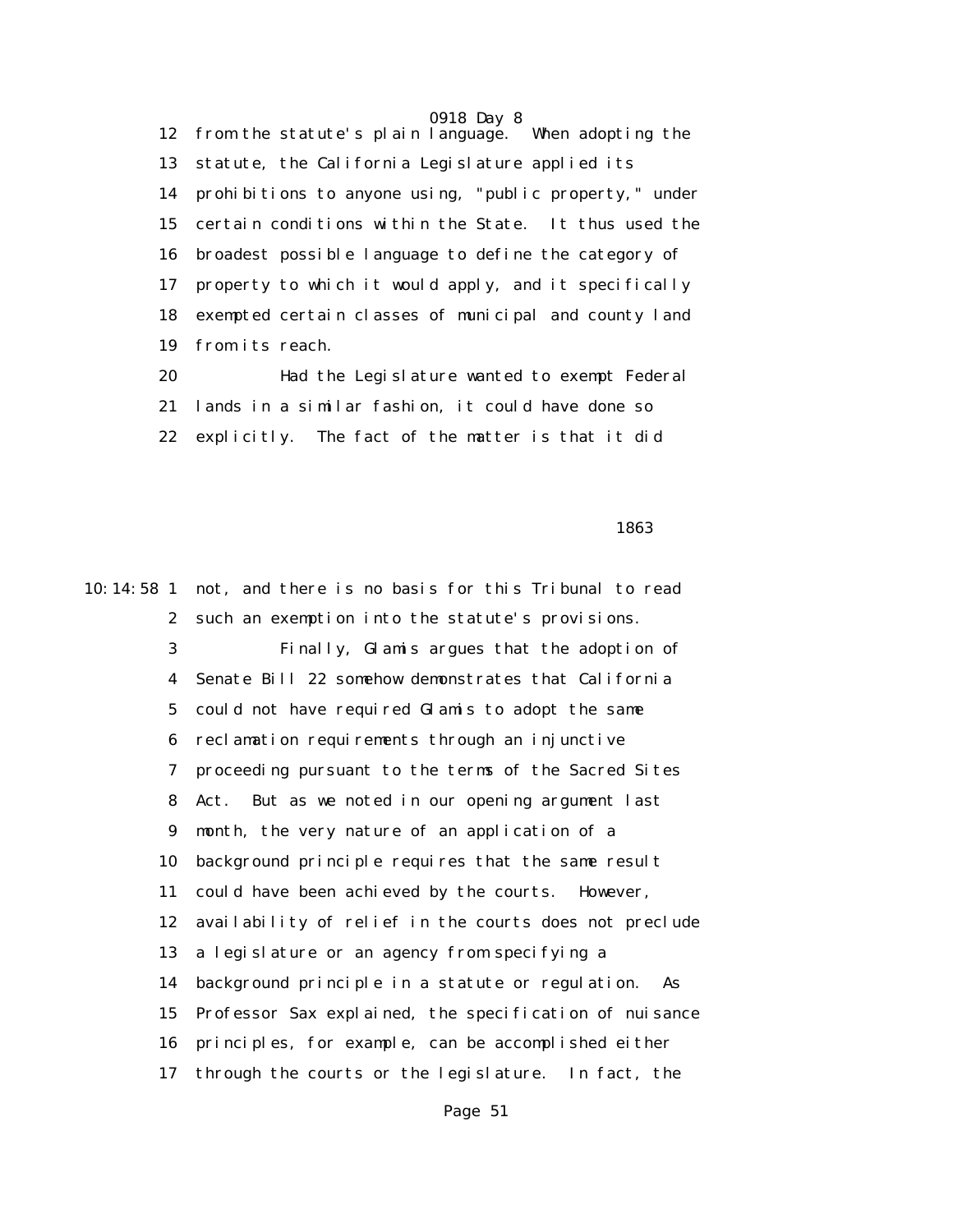18 California Supreme Court has noted a preference under 19 California law for specification of such principles to 20 be articulated by statute rather than by common law. 21 The fact that the California Legislature 22 chooses to specify a background principle by statute

 $1864$ 

10:16:10 1 rather than enforce it through the courts, therefore, 2 is not evidence of its inapplicability. 3 In any event, as a factual matter, Glamis 4 simply misapprehends how the statute works. The 5 Sacred Sites Act only empowers the NAHC to initiate 6 legal proceedings to enjoin damage to Native American 7 sacred sites if the relevant public agency approves 8 the project after rejecting mitigation measures that 9 the NAHC had proposed. Because the public agency 10 charged with reviewing the Imperial Project 11 Reclamation Plan, Imperial County, had not issued an 12 approval of Glamis's Reclamation Plan at the time that 13 Senate Bill 22 was adopted, the NAHC could not have 14 initiated the injunctive provisions of the Sacred 15 Sites Act at that time. 16 For all of these reasons, as well as those 17 United States offered in its previous written and oral 18 pleadings, the Tribunal should find that the Sacred 19 Sites Act to be an applicable background principle of 20 California property law.

 21 MS. MENAKER: Thank you, Mr. President, 22 Members of the Tribunal.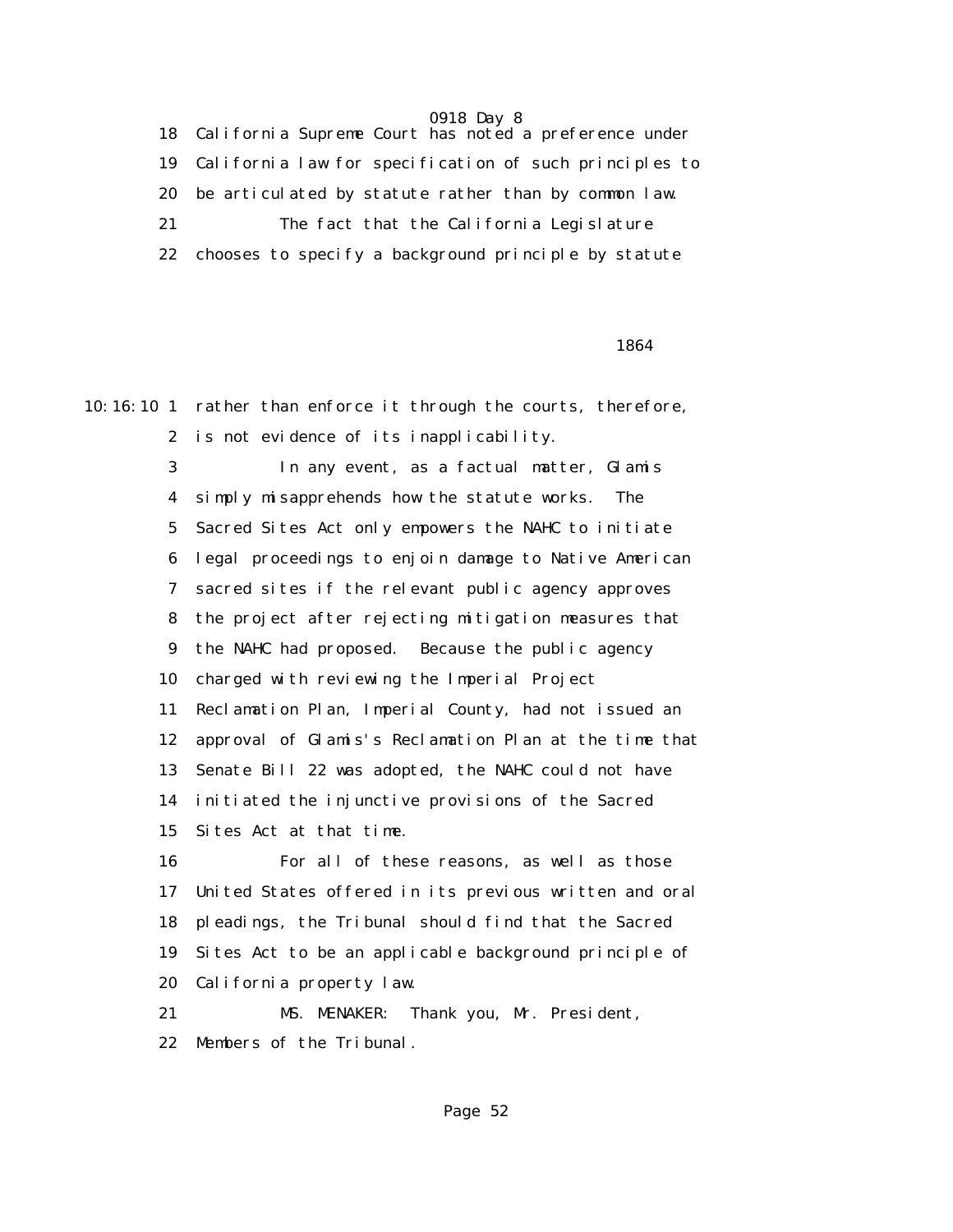$1865$ 

| 10:17:27 <sub>1</sub> | The United States will now discuss the three            |
|-----------------------|---------------------------------------------------------|
| $\boldsymbol{2}$      | factors that are typically evaluated by a tribunal in   |
| 3                     | assessing an indirect expropriation claim; that is,     |
| 4                     | the impact of the economic--the economic impact of the  |
| $\mathbf{5}$          | measure and the reasonable, the investor's reasonable   |
| 6                     | expectations, and the character of the measure.<br>And, |
| 7                     | again, we remind the Tribunal that the Tribunal need    |
| 8                     | only look into these factors if it finds--if it         |
| $\boldsymbol{9}$      | rejects basically our "ripeness" defense, which we      |
| 10                    | just discussed, and also if it rejects our "background  |
| 11                    | principles" defense. So only if it finds that there     |
| 12                    | has--excuse me. I will leave it at that. Only if it     |
| 13                    | rejects those two defenses.                             |
| 14                    | So now I would ask the Tribunal to just call            |
| 15                    | on Mr. Sharpe, who will begin by discussing the         |
| 16                    | economic impacts of the measures.                       |
| 17                    | PRESIDENT YOUNG:<br>Thank you.                          |
| 18                    | Mr. Sharpe?                                             |
| 19                    | Thank you, Mr. President,<br>MR. SHARPE:                |
| 20                    | Members of the Tribunal.                                |
| 21                    | I would just note initially that I think my             |
| 22                    | presentation will go beyond the scheduled break, so     |
|                       |                                                         |

### $1866$

10:18:37 1 I'm happy to be interrupted at the appropriate time. 2 I will now discuss Glamis's failure to prove 3 that the Government measures it challenges destroyed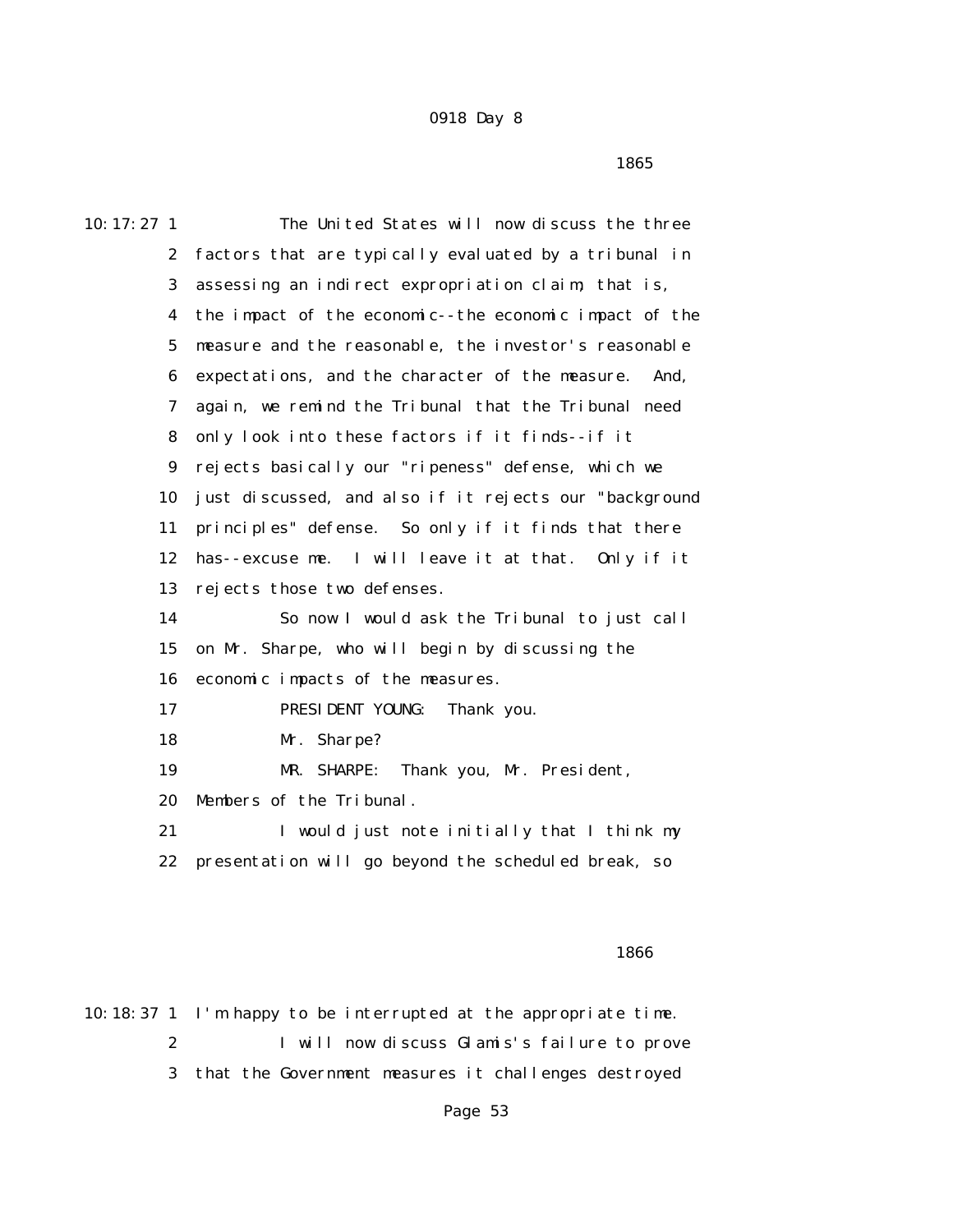0918 Day 8 4 all or virtually all of the value of its investment. 5 In this respect, the United States agrees with the 6 views set forth in the third item of the Tribunal's 7 first question to the parties; that is, the United 8 States agrees that to prove an expropriation, Glamis 9 must show that the Government measures it challenges 10 radically diminished the value of its investment. 11 Indeed, absent a showing that the measures deprived 12 the Claimant of whole or virtually all of the economic 13 value of its investment, there can be no finding of 14 expropriation.

 15 This is abundantly clear from arbitral 16 jurisprudence. The Pope & Talbot Tribunal, for 17 instance, explained that an expropriation can succeed 18 on--an expropriation claim can succeed only if the, 19 "interference is sufficiently restrictive to support a 20 conclusion that the property has been taken from its 21 owner."

22 The Tribunal in CMS v. Argentina similarly

### $1867$

10:19:44 1 concluded that, "The essential question is, therefore, 2 to establish whether the enjoyment of the property has 3 been effectively neutralized."

> 4 The GAMI v. Mexico Chapter Eleven Tribunal 5 concurred with this reasoning including that the, 6 "affected property must be impaired to such an extent 7 that it must be seen as taken." It thus held that, 8 "GAMI's investment in GAM is protected by Article 1110 9 only if the shareholding was taken."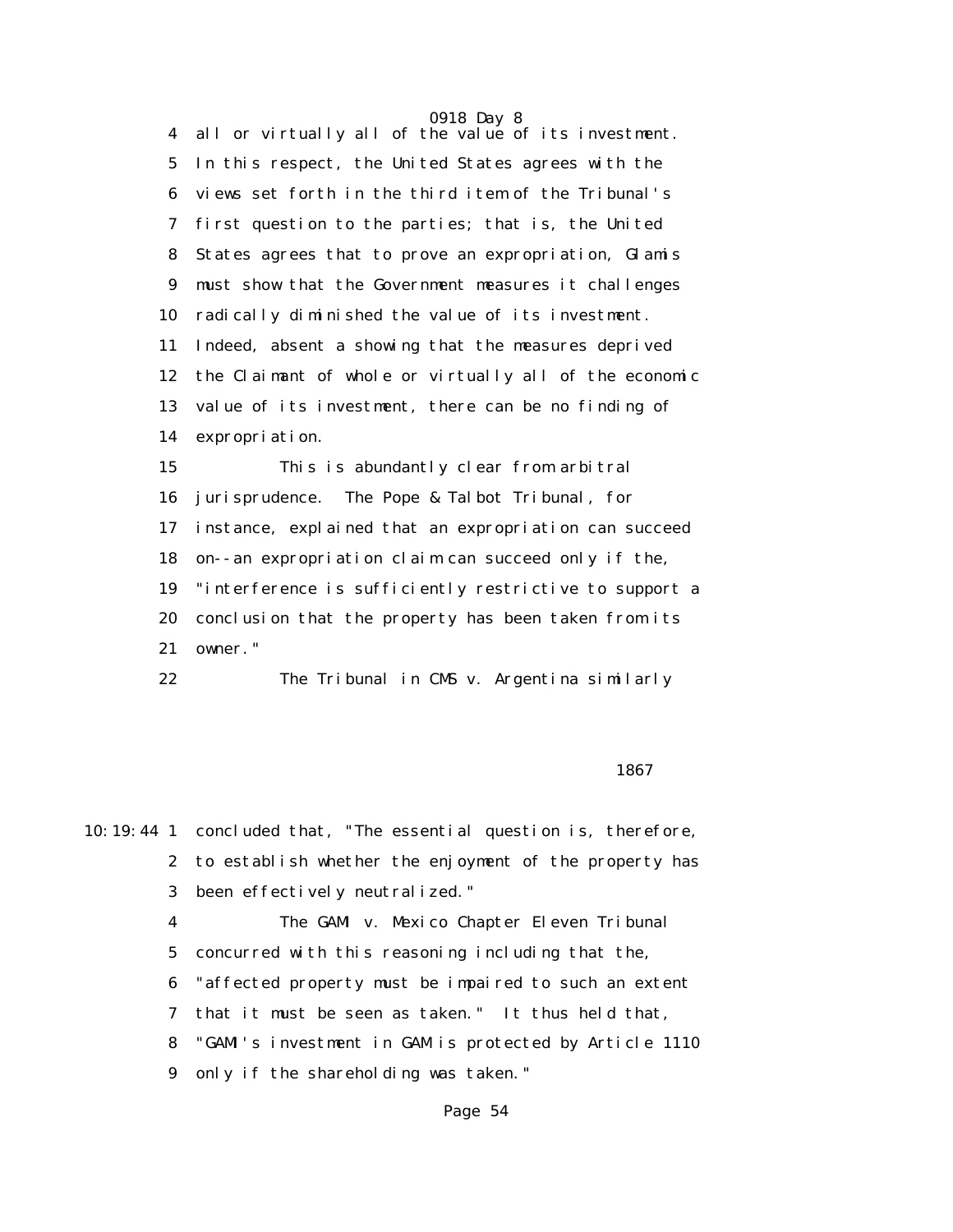0918 Day 8 10 Finally, the LG&E Tribunal recently confirmed 11 that, "In many arbitral decisions, compensation has 12 been denied when the challenged Government measure has 13 not affected all or almost all of the investment's 14 economic value." Although the LG&E Tribunal faulted 15 Argentina for the emergency economic measures that it 16 adopted, it nonetheless declined to find an 17 expropriation concluding, "Without a permanent severe 18 deprivation of LG&E's rights with respect to its 19 investment or almost complete deprivation of value of 20 LG&E's investment, the Tribunal concludes that these 21 circumstances do not constitute expropriation." 22 Now, Glamis has come nowhere near close to

 $1868$ 

10:21:08 1 proving that the Government measures it challenges 2 destroyed the economic value of its investment. The 3 evidence, we submit, conclusively proves the opposite. 4 The Imperial Project retains significant value, even 5 with complete backfilling. Glamis's own 6 contemporaneous documents confirm this fact. 7 Glamis's January 9, 2003, valuation memo 8 which we examined during the August merits hearing, 9 which is crucial to this case, states that the fair 10 market value of the Imperial Project with complete 11 backfilling is \$9.1 million at least. That is, 12 accounting for the California reclamation requirements 13 and accounting for two of the three pits at the 14 Imperial Project, Glamis's own contemporaneous 15 document shows that the Imperial Project retained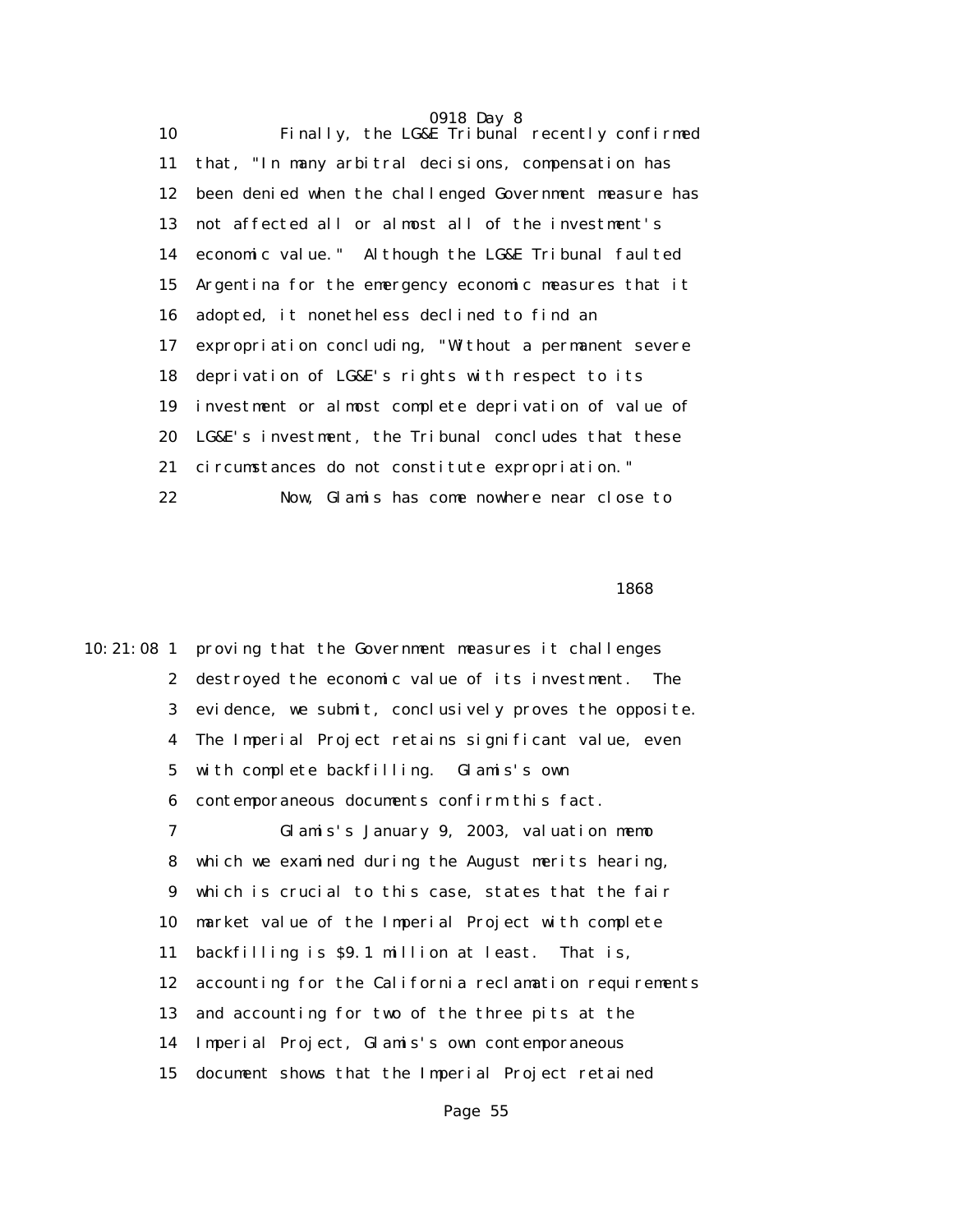0918 Day 8 16 significant value on the alleged date of 17 expropriation, December 12, 2002. 18 As you can see, this is based on a 10 percent 19 discount rate. Glamis argued yesterday that it uses a 20 5 percent discount rate for internal company planning 21 purposes and that BLM uses a 5.5 percent risk-free 22 discount rate when determining valid existing rights.

 $1869$ 

10:22:28 1 But those figures are legally irrelevant. The 2 Tribunal's task here is to determine the project's 3 fair market value, which cannot be derived from the 4 generic discount rate that Glamis uses internally to 5 evaluate all of its U.S. properties. 6 Nor can it be derived from the risk-free 7 discount rate that BLM uses. Rather, the fair market 8 value necessarily is based on a project-specific 9 analysis and a project specific discount rate. 10 Both parties' experts calculated a 11 9.28 percent discount rate for determining the 12 Imperial Project's fair market value, although Behre 13 Dolbear erroneously reduced that rate by a third to 14 6.5 percent to account for corporate taxes. 15 Now, in a few minutes I will discuss why that 16 is wrong. 17 But even if this Tribunal were to accept a 5 18 percent discount rate, then according to Glamis's 19 January 9, 2003 valuation memo, the Imperial Project 20 would be worth not \$9.1 million, but \$17.2 million, 21 even with complete backfilling; but because the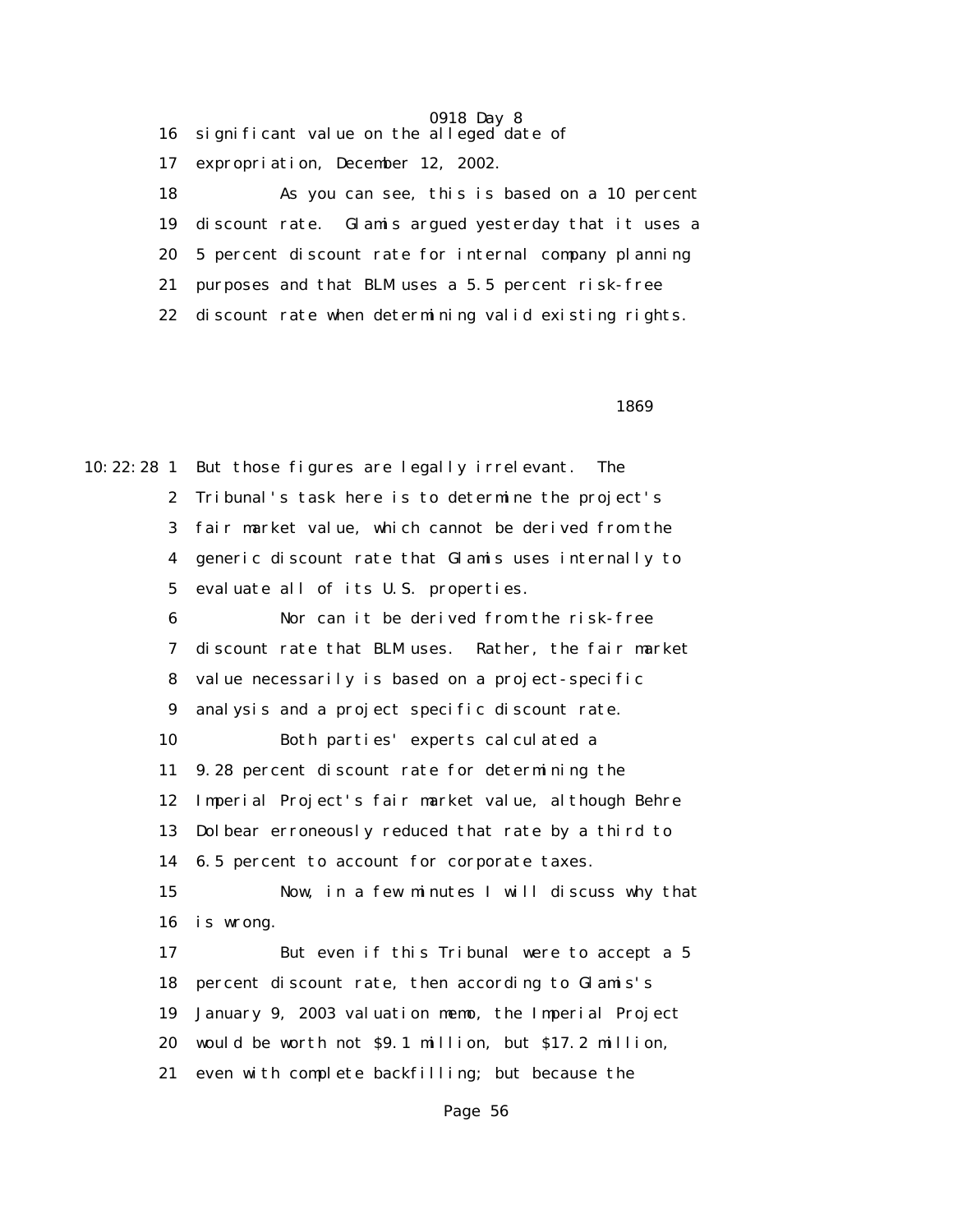22 appropriate discount rate is near 10 percent and not 5

1870

10:23:42 1 percent, the Imperial Project should be valued at \$9.1 2 million at least.

> 3 Now, as we showed in the August hearing, this 4 \$9.1 million figure is for a two pit mine and doesn't 5 include the value of the third pit, the Singer Pit, 6 which Behre Dolbear estimated at \$6.4 million. Nor 7 does it include the value, the \$6 million strategic 8 value arising from the fact that the Singer Pit delays 9 by two years the costs incurred for backfilling the 10 large used pit. The total value of the Imperial 11 Project on the alleged date of expropriation is thus 12 \$21.5 million, the \$9.1 million recognized for the two 13 pit plus the \$12.4 million added by the Singer Pit 14 mineralization.

> 15 This figure, as it turns out, is precisely 16 what Navigant independently calculated as the fair 17 market value of the Imperial Project on that date; 18 and, of course, the figure is very far from Behre 19 Dolbear's valuation of a negative \$8.9 million on that 20 date.

 21 Glamis, as you heard, asks this Tribunal to 22 ignore its own contemporaneous valuation based on

1871

10:24:56 1 three arguments: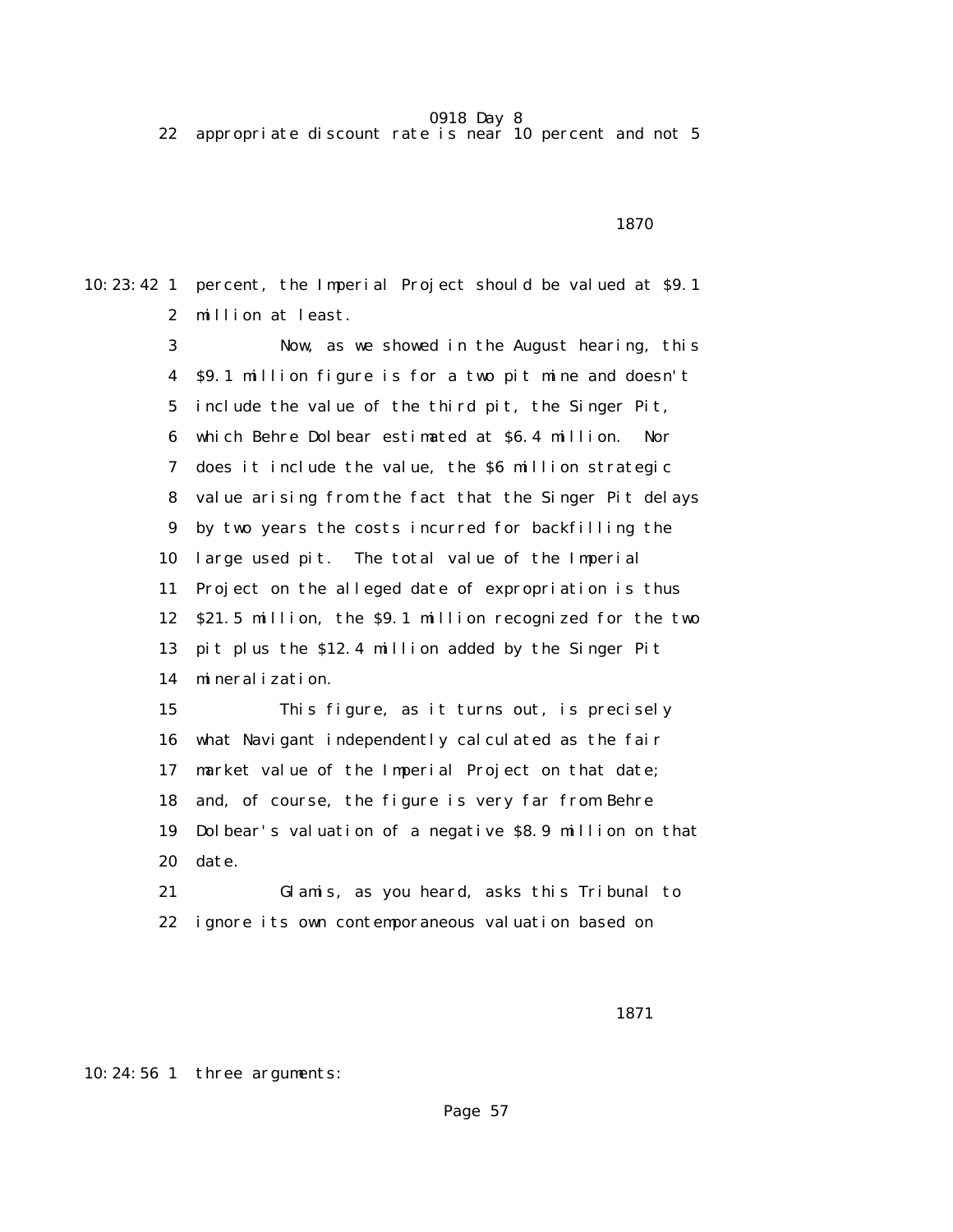0918 Day 8 2 First, in its written submissions, Glamis 3 claimed that the January 9, 2003, valuation memo 4 reflected preliminary back-of-the-envelope 5 calculations, but as we showed, that is manifestly 6 incorrect. The valuation is expressly based on the 7 company's computer valuation model. The valuation 8 contains two detailed spreadsheets evidencing its 9 methodology and conclusions, and the valuation was 10 prepared by and sent to Glamis's top executives in the 11 ordinary course of business. In fact, unlike other 12 documents, Glamis valuations, it is not labeled draft 13 or preliminary, and it contains no indication that it 14 is anything other than what it purports to be, which 15 is an ordinary business document. 16 Second, Glamis has suggested it didn't know 17 what it was doing when it calculated the costs of 18 complying with the California reclamation 19 requirements. Well, that's simply not credible. In 20 fact, it directly is directly contradicted by 21 Mr. Jeannes's testimony to the United States Congress 22 concerning Glamis's vast experience estimating

1872

10:26:10 1 reclamation costs which he said is, "quite simple."

 2 Yesterday, Glamis argued that the January 9, 3 2003, valuation memo, "did not account for respreading 4 the heap-leach pad," but that's plainly false, as you 5 can see from the text. Let me read it.

6 To meet the requirements of Section 3704.1,

7 Title 14, California Code of Regulations, not only are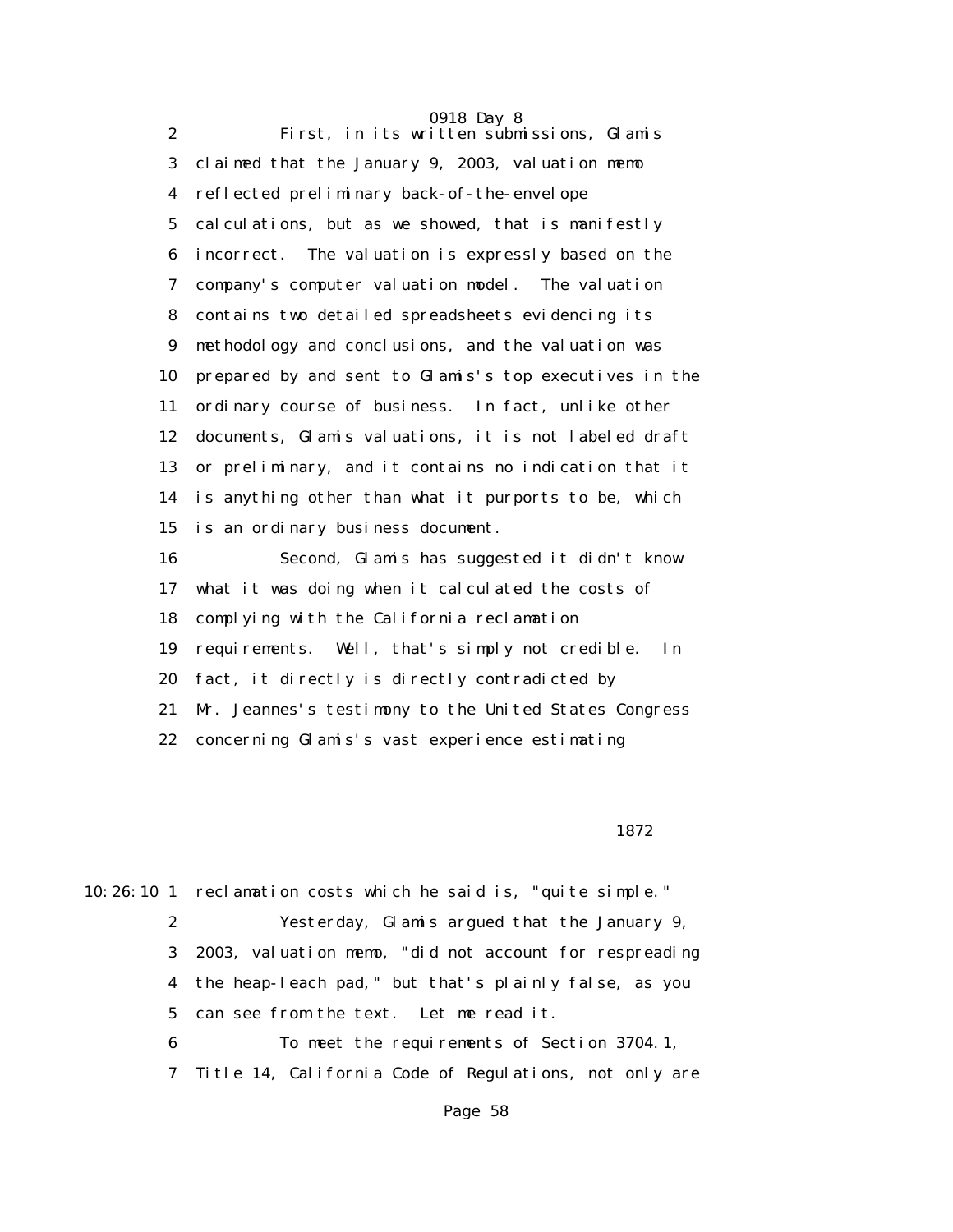0918 Day 8 8 pits required to be backfilled, but all other mined 9 materials are to be graded and contoured to a surface 10 consistent with the original topography with a height 11 restriction of 25 feet above the original contour 12 elevations. The document clearly contemplates the 13 cost of spreading all of the mined material above 14 25 feet.

 15 And third, at the hearing last month 16 Mr. McArthur claimed that the January 9, 2003 17 valuation memo actually confirmed Glamis's claim that 18 the Imperial Project was uneconomic with complete 19 backfilling, pointing to the column on the memo 20 calculating the Imperial Project's value based on a 21 \$300 gold price.

22 As a legal matter, Mr. McArthur's claim is

1873

10:27:24 1 irrelevant. Both parties' experts agree that the 2 correct gold price for determining the Project's fair 3 market value in December 2002 is \$325 to \$326 per 4 ounce, not \$300.

> 5 As a factual matter, moreover, Mr. McArthur's 6 claim is simply wrong. The January 9, 2003, valuation 7 memorandum is a sensitivity analysis; and, like every 8 sensitivity analysis, it states a base case, an 9 optimistic case, and a pessimistic case. \$300 is the 10 pessimistic case, not the base case, and that's made 11 clear by the spreadsheets that follow which state the 12 base case as \$325 to \$350 per ounce. And \$375 is the 13 optimistic case.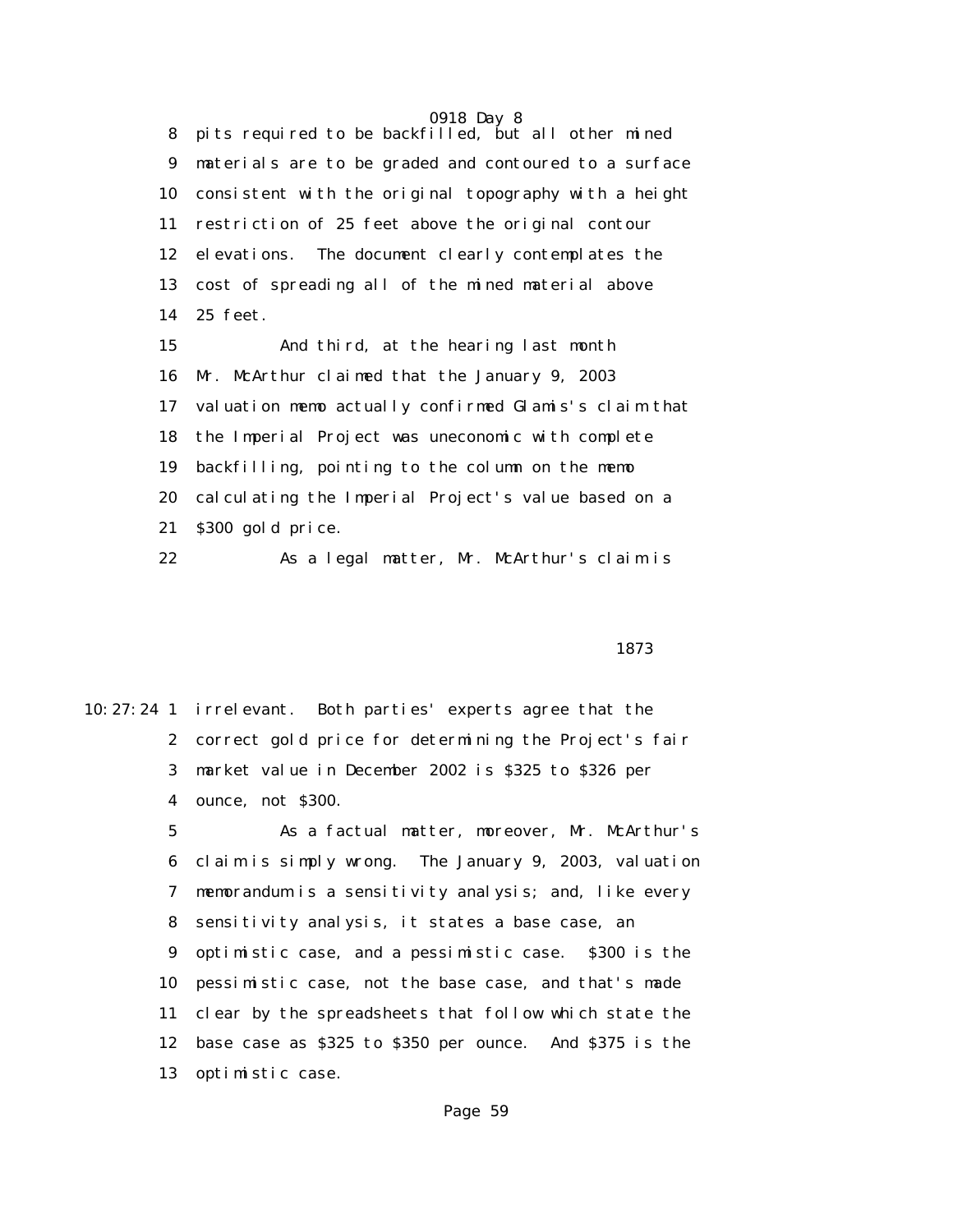14 In addition, the economic model that both 15 parties' experts use for determining the Imperial 16 Project's fair market value is not called the \$300 17 gold model. It's called the 339-dollar gold model, 18 which falls right between the base case figures of 325 19 and \$350; and this, of course, is Glamis's own 20 valuation model.

 21 Thus, each of Glamis's arguments fails. On 22 the basis of Glamis's own contemporaneous document,

1874

10:28:39 1 the Tribunal should find that its mining claims 2 retained significant value on the alleged date of 3 expropriation and thus dismiss its claim. 4 As the Tribunal is aware, the United States 5 has also conducted an independent valuation of the 6 Imperial Project which confirms that Glamis's claims 7 retained significant value on the alleged date of 8 expropriation. During the weeklong hearing, Glamis 9 failed to address any of the important valuation 10 issues addressed in these reports. Instead, it opted 11 for a strategy of obfuscation of the principal issues. 12 Instead of addressing the disputed valuation 13 issues, Glamis chose merely to repeat its officers' 14 testimony that the Governor's statement somehow 15 rendered its mining claims uneconomic, as if Glamis's 16 officers' current testimony were somehow evidence of 17 the Project's actual value. 18 Glamis tries to buttress the officers' 19 testimony by claiming that no one has offered to buy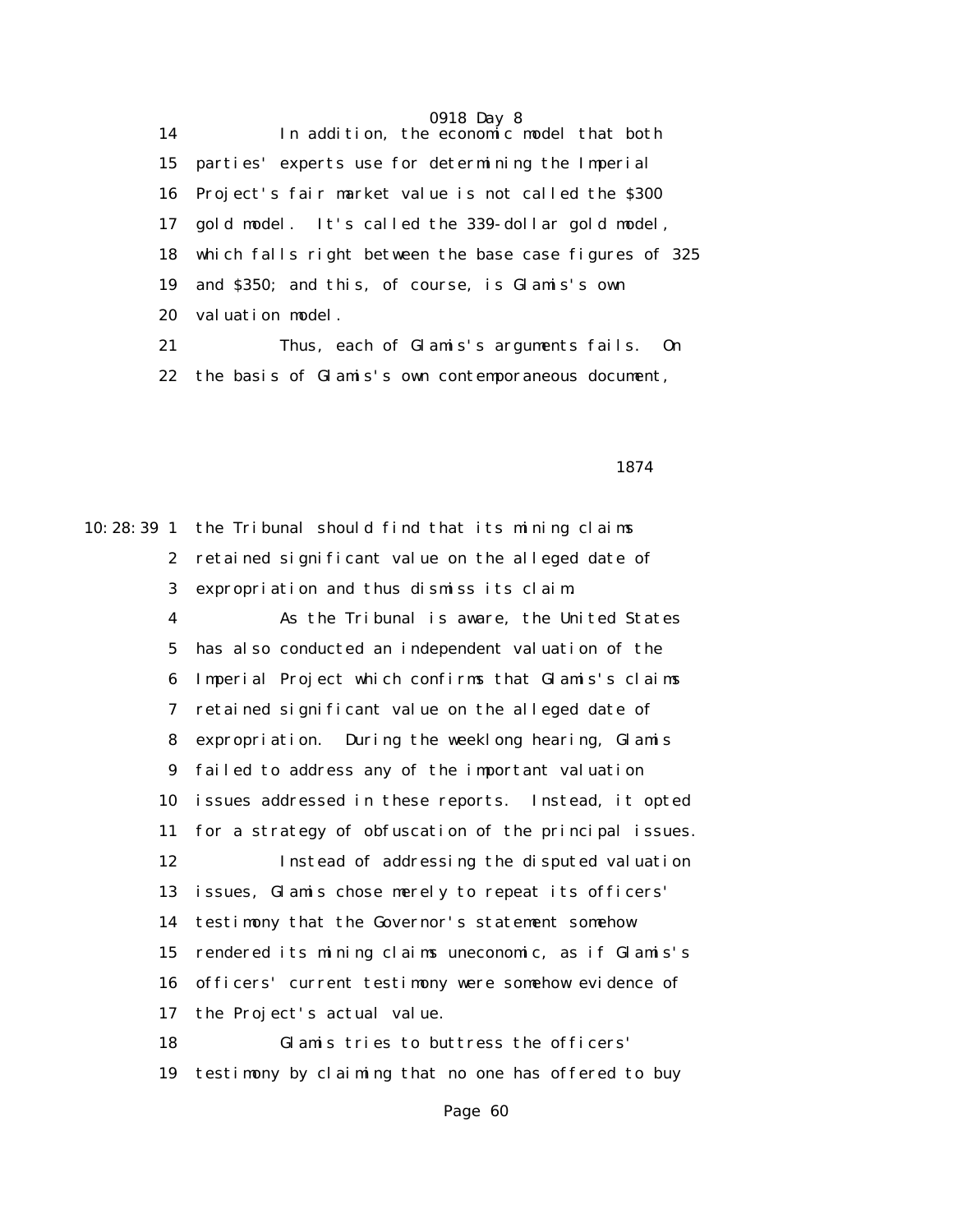- 20 the Imperial Project since 2002, but there are three 21 major problems with this argument.
- 22 First, as we've discussed a length and as

1875

10:29:43 1 Navigant has explained, the absence of an unsolicited 2 offer to purchase property is not evidence that the 3 property is worthless. 4 Second, the testimony of Glamis's officers 5 contradicts their very claim. When asked whether 6 Glamis had received an offer to purchase the Imperial 7 Project in the last five years, Mr. Jeannes responded, 8 "Not just the last five years. We never have." 9 That's at page 224, line 12. 10 Well, if lack of an unsolicited offer were 11 actual proof that the property had no value, then, 12 according to Glamis's own testimony, the Imperial 13 Project never had any value because no one has ever 14 offered to purchase it. That can't be correct. 15 And third, Glamis's factual proposition is 16 not even correct. When questioned, Mr. Jeannes 17 admitted that just weeks prior to the hearing, Glamis 18 had received an unsolicited inquiry concerning a 19 possible purchase of the Imperial Project. 20 Mr. Jeannes furnished the inquirer, a gold mining 21 company, with the relevant information and directed 22 him to the information about this arbitration on the

 $1876$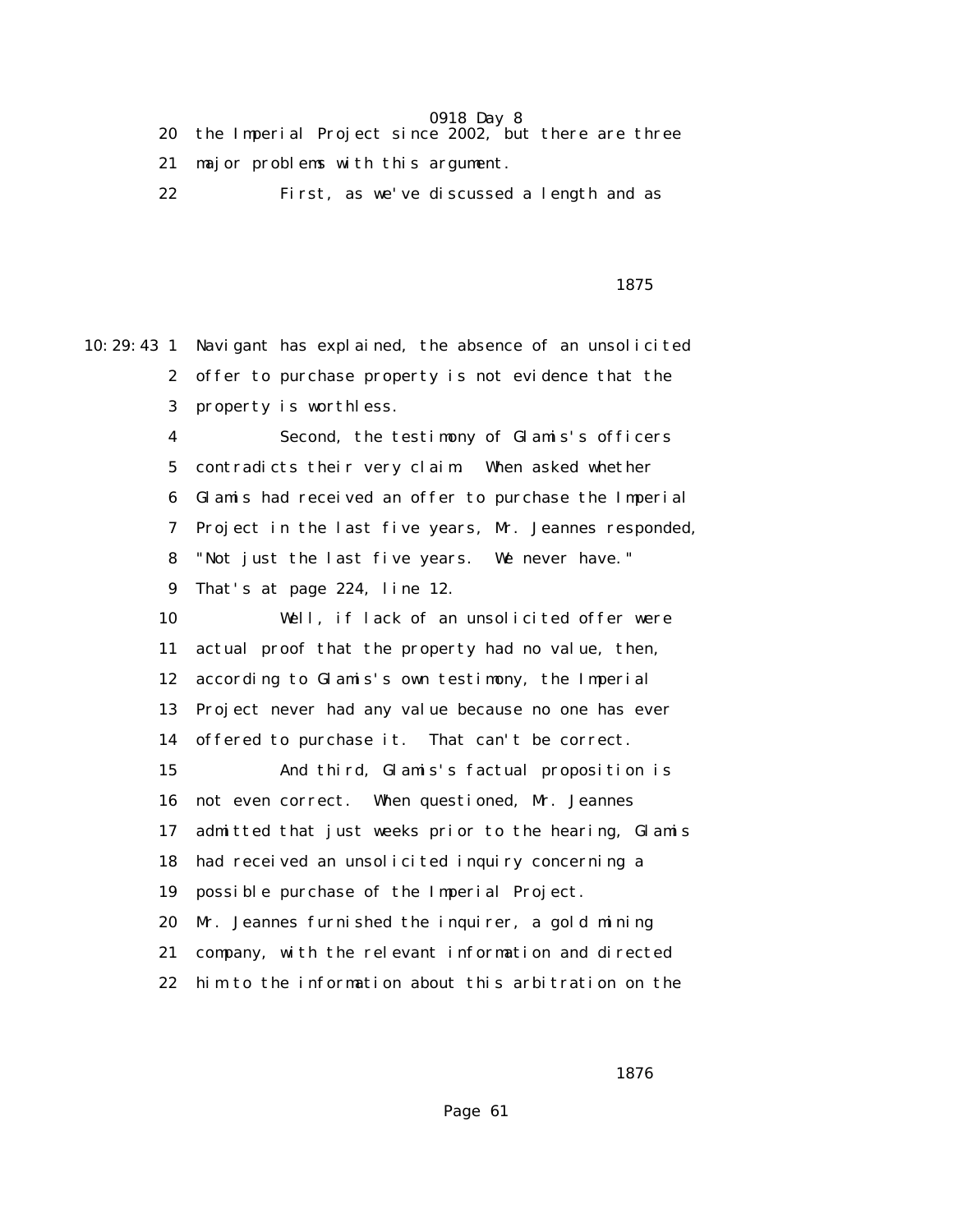|  | 10:30:50 1 State Department Web site. And yet, undaunted by |
|--|-------------------------------------------------------------|
|  | 2 Glamis's repeated insistence that the Project is          |
|  | 3 worthless, and fully aware of the so-called stigma        |
|  | 4 attached to the Imperial Project, the inquirer            |
|  | 5 dispatched a representative to Vancouver to meet          |
|  | 6 Glamis face-to-face for confidential discussions          |
|  | 7 concerning a possible purchase of the Project.<br>That    |
|  | 8 meeting we learned took place just a few weeks before     |
|  | 9 the August hearing.                                       |
|  |                                                             |

 10 The Tribunal we submit should direct Glamis 11 to go forward to inform the Tribunal and the United 12 States about the status of this and any other offers 13 or inquiries to purchase the Imperial Project mining 14 claims. This inquiry concerning a possible purchase 15 of the Imperial Project shows that Glamis's 16 expropriation arguments are contradictory at best. 17 I will now turn to the swell-factor issue

 18 which illustrates Glamis's efforts to create confusion 19 wherever possible and to avoid discussing important 20 valuation issues.

 21 PRESIDENT YOUNG: This seems an appropriate 22 moment to take the break. We are fascinated by the

### проставляются в подводите в 1877 г. в 1877 г. представительно при в 1877 г. при при при при при при при при пр<br>В 1877 г.

10:31:56 1 swell factor, of course. Deeply interested in it, but 2 we will prepare ourselves for the next half hour for 3 this exciting part of the hearing. 4 We will meet again at 11:00. 5 (Brief recess.)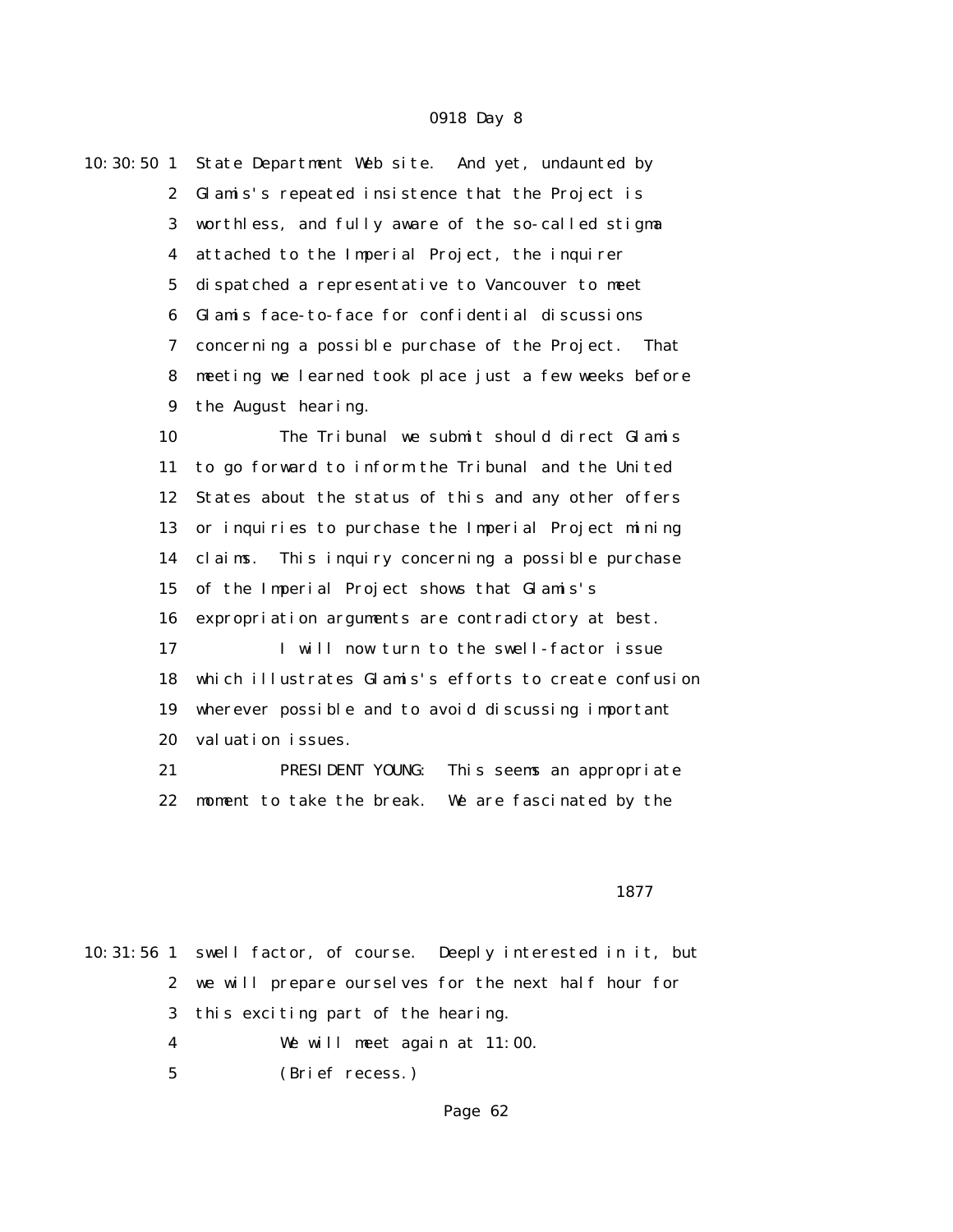0918 Day 8 6 PRESIDENT YOUNG: Mr. Sharpe, are you ready 7 to proceed? 8 MR. SHARPE: Yes. 9 PRESIDENT YOUNG: Thank you. 10 MR. SHARPE: I will turn now to the swell 11 factor issue which we submit illustrates Glamis's 12 efforts to create confusion and to avoid discussing 13 important valuation issues. 14 The Tribunal will recall that Behre Dolbear's 15 initial report accompanying the Memorial relied on a 16 35 percent swell factor for the material at the 17 Imperial Project. Behre Dolbear tangentially derived 18 this figure from loader productivity numbers in the 19 1996 final Feasibility Study. 20 Curiously, though, only yesterday did Glamis 21 introduce that evidence into the record. 22 With the Counter-Memorial the United States

1878

11:06:17 1 introduced three contemporaneous Glamis documents that 2 explicitly state a 23 percent weighted average swell 3 factor for the Imperial Project. These included a 4 detailed memorandum and a letter prepared by Glamis's 5 own Project Geologist, Dan Purvance. 6 In its reply report, Behre Dolbear claimed 7 that the document that the United States relied on was 8 not part of Mr. Purvance's data sheet, but had been 9 improperly attached to those documents. Behre Dolbear 10 claimed to have learned this information from a,

11 "personal communication with Mr. Purvance," but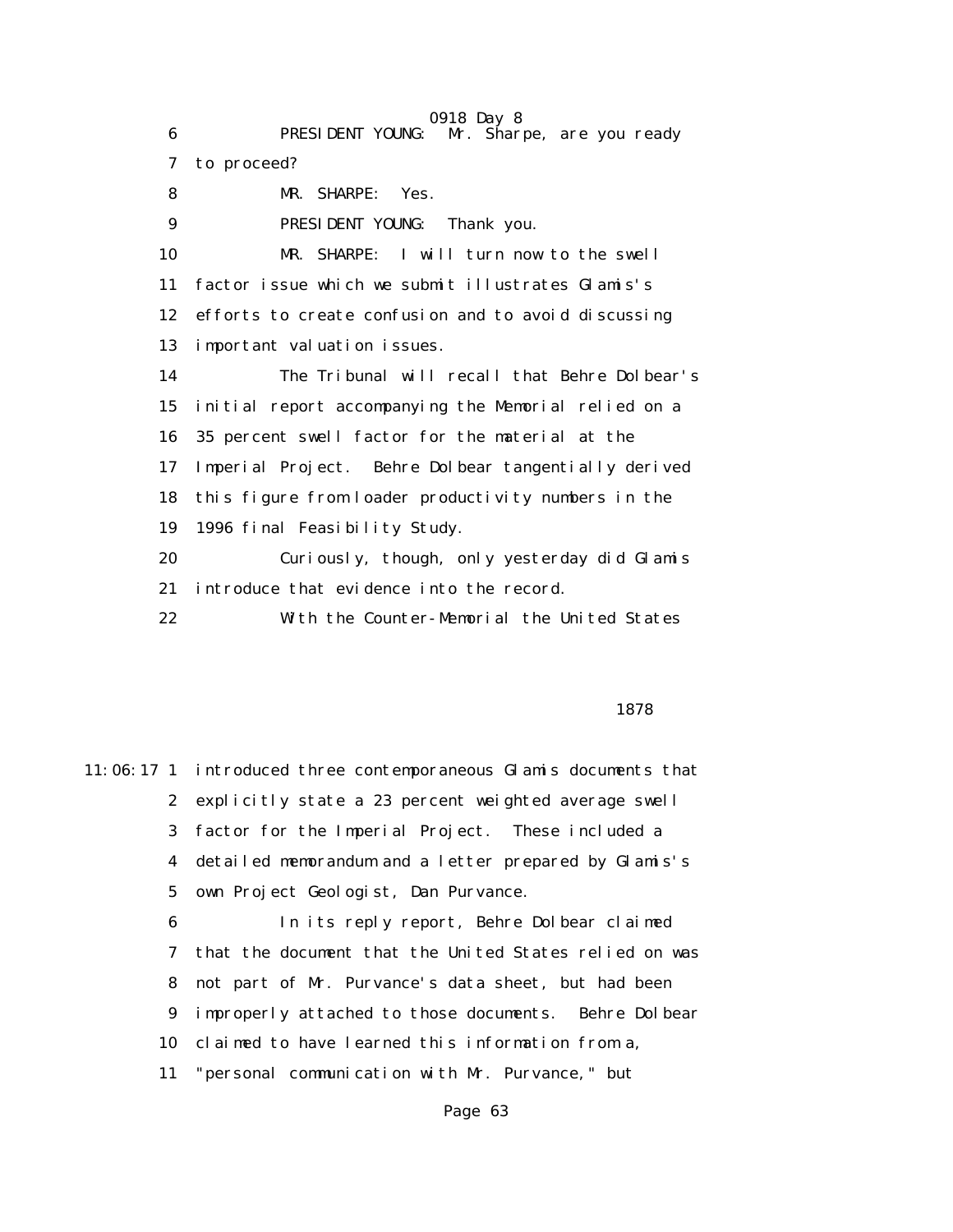0918 Day 8 12 Mr. Purvance himself declined to corroborate this 13 information in his witness statement that he submitted 14 with Glamis's reply.

 15 The united States subsequently discovered and 16 produced four additional contemporaneous Glamis 17 documents, each of which stated 23 percent weighted 18 average swell factor. These documents span nearly a 19 decade from 1994 to 2003. Glamis thereafter dropped 20 its assertion that the document previously produced by 21 the United States was not what it purported to be and 22 was inadvertently attached to those other documents.

1879

11:07:27 1 At the hearing, Glamis sought to avoid the 2 clear implications of these documents by producing a 3 single core sample and asking witnesses to opine on 4 the type of rock and the rock's possible swell factor. 5 But as Mr. Houser testified and is quite obvious, a 6 single core sample tells us nothing about the weight 7 average swell factor of the various rock, gravel, and 8 ore at the Imperial Project. That core sample was 9 simply a distraction.

> 10 At the hearing, in fact, Glamis relied on the 11 data underlying the very contemporaneous documents 12 that state a 23 percent weighted average swell factor 13 for the Imperial Project. The Tribunal will recall 14 that when asking various witnesses about the core 15 sample, counsel repeatedly referred to the data that 16 Mr. Purvance prepared to show that the swell factor 17 for the particular core sample was higher than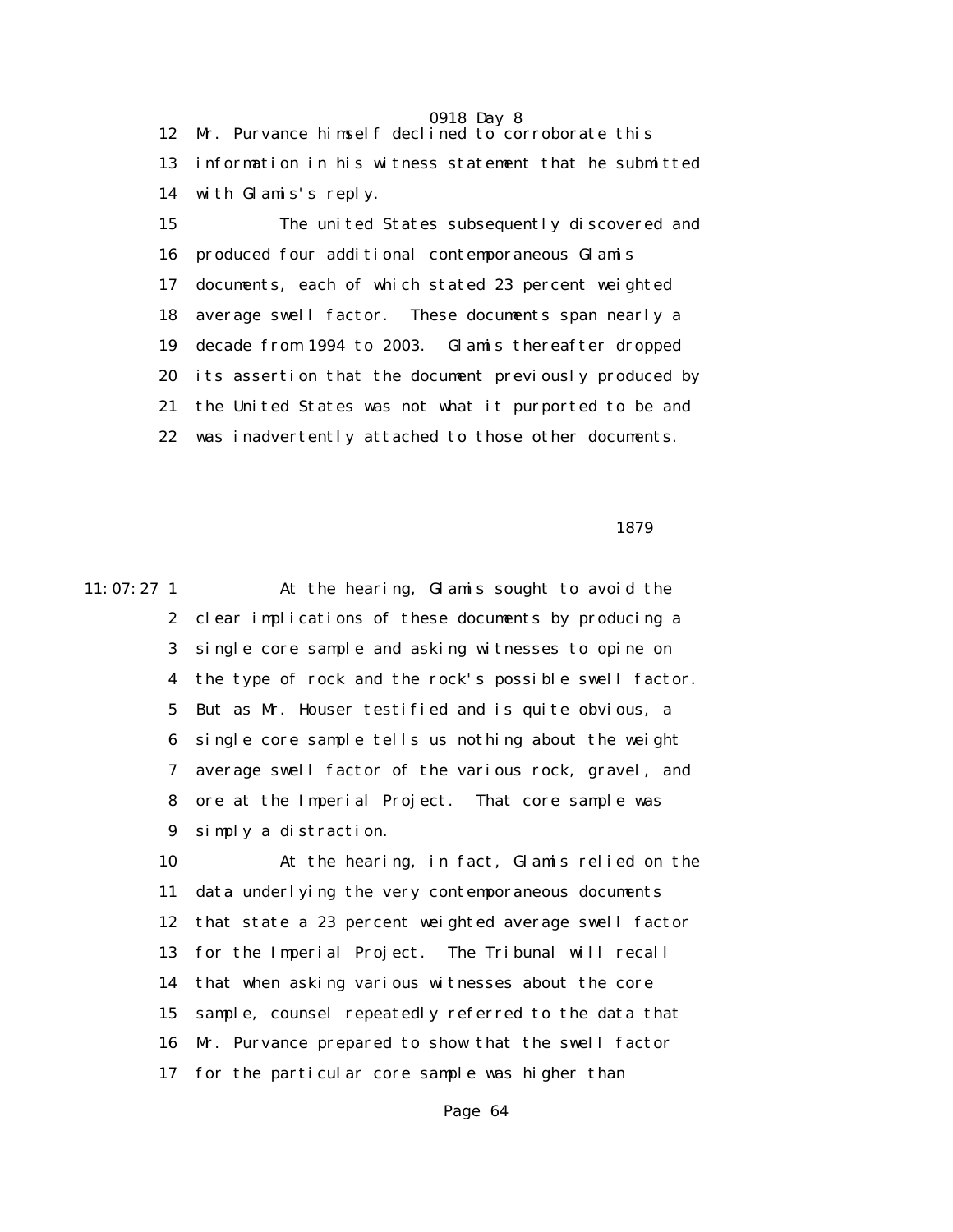18 23 percent.

 19 Glamis simply ignores the fact that 20 Mr. Purvance also calculated the swell factor not from 21 a single core sample, but from more than 400 drill 22 samples.

 $1880$ 

11:08:25 1 On the basis of all of available data, 2 Mr. Purvance calculated a weighted average swell 3 factor of 23 percent. How can Glamis ask this 4 Tribunal to reach a different conclusion by relying on 5 one of Mr. Purvance's data points while ignoring the 6 rest of his analysis? Glamis's mining expert, 7 Mr. Guarnera, refused even to engage on this point 8 during cross-examination. 9 And only when pressed by the Tribunal at the

 10 hearing at the very end of the hearing, did Glamis 11 offer any explanation claiming reluctantly that 12 Glamis's own Project Geologist had made a fundamental 13 error when calculating the swell factor in 1994, and 14 that he sent this erroneous information to Glamis's 15 top executives and that Glamis's top executives then 16 included this erroneous information in the company's 17 bankable Feasibility Study, the 1998-1999 budgets, and 18 in the 2003 valuation model.

 19 But that's simply not plausible. There came 20 a time when Glamis realized that its swell factor 21 calculation was fundamentally wrong. Where is the 22 data supporting its revised figure? Where is the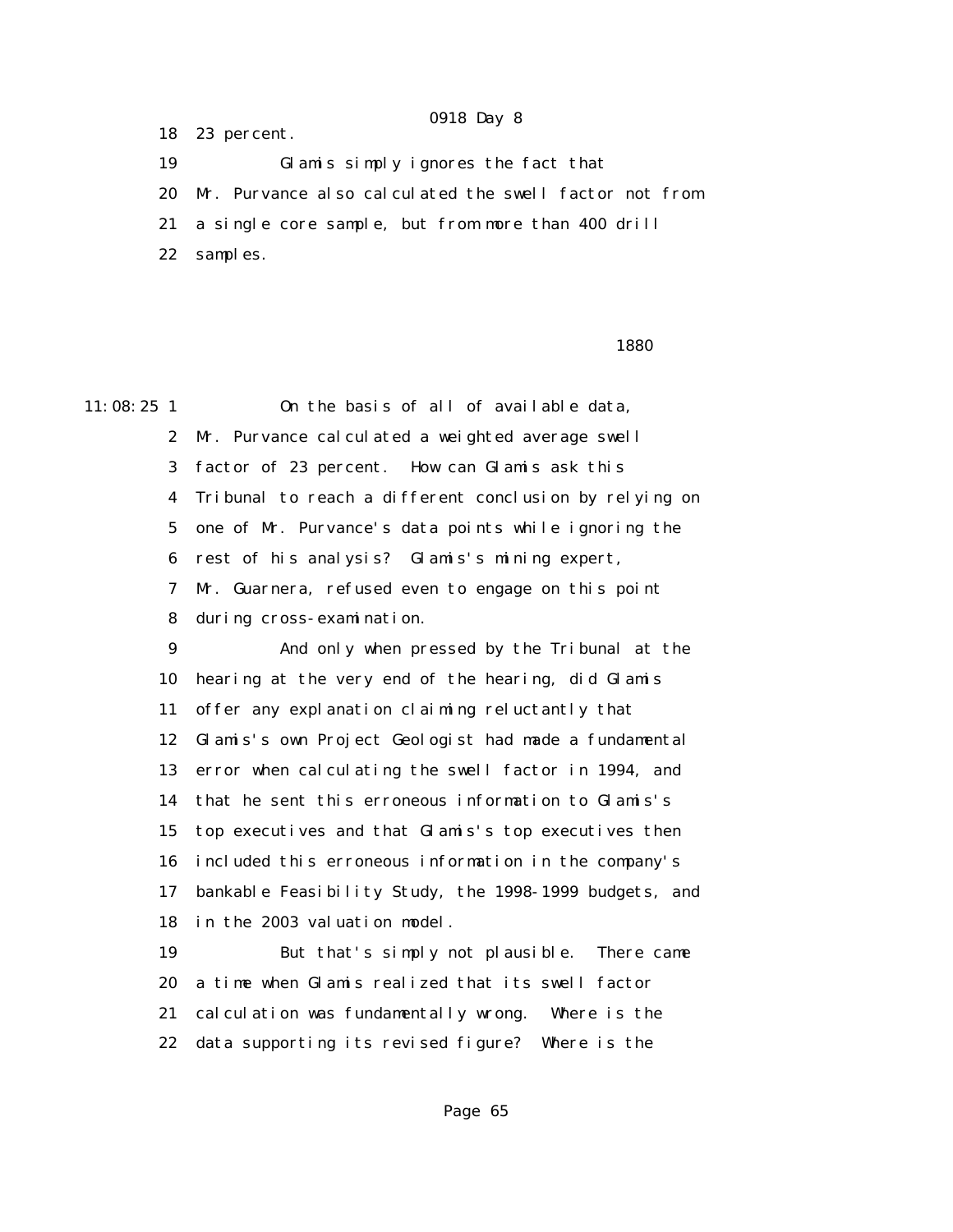1881

11:09:28 1 Glamis document acknowledging that its bankable 2 Feasibility Study, its budgets, and its executive 3 level planning documents were all based on 4 fundamentally flawed information? 5 Incidentally for the first time yesterday, 6 Glamis argued that its bankable Feasibility Study 7 isn't actually a bankable Feasibility Study, despite 8 the fact that it's called bankable Feasibility Study, 9 but this, of course, is part of Glamis's modus 10 operandi in this arbitration, which is simply to 11 disclaim any contemporaneous Glamis document it finds 12 inconvenient to its current arbitration claims. 13 Glamis also claims that the WESTEC study in 14 the 1996 Feasibility Study disproved a 23 percent 15 weighted average swell factor for the Imperial 16 Project. In fact, they do nothing of the sort. 17 Neither the WESTEC study nor the Final Feasibility 18 Study state any swell factor. And if there was 19 anything in the WESTEC study that would have cast 20 doubt on the 23 percent swell factor calculated by 21 Mr. Purvance, then presumably Glamis would have taken 22 that into account and updated its earlier conclusions.

## $1882$

11:10:31 1 The WESTEC Report was issued in 1996. Glamis 2 circulated documents containing its 23 percent swell 3 factor in 1998, 1999, and even into 2003.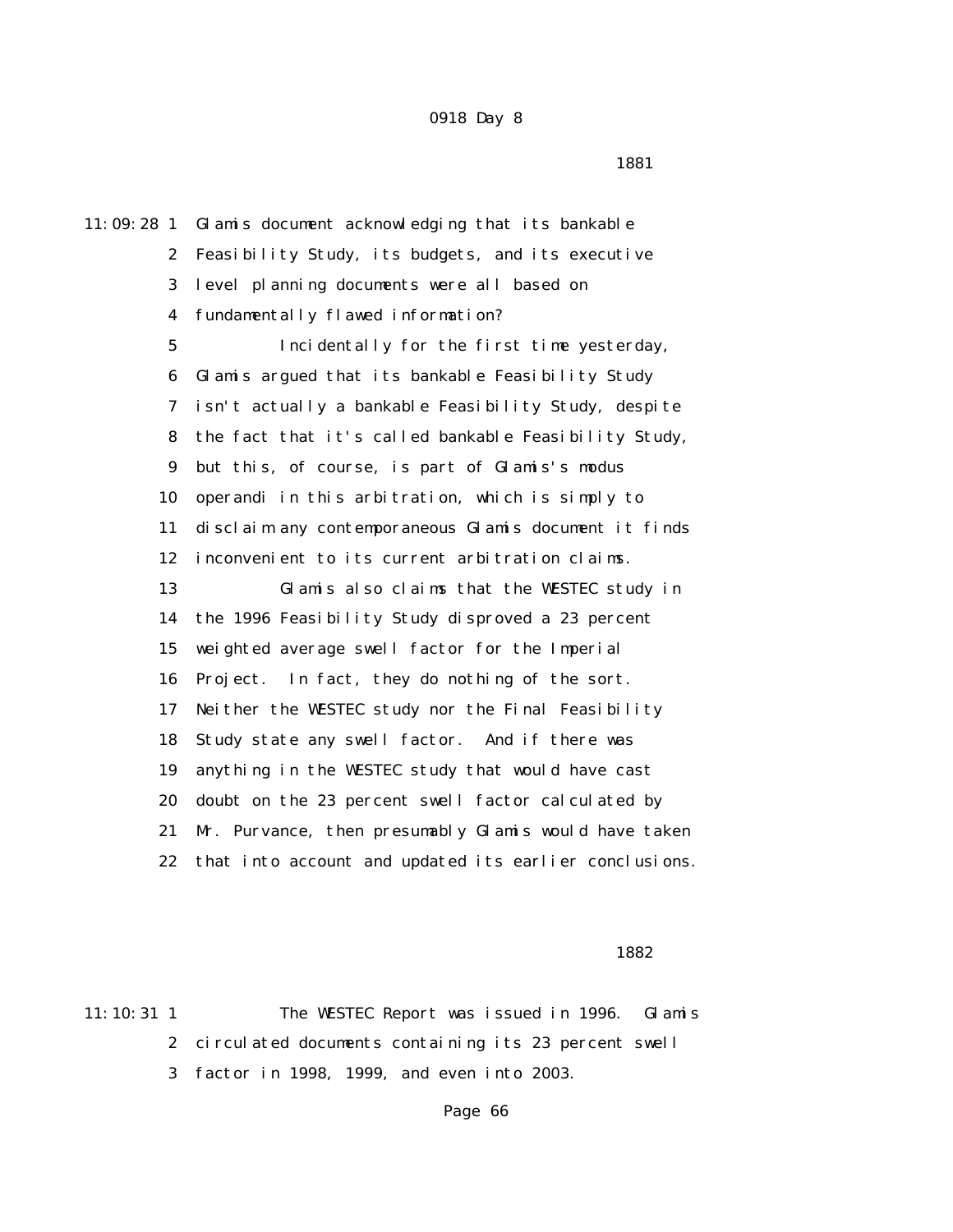|                 | 0918 Day 8                                             |
|-----------------|--------------------------------------------------------|
| 4               | The fact remains that the record contains not          |
| $5\overline{ }$ | a single Glamis document predating this arbitration    |
| 6               | that states a 35 percent swell factor. The only        |
| 7               | Glamis document actually stating a 35 percent swell    |
| 8               | factor is dated December 2, 2003, which is several     |
| 9               | months after Glamis filed its Notice of Intent in this |
| 10              | arbitration. Glamis has suggested this document was    |
| 11              | attached to the January 9, 2003, valuation memo, but   |
| 12              | obviously that's impossible, as the document is dated  |
| 13              | almost a year later.                                   |
| 14              | To reiterate, the two pre-arbitration                  |
| 15              | documents that Glamis relies on to support its         |
| 16              | 35 percent swell factor, the 1996 Feasibility Study,   |
| 17              | and the January 9, 2003 valuation memorandum, do not   |
| 18              | state any swell factor at all.                         |
| 19              | Now, even though the January 9, 2003                   |
| 20              | valuation memo does not state a swell factor, Glamis   |
| 21              | argues that the memo somehow casts doubt on the        |
| 22              | contemporaneous Glamis documents that do state a swell |
|                 |                                                        |

### процент в общественность в собстановки и в собстановки и в 1883 году в собстановки и в 1883 году в собстановки<br>В 1883 году

## 11:11:43 1 factor.

 2 The reason we are told is that California's 3 backfilling requirements elevated the importance of 4 the swell factor issue, causing Glamis for the first 5 time to carefully assess the swell factor's economic 6 impact on the Project.

 7 But even if that's true, it doesn't help 8 Glamis. That is, even if Glamis assumed a 35 percent 9 swell factor in its January 9, 2003 valuation memo, it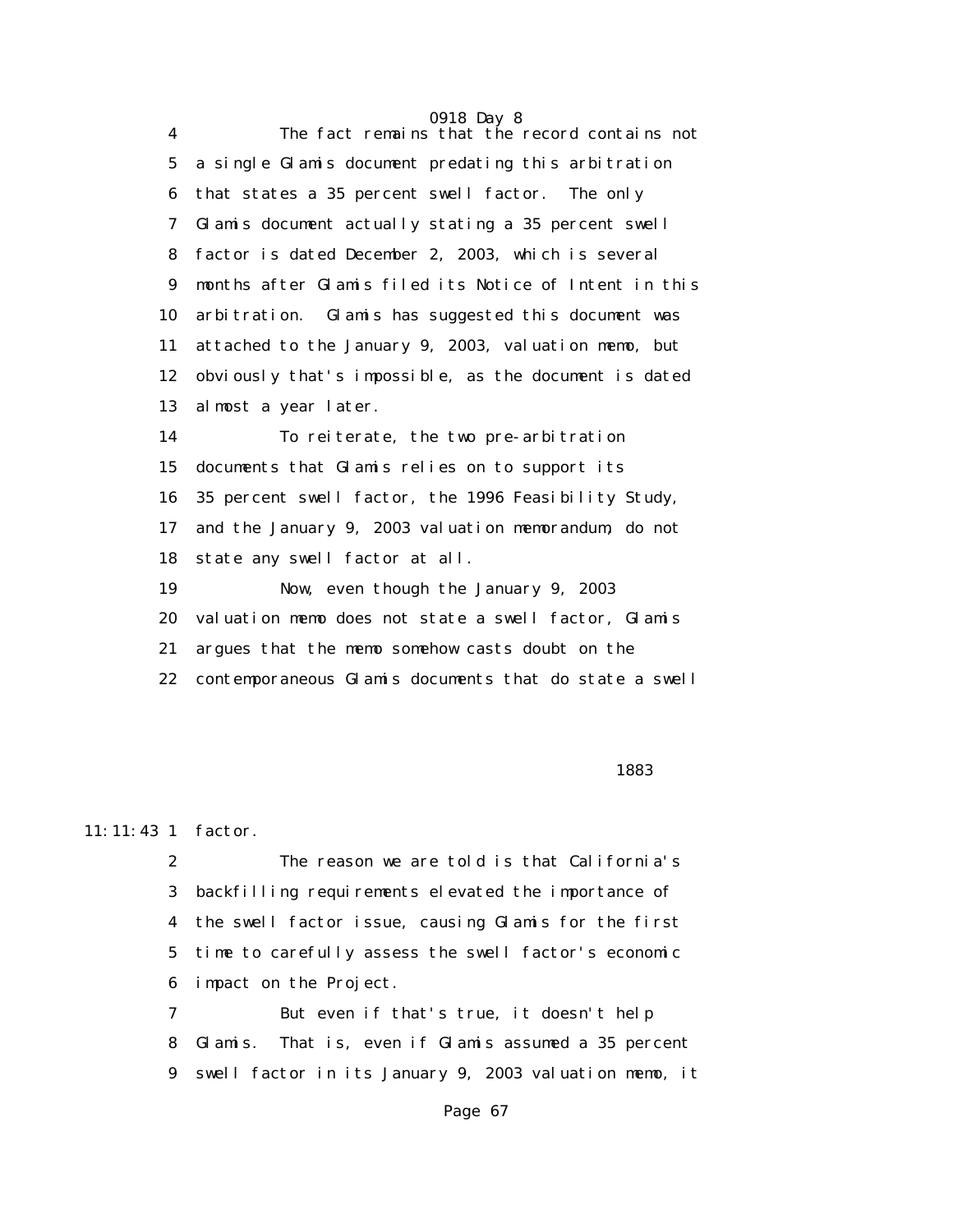10 still calculated reclamation costs of \$52 million 11 based on that figure, and it calculated the Project's 12 fair market value at \$9.1 million, even with complete 13 backfilling.

 14 Glamis cannot permissibly ask this Tribunal 15 to accept a 35 percent swell factor implicitly derived 16 from the January 9 valuation memo while simultaneously 17 rejecting the cost and valuation conclusions 18 explicitly stated in that very document.

 19 Nor is Glamis helped by the fact that BLM 20 recognizes that swell factors of 30 to 40 percent are 21 common in hardrock mining. What Glamis ignores and as 22 you can see from this slide, BLM itself independently

1884

11:12:51 1 calculated a 22.3 percent swell factor for the 2 Imperial Project based on its own geotechnical data 3 and secondary sources such as the Church Handbook. 4 Yesterday, Glamis pointed this Tribunal to 5 BLM documents showing the Imperial Project's detailed 6 geologic cross-section, but it failed to inform the 7 Tribunal of the conclusion that BLM itself drew from 8 the data.

> 9 Glamis also makes much of the fact that Behre 10 Dolbear visited the Glamis Imperial Project site while 11 Navigant and Norwest declined to visit the site on the 12 grounds that it would have been pointless. But it's 13 not clear what Glamis thinks Behre Dolbear learned 14 from its site visit or what Navigant and Norwest could 15 have learned from such a tour. Behre Dolbear itself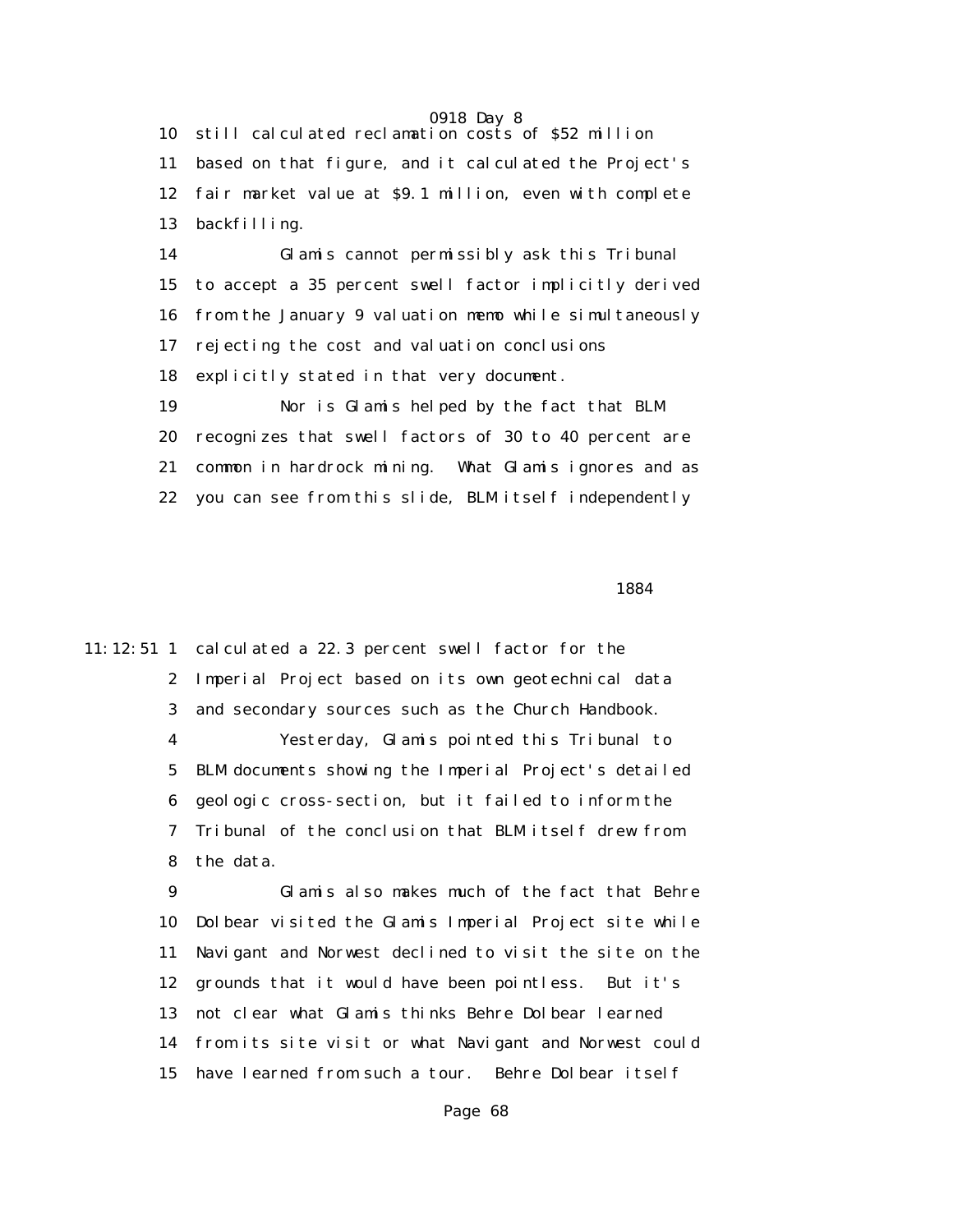16 does not claim to have based any of its valuation 17 determinations on the site visit. That is, its site 18 visit did not produce the data supporting the amount 19 of gold, the grade of gold, the cost of backfilling, 20 or even the swell factor which Behre Dolbear 21 tangentially derived from the 1996 Final Feasibility 22 Study.

## $1885$

11:13:53 1 Both parties' experts, in fact, determined 2 these figures from Glamis's own documents, although 3 Behre Dolbear ignores these contemporaneous documents 4 when it suits its purposes. Site visit issue, 5 therefore, is a complete red herring. 6 Now, as we noted, the swell factor issue is 7 itself not that important to valuation. 15 million 8 tons of material and 25.5 cents per ton, that's about 9 \$3.8 million, but as I noted in August, this expense 10 is being incurred only a dozen years into the Project, 11 and so the impact on the Imperial Project's fair 12 market value is less than a million dollars. 13 Nevertheless, I discussed this because we 14 think it's emblematic of the way that Glamis has 15 presented the valuation evidence in this arbitration. 16 Glamis's principal defense is to obfuscate the 17 critical issues and to denigrate anyone or anything 18 contradicting its current arbitration claims, and that 19 includes denigrating its own documents, its own 20 executive's cost and valuation determinations, and its 21 own Project Geologist's swell factor calculations.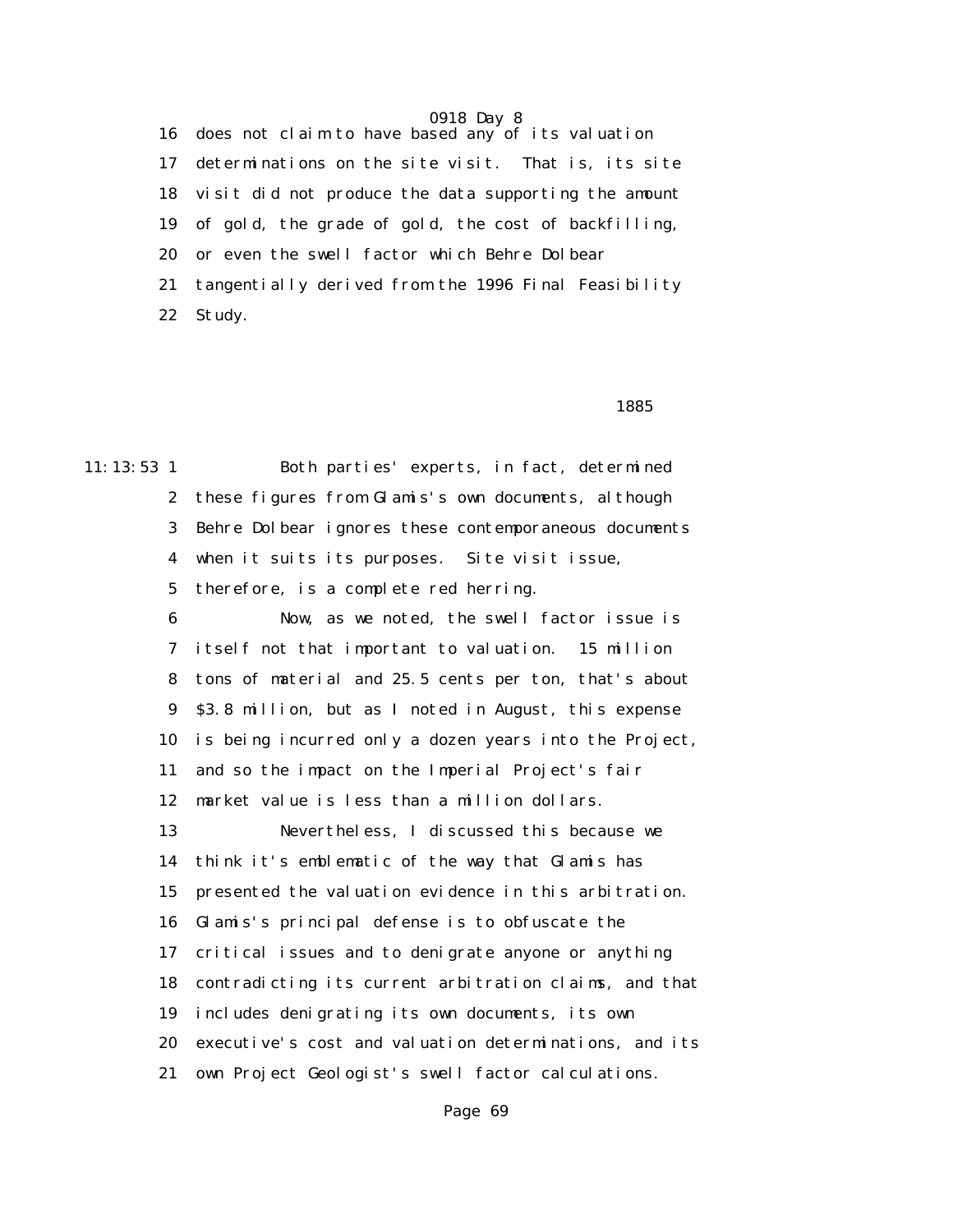22 It also, of course, includes denigrating

## $1886$

11:14:57 1 Navigant and Norwest credentials, but the quality and 2 rigor of Navigant and Norwest Reports, we submit, 3 speak for themselves. 4 Yesterday, Glamis repeated the claim that

 5 because Mr. Kaczmarek has admitted he is not a 6 qualified mineral appraiser under the CIMVal 7 standards, his conclusions cannot be consistent with 8 those standards. But, of course, Glamis has not shown 9 how Navigant's reports diverge in a single instance 10 from the CIMVal standards' substantive provisions. 11 That's not surprising as Navigant observed in its 12 March 2007 report. International mining standards 13 such as the CIMVal have expressly sought to align 14 themselves with generally accepted valuation 15 principles. 16 Navigant further explained that valuing a

 17 mineral property such as the Imperial Project is no 18 different from valuing any other income-producing 19 investment, say, for the technical input for the 20 valuation which, in this case, Navigant obtained from 21 Glamis itself or, in some instances, from Norwest. 22 Rather than challenging Navigant and Norwest

### процент в политической политической политической политической политической составляет в 1887 году в 1887 году

11:15:57 1 conclusions, Glamis apparently found it easier to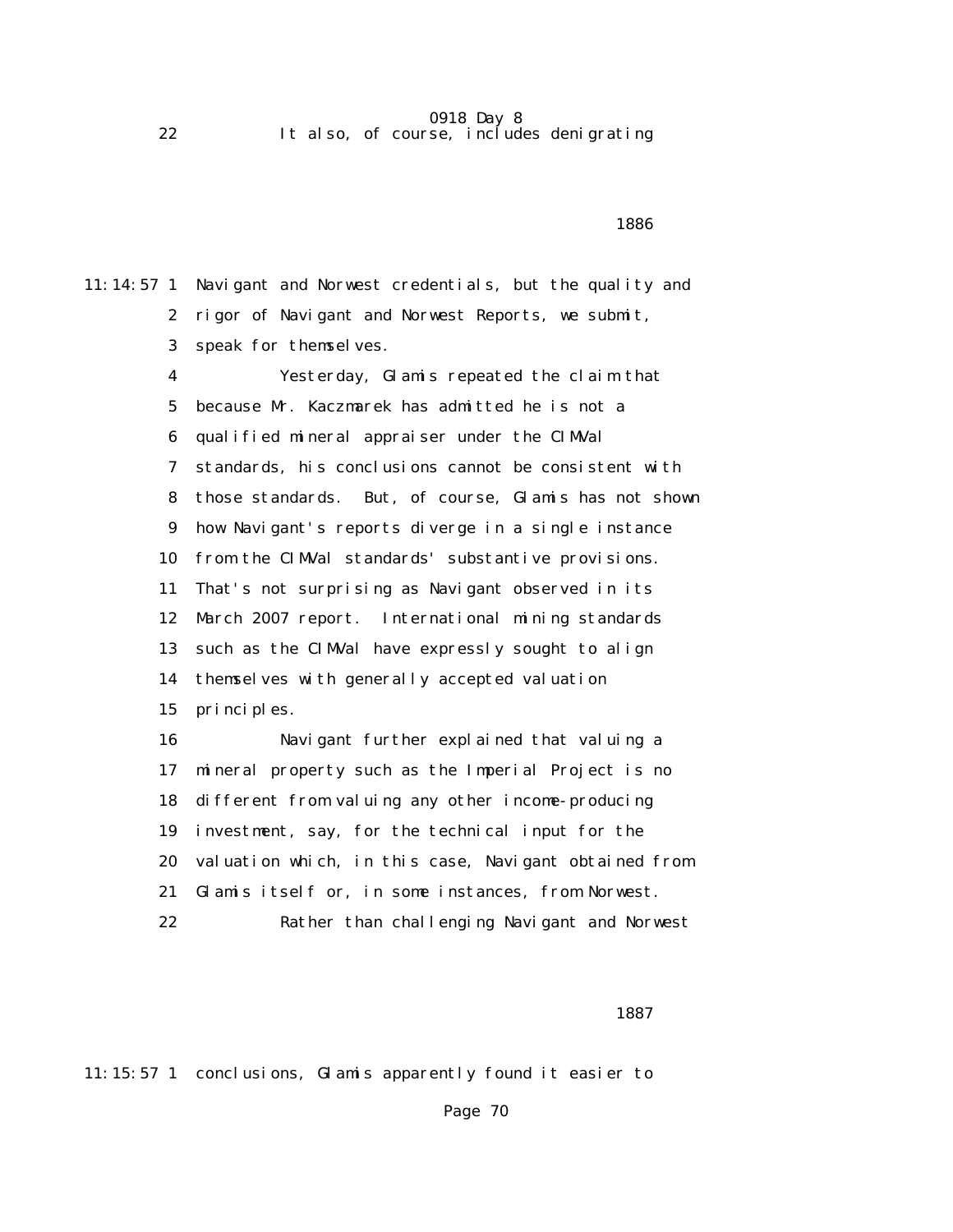0918 Day 8 2 denigrate their credentials, but Glamis is the 3 Claimant in this case, and it must prove its case with 4 evidence. Casting aspersions is not enough. 5 Now, before leaving the issue of valuation, I 6 will briefly summarize the evidence before the 7 Tribunal on the issues that actually do have an 8 important impact on valuation and which Glamis failed 9 to deal with. There really are only three issues that 10 account for the principal differences in the parties' 11 experts' determination of the project's fair market 12 value on the alleged date of expropriation. One, 13 financial assurances; two, the Singer Pit gold; and 14 three, the cost per ton of backfilling the East Pit. 15 On each of these critical issues, Navigant and Norwest 16 introduced ample evidence supporting their conclusions 17 and Behre Dolbear introduced little or no evidence 18 at all.

 19 First, the issue of financial assurances. 20 Behre Dolbear's valuation model assumes that Glamis 21 would be required to post a 61.1 million dollar cash 22 bond in year one of the Project to meet California's

 $1888$ 

11:17:04 1 financial assurance obligations. But as Navigant 2 pointed out, Behre Dolbear has managed to find the 3 most expensive way for Glamis to meet this obligation, 4 and simply substituting a Letter of Credit for a cash 5 bond would increase the Project's net present value by 6 some \$12 million.

7 Mr. Jeannes baldly asserted that Glamis could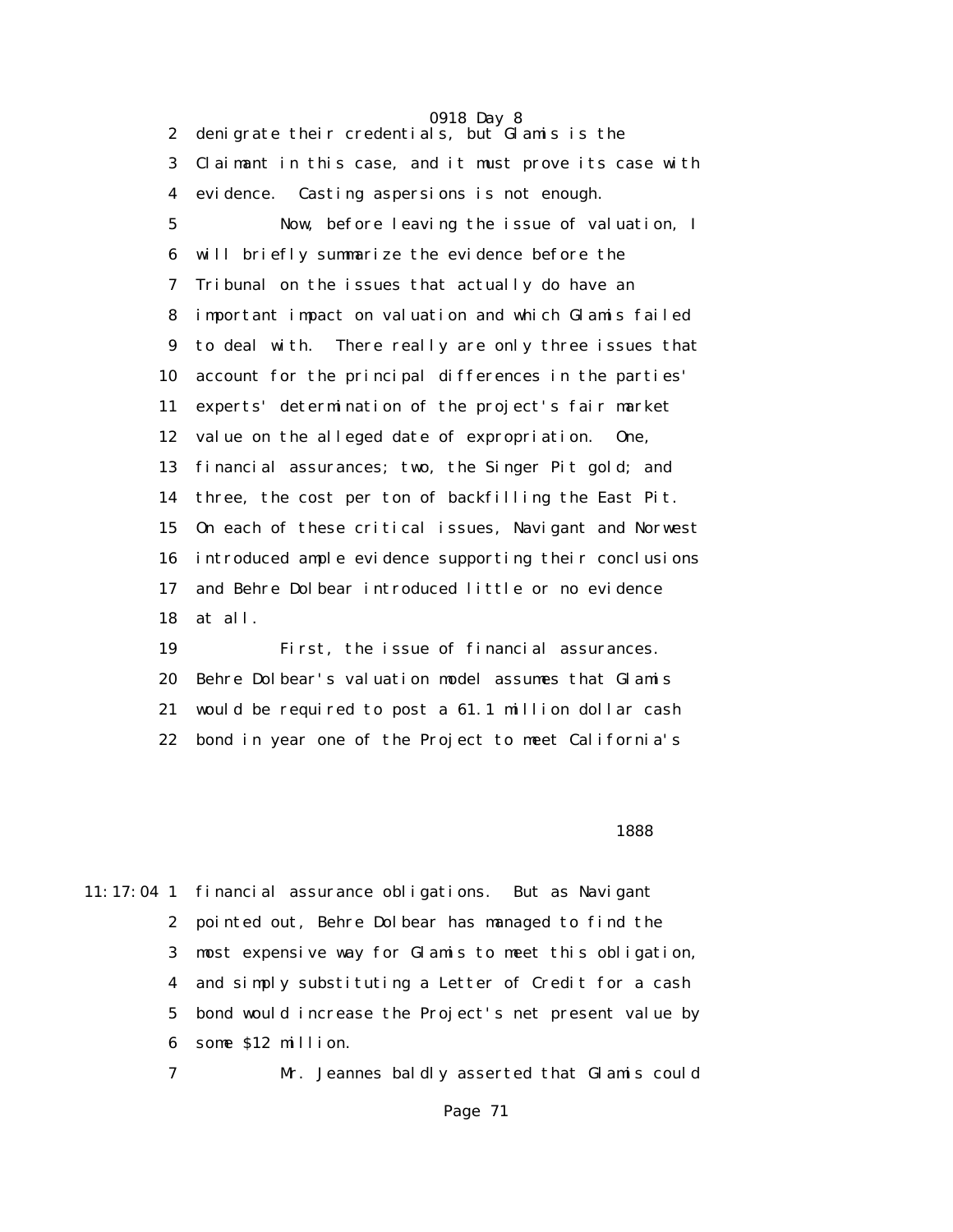0918 Day 8 8 not have obtained a noncash-backed Letter of Credit 9 for the Imperial Project. But there are two serious 10 problems with this claim. 11 First, all of the evidence in the record 12 indicates that Glamis could have obtained a 13 noncash-backed Letter of Credit in 2002 or 2003. 14 Navigant introduced documentary evidence showing that 15 many companies, including Glamis itself, have used 16 noncash-backed Letters of Credit to meet their 17 financial--to meet their reclamation obligations. 18 I put this slide up on the screen at the 19 earlier phase of this hearing, so I won't read it, but 20 just to remain the Tribunal, Kinross Gold obtained a 21 125 million dollar noncash-backed facility. 22 Cameco Corporation obtained a noncash-backed

 $1889$ 

|             | 11:18:05 1 294 million dollar Letter of Credit, and Agnico-Eagle |
|-------------|------------------------------------------------------------------|
|             | 2 obtained a 125 million credit facility in 2004 for             |
|             | 3 reclamation.                                                   |
| 4           | Today, in fact, Goldcorp, which has acquired                     |
| $5^{\circ}$ | Glamis, reports that of the \$135.5 million in                   |
| 6           | outstanding Letters of Credit for reclamation costs,             |
| 7           | only 8 percent or \$11.9 million was collateralized by           |
| 8           | That evidence remains unrebutted. It's from<br>cash.             |
| 9           | Goldcorp's financial statements.                                 |
| 10          | Yesterday, Glamis argued that this evidence                      |
| 11          | was somehow dependent on the database that Mr. Craig             |
| 12          | produced, but that clearly is not the case.                      |
| 13          | Mr. Craig, the Tribunal will recall, produced a                  |
|             |                                                                  |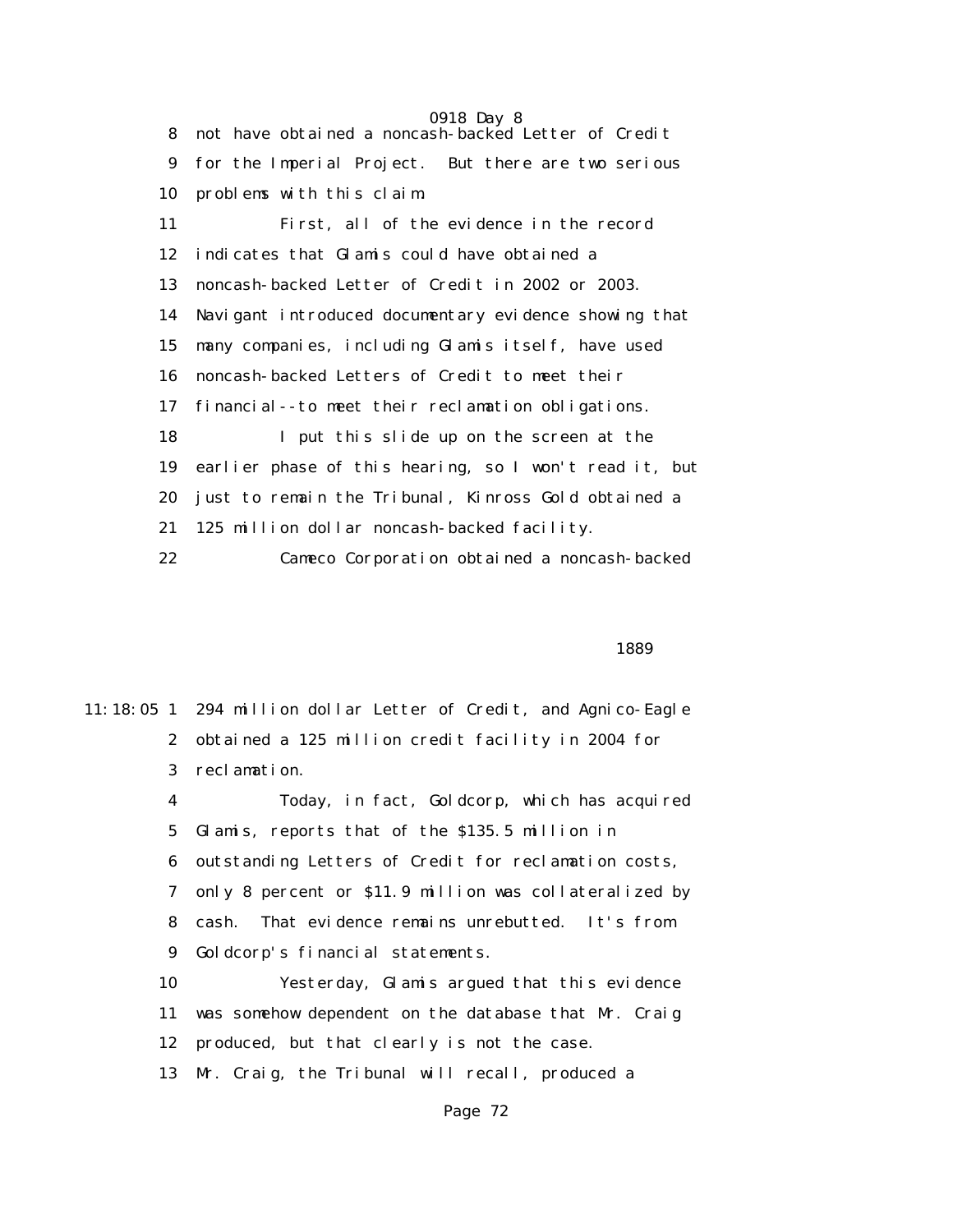14 database showing that mining companies typically 15 provide an instrument other than a cash bond to secure 16 reclamation costs for more than a million dollars. 17 Mr. Craig stated he had no way of knowing by looking 18 at the database whether those instruments were or not 19 were not cash backed. 20 But the evidence produced by Navigant on this 21 issue is entirely separate from the evidence that 22 Mr. Craig introduced, and Navigant has clearly shown

 $1890$ 

11:19:08 1 that other companies, including Glamis itself, have 2 secured noncash-backed Letters of Credit to meet their 3 financial assurance obligations. Glamis has 4 introduced no evidence whatsoever to support 5 Mr. Jeannes's self-serving assertion that Glamis could 6 not have obtained a noncash-backed Letter of Credit in 7 2002 or 2003. 8 Second, Glamis's own January 9, 2003, 9 valuation memo makes no mention of a 61.1 million 10 dollar cash bond or the cost of obtaining such a bond. 11 Although Glamis touts its experience estimating 12 reclamation costs, it asks this Tribunal to accept 13 that its top executives simply overlooked the single 14 greatest expense that Glamis would ever incur over the 15 entire life of the mine. Well, that's simply not

16 plausible.

 17 In addition, we pointed out there is a second 18 further serious--second serious problem with Behre 19 Dolbear's assumptions. Even if Glamis had been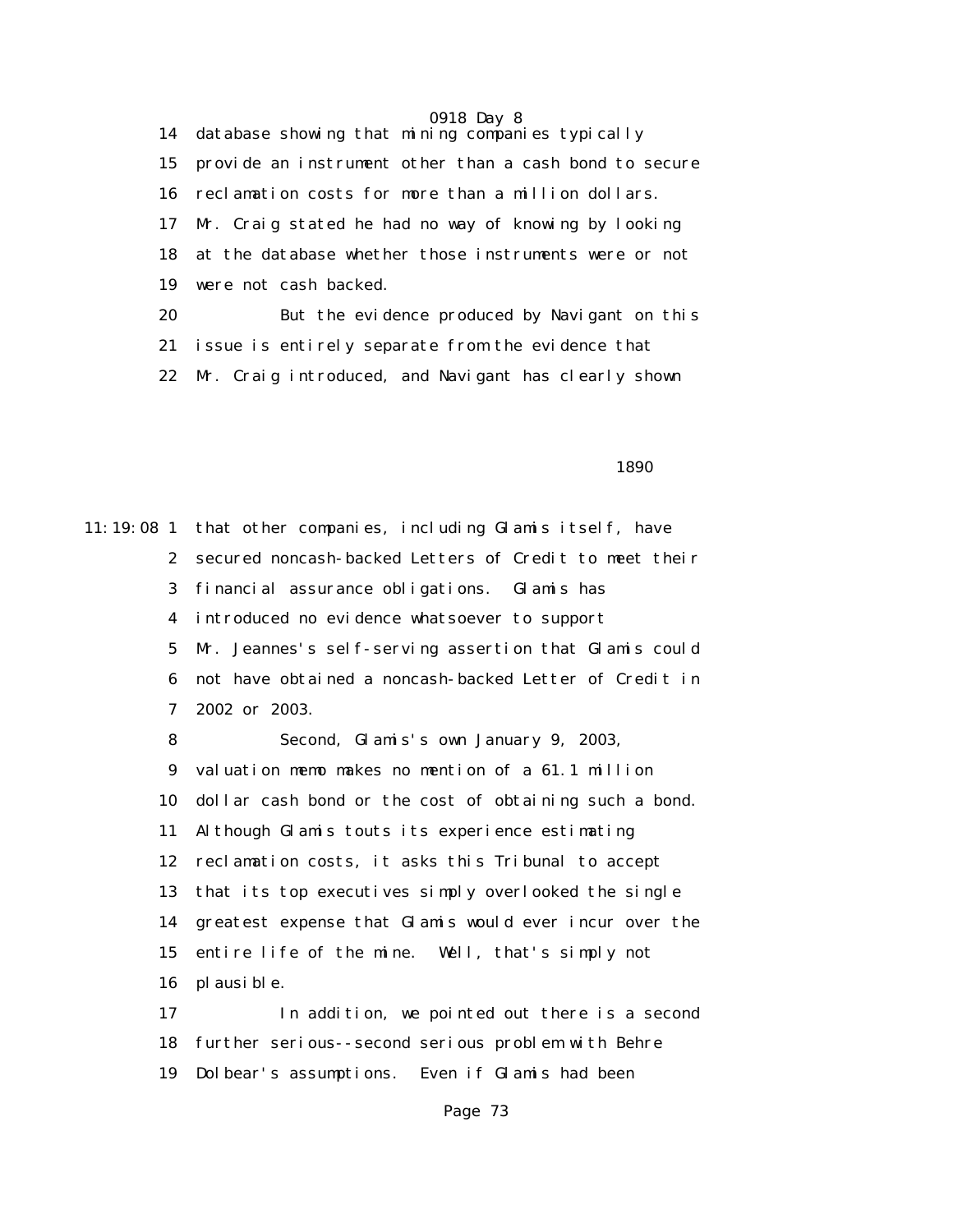20 required to post cash, it would not have been required

21 to post the full amount in year one. Rather,

22 California requires that mining companies post

1891

11:20:13 1 financial assurances only for the cost of disturbances 2 for that particular year, less the amount of any 3 reclaimed disturbances. That's what the regulations 4 clearly require, which we introduced, and that's what 5 Mr. Craig confirmed in his written and oral testimony 6 in August.

> 7 Glamis has offered no response. It has 8 simply ignored this additional problem with its 9 expert's valuation. Adjusting for this single error 10 of the financial assurance cost in Behre Dolbear's 11 valuation puts the Imperial Project significantly in 12 the black. That is, this Tribunal can find that the 13 mining claims retain significant value on the alleged 14 date of expropriation on the basis of this single 15 issue and thus can dispose of Glamis's expropriation 16 claim on this ground alone.

 17 The second principal valuation issue is the 18 Singer Pit mineralization. In its first report, Behre 19 Dolbear converted the Singer Pit's 500,000 ounces of 20 estimated gold resources into 250,000 ounces of 21 probability adjusted additional gold reserves. Behre 22 Dolbear then valued these additional gold reserves at

 $1892$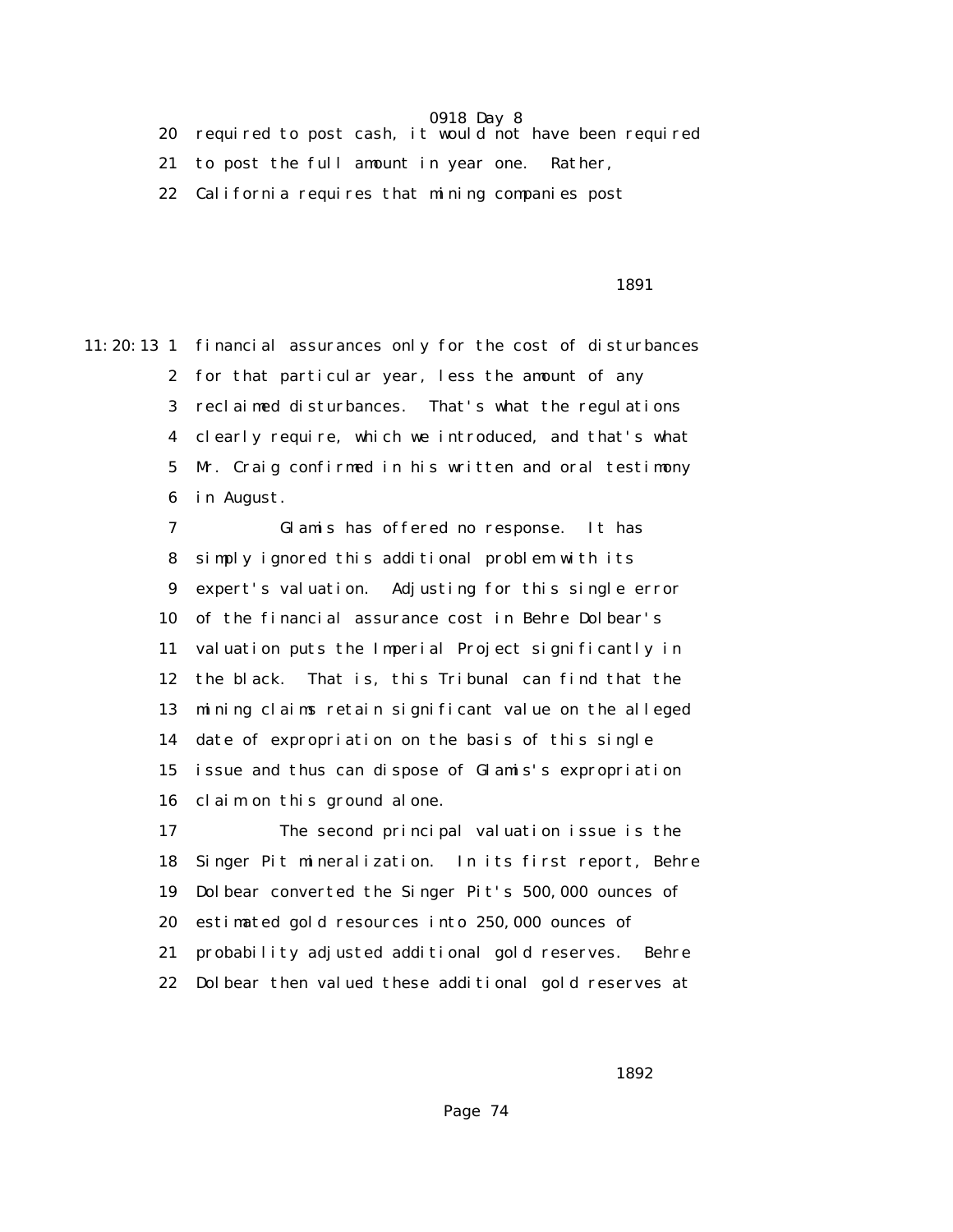11:21:19 1 \$6.4 million. But when it came time to value these 2 additional gold reserves in the post-backfill 3 scenario, Behre Dolbear claimed that they were too 4 speculative to value. 5 But as Navigant pointed out, once Behre 6 Dolbear converted the Singer Pit resources into 7 probability-adjusted gold reserves, there was no valid 8 basis for ignoring them in the post-backfill scenario. 9 Navigant produced ample documentary evidence 10 supporting its valuation conclusions; Behre Dolbear 11 produced nothing in response and provided no 12 justification at last month's hearing for its action. 13 As noted earlier, the Singer pits adds 14 another \$12.4 million in value to the Project in the 15 post-backfill scenario. Again, without changing 16 anything else in Behre Dolbear's valuation model, the 17 value of the Singer Pit alone puts the Imperial 18 Project in the black. Thus, again, the Tribunal can 19 dispose of Glamis's expropriation claim on the basis 20 of this single issue. 21 The third principle of valuation is the cost 22 of backfilling the pit. The parties' experts

#### $1893$

11:22:25 1 approached this issue very differently. Norwest 2 performed its own detailed bottom-up engineering 3 calculation in order to independently determine the 4 costs of backfilling. Norwest calculated 25.5 cents 5 per ton for backfilling and recontouring with total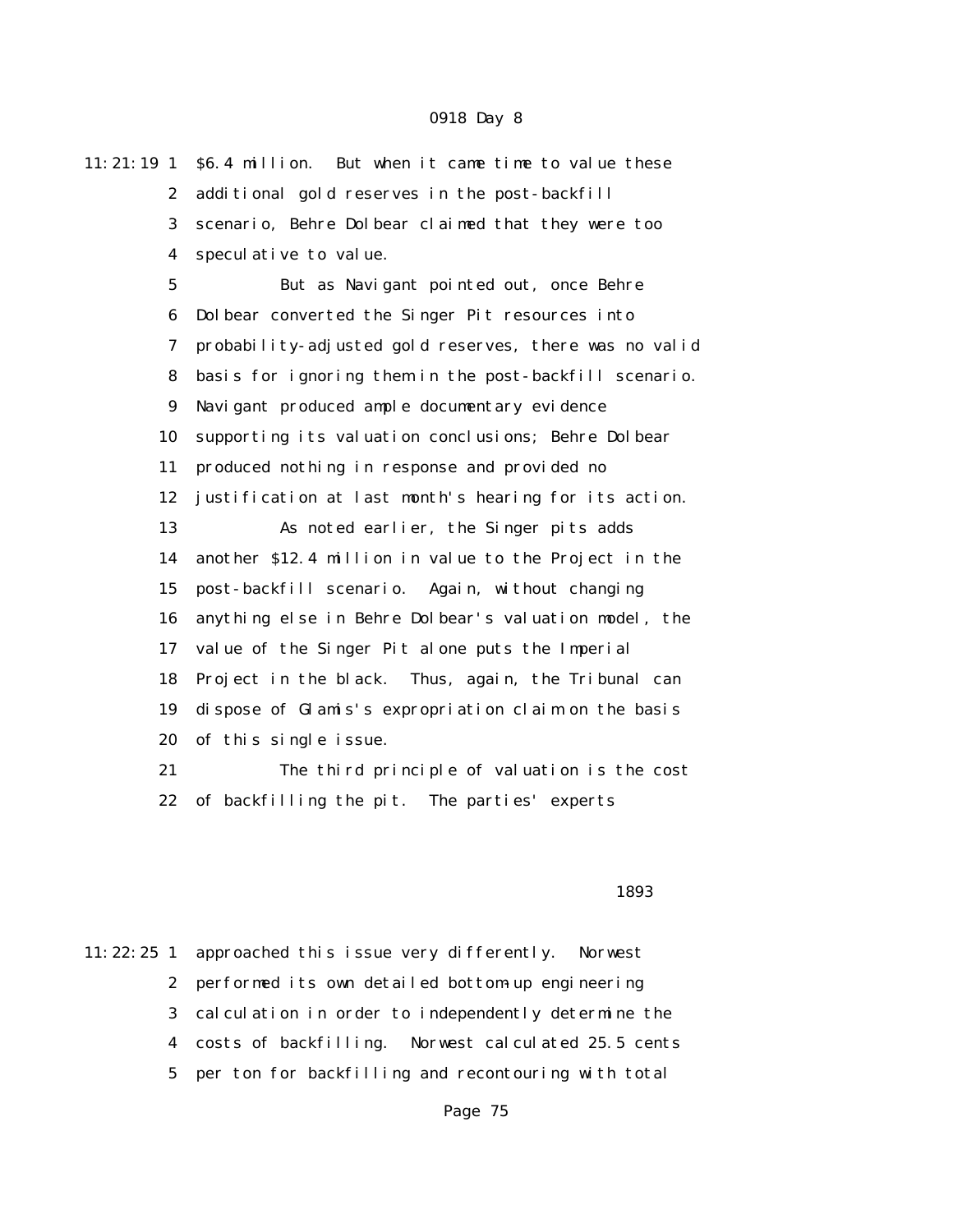6 reclamation costs of \$55.4 million.

 7 Now, as you can see from the slide, this 8 figure is very close to approximately \$52 million that 9 Glamis contemporaneously estimated based on 25 cents 10 per ton.

 11 It's also close to the \$47.8 million that BLM 12 independently calculated for backfilling the East Pit. 13 Behre Dolbear, by contrast, simply made an 14 order of magnitude estimate of reclamation costs. 15 Behre Dolbear assumed that reclamation costs are equal 16 to excavation costs less blasting and drilling costs. 17 That is, for the single most important cost 18 calculation in this arbitration, Behre Dolbear simply 19 made a rough estimate. Based on a simplistic and 20 erroneous assumption, Behre Dolbear calculated 21 backfilling costs of 35.3 cents per ton with total 22 reclamation costs of \$95.5 million.

#### 1894

11:23:37 1 This 95.5 million dollar estimate is nearly 2 twice as high as Glamis's own contemporaneous estimate 3 of \$52 million as well as BLM's independent 4 calculation of \$47.8 million. 5 Behre Dolbear also expressly relied on

> 6 Glamis's own excavation, drilling, and blasting cost 7 figures, but then somehow calculated reclamation costs 8 vastly in excess of Glamis's own contemporaneous 9 calculation. Either of these discrepancies should 10 have led Behre Dolbear to realize that its rough 11 estimate was highly inflated and unreliable and that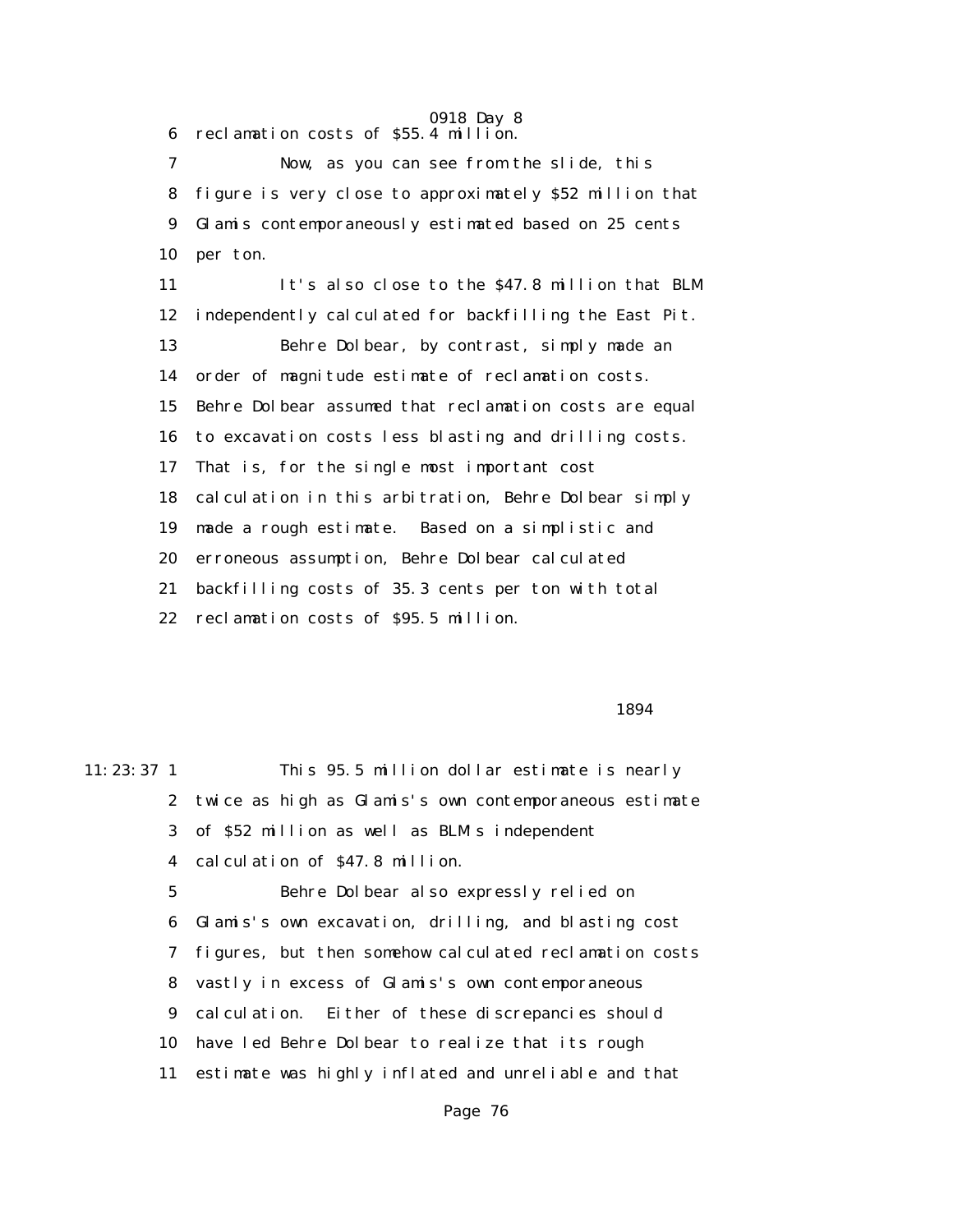0918 Day 8 12 it needed to actually spend the time calculating 13 reclamation costs from the available data. 14 But even without these discrepancies, given 15 that Behre Dolbear has offered no evidence whatsoever 16 supporting its assumptions, there is no reason to 17 credit its rough estimate over Glamis and BLM's 18 contemporaneous estimates or over Norwest's detailed 19 bottom-up calculations. 20 Yesterday, Glamis argued that the Tribunal 21 should find that it would have cost Glamis 80 to

 $1895$ 

11:24:41 1 regulations relying on a statement found in the EIS. 2 There is, however, no reason for the Tribunal to 3 disregard the evidence that the United States has 4 produced on this point and Glamis's contemporaneous 5 documents in favor of this figure.

22 \$100 million to comply with the reclamation

 6 The number in the EIS was based on figures 7 supplied by Glamis's own paid consultant, Mr. Smith of 8 Sage Engineering. Mr. Smith did not actually 9 calculate reclamation costs based on any available 10 data for the Imperial Project. He simply made a rough 11 estimate of his own from figures that he'd heard at a 12 conference in Nevada concerning a single mine. And I 13 would invite the Tribunal to read Mr. Smith's 14 letter--it's Navigant's Exhibit 50--in order to assess 15 the quality of Navigant's consultant's guesswork. 16 Once again, correcting for this single error 17 of backfilling costs in Behre Dolbear's methodology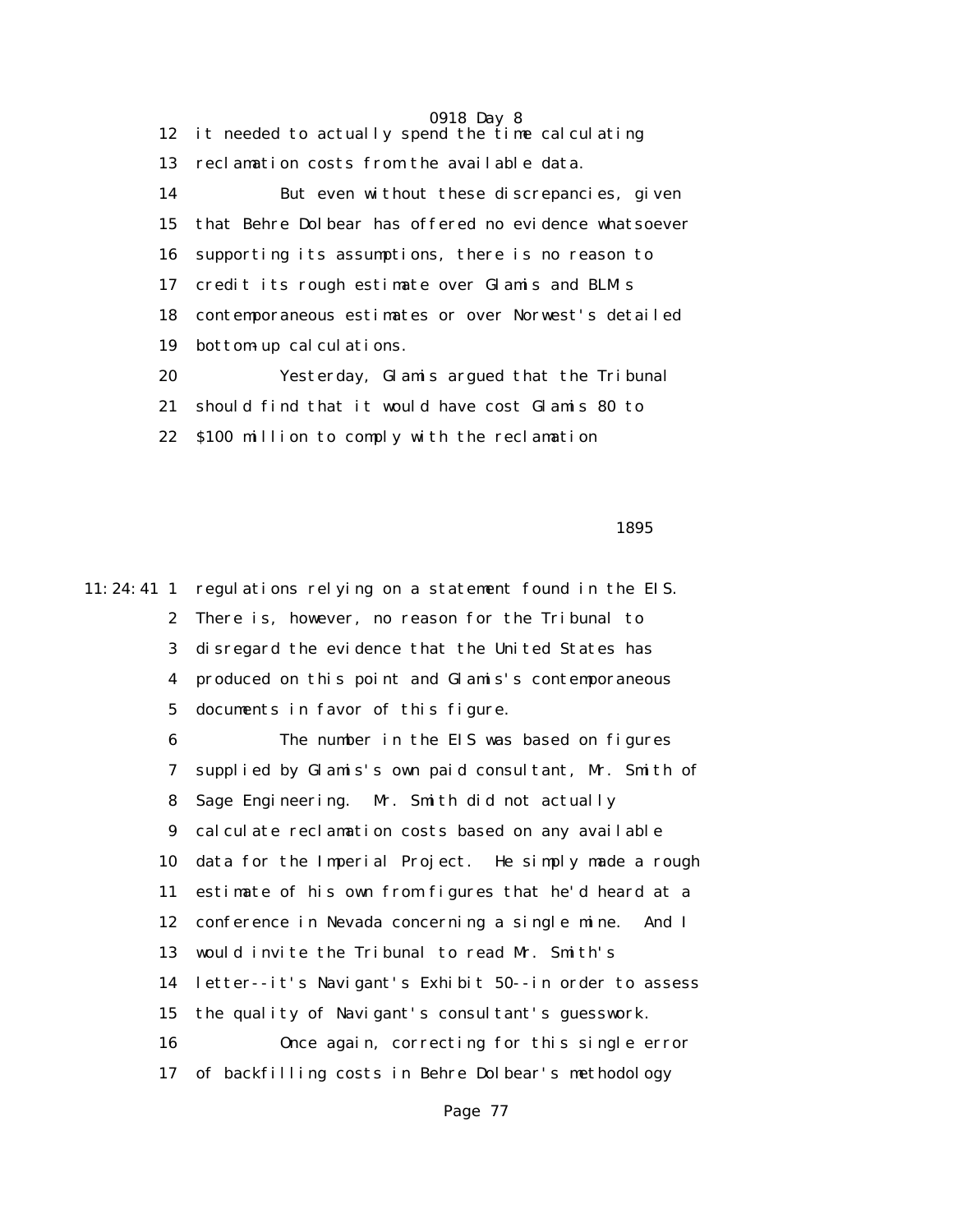18 puts the Imperial Project in the black; and thus, once 19 again, the Tribunal can dispose of Glamis's 20 expropriation claim on the basis of this single issue. 21 Although these are the three main valuation 22 issues, several other valuation issues follow this

 $1896$ 

11:25:42 1 same pattern which Behre Dolbear has made unsupported 2 allegations that contradict Glamis's own 3 contemporaneous documents, as well as the documentary 4 evidence produced by Norwest and Navigant. 5 For example, Behre Dolbear criticized 6 Norwest's proposed dumping of waste material from the 7 pit crest while simply ignoring the fact that Glamis's 8 own Plan of Operations contemplated precisely such end 9 dumping. Behre Dolbear criticized Norwest's 10 conclusion that long-term settlement of the East Pit 11 would total 4.4 feet, not 56 feet as Glamis 12 erroneously suggested yesterday, but Behre Dolbear 13 simply ignored the evidence Norwest cited to support 14 its conclusion. 15 Behre Dolbear criticized the various 16 transactions that Navigant used to calculate a 17 transaction multiple of \$20.02, but Behre Dolbear 18 itself refused to reveal any of the transactions that 19 it relied on in reaching its transaction multiple of 20 \$25.71. The united States and Navigant repeatedly 21 criticized Behre Dolbear for failing to produce its 22 secret database, but Behre Dolbear never produced it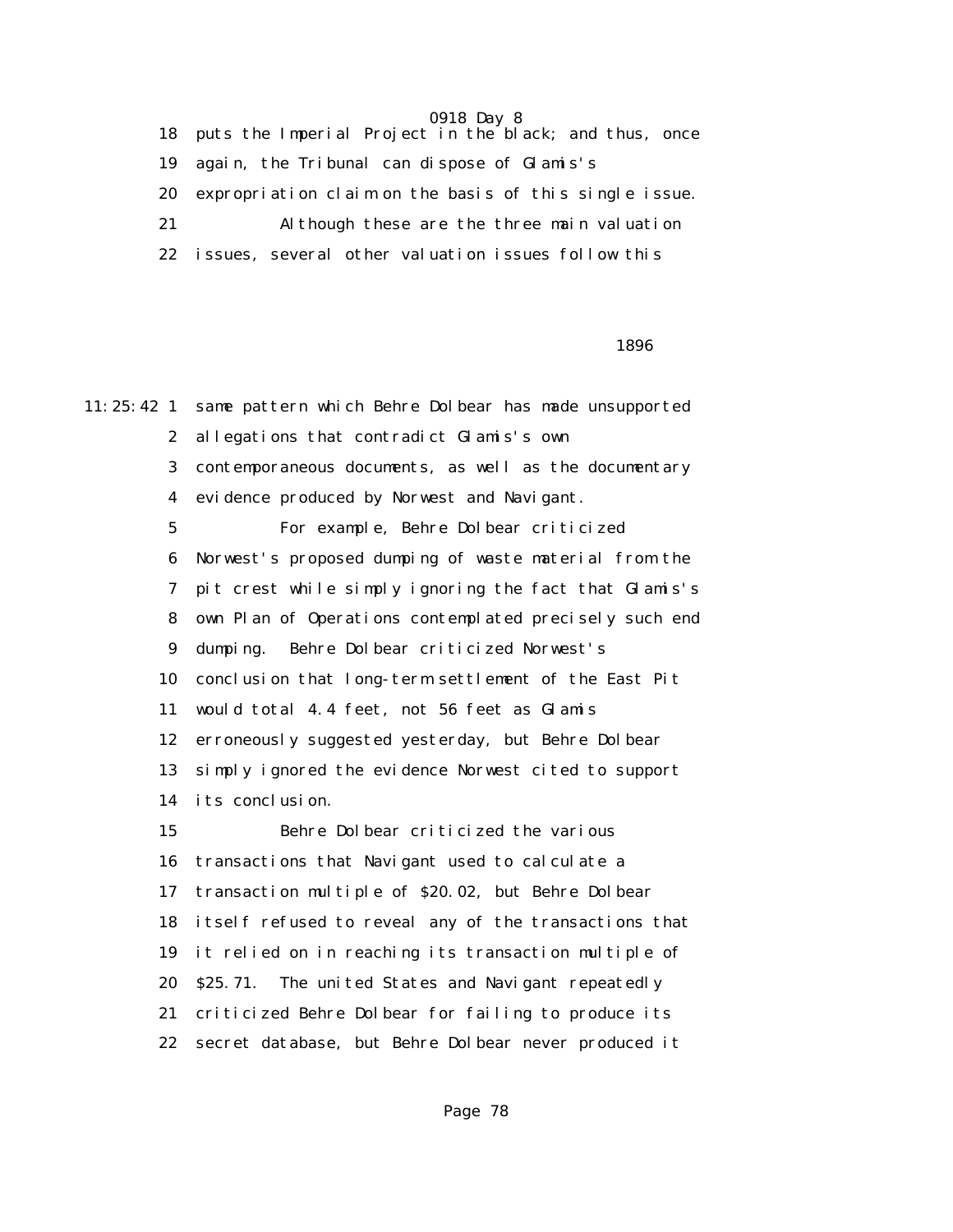$1897$ 

11:26:47 1 into evidence, and it is still not in evidence.

 2 Behre Dolbear also discounted its discount 3 rate to account for corporate taxes, but it ignored 4 the voluminous documentary evidence in the record 5 proving that discount rate calculations are inherently 6 after corporate tax. Navigant showed that in every 7 case project owners only have access to the cash flow 8 of the business after corporate taxes have been paid. 9 Producing a discount rate for corporate taxes assumes 10 that the investors' return is on the pre-tax cash 11 flow, which, of course, is never the case. 12 Yesterday, Glamis claimed that the United 13 States had provided no evidence contradicting the 14 claim that Behre Dolbear's risk buildup method 15 produces a pre-tax discount rate. But that's simply 16 wrong. At the August hearing, in fact, I quoted from 17 one of the many documents in the record contradicting 18 Behre Dolbear's claim. That industry white paper 19 states--I already read it, but let me just read the 20 last line.

 21 "It is crucial that the discount rate derived 22 from the buildup model be applied to the appropriate

 $1898$ 

11:27:48 1 income stream; i.e., after-tax cash flow. By applying 2 a tax adjustment to the discount rate calculated from 3 the buildup model, Behre Dolbear has made an obvious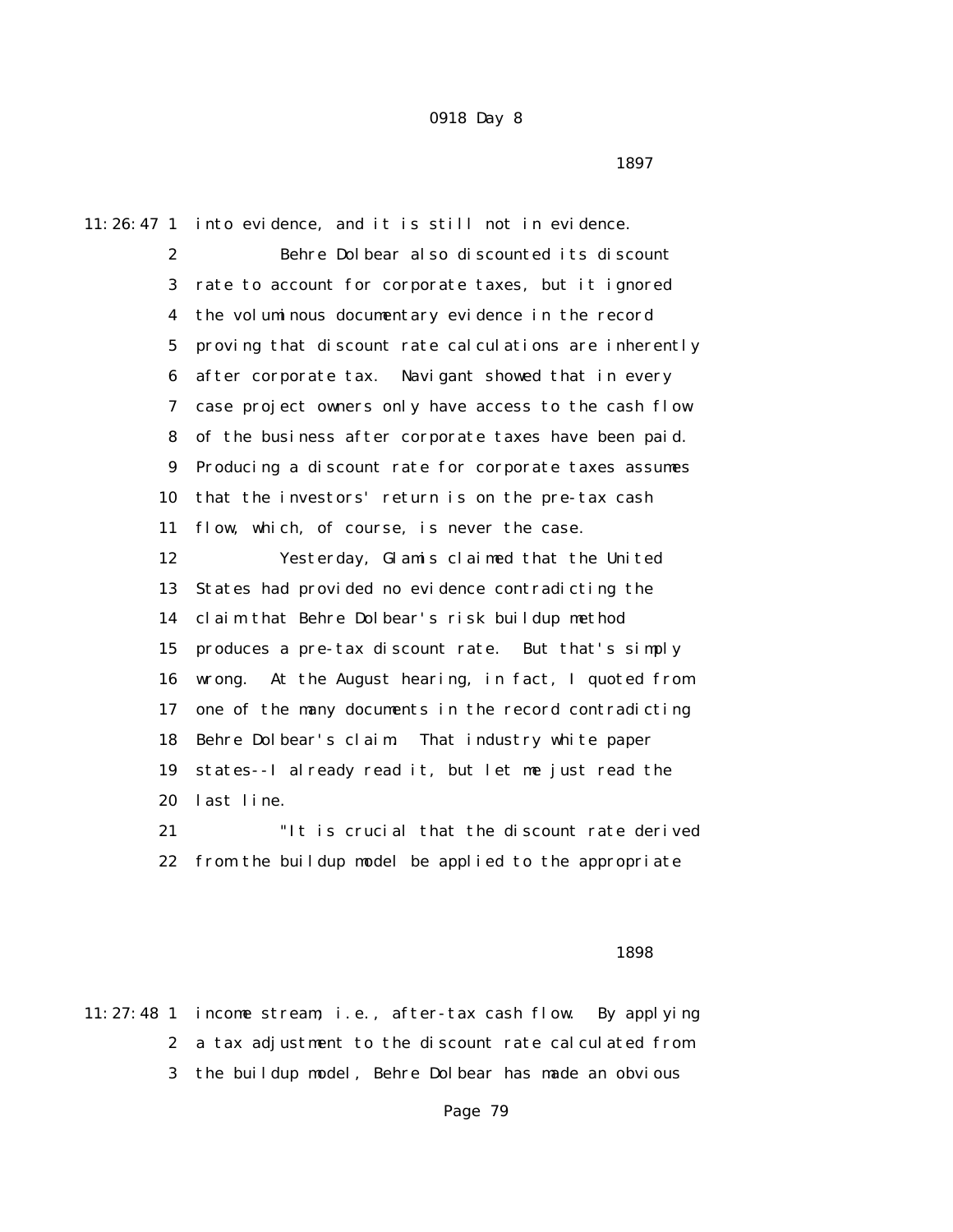4 and crucial error in its valuation."

 5 Yesterday, Glamis also criticized Navigant's 6 use of the Capital Asset Pricing Model in this case 7 claiming that the CAPM is used only to value companies 8 and not individual properties. But again, that's 9 simply wrong. In fact, even Behre Dolbear 10 acknowledges the appropriateness of valuing the 11 Imperial Project by the CAPM. At page A6-4 of its 12 April 2006 report, Behre Dolbear stated that the 13 buildup model was it is preferred method for 14 determining a discount rate for a property like the 15 Imperial Project, but it then stated: "Other methods 16 of developing a discount rate can be used most 17 frequently involving the Capital Asset Pricing Model, 18 which requires an estimate of the corporate cost of 19 capital for the owner or the industry." 20 I will now spend just a few minutes 21 addressing the Tribunal's question about the relevance 22 of the present value of Glamis's gold mining rights to

 $1899$ 

11:28:56 1 its Article 1110 claim. The current value, we submit, 2 is relevant in four respects. 3 First, this issue evidences certain 4 fundamental errors pervading Behre Dolbear's valuation 5 analysis and provides further reason for the Tribunal 6 to disregard those reports. It was Behre Dolbear, 7 Glamis's own expert, that introduced the issue of the

8 Imperial Project's current value into this arbitration

9 In its initial report, Behre Dolbear argued, without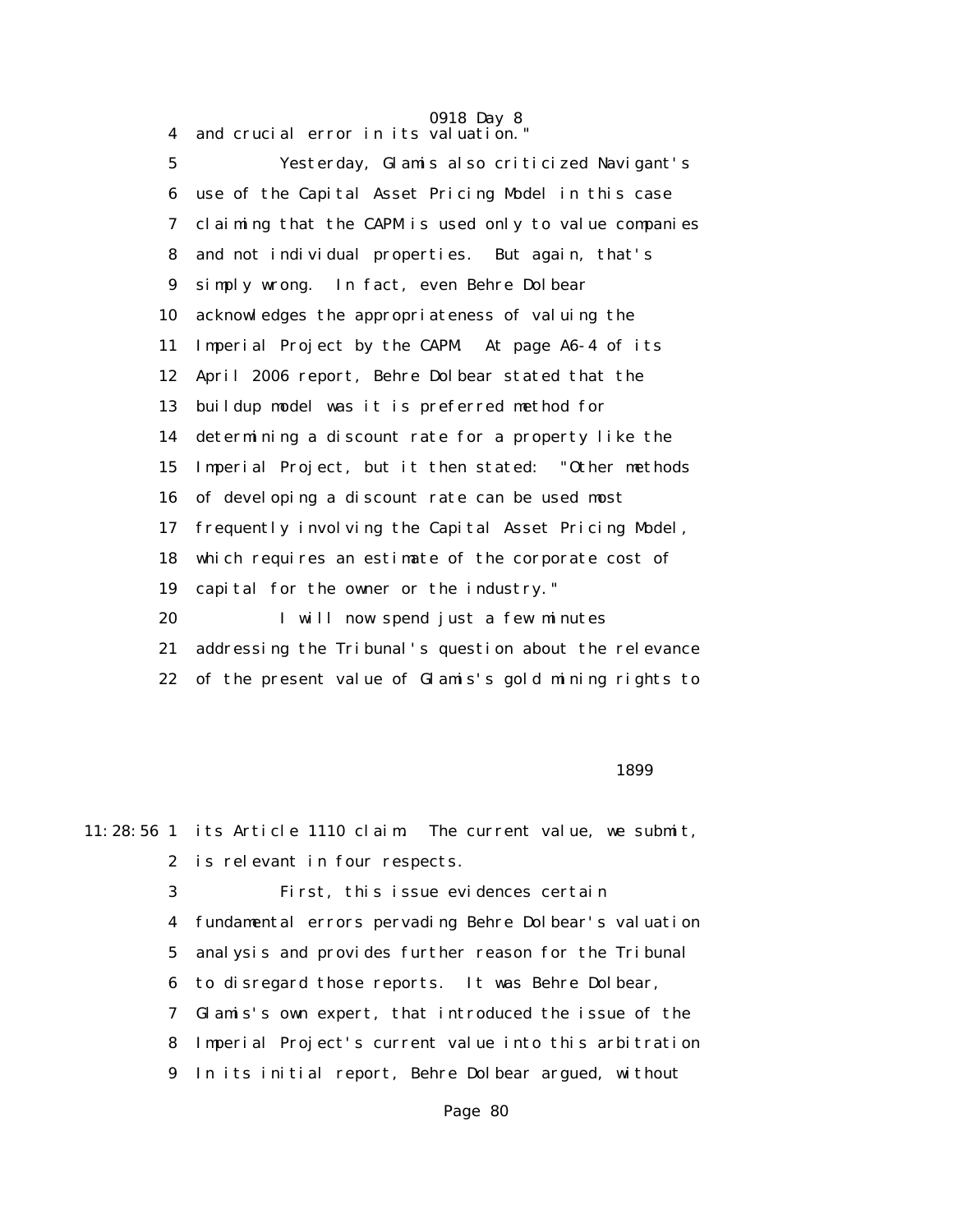0918 Day 8 10 providing any evidence, that the Imperial Project 11 continues to decrease in value to this day, despite 12 the more than doubling of gold prices. In reaching 13 its conclusion, Behre Dolbear used a 10-year historic 14 gold price, but current mining costs. This mixed 15 method approach appears deliberately designed to 16 produce an artificially low valuation.

 17 The method Behre Dolbear used to determine 18 gold prices in this arbitration clearly contradicts 19 the method the company has used in valuations 20 performed outside this arbitration. That is, in both 21 publicly available recent valuations that Navigant was 22 able to obtain, Behre Dolbear has looked to current

1900 **1900** 

11:30:05 1 gold price averages, as well as historic averages, 2 precisely because gold prices have been skyrocketing 3 in recent years.

 4 Similarly, BLM does not simply rely on 5 historic averages when determining valid existing 6 rights. Rather, BLM uses the average of three 7 averages. 36-month historic averages, current month 8 averages, and 36-month futures price averages. Not 9 surprisingly, this approach often leads to a figure 10 very close to the current spot price which Navigant 11 used in its current valuation scenario.

 12 Indeed, in December 2002, the BLM price was 13 95 percent of the spot price, and in 2006 it was about 14 91 percent of the spot price.

15 Glamis itself places even less emphasis on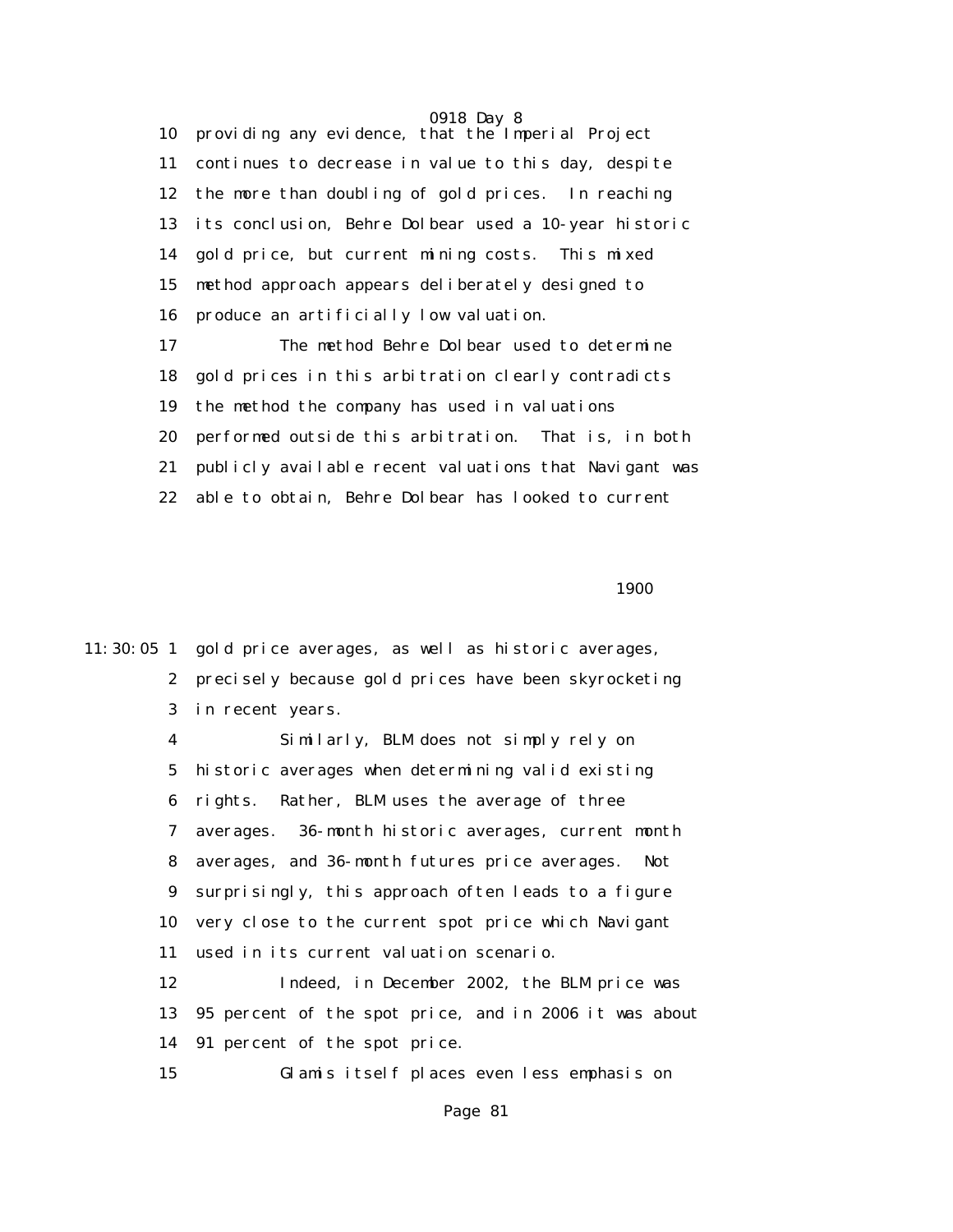16 historic prices than BLM. In an April 2002 letter to 17 the Interior Department, Mr. Jeannes stated that, "A 18 gold company sells its product either at the 19 prevailing spot price or pursuant to a variety of 20 forward sales arrangements, primarily the standard 21 forward sales contract. Development investment 22 decisions by mining companies today are based upon due

1901

11:31:08 1 consideration of price trends, historical price 2 fluctuations, and the forward sales market." 3 Later in the letter it says, "The BLM pricing 4 policy would improperly assign great weight to that 5 three-year period, notwithstanding that spot gold 6 prices are currently moving upward, and forward sales 7 contracts are readily available to gold producers at 8 prices which substantially exceed the current spot 9 price and the Comex futures prices." 10 Mr. McArthur similarly acknowledged that, "An 11 average of \$40 to \$50 over spot market price is 12 readily achievable over long-term mine lives such as 13 Imperial." 14 Behre Dolbear's use of 10-year historical 15 averages finds no support from either BLM or Glamis. 16 Behre Dolbear's cost figures are also 17 erroneous. Although Behre Dolbear failed to state any 18 cost inflation figures in its first report, Navigant 19 was able to determine that Behre Dolbear had used 20 virtually the same published inflation factors that 21 Navigant itself had obtained from the Western Mining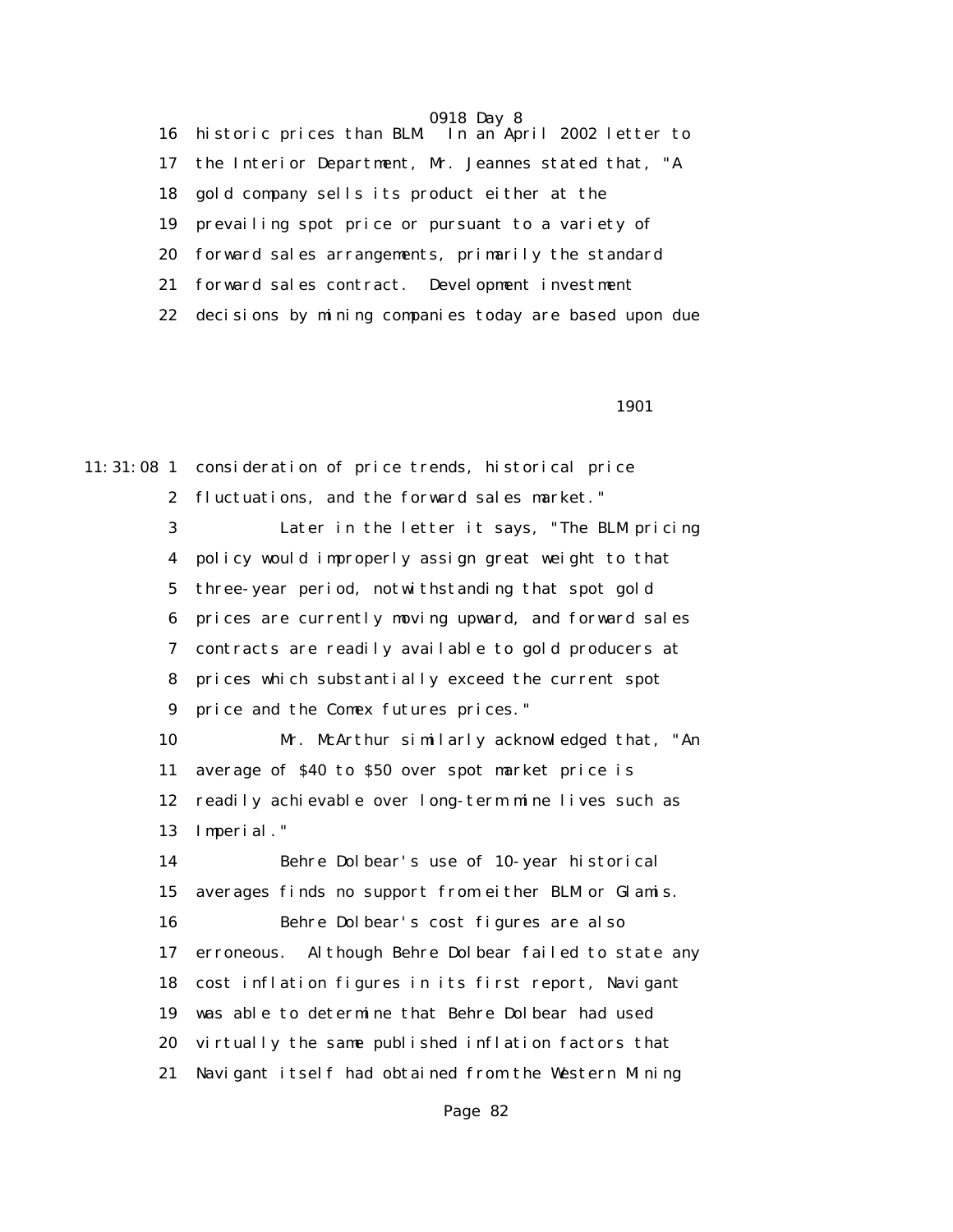22 Engineering Cost Index; that is, 26 percent inflation

 $1902$ 

11:32:16 1 for operating costs and 18 percent inflation for 2 capital costs. In its second report, however, Behre 3 Dolbear stated that mining costs had increased 85 4 percent since 2002. When Mr. Guarnera was asked 5 during cross-examination why Behre Dolbear had 6 introduced no evidence whatsoever supporting its cost 7 assumptions, he stated that everybody in the industry 8 knows this information. 9 Navigant also pointed out that if Behre 10 Dolbear were correct that costs had increased 11 85 percent since 2002, the Imperial Project would be 12 worth a negative \$119.8 million in 2006, as you can 13 see from the bottom of this slide, even if California 14 reclamation requirements had never been promulgated. 15 And if costs had truly increased 85 percent, then 16 Behre Dolbear should have valued the Imperial Project 17 in 2006--sorry, the earlier one was 2002, and 2006 at 18 a negative \$242.5 million and not a negative \$23.8 19 million. 20 The current valuation scenario serves to

21 prove Behre Dolbear's tendency to invent numbers to

22 arrive at predetermined outcome rather than to conduct

1903 - Paul Barbara, president al II-lea (n. 1903).<br>1903 - Paul Barbara, política estadounidense a filhología (n. 1903).

11:33:19 1 a supportable and independent valuation.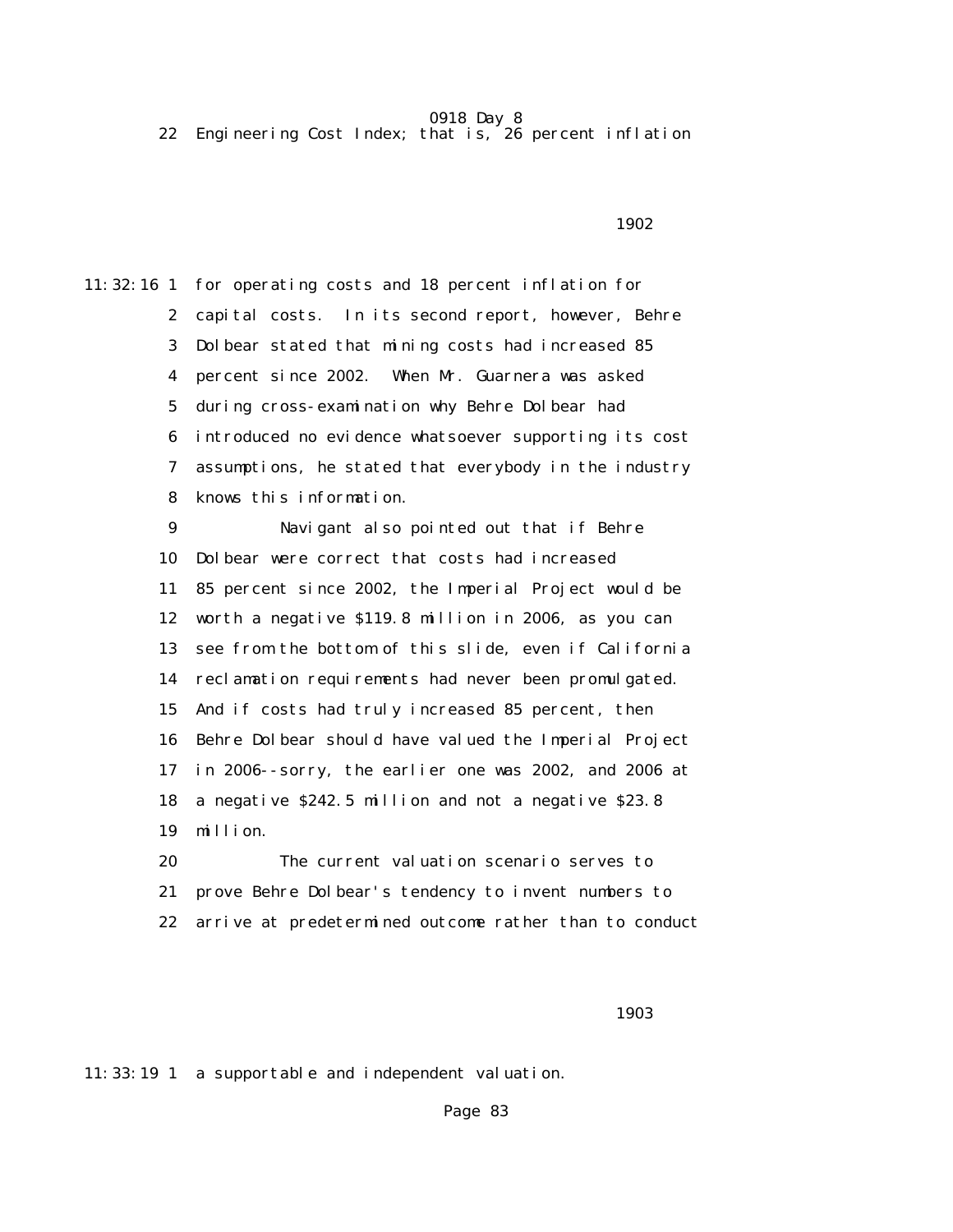| $\boldsymbol{2}$        | 0918 Day 8<br>The second reason why the current valuation |
|-------------------------|-----------------------------------------------------------|
| 3                       | scenario is relevant is because the California            |
|                         |                                                           |
| $\overline{\mathbf{4}}$ | reclamation requirements have never been applied to       |
| $\mathbf{5}$            | Glamis, and thus the alleged date of expropriation,       |
| 6                       | December 12, 2002, is artificial. To prove an             |
| 7                       | indirect expropriation, the Claimant must prove that      |
| 8                       | the challenged Government measures affected a full or     |
| 9                       | very nearly full deprivation of the property and that     |
| 10                      | the measures were permanent and not merely ephemeral.     |
| 11                      | Even if the California reclamation requirements           |
| 12                      | actually destroyed the value of Glamis's investment in    |
| 13                      | 2002, Glamis still could not prove an expropriation as    |
| 14                      | the value of the Imperial Project would have rebounded    |
| 15                      | with doubling of gold prices.                             |
| 16                      | Glamis's January 9, 2003 valuation memo shows             |
| 17                      | how even small increases in gold prices can               |
| 18                      | significantly increase the Imperial Project's net         |
| 19                      | present value. At \$300, as you can see, the Project      |
| 20                      | was deemed worthless. At \$325, the project was valued    |
| 21                      | at \$9.1 million. At 350, the Project was valued at       |
| 22                      | \$22.9 million, and at 375, \$36.8 million.               |
|                         |                                                           |

1904 **1904** 

| $11:34:27$ 1 | Now, here is a chart showing the Imperial               |
|--------------|---------------------------------------------------------|
|              | 2 Project's valuation trajectory, based on Glamis's     |
|              | 3 contemporaneous sensitivity analysis. As you can see, |
|              | 4 given Glamis's own projections for a two pit mine,    |
|              | 5 Navigant's 159 million-dollar valuation for a three   |
|              | 6 pit mine based on a gold price of \$635 per ounce is  |
|              | 7 conservative. In fact, now that gold is trading above |
|              |                                                         |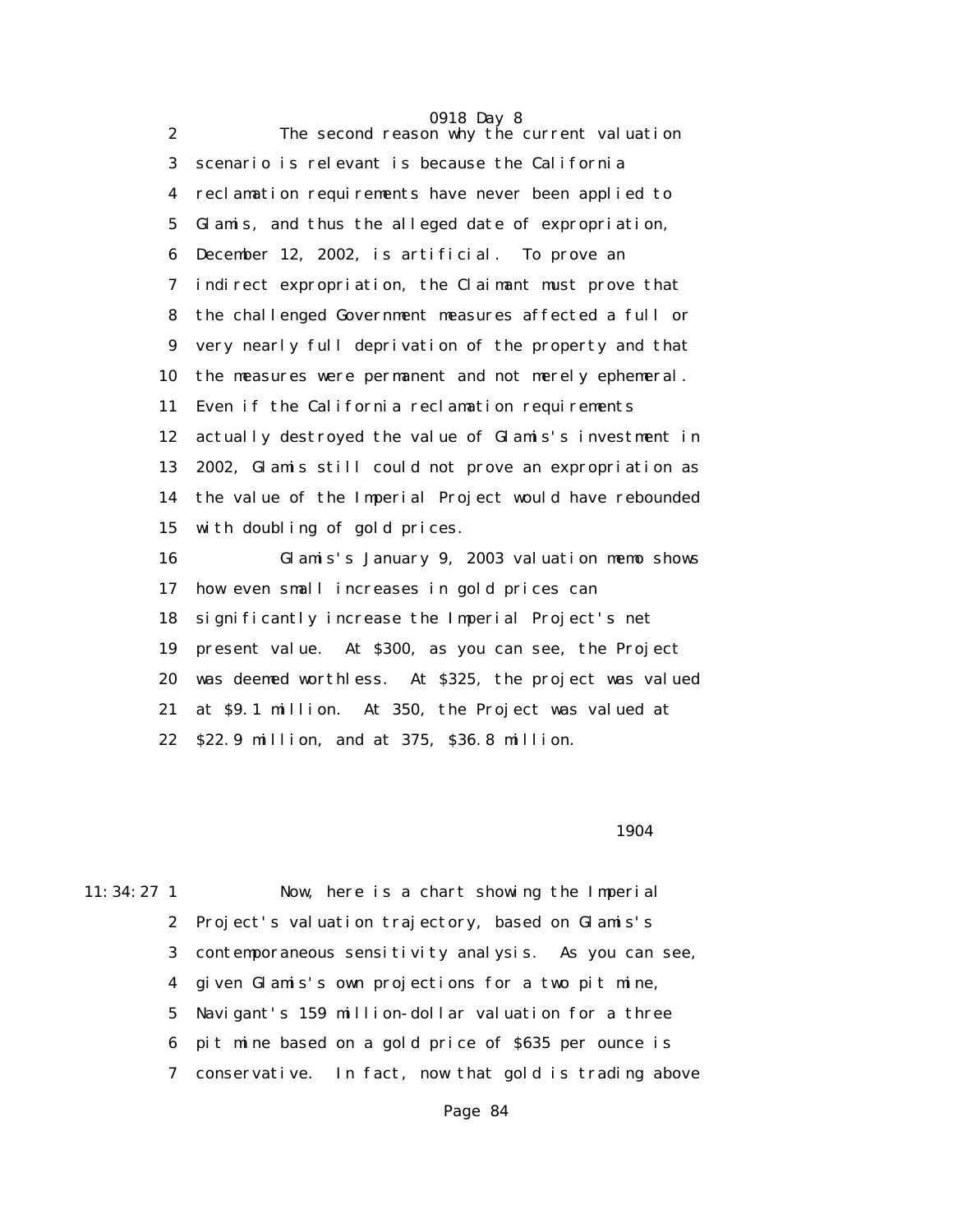0918 Day 8 8 \$715 per ounce, the value of the Imperial Project 9 would be off the chart. 10 It's important for this Tribunal, like other 11 arbitral tribunals, to consider current market 12 conditions to determine whether the challenged 13 Government measures actually caused a permanent 14 deprivation of the Claimant's investment. The LG&E 15 Tribunal, for instance, stated, "In the circumstances 16 of this case, although the State adopted severe 17 measures that had a certain impact on Claimant's 18 investment, especially regarding the earnings that 19 Claimants expected, such measures did not deprive the 20 investors of the right to enjoy their investment. As 21 in Pope & Talbot, the true interests at stake here are 22 the investment's asset base, the value of which has

 $1905$ 

11:35:33 1 rebounded since the economic crisis of December 2001 2 and December 2002."

> 3 The S.D. Myers NAFTA Chapter Eleven Tribunal 4 held similarly including, "In this case the challenged 5 Government measures were designed to and did curb 6 Claimant's initiative, but only for a time. Claimant 7 realized no benefit--sorry, Canada realized no benefit 8 from the measure. The evidence does not support a 9 transfer of property or benefit directly to others, 10 and opportunity was delayed."

> 11 Glamis has staked its case on the proposition 12 that the alleged wrong done to it destroyed the value 13 of its investment, but that proposition is wrong, and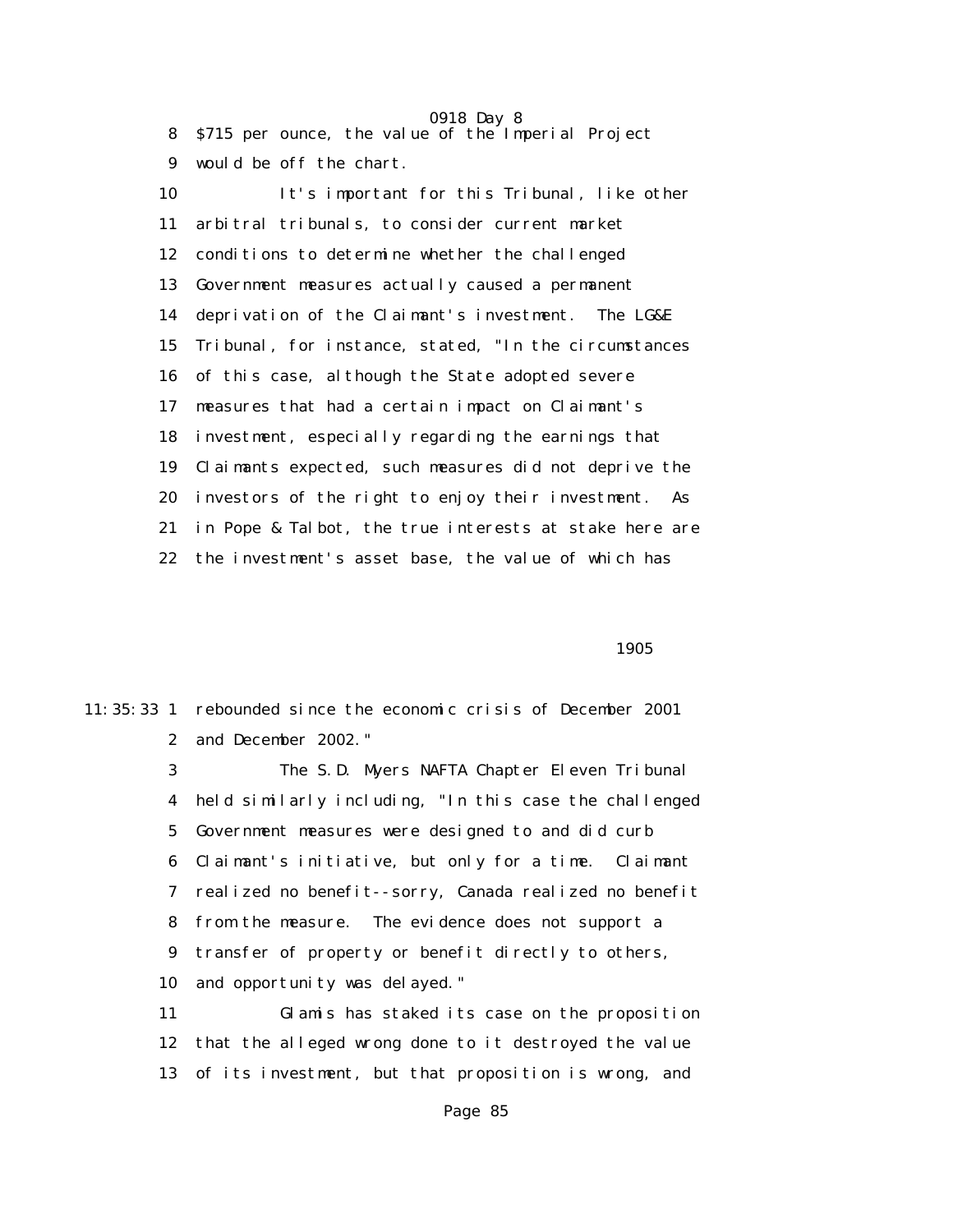14 thus its current expropriation claim fails. 15 The third reason for the relevance of the 16 current valuation scenario is that it shows the 17 practical application of the Imperial Project's Real 18 Option Value. That is, even if the California 19 reclamation requirements rendered the Project 20 economically infeasible in December 2002, there still 21 could be no expropriation as the Project could become 22 readily economical with small changes in gold prices,

 $1906$ 

11:36:45 1 improvements in technology, and so forth. 2 Although Behre Dolbear has denigrated the 3 applicability of real options to gold mining claims, 4 Behre Dolbear has never addressed the documentary 5 evidence produced by Navigant demonstrating the 6 importance of real options. This concept is not 7 something that Navigant invented for this arbitration. 8 In fact, the developments of options valuations, Black 9 and Sholz were awarded the Nobel prize in economics 10 for their work, and their methods have been 11 specifically applied to gold mining claims for more 12 than 25 years. 13 It's not a question then of Behre Dolbear's 14 word against Navigant's. It's a question of Behre 15 Dolbear's unsupported arguments against Navigant's

16 fully documented conclusions.

 17 We invite the Tribunal to review the relevant 18 articles introduced into evidence as Navigant Exhibits 19 15 to 16 and 171 to 173 which show the importance of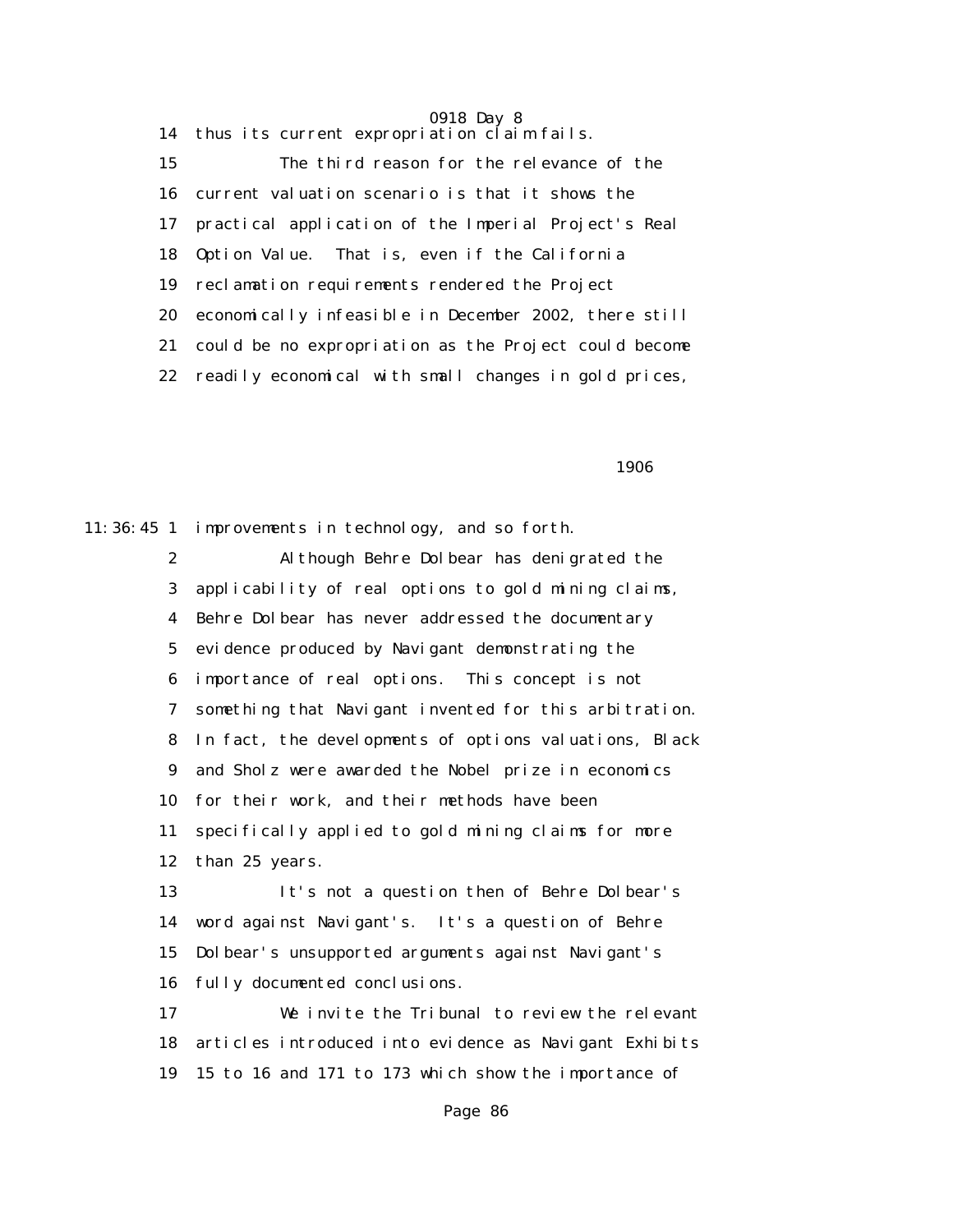- 20 Real Options Value to mining claims such as the
- 21 Imperial Project.
- 22 The final reason for the relevance of the

#### проставляются в последний проставляют в 1907 году в 1907 году в 1907 году в 1907 году в 1907 году в 1907 году <br>В 1907 году в 1907 году в 1907 году в 1907 году в 1907 году в 1907 году в 1907 году в 1907 году в 1907 году в

11:37:40 1 current valuation scenario relates to Glamis's Article 2 1105 claim. That is, the evidence showing that the 3 Imperial Project retains significant economic value is 4 relevant not only to the Article 1110 claim, it's 5 relevant to Glamis's minimum standard of treatment. 6 The Article 1105 issue is if the California 7 reclamation requirements actually were applied to the 8 Imperial Project, what damage would Glamis suffer? 9 The answer is none. The Imperial Project today, even 10 with complete backfilling, is worth more than it ever 11 was, even without complete backfilling. Simply put, 12 Glamis has suffered zero damage. Any award to Glamis 13 of any kind would therefore constitute a windfall that 14 no other operator in California would obtain, and that 15 would hardly be fair or equitable. 16 Indeed, in the few short weeks since the 17 close of the August hearing, the price of gold has 18 risen another \$60 per ounce to over \$717. With an 19 estimated 1.43 million ounces of gold for the Imperial

> 20 Project, that translates to \$85 million in additional 21 revenue just since August 17. The total cost of

22 complying with California's reclamation requirements

 $1908$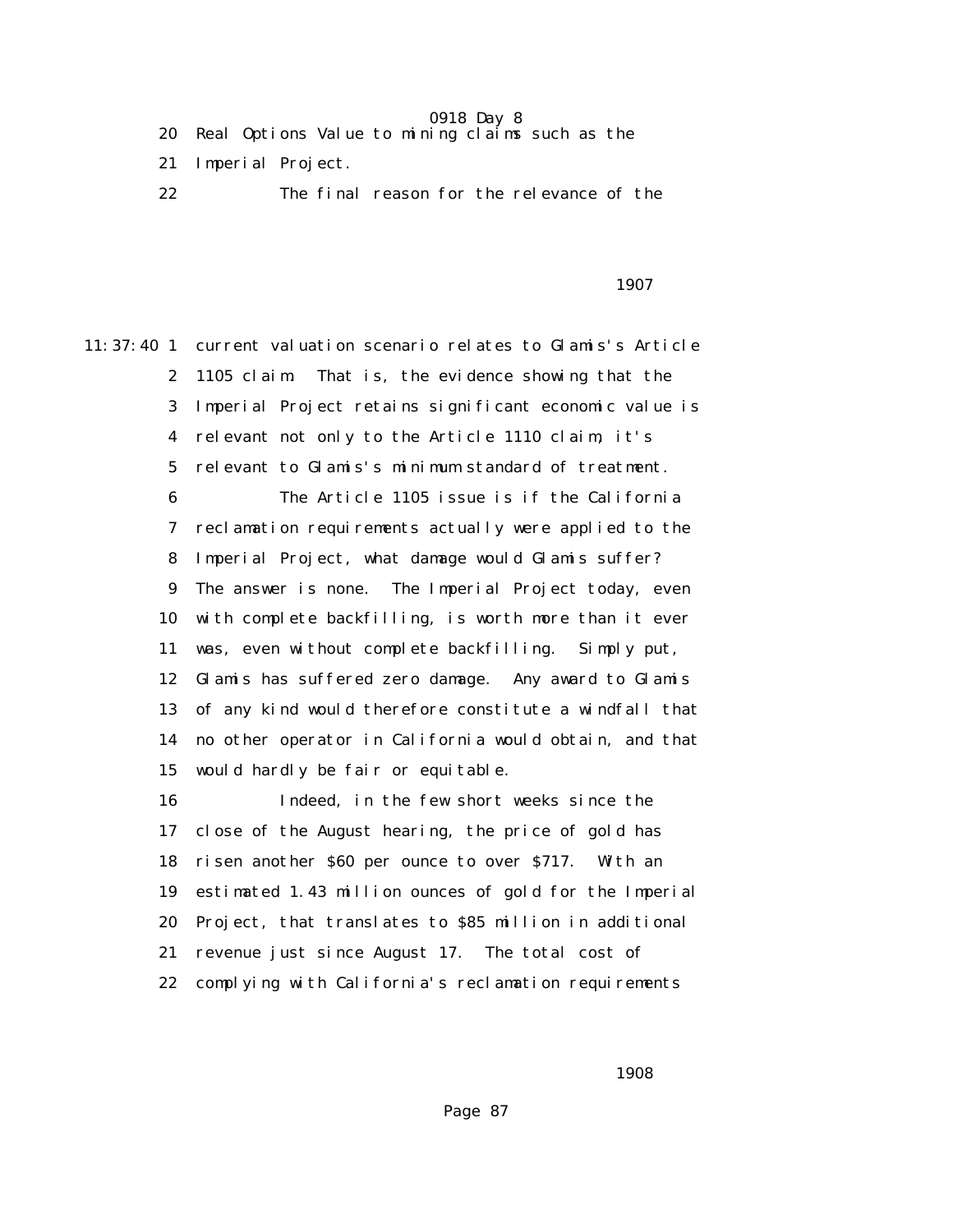|                         | 11:38:54 1 is only \$55.4 million, and that expense would not be |
|-------------------------|------------------------------------------------------------------|
| $\boldsymbol{2}$        | incurred until a dozen years into the Project.                   |
| 3                       | Glamis's own CEO correctly predicted that gold would             |
| $\overline{\mathbf{4}}$ | exceed \$700 an ounce in 2007, and anticipates further           |
| 5                       | gains to over \$1,000 per ounce by 2009.                         |
| 6                       | Mr. President and Members of the Tribunal,                       |
| 7                       | there are three facts that we consider beyond dispute.           |
| 8                       | First, Glamis continues to hold its mining claims.<br>It         |
| 9                       | stills pays annual fees to the U.S. Government to                |
| 10                      | maintain those claims, and it could sell or exploit              |
| 11                      | those claims at any time. In fact, it may be in the              |
| 12                      | process of selling those claims as we speak.                     |
| 13                      | Second, Glamis's own contemporaneous document                    |
| 14                      | proves that the Imperial Project retained significant            |
| 15                      | value on the alleged date of expropriation.                      |
| 16                      | And third, the Imperial Project is worth                         |
| 17                      | today more than it ever was. On the basis of the                 |
| 18                      | valuation evidence, the Tribunal cannot, we submit,              |
| 19                      | find a violation of Article 1110 or 1105.                        |
| 20                      | Thank you.                                                       |
| 21                      | I would now ask the Tribunal to call on                          |
| 22                      | Ms. Van Slooten, who will address the second prong of            |
|                         |                                                                  |

#### 1909 - 1909 - 1909 - 1909 - 1909 - 1909 - 1909 - 1909 - 1909 - 1909 - 1909 - 1909 - 1909 - 1909 - 1

## 11:40:03 1 the Penn Central Case.

 2 PRESIDENT YOUNG: Thank you very much. 3 Ms. Van Slooten? 4 MS. VAN SLOOTEN: Thank you. Good morning, 5 Mr. President and Members of the Tribunal.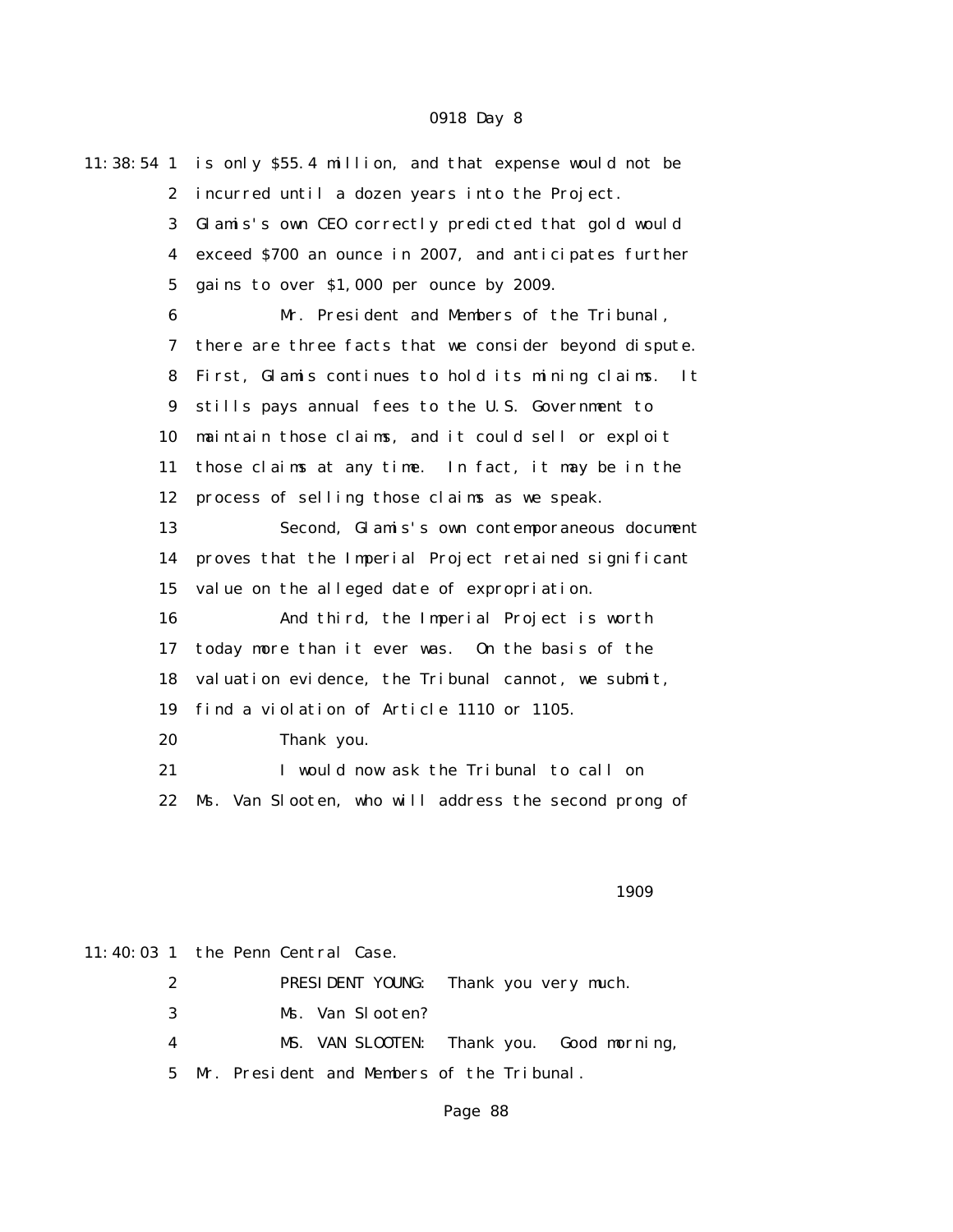|    | 0918 Day 8                                             |
|----|--------------------------------------------------------|
| 6  | I will now address the reasonable                      |
| 7  | investment-backed expectations factor.                 |
| 8  | As we've discussed, only if the economic               |
| 9  | impact of the measure were significant enough that a   |
| 10 | measure could be deemed to have taken the property     |
| 11 | would the Tribunal even consider this factor. If that  |
| 12 | were the case, and only if that were the case, we      |
| 13 | agree with the Tribunal's statement that an investor's |
| 14 | reasonable investment-backed expectations become       |
| 15 | relevant and that it is appropriate to examine whether |
| 16 | the investor acquired the property in reliance on the  |
| 17 | nonexistence of the challenged regulation.             |
| 18 | In a highly regulated industry, an investor            |
| 19 | cannot reasonably rely on the nonexistence of a        |
| 20 | regulation, unless it has received specific assurances |
| 21 | from the Government that the regulatory scheme would   |
| 22 | not be extended in the manner that it was.             |
|    |                                                        |

1910

11:40:58 1 To be clear, this does not mean that because 2 the regulation at issue did not exist at the time that 3 the investor made its investment, that the investor 4 necessarily made its investment in reliance on the 5 nonexistence of the regulation. 6 As the U.S. Supreme Court has explained in

 7 its Concrete Pipe and Products decision, and this is 8 on the slide, those who do business in the regulated 9 field cannot object if the legislative scheme is 10 buttressed by subsequent amendments to achieve the 11 legislative end.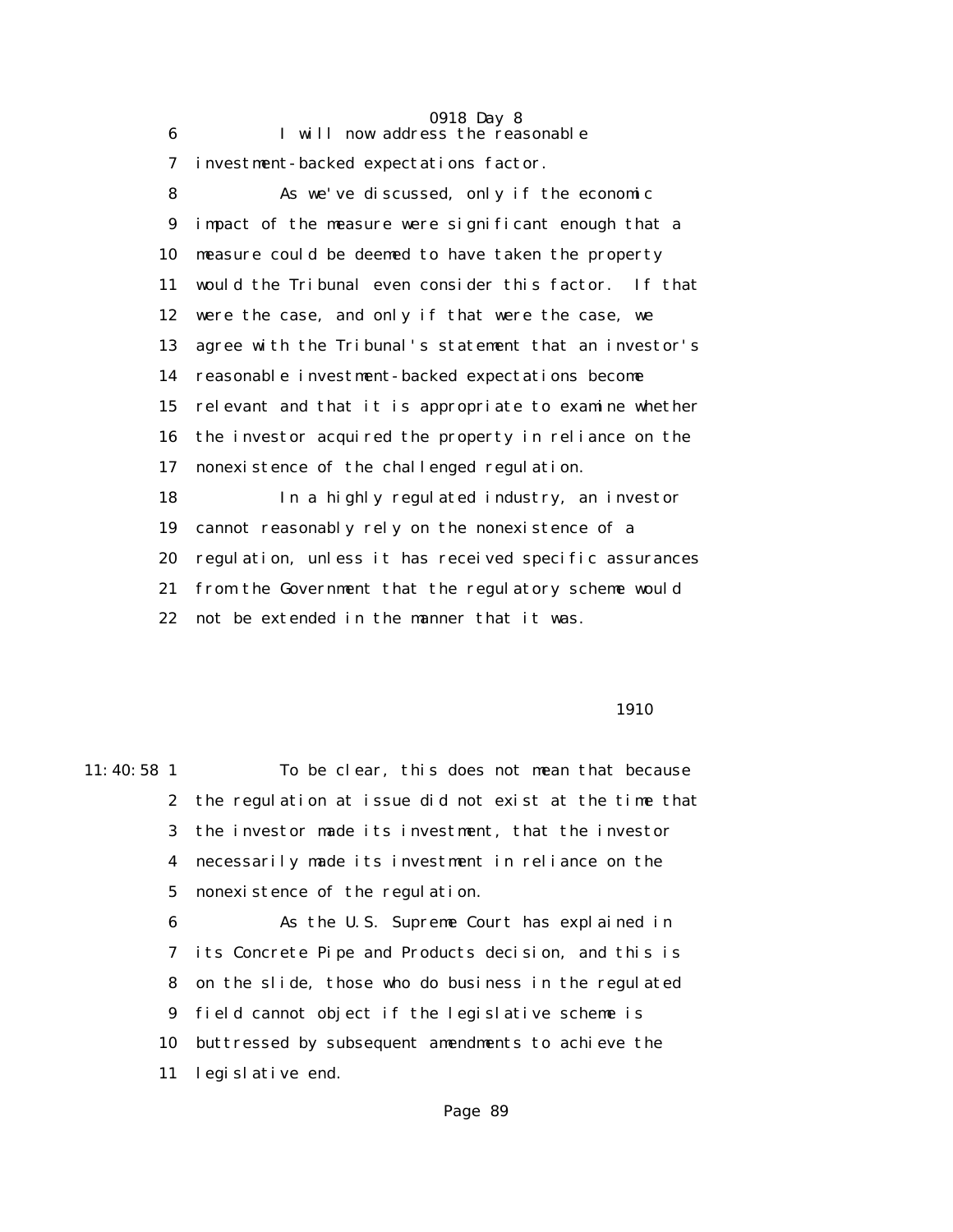0918 Day 8 12 If that were not the case, then the 13 reasonable investment-backed expectations prong would 14 weigh in favor of a finding of expropriation every 15 time a new regulation was created, and that clearly is 16 not correct. 17 In fact, the converse is true. Investors 18 must expect that Governments may change the 19 regulations. And as the Supreme Court has also 20 recognized in its Connolly decision, our cases are 21 clear that legislation readjusting rights and burdens 22 is not unlawful solely because it upsets otherwise

1911

11:42:00 1 settled expectations.

 2 Nor does the reasonable expectations factor 3 involve consideration whether an investor could have 4 reasonably foreseen the particular facts that gave 5 rise to the regulation. Rather, it asks whether the 6 regulatory climate at the time should have led a 7 reasonable investor to conclude that a State might act 8 to protect certain values in the event that they were 9 discovered to be threatened.

 10 Absent specific assurances, investors can 11 have no reasonable expectation that regulations will 12 not be strengthened. This was recognized by the 13 Tribunal in the Methanex case as well as in several 14 other cases that we have cited at pages 90 to 99 of 15 our Rejoinder.

 16 Indeed, Glamis's own legal expert, Professor 17 Wälde, stated that, "The investor has also to accept a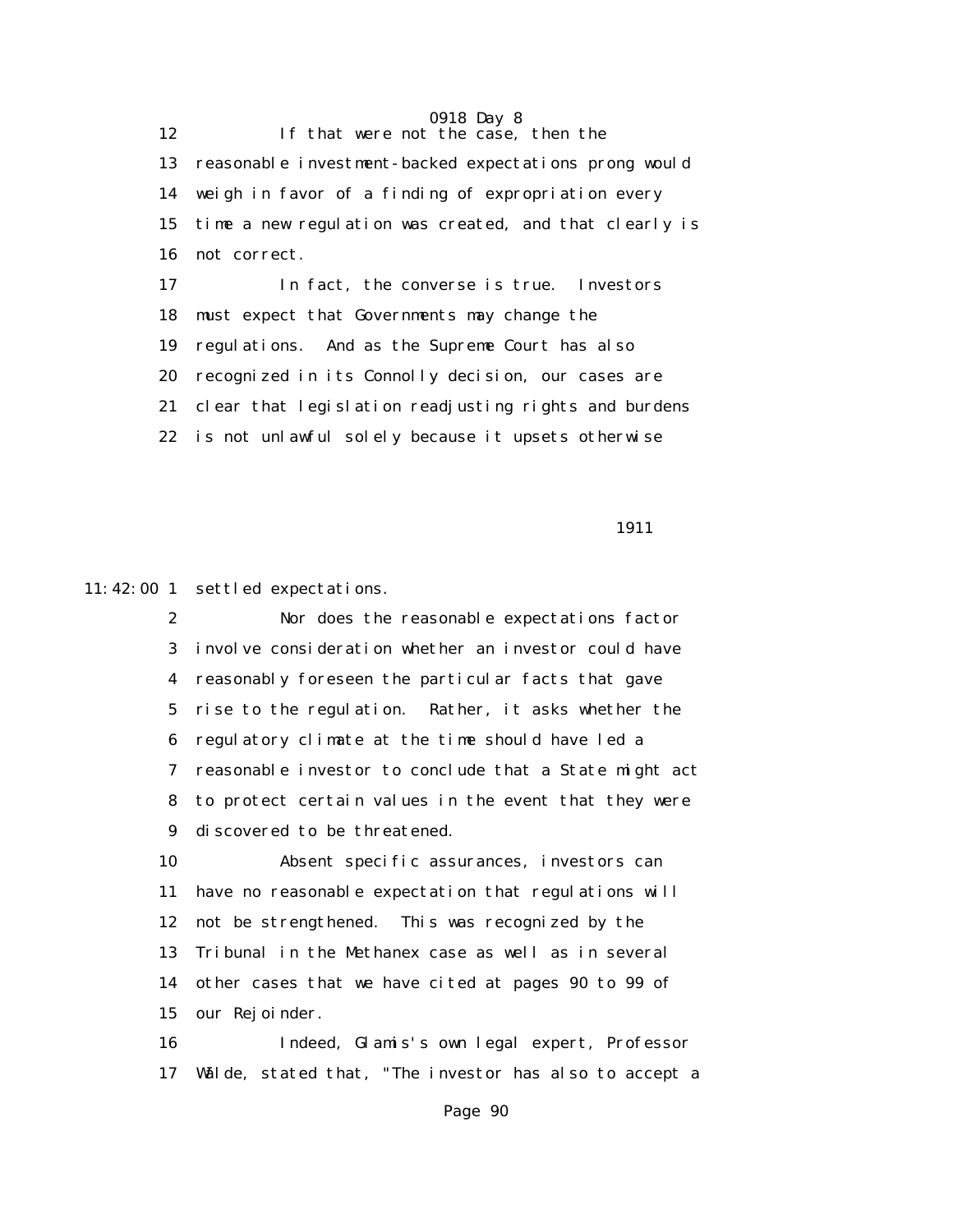18 natural evolution of host State regulation. If no 19 special stabilization guarantee is obtained and 20 possibly even then, he/she is not protected from 21 changes in the host State's law if they express a 22 normal evolution of the law."

#### 1912

11:43:01 1 When courts and tribunals find that investors 2 have made their investments on the nonexistence of the 3 regulations, they do so because an investor received a 4 specific assurance that in its case, the regulations 5 would not be changed in that particular manner. But 6 where an investor operates in a highly regulated 7 industry and receives no such assurances, its 8 reasonable expectation must be that the regulations 9 may be expanded.

> 10 We have shown in our written submissions and 11 in our--at the August hearing that Glamis received no 12 assurances that the California measures would not be 13 imposed on it. Yet Glamis has persisted in arguing 14 that the California Desert Protection Act's no-buffer 15 zone provision served as a specific assurance, 16 although, in light of its closing argument yesterday, 17 it's no longer clear whether Glamis argues that the 18 no-buffer zone provision provided an assurance that 19 the Federal Government would not deny its Plan of 20 Operations, as it appears now to submit, or whether it 21 provided an assurance that California would not impose 22 its backfilling requirements, as it argued in its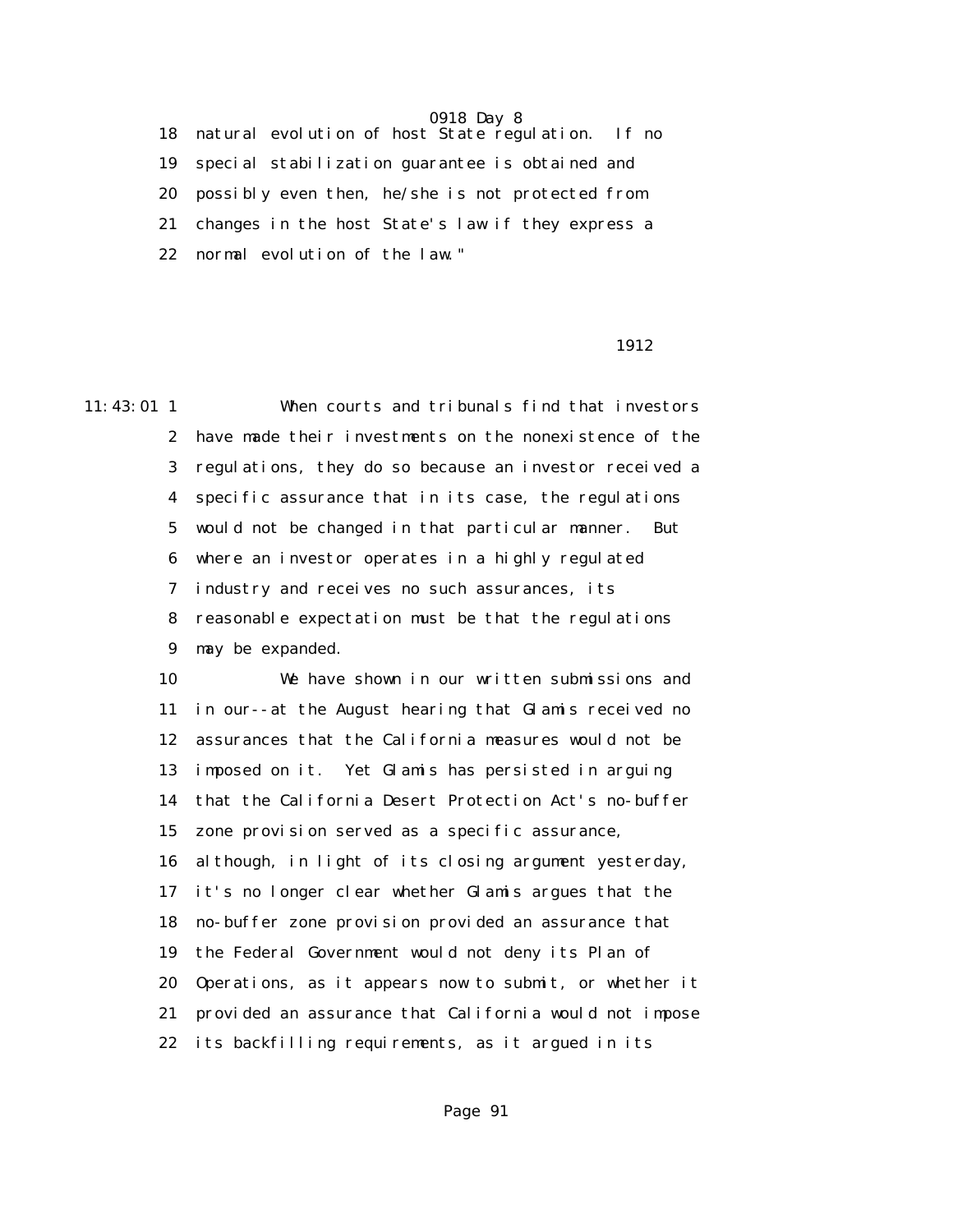11:44:03 1 written submissions.

 2 But, in either case, this argument is 3 confused. None of the actions taken by the Federal 4 Government or the State of California were measures 5 that were intended to create a buffer zone or to 6 expand the protected area around the wilderness areas. 7 Yesterday, Glamis accused the United States of 8 erroneously asserting that the wilderness areas in the 9 CDCA were not designated for Native American cultural 10 purposes, but the United States did not so err. The 11 fact of the matter is that protection of Native 12 American cultural resources was not the purpose of the 13 wilderness areas. The presence of Native American 14 cultural values in an area will not necessarily 15 preclude that area from being designated as a 16 wilderness area. As we have noted, provisions for 17 access may be made for Native Americans for 18 traditional cultural and religious purposes. In the 19 case of the CDCA, in fact, they were. 20 But this was not the impetus for the 21 wilderness designation. I will not belabor this point 22 as we've explained it in length in our written

1914

11:45:08 1 submissions and at the August hearing, but the 2 essential point is that none of the measures was 3 enacted to expand the wilderness area. That is not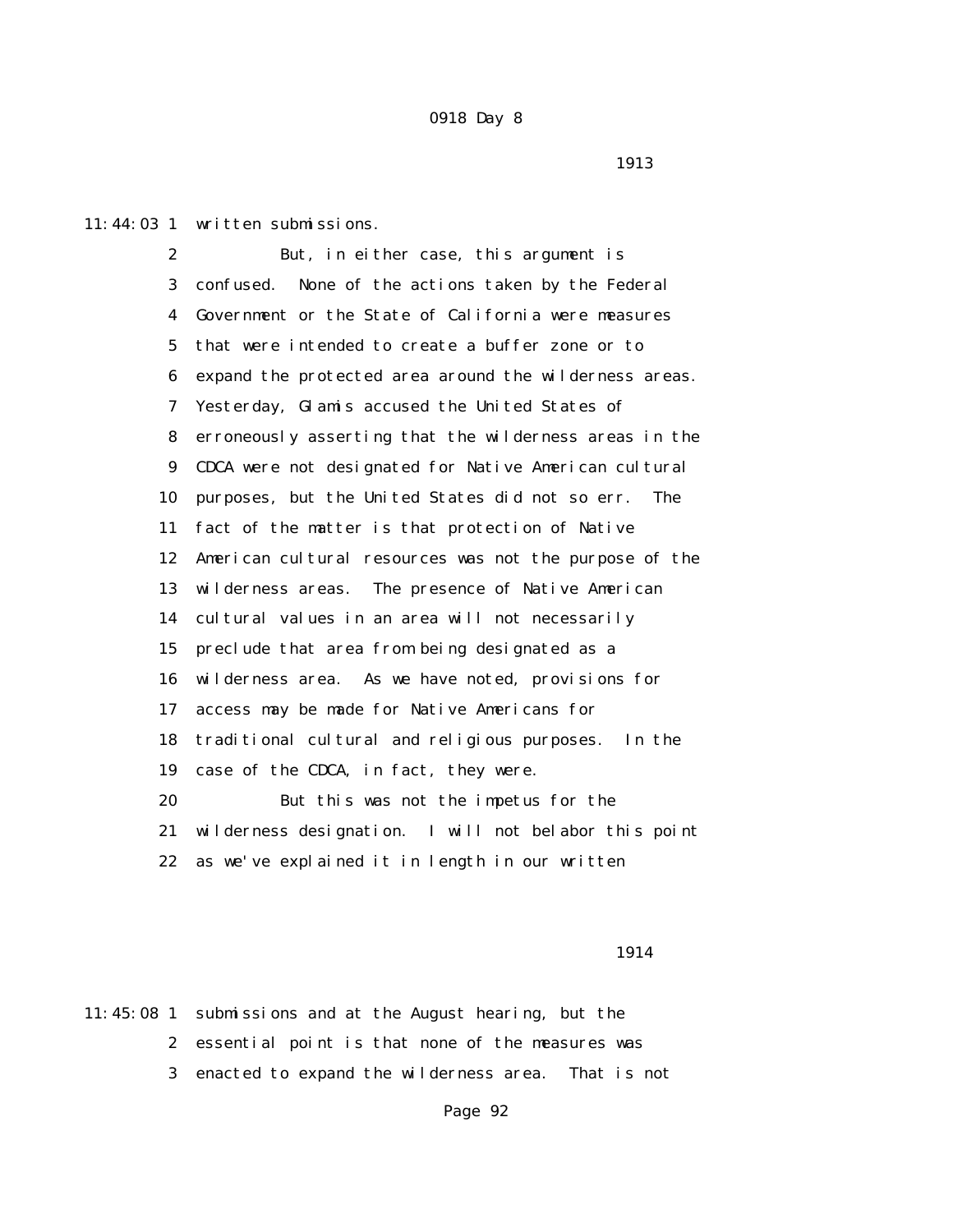0918 Day 8 4 the purpose of the Federal or the State measures. 5 Consequently, Glamis's argument regarding the buffer 6 zone language is irrelevant. 7 Glamis also cites as a specific assurance an 8 alleged statement made in July 1998 by BLM's 9 California State Director Ed Hastey that was made to 10 Kevin McArthur to the effect that the Imperial Project 11 would eventually be approved. There are two problems 12 with this argument. 13 First, what is relevant is whether Glamis had 14 reasonable investment-backed expectations. By the 15 time Mr. Hastey made this alleged statement in July 16 1998, Glamis had already made substantially all of its 17 investments in the Imperial Project. Because the 18 statement occurred after Glamis made its investments, 19 it could not have shaped Glamis's expectations with 20 respect to its investment. 21 Second, a statement made by a BLM official 22 regarding Federal plan approval could not confirm, to

#### 1915

11:46:10 1 use Glamis's language, Glamis's expectations with 2 respect to the State of California's legislative and 3 regulatory decisions.

> 4 There are two other statements contained in 5 the CDCA Plan and the preamble to the BLM's 3809 6 regulations, respectively, that Glamis also seems to 7 rely on as evidence that it received specific 8 assurances. And again, because Glamis has conflated 9 its reasonable expectations argument with respect to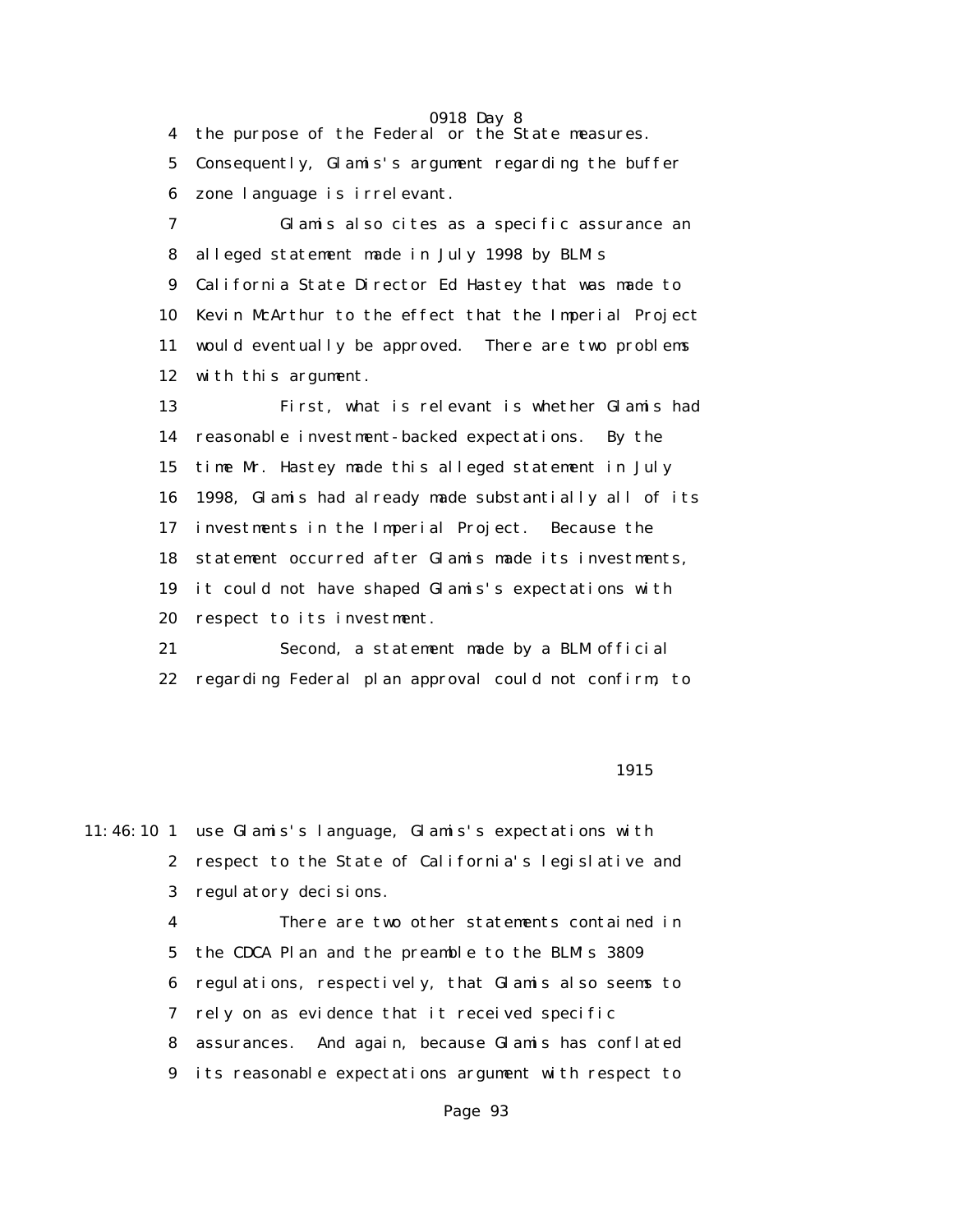0918 Day 8 10 the Federal and the California measures, it's unclear 11 whether Glamis is arguing that these statements 12 constitute assurances with respect to the State or the 13 Federal Government actions or both. 14 But, in any event, neither statement could 15 have given Glamis any expectation that California 16 would not take the action that it did. 17 First, the 1980 CDCA Plan provides that, 18 "Mitigation subject to technical and economic 19 feasibility will be required." The CDCA Plan also 20 expressly states that SMARA applies on public lands, 21 including the CDCA and that mining operators will have 22 to meet the more stringent of the Federal or State

1916

#### 11:47:16 1 requirements.

 2 So, even assuming arguendo that Glamis could 3 not comply with the Federal measures because of 4 technical or economic feasibility--infeasibility, 5 rather--that would still not give rise to any 6 reasonable investment-backed expectation on Glamis's 7 part that California would not adopt the measures at 8 issue. This is because, as we've noted in August, 9 Glamis's argument conflates regulations and mitigation 10 measures. Mitigation measures are site-specific 11 measures imposed on a particular project during the 12 mine permitting process by the BLM and the local lead 13 agencies in California. Regulations, by contrast, are 14 statewide standards, such as the SMGB regulation and 15 S.B. 22, and they apply generally.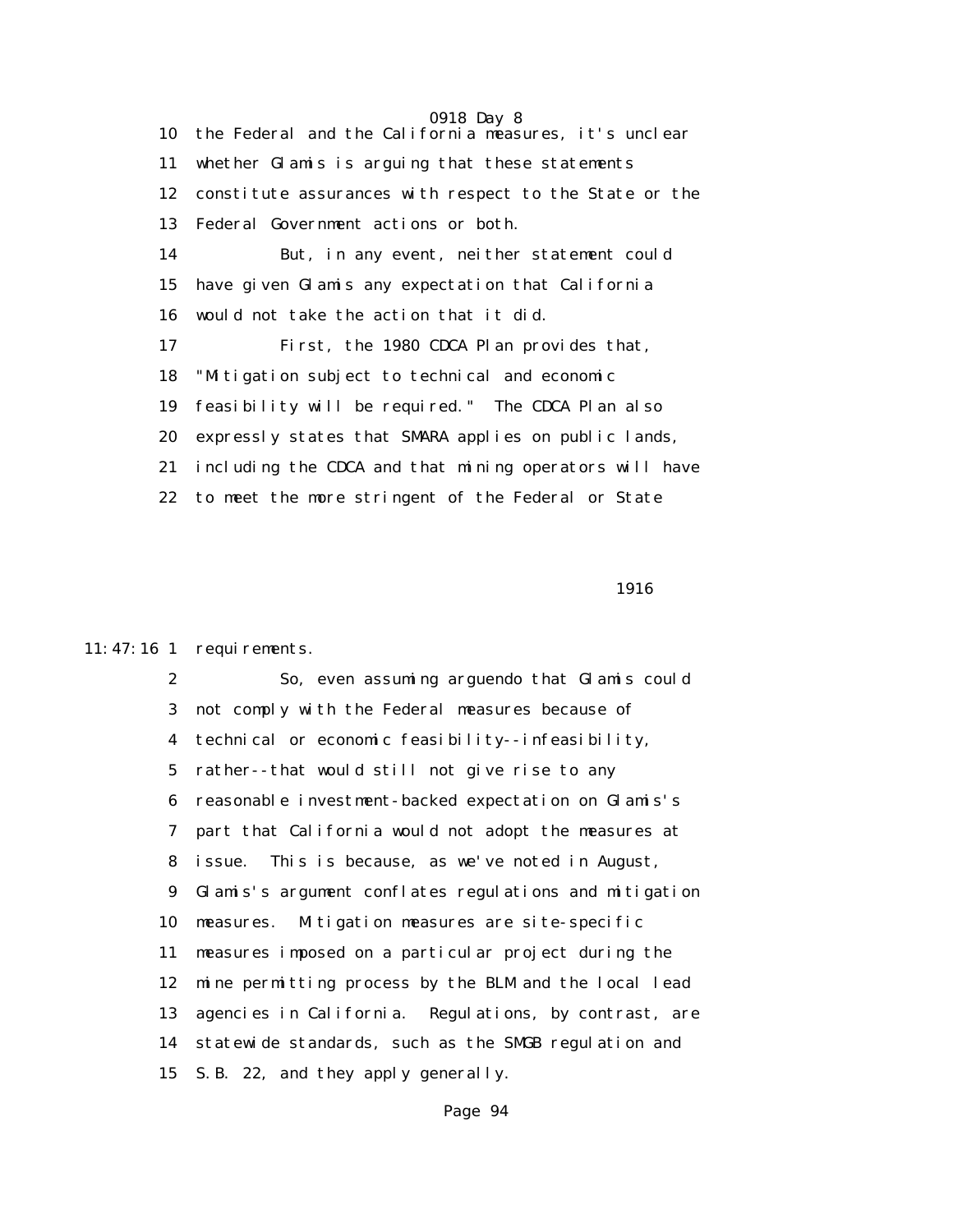16 If regulations were the same as mitigation 17 measures, under Glamis's argument those regulations 18 could only be enforced when it was technically or 19 economically feasible to do so, but there can be no 20 argument that mining operators are required to comply 21 with all State and Federal regulations. If they 22 cannot do so, they cannot mine.

1917

11:48:20 1 Suppose, for example, that a mining operator 2 could not mine at a profit if it had to comply with, 3 for example, the Clean Water Act. The fact that a 4 particular mining operator under a particular Plan of 5 Operations could not afford to comply with this 6 regulation does not transform that regulation into a 7 mitigation measure that was not technically or 8 economically feasible. It's simply a regulation. And 9 compliance is mandatory for all operators, regardless 10 of cost.

> 11 This is also clearly illustrated by the voter 12 initiative in Montana imposing a ban on the use of 13 cyanide in mining. As a practical matter, cyanide is 14 currently the only technically or economically 15 feasible way to extract this low-grade gold ore. 16 Nevertheless, as we have noted, the BLM has 17 expressly concluded that the Montana cyanide ban is an 18 environmental regulation that applies on Federal 19 lands; thus, mining operators in the State must comply 20 with it regardless of the cost. 21 Both the SMGB regulation and S.B. 22 are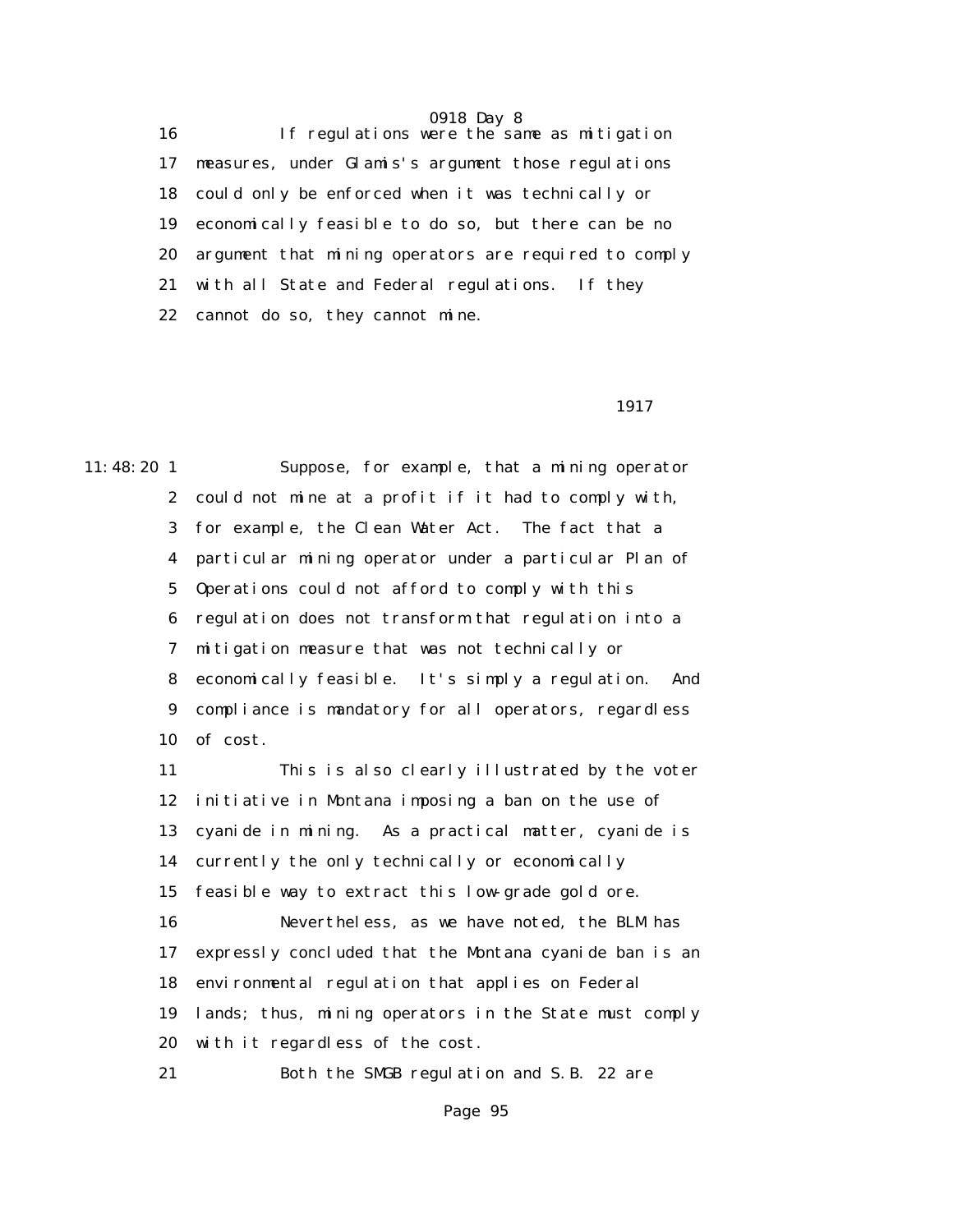22 regulations that impose reclamation requirements.

#### 1918

11:49:23 1 They're not mitigation measures. Consequently, the 2 language in the CDCA plan could not have given rise to 3 any reasonable expectation on Glamis's part that 4 California would not adopt these measure, even 5 assuming for the case of argument that those 6 reclamation measures rendered its Project technically 7 or economically infeasible. 8 Second, Glamis relies on language not in the 9 regulations themselves, but in responses to comments 10 made to the 3809 regulations apparently to support its 11 argument that it had a reasonable expectation that 12 California would not enact the backfilling 13 requirements. In those explanatory comments in the 14 regulations' preamble, the BLM wrote, "If upon 15 compliance with the National Historic Preservation 16 Act, the cultural resources cannot be salvaged or 17 damage to them mitigated, the plan must be approved. 18 As an initial matter, I note that this 19 language is not in the regulations themselves, and, 20 therefore, it does not have any independent legal 21 effect, but may only be used to provide interpretive 22 guidance.

1919

11:50:24 1 But moreover, as is the case with the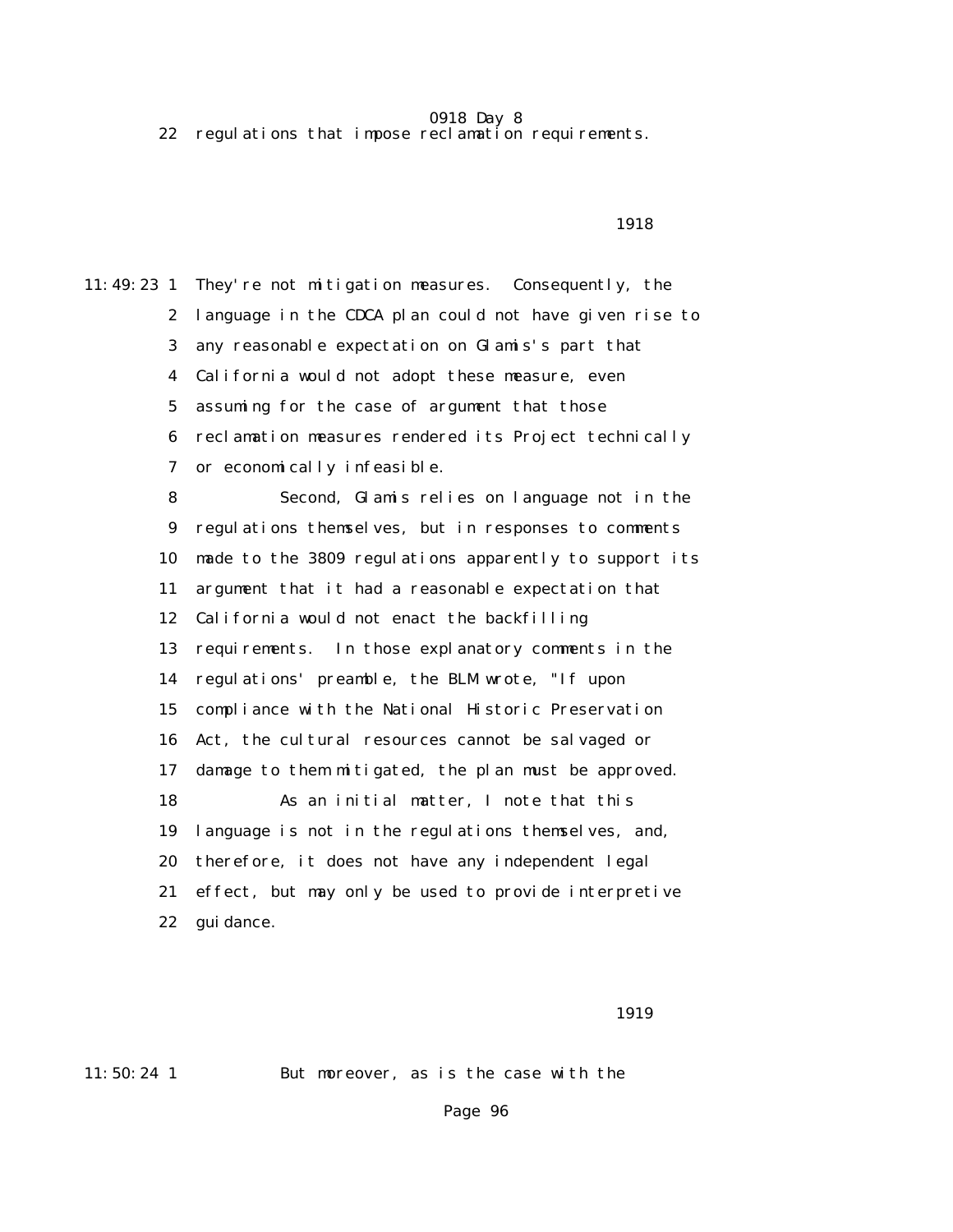0918 Day 8 2 language in the CDCA Plan, nothing in the language of 3 the preamble to the 3809 regulations precludes States 4 from imposing reclamation regulations on mining 5 operators to protect cultural resources. The case of 6 La Fevre v. Environmental Quality Council before the 7 Supreme Court of Wyoming illustrates this point. And 8 that case is available at 735 P.2d 428.

 9 In that case the Wyoming Environmental 10 Quality Council denied a permit to operate a pumice 11 mine on BLM lands on the ground that there was no 12 evidence that the area could be, "reclaimed to its 13 archeological, historic, wildlife and recreational 14 use."

 15 The Court found that the State agency had 16 acted properly by taking into consideration the 17 effects of the proposed mine on the archeological and 18 other use of the land, citing Section 3809.3-1 of the 19 BLM's regulations. Any restriction on BLM's authority 20 was simply irrelevant to the State's authority to deny 21 a permit to protect cultural resources. And here, of 22 course, California did not deny a Reclamation Plan on

1920

11:51:33 1 these grounds. It merely enacted a measure, S.B. 22, 2 that required a certain level of reclamation to 3 protect those resources. Glamis could have had no 4 reasonable expectation that it would not take this 5 action.

> 6 As the Federal Circuit in Commonwealth Edison 7 v. United States explained, the reasonable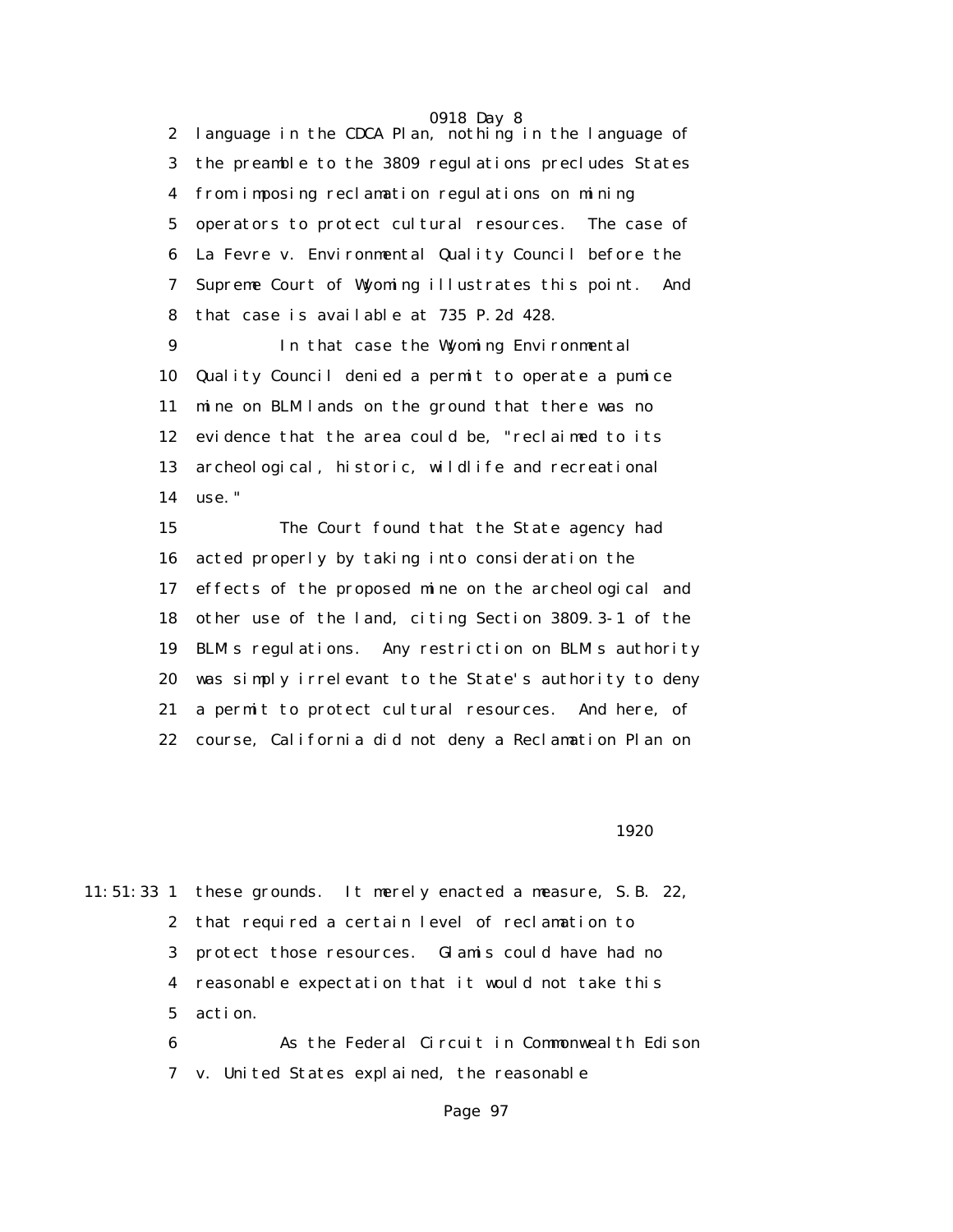0918 Day 8 8 expectations test does not require that the law 9 existing at the time of the processing would impose 10 liability or that liability would be imposed only with 11 minor changes to then-existing law. The critical 12 question is whether extension of existing law could be 13 foreseen as reasonably possible. Given the broad 14 scope of the regulation in that case, which I believe 15 was CERCLA, and the common law, we have no doubt that 16 such an extension was easily foreseen, not necessarily 17 as a certainty, but as a reasonable possibility. 18 Here, we have described in our written and 19 oral submissions that Glamis had ample notice that the 20 California measures in question were a reasonable 21 possibility. SMARA had long provided that lands be 22 restored to a usable condition and that backfilling

1921

11:52:40 1 might be required to achieve this.

 2 The SMGB regulation merely required 3 backfilling to ensure that SMARA's objectives were 4 met.

 5 And the Sacred Sites Act provided that action 6 could be taken by the State to protect Native American 7 sacred sites from irreparable damage. S.B. 22 merely 8 ensured that damage to Native American sites would be 9 minimized by requiring reclamation measures for 10 hardrock mining in the vicinity of such sites. 11 Glamis does not contest that mining is a 12 heavily regulated industry. Nor has it plausibly 13 argued that it received any assurances that California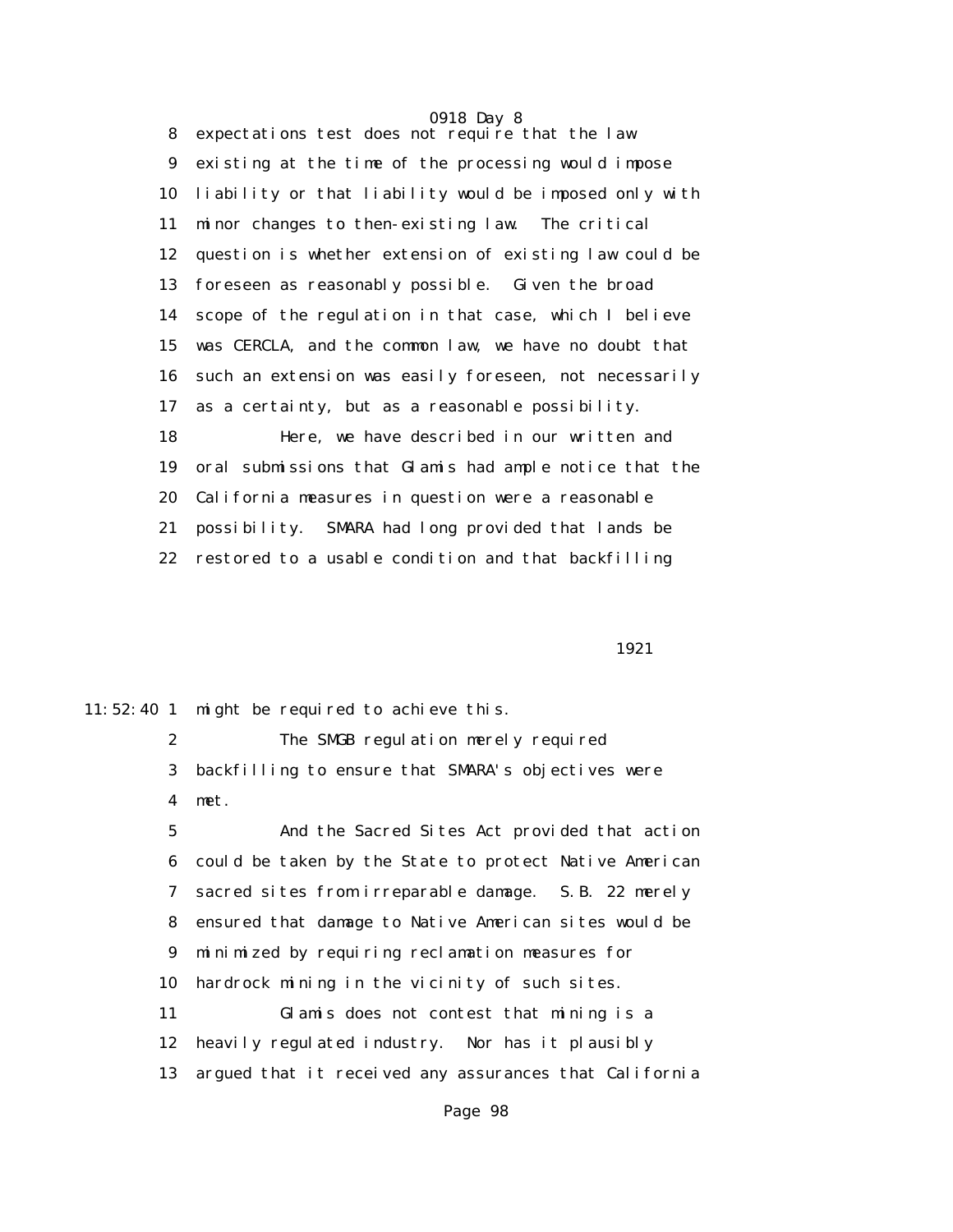0918 Day 8 14 would freeze the regulatory scheme in place at the 15 time it made the investments. As such, the California 16 measures could not have frustrated a reasonable 17 investor's expectations. 18 I ask that you now call on Ms. Menaker, who 19 will address the character of the California measures. 20 PRESIDENT YOUNG: Thank you. 21 MS. MENAKER: Thank you, Mr. President and 22 Members of the Tribunal.

1922

11:53:39 1 I will now discuss the last of the three 2 factors that tribunals consider when assessing an 3 indirect expropriation claim, which is the character 4 of the measures.

> 5 The Tribunal identified in subpart five of 6 its first question the following proposition. It 7 stated--it questioned whether the parties agreed with 8 the proposition that its task, when assessing the 9 character factor, was to apply a, "balancing test by 10 assessing whether the measures are reasonable with 11 respect to their goals, the deprivation of economic 12 rights, and the legitimate expectations of those who 13 suffered such deprivation, and paying attention to the 14 right of Governments to regulate in the public 15 interest, but with the general prohibition of 16 Governments to discriminate or act arbitrarily." 17 The United States does not agree that this is 18 a proper assessment of the character of the measure. 19 In our view, the objective of the inquiry as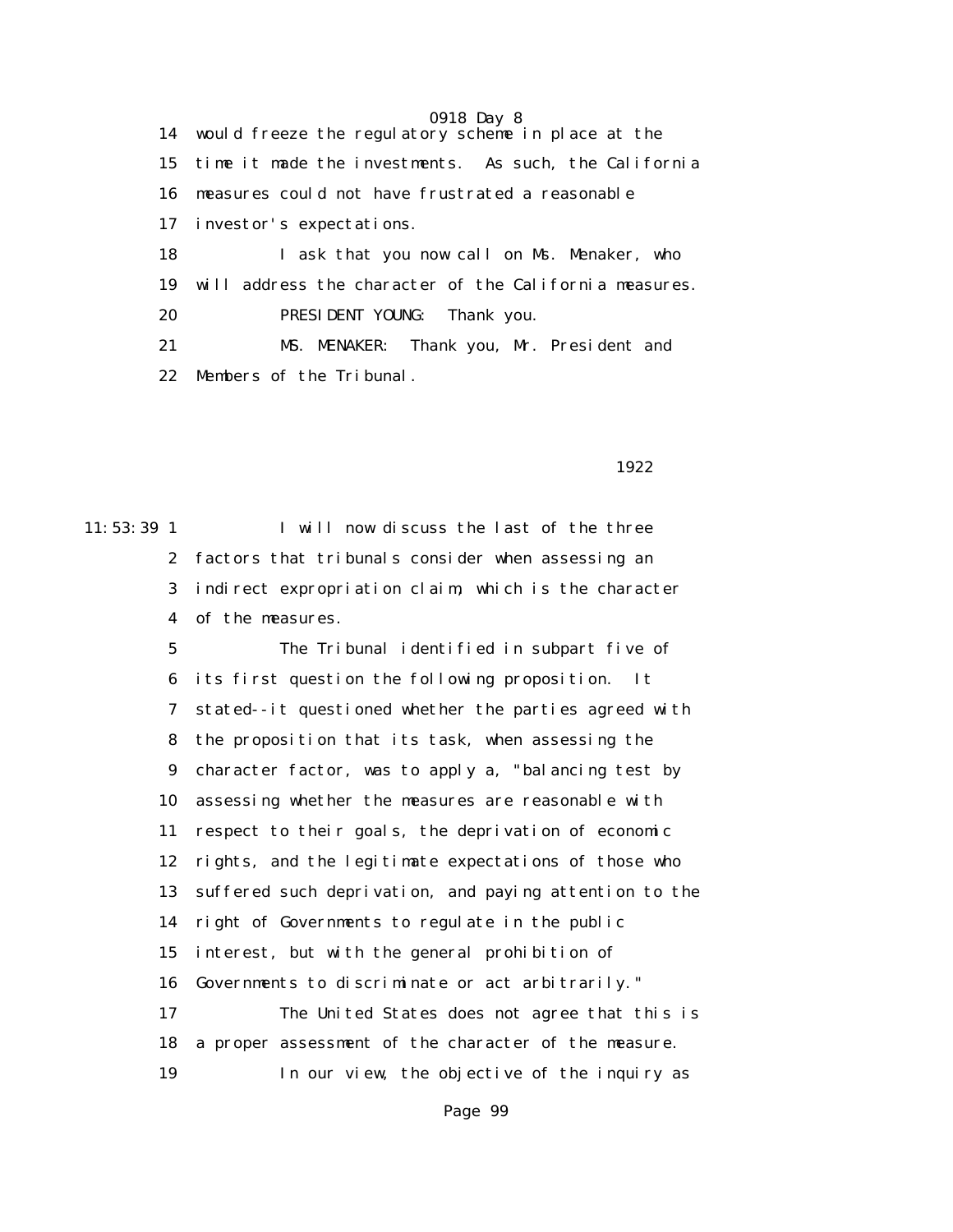| 20 to the character of the measure is to determine    |
|-------------------------------------------------------|
| whether the measure is regulatory in nature, in which |
| case the character factor weighs against a finding of |

#### 1923

11:54:43 1 expropriation, or whether the character of the measure 2 is more akin to a physical invasion of property, in 3 which case the factor weighs in favor of an 4 expropriation finding. 5 Now, that is not to say that a regulation can 6 never be deemed expropriatory. Regulations can be, 7 but ordinarily they are not. As the S.D. Myers NAFTA 8 Chapter Eleven Tribunal concluded, and I quote, "The 9 general body of precedent usually does not treat 10 regulatory action as amounting to expropriation." 11 And the U.S. Model BIT also provides, and I 12 quote, "Except in rare circumstances, 13 nondiscriminatory regulatory actions by a party that 14 are designed and applied to protect legitimate public 15 welfare objectives, such as public health, safety, and 16 the environment, do not constitute indirect 17 expropriations." 18 Thus, if the measure is found to be 19 regulatory in nature, then this one factor weighs 20 against a finding of expropriation. The issues of 21 discrimination or arbitrariness may be relevant, but 22 only in order to assist the Tribunal in determining

1924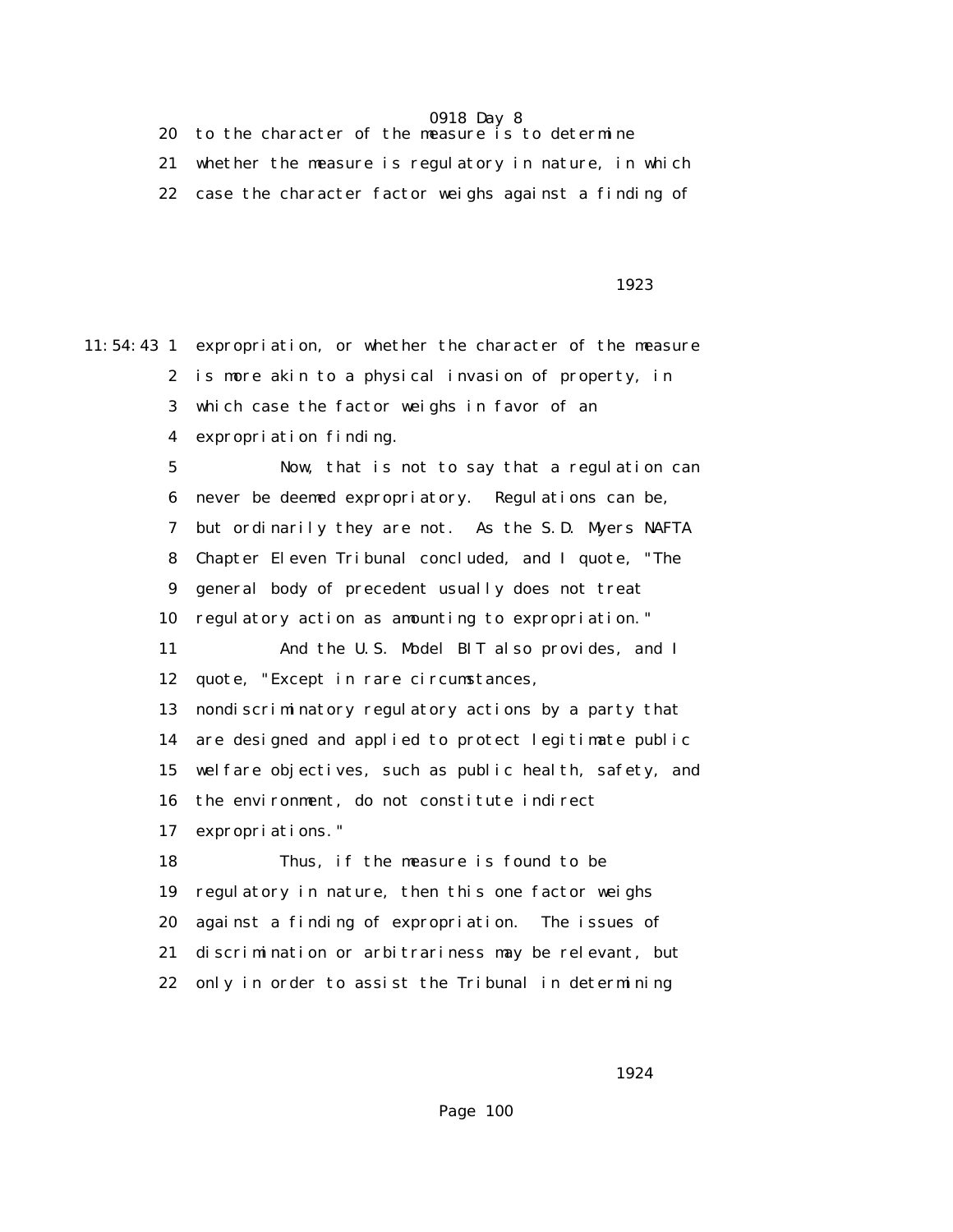11:55:51 1 whether the measure is or is not regulatory in nature. 2 That is, if a measure is found to be discriminatory 3 and arbitrary, that may mean that the measure is more 4 likely to be a disguised expropriation and not a bona 5 fide regulation. But that's not the case here. 6 As we explained at length in our written

 7 submissions and at the August hearing, both of the 8 California measures are nondiscriminatory regulations 9 of general application. Glamis yesterday argued that 10 because its project was the impetus for the measures, 11 that somehow proved that they were discriminatory. 12 But as we have explained, legislatures typically act 13 in response to specific problems that arise as they 14 arise, and that this does not make legislation or 15 regulations discriminatory.

 16 The very fact that the California measures 17 apply and in the case of the SMGB regulation have been 18 applied to persons other than Glamis goes very far in 19 proving that the measures are, indeed, regulatory in 20 nature. In this regard, the United States disagrees 21 with the way in which the Tribunal has formulated in 22 its question the inquiry into the character of the

1925

11:57:01 1 measure. Assessing the character of the measure is 2 not a matter of balancing the Government's right to 3 regulate against any so-called prohibition on 4 discriminatory or arbitrary conduct. The inquiry, 5 rather, is to determine whether the measure is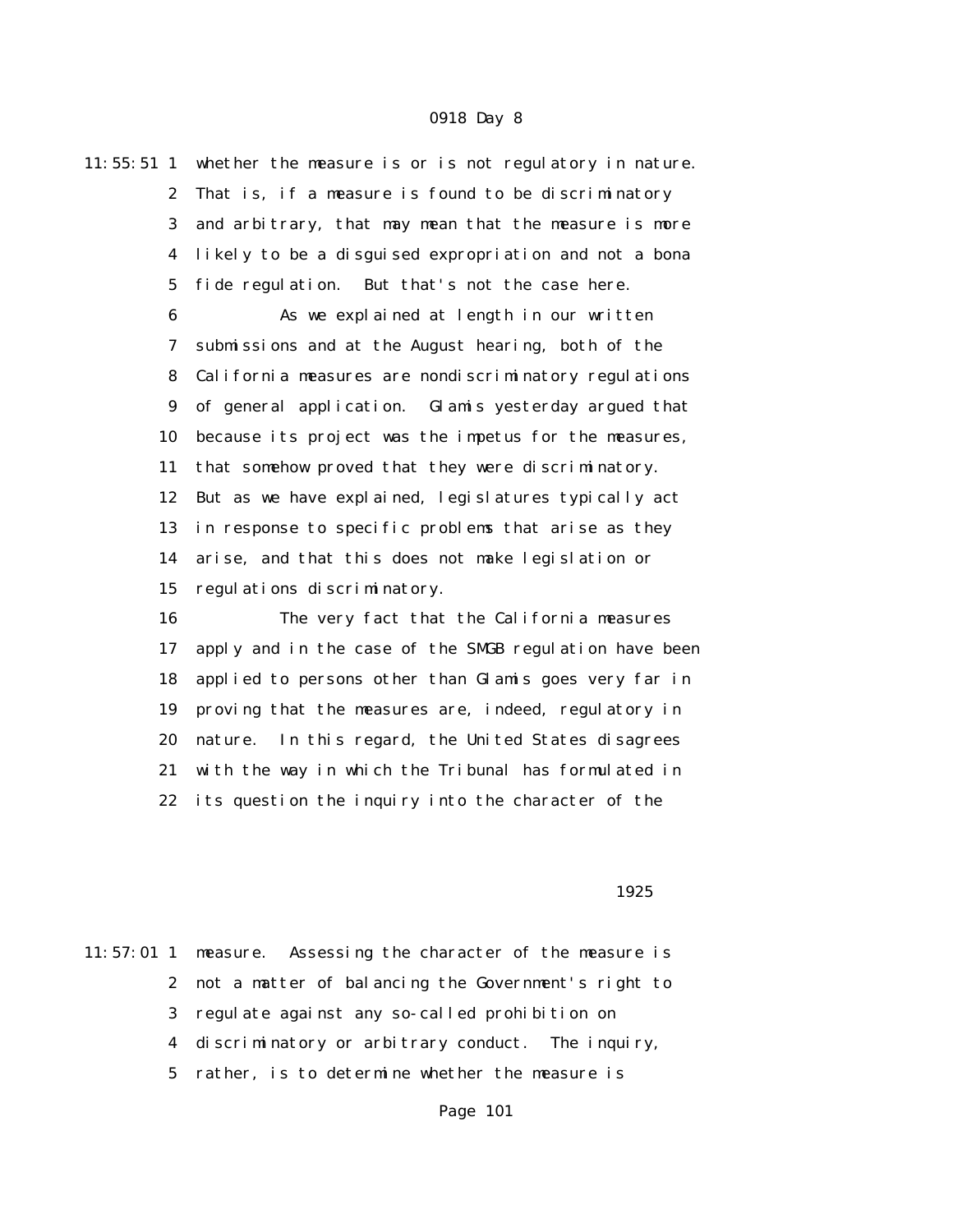6 regulatory. 7 In addition, the United States disagrees that 8 there is any so-called prohibition against 9 discriminatory or arbitrary conduct in international 10 law that is relevant to this particular inquiry. 11 Domestic or international law may, under certain 12 circumstances, condemn such behavior, but that is 13 misplaced in an expropriation analysis. 14 And the Fireman's Fund NAFTA Chapter Eleven 15 case is instructive in this regard. That Tribunal 16 noted that Article 1110 sets forth conditions for a 17 lawful expropriation. Expropriations are permissible 18 if done in a nondiscriminatory manner in accordance 19 with Article 1105 and upon payment of compensation. 20 The lack of any one of those conditions may 21 render an expropriation unlawful, but it cannot prove 22 the fact that an expropriation has occurred.

 $1926$ 

11:58:05 1 As the Fireman's Fund's Tribunal noted, and I 2 quote, "A purely discriminatory nationalization is 3 illegal and wrongful under international law; however, 4 that presupposes the presence of a nationalization or 5 an expropriation. In the present case, the question 6 is whether there was an expropriation. It cannot be 7 argued that because there is discrimination there is 8 expropriation." 9 Indeed, in the Fireman's Fund's case, the

> 10 Tribunal found that it was a, "clear case of 11 discriminatory treatment of a foreign investor," yet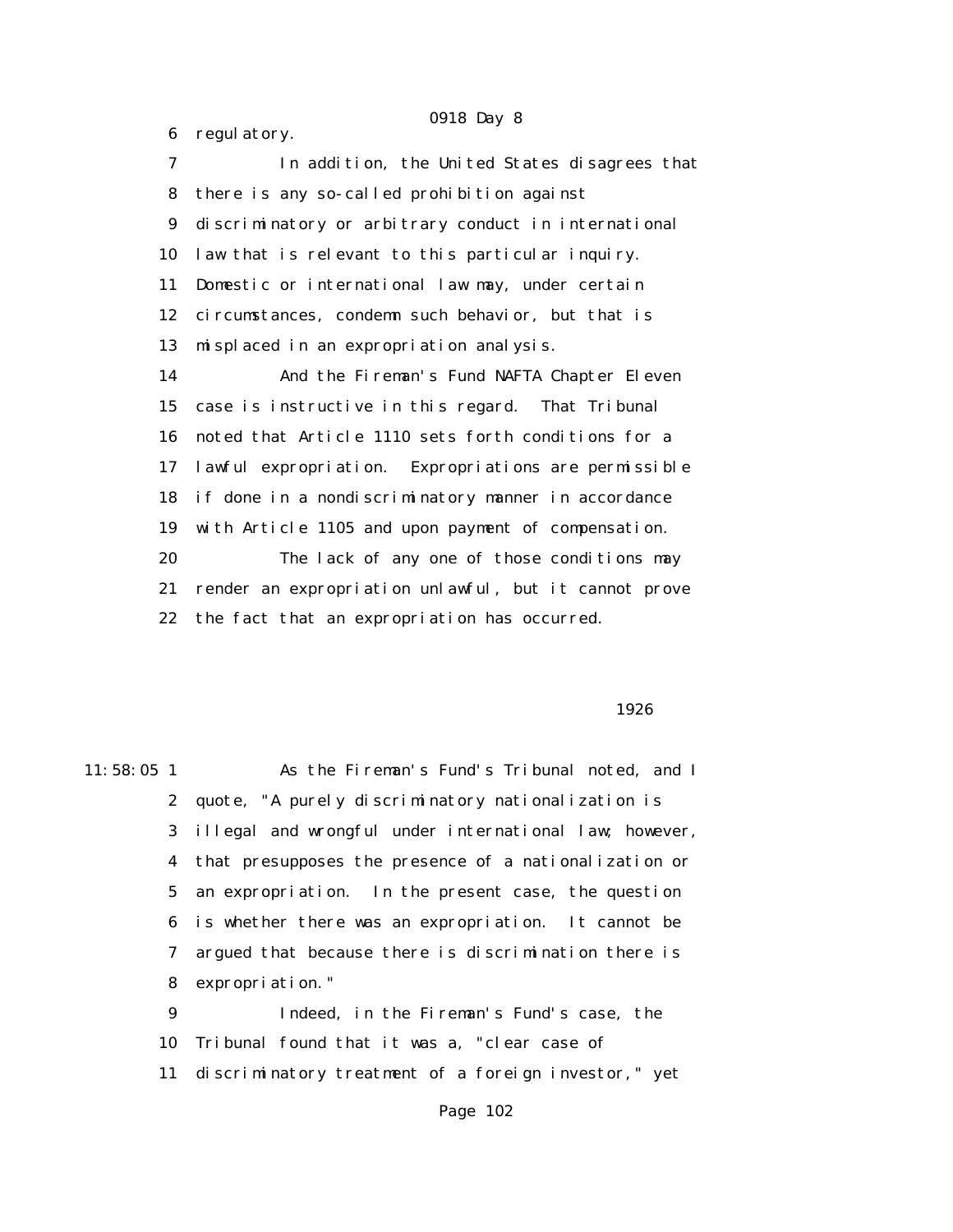0918 Day 8 12 it denied Claimant's expropriation claim. 13 The same is true for arbitrariness. As we 14 have noted, the United States Supreme Court has 15 expressly rejected an approach where the effectiveness 16 or lack of arbitrariness of a measure is assessed in 17 evaluating a claim for expropriation. In the Lingle 18 v. Chevron case, the Court stated, and I quote, 19 "Whether a regulation is effective in achieving some 20 legitimate public purpose is not a valid method of 21 discerning whether private property has been taken." 22 So, for this reason, the United States

1927

11:59:14 1 disagrees that as part of its expropriation analysis 2 the Tribunal ought to engage in a quote-unquote 3 balancing test by assessing whether the measures 4 reasonable with respect to their goals. 5 It may be the case that if a measure is not 6 reasonable in achieving its goals, some legal systems 7 may provide a remedy, but that does not make the 8 measure more or less likely to have amounted to an 9 expropriation. 10 And again, the Fireman's Fund's Tribunal 11 recognized as much in addressing similar arguments 12 that were made in that case, and this is a rather long 13 quote, so I've placed it there on the screen. There 14 the Tribunal stated the following: "FFIC," which is 15 the Claimant, Fireman's Fund's Insurance Company, 16 "further argues that international tribunals have 17 recognized that in expropriation cases it is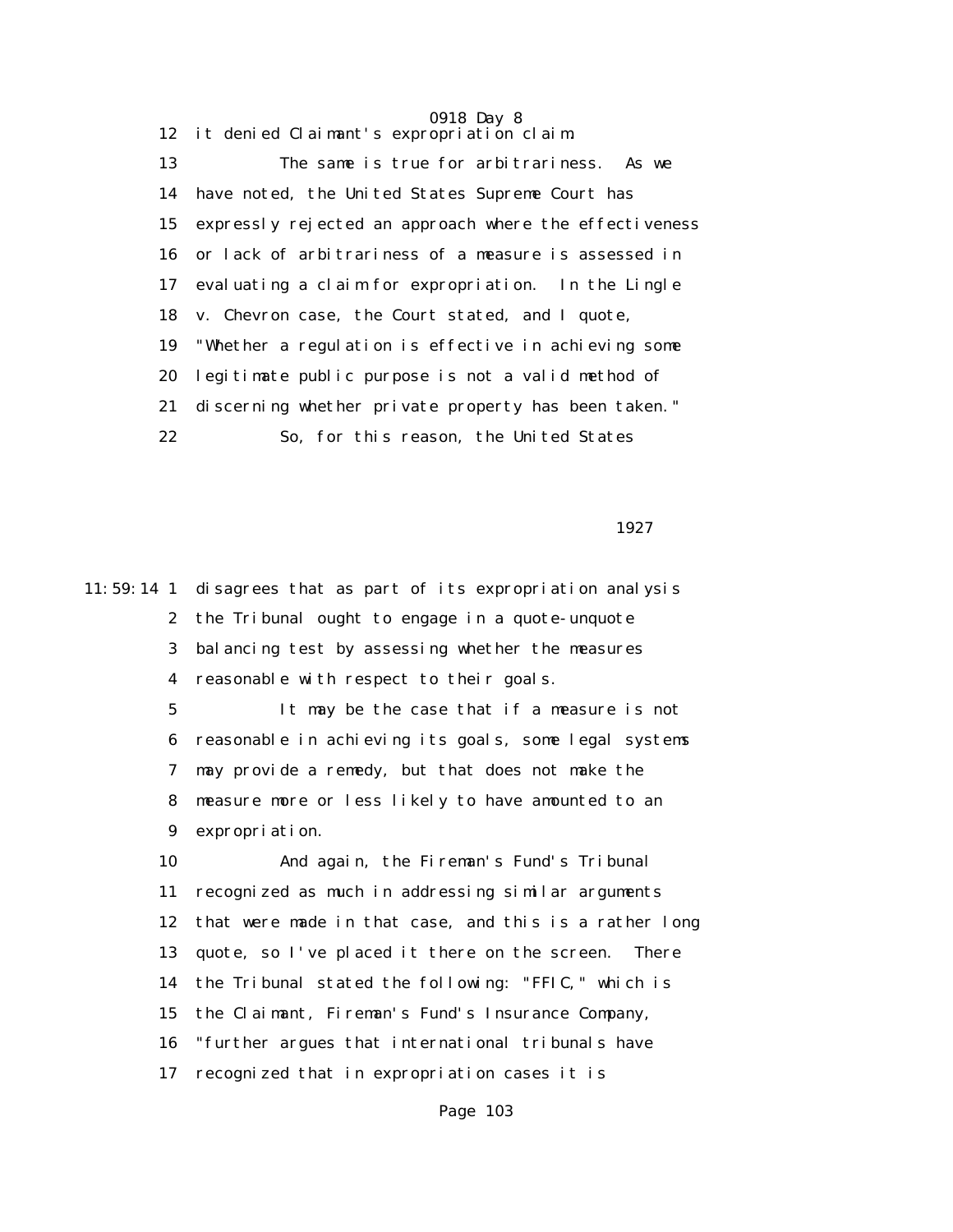18 significant whether the Government's acts or omissions 19 are unfair or inequitable. Fireman's Fund makes that 20 proposition by relying on paragraph (C) of Article 21 1110(1) of the NAFTA which prohibits expropriation 22 except, 'in accordance with due process of law and

#### 1928

12:00:20 1 Article 1105(1).'" Article 1105(1) concerns minimum 2 standard of treatment. Fireman's Fund's argument must 3 fail since, as mentioned before, it must be determined 4 first whether an expropriation has occurred, while 5 paragraphs (a) through (d) specify the parameters as 6 to when a State would not be liable under Article 7 1110. Moreover, Fireman's Fund's argument would 8 conflate an Article 1110 claim with an Article 1105 9 claim. And we submit engaging in the type of analysis 10 that I just discussed would also conflate an Article 11 1105 claim with an Article 1110 claim. 12 In sum, there can only be an expropriation if 13 the Claimant shows that a Government measure has 14 denied it all or substantially all economic value of 15 its property. Generally speaking, regulations are not 16 expropriatory, although they can be. When dealing 17 with a claim of indirect expropriation and assuming 18 that there has been a finding that a measure does 19 indeed affect a property right held by the Claimant, 20 the principal determination is the economic impact of 21 the measure on the Claimant. If the economic impact 22 is not severe enough, the property cannot have--cannot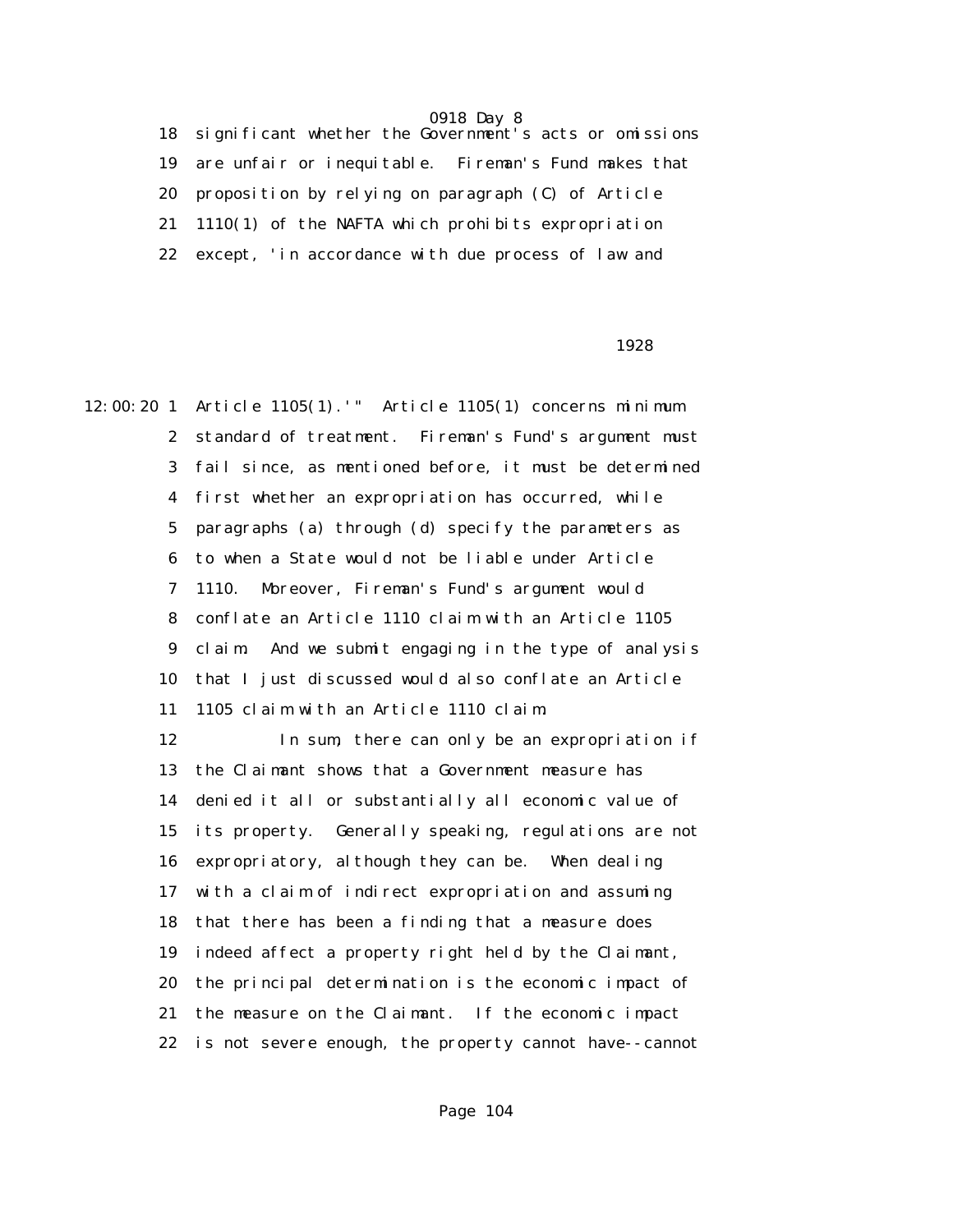12:01:32 1 be said to have been taken, and the expropriation 2 claim cannot succeed. 3 The purpose of looking at factors such as the 4 investors' reasonable investment-backed expectations 5 and the character of the measure is to ascertain 6 whether something has been taken from the investor. 7 In analyzing the character of the action, the question 8 is whether the measure is more akin to a physical 9 taking and, therefore, expropriatory or more akin to a 10 regulation and, therefore, presumptively not 11 expropriatory. 12 Whether the measure is arbitrary or 13 discriminatory may assist in determining whether the 14 measure is truly regulatory in nature, but it is of no 15 independent relevance for an expropriation analysis. 16 Discriminatory, arbitrary, or just plain bad 17 legislation may give rise to a cause of action, 18 depending on the forum and the governing law, but such 19 a finding cannot make an otherwise nonexpropriatory 20 measure that does not deprive the property owner of 21 virtually all economic use of its property

22 expropriatory.

 $1930$ 

12:02:30 1 With that, the United States concludes its 2 closing arguments on Glamis's expropriation claim, and 3 we'd suggest that we now begin our closing arguments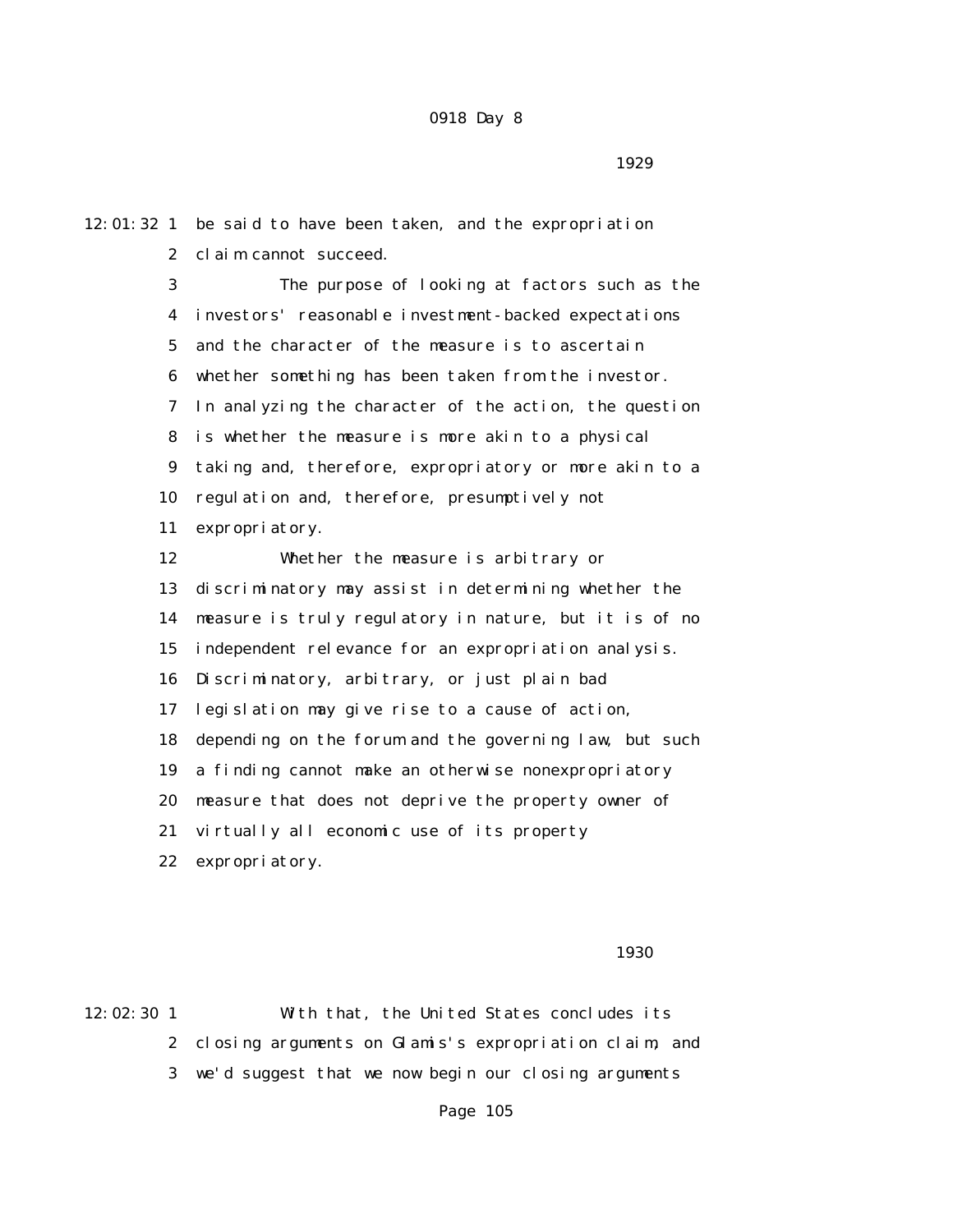0918 Day 8 4 with respect to Glamis's minimum standard of treatment 5 claim. 6 PRESIDENT YOUNG: Thank you. That's fine. 7 MS. MENAKER: Thank you. 8 And with respect to Glamis's minimum standard 9 of treatment claim, I will make some introductory 10 remarks, and then I'll ask the Tribunal to call on 11 Mr. Benes, who will deal with our defense to the claim 12 that we have violated the minimum standard of 13 treatment with respect to the Federal measures, and 14 then I will come back and address our defenses to 15 Glamis's claim that the California measures violated 16 the minimum standard of treatment. 17 For the first time yesterday, we heard Glamis 18 assert that, "Claimant does not agree that there is 19 any restriction that fair and equitable treatment be 20 defined only by customary international law rather 21 than international law in general, given that the 22 plain language of Article 1105 requires treatment in

1931

12:03:40 1 accordance with international law."

 2 This is both surprising given that Claimant 3 had not taken this position before, and is also wrong. 4 Glamis's new position is, indeed, surprising 5 given that in its Reply at paragraph 204 it stated, 6 and I quote, "Glamis and Respondent agree that the 7 standard of treatment for foreign investors under 8 Article 1105(1) is defined by customary international 9 law."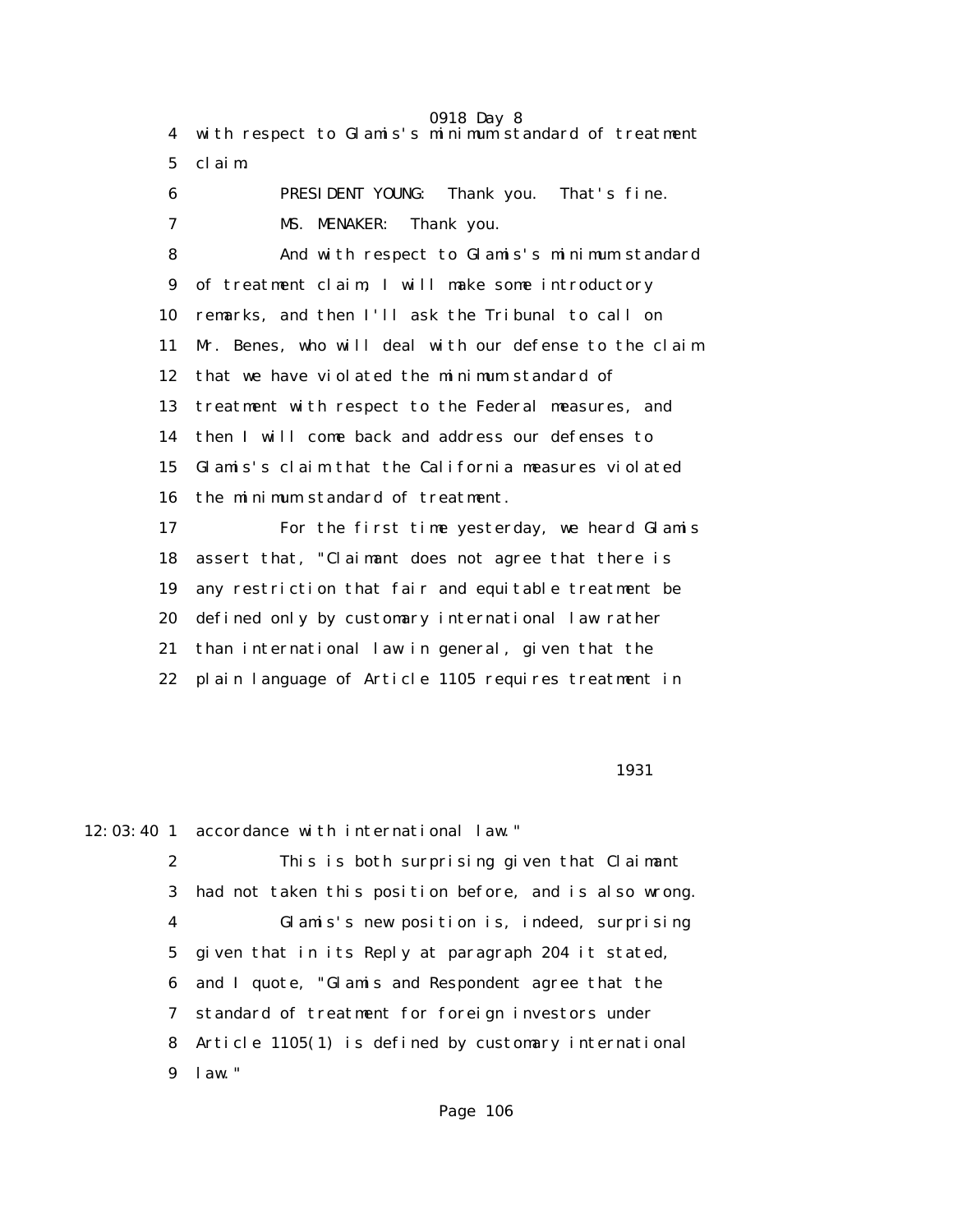0918 Day 8 10 Glamis's new position is also wrong as it 11 expressly contravenes the authoritative interpretation 12 that the NAFTA parties themselves have given to 13 Article 1105 through their cabinet level Free Trade 14 Commission. Article 1131(2) of the NAFTA provides the 15 governing law for these proceedings. It states, and I 16 quote, "An interpretation by the Commission of a 17 provision of this agreement shall be binding on a 18 tribunal established under this section." And as you 19 know, on July 31, 2001, the Free Trade Commission 20 issued an interpretation of Article 1105(1), and I've 21 put it on the screen for your convenience. That 22 interpretation provides, Article 1105(1) prescribes

 $1932$ 

12:04:54 1 the customary international law minimum standard of 2 treatment to be afforded to investments of investors 3 of another party. The concepts of fair and equitable 4 treatment and full protection and security do not 5 require treatment in addition to or beyond that which 6 is required by the customary international law minimum 7 standard of treatment."

> 8 This could not be clearer. The requirement 9 under Article 1105(1) is to provide the customary 10 international law minimum standard of treatment. An 11 investor is barred from claiming that the fair and 12 equitable treatment language in Article 1105(1) 13 entitles it to treatment that is different from or 14 greater than that which is required by customary 15 international law.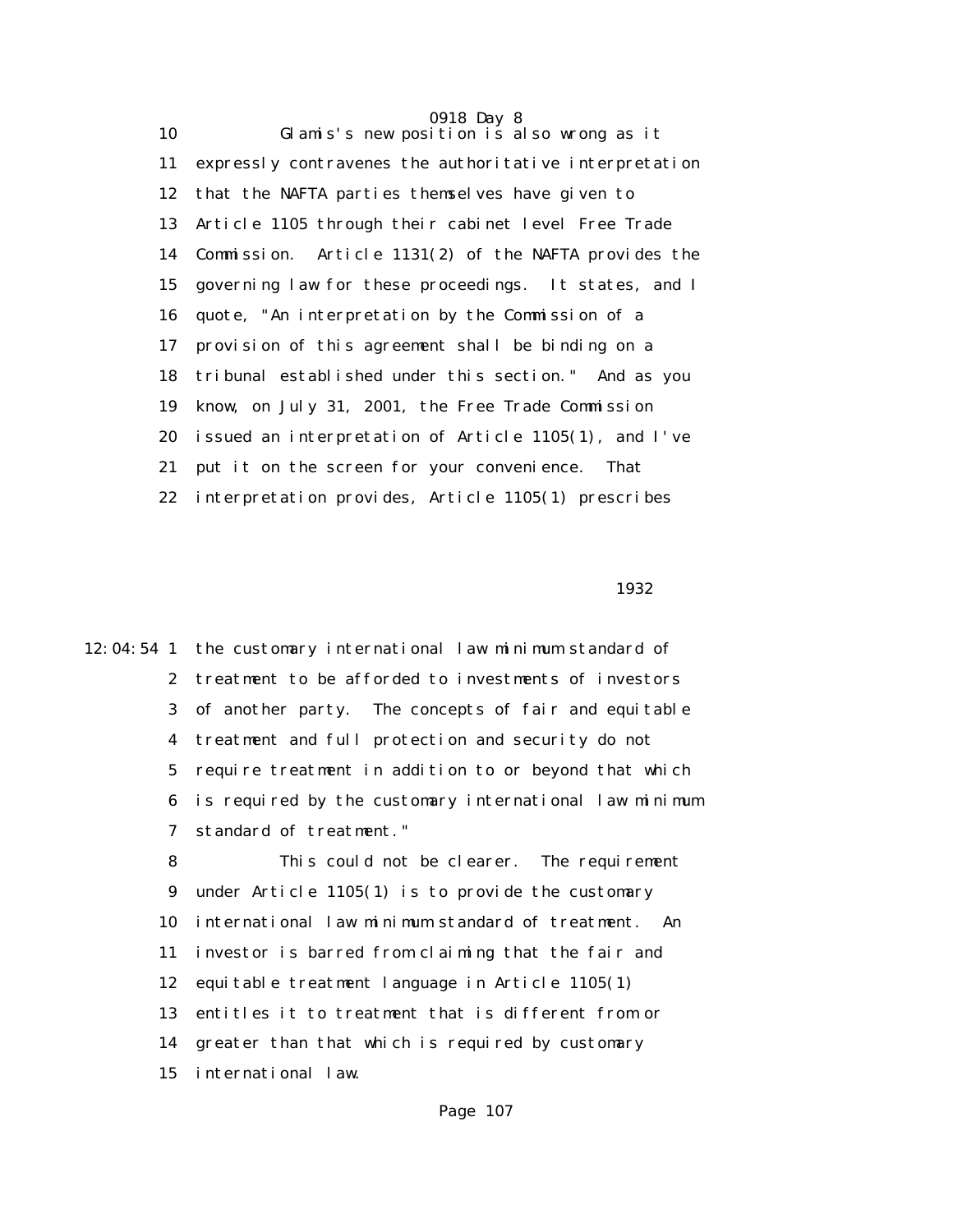16 For Glamis to now suggest that the obligation 17 to provide fair and equitable treatment in Article 18 1105(1) is not restricted by customary international 19 law flies in the face of the express terms of the 20 Treaty. It is contrary to the express consent of the 21 NAFTA parties, and the Tribunal would exceed its 22 authority were it to interpret Article 1105(1) in the

<u>1933 - Johann Stein, amerikan personal (h. 1933).</u><br>1933 - Johann Stein, amerikan personal (h. 1933).

12:05:53 1 manner now suggested by Glamis.

 2 But perhaps it's not surprising that Glamis 3 has made this argument now because it has come nowhere 4 close to proving the existence of a rule of customary 5 international law that has been breached by the United 6 States in this case. Instead, it has chosen to rely 7 on stray phrases from various arbitral decisions, 8 despite the fact that first, many of those tribunals 9 were not interpreting an obligation like Article 1105 10 that requires the customary international law minimum 11 standard of treatment; and, second, the facts of cases 12 before those tribunals bear no resemblance to those 13 present here.

 14 Yesterday, Glamis asserted that, and I quote, 15 "The fair and equitable treatment standard under 16 Article 1105 is not less protective than the treatment 17 required under most similar investment treaties." And 18 that "BIT jurisprudence has converged with customary 19 international law in this area," and that the United 20 States has "no basis to argue that the 1105 standard 21 is different and somehow less protective."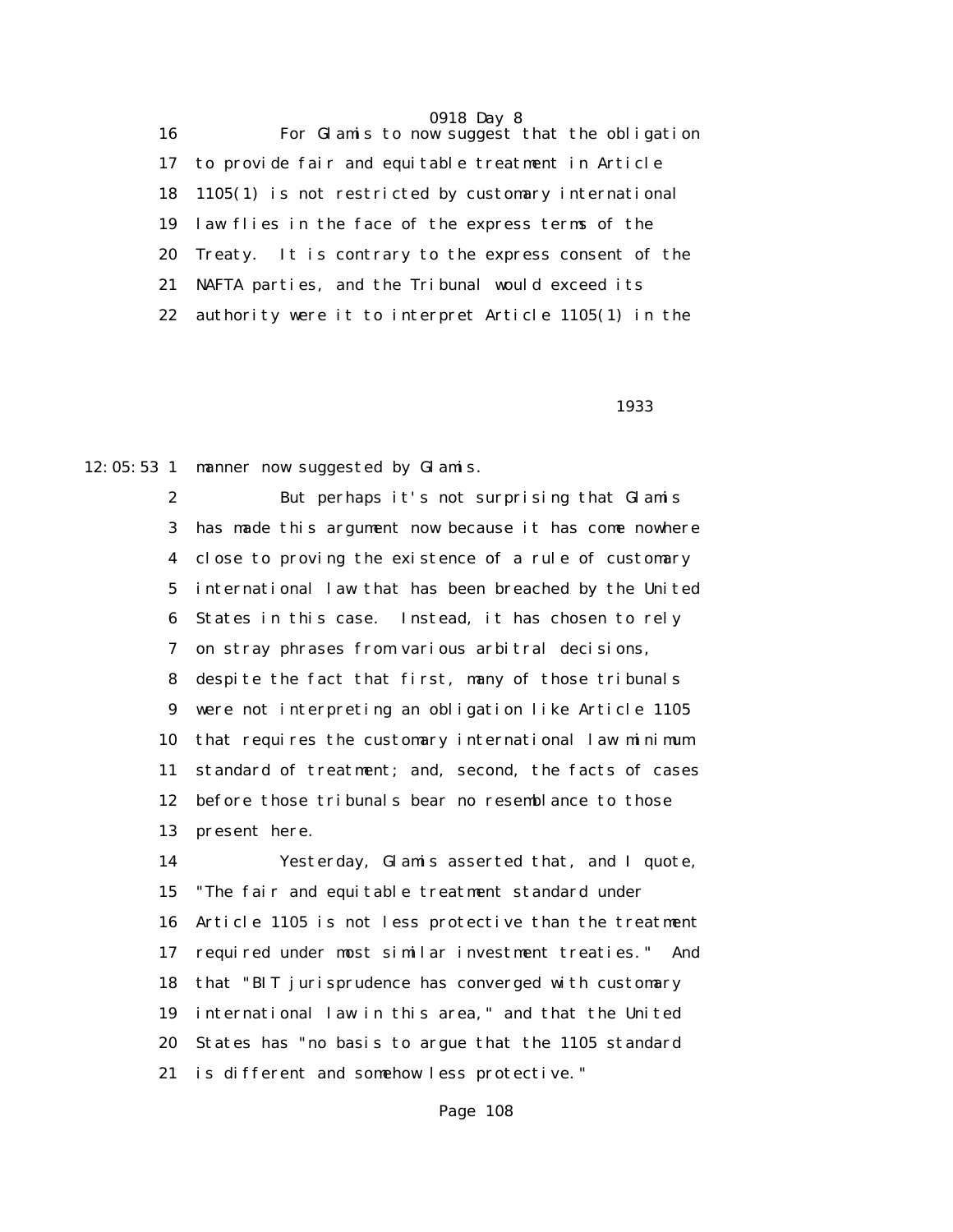1934

12:07:00 1 States has consistently maintained that, "From its 2 first use in investment treaties"--investment 3 agreements, excuse me--"fair and equitable treatment 4 was no more than a shorthand reference to elements of 5 the developed body of customary international law and 6 that it was, in this sense, that the United States 7 incorporated fair and equitable treatment into its 8 various bilateral investment treaties." 9 But to the extent that tribunals interpreting 10 provisions in U.S. BITs that provide for fair and 11 equitable treatment have interpreted that provision as 12 being something other than a shorthand reference to 13 customary international law, in other words, to the 14 extent they have interpreted the provision as what we 15 call an autonomous standard, then those tribunals are 16 not interpreting the provision in accordance with the 17 intent of the NAFTA parties, nor in a manner that the 18 NAFTA parties have all through the Free Trade 19 Commission instructed and bound NAFTA Tribunals to 20 interpret that phrase. 21 In looking at the decisions that have been 22 issued, it is clear that some tribunals have

 $1935$ 

12:07:58 1 interpreted the fair and equitable standard of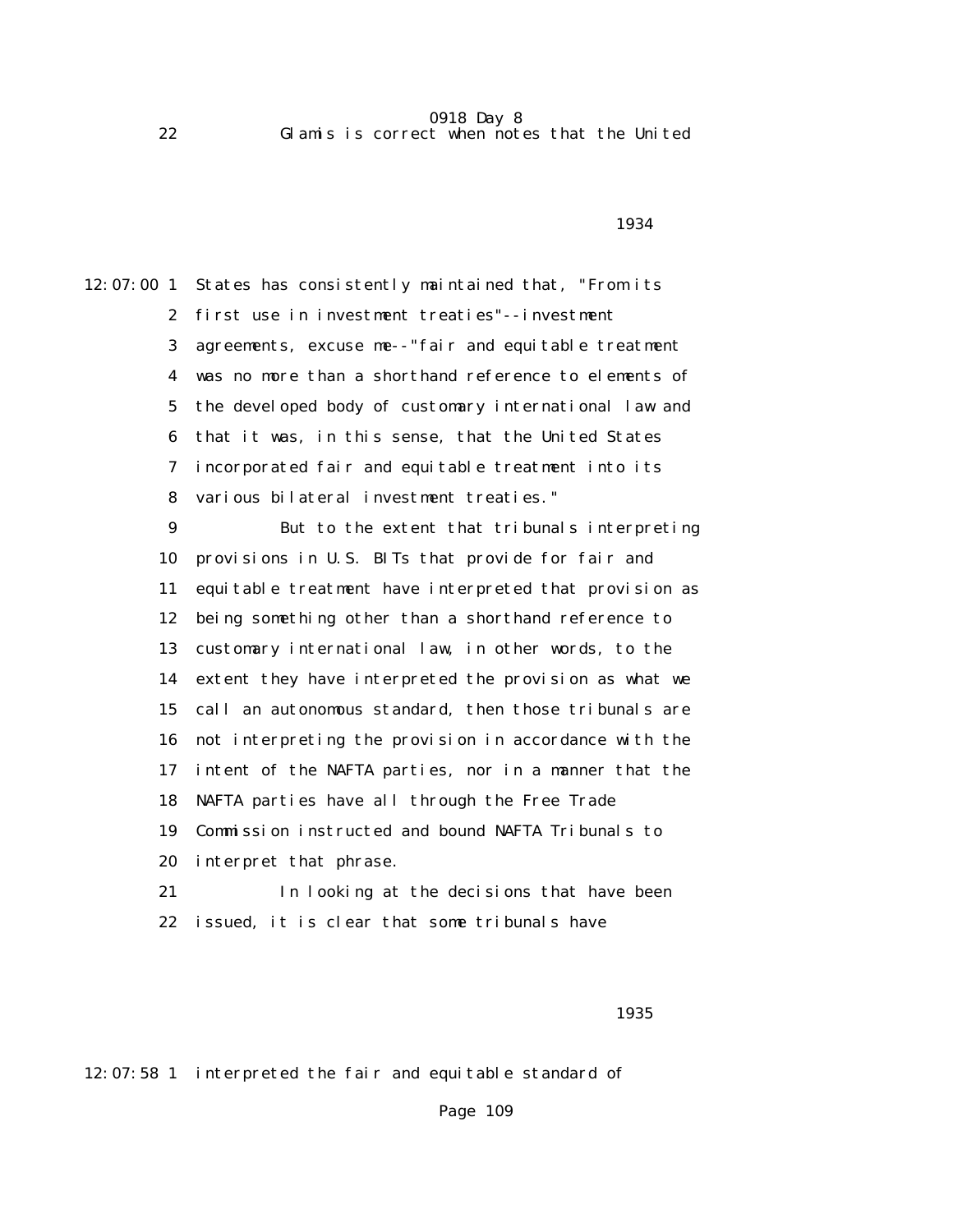2 treatment as an autonomous standard that is not tied 3 to the minimum standard of treatment under customary 4 international law. Those decisions thus cannot guide 5 this Tribunal's interpretation of Article 1105, given 6 the Free Trade Commission's specific determination 7 that NAFTA Article 1105, "prescribes the customary 8 international law minimum standard of treatment to be 9 afforded to investments of investors of another 10 party."

 11 Some arbitral tribunals, in fact, have 12 expressly recognized that the NAFTA provides a 13 different standard of treatment from that found in 14 other investment treaties. The Saluka Tribunal that 15 Glamis mentioned yesterday, for instance, sharply 16 distinguished between the "customary and treaty 17 standards of fair and equitable treatment." That 18 Tribunal concluded, and I quote again, "The 19 interpretation of the fair and equitable treatment 20 provision at issue does not therefore share the 21 difficulties that may arise under treaties such as the 22 NAFTA which expressly tie the fair and equitable

 $1936$ 

12:09:00 1 treatment standard to the customary minimum standard." 2 Here, the fair and equitable treatment 3 standard is tied to the customary international law 4 standard, and Glamis has failed to prove that any rule 5 of customary international law has been breached. 6 Although Glamis appears to accept that rules of 7 customary international law are formed through the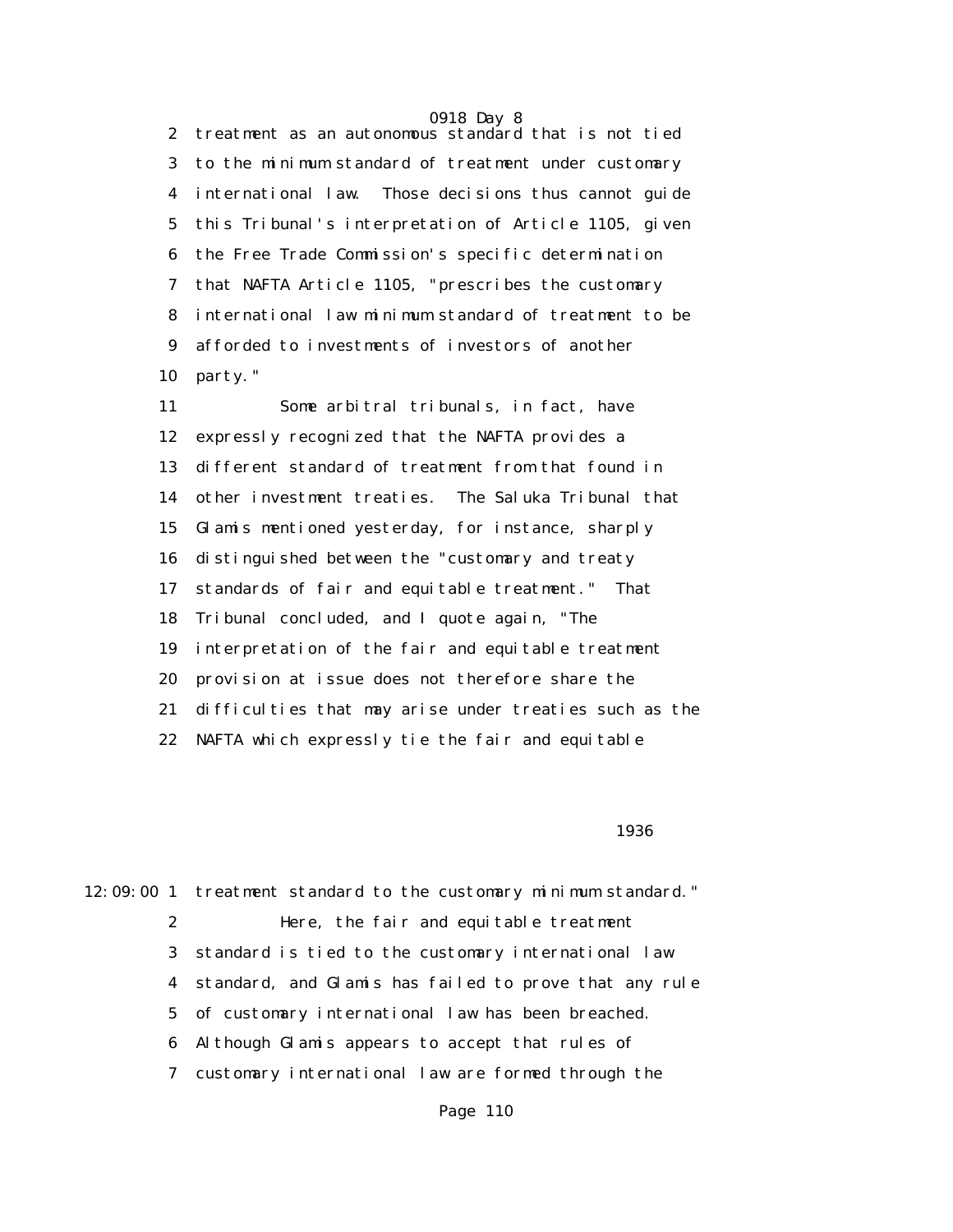8 general and consistent practice of States acting out 9 of a sense of legal obligation, it fails to recognize 10 the necessary corollary of this rule, which is that 11 proof of consistent State practice arising out of a 12 sense of legal obligation is sine qua non of any rule 13 of customary international law.

 14 Glamis rests its entire Article 1105 argument 15 on a handful of arbitral decisions that have been 16 rendered in the past few years applying a fair and 17 equitable treatment standard that is often different 18 from that which is contained in Article 1105 of the 19 NAFTA. In addition to being non-precedential, the 20 cases cited by Glamis for the most part do not even 21 purport to base their findings on State practice, let 22 alone the consistent practice of States that is

последница в област 1937 година в 1937 година в 1937 године в 1937 године в 1937 године в 1937 године в 1937 г<br>Последница в 1937 година в 1937 година в 1937 година в 1937 године в 1937 године в 1937 године в 1937 године в

12:10:06 1 required to prove a rule of customary international 2 law.

> 3 In its opening argument last month, Glamis 4 characterized the United States's view of its 5 obligations under NAFTA Article 1105 as idiosyncratic 6 because the United States insists that the Article 7 must be interpreted differently from the autonomous 8 fair and equitable treatment obligations contained in 9 numerous other bilateral investment treaties. But the 10 NAFTA parties agreed to extend to foreign investments 11 in their territory only the customary international 12 law minimum standard of treatment, including fair and 13 equitable treatment and full protection and security.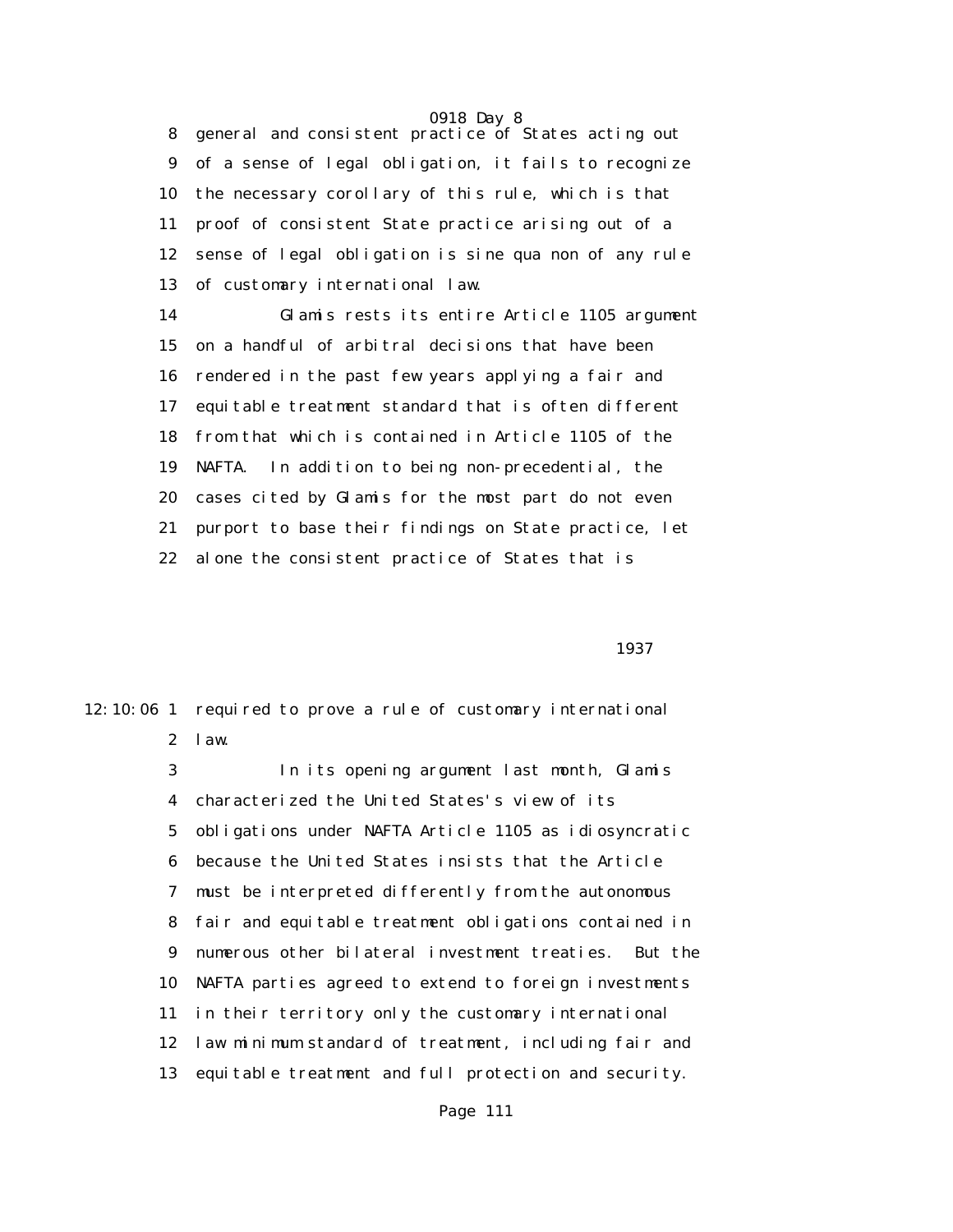14 By insisting that Glamis demonstrate that the 15 United States violated a norm of customary 16 international law, the United States is not attempting 17 to, "carve out a special place for itself that is 18 unique among States." To the contrary, the United 19 States submits that Glamis must demonstrate the 20 violation of a rule or norm of conduct at 21 international law which all States would recognize as 22 binding and follow out of a sense of legal obligation.

 $1938$ 

12:11:08 1 As Professor Roth explained, the minimum standard is 2 based on the, "common standard of conduct," observed 3 by States. As such, any conduct which violates 4 Article 1105 must be recognized universally as a 5 violation of international law. The standard the 6 United States asks this Tribunal to apply is thus the 7 opposition of idiosyncratic.

> 8 Claimant invites this Tribunal to ignore the 9 express stands of the Treaty which obligate it to 10 provide--to interpret the fair and equitable treatment 11 standard as a reference to the customary international 12 law minimum standard of treatment, and thus incur the 13 risk of exceeding its authority. It is Glamis that 14 bears the burden of proving the existence of a rule of 15 customary international law that has allegedly been 16 breached by the United States, and Glamis bears the 17 burden of proving that breach as well, and it has 18 failed on both counts.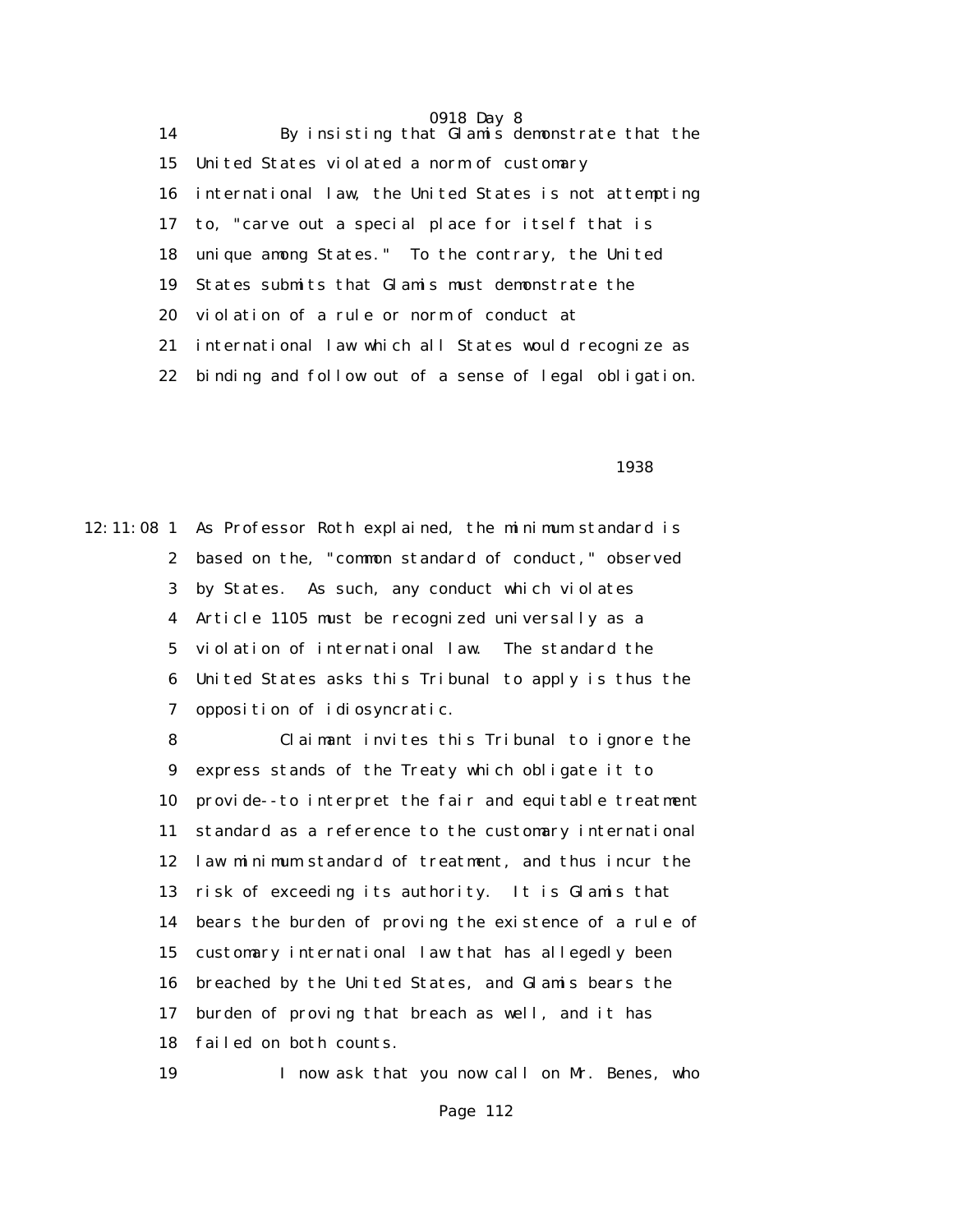20 will address Glamis's Article 1105 claim as it relates 21 to Federal measures and then, as I mentioned, I will 22 return and address that claim as it relates to the

 $1939$ 

12:12:10 1 California measures.

 2 PRESIDENT YOUNG: Thank you Ms. Menaker. 3 Mr. Benes. 4 MR. BENES: Mr. President, Members of the 5 Tribunal, I will discuss Glamis's 1105 claim with 6 respect to the Federal Government actions as 7 Ms. Menaker mentioned. 8 Glamis complains that the Government's 9 processing of its Plan of Operations was arbitrary and 10 frustrated its expectations. It primarily points to 11 the fact that other projects in the CDCA were approved 12 while its Imperial Project plan was temporarily 13 denied. And Glamis argues that the 1999 M-Opinion 14 contradicted well settled law. 15 As we discussed in August, the Imperial 16 Project was unique because of the four factors 17 discussed at length during that hearing, and those are 18 the density of the archeological resources, the degree 19 of Native American concern, the convergence between 20 those expressions of concern and the archeological 21 resources, and the fact that the Project was to be 22 located in an area that had not been subject to any

1940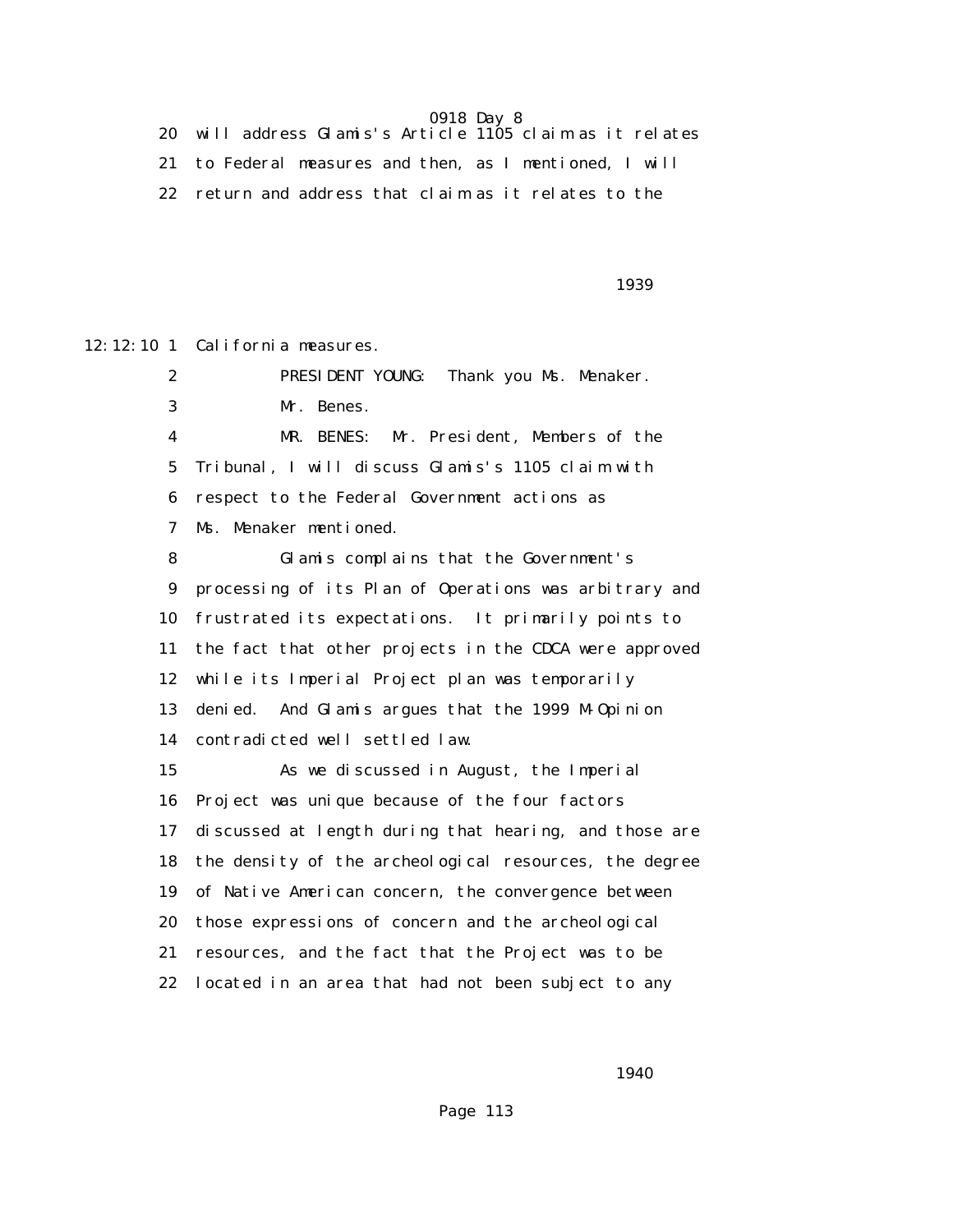| $12:13:11$ 1 | extensive previous mining activities or modern         |
|--------------|--------------------------------------------------------|
| $\mathbf{2}$ | devel opment.                                          |
| 3            | And we also explained that by convergence of           |
| 4            | the archeological and Native American concerns at the  |
| 5            | Imperial Project site, we meant that the archeological |
| 6            | evidence indicated extensive past ceremonial use and   |
| 7            | that the concerns expressed by the Quechan related     |
| 8            | largely to the importance of the Imperial Project area |
| 9            | as an area for ceremonial and religious uses.          |
| 10           | I have reproduced the table that we discussed          |
| 11           | in August, with one modification. I've reorganized     |
| 12           | the mines in the order of approval date that either by |
| 13           | the approval from the final environmental impact       |
| 14           | statement or the Record of Decision to give the        |
| 15           | Tribunal a better sense of the chronology of how these |
| 16           | mines were approved in relation to the treatment of    |
| 17           | the Glamis's Imperial Project.                         |
| 18           | We notice that the Project's initially                 |
| 19           | approved before 1994, which is when Glamis submitted   |
| 20           | its Plan of Operation for the Picacho Mine, the        |
| 21           | Mesquite Mine, the American Girl Mine, the Castle      |
| 22           | Mountain Mine, and the Rand Mine.                      |

#### 1941

12:14:19 1 As we have previously demonstrated when these 2 undertakings were approved, the Government either was 3 not aware of any specific current Native American 4 concerns about the impacts of those mines on 5 archeological or cultural resources or, as was the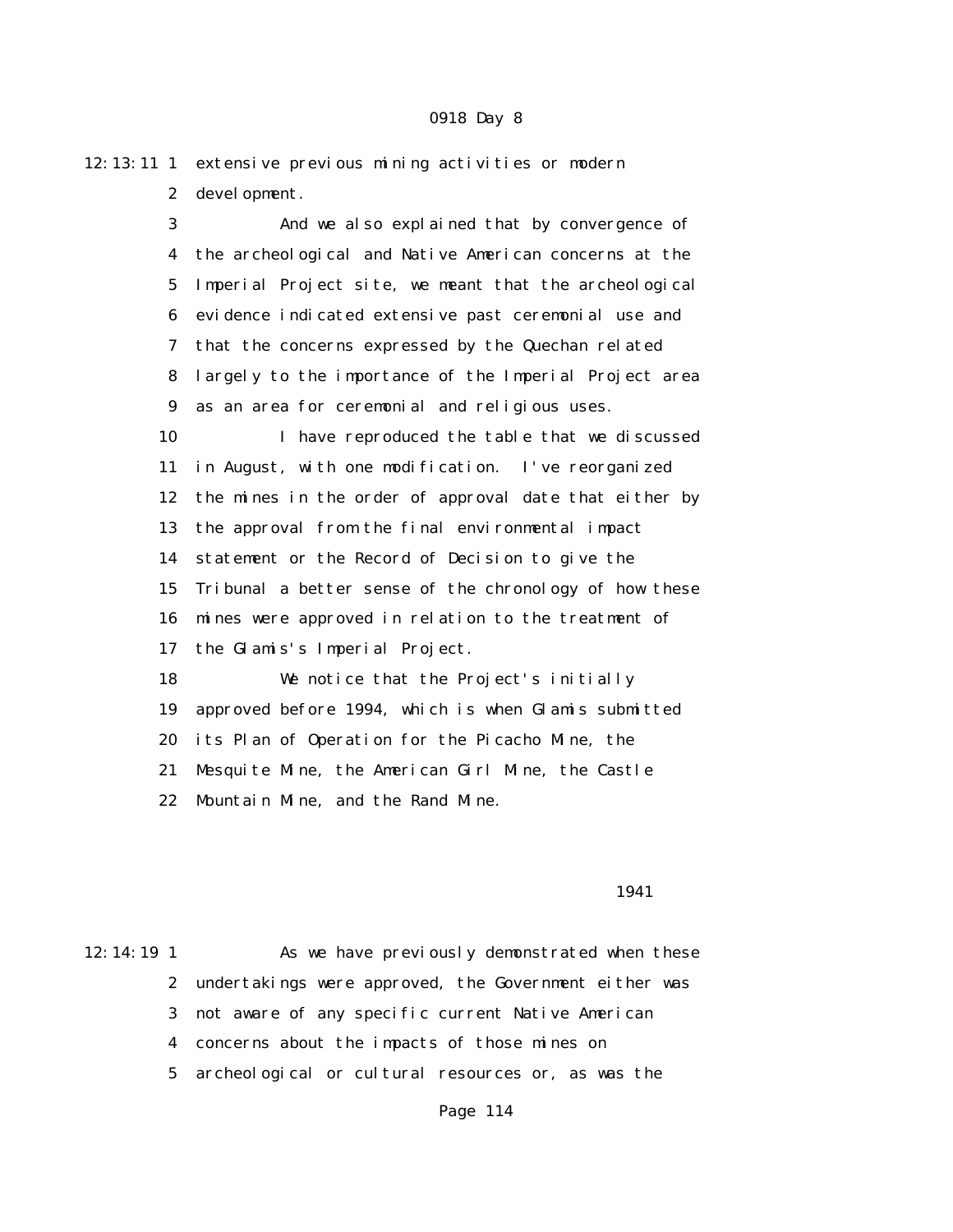6 case with the Castle Mountain Mine, those concerns did 7 not converge with the archeological evidence at the 8 site.

 9 Now, Glamis has emphasized repeatedly that 10 the American Girl Mine and the Picacho Mines were in 11 areas previously designated by BLM as areas of very 12 high Native American concern and high Native American 13 concern respectively. And while these two mines are 14 located in such areas, there was no specific 15 statements of concern voiced about the impacts of 16 those mines when those projects were approved or 17 during their operation, as confirmed by Mr. Purvance 18 who worked at both mines and testified at the hearing 19 last month that he was unaware of any concerns 20 expressed by Native Americans. 21 Now, yesterday Glamis also suggested it was

22 inaccurate for the United States to state that when

## 1942

12:15:22 1 the Mesquite Mine was approved, there were no known 2 Native American concerns, but then Glamis immediately 3 began discussing the comments submitted by the Quechan 4 regarding the Mesquite Mine expansion approved in 5 2002. This is a point we had clarified for the 6 Tribunal in August, when we stated that there were no 7 known Native American concerns about the Mesquite 8 project when it was approved, we were referring to the 9 initial approval in 1985. We were not referring to 10 the Mesquite expansion approved 17 years later in 11 2002, and, indeed, it is accurate that when that mine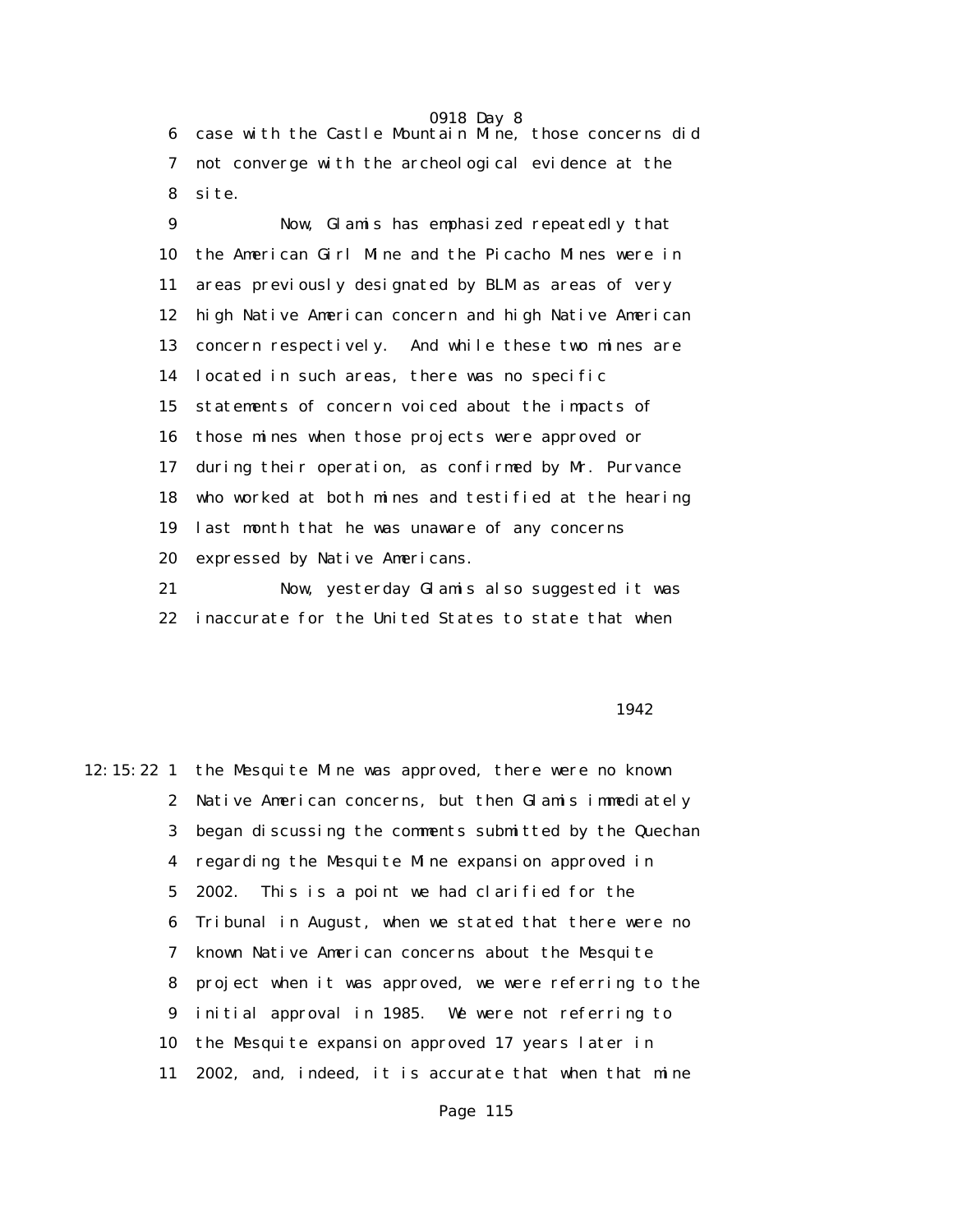0918 Day 8 12 was initially approved in 1985, there were no known 13 Native American concerns. 14 Now, yesterday Glamis pointed to the express 15 Native American concerns in three projects: The 16 Castle Mountain Mine, the Mesquite Landfill, and the 17 Mesquite Mine expansion, to challenge our 18 characterization of the other CDCA projects as either 19 not evidencing the same degree of Native American 20 concern or not evidencing a convergence between the 21 specific concerns expressed in the archeological 22 evidence.

1943

12:16:22 1 But again, the concerns expressed about those 2 projects were not of the same magnitude or character 3 as the concerns expressed about the Imperial Project, 4 nor did they demonstrate the convergence between the 5 concerns expressed and the archeological evidence. 6 Now, I would also note that Glamis did not 7 take any specific issue with the remainder of our 8 classifications of these mines illustrated on the 9 chart; that is, the relative density of archeological 10 resources found at the various mines compared to the 11 Imperial Project or the fact that the Imperial Project 12 was the only mine located on a site that had not 13 experienced any previous significant mining activity 14 or modern development. 15 Now, as we noted previously, the concerns

> 16 expressed about the Castle Mountain Mine project 17 appeared to be based, at least in part, on a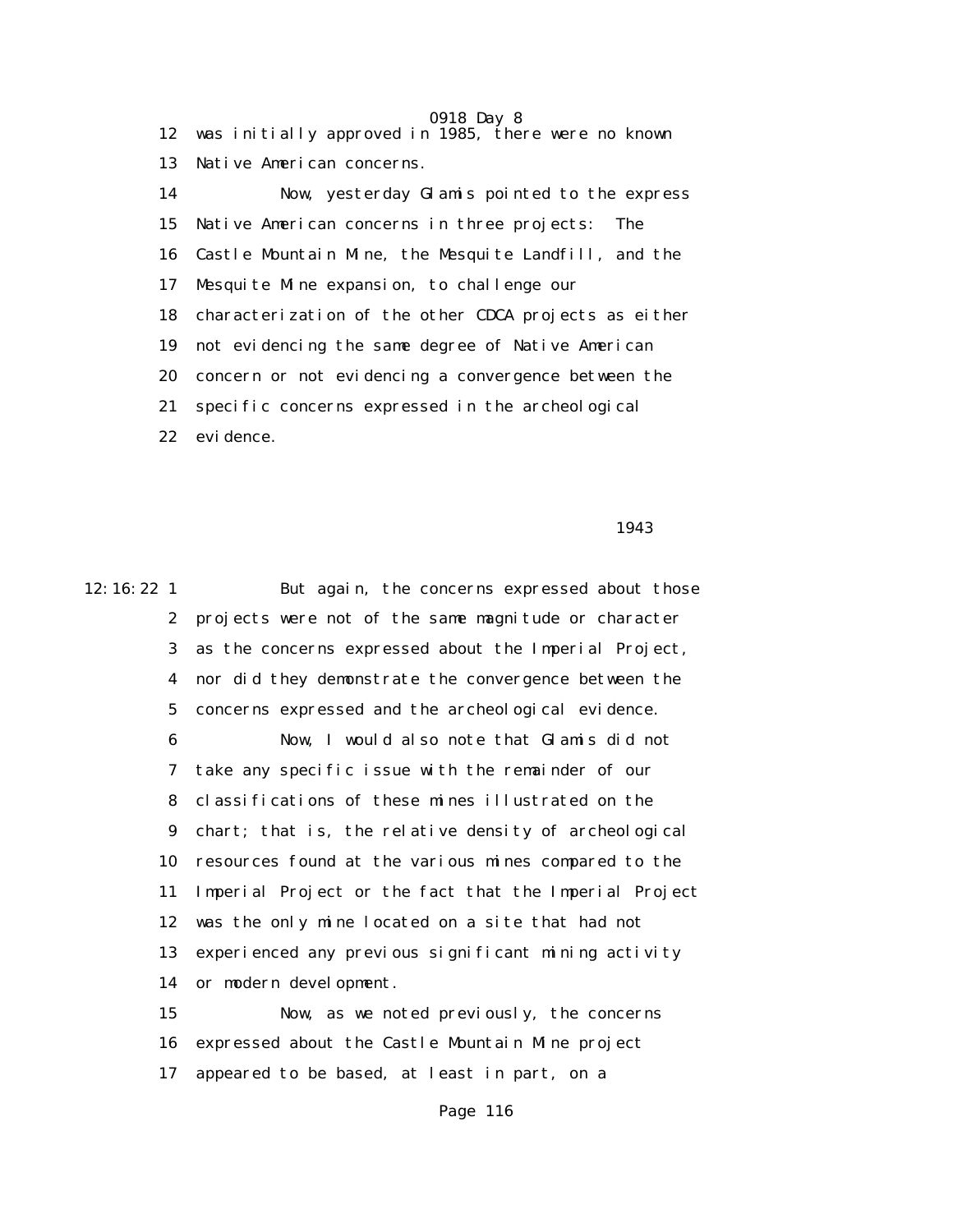18 misunderstanding as to the location of the Project. 19 Yesterday, Glamis challenged this assertion, saying 20 that there was no evidence in the record to support 21 that assertion and relying on a document, a comment 22 letter written by the Fort Mohave Tribe's that is not

1944

## 12:17:22 1 in the record.

 2 Now, we requested the Tribunal to disregard 3 that document, as with--we think it's inappropriate to 4 introduce a new document at this late stage, 5 particularly since the arguments that we are talking 6 about here were made in our Memorial and in our 7 Rejoinder and the sources that we relied upon were 8 cited in both of those filings. 9 But with the instance of this particular 10 document, in any event, the content of that comment 11 letter was part of the record, along with the 12 responses to the comments to that comment letter 13 issued by BLM, and that letter is in the record at 13 14 F.A. Tab 140, cited in our Rejoinder at page 241. And 15 I've put it up on the screen. 16 This is from the Castle Mountain Project 17 final Environmental Impact Statement in 1990. The 18 comments there are the transcribed comments of the 19 letter of the Fort Mohave Tribe's. The responses are

20 the response of the BLM.

 21 So, in response to the Fort Mohave Tribe's 22 that, "In light of the sacred nature of the Castle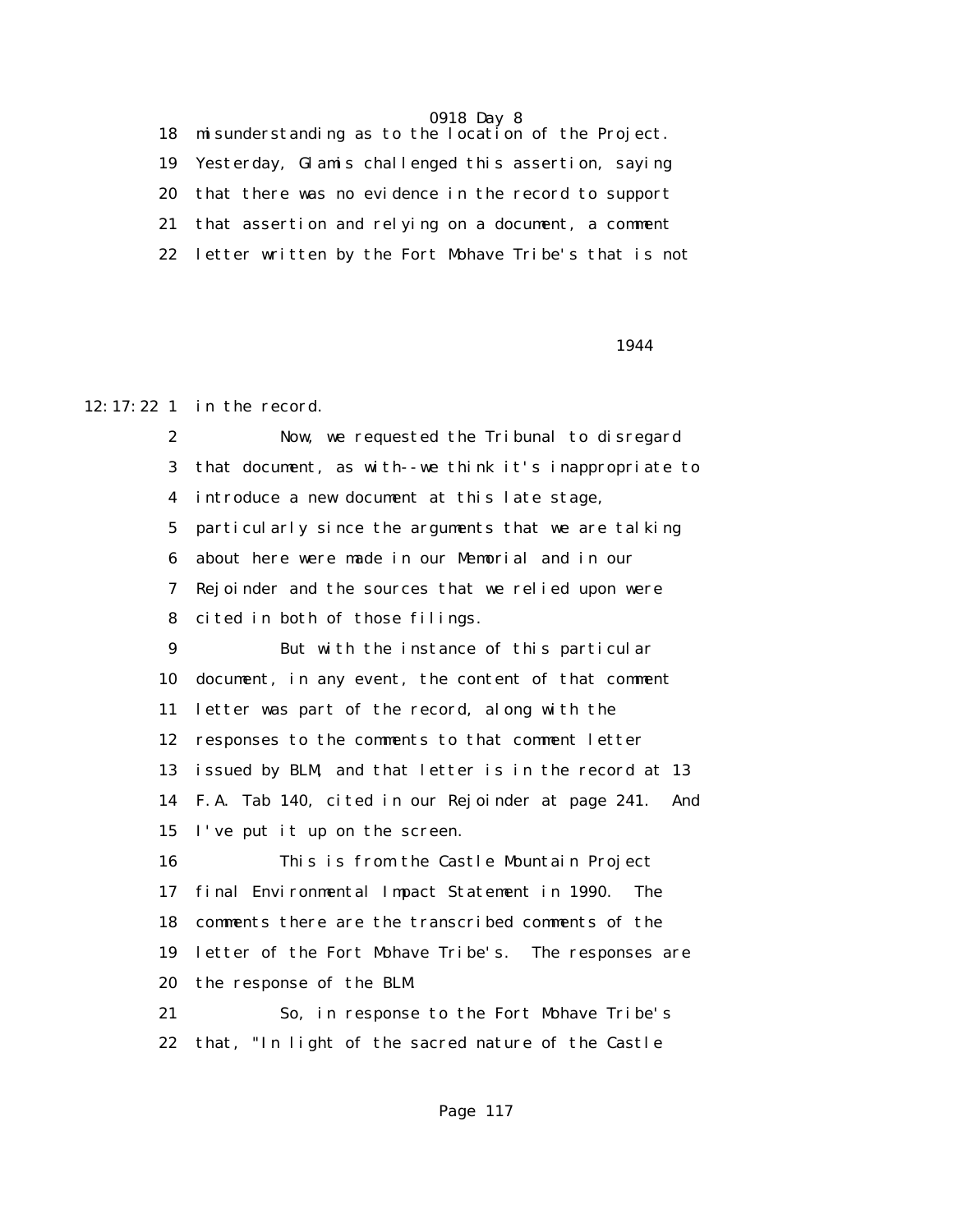1945

12:18:32 1 Peaks, objects of antiquity collected from the Project 2 area may be of religious importance to our Tribe." 3 And BLM responded that, and I quote again, 4 "The proposed action is located in the southern Castle 5 Mountains, not in the Castle Peaks. The Project site 6 is it about seven miles south of the Castle Peaks 7 which are located in the northern New York Mountains, 8 thus no impact to the Castle Peaks area is therefore 9 expected from the proposed action." 10 Now, Glamis also argues that the Fort Mohave 11 Tribe's expressed concerns about the effect of the 12 Castle Mountain project on particular important view 13 sheds to the Tribe, and implies that these concerns 14 were treated differently than the concerns for views 15 of Picacho Peak and Indian Pass as expressed by 16 Quechan at the Imperial Project site. But BLM did 17 consider this concern that the Fort Mohave Tribe had 18 expressed about the views and noted, and I quote 19 again, "The location of the Project in Lanfair Valley 20 is such that views from the east and north from U.S. 21 95 in Piute Valley would be interrupted by the 22 topography of the southern Castle Mountains as shown

 $1946$ 

12:19:35 1 in the Draft EIS/EIR, figure 5.8.1, visual analysis 2 viewpoints. No visual impact would therefore occur 3 from the eastern perspective in Piute Valley,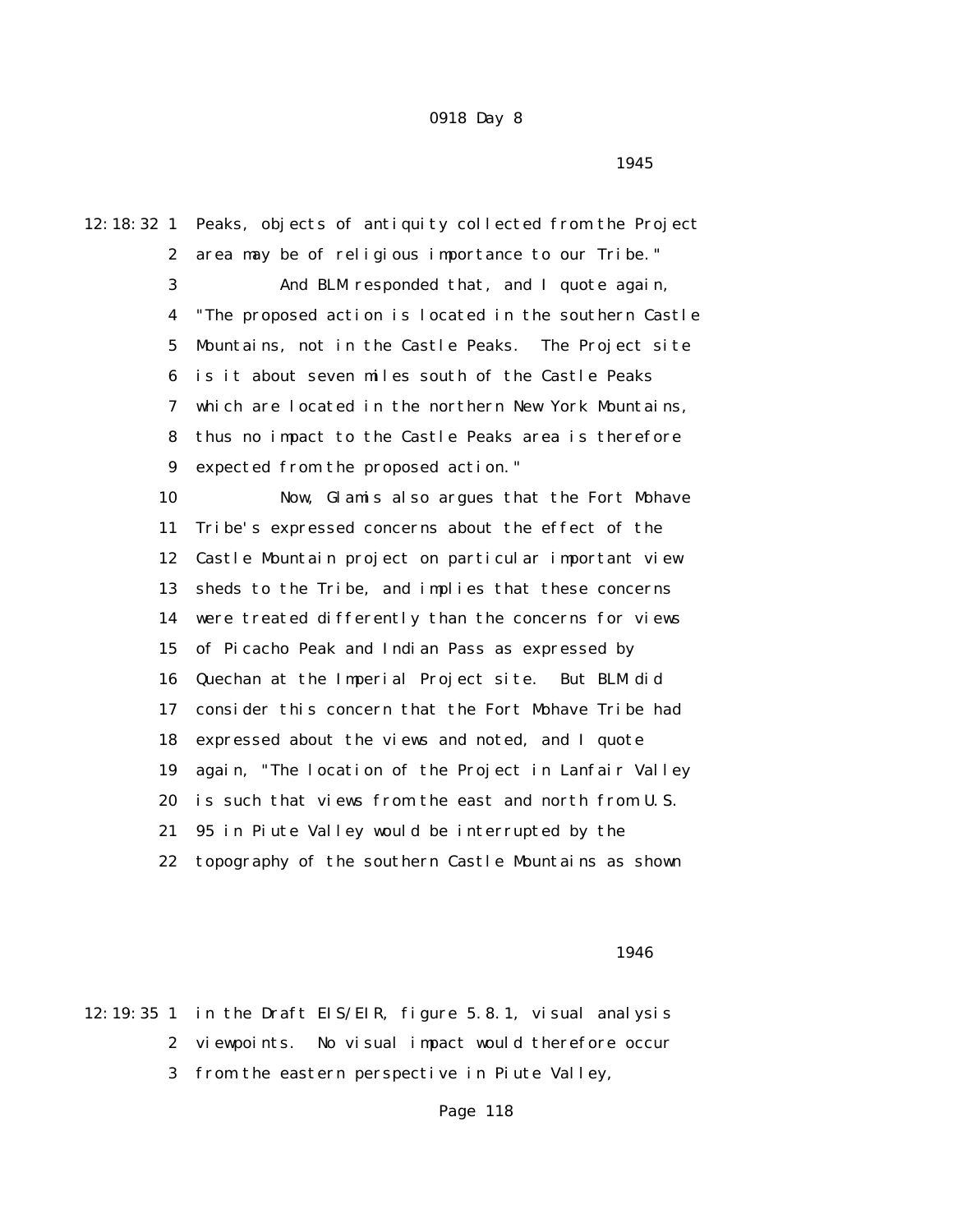4 including views from along U.S. 95." In other words, 5 it appeared that some of the comments were based on a 6 misunderstanding about the location of the mine or the 7 impacts of the mine or a misunderstanding of the 8 impact of the mine on the views that they had said 9 were important.

 10 Now, when we turn to look at the Mesquite 11 Landfill, we see that the record simply doesn't bear 12 out Glamis's argument that the Project raised concerns 13 like those raised at the Imperial Project. Glamis 14 yesterday noted that after the Record of Decision for 15 the Mesquite Landfill was issued in 1996, the Quechan 16 wrote a protest letter challenging that decision and 17 expressing concern about the archeological and 18 cultural resources there. That's accurate. But as we 19 noted, the concerns expressed by the Tribe in that 20 protest letter were focused primarily on the 21 possibility of a past settlement in the area, and were 22 not based on the Tribe's assertions of any known

<u>1947</u>

12:20:43 1 cultural or religious use of the area by the Quechan 2 as were their concerns with the Imperial Project. 3 In addition, as we noted, BLM concluded that 4 the archeological evidence did not evidence any past 5 use of the area as a settlement because of the great 6 distance necessary to obtain drinking water and the 7 relative paucity of cleared circles, rock rings, 8 finished tools, or other artifacts that would indicate 9 permanent settlement. Thus, the BLM in reliance on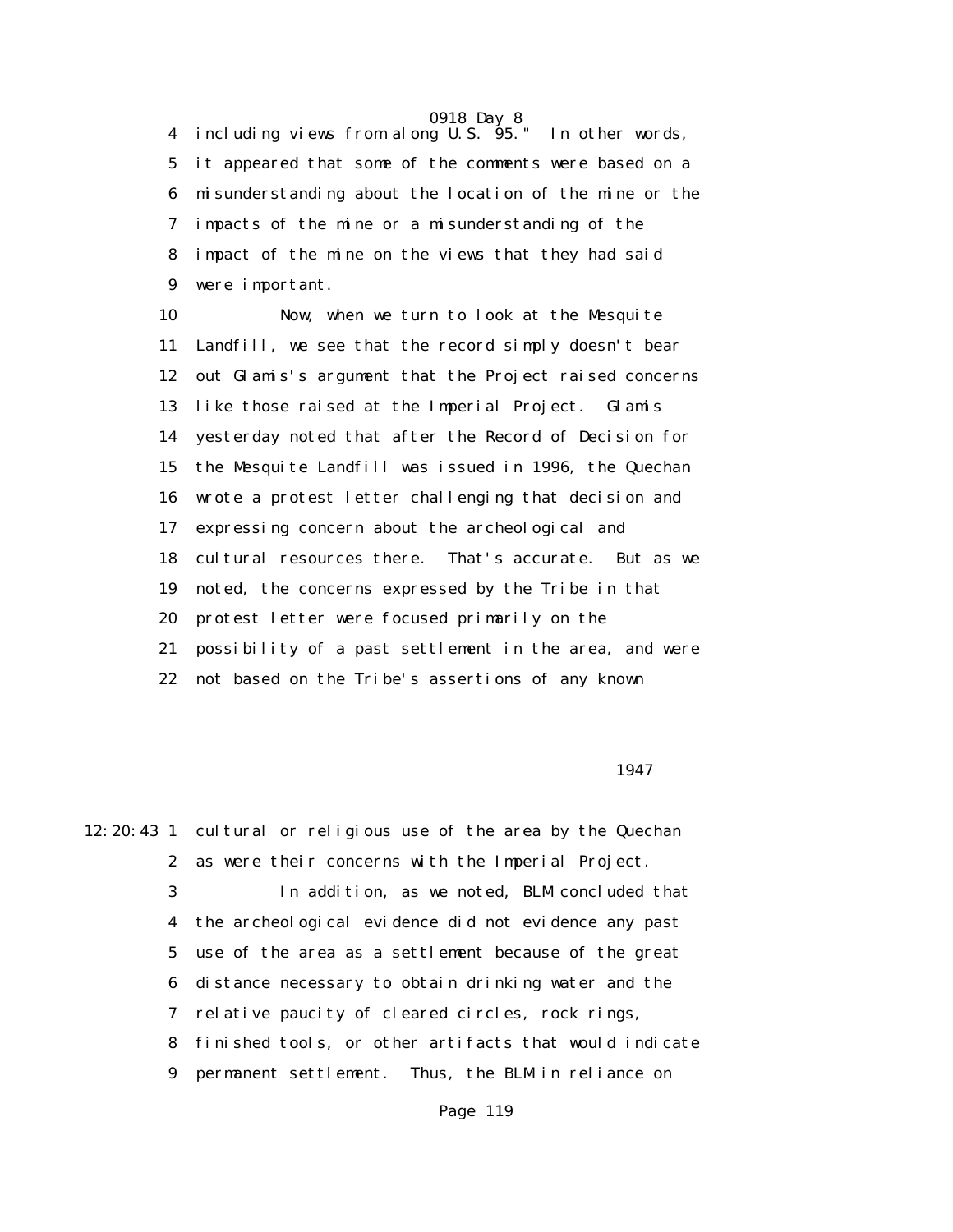0918 Day 8 10 their archeologist, went with the conclusion that it 11 was evidence of only temporary habitation. 12 I would also note that in the conclusion of 13 their protest letter, the Quechan stated that they 14 wished to work with BLM to preserve and study this 15 ancient settlement, and the final decision that denied 16 the protest noted that there would be further 17 consultation to define the role of the Tribal 18 representatives could play in the cultural resources 19 plan where they may have an opportunity to do what 20 they had requested there. 21 Now, this evidence that I'm referring to--I 22 haven't put up the documents, but it's from the

1948

12:21:47 1 Quechan protest letter and from subsequent intern a 2 document reflecting internal consideration of that 3 letter by BLM and of the decision denying the protest. 4 We discussed and cited these documents at page 239 of 5 our Rejoinder and the relevant documents are 13 F.A. 6 Tab 119, which is the Quechan protest letter; 13 F.A. 7 Tab 120, which is the decision denying the protest; 8 and 13 F.A. Tab 148, which is the internal BLM 9 analysis of the points raised in that protest letter. 10 Now, this is in stark contrast to the 11 voluminous evidence demonstrating the Imperial 12 Project's ceremonial use and the fact that that 13 evidence at the Imperial Project was consistent with 14 the Quechan stated concerns for the area as an area 15 important for cultural, ceremonial, and religious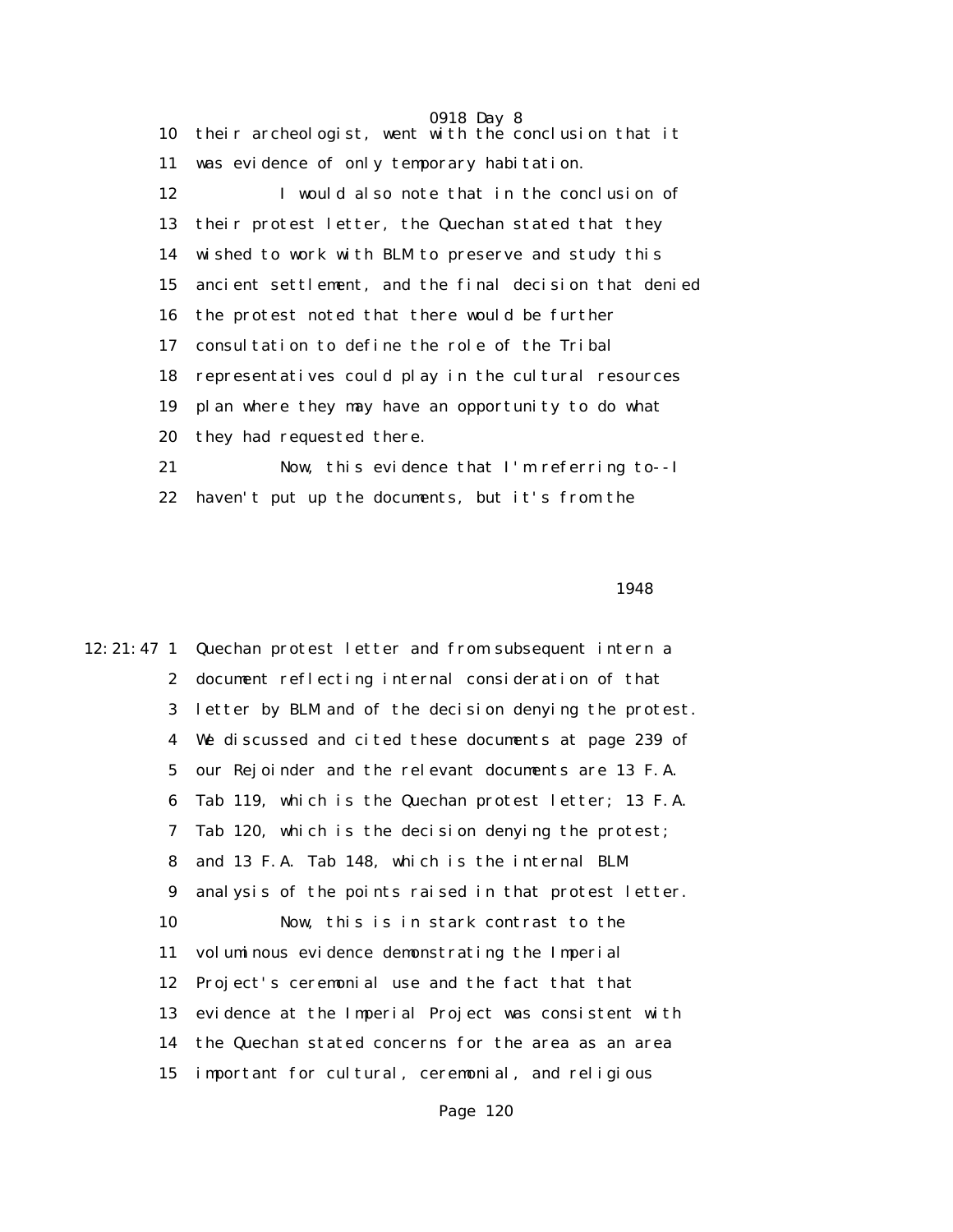16 uses.

 17 And it's also another distinguishing factor 18 between the Quechan's concerns as reflected there 19 between the Imperial Project area and the Mesquite 20 Landfill, at least as reflected in that protest letter 21 is that in the Imperial Project area, the Tribe just 22 wasn't just expressing concern about preserving

1949

12:23:02 1 archeological resources or just about the historic 2 value of the resources there, but their concerns were 3 fueled by several additional factors, and these 4 additional factors are the ones that made 5 the--contribute to making the Imperial Project 6 uniquely important to the Quechan. The Baksh report 7 identified these factors, and we could put up that 8 slide, and this is from the summary of the Baksh 9 report. This is just a few quotes from the summary 10 section of that report. First quote: "A major 11 explanation discussed by the Quechan that accounts for 12 the extreme importance they attribute to the cultural 13 resources in the project area is related to the trail 14 system. That is the Trail of Dreams that we 15 discussed, their use of it for train travel and 16 spiritual uses."

 17 Next, disruption of the current views of the 18 skyline from the Running Man area would prevent any 19 future religious use of this site which from the 20 Tribe's perspective would be detrimental to their 21 religious beliefs and practices."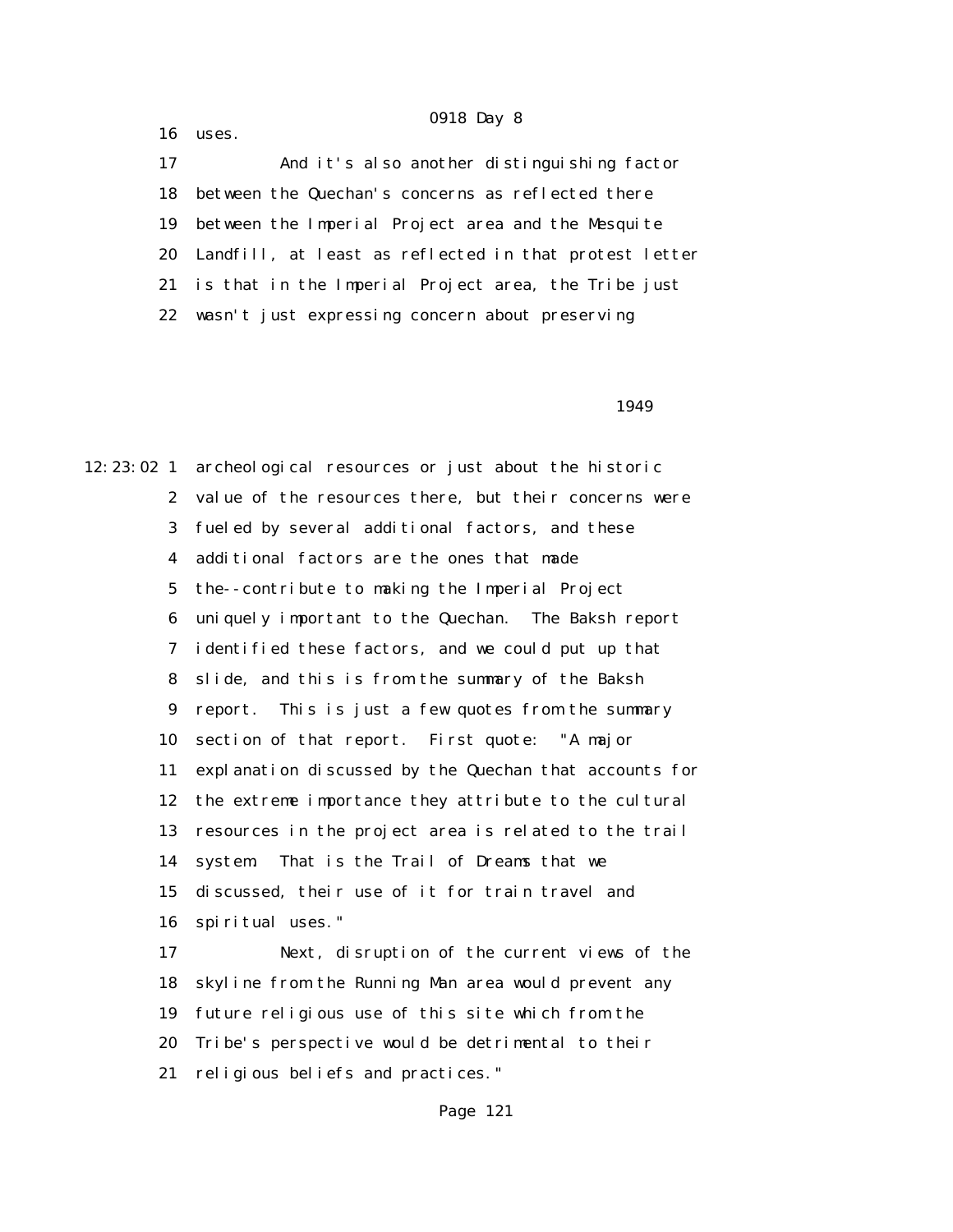0918 Day 8 22 Another concern, another principal concern

12:24:04 1 offered by some Quechan tribal members is that the 2 project vicinity is a "strong area and likely the 3 final resting place for their ancestors." 4 And a final major important reason that the 5 Quechan are opposed to disturbance of the project area 6 is that it represents a critical learning and teaching 7 center, and it went on to describe this in more 8 detail. The Project area was defined as one of four 9 key teaching areas where religious leaders and others 10 can study, learn, and subsequently teach the younger 11 generation aspects of religion and history that are 12 critical for cultural survival. 13 And as Dr. Cleland testified, in his 30 years 14 of experience in the California Desert, in his career 15 and in the projects he had worked on, this was the 16 highest level of concern ever expressed by Native 17 Americans for a location and for the impacts of a 18 project. Notice he's referring to those concerns 19 expressed by the Quechan. 20 Now, Dr. Sebastian's testimony that the 21 cultural resources in the Imperial Project area were 22 identical to those found in other project areas is

 $1950$ 

 $\sim$  1951

12:25:08 1 simply not borne out by the evidence. Most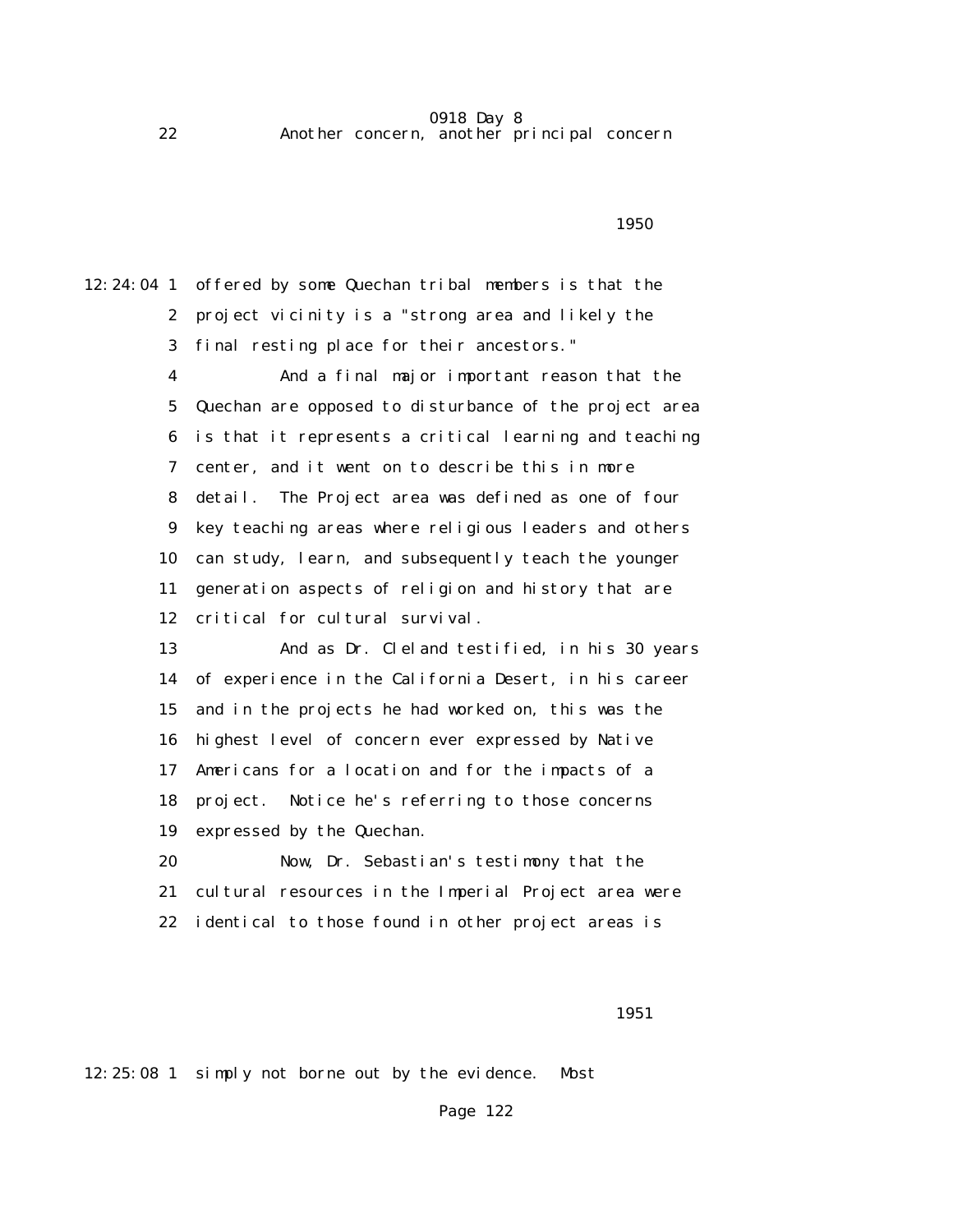0918 Day 8 2 importantly, Dr. Sebastian has conceded that looking 3 solely at the archeological resources and factors such 4 as the NRHP eligibility of those resources gives an 5 incomplete picture of the significance of the cultural 6 resources because it ignores, "the qualitative 7 importance of places that Native Americans consider to 8 be of cultural and religious significance," and yet 9 Dr. Sebastian makes numerous statements about the 10 relative importance of various cultural resources in 11 areas including asserting that the Quechan expressed 12 concern only for their traditional cultural territory 13 and never specifically for the Imperial Project area. 14 But, unlike individuals and professional archeologists 15 such as Dr. Cleland, Dr. Baksh, Mr. J. von Werlhof, 16 who worked directly on review of the Imperial Project 17 site and had decades of experience in the California 18 Desert in dealing with the Quechan and the other 19 Tribes there, Dr. Sebastian, to our knowledge, has 20 never even spoken to the Quechan or addressed with 21 them their concerns about the Imperial Project area 22 versus the other areas, so she would be in no position

 $1952$ 

12:26:18 1 to assess the importance of the various resources to 2 the Tribe. 3 Now, these unique characteristics of the

4 Imperial Project that led the BLM to seek

5 clarification regarding its legal obligations

6 regarding the decision-making parameters and legal

7 responsibilities that it had when faced with the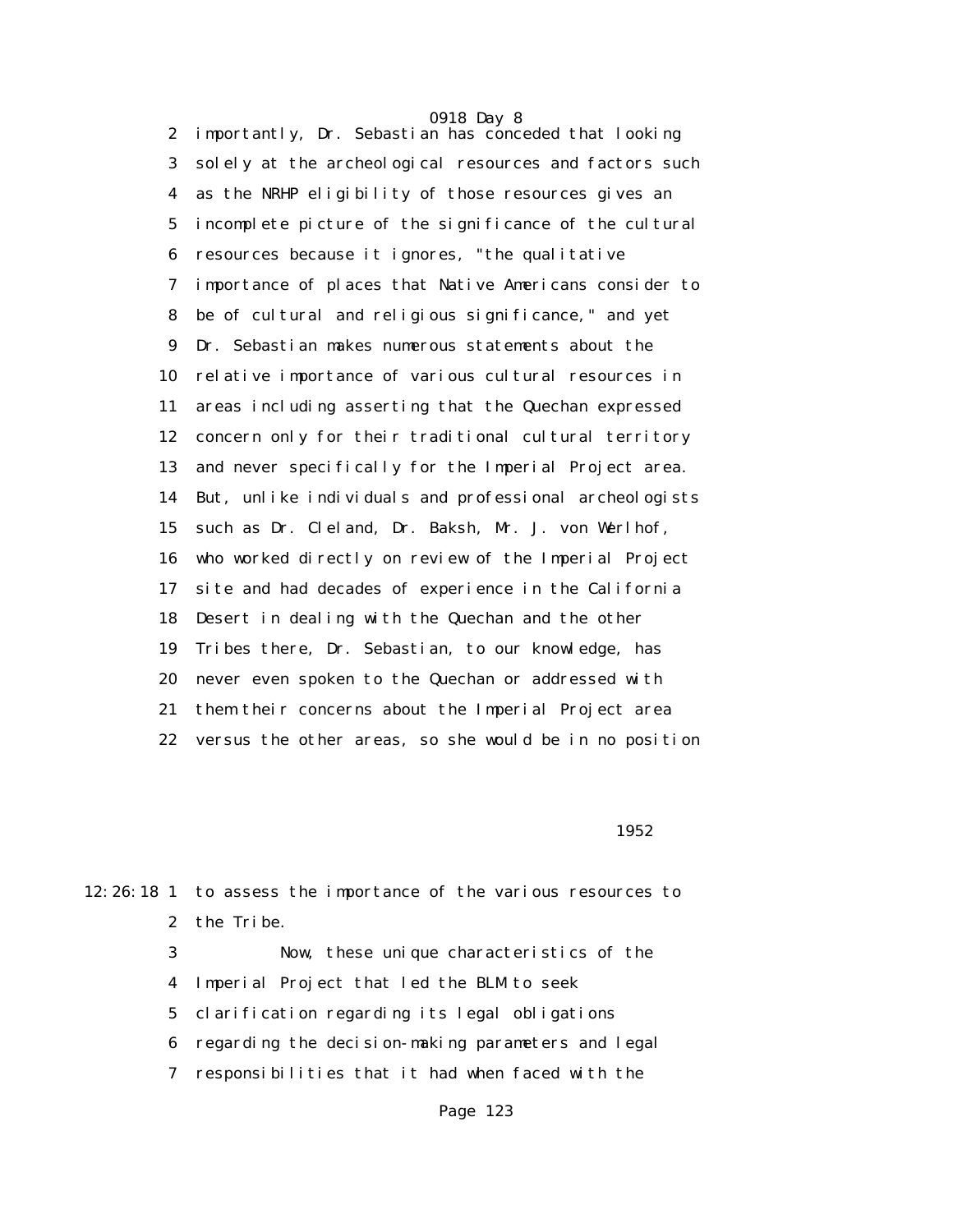|    | 0918 Day 8                                             |
|----|--------------------------------------------------------|
| 8  | situation where there was an irreconcilable conflict   |
| 9  | between the development of a particular mine and       |
| 10 | Native American cultural and religious values in that  |
| 11 | area, and we had noted previously that this was an     |
| 12 | issue of first impression for the Department.          |
| 13 | Now, yesterday Glamis challenged that                  |
| 14 | assertion and argued that the issue had been addressed |
| 15 | by a report regarding the implementation of the        |
| 16 | Executive Order, the Executive Order that required     |
| 17 | greater Native American consultation issued in 1996,   |
| 18 | and Glamis indicated that this report showed that this |
| 19 | issue had been considered before by BLM                |
| 20 | Now, this is an incorrect interpretation of            |
| 21 | that report.                                           |
| 22 | First, the report simply considered the                |

## $1953$

12:27:27 1 general issue of compliance with the Executive Order, 2 and it makes no reference to the Government's 3 obligations in the CDCA in particular and offers no 4 analysis of the undue impairment standard in FLPMA. 5 Thus, when the DOI was faced with Glamis's Plan of 6 Operations, it was, indeed, the first time that it had 7 to consider the parameters of its authority in the 8 context of a project presenting a specific conflict 9 and applying a specific statutory authority other than 10 just the generally applicable, unnecessary, or undue 11 degradation standard. And, of course, the specific 12 statutory authority here was the impairment standard 13 applicable on the CDCA.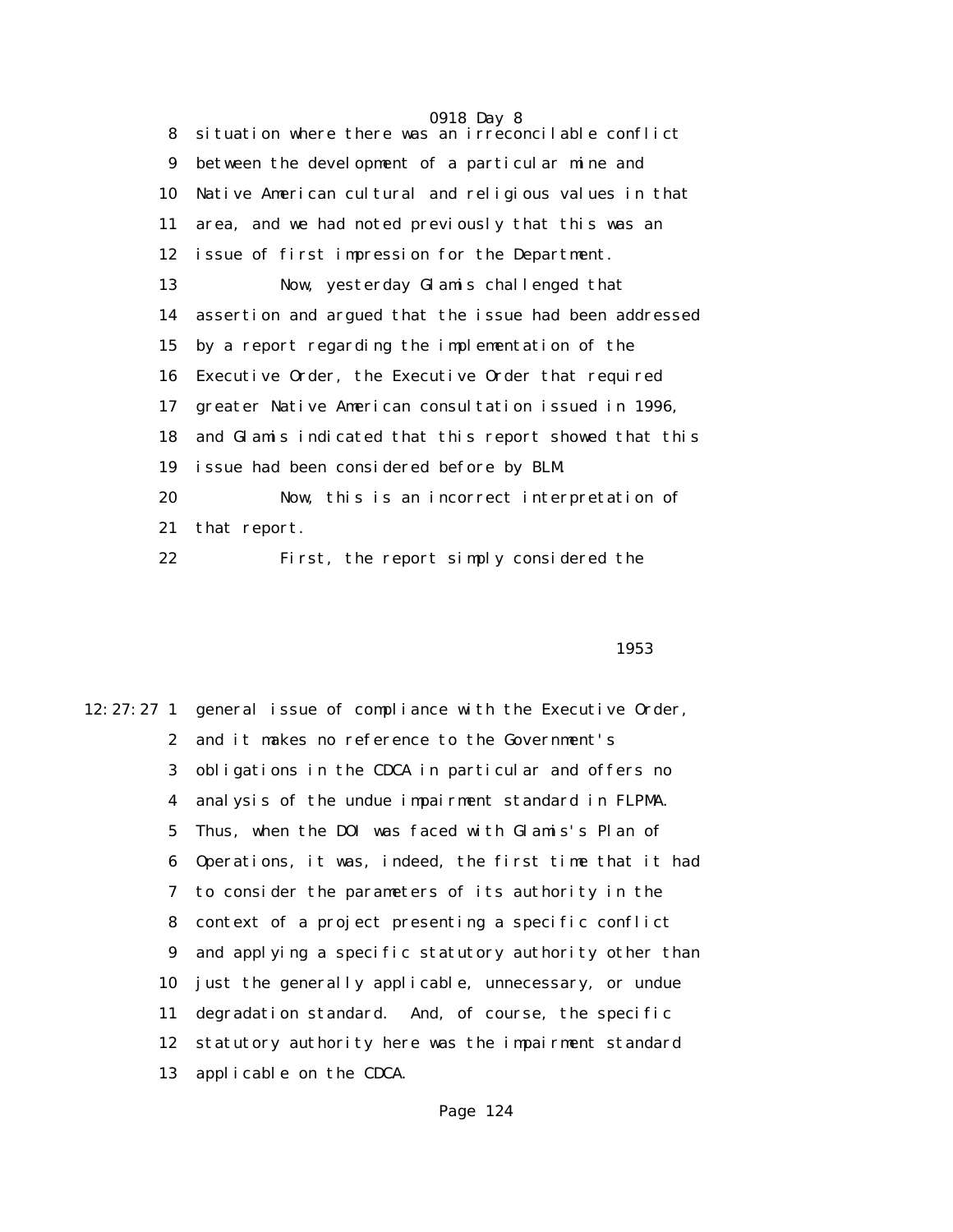14 Now, the 1999 M-Opinion, as we discussed, 15 noted that the undue impairment standard, which is 16 contained in Section 601(f) of FLPMA and applicable to 17 undertakings in the CDCA, was a separate standard than 18 the unnecessary or undue degradation standard 19 contained in Section 302(b) of FLPMA. It also noted 20 that neither FLPMA nor the 1980 3809 regulations 21 defining the unnecessary or undue degradation standard 22 were intended to equate the unnecessary or undue

 $1954$ 

12:28:35 1 degradation standard with the undue impairment 2 standard.

> 3 After conducting a thorough legal analysis, 4 the Solicitor determined that a Plan of Operations 5 could be denied under the undue impairment standard if 6 it caused irreparable damages to cultural resources 7 and interfered with the practice of religion, such 8 that it caused undue impairment.

> 9 Now, Glamis asks this Tribunal to conclude 10 that the temporary denial of the Imperial Project plan 11 based upon this interpretation of undue impairment was 12 so clearly contrary to established legal authority 13 that it was arbitrary and in violation of Glamis's 14 legitimate expectations. And yet Glamis has not cited 15 any actual legal authority that supports its 16 interpretation of these things, of the undue 17 impairment standard. For example, Glamis stated that 18 BLM had, "chosen to subsume and equate undue 19 impairment with the unnecessary and undue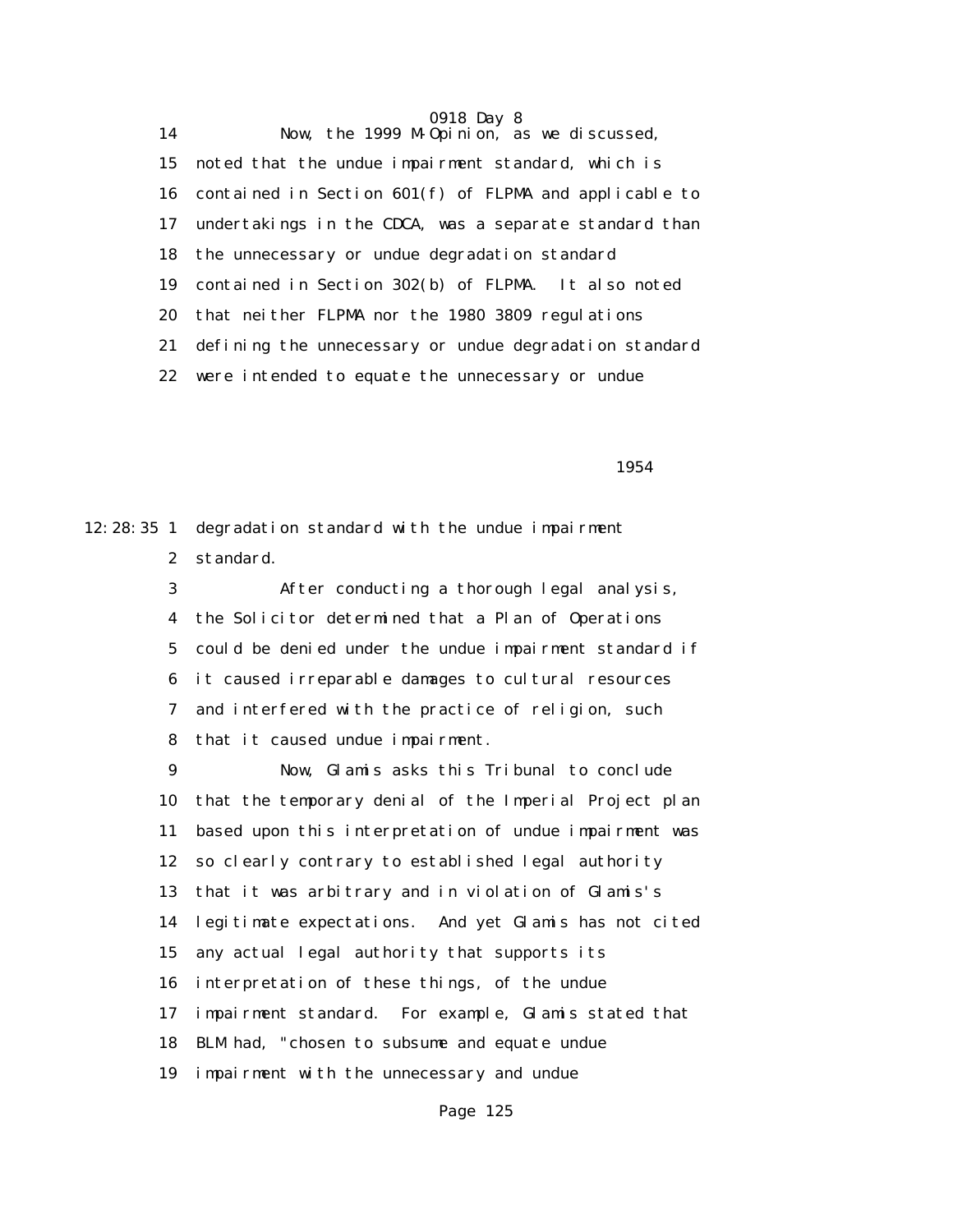20 degradation"--"the unnecessary and undue degradation 21 standard," but it provided absolutely no evidence that 22 policeman had ever done that. It had no citation to

12:29:42 1 any legal authority that had made that equation that

 $1955$ 

 2 had subsumed it. 3 And, in fact, the Solicitor's Opinion 4 establishes that the DOI has not before ever equated 5 the two standards, and that Glamis stated that 6 equating the two standards was, "imminently reasonable 7 since they do sound and mean the same thing." 8 Glamis can't credibly argue that the United 9 States violated the customary international law 10 minimum standard of treatment by virtue of its agency 11 having issued a reasoned opinion based on preexisting 12 legal authority on the basis of Glamis's own 13 assessment that the two different legal terms in two 14 different positions of a statute sound the same. 15 Now, Glamis has repeatedly cited the 16 preambular language in the 3809 regulations regarding 17 the undue--the unnecessary or undue degradation 18 standard, and this is the same section that 19 Ms. Van Slooten already discussed, and up on the slide 20 I put the full quote of that language. It says, "In 21 response to comments about whether the Endangered 22 Species Act or NHPA could preclude a mining plan," and

 $1956$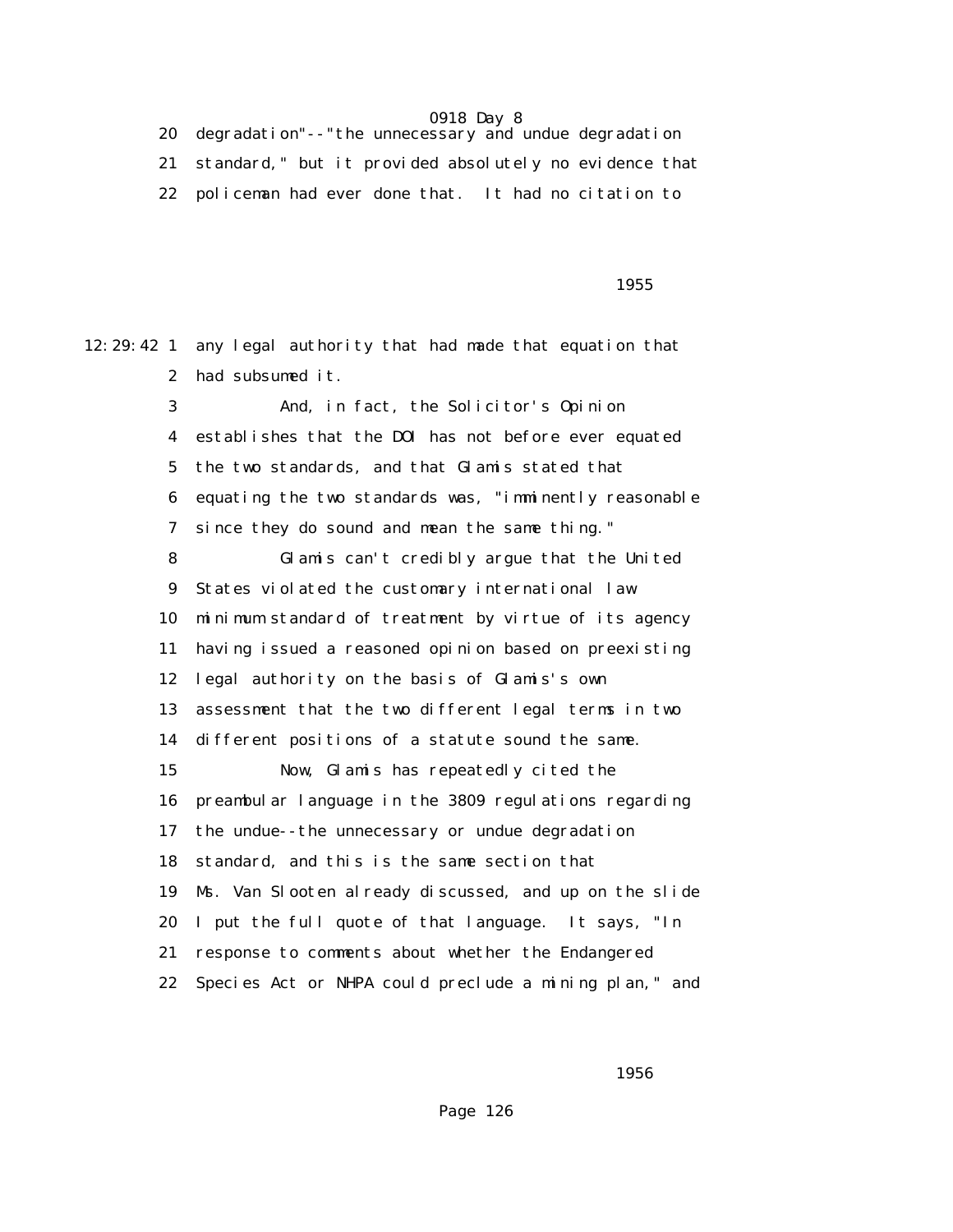12:30:54 1 BLM's response was, "If there is an unavoidable 2 conflict with an endangered species habitat, a plan 3 could be rejected based not on a Section 302(b) of the 4 Federal Land Policy and Management Act, but on Section 5 7 of the Endangered Species Act." 6 But you will notice that this language 7 specifically references Section 302(b) of FLPMA, which 8 is the provision dealing with unnecessary or undue 9 degradation. It does not mention the undue impairment 10 standard contained in Section 601(f) of FLPMA. It 11 thus provides no support for Glamis's argument that 12 Solicitor Leshy's opinion in 1999 was contrary to 13 established legal authority. 14 As we also demonstrated during last month's 15 hearing, although the Department later rescinded that 16 1999 M-Opinion on the grounds that the undue 17 impairment standard should not be applied without 18 first promulgating regulations defining that standard, 19 the 2001 M-Opinion that recommended that rescission 20 specifically addressed the 1980, 3809 regulations and 21 in particular looked at two places in the preamble 22 that specifically mentioned the undue impairment

#### $1957$

12:32:07 1 standard. If you could put up that slide. 2 So again, on the slide is the 2001 M-Opinion, 3 and it examines--as we mentioned, Glamis always cites 4 this one part of the preambular language. The 2001 5 M-Opinion took a look at two different parts of the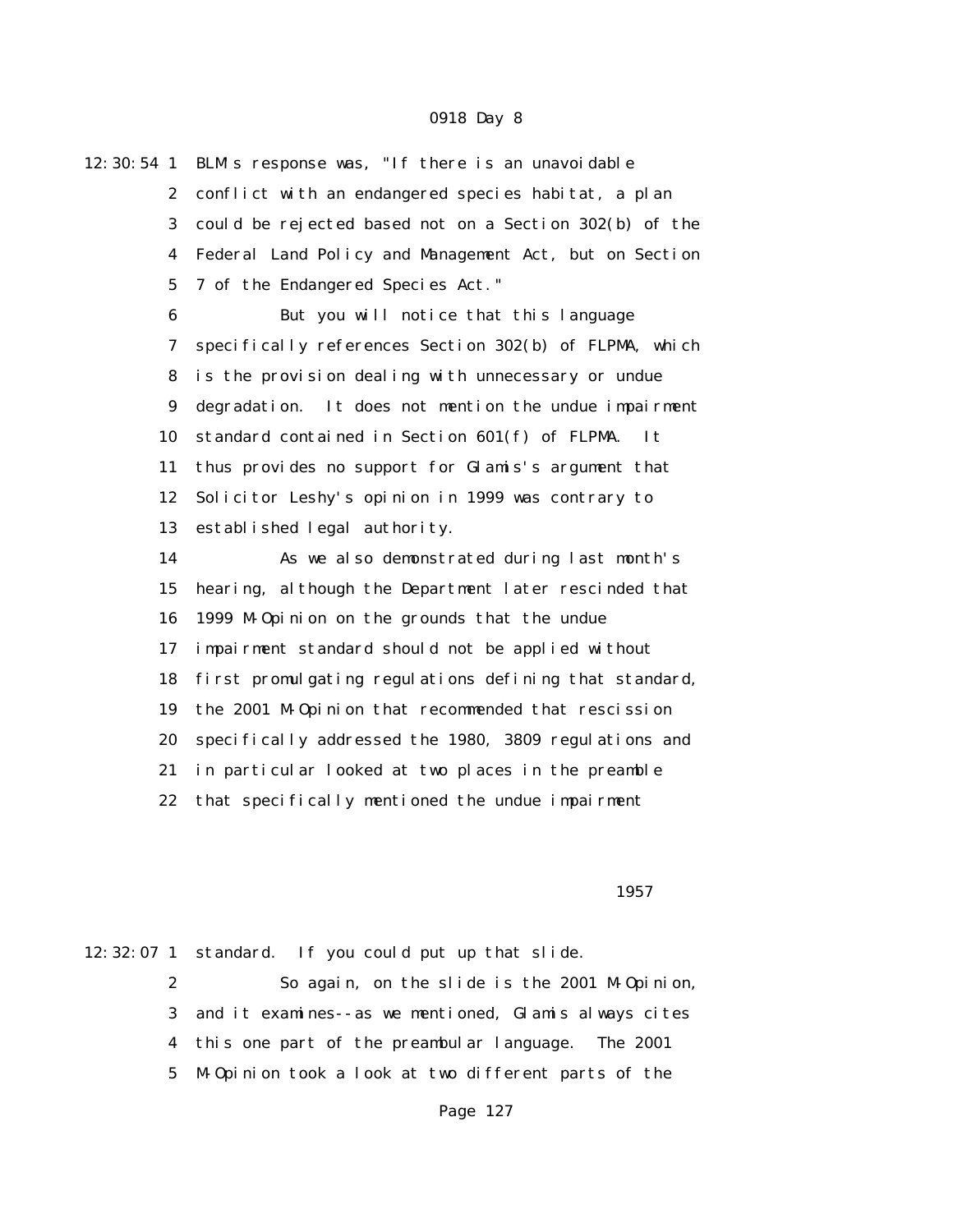0918 Day 8 6 preambular language that actually did specifically 7 mention the undue impairment standard, and the 8 conclusion in 2001 was, "The Department thus appears 9 to have intended to apply this generally applicable 10 statutory provision on a case-by-case basis without 11 defining the pertinent terms of the provision." 12 Thus, both the 1999 M-Opinion issued by 13 Solicitor Leshy and adopted by Secretary Babbitt and 14 the 2001 M-Opinion issued by Solicitor Meyers and 15 adopted by Secretary Norton concluded that the 16 regulatory regime in place since 1980 indicated that 17 the undue impairment standard was to have been applied 18 on a case-by-case basis without further regulatory 19 definition. And Glamis has produced no actual legal 20 authorities that contradicts the interpretation of 21 those--of that preambular language offered by those 22 two M-Opinions.

 $1958$ 

12:33:21 1 Now, although Glamis disagrees with the 1999 2 M-Opinion that the Department had the authority to 3 deny a Plan of Operations if that plan will 4 irreparably damage cultural resource, as we explained, 5 the only court to have even addressed this issue, the 6 court in the Mineral Policy Center versus Norton, 7 stated that the DOI had the authority and perhaps even 8 the obligation to deny a Plan of Operations if it 9 caused undue degradation, even if that degradation was 10 necessary, meaning that it might have the authority to 11 deny a Plan of Operations even if there was no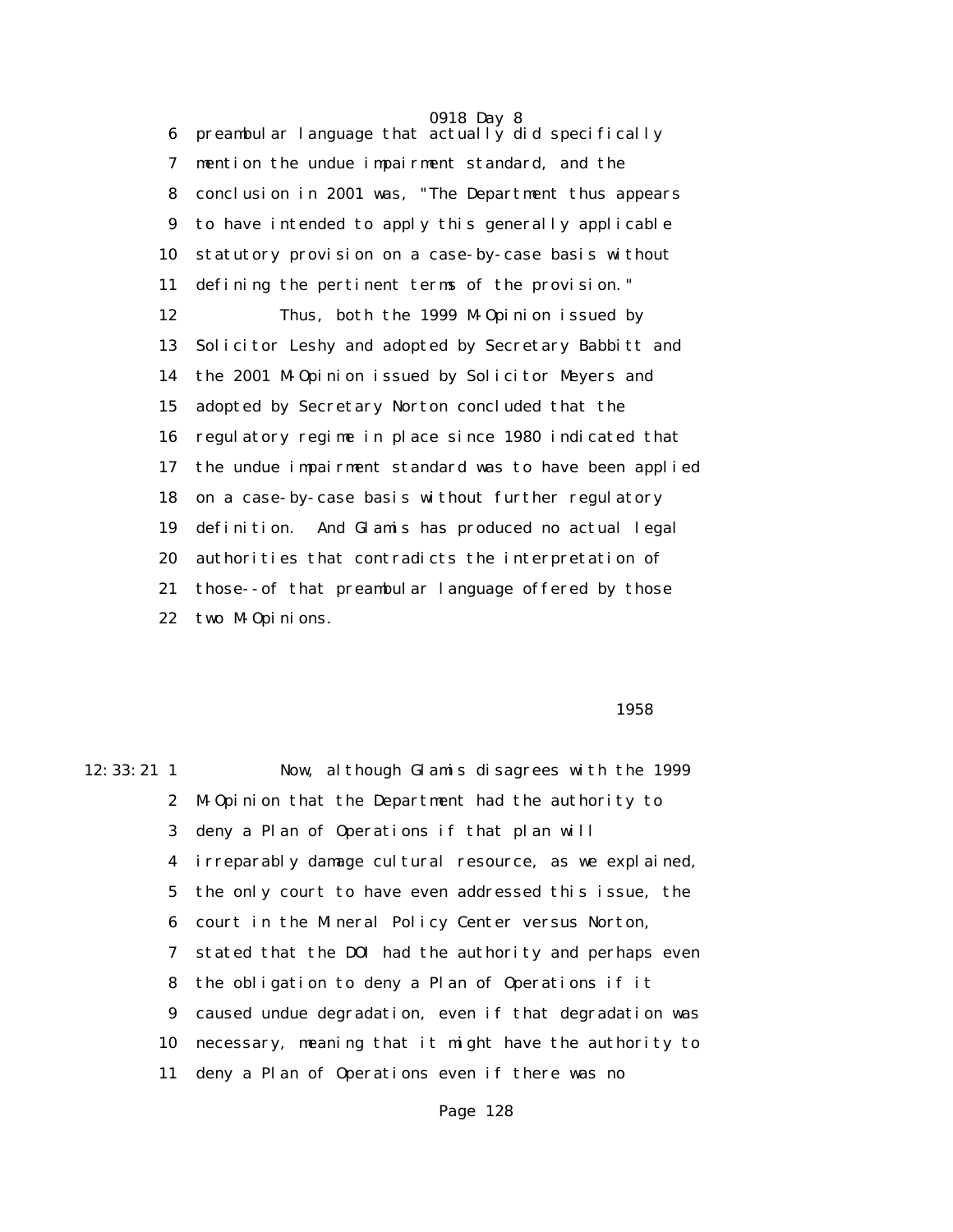0918 Day 8 12 economically feasible way to avoid causing the undue 13 degradation.

 14 Now, if the only court have to reviewed the 15 authority under--of the Department to deny a Plan of 16 Operations under FLPMA has concluded that the 17 Department had such authority under the unnecessary or 18 undue degradation standard, then it cannot be deemed 19 unreasonable or arbitrary for the Department to have 20 concluded that it had the authority under the undue 21 impairment standard to deny such a plan as that 22 standard was created to offer more protection to the

 $1959$ 

12:34:26 1 resources in the California Desert Conservation Area. 2 Finally, Glamis focuses on three developments 3 in projects approved in the CDCA that postdate the 4 rescission of the Imperial Project denial and argues 5 that the treatment of these projects evidences 6 arbitrary treatment of the Imperial Project. And 7 these projects that it mentions are the Mesquite Mine 8 expansion, approved in 2002; the North Baja Pipeline, 9 approved in 2002; and the developments at the Mesquite 10 Landfill after 2002. 11 Now, as I mentioned at the merits hearing, 12 the Mesquite Mine expansion and the North Baja 13 Pipeline, both approved in 2002, postdate when the 14 Department had rescinded the denial of the Imperial 15 Project in the 1999 M-Opinion. Yesterday Glamis 16 argued that the United States had not accurately 17 represented the concerns expressed about the Mesquite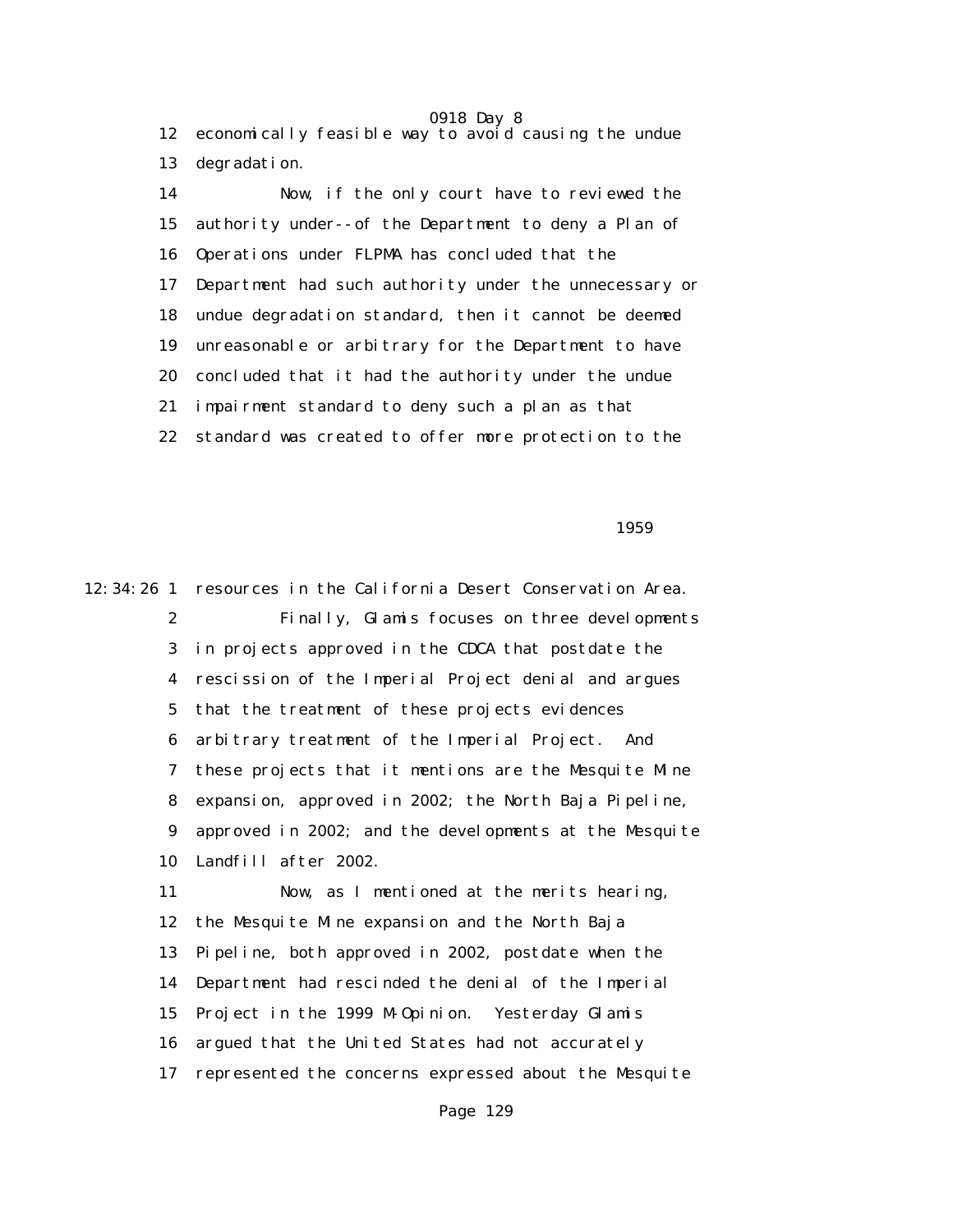18 expansion. That is the concerns expressed by the 19 Quechan about the Mesquite Mine expansion. 20 And again, Glamis relied on a document that, 21 to my knowledge, is not in the record, and we again 22 note our objection to Glamis having introduced that

#### $1960$

12:35:35 1 document at this late date, and would ask the Tribunal 2 not to accept that document. But if the Tribunal does 3 choose to look at that document, it will see that the 4 two concerns that the Quechan expressed about the 5 Project were nothing like those the Quechan expressed 6 regarding the Imperial Project either in the apparent 7 intensity of the concern or in the substance of the 8 concerns they described, and I will leave it to the 9 Tribunal to determine whether or not it will look at 10 that document or, if it does, to make that comparison 11 to the characteristics of the Imperial Project we have 12 already described.

> 13 Now, regarding the Mesquite Landfill, as we 14 noted before, that project was approved in 1996, and 15 the litigation that delayed the landfill development 16 was concerned solely with the valuation of the lands 17 that the BLM had exchanged as part of the landfill 18 project. And when that land valuation issue was 19 resolved in 2002, BLM had obtained no new evidence 20 regarding the impacts of the landfill that required 21 revisiting the EIS and, thus, that Environmental 22 Impact Statement was determined to be adequate, and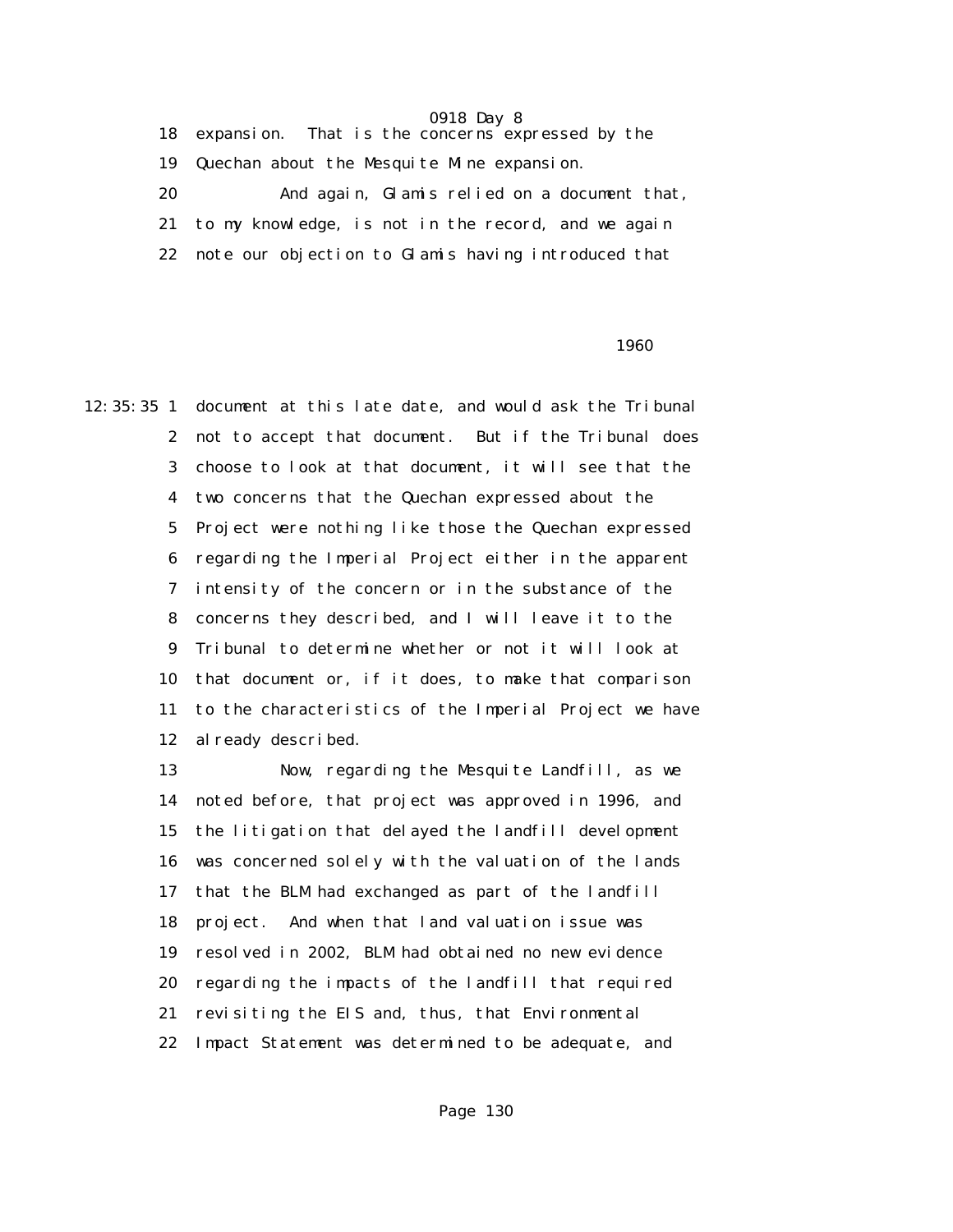1961

12:36:42 1 the development of the landfill proceeded pursuant to 2 the 1996 final environmental impact and Record of 3 Decision. 4 And Glamis's arguments to the contrary on 5 this point to the--Glamis's arguments that the 6 Department had received such evidence are merely 7 speculative and are not borne out by any evidence in 8 the record. 9 Now, when the Department rescind the Imperial 10 Project Record of Decision in 2001, it determined that 11 it would not deny a planning Plan of Operations on the 12 basis of the undue impairment standard until 13 regulations were promulgated to define that standard. 14 Thus, regardless of the impacts to cultural resources 15 that may result from either the North Baja Pipeline 16 project or more directly the Mesquite Mine expansion,

> 18 evaluating the Department's earlier decision to deny 19 the Imperial Project because in that post-2001 time 20 frame, none of the Projects were in jeopardy of being 21 denied on the basis of the undue impairment standard, 22 including the Imperial Project.

17 the approval of those projects is irrelevant to

 $1962$ 

12:37:49 1 So, to illustrate this, after the rescission, 2 the Federal Government has not taken any adverse 3 action against the Imperial Project. Rather, it was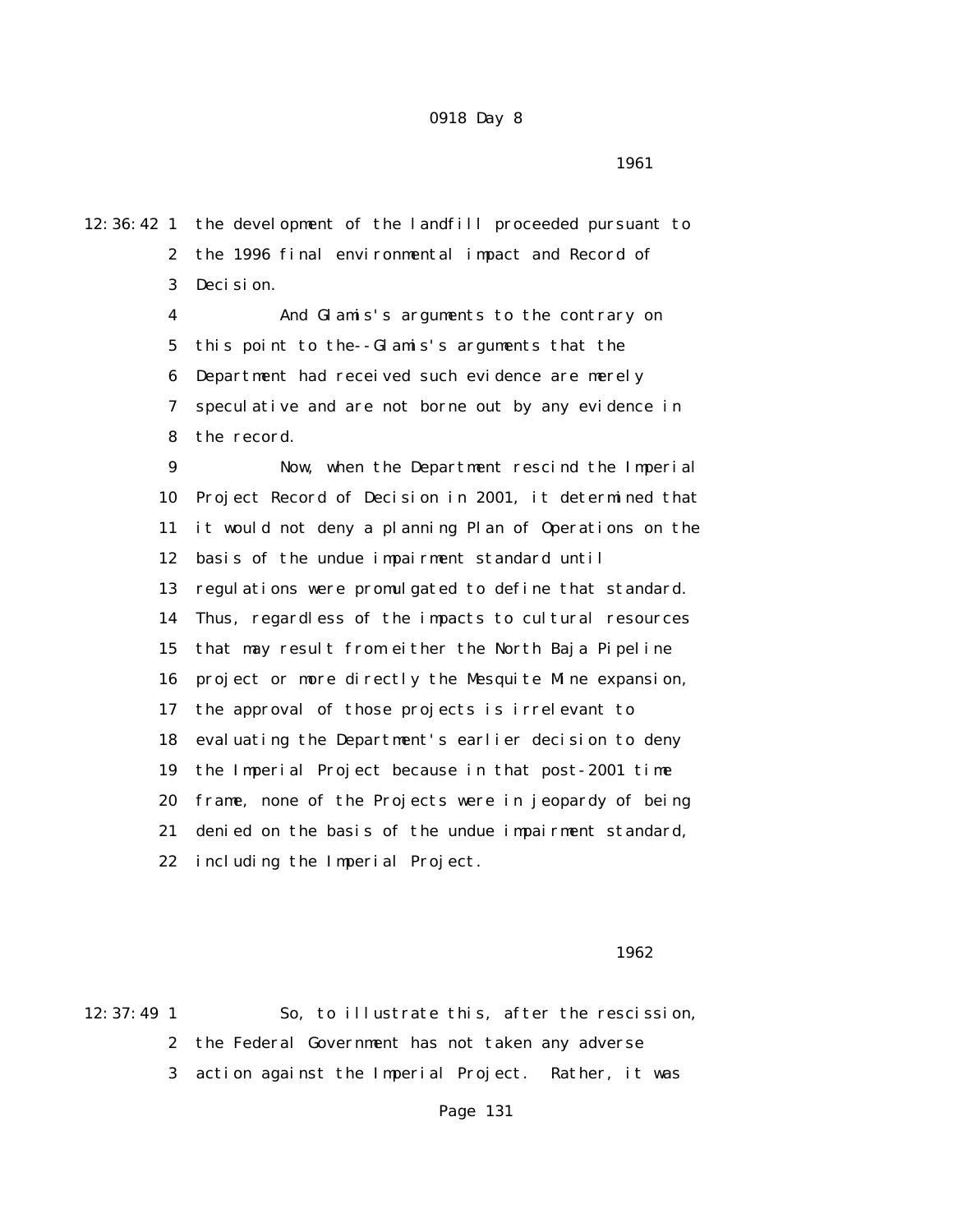4 Glamis that elected to abandon the Federal processing 5 of the Imperial Project Plan of Operations. And when 6 comparing the treatment that the Mesquite Mine 7 expansion or the North Baja Pipeline projects received 8 with that that Glamis received in that post-2002 time 9 frame, this becomes more clear.

 10 So, during 2002, Glamis was working directly 11 with high-level BLM officials to finalize the Mineral 12 Report for the Imperial Project. During the course of 13 that process, Glamis had as many as a dozen meetings 14 with Department officials over a four-month period and 15 supplemented those meetings with numerous phone calls. 16 Ultimately Glamis received a favorable 17 Mineral Report that concluded it had valuable mining 18 claims. Now, the next step in the process would have 19 been to determine how to finalize the Environmental 20 Impact Statement for the Imperial Project, which would 21 include decisions on how to reformulate responses to 22 the hundreds of comments that had been received about

 $1963$ 

12:38:52 1 the final environmental impact statement in light of 2 the fact that the undue impairment standard would not 3 be the basis of the denial, and after December 2002, 4 we evaluate the final environmental impact statement 5 would require determining how to respond or treat the 6 California measures that had been passed.

 7 Now, we don't know how that process would 8 have concluded at that time because rather than pursue 9 further processing of its Plan of Operations, Glamis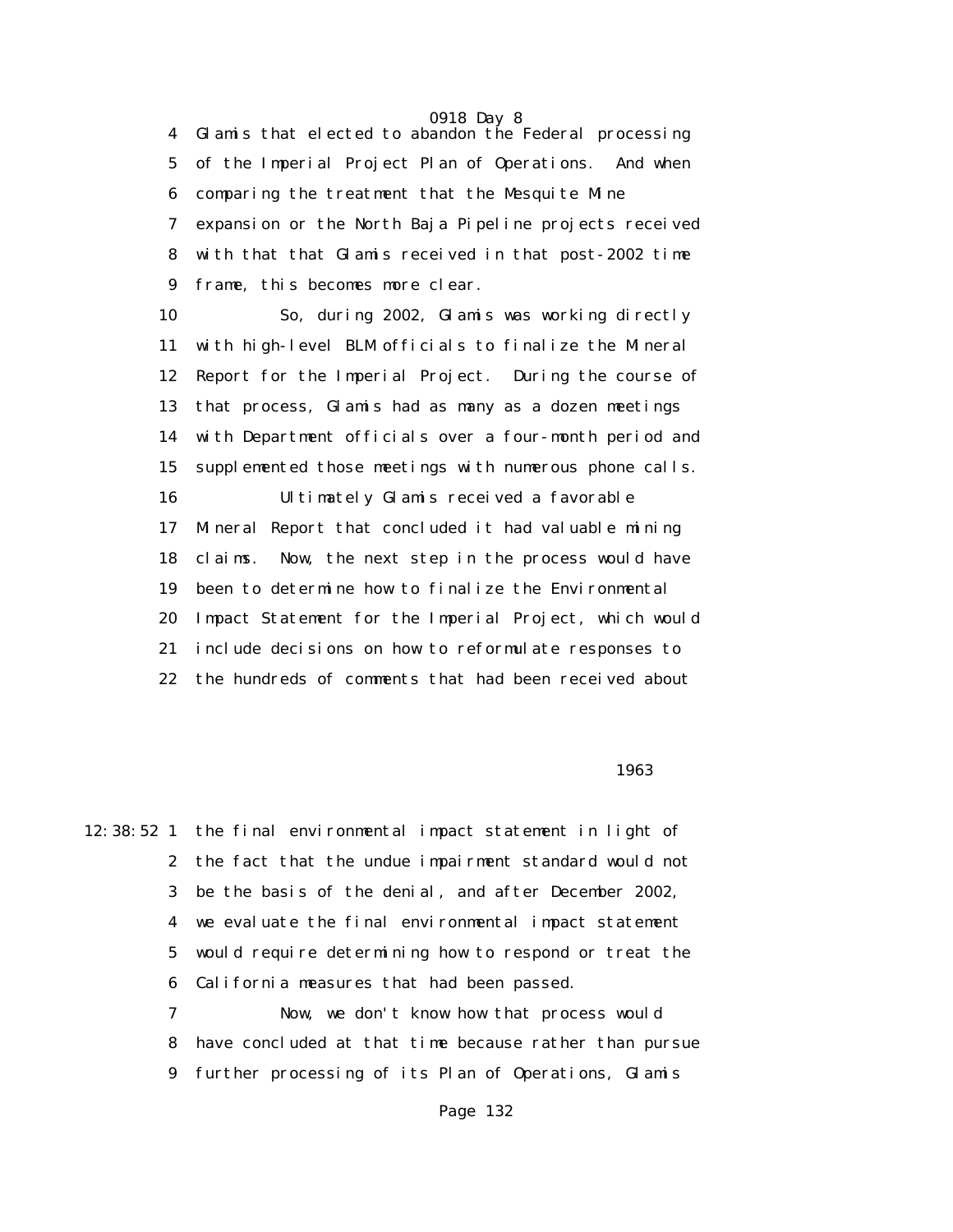0918 Day 8 10 chose to abandon that process and, instead, filed this 11 arbitration. And despite Glamis's claims in its 12 written submissions that the United States failed or 13 refused to process its Plan of Operations in 2003 and 14 to the present, and despite its continued insistence 15 on this point, as we have shown earlier today, and as 16 the evidence indicates, it is clear that Glamis 17 abandoned any efforts to process that plan after the 18 California measures were adopted because, in the words 19 of Glamis's CEO, Mr. McArthur, it would have been 20 reckless to proceed after January 2003 with the 21 project. And, as Mr. Jeannes acknowledged, he was 22 unaware that they had taken any position as to whether

 $1964$ 

12:39:58 1 or not to contact the Department of Interior after 2 they filed their arbitration notice to pursue further 3 processing of the Project.

> 4 So, in summary, Glamis's allegations that the 5 Federal Government violated Article 1105 by 6 temporarily denying the Imperial Project while 7 approving other projects and by issuing that denial in 8 contravention of clearly established domestic law lack 9 merit. The evidence before the Federal Government at 10 the time that each respective project was approved 11 indicated that the area of the Imperial Project was of 12 unique importance, and the processing of the Imperial 13 Project Plan of Operations, including the request for 14 a legal opinion in the Solicitor's Offices of legal 15 review was undertaken to deal with the Imperial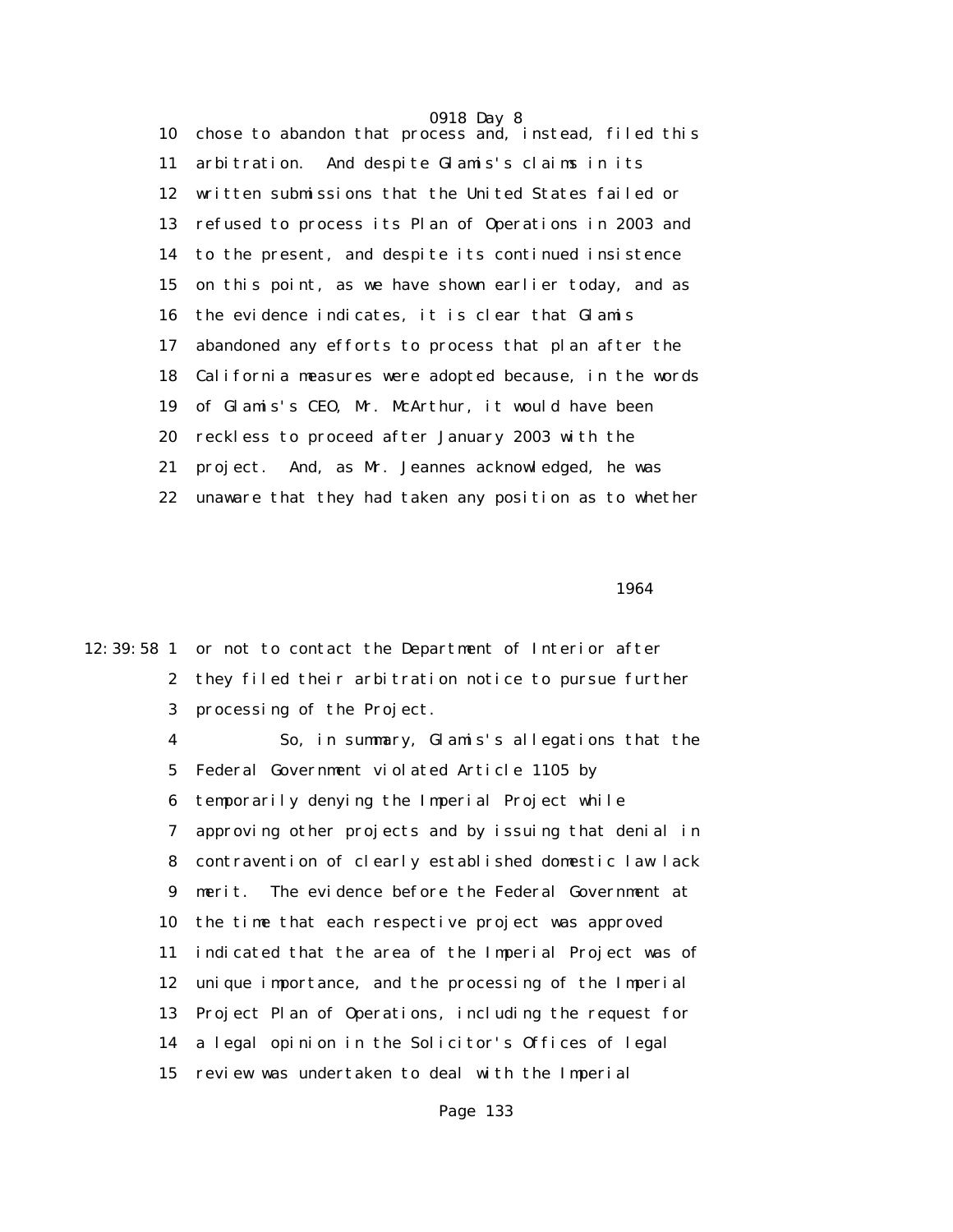16 Project's unique impacts. And the temporary denial of 17 that project based upon the undue impairment standard 18 did not contravene or contradict any previous legal 19 precedents regarding the Department's authority, and 20 the Federal Government's subsequent approval of other 21 projects after it had rescinded the Record of Decision 22 and opinion on which that denial had been based and

 $1965$ 

12:41:06 1 determined that it would not deny projects on the 2 basis of the undue impairment standard until 3 regulations were promulgated cannot render its earlier 4 actions as arbitrary because, in fact, the record 5 reveals that Glamis received treatment that was no 6 less favorable than that received by the operators for 7 the other projects seeking approval after the Imperial 8 Project denial was rescinded. It was Glamis's 9 decision to abandon the processing of its Plan of 10 Operations on account of the adoption of the 11 California measures and nothing that the Federal 12 Government did that accounts for the fact that its 13 Plan of Operations was never approved. 14 And the United States thus respectfully 15 requests the Tribunal dismiss Glamis's 1105 claims in 16 their entirety. 17 And with that, I would ask the Tribunal to 18 call on Ms. Menaker to address the 1105 claims 19 regarding the State measures. 20 MS. MENAKER: Thank you. 21 Before I begin, if I may just ask Ms. Obadia,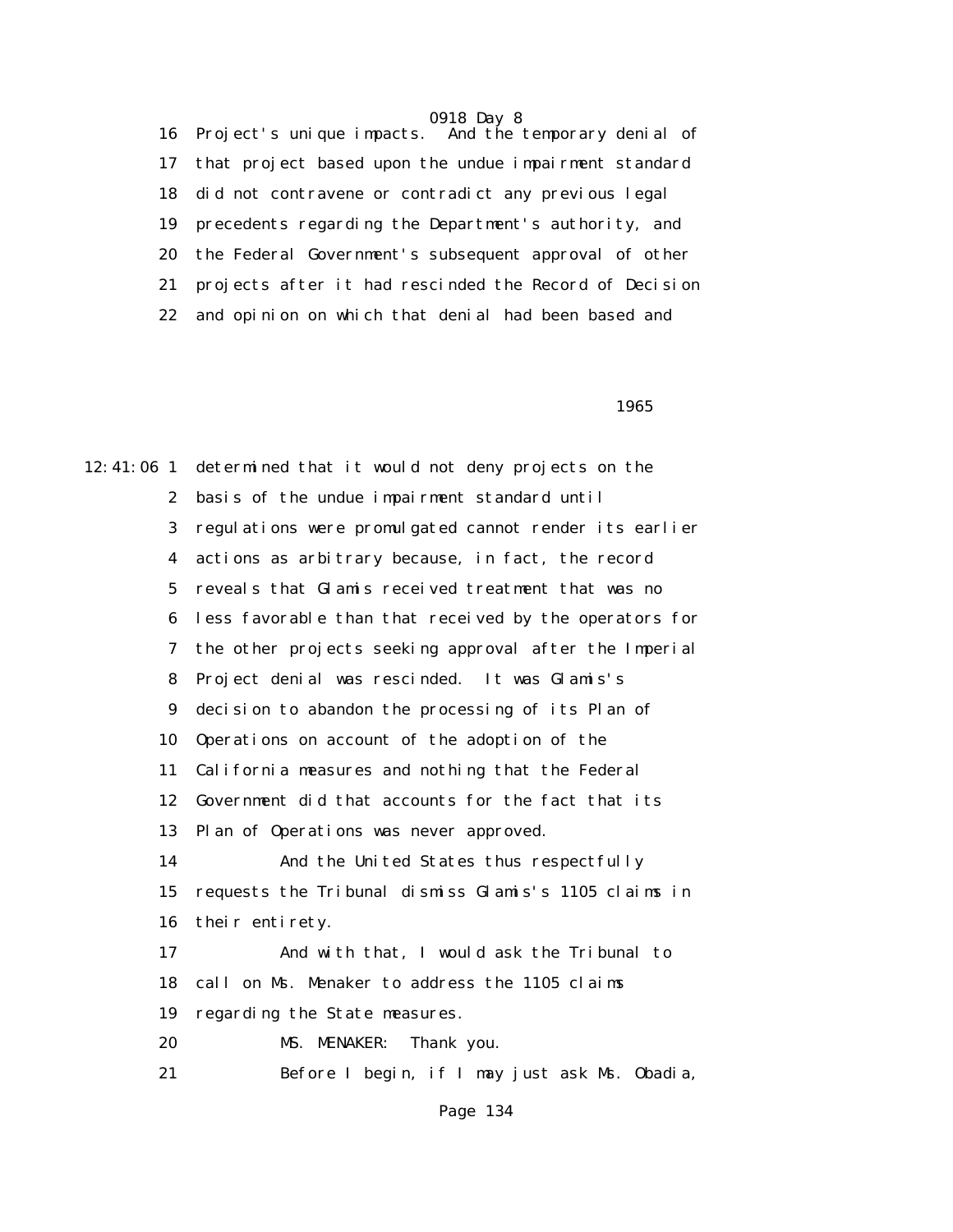0918 Day 8 22 how much time we have remaining.

 $1966$ 

12:42:02 1 SECRETARY OBADIA: You have 30 minutes left. 2 MS. MENAKER: Okay. 3 Mr. President, Members of the Tribunal, I 4 will now address the California measures. 5 Glamis has failed to show that either of 6 these measures breach the United States's obligation 7 to provide its investment with the customary 8 international law minimum standard of treatment. As 9 we discussed, Glamis has failed to identify any rule 10 of customary international law that has been breached 11 by the United States; but, as we have done before, we 12 will address Glamis's Article 1105 claim as it relates 13 to the California measures in connection with its 14 argument that the United States violated an alleged 15 obligation of transparency, an obligation to refrain 16 from arbitrary conduct, and an obligation to refrain 17 from frustrating an investor's legitimate 18 expectations. 19 To begin, Glamis concedes that both 20 California measures were adopted in a lawful manner. 21 When questioned about this, Glamis claimed that what 22 it meant by saying this was that neither measure was

 $1967$ 

12:43:09 1 procedurally defective, that both were adopted in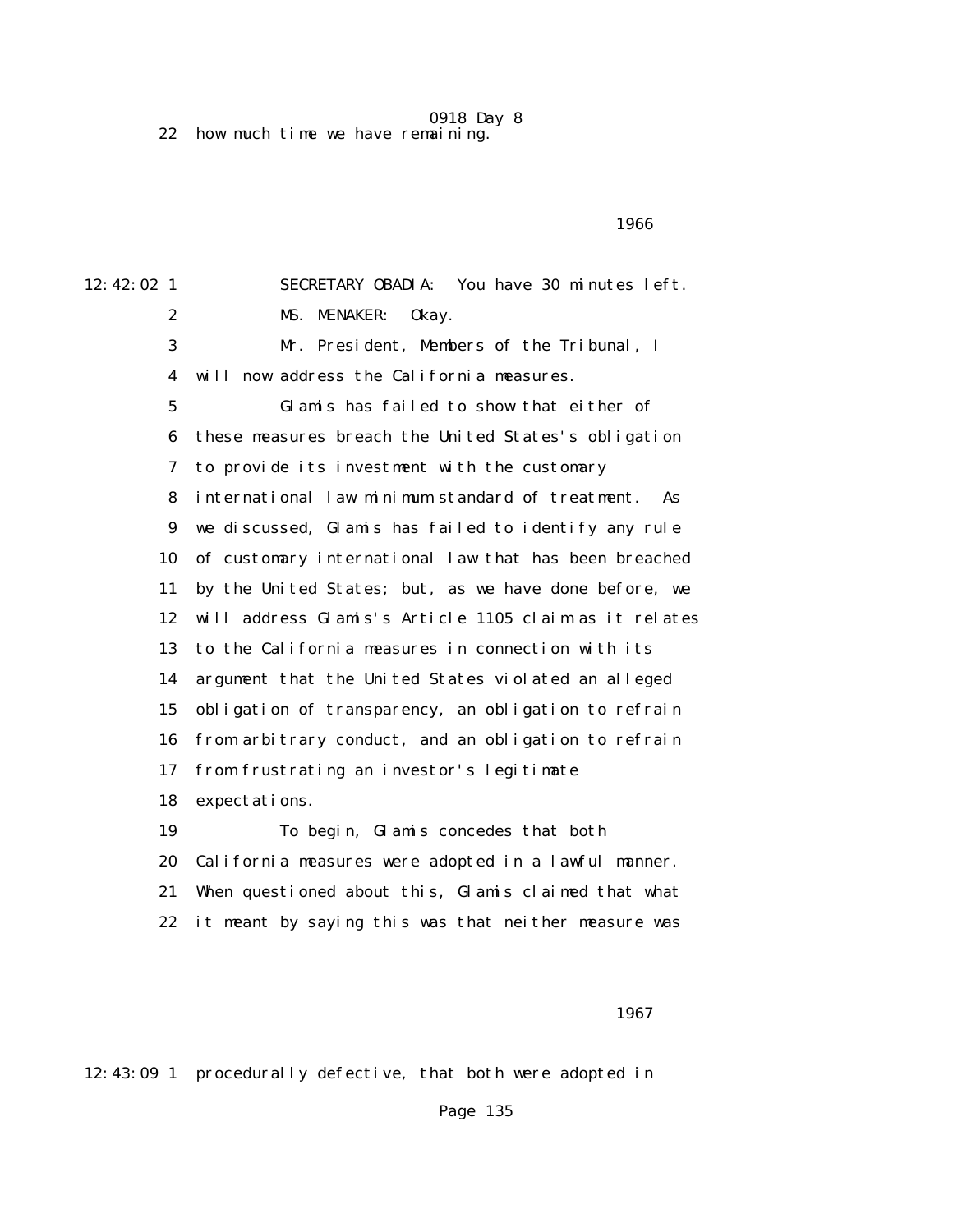2 accordance with lawful procedures.

 3 So, then, Glamis's so-called transparency 4 argument clearly has no relevance to its challenge to 5 the California measures. There is no dispute that 6 legislative and administrative rule-making procedures 7 in California are transparent, and if Glamis concedes 8 that the legislation and rule making were promulgated 9 in accordance with law, then clearly both measures 10 were adopted in a fully transparent manner.

 11 Glamis's complaints that the measures were 12 arbitrary are equally baseless. In the ELSI case on 13 which Glamis relies, the Court was interpreting an 14 FCN--excuse me--Friendship, Commerce and Navigation 15 Treaty with an explicit provision barring arbitrary 16 conduct that did not contain the qualifying language 17 that's found in Article 1105 or the FTC's 18 interpretation.

 19 The Treaty text in that case was different, 20 and this difference is significant. But in any event, 21 as we noted earlier, the ICJ in the ELSI case defined 22 arbitrary conduct as conduct that is not contrary to

 $1968$ 

12:44:17 1 law, but is contrary to the rule of law. And none of 2 the challenged conduct of the present case was 3 contrary to the rule of law. 4 As I just noted, the SMGB's regulation and

 5 Senate Bill 22 were adopted in accordance with legal 6 procedures, and those procedures are among the most 7 transparent worldwide. California afforded all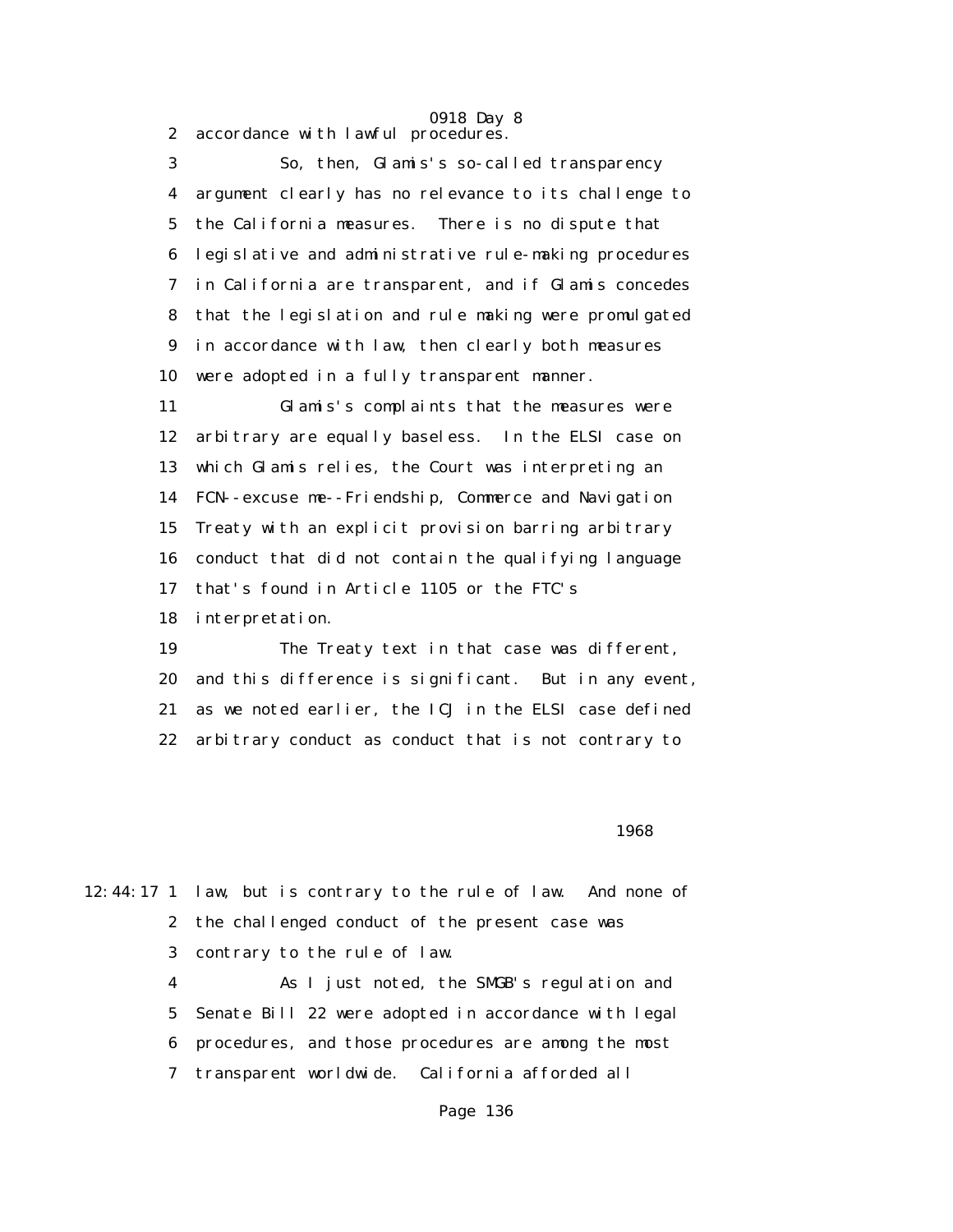0918 Day 8 8 interested parties, including Glamis, an opportunity 9 to have their views about the measures heard. 10 We also showed at last month's hearing that 11 each of the measures bears a rational relationship to 12 the problems that it was designed to address. We have 13 also shown that no Government should be held to a 14 standard of perfection and that it is simply not 15 enough for Glamis to complain that the measures did 16 not fully accomplish what they were enacted to do. 17 Similarly, Glamis has no grounds for 18 complaint that the Government chose to address 19 problems associated with hardrock mining and did not 20 address other problems that may raise similar issues 21 at the same time; that regulations governing different 22 types of projects in addition to mines were not

 $1969$ 

12:45:17 1 promulgated cannot render the measures that issue here 2 arbitrary; that nonmetallic mines were not regulated 3 because they were perceived to present different and 4 less immediate problems cannot render the measures 5 arbitrary.

> 6 Were this not the case, Governments would 7 grind to a halt and no regulations would ever be 8 adopted. All a disappointed investor would need to do 9 would be to identify a problem that has gone 10 unaddressed or to find fault with the compromised 11 solution that was adopted to sustain a claim. 12 Liability would attach for every regulation as there 13 are always constituents that are dissatisfied with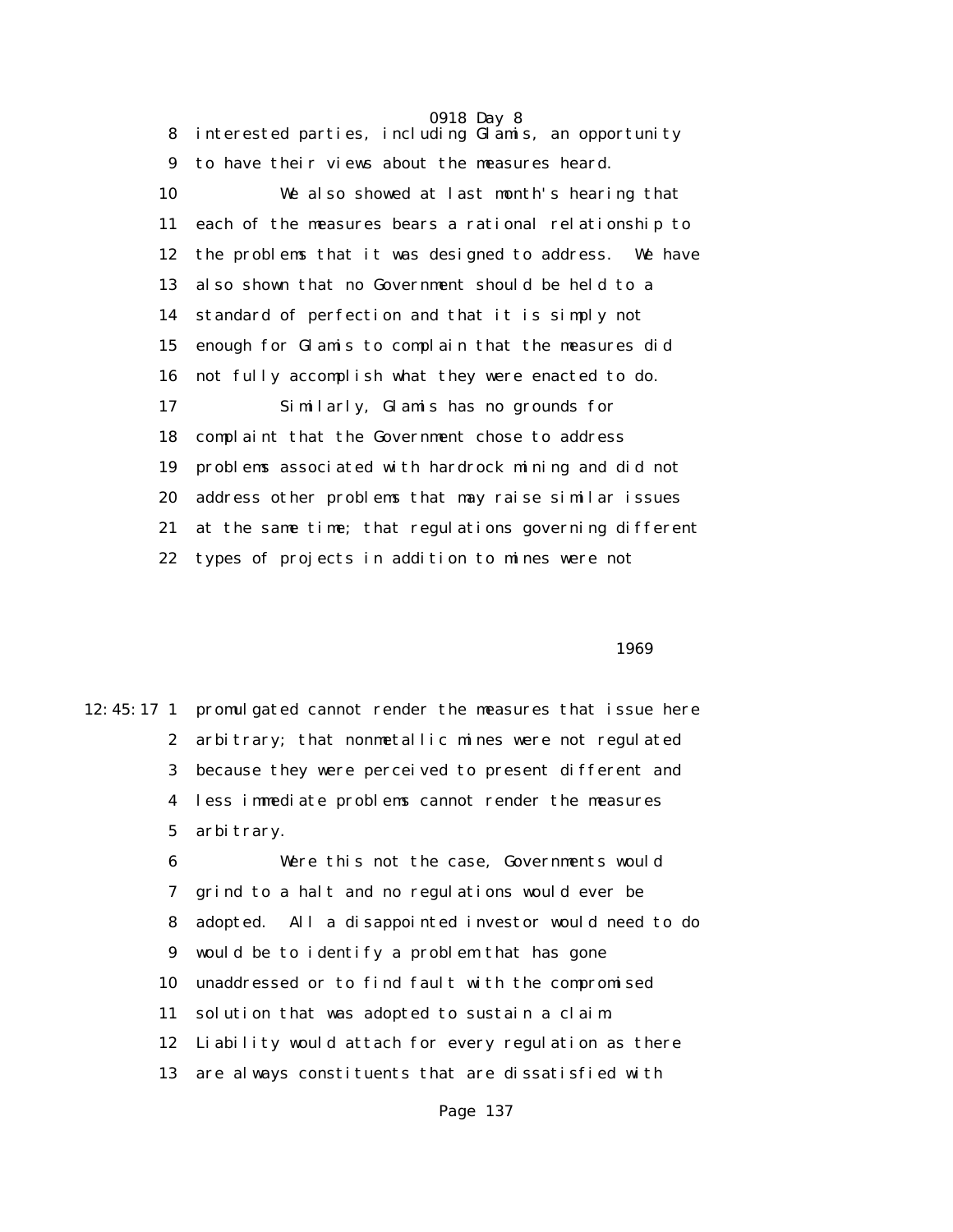14 legislation no matter how well considered. 15 We showed that the SMGB's regulation 16 addressed the problems posed by open-pit metallic 17 mining and is not arbitrary. Glamis argued that the 18 regulation is arbitrary because it applies to metallic 19 and not to nonmetallic mines, but we, along with 20 Dr Parrish addressed at length in both our written and 21 oral submissions why the Board determined to have the 22 regulation applied to metallic and not nonmetallic

1970

12:46:18 1 mines, and this decision was eminently reasonable. 2 Yesterday, Glamis asserted, and I quote, 3 "There is no evidence in the administrative record 4 that shows that the Board actually performed the 5 comparative analysis of the metallic mines and 6 nonmetallic mines," and that there was, "no record to 7 support what it called Dr. Parrish's post hoc 8 rationalization as to why the regulation governed 9 metallic and not nonmetallic mines." But that is 10 simply wrong. 11 The administrative record for the rule-making 12 absolutely included consideration of whether the 13 regulation should be applied to nonmetallic as well as 14 metallic mines. There were numerous submissions made 15 to the Board addressing the scope of the backfilling 16 regulation and whether it should include and encompass 17 aggregate mines.

> 18 During the rule-making process, the 19 significant distinctions between metallic and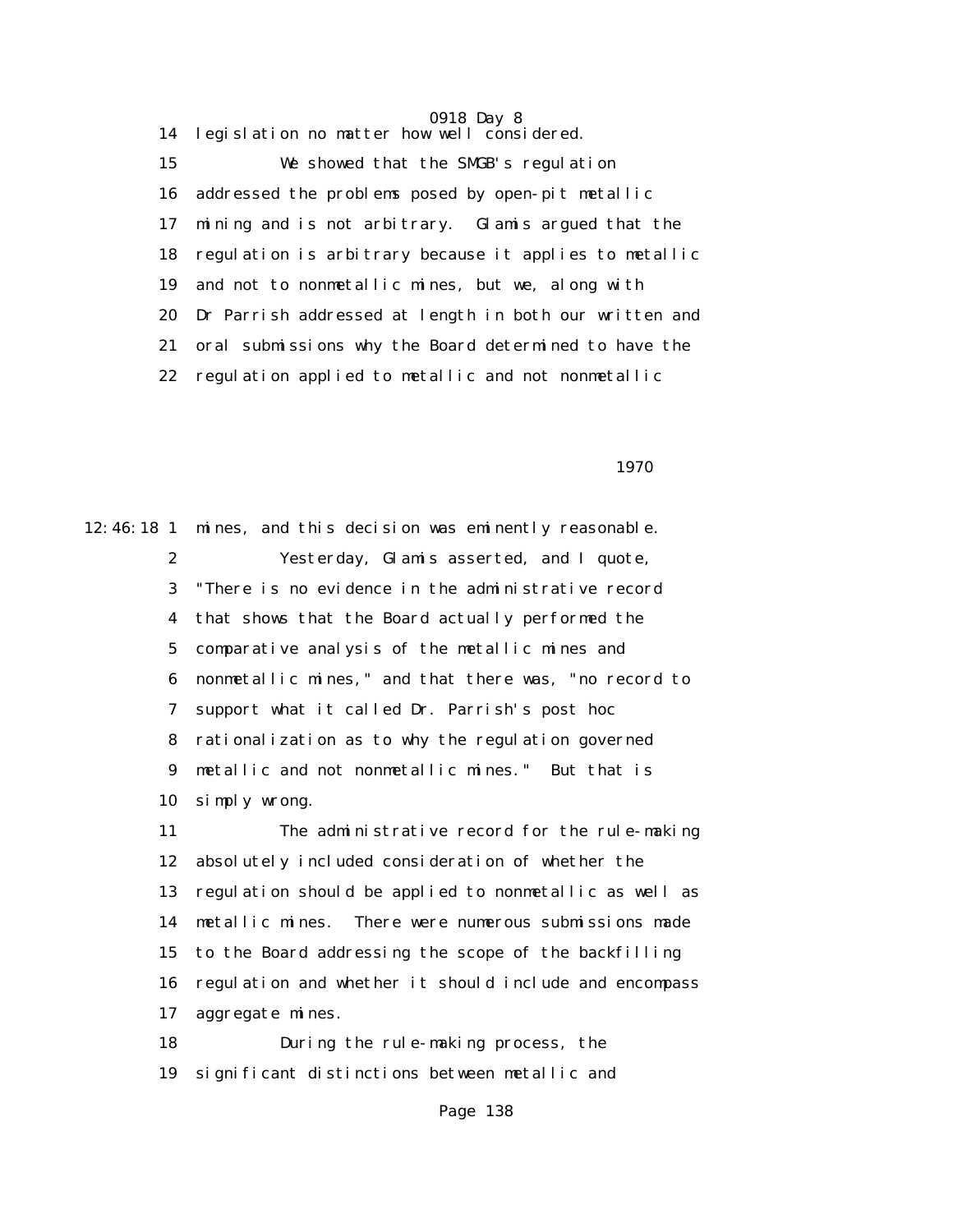20 nonmetallic mines were highlighted by among other 21 parties the Construction Materials Association of 22 California or CMAC, and I put this on the slide.

1971

12:47:17 1 In its December 2002 letter to Dr. Parrish, 2 the CMAC observed that, "As you know, aggregate 3 operations primarily extract and process rock, sand, 4 and gravel products for use in road building and 5 construction. Aggregate operations often, as a 6 secondary activity, recover metallic minerals in their 7 processing operations. By the nature of the deposit, 8 these aggregate operations do not accumulate large 9 quantities of overburden and do not use the heap-leach 10 method to recover metallic minerals." 11 In a separate December 2002 letter to 12 Dr. Parrish from John Taylor as counsel to Techart 13 Inc., Dr. Taylor stated, and I quote, that "unlike 14 metallic minerals which typically represent only a 15 small fraction of the excavated material, aggregate 16 typically comprises the bulk of material removed from 17 an aggregate mine. Once the aggregate is mined, 18 processed, and sold, backfilling an aggregate mining 19 site to grade is typically not feasible because of the 20 need for substantial importation of fill material." 21 Similarly, at the April 2003 public hearing

22 on the backfilling regulation, Secretary of Resources

1972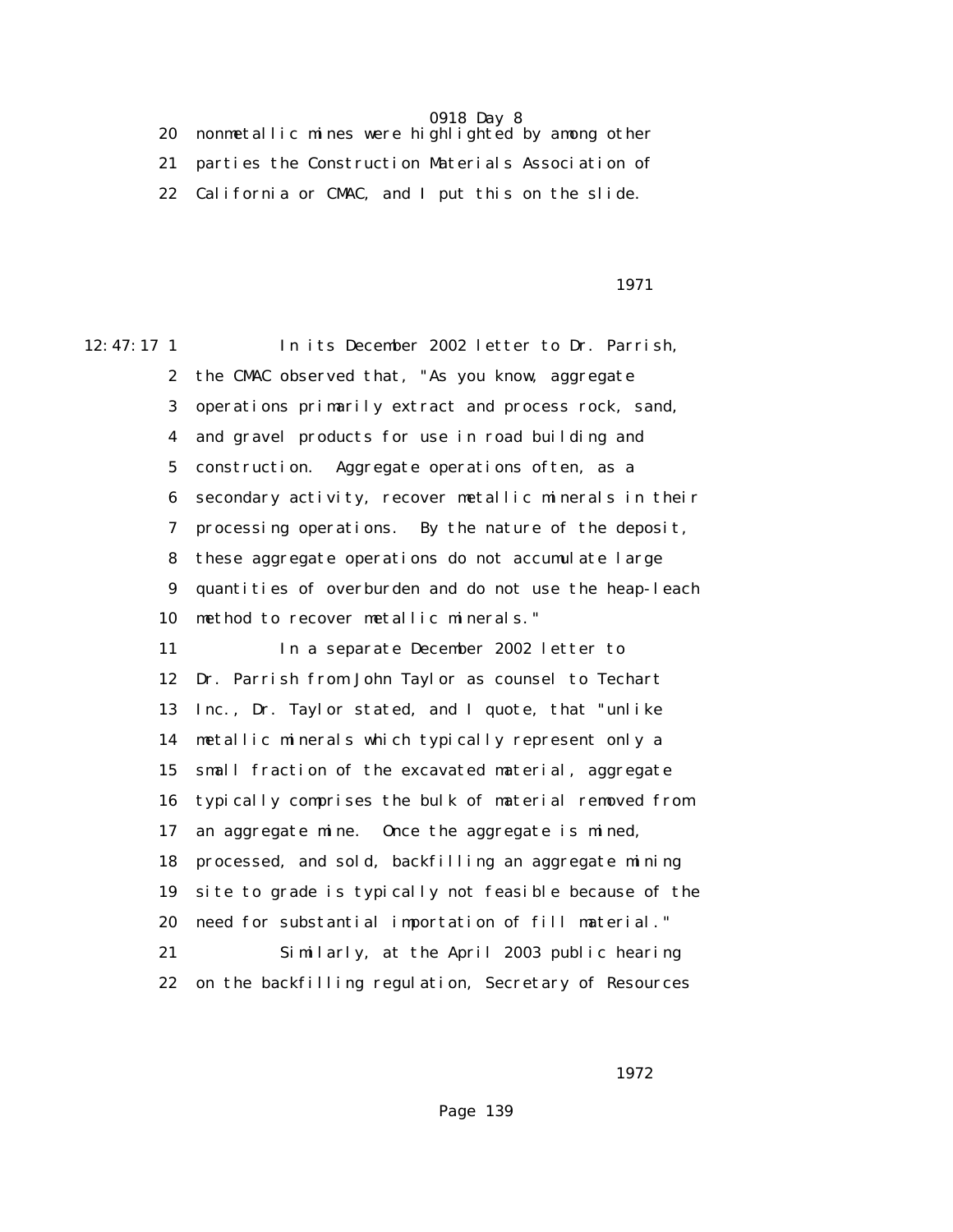12:48:27 1 Mary Nichols stated and, I quote, "We understand the 2 metallic mining is unique and that unlike aggregate 3 mining where the product is essentially all used at 4 the time leaving relatively little in the way of waste 5 around compared to the amount of product that is 6 extracted, that open-pit mining has a unique impact on 7 the environment."

> 8 Further addressing the unique nature of 9 open-pit metallic mining, Secretary Nichols stated, 10 "Not only does it create in the nature of the mining 11 operations the huge cavities, but also it creates 12 large piles of waste that are in very close proximity 13 to those so, in effect, it has a double impact on the 14 environment."

 15 The Chairman of the SMGB Allen Jones 16 similarly observed at the March 2003 public hearing on 17 the proposed rule making that aggregate and metallic 18 mines present very different circumstances, given that 19 excavated material is normally removed from aggregate 20 mine sites while only a very small proportion of 21 excavated material at metallic mine sites is 22 recovered.

1973

12:49:29 1 Moreover, as we briefly noted at the August 2 hearing, the Board in the Final Statement of Reasons 3 for the rule-making expressly addressed the potential 4 for aggregate mines to be included within the broad 5 definition of metallic mine under their regulation.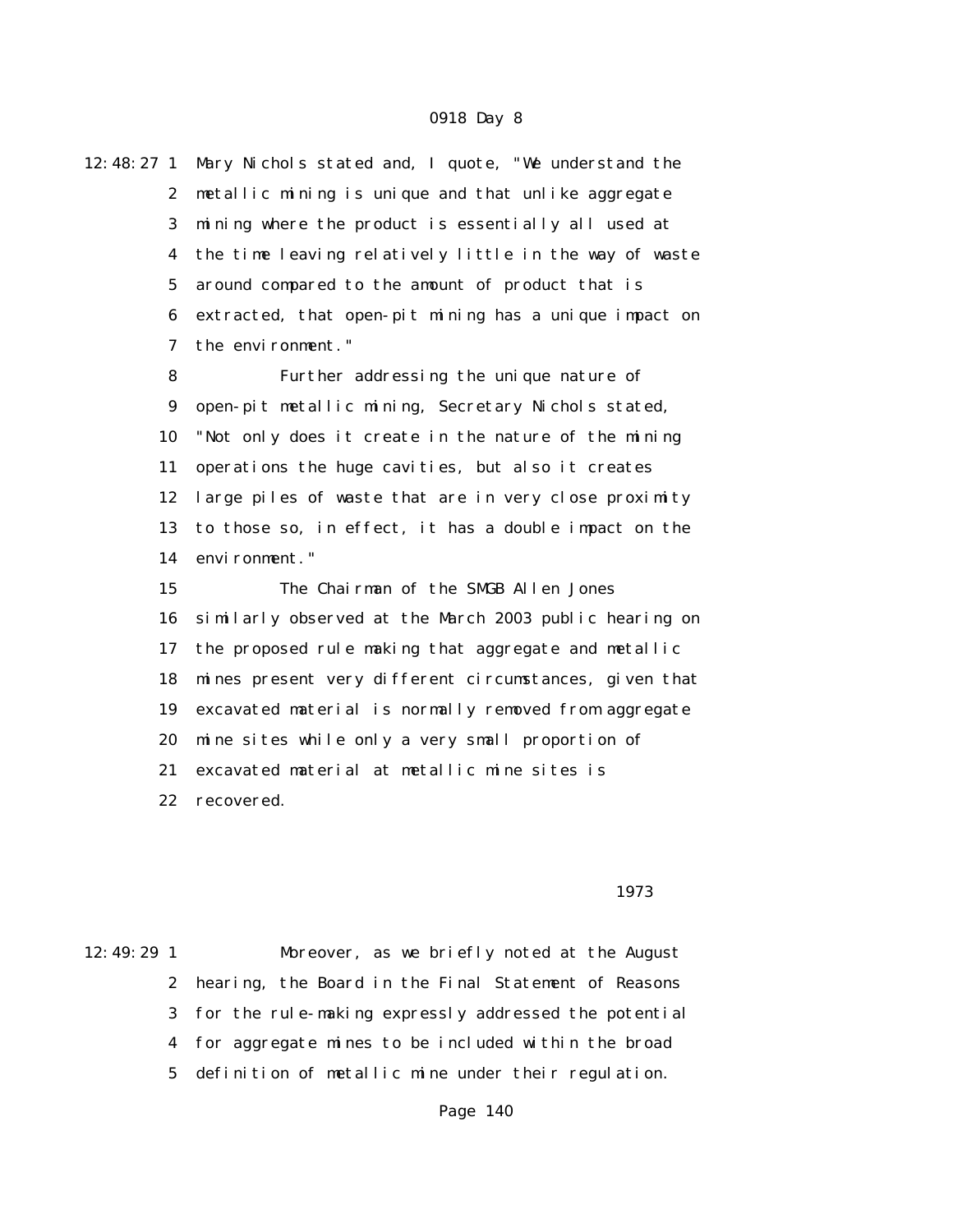0918 Day 8 6 And the Board rejected a commentator's proposal to 7 increase the revenue threshold for qualifying metallic 8 mines from 10 percent to 50 percent. The Board 9 observed that any aggregate mines that might be 10 included within the broad definition of metallic mine 11 under the regulation would be accorded relief by the 12 exception provided in the regulation to the--which 13 doesn't require backfilling when materials are not 14 available on the surface to mine. 15 Accordingly, the administrative record for 16 the SMGB rule-making includes numerous submissions 17 addressing whether the scope of the backfilling

 18 regulation should include aggregate mines. In 19 addition, the Board's inclusion of only metallic mines 20 within the scope of the rule-making was consistent 21 with the SMGB regulatory practice, given that, as

22 Dr. Parrish testified, the Board normally addresses

1974

12:50:27 1 only those issues that are brought before it, and in 2 this matter the Secretary of Resources had petitioned 3 the Board to consider the particular subject of 4 open-pit metallic mines. 5 In no way can this decision render the SMGB 6 regulation arbitrary. 7 Nor has Glamis shown that Senate Bill 22 is 8 arbitrary. At last month's hearing, we demonstrated 9 that the bill was adopted in accordance with 10 applicable law and therefore cannot be said to be 11 contrary to the rule of law. We also showed that the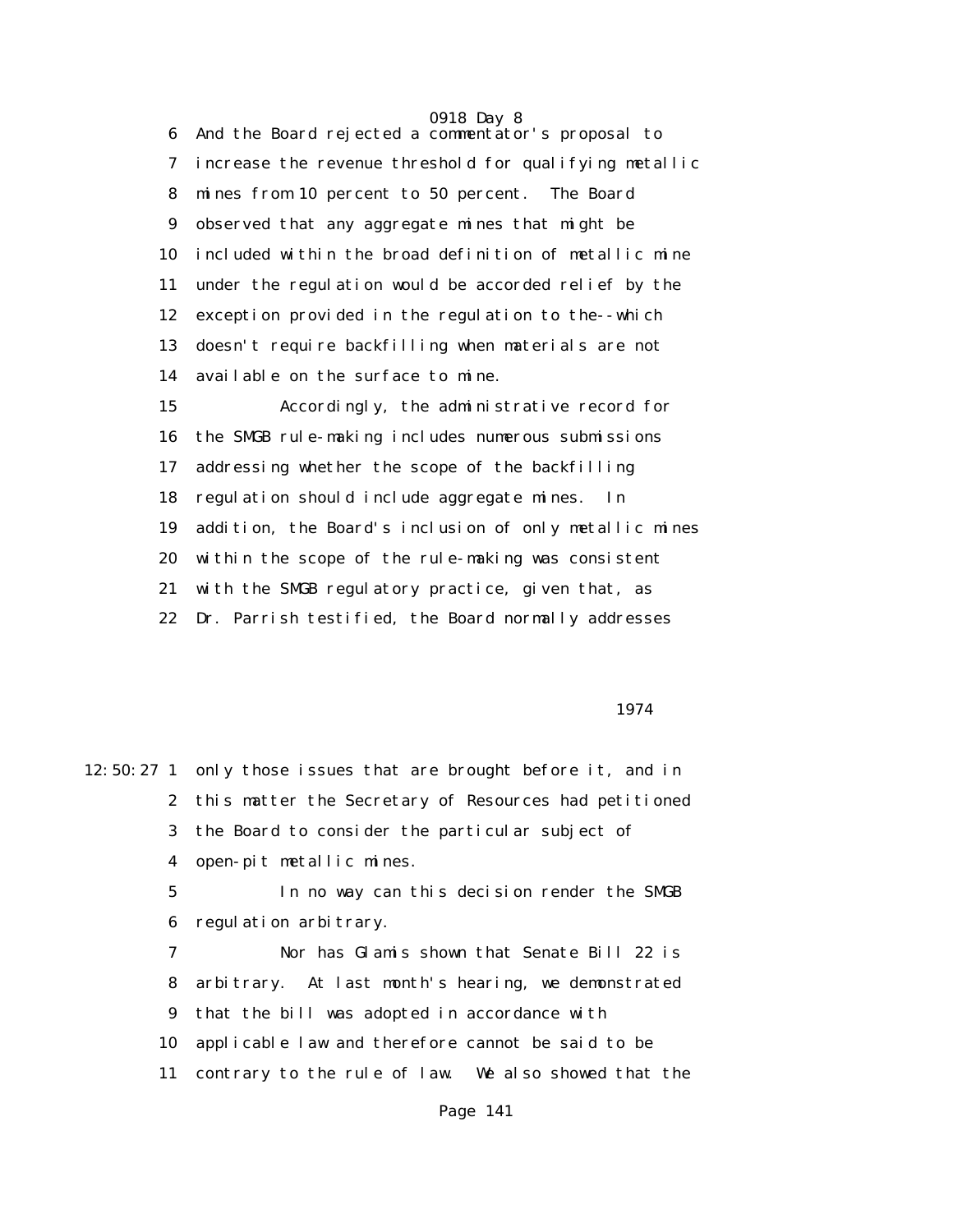0918 Day 8 12 bill bore a rational relationship to its stated 13 objectives. The clear objective of the legislation as 14 stated in the legislation itself is to, "prevent the 15 imminent destruction of important Native American 16 sacred sites." 17 The bill accomplishes this end by requiring 18 reclamation measures for open-pit metallic mines. 19 Yesterday, Glamis argued that the legislation 20 was not rationally related to its goals because 21 cultural resources would be destroyed by mining, and 22 backfilling would not prevent that destruction. But

1975

12:51:26 1 Glamis simply ignored the evidence in the record which 2 we discussed at length in our pleadings and during 3 last month's hearing, that the existence of 4 archeological features at the Imperial Project site 5 was just one among many reasons why the Quechan Tribe 6 recorded the area to be sacred. Members of the Tribe 7 repeatedly stressed the site's significance as a 8 teaching area in their tradition and emphasized the 9 particular role that its sense of solitude and 10 expansive views played in contributing to its 11 uniqueness. 12 Although the California Legislature could not 13 prevent the destruction of the archeological evidence 14 which confirmed the area's use for ceremonial 15 purposes, it could and did impose a complete 16 backfilling and regrading requirements to ensure that 17 the proposed 300- to 400-foot stockpiles did not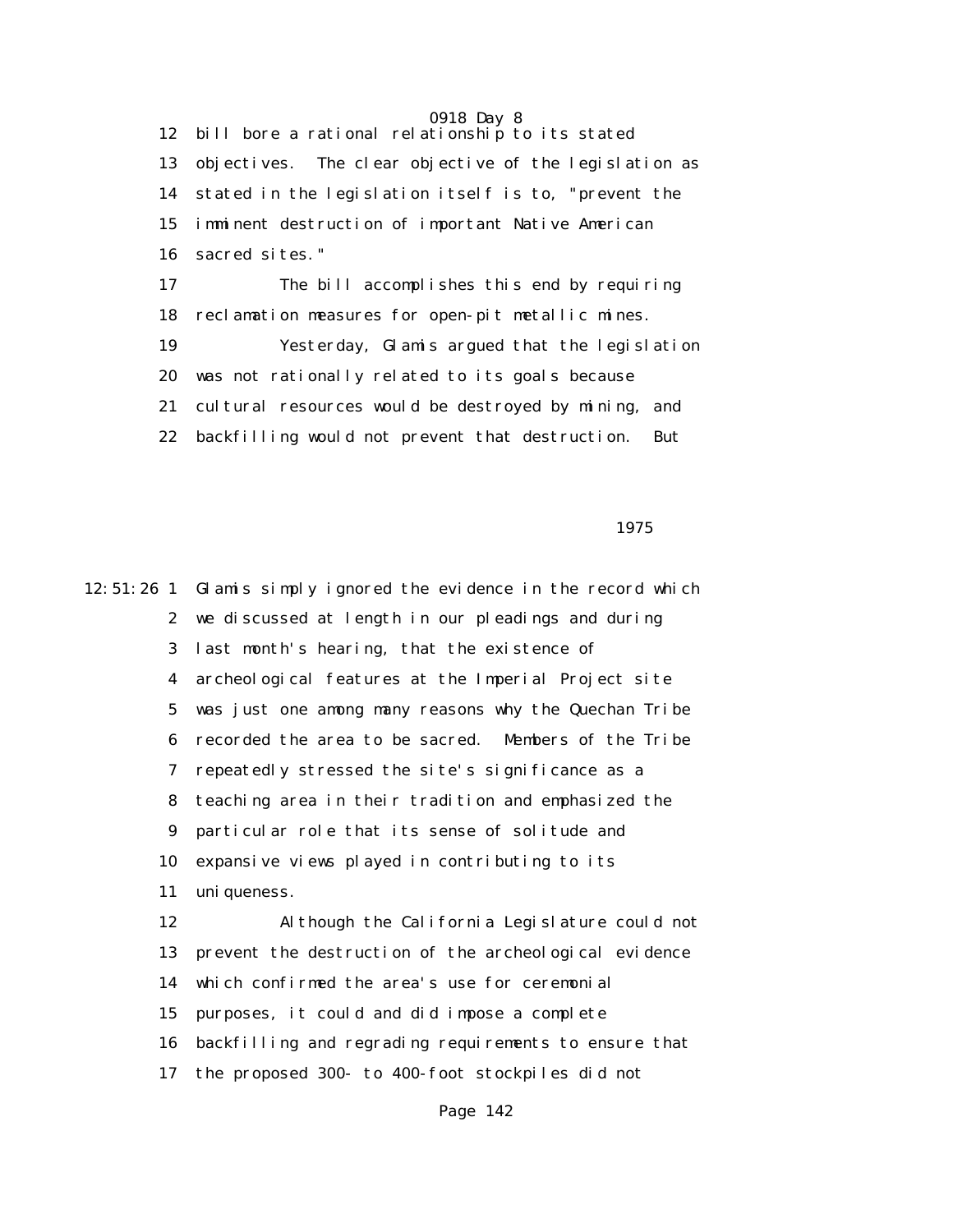18 destroy the area's view sheds or impede the Tribe from 19 using the area to transmit their cultural heritage to 20 future generations.

 21 Clearly, these measures rationally relate to 22 the legislative objective. Without the reclamation

#### 1976

12:52:25 1 measures in place, operators of open-pit mines like 2 Glamis's proposed Imperial Project could leave massive 3 open pits and large waste piles, as Glamis proposed to 4 do. The documentary record in this proceeding is 5 replete with evidence demonstrating the unique role 6 that landscape and particularly view sheds to certain 7 geologic formations like mountains that have 8 significance in creation stories that are particularly 9 important to Native American spirituality and 10 religious practice. 11 The fact that Senate Bill 22's reclamation 12 requirements will not prevent destruction of the 13 archeological evidence of an area's historical use for 14 religious purposes does not mean that it was not 15 rationally related to preventing the destruction of 16 sacred sites. 17 Finally, with Senate Bill 22, the California 18 Legislature balanced the interests of various 19 constituencies and proposed a solution that did not 20 fully satisfy either of them or any of them. The 21 Quechan Tribe did not believe that any measure short

22 of project denial would adequately mitigate the harm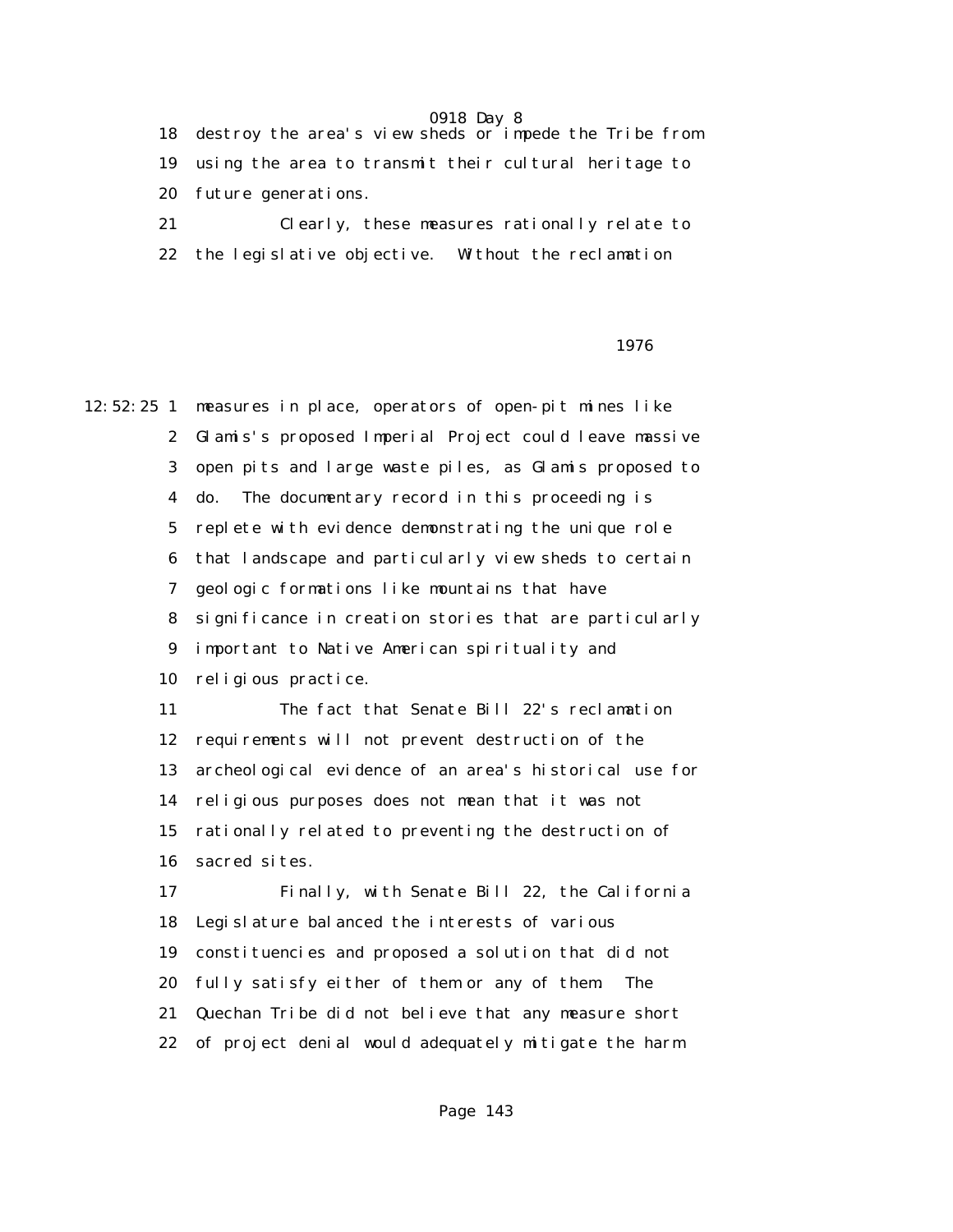12:53:22 1 posed by the Imperial Project. The California Mining 2 Association, on the other hand, argued that the 3 complete backfilling and recontouring requirements 4 imposed would make many projects uneconomical. The 5 Legislature did not accept either of these 6 contentions. As the Methanex Tribunal explained, and 7 I quote, "Decrees and regulations may be the product 8 of compromises and the balancing of competing 9 interests by a variety of political actors." 10 By passing Senate Bill 22, the California 11 Legislature attempted to reconcile competing interests 12 by addressing the threat to Native American sites in 13 the CDCA while recognizing mining companies' rights to 14 mine there. 15 Thus, Senate Bill 22 was rationally related 16 to its stated purpose of preventing the imminent 17 destruction of Native American sacred sites. 18 And finally, I will comment on Glamis's 19 argument that both of the California measures 20 frustrated its reasonable expectations. 21 The United States has explained in both its 22 written and oral submissions why Claimant's contention

1978

12:54:21 1 that the alleged frustration of its expectations 2 cannot give rise to a breach of the customary 3 international law minimum standard of treatment. It's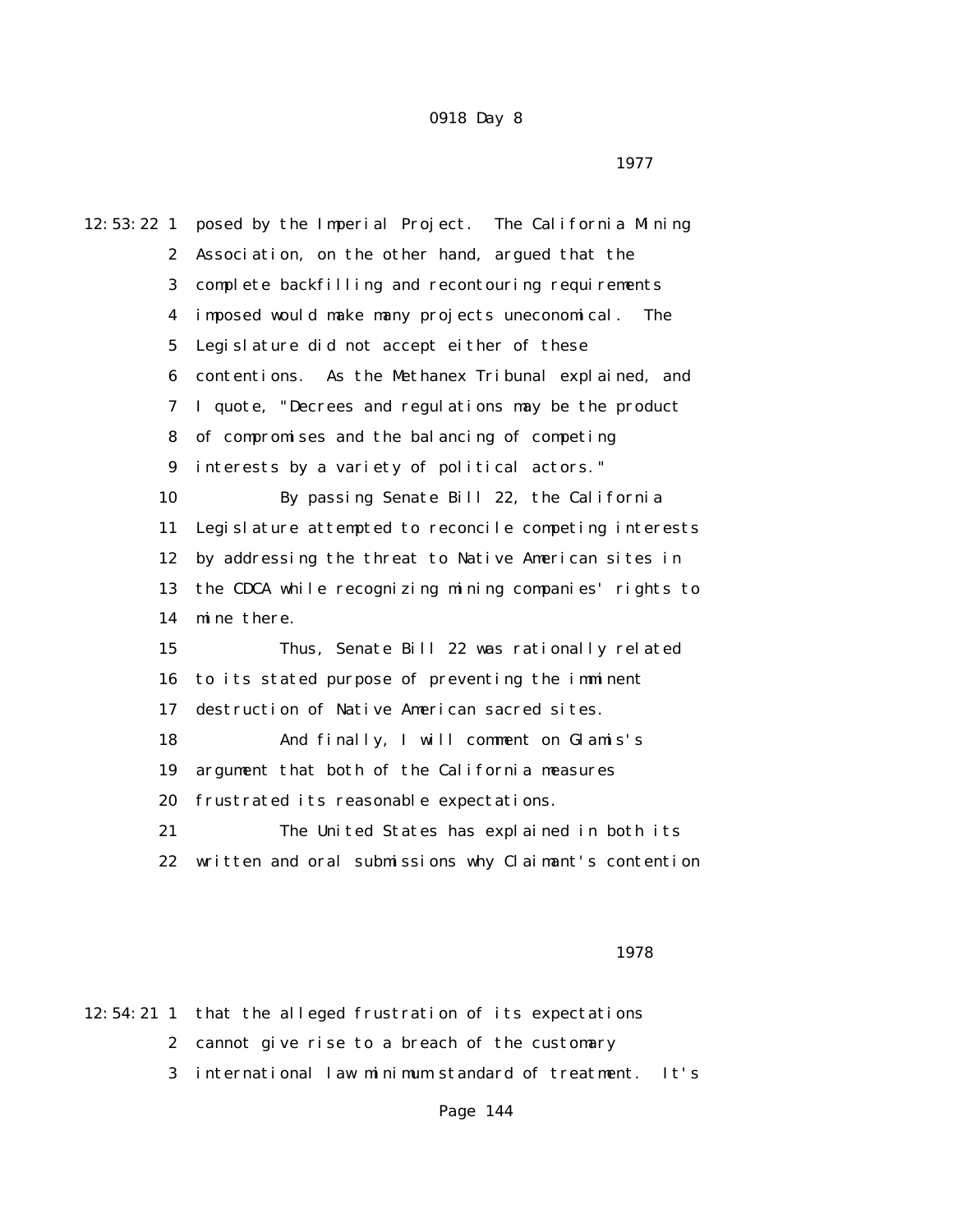0918 Day 8 4 well recognized that mere breach of contract does not 5 violate the customary international law minimum 6 standard of treatment; and thus, frustration of a 7 lesser form of expectation could not do so. Glamis 8 has failed to offer any response to this observation. 9 Instead, Glamis continues to cite stray language from 10 various arbitral decisions, such as the Tecmed versus 11 Mexico case, as it did yesterday.

> 12 The Tecmed Tribunal was interpreting the fair 13 and equitable treatment provision in that Treaty as an 14 autonomous standard that was not expressly tied to the 15 customary international law minimum standard of 16 treatment. That Tribunal, in interpreting that 17 standard, concluded that states may not, and I quote, 18 "affect the basic expectations that were taken into 19 account by the foreign investor," and they must, "act 20 in a consistent manner free from ambiguity and totally 21 transparently in its relations with the foreign 22 investor so that it may know beforehand any and all

1979

12:55:27 1 regulations and rules that will govern its 2 investments."

 3 In ICSID Annulment Committee in the MTD 4 versus Chile case recently addressed the language used 5 by the Tecmed Tribunal in interpreting the fair and 6 equitable treatment standard. That Annulment 7 Committee noted that the Tecmed language was subjected 8 to strenuous criticisms from Respondent's experts in 9 that case, Mr. Jan Paulsson and Sir Arthur Watts, two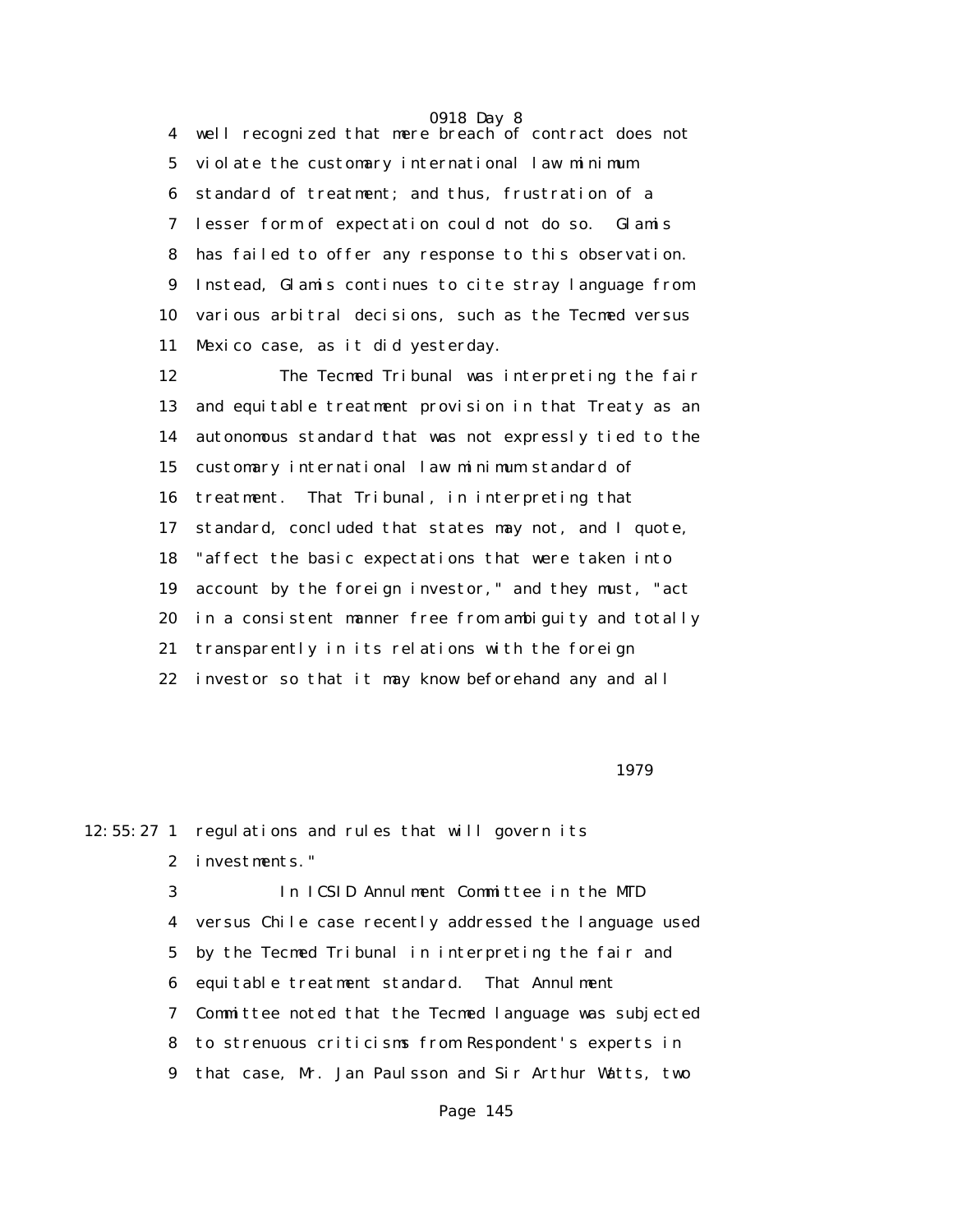0918 Day 8 10 preeminent international lawyers. And the Ad Hoc 11 Committee continued, and I apologize, I thought I had 12 a slide for this, but I don't. It said, "The 13 Committee can appreciate some aspects of these 14 criticisms. For example, the Tecmed Tribunal's 15 apparent reliance on the foreign investor's 16 expectations as the source of the host State's 17 obligations, such as the obligation to compensate for 18 expropriation, is questionable. The obligations of 19 the host State towards foreign investors derived from 20 the terms of the applicable investment Treaty and not 21 from any set of expectations investors may have or 22 claim to have. A tribunal which sought to generate

 $1980$ 

12:56:30 1 from such expectations a set of rights different from 2 those contained in or enforceable under the BIT might 3 well exceed its powers and if the difference were 4 material, might do so manifestly."

> 5 And that is from paragraph 67 of the Ad Hoc 6 Committee's decision in the MTD versus Chile case.

 7 Thus, that Tribunal confirmed that even when 8 interpreting a broader autonomous fair and equitable 9 treatment provision, a claim had to be based on the 10 treaty and could not be based merely on the subjective 11 expectations of an investor.

 12 And similarly, in the Saluka case, which was 13 also relied on by the Claimant yesterday, the Tribunal 14 also in that case was applying an autonomous fair and 15 equitable treatment standard as I referred to earlier.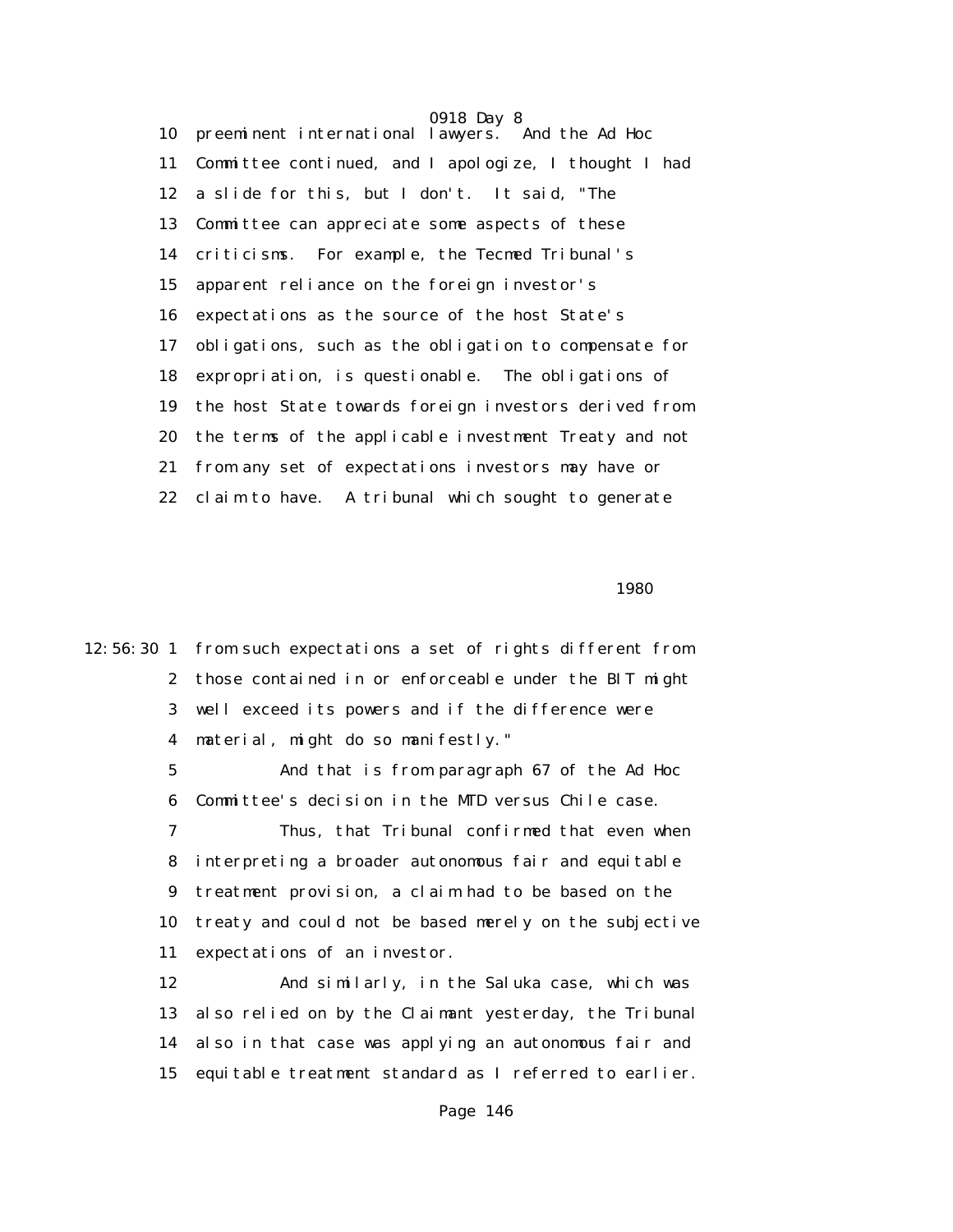16 But that Tribunal nevertheless recognized that it 17 would be unreasonable for an investor to, "expect that 18 the circumstances prevailing at the time the 19 investment is made remained totally unchanged," and it 20 held that when determining whether, "frustration of 21 the foreign visitor's expectations was justified and 22 reasonable, the host State's; legitimate rights

1981

12:57:36 1 subsequently to regulate domestic matters in the 2 public interest must be taken into consideration as 3 well."

> 4 Now, Glamis has relied on a number of 5 investor-State awards in interpreting the fair and 6 equitable treatment provision in the United 7 States-Argentina BIT to buttress its contention that 8 the obligation contained in Article 1105 include a 9 prohibition against the frustration of an 10 investigator's legitimate expectations.

 11 Quite apart from our legal arguments as to 12 why those cases could not be followed on this point, a 13 look at the facts of those cases reveals that none of 14 the Federal or State measures about which Glamis 15 complains are at all comparable to the Argentine 16 measures found to be unfair and inequitable in these 17 recent arbitral awards.

 18 As the United States noted at last month's 19 hearing, although a mere breach of contract does not 20 violate the international law minimum standard of 21 treatment, the United States has long recognized that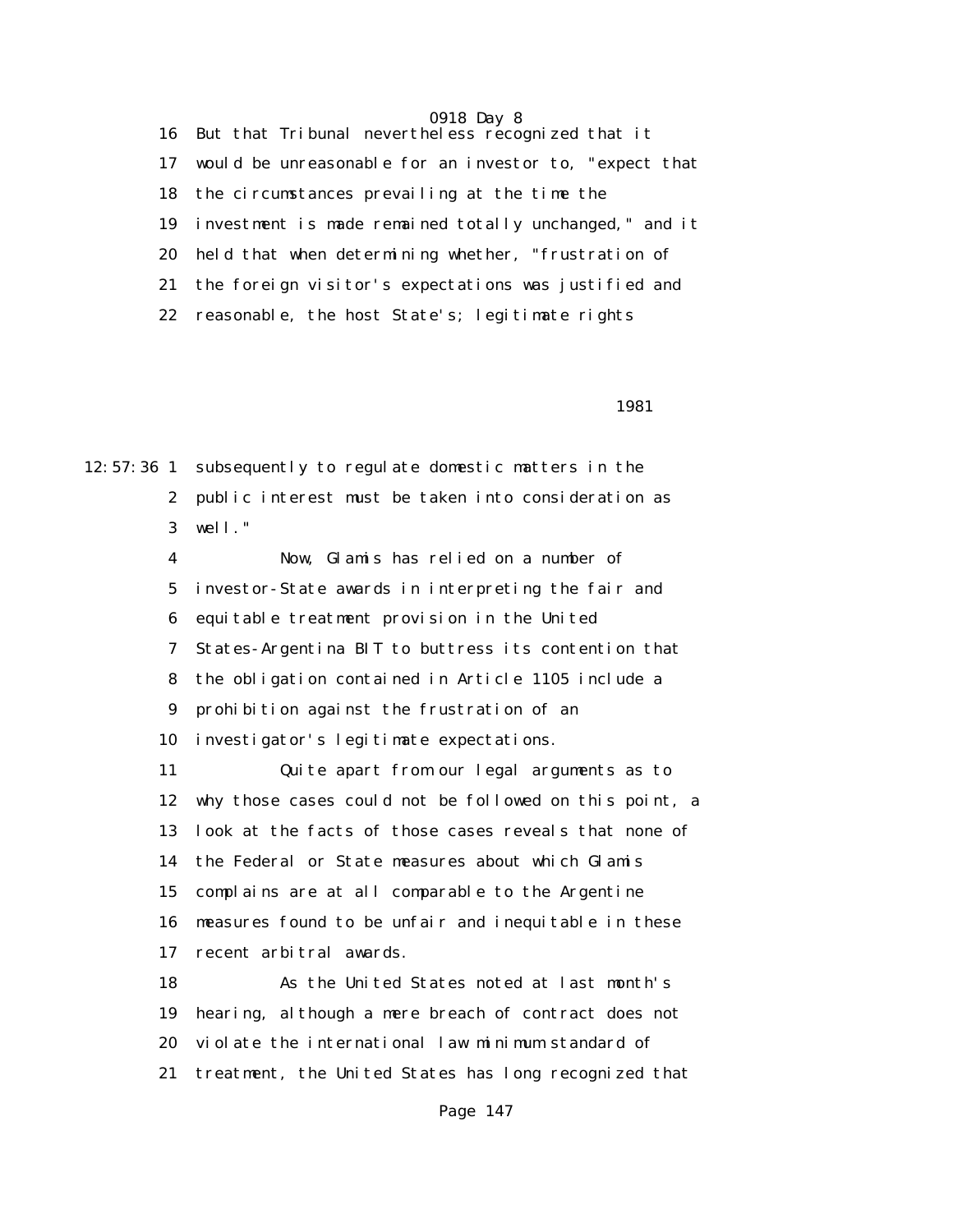0918 Day 8 22 repudiation of a State contract for noncommercial

 $1982$ 

12:58:34 1 reasons may give rise to a violation of the minimum 2 standard of treatment. And as I will explain, the 3 Argentine cases could reasonably be characterized as 4 involving repudiations of State contracts. The same 5 cannot be said for the measures at issue here. The 6 fair and equitable treatment claims asserted in the 7 CMS, Enron, Azurix, and Siemens cases, for example, 8 all related to Argentina's decision to abandon express 9 contractual commitments it had made to induce foreign 10 investment during its extensive public services 11 privatization program in the 1990s. 12 More specifically, the CMS and the Enron 13 Tribunals found that Argentina had breached the fair 14 equitable treatment obligation when it completely 15 abandoned the regulatory framework that it had agreed 16 to in the Gas Law of 1992. That law guaranteed 17 foreign companies investing in its gas transportation 18 network that they could charge tariffs that would be 19 calculated in dollars and converted into pesos at the 20 time of billing and that the tariff rates would be 21 adjusted according to the U.S. Producer Price Index on

22 a biannual basis.

последница в област 1983 година в 1983 година в 1983 година в 1983 година в село в 1983 година в 1983 година<br>В 1983 година в 1983 година в 1983 година в 1983 година в 1983 година в 1983 година в 1983 година в 1983 годин

12:59:41 1 In Azurix and in the Siemens cases, the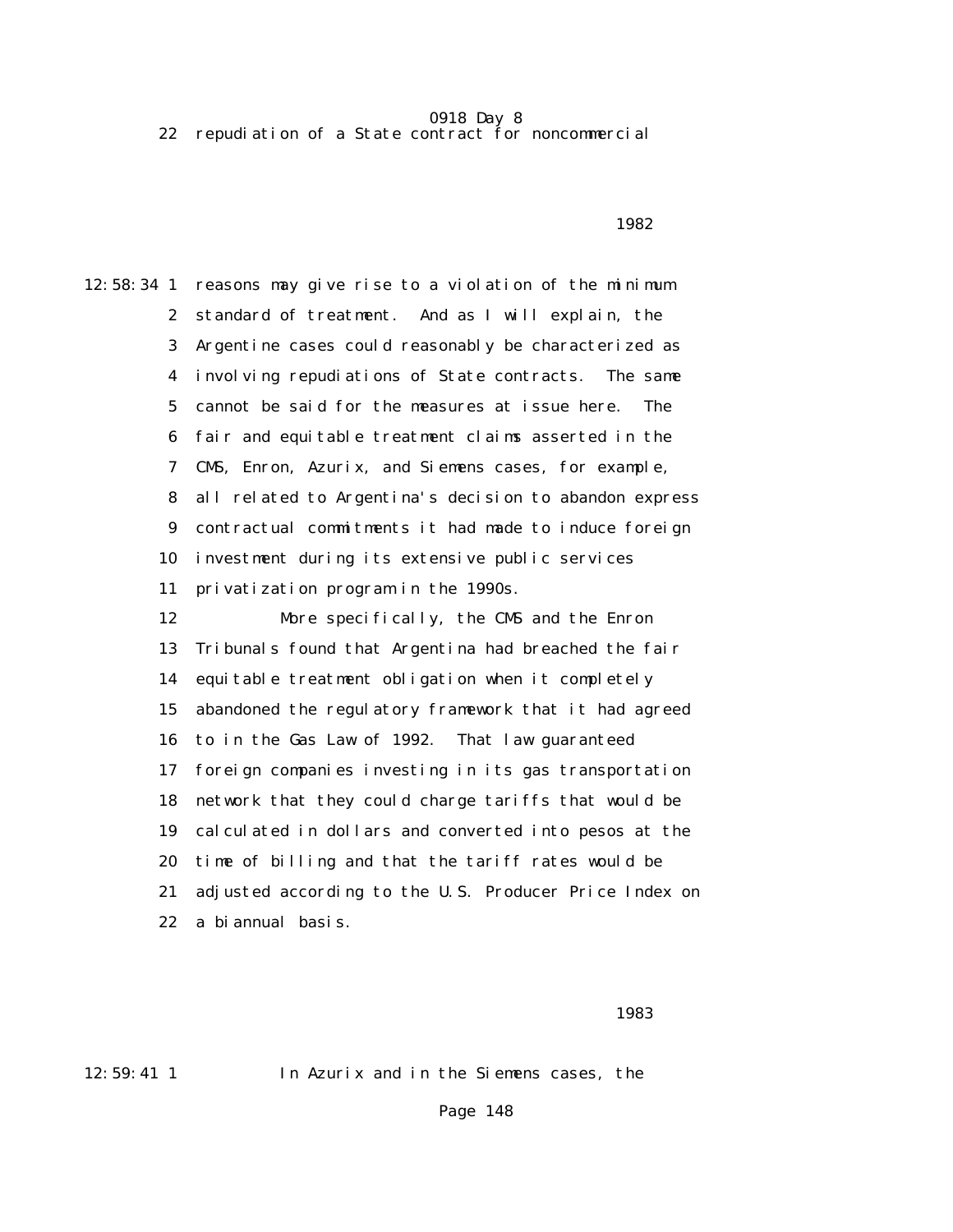0918 Day 8 2 Tribunals found that Argentina breached its fair and 3 equitable treatment obligation when it and its 4 subordinate entities refused to honor and forced 5 renegotiation of rate adjustment provisions contained 6 in their respective Concession Contracts. 7 And the same was true in the Tecmed case that 8 I just discussed, and quite apart from the fact that 9 the Tecmed case was interpreting this autonomous 10 standard and did so in a way that has been widely 11 criticized. The facts of that case are clearly 12 distinguishable from those here. 13 In that case, Mexico was found to have 14 refused to renew a landfill's operating permit and the 15 Tribunal found that in doing so, Mexico had breached a 16 quasi-contract between the investor and various 17 governmental entities. The investor's expectations in 18 that case did not derive generally from its 19 understanding of the Mexican law and how the law would 20 be applied, but rather from specific assurances that 21 were made by all levels of the Mexican Government that 22 were later revoked.

### 1984

# 13:00:40 1 In stark contrast to these situations where 2 the Government entered into firm commitments with 3 investors through concession agreements which later 4 sometimes even codified into law or when they entered 5 into contractual or quasi-contractual relationships 6 with the investor, the United States never entered 7 into any agreement with Glamis, much less enacted a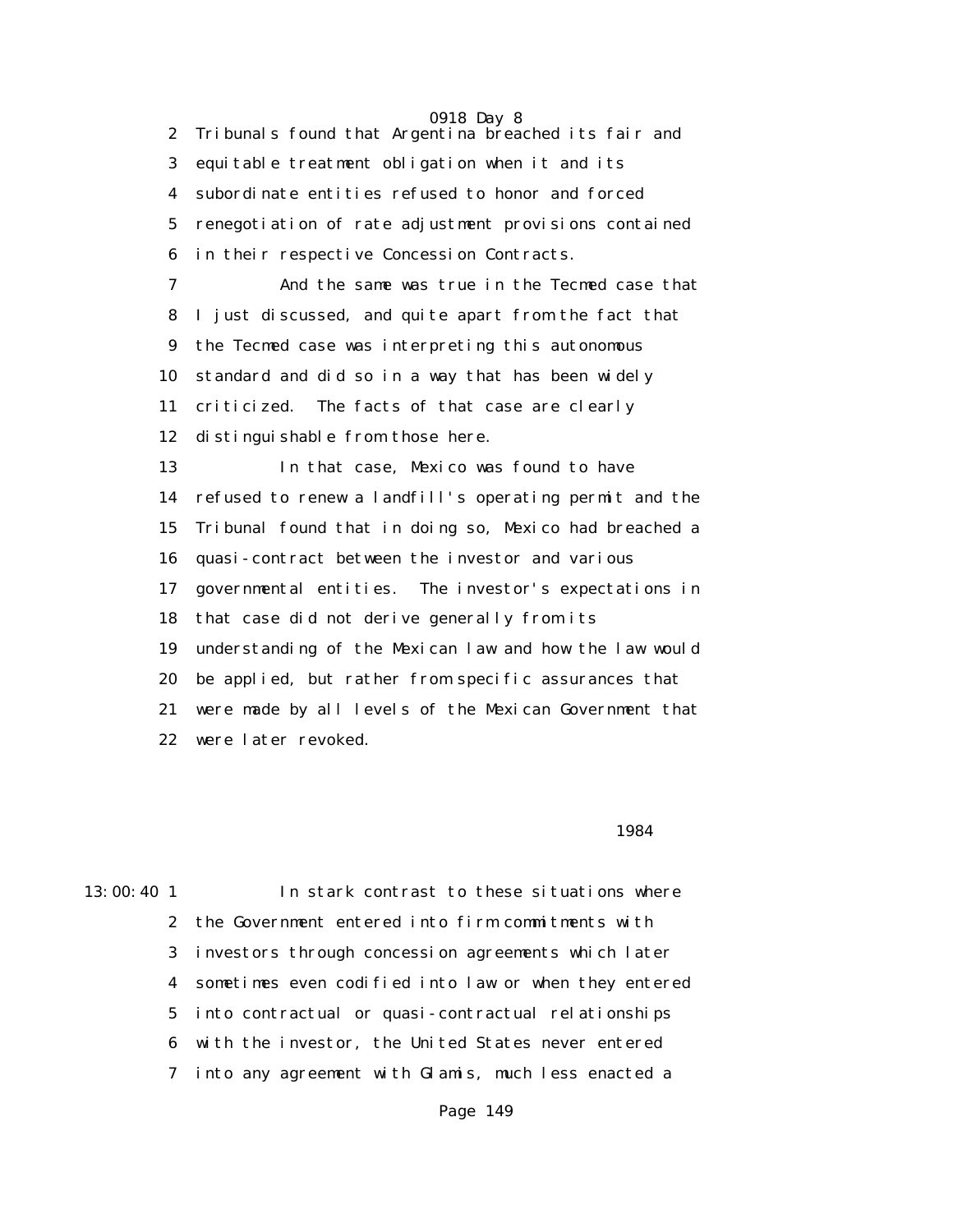8 law guaranteeing that Glamis would be able to mine the 9 Imperial Project in the manner in which it proposed. 10 Glamis has not and cannot point to any law 11 guaranteeing approval of its Imperial Project Plan of 12 Operations or its Reclamation Plan in the manner in 13 which it proposed. 14 Nor did either the Federal or California 15 Governments give Glamis any specific assurances that 16 it would be able to mine without completely 17 backfilling. Neither the recent awards against 18 Argentina nor any of the other investor-State cases 19 discussed lend any support to Glamis's Article 1105 20 claim. 21 To find liability here would contravene the

22 NAFTA's express provisions which grant Glamis's

### $1985$

13:01:42 1 investment treatment in accordance with the customary 2 international law minimum standard of treatment, and 3 not some amorphous right to collect damages for any 4 action which it deems unfair. A finding of liability 5 would also go far beyond what any of these other 6 tribunals have found, even when those tribunals were 7 interpreting an autonomous fair and equitable 8 treatment standard.

> 9 Both of the California measures were rational 10 responses to real problems. Neither of the measures 11 was applied retroactively. Both the regulation and 12 the legislation apply only to those new mines that 13 have not yet received approval of the Reclamation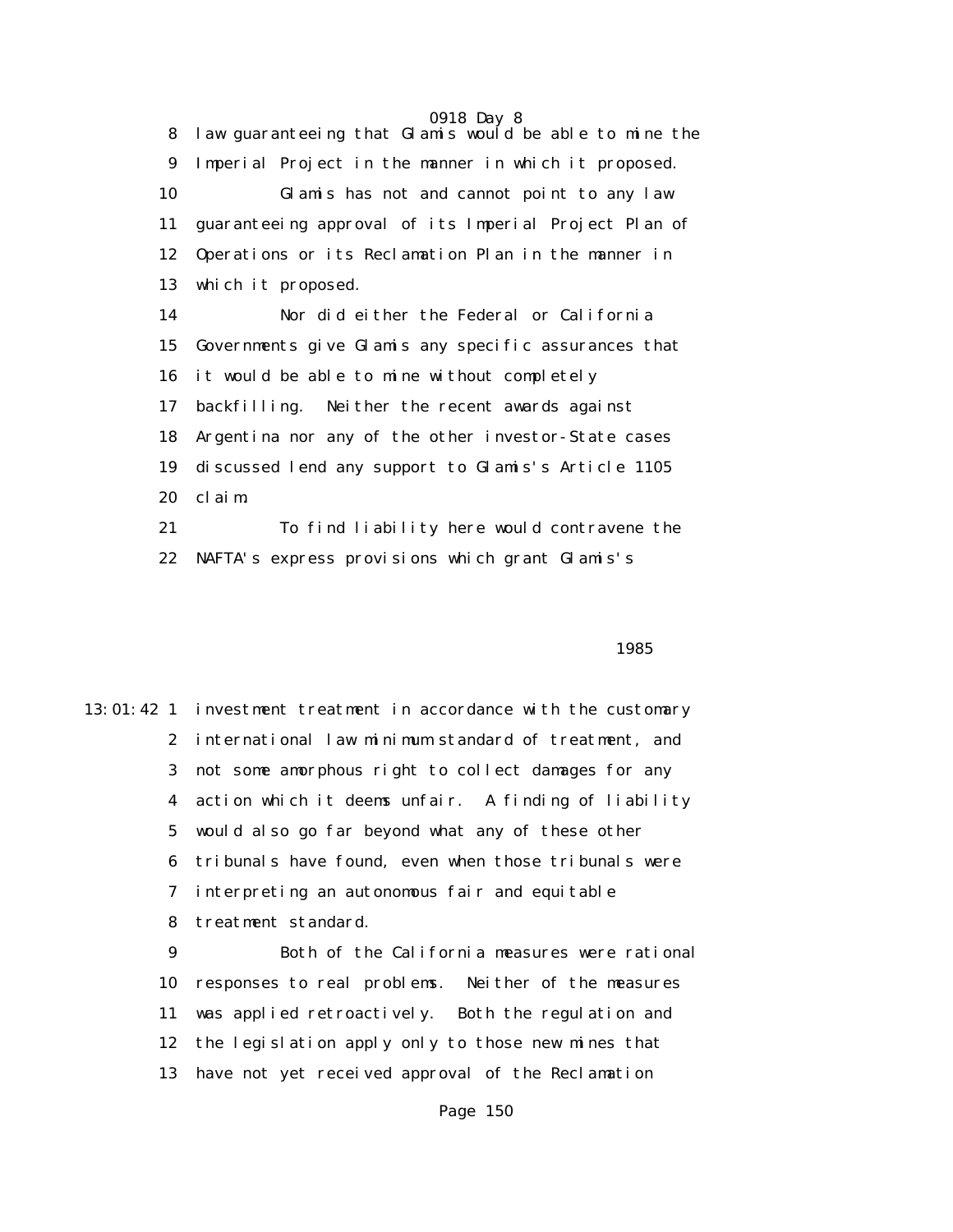14 Plan. It was rational for California to not impose 15 liability on mines that have completed operations or 16 that had received a specific assurance in the form of 17 an approved Reclamation Plan that they could go 18 forward and mine in the manner in which they proposed. 19 Furthermore, the United States explained in 20 its Rejoinder retroactivity either in law or 21 regulation is generally disfavored under domestic law, 22 and Congress and State legislatures often exempt or

 $1986$ 

13:02:41 1 grandfather preexisting operations even when those 2 operations pose health, safety, and nuisance concerns. 3 Glamis didn't have an approved Reclamation 4 Plan or even an approved Plan of Operations. Yet 5 Glamis suggests that the application of the 6 reclamation requirements to its project somehow 7 upset--is somehow suspect because it has already made 8 an investment--because it had already made its 9 investment, but that's incorrect. Glamis's mining 10 claims were always subject to State regulation, and 11 that regulation was not frozen in time once Glamis 12 acquired its mining claims. The fact that a Claimant 13 has made investments in unpatented mining claims does 14 not grant it the right to have a particular 15 Reclamation Plan approved. Nor does it freeze the 16 regulatory regime in place at that time. It is only 17 after receiving assurance from the State in the form 18 of an approved Reclamation Plan, for example, that a 19 Claimant might have any such reasonable expectation,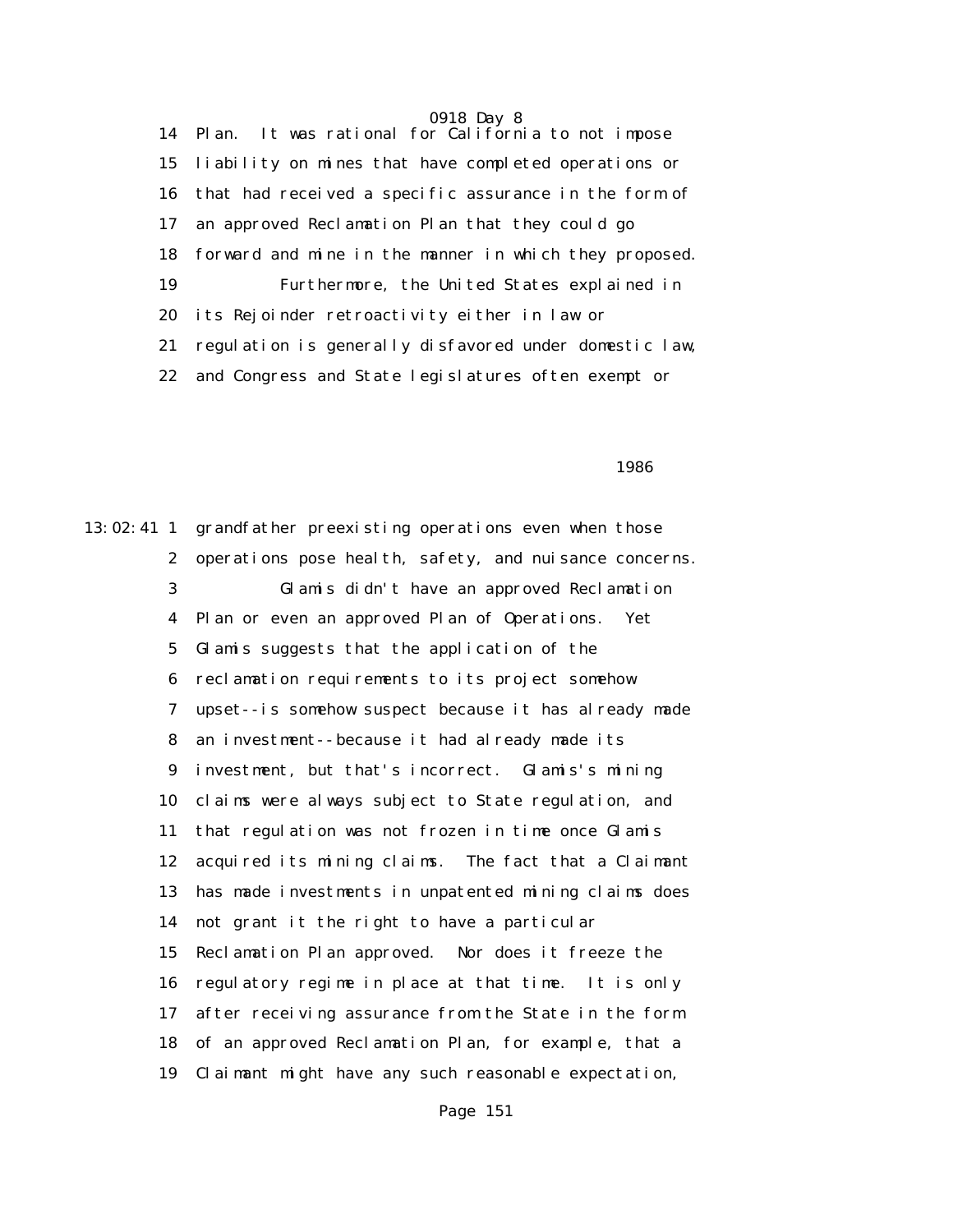20 but Glamis had no approved Reclamation Plan at that 21 time, nor did it have an approved Plan of Operations 22 as we've stated. It had, in fact, abandoned its

проставляются в подворовки в союз в 1987 году в 1987 году в 1987 году в 1987 году в 1987 году в 1987 году в 19

13:03:49 1 pursuit of approval of its Plan of Operations at that 2 time.

 3 So, under these circumstances it's neither 4 unreasonable nor unfair that a Claimant would be 5 subject to California's reclamation requirements. 6 So, in conclusion, despite the fact that this 7 Tribunal cannot rule in equity, Glamis has argued 8 throughout this hearing that the equities weigh in its 9 favor, but they do not. Glamis could have had no 10 reasonable expectation that California would not enact 11 the measures that it did. Those measures did not 12 apply retroactively as I mentioned, and this is not a 13 case where the public is benefiting at the investor's 14 expense. Glamis is only being asked to remedy the 15 damage that its own profit-making activities are 16 causing. The California measures did not ban mining 17 of the Imperial Project. On their face, neither 18 measure bans mining those claims. In fact, the only 19 company that has had either measure applied to it is 20 going forward and is mining its claims, and we have 21 shown that it would be economic for Glamis to mine its 22 claims in compliance with California's requirements.

 $1988$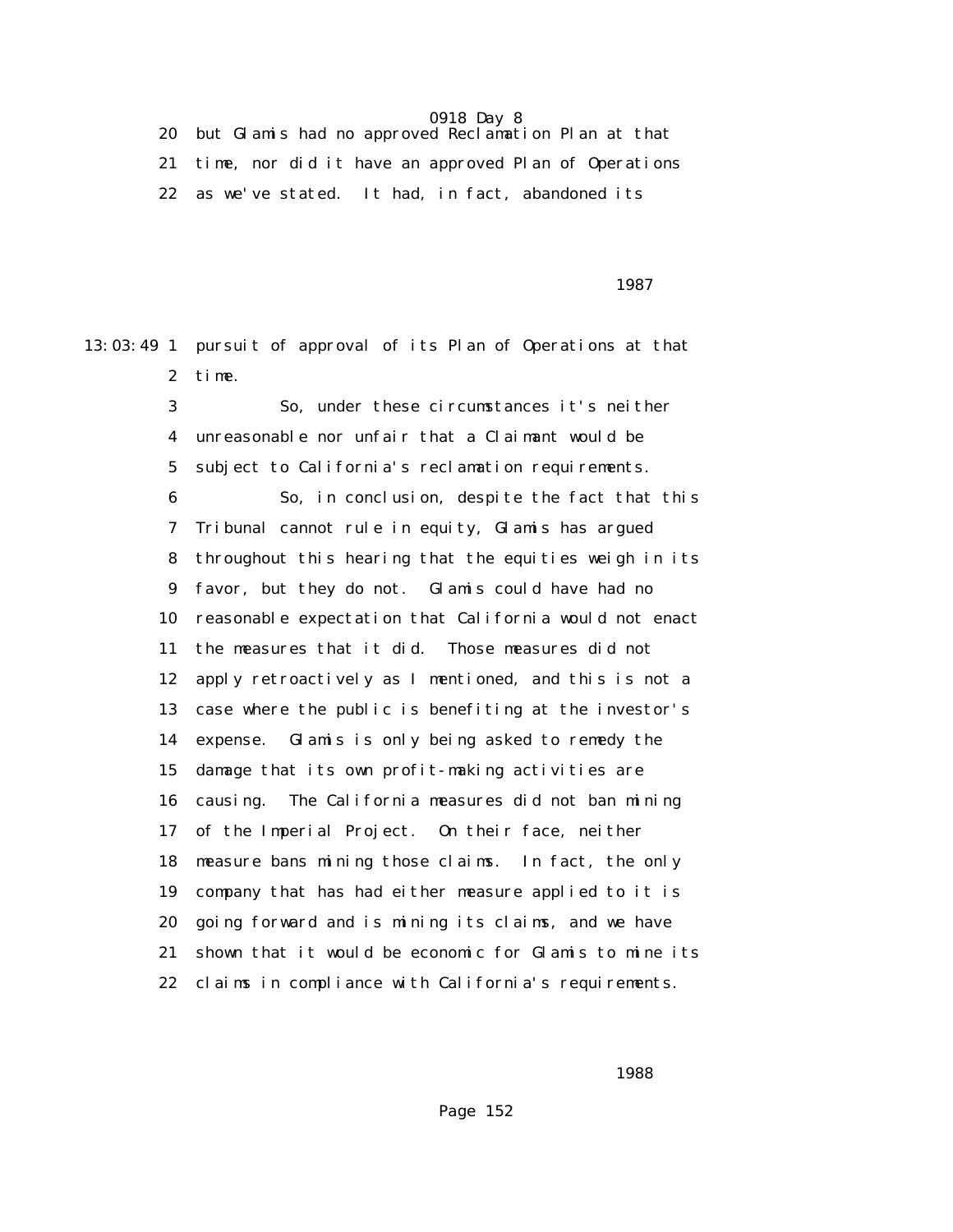| 13:04:54 1       | Not only would it be economic, but in a few            |
|------------------|--------------------------------------------------------|
| $\mathbf{2}$     | weeks since we all met at last month's hearing, as     |
| 3                | Mr. Sharpe mentioned, gold prices have risen another   |
| 4                | \$60 per ounce. The Tribunal will recall that there is |
| $\mathbf{5}$     | an estimated 1.4 million ounces of gold at the         |
| 6                | Imperial Project. This additional revenue amounts to   |
| 7                | another approximately \$85 million in just the past    |
| 8                | This increase in just the past month has<br>month.     |
| $\boldsymbol{9}$ | largely offset if not completely offset the entire     |
| 10               | cost of complying with the California reclamation      |
| 11               | requirements that serve as the basis for Glamis's      |
| 12               | claim.                                                 |
| 13               | Given these facts, the equities are certainly          |
| 14               | not in Glamis's favor. In fact, if it were to prevail  |
| 15               | in this arbitration, Glamis would be receiving a       |
| 16               | windfall.                                              |
| 17               | And with that as such, we respectfully                 |
| 18               | request that the Tribunal dismiss Glamis's claims in   |
| 19               | their entirety.                                        |
| 20               | Thank you.                                             |
| 21               | PRESIDENT YOUNG:<br>Thank you very much.               |
| 22               | Can you give us just a moment, please.                 |

### $1989$

| $13:05:51$ 1 |   | (Tribunal conferring.)                                 |
|--------------|---|--------------------------------------------------------|
|              | 2 | PRESIDENT YOUNG: Thank you very much.                  |
|              | 3 | What the Tribunal would like to do with the            |
|              |   | 4 parties' understanding is ask that the parties       |
|              |   | 5 reconvene here at 2:15, if that's acceptable, and at |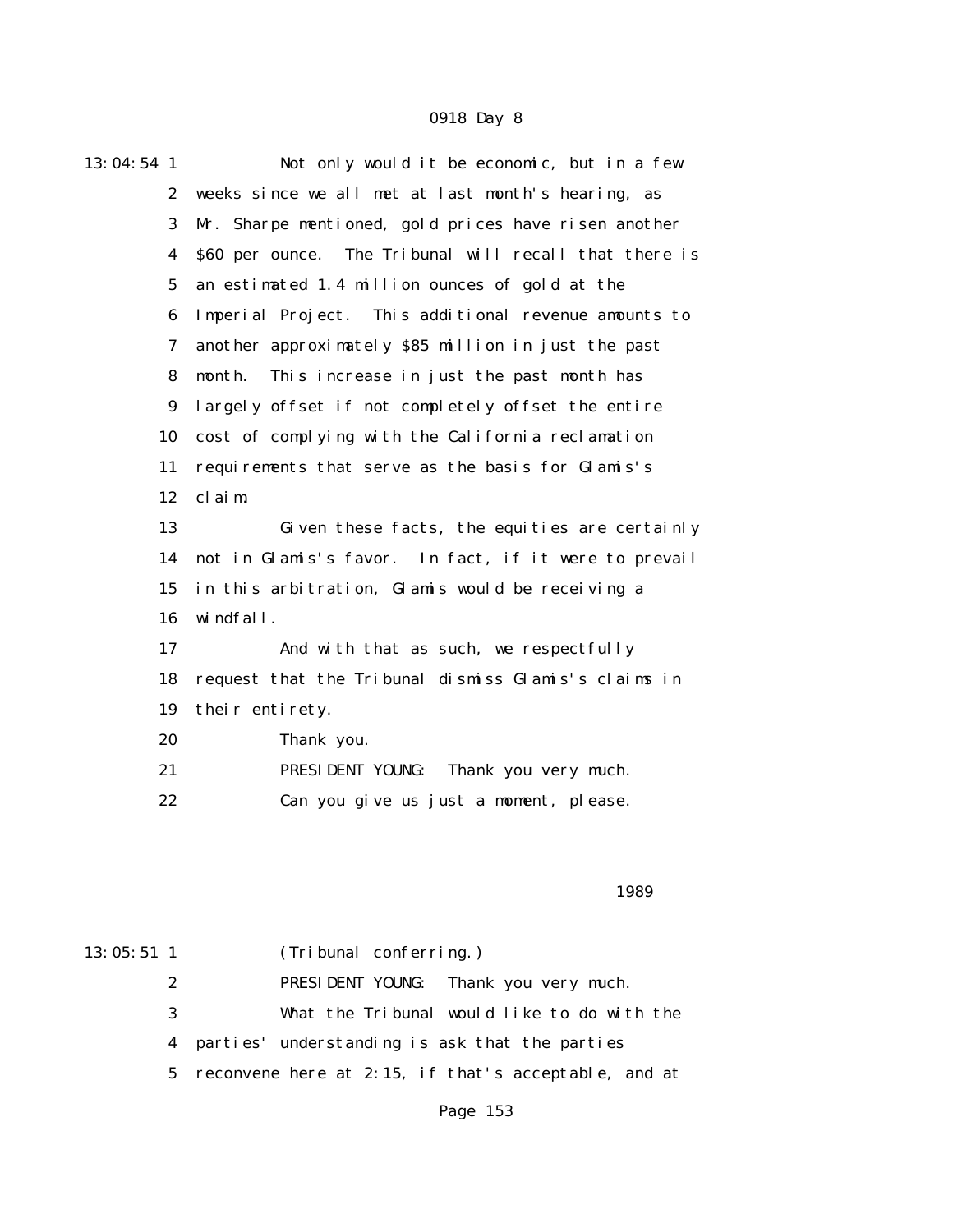0918 Day 8 6 that point we do have some questions we would like to 7 put to the parties. Our thinking is, in part, we can 8 put these questions to you this afternoon. If, in 9 fact, some of those require a bit more research 10 through the record and so forth, you could 11 certainly--we would take time and answer those 12 tomorrow. But we thought that if we started the 13 questions this afternoon, that that would aid the 14 process and the accuracy of the answers. 15 Is that acceptable? 16 MR. GOURLEY: We had understood that 17 Respondent was getting two or two-and-a-half hours 18 tomorrow to respond to our rebuttal because we would 19 have this afternoon to do--to prepare that rebuttal, 20 so I'm not objecting to the questions so much, but it 21 seems like the rationale for the timing is not. 22 PRESIDENT YOUNG: I don't think we anticipate

### $1990$

13:07:19 1 this would go more than an hour. I don't think we 2 anticipate this would go more than an hour, 3 Mr. Gourley. We do understand that, and we are 4 certainly not--hoping not to intrude long into that 5 preparation time, but we would imagine about an hour. 6 MS. MENAKER: That's fine with us. 7 May I just ask, we did want to spend just a 8 minute or two responding to Claimant's very late 9 request, renewing its request for those documents, and 10 I don't know if you would like me to do that now or 11 later.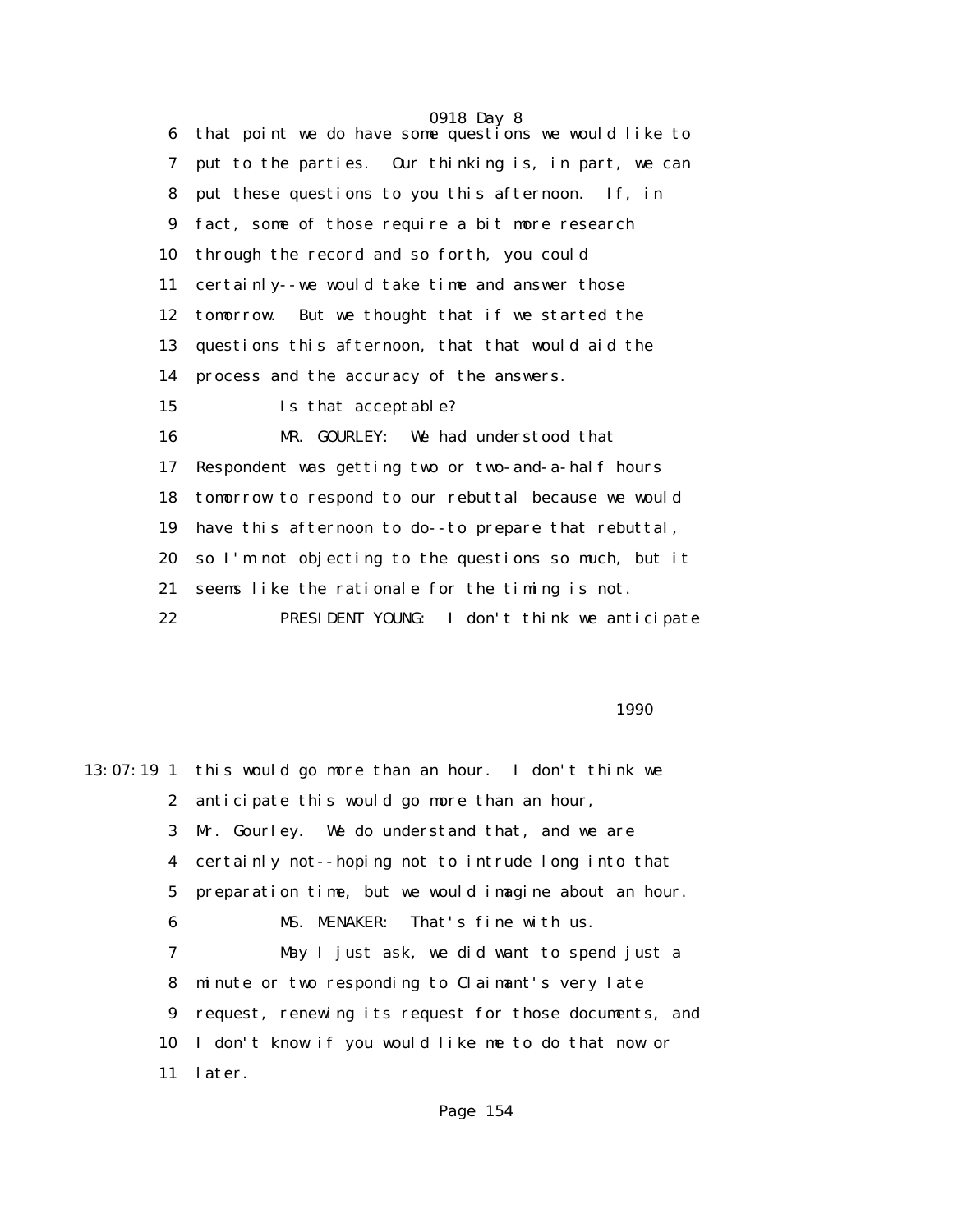0918 Day 8<br>Tomorrow. 12 **PRESIDENT YOUNG:** 

13 MS. MENAKER: Okay.

14 PRESIDENT YOUNG: Executive decision.

15 Thank you. We will see you at 2:15.

16 (Whereupon, at 1:06 p.m., the hearing was

17 adjourned until 2:15 p.m., the same day.)

18

19

20

21

22

1991

1 **AFTERNOON SESSION**  2 PRESIDENT YOUNG: If we are ready to start, 3 as we had indicated, we will try to keep this to just 4 about an hour. 5 At the conclusion of this, by the way, we 6 would like to propose the following schedule for 7 tomorrow, but would be interested in the parties' 8 views. 9 We will have Claimant at the first 51 minutes 10 in the morning from 9:00 until 10:00. We will break 11 until 12:30, at which point the Respondent will have 12 12:30 to 1:30. At that point, we would only like to 13 take a 15-minute break and then recommence the 14 questions and answers at that point, asking that 15 perhaps those parties for whom sustenance might be 16 important would do that sometime in the morning before 17 the 12:30 session starts, with the idea that we will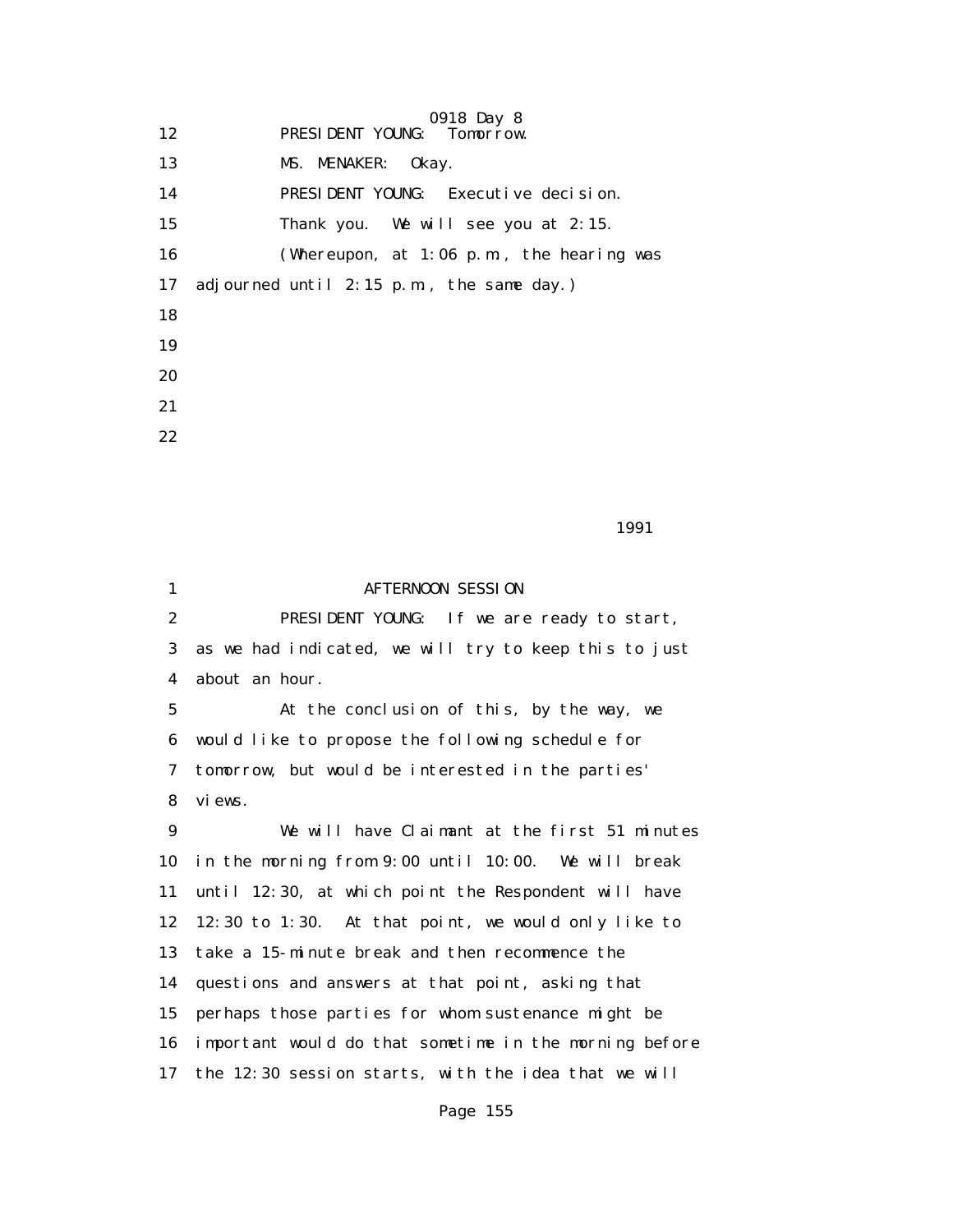18 run largely until we have completed the questioning.

19 We don't really anticipate that would go I don't

20 imagine much beyond 5:30 or 6:00 at the latest, I

21 would imagine, but that's the schedule that we would

22 like to follow tomorrow we think otherwise breaking up

 $1992$ 

14:23:45 1 the day in complicated ways that will reduce our time 2 rather significantly. 3 So, if that's acceptable to the parties, we 4 would like to proceed that way. 5 MR. GOURLEY: That's acceptable to us. 6 MS. MENAKER: Yes. 7 PRESIDENT YOUNG: Thank you. 8 I know it forces you to eat over box lunches, 9 but presumably you're spoiling their dinner tonight, 10 so this works out fairly, I hope. 11 Thank you very much for your presentations 12 for the last two days. We still have a few inquiries 13 that the Tribunal would like to directly make to the 14 parties. So, let me start first with Mr. Hubbard. 15 QUESTIONS FROM THE TRIBUNAL 16 ARBITRATOR HUBBARD: My first question is for 17 the Claimant. 18 Could you please elaborate on the status of 19 Glamis's pending Federal Plan of Operations and why it 20 apparently has never been withdrawn by Glamis or 21 further processed by the BLM. 22 MR. GOURLEY: The Plan of Operations has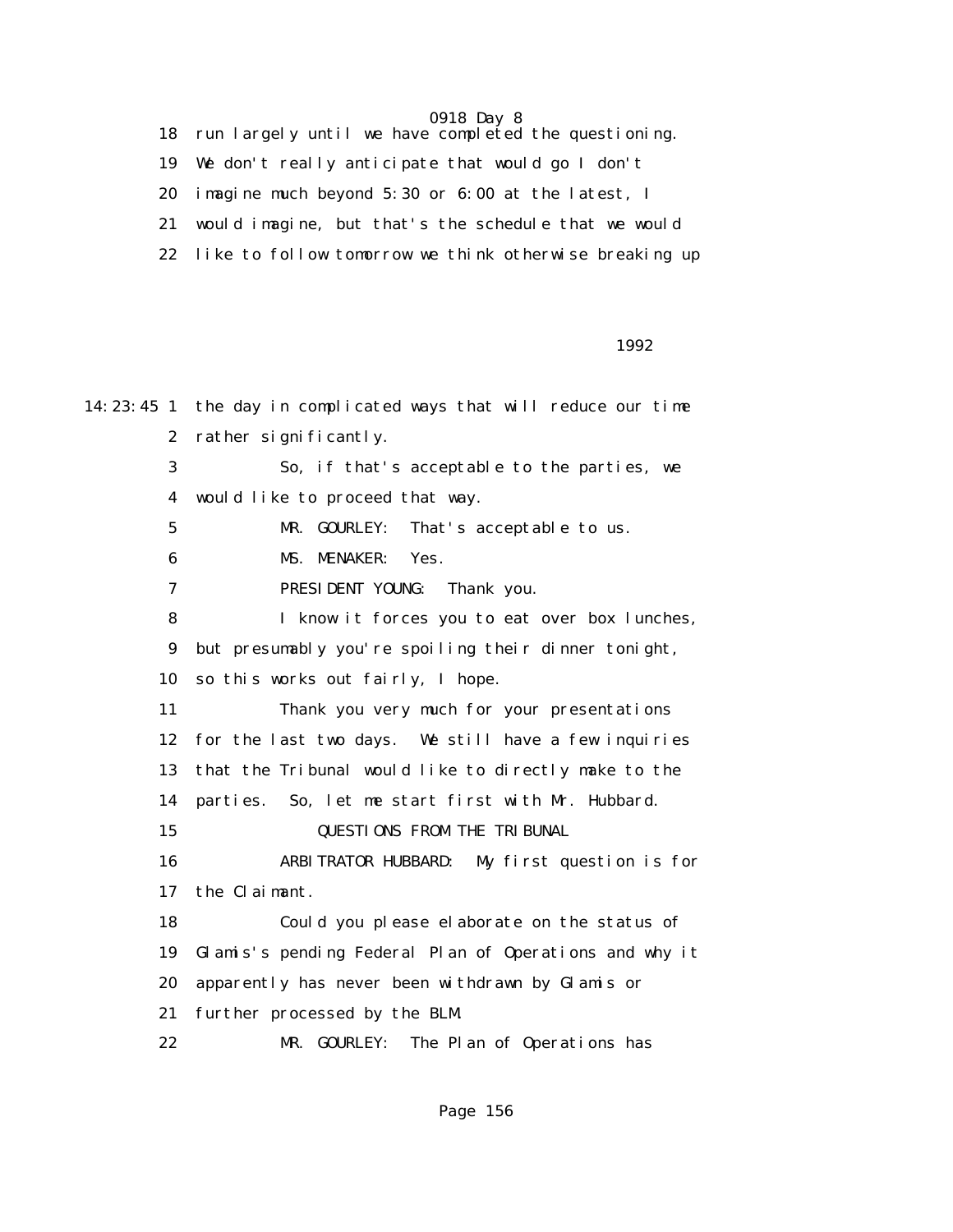$1993$ 

14:24:49 1 remained pending since it was--the last modification 2 was back in the '97-98 time frame with some additional 3 mitigation offered in response to the cultural 4 concerns.

> 5 It has never been abandoned. There was a 6 letter at the time of the emergency--in November of 7 2002, the Board, the Geology Board and the State of 8 California announced--put on the agenda emergency 9 regulations to be considered at their December 10 meeting. It was at that time that the justification 11 for the emergency was the Glamis project and the 12 possibility that BLM would, in fact, approve it in 13 that month. To remove that consideration, Glamis did 14 request that BLM suspend the consideration. BLM 15 refused. They wanted to--they required for such an 16 action to occur a waiver of any damages against--that 17 could be asserted against them. Glamis did not agree 18 to that.

> 19 So, as far as we know, there was never any 20 suspension because they told us they weren't going to 21 suspend, unless we provided that waiver, and we did 22 not.

1994

14:26:28 1 And then, although the parties continued to 2 discuss whether compensation would be a

3 way--compensation to Glamis would be a way to resolve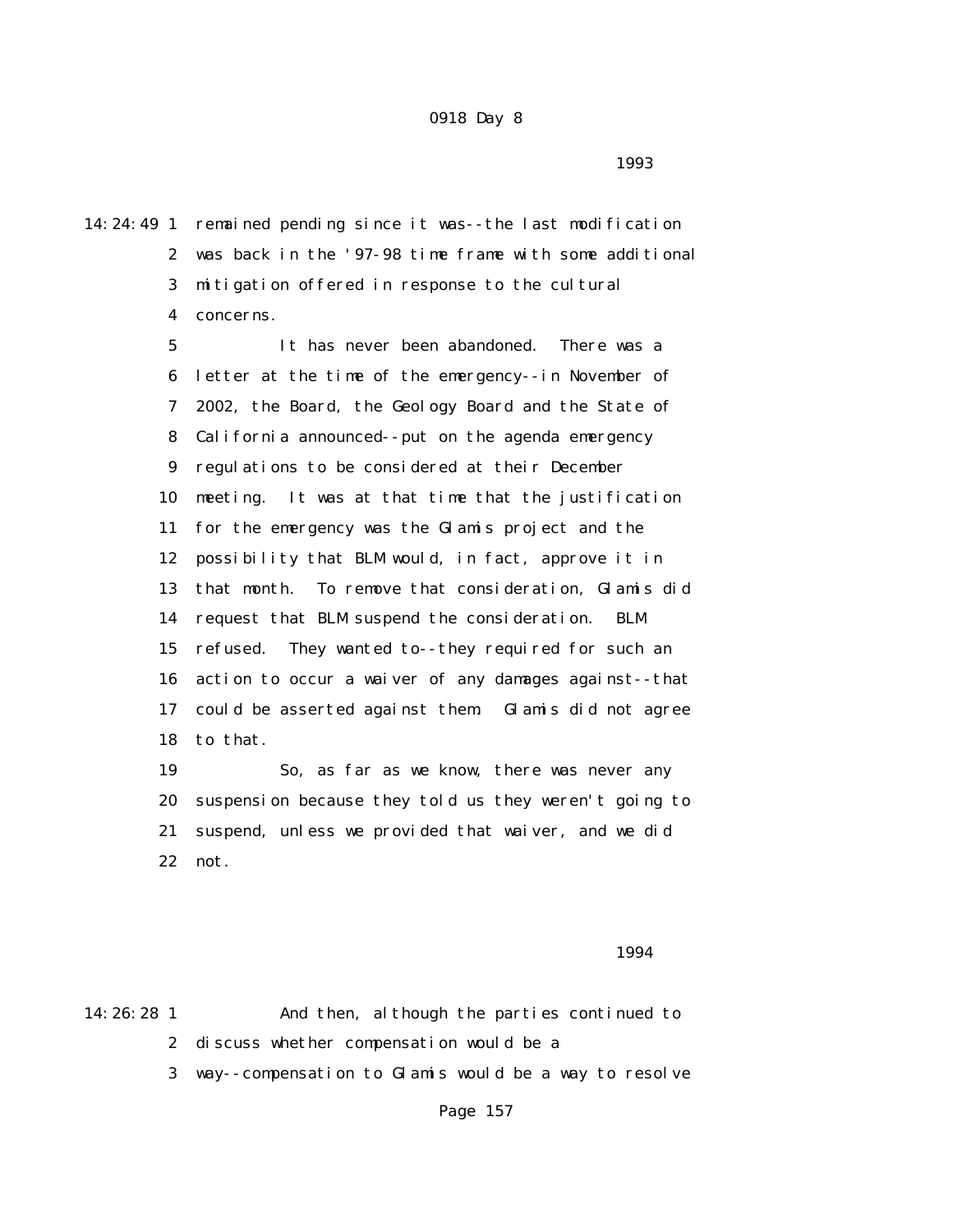0918 Day 8 4 the controversy over whether the mine could be pursued 5 or not, that never proved to be the case, and it was 6 that letter that they continued to cite to say that it 7 is--we are pursuing other avenues. 8 When you read the entire letter, what you 9 will see is that we say that there isn't any 10 compensation, we don't think we could get approved now 11 because the State has done what it's done, and we have 12 a short period of time under NAFTA to submit our 13 claim. 14 And it backs up. You have to give the 90 15 days for consultation which we said we hope we will 16 still have those 90 days, will still use those to 17 continue consultation; and, unfortunately, that didn't 18 happen. So, that's--it stated there. 19 In fact, the letter conveyed our Notice of 20 Intent to file a claim, which we had to do 90 days 21 before we can actually file the claim under NAFTA. 22 And the Notice of Intent as well as the claim

### $1995$

14:27:53 1 itself--probably four months later because it was 2 December--maybe five months--always made the point 3 that the additional delay was part of our claim, that 4 the failure to approve continued to be part of our 5 claim. 6 So, those are the actual facts. 7 ARBITRATOR HUBBARD: Thanks. 8 PRESIDENT YOUNG: Yes, but before I turn the

9 microphone to Professor Caron, let me also add that we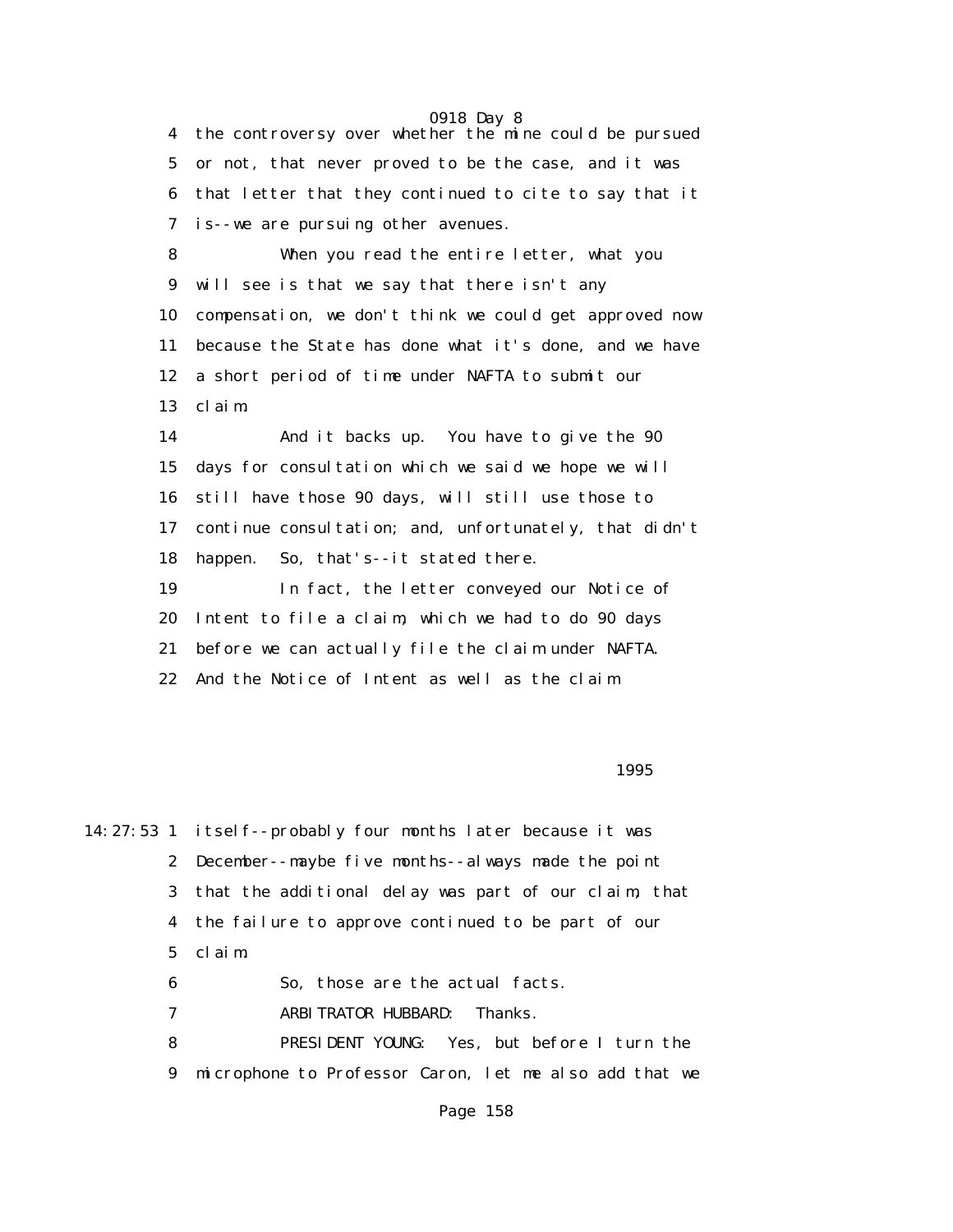0918 Day 8 10 are very pleased to get your answers to the questions 11 now. If you believe an answer requires you to go 12 back, look at the record, and reflect a bit more on 13 the answer, we are happy to have the answer tomorrow 14 as well that could be either woven into your time, the 15 respective hours that you get tomorrow, or be used in 16 the afternoon, as well. We are anxious to put the 17 parties on the spot on the one hand; and, on the other 18 hand, we are anxious to get your best answers and best 19 thinking on these subjects, as well. Thank you. 20 David? 21 ARBITRATOR CARON: I just want to follow up 22 on Mr. Hubbard's question. I think this is to both

 $1996$ 

### 14:29:10 1 parties.

 2 The question for us is to understand this 3 process, the process that might have occurred at that 4 time a little more.

 5 One statement that I think was made by 6 Respondent earlier was that, as the process, as if the 7 process went forward, it would have been necessary to 8 respond to certain comments on the earlier EIS to 9 consider the impact of the State regulation, possibly 10 undertake more action.

 11 Do either counsel have knowledge as to the 12 process that's involved? Is that a process that the 13 Department of Interior undertakes simply on its own? 14 Is it something that it works with the applicant 15 closely to try and work out? To better understand the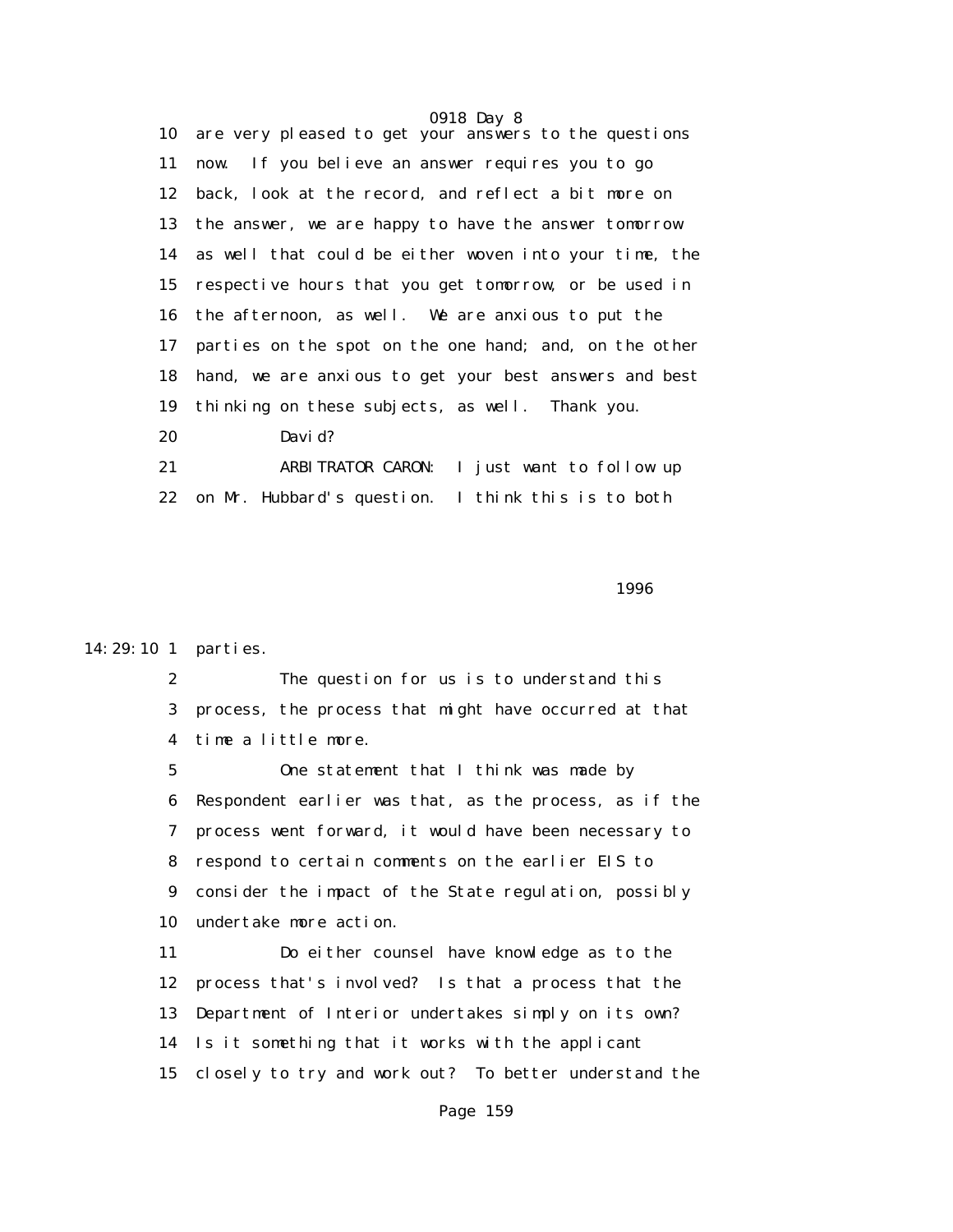16 notion of suspension or abandonment.

 17 MR. GOURLEY: The process is an iterative 18 one, but it is after you have gotten to the EIS/EIR 19 stage; that is in the comments. That is exclusively 20 BLM responding to those comments. And that was our 21 point yesterday, that it's not us to sit there and 22 prod and put the taser to the Government to move

 $1997$ 

14:30:42 1 forward. It is the Respondent here, the BLM, has the 2 information that they need, and they may either go 3 forward or not. If they have questions, obviously, 4 then we need to respond to those, but there never were 5 any more questions.

> 6 ARBITRATOR CARON: Could I ask the Respondent 7 for their comments.

> 8 MS. MENAKER: I would like to give you a more 9 precise answer tomorrow on the specific

 10 interrelationship of what role Claimant would play at 11 that stage of the processing, but I would just note 12 that it is simply not credible, in our view, to say 13 that, at that point in time, all of the onus was on 14 DOI to just continue processing and that they were 15 just simply sitting back assuming this was happening. 16 It clearly was not happening. And had they had any 17 questions about that, all it would take would be a 18 phone call or a letter to make that clear.

 19 And they were not shy about corresponding 20 with DOI in the several, several years while their 21 plan was being processed, and they made numerous phone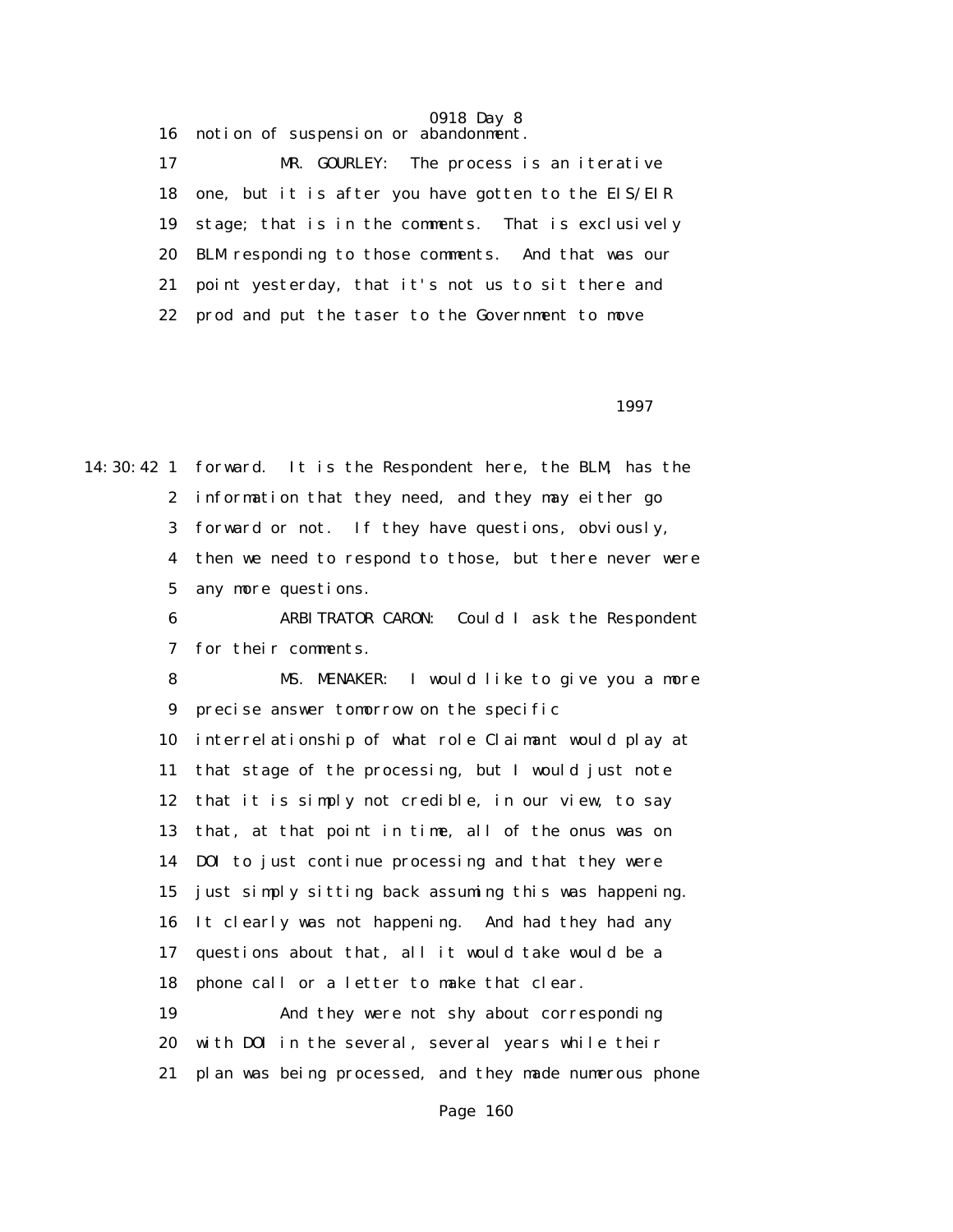22 calls, had numerous meetings, and then instantly all

 $1998$ 

14:31:58 1 communication shut off.

 2 So, we simply note once again--and we argued 3 this at length--but that it's simply not credible to 4 assume that DOI was acting in light of the letters it 5 received; in light of Glamis's attitude, which was 6 expressed during the testimony last month; and in 7 light of the fact that it ceased all communications 8 with DOI at that point, and never, then, did anything 9 to start up those communications. Even if it had 10 thought that DOI was responding to comments for a 11 couple of months, it never then even did as much as 12 ask what was going on.

 13 PRESIDENT YOUNG: Could I follow up with one 14 phrase you used which I'm not sure I understand. The 15 "it" reference point in here. You said that the onus 16 was on DOI to--it's not clear that the onus was on DOI 17 to continue processing and they would just simply send 18 it back assuming this was happening; it clearly was 19 not happening. The "it" that you're referring to that 20 was not happening was the processing of the claim? 21 MS. MENAKER: That's clear. After getting 22 the letter saying "Our mining claims have been taken

1999

14:33:06 1 by the U.S. Government, they have been expropriated.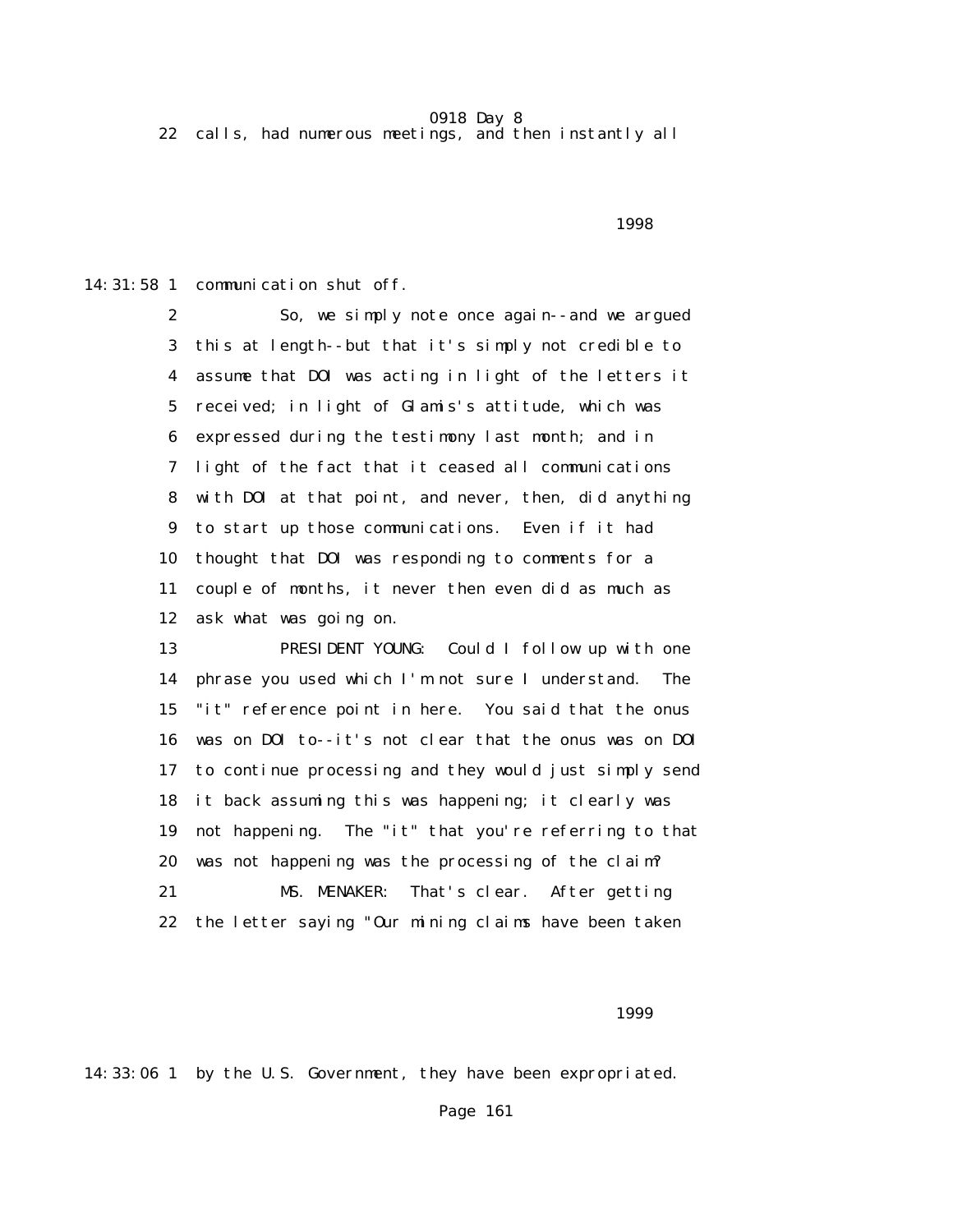0918 Day 8 2 We are making a claim for that. We thank you for your 3 efforts. We have now chosen to pursue new avenues. 4 Thanks." At that point, no, what wasn't happening, 5 the "it" was the process that wasn't happening. 6 PRESIDENT YOUNG: The DOI stopped processing? 7 MS. MENAKER: Yes. 8 PRESIDENT YOUNG: Let me follow up with one 9 last question in this area, which is for Respondent. 10 I'm pretty sure I think I understand 11 Claimant's answer to this question, but I'm interested 12 in yours. If the Tribunal were to not--to not agree 13 with the Respondent that that was an abandonment of 14 the claim, that DOI--that there was nothing in the 15 actions of Claimant that abandoned or withdrew their 16 request for continuing processing and yet, as you say, 17 DOI stopped, what should we make of that in terms of 18 the taking claim? Not so much the fair and equitable 19 treatment claim, but the taking claim. 20 MS. MENAKER: Their taking claim would still 21 fail because, as we noted, the very fact that they did

22 not affirmatively do anything or seek any relief,

 $2000$ 

14:34:25 1 that, in and of itself, weakens their expropriation 2 claim, and we cited to the Generation Ukraine case as 3 well as two other cases that made clear that a 4 Claimant's failure to seek any administrative or 5 judicial remedies for a supposed administrative error 6 or a failure to act seriously weakens any claim they 7 might bring under international law for an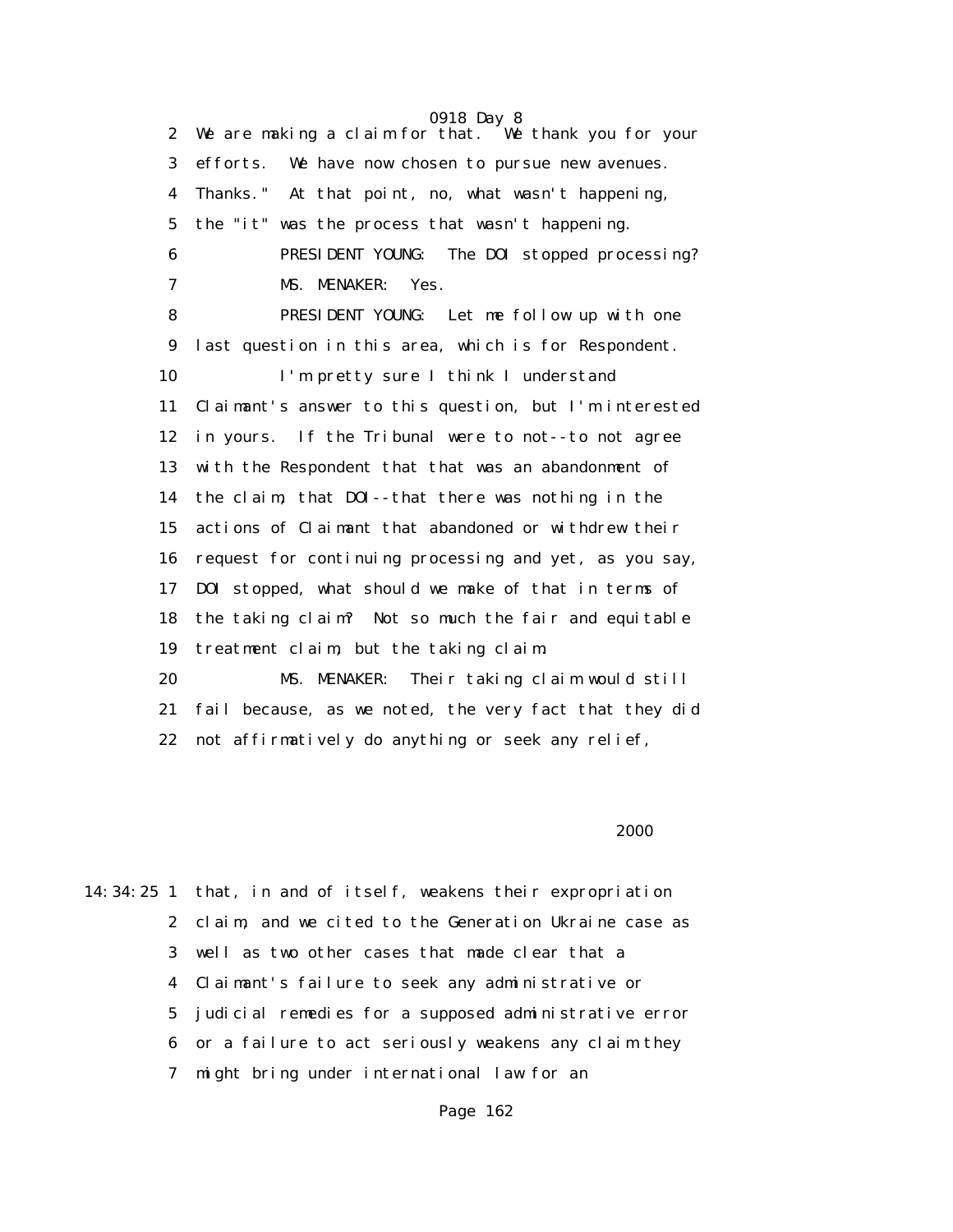8 expropriation claim.

 9 PRESIDENT YOUNG: So, in your view, they 10 would have then had an obligation to go under the APA 11 and compel the Government to act, and the pursuing of 12 a NAFTA claim is not adequate? Is that the 13 Government's position? 14 MS. MENAKER: It's not our position that they 15 had a requirement to take one specific action, but 16 they had an obligation to take some action and that 17 their failure to do so does, in light of all of the 18 other facts, does seriously weaken their expropriation 19 claim. 20 PRESIDENT YOUNG: And to take some action 21 other than a NAFTA--pursuing a NAFTA claim; is that

22 correct?

### 2001 **2001**

14:35:39 1 MS. MENAKER: Yes. And even so much as to 2 simply inform the agency that they expected it to 3 continue processing, even that would have been some 4 action. Whether or not that would have been 5 sufficient, you know, I won't say definitively one way 6 or the other right now, but it's clear that even the 7 minimal actions they did not take, whereas in those 8 cases we cited, the Claimant's failure to take action 9 that was much more formal than that was deemed 10 insufficient, but here they didn't even take the 11 smallest step possible, which was simply to ask the 12 agency to continue processing its claim. 13 ARBITRATOR CARON: I would like to turn to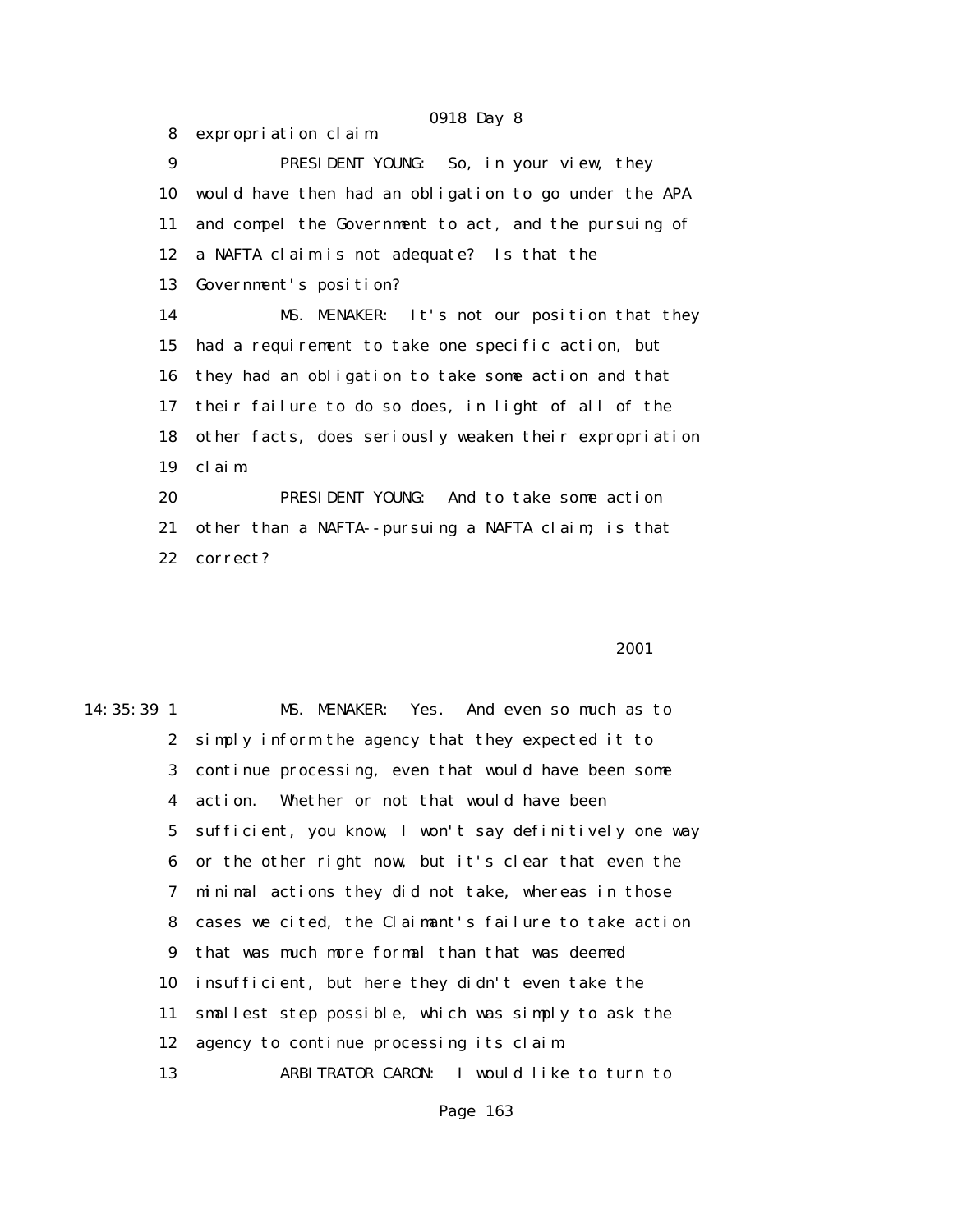14 the Article 1110 claim based on Federal action. 15 As far as the State action, we have an 16 alleged date of taking. Claimant points to several 17 particular acts as the basis for the claim under 1110, 18 and so I would want to return to the Tribunal's 19 question. Could you, with specificity, point a date 20 of taking and the act that was the breach. 21 MR. GOURLEY: Yes, Professor Caron. The 22 Federal taking occurred on January 17, 2001. That's

2002 and 2002 and 2002 and 2002 and 2002 and 2002

14:37:10 1 the date of the Record of Decision which failed to 2 approve the Plan of Operation and denied it. That 3 taking has never been cured.

> 4 But, as I stated at the hearing in August, 5 and as I think the Respondent's argument to date 6 confirms, they're responsible for all of the measures, 7 and there is not really a need to split in an indirect 8 expropriation measures tantamount to an expropriation. 9 You always have a choice in there as to what point is 10 the final point, but this starts with the Federal 11 measure in January 17, 2001. What we have always said 12 is that, by December of 2002, it's now done or you 13 could take April of 2003.

 14 In terms of valuation for simplicity, it 15 didn't really matter whether you looked at April 2003 16 or December 2002 because the 10-year average for gold, 17 which is the normal way, and even the spot price were 18 in that \$325-\$326 an ounce range.

19 Now, if you were to say that the--quite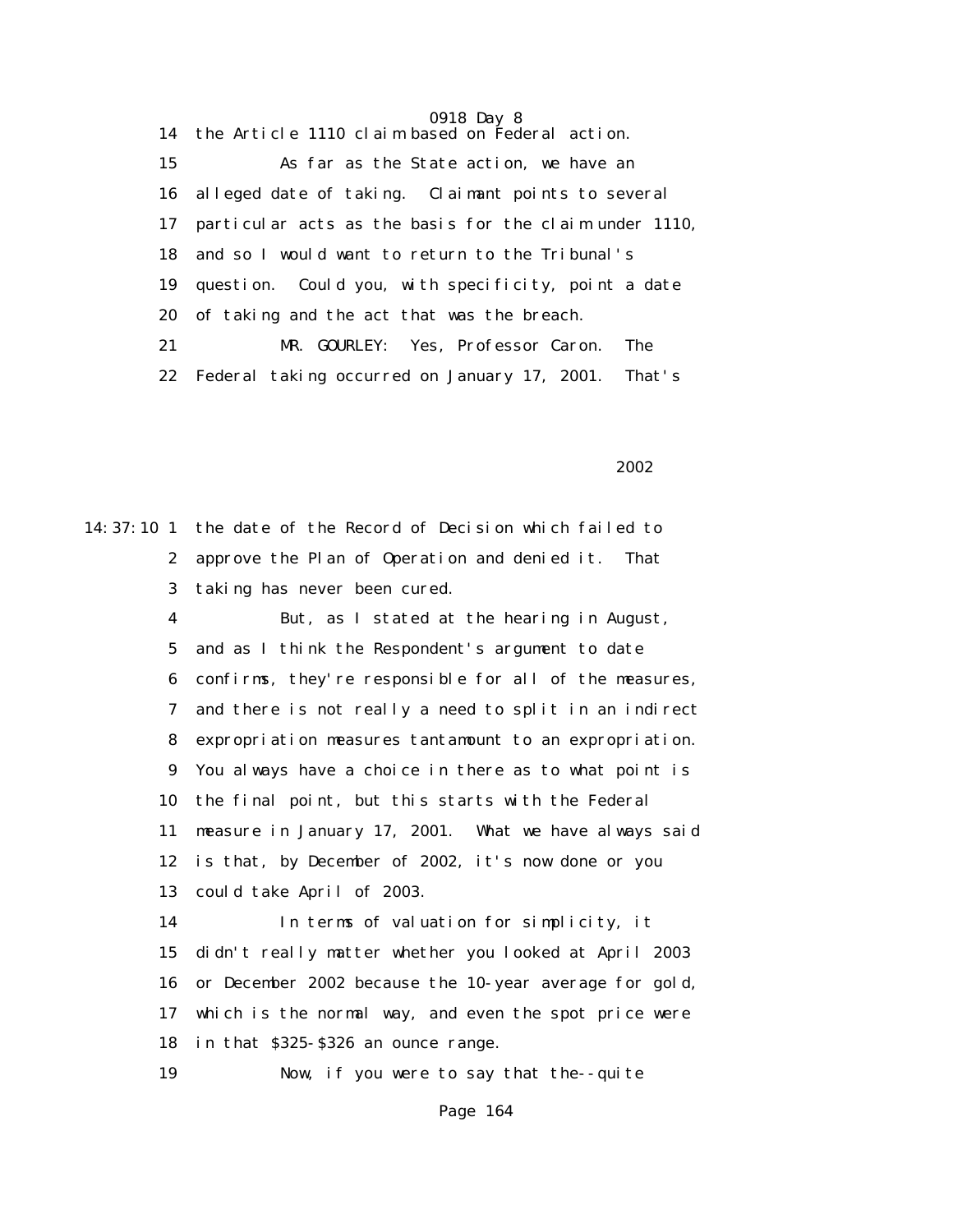|  | 20 literally, if you were to take the earlier date, then  |
|--|-----------------------------------------------------------|
|  | 21 a different valuation would occur, but we didn't try   |
|  | 22 to do multiple ones for that entire period, but rather |

2003 - 2003 - 2003 - 2003 - 2003 - 2003 - 2003 - 2003 - 2004 - 2004 - 2003 - 2004 - 2004 - 2004 - 200

14:38:48 1 picked one that was sort of in the middle and a 2 reasonable date among all the measures that affected 3 the expropriation. 4 ARBITRATOR CARON: Thank you. 5 ARBITRATOR HUBBARD: That was going to be my 6 next question to the Claimant, so that's been 7 answered. 8 I do have a question for Respondent, and bear 9 with me on this. I would like to have you explain one 10 more time, at least for my benefit, why you contend 11 that the Tribunal must find that both of the 12 California measures must be expropriatory for there to 13 be a taking. In 25 words or less. 14 MS. MENAKER: Okay. In the simplest 15 formulation, it's because both measures required--or 16 assuming that both measures were applied to Claimant 17 as they allege, although we have shown that neither 18 has been applied to Claimant, but assuming that they 19 have been applied to Claimant, they both require the 20 same exact reclamation requirements, so they both have 21 the same effect on Claimant and its property interest. 22 So, if you find that one of the measures did

2004 **2004**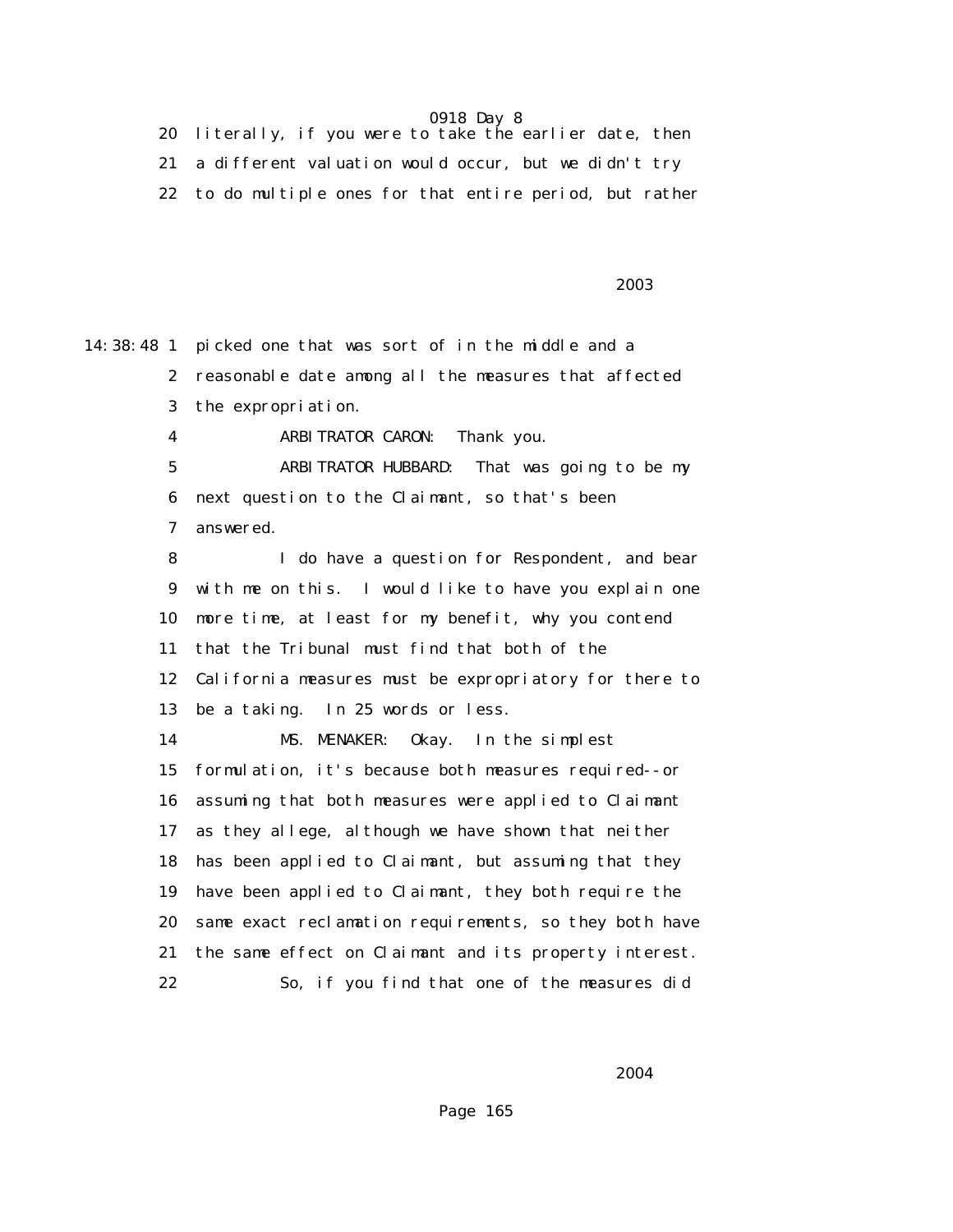| 14:40:21 1       | not exact an expropriation of Claimant's property     |
|------------------|-------------------------------------------------------|
| $\boldsymbol{2}$ | right, that is akin to saying that the requirement to |
| 3                | fully backfill and recontour the land post-mining did |
| $\boldsymbol{4}$ | not interfere with Claimant's property interest in a  |
| $\mathbf 5$      | cognizable way, then another measure that has the     |
| 6                | exact same effect and requires the Claimant to do the |
| 7                | exact same thing cannot be said to have taken any     |
| 8                | property right of Claimant.                           |
| 9                | ARBITRATOR HUBBARD: So, in other words,               |
| 10               | they're pretty much identical in what they require    |
| 11               | and, therefore, you have to consider both of them as  |
| 12               | either being expropriatory or not, together?          |
| 13               | MS. MENAKER:<br>Yes, yes, because they both           |
| 14               | require the same action to be taken by Claimant, and  |
| 15               | they both have the same exact economic effect on      |
| 16               | Claimant.                                             |
| 17               | ARBITRATOR HUBBARD:<br>0kay.<br>Could Claimant        |
| 18               | also address that question.                           |
| 19               | Absolutely.<br>MR. GOURLEY:                           |
| 20               | The question highlights a dispute between the         |
| 21               | two parties in that we find and have asserted and, I  |
| 22               | believe, have proven that the two measures are        |
|                  |                                                       |

### $2005$

14:41:40 1 inextricably intertwined. They are one and the same 2 in what their purpose and effect was going to be. 3 Only if, and as Respondent's example this morning 4 showed, if you had two independent measures which both 5 proceeded along one could have affected another taking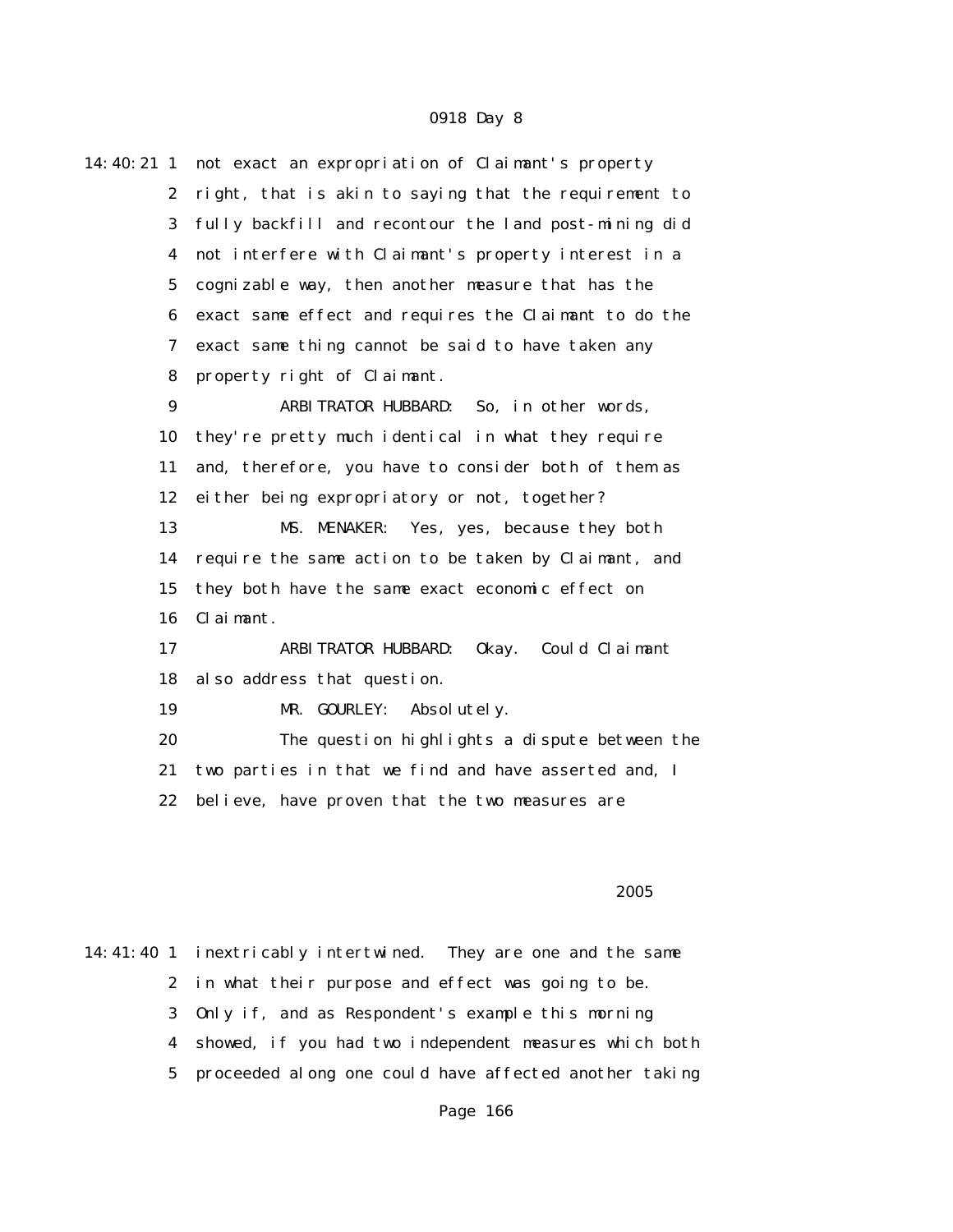6 than another one could have, but you determined that 7 the result would have been the same, then yes, it is 8 true, you would have to prove that both effected an 9 expropriation.

 10 But we would say that, even if you don't 11 accept--even if the Tribunal were not to accept that 12 these are really one and the same, they're all part of 13 the same concerted action to reach out, use the 14 California legal process to destroy the value of this 15 mine, to stop mining at the Imperial Project site, 16 then you would look to the two independently, and you 17 would still come to the conclusion that both are 18 expropriatory. 19 ARBITRATOR CARON: I just want to follow up

20 on Mr. Hubbard's question again.

 21 So, bearing in mind what Claimant just said, 22 my question goes partly to how this works in a more

 $2006$ 

14:42:58 1 detailed way in terms of your two defenses that you 2 raise. So, one defense is what you term the 3 "background principle" defense or "scope of property" 4 defense. 5 So, bearing in mind what Claimant just said,

 6 am I correct that if the background principle is such 7 that there is not a property right under either basis, 8 then that is a sufficient defense? Is that the 9 argument? And could you then extend that to the 10 "ripeness" defense in an analogous way? How would you 11 extend it?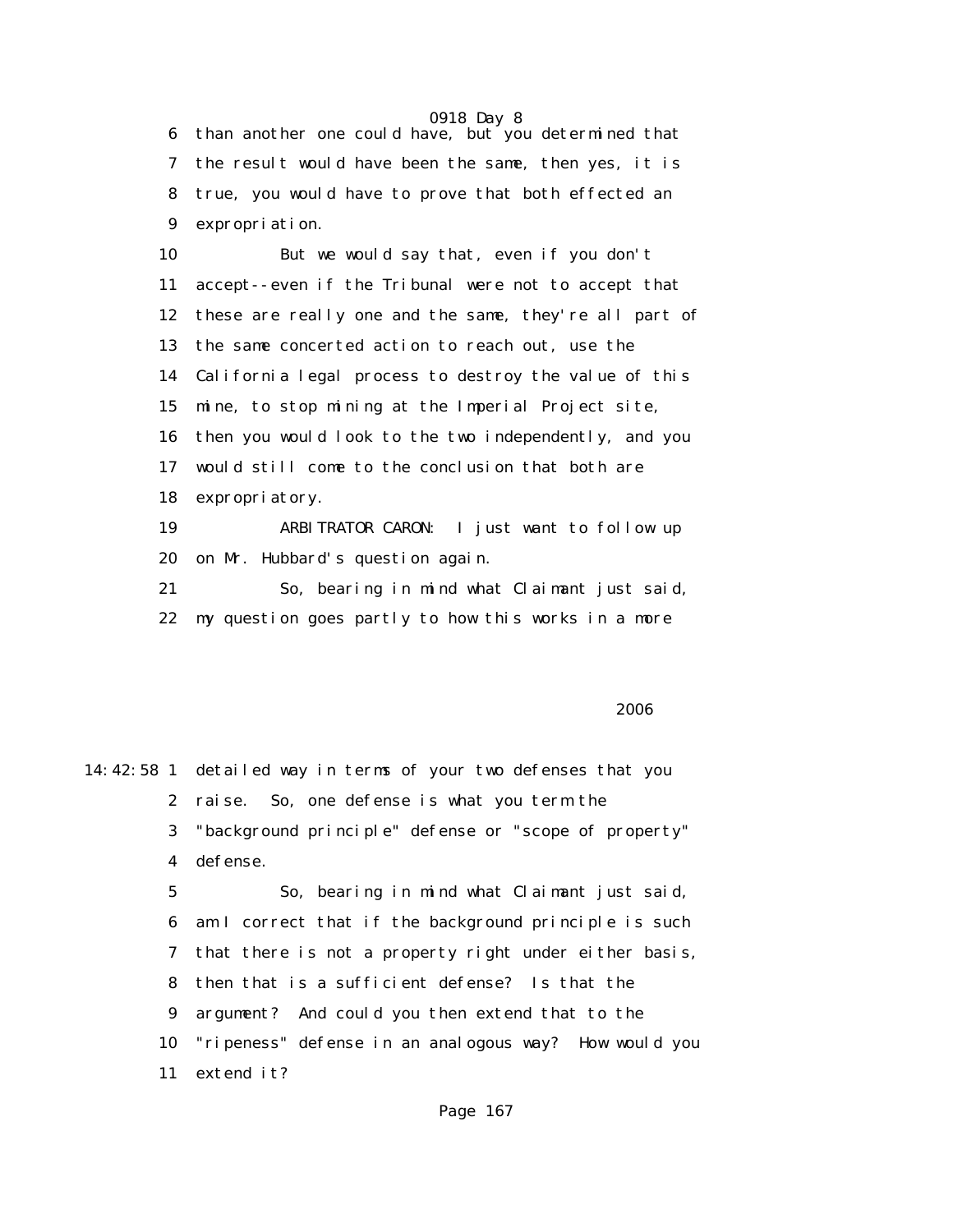0918 Day 8 12 MS. MENAKER: The initial part of your 13 question, let me just say yes, that that is our view 14 for the "background principles" defense because, if 15 the thing that you are prohibited from doing was not 16 part of your property right to begin with, if you find 17 that is the case pursuant to one measure, then there 18 is no expropriation. If the second measure does the 19 same thing--I need to think a moment about ripeness. 20 ARBITRATOR CARON: Well, in part, I found the 21 ripeness question a little more difficult to apply it 22 to it, and that's I asked that part in particular of

2007 **2007** 

14:44:29 1 the--

2 (Sound interference.)

 3 ARBITRATOR CARON: Your statement on ripeness 4 is that the regulation is not actually applied, is how 5 I understand the "ripeness" defense, but both of these 6 would have gone through the same Plan of Operation 7 process, both regulations.

 8 So, both would have been sort of applied at 9 the same time. That's what I'm somewhat confused 10 about.

 11 MS. MENAKER: The issue here is that neither 12 was applied to Glamis, and I don't think that--there 13 really is no argument that neither has been applied 14 because Glamis--I mean, it clearly hasn't been applied 15 to its Reclamation Plan, and it didn't have an 16 approved Plan of Operations.

17 So, neither has been applied; and in that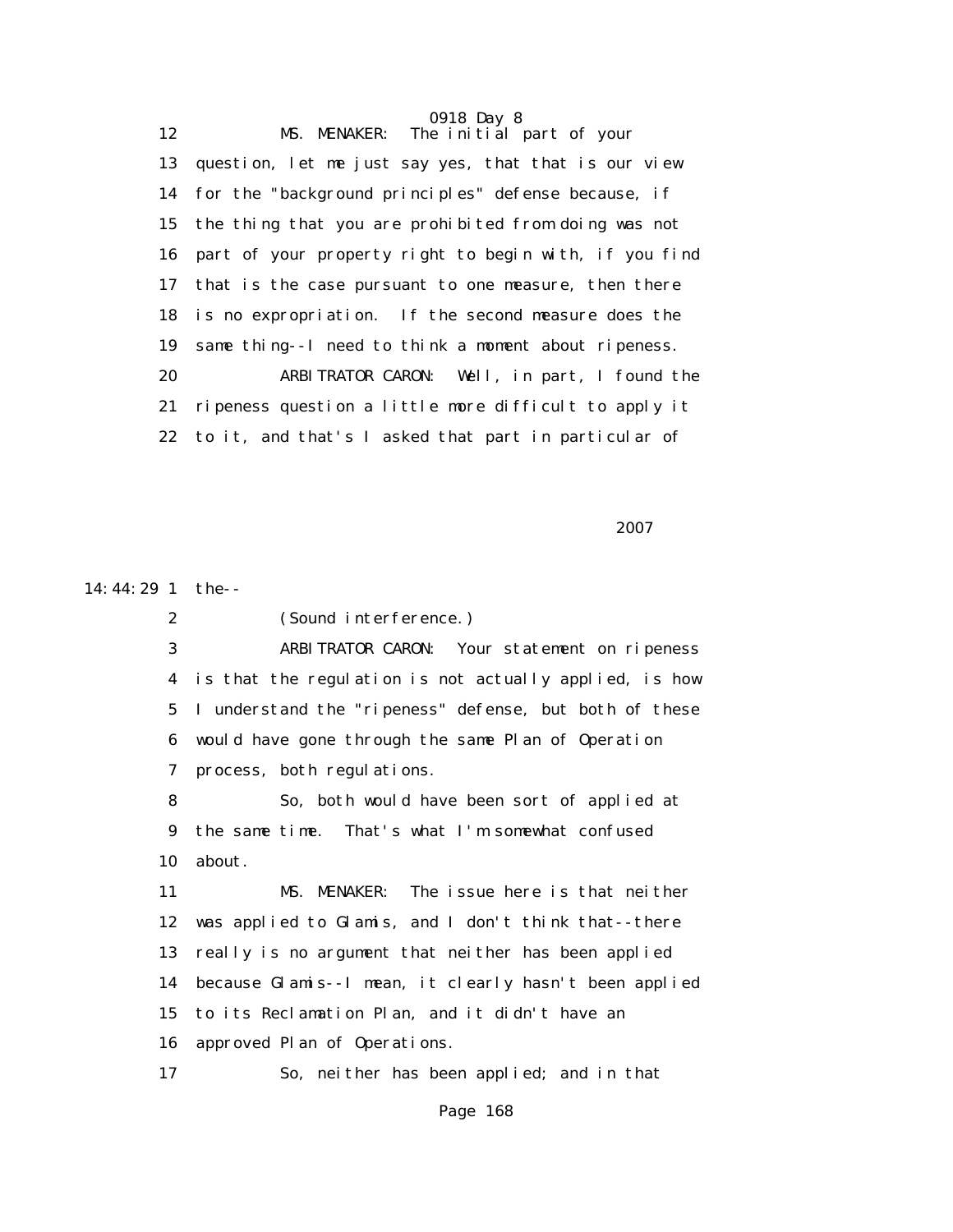18 respect, neither is ripe. Their claim with respect to 19 both measures fails because neither is ripe. You 20 could imagine a situation where you had two measures, 21 one of which was applied, one of which wasn't. In 22 this case you would have a "ripeness" defense with

### 2008 - 2008 - 2008 - 2008 - 2008 - 2008 - 2008 - 2008 - 2008 - 2008 - 2008 - 2008 - 2008 - 2008 - 2008 - 2008

14:45:39 1 respect to one and not the other, but that's just not 2 the case here because at no time was one applied 3 and--was either applied, and they were adopted within 4 a four-month period of one another, but there is 5 nothing that happened within that four-month period 6 that would suggest that one of them was applied and 7 the other wasn't applied. 8 ARBITRATOR CARON: Would Claimant wish to 9 comment? 10 MR. GOURLEY: With respect to the background 11 principles, the background principles goes to the 12 statutes that already exist, not to S.B. 22 and the 13 regulations which come in. With respect to those 14 statutes that they claim are the background principles 15 that permit these subsequent acts without effecting 16 the taking, we agree that those are separate and 17 distinct, have distinct purposes, and you should 18 evaluate them separately. 19 With respect to the ripeness, there is just a 20 factual error in what the Respondent just said. The 21 Plan of Operation includes the Reclamation Plan. You

22 submit your Reclamation Plan with your Plan of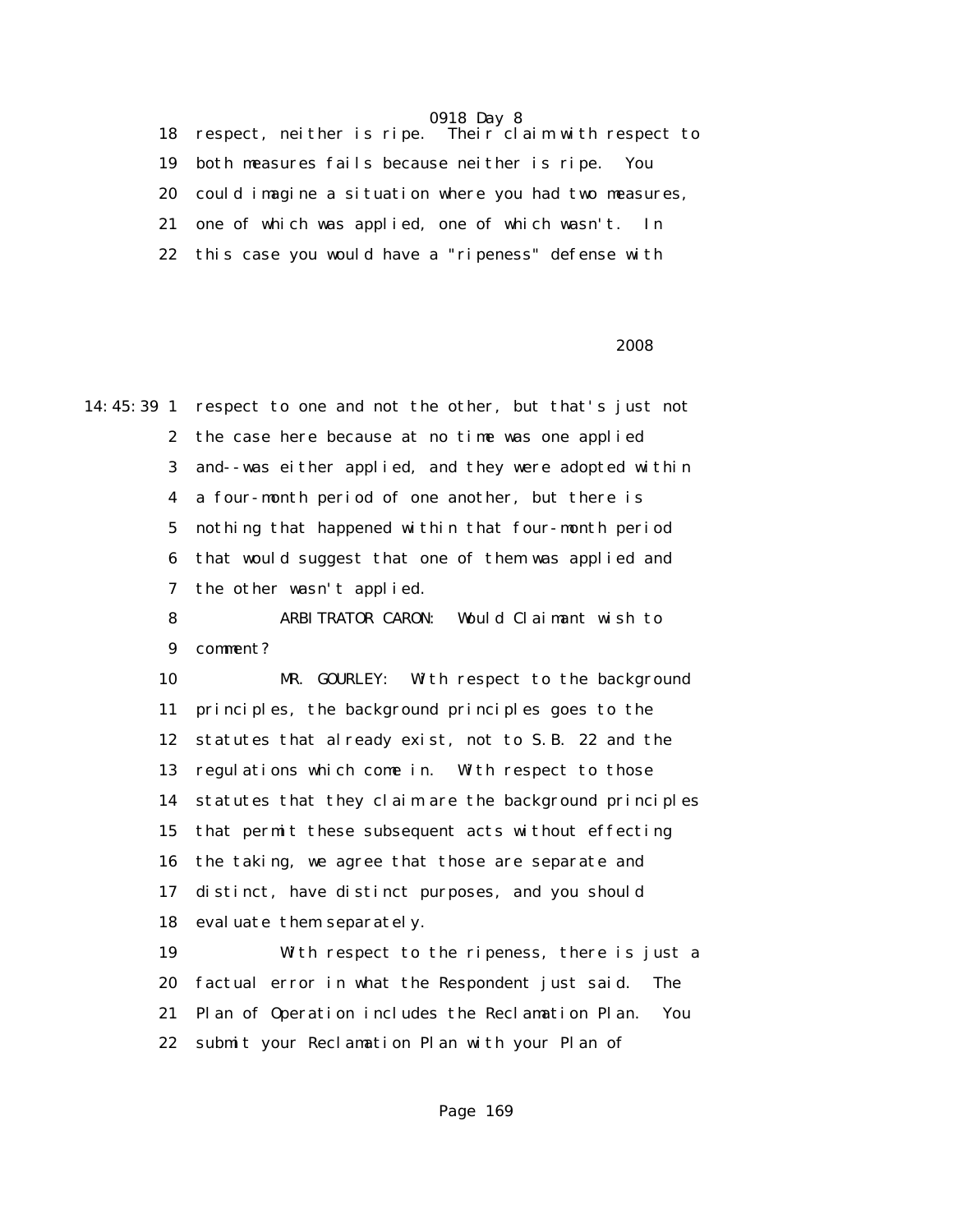14:46:54 1 Operation. They're both sitting there.

 2 The fundamental flaw in the whole ripeness 3 argument is those are still there in front of the 4 Imperial County and in front of the Department of 5 Interior. They could act on those at any time. They 6 could deny them and say they don't apply. They're not 7 valid because you don't have complete backfilling in 8 here.

 9 So, it's only a matter of them doing what 10 they could do. It's not anything that we've blocked 11 them from doing.

 12 MS. MENAKER: Let me just respond very 13 briefly to that, that here, even though the plan of 14 operations includes the Reclamation Plan, there is 15 actually an error in what Glamis has said in that it 16 is not the case that the Federal or State Government 17 could have acted on those at any time and applied the 18 measures to them, because you will recall that when 19 the first of the measures was enacted, which was 20 December 12, 2002, three days, I believe, prior to 21 that, that's when Glamis sent the letter to DOI, 22 asking it to suspend processing of its Plan of

<u>2010</u>

14:48:03 1 Operations. Today, just earlier, Glamis suggested 2 that that suspension never went into effect because of 3 a subsequent letter, but that's not true. They sent a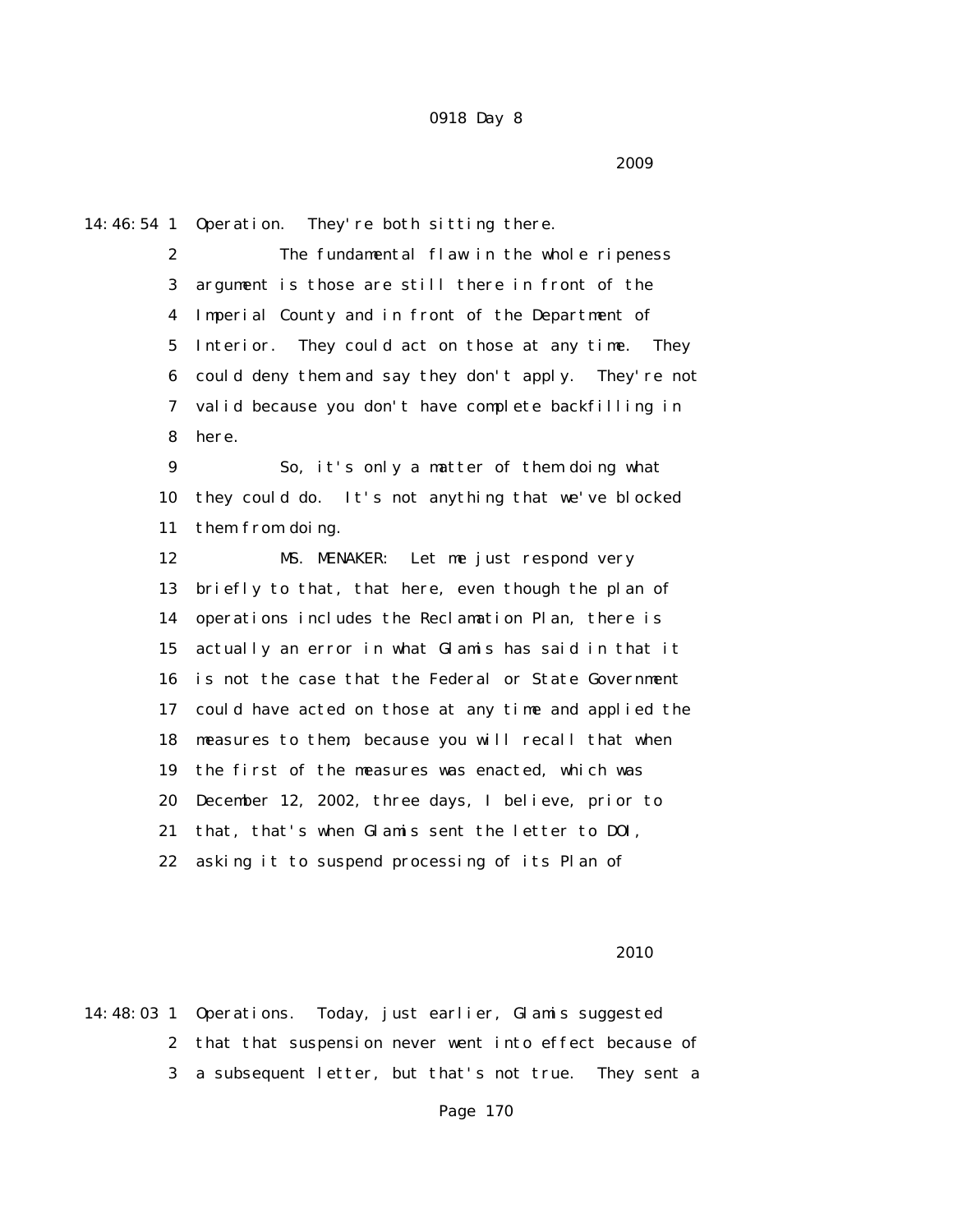0918 Day 8 4 letter saying, "Please suspend processing the Plan of 5 Operations."

 6 Three days later, SMGB enacts its emergency 7 regulations. At that point in time, it's clear those 8 regulations aren't being applied to Glamis's Plan of 9 Operations. In fact, at that point they have a 10 suspension. Their plan isn't being processed at 11 Glamis's request.

 12 Three months pass, the rest of December, all 13 of January, all of February, all of March. March 14 31st, Glamis sends a letter to DOI saying--excuse me. 15 Earlier, in December, DOI sends a letter to Glamis 16 saying, "Fine, we are suspending processing, but we 17 want you to confirm that you're basically going to 18 hold us harmless from any delay that results from our 19 suspension, but Glamis takes a full three months to 20 respond.

 21 So, at this point in time, DOI has this 22 request to suspend, doesn't hear anything, is not

### 2011

14:49:12 1 working. And then, on March 31st, they receive a 2 letter back from Glamis that does not say, "No, please 3 process," it only says, "I'm sorry, we are not able to 4 reconfirm your request." I should say this precisely, 5 but essentially it says, "We are not able to reconfirm 6 your request that we hold you harmless for any delay 7 that results from our suspension request," and doesn't 8 say anything more than that.

9 A few days after that is when S.B. 22 is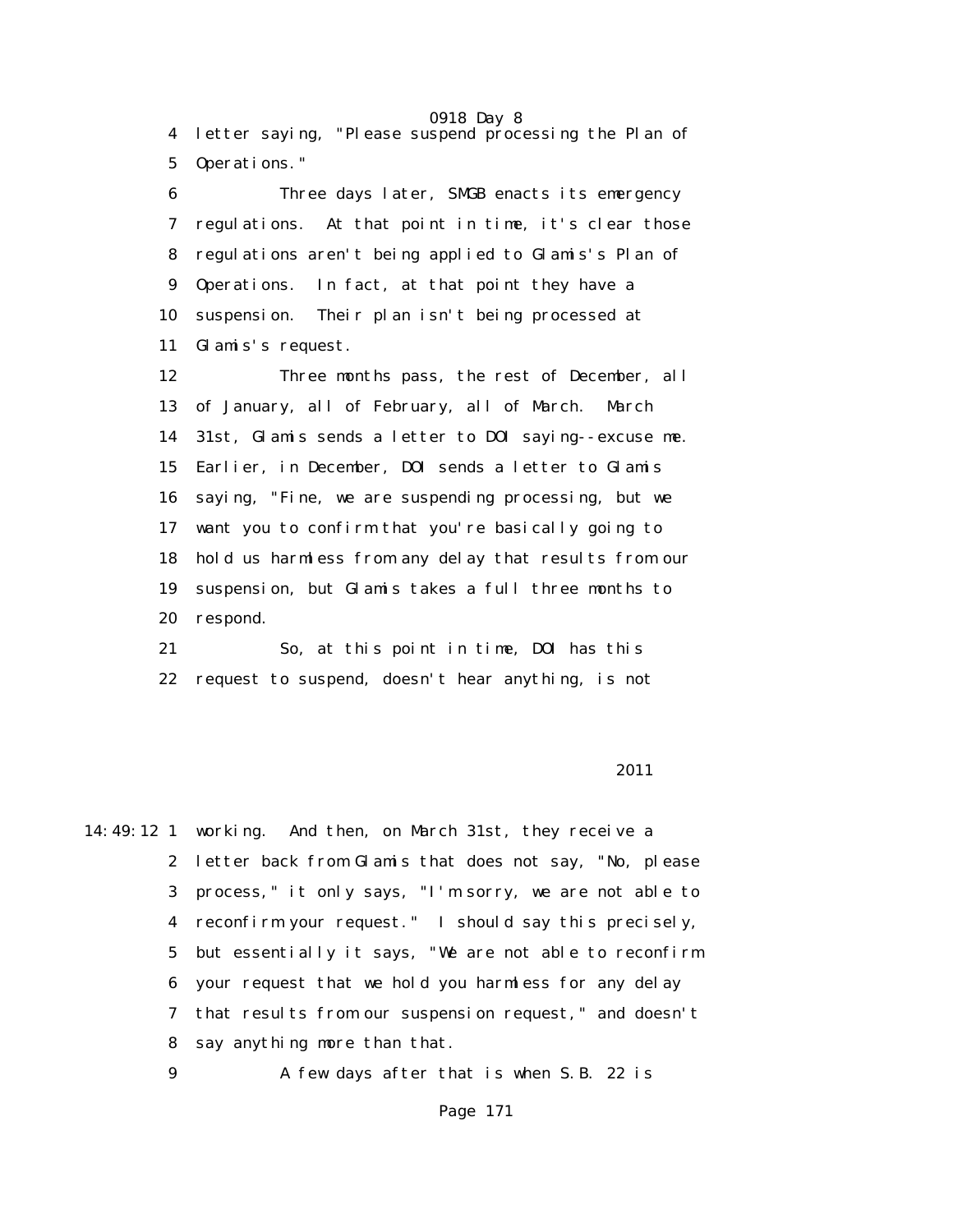0918 Day 8 10 enacted. During that time period, clearly, there is 11 no application of either measure to Glamis. 12 And then you will recall during this time 13 period that Glamis clearly has no intention that the 14 Federal Government is going along processing its Plan 15 of Operations because its own officers and CEO 16 testified that it didn't intend for the Government to 17 be processing at that point in time. It said, "No, it 18 would have been reckless for us to proceed. We 19 thought it would have been futile for us to proceed. 20 In our view, the California measures made it 21 uneconomic. It would have been reckless." It would 22 have been in their Reply. They say, "It would have

2012 **2012** 

14:50:28 1 been futile for us to continue to participate in the 2 Federal processing of our Plan of Operations." 3 So, clearly, they had withdrawn from that 4 process. They knew DOI wasn't processing. They 5 thought it would be reckless for DOI, for them to 6 continue processing, and so there was no possibility 7 that either of those California measures would be 8 applied to its Reclamation Plan or its Plan of 9 Operations by either the Federal or the State 10 Government. 11 PRESIDENT YOUNG: Ms. Menaker, you mentioned 12 earlier today cases, if I'm recalling, S.D. Myers case 13 was one of the cases where you talked about there were

14 two successive acts either/or both of which can be

15 considered an expropriation and what the effect of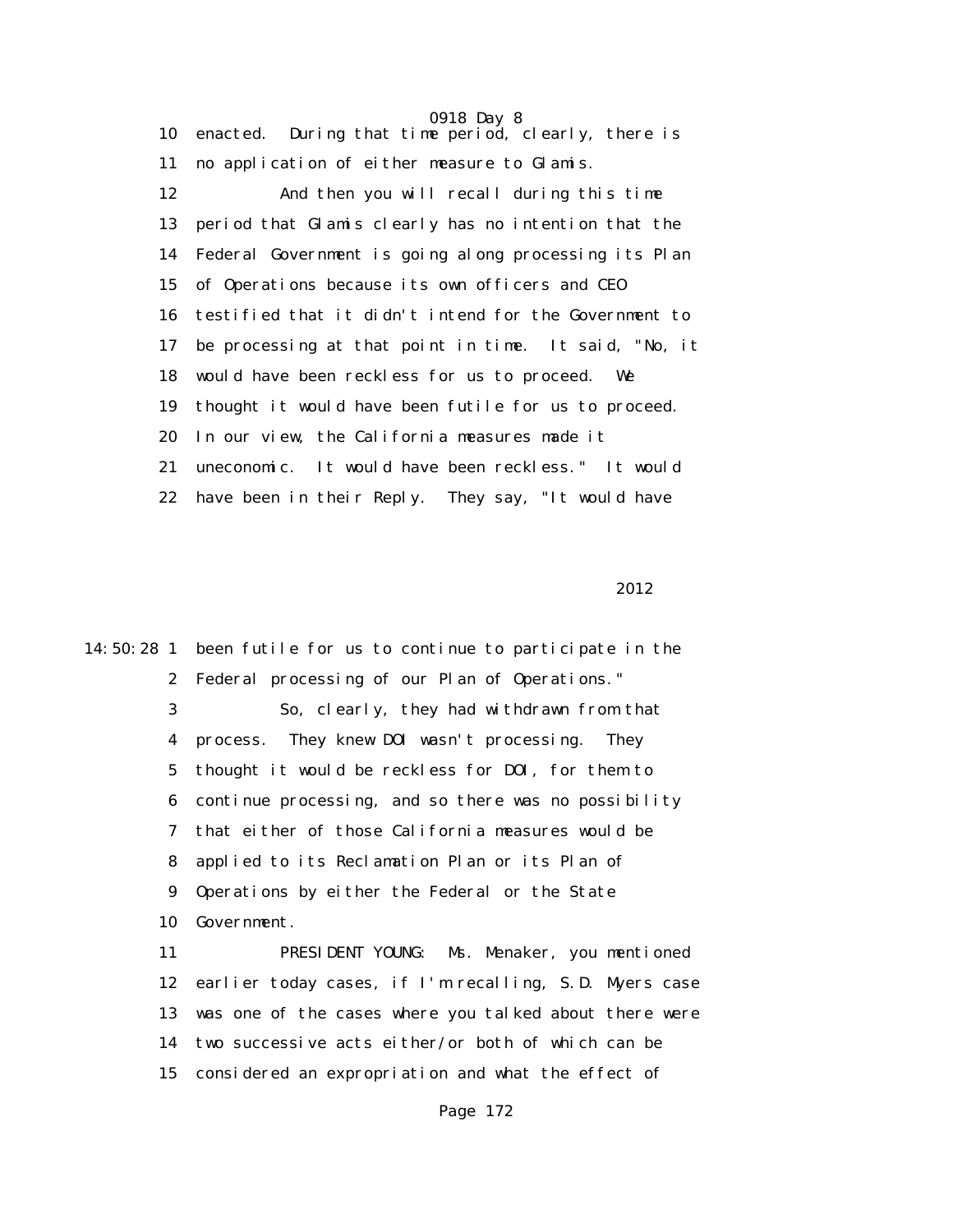16 those was. Am I reminding you of what you talked 17 about? Was it Mr. Benes? I think it was you. 18 Can you remind me of those two cases. Am I 19 ringing any bells yet? It was a question of a 20 temporary taking. There was an act of a hotel that 21 was expropriated and then later condemned in one case 22 and compensation paid.

### <u>2013</u>

14:51:55 1 MS. MENAKER: No, I'm sorry, that was simply 2 a hypothetical I was offering because I was trying to 3 illustrate the fact that, typically speaking, if you 4 have two measures that do the same exact thing, have 5 the exact same impact on a Claimant, it's going to be 6 a highly unusual situation where one could be deemed 7 expropriatory and another couldn't, and I offered an 8 example of, you know, imagine if Government forces 9 took over a hotel, and that was the example, but that 10 wasn't-- 11 PRESIDENT YOUNG: It's not an actual case? 12 MS. MENAKER: No. 13 PRESIDENT YOUNG: As I recall, you ended that 14 hypothetical with the Government actually paying for 15 the expropriation. 16 MS. MENAKER: Yes. The hypothetical was, 17 imagine if the Government came in and unlawfully took 18 over a hotel and then four months later it actually 19 went through lawful condemnation procedures and 20 offered adequate, effective, and prompt compensation. 21 One could imagine a scenario there where a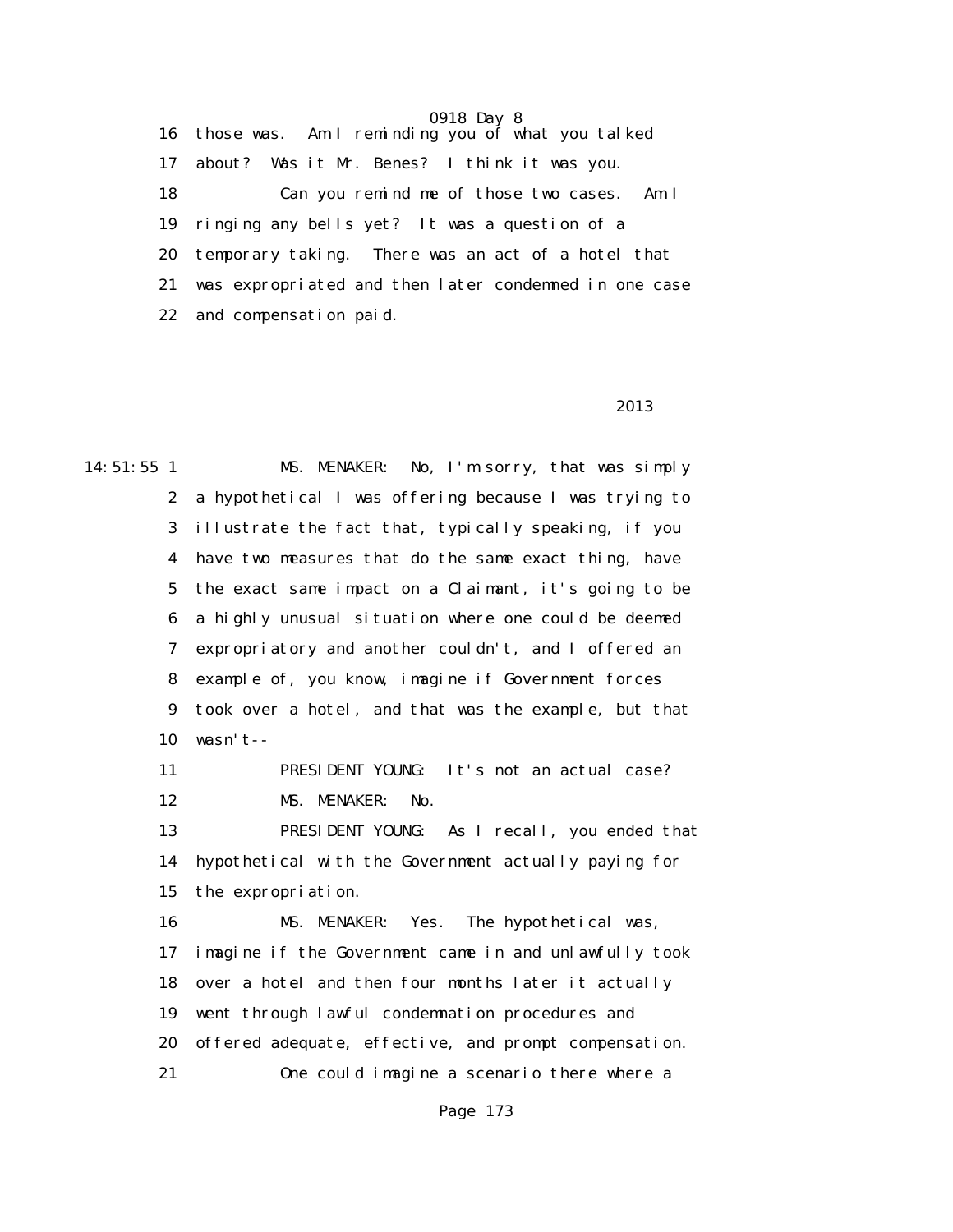22 court or tribunal found that the later act was

14:53:00 1 entirely consistent with international law because it 2 was expropriatory, but compensation was paid, 3 therefore no liability. But the earlier act was 4 unlawful--it was an unlawful expropriation--and you 5 could have what's called a "temporary taking." 6 PRESIDENT YOUNG: So, it would be additional 7 compensation for that delta of time? 8 MS. MENAKER: That period of time, but I was 9 contrasting that with the case here where, when you 10 have two acts, especially when you're talking about 11 regulatory acts and neither of those acts have been 12 applied to Claimant, Claimant could not have, even 13 though the acts weren't passed on the same date, 14 Claimant could not have sustained any damage from 15 application of one of those acts because, during the 16 four-month lapse between the SMGB regulations and S.B. 17 22, Claimant didn't incur any damages because of the 18 SMGB regulation. 19 PRESIDENT YOUNG: So, this would be relevant 20 in the event that we found the first act expropriatory 21 and the second-- 22 MS. MENAKER: Precisely. And the opposite

### 2014 **2014**

### <u>2015</u>

14:54:00 1 situation you don't kind of need to go through this.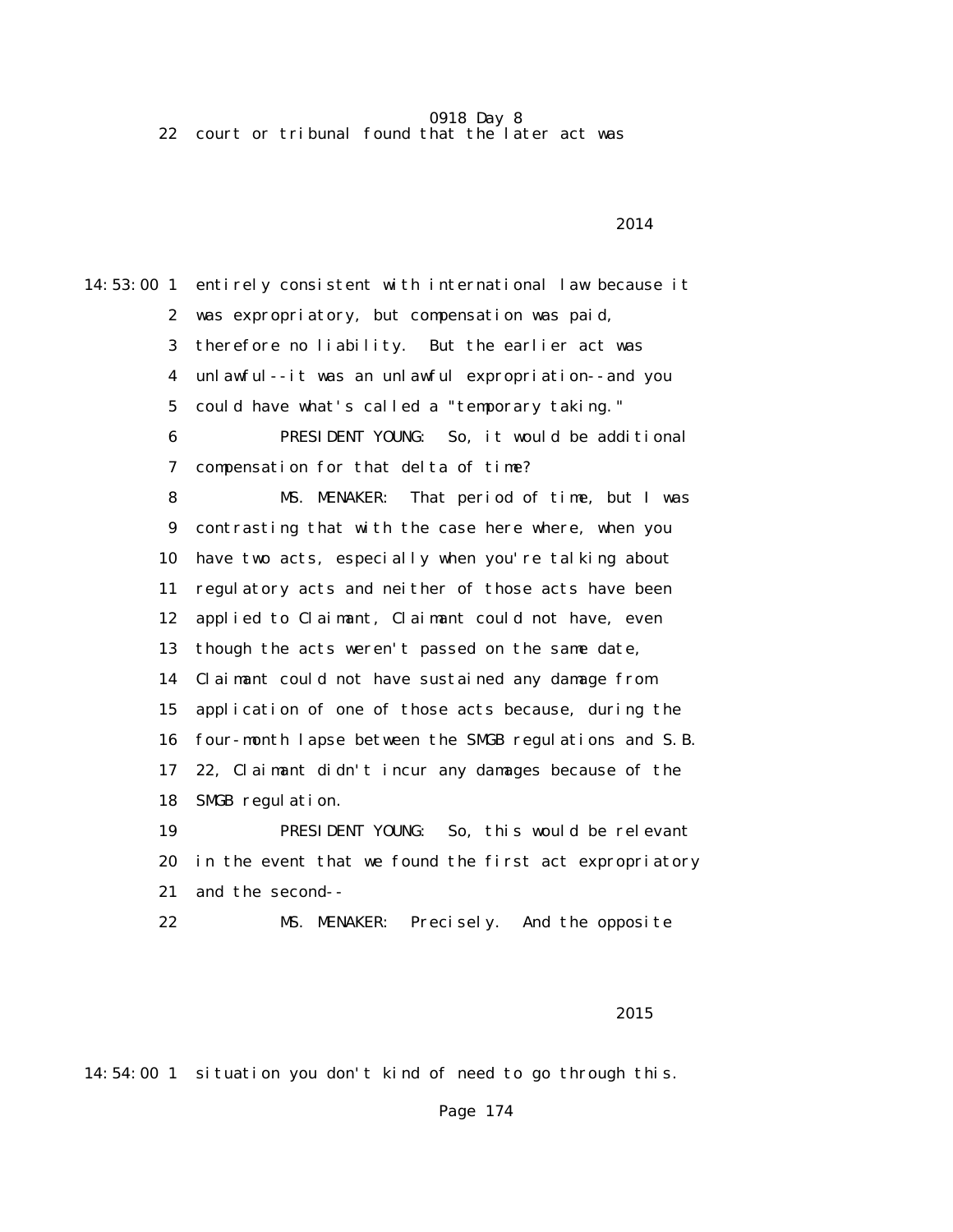#### 0918 Day 8 2 **PRESIDENT YOUNG:** Thank you.

 3 I want to ask Respondent--and you may want to 4 take this as a homework assignment, but let me 5 ask--it's a two-part question: The first is, I think 6 I understand the distinction between in 1105 the 7 application of customary international law as opposed 8 to the application of an autonomous standard of some 9 sort. 10 Am I correct in assuming that the

 11 Government's position is that all the U.S.--the BITs 12 into which the U.S. Government has entered and the 13 NAFTA are reflective of customary international law 14 and not the autonomous standard? Are there any BITs 15 in which the U.S. has entered in which you would say 16 the applicable standard under fair and equitable 17 treatment is, in fact, under autonomous standard and 18 not customary international law, or are all the BITs 19 and NAFTA coterminous in that regard? 20 MS. MENAKER: There is none of which I'm 21 aware, and I hesitate only because I don't know that

22 the Government has ever taken a position on the

 $2016$ 

14:55:12 1 interpretation of every single BIT. And so, sitting 2 here today, I don't feel like I can do that. 3 I do agree with the statement that was 4 quoted, which is a statement that we made in our 5 submission to the Pope & Talbot Tribunal, that we have 6 consistently considered that the fair and equitable 7 treatment standard to be a reference to the minimum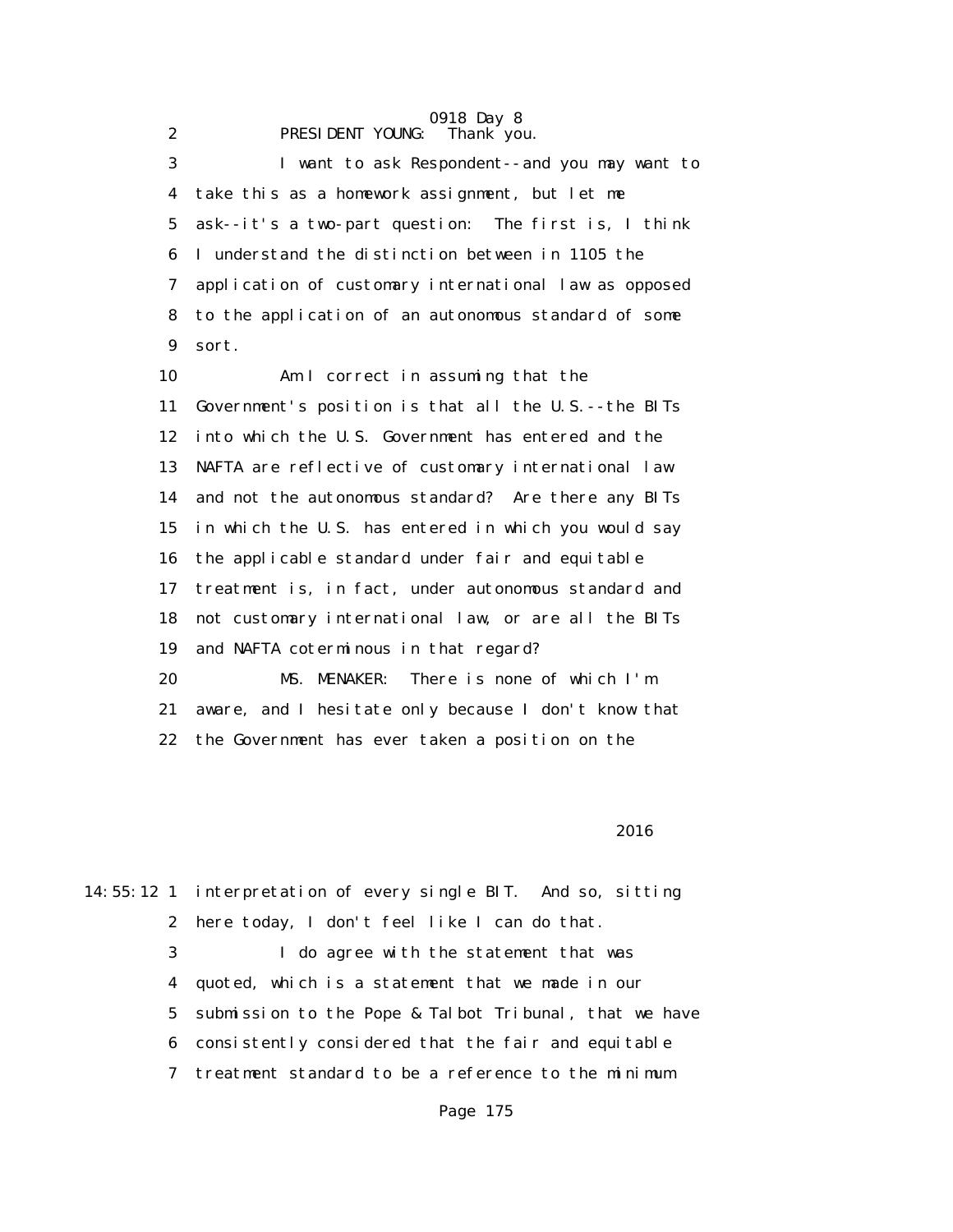0918 Day 8 8 standard of treatment under customary international 9 law. But, just being in a position I'm now, I don't 10 want to say anything further without checking further. 11 PRESIDENT YOUNG: I absolutely understand 12 that, although I'm about to put you on the spot even 13 more because what I would actually appreciate is, 14 therefore, a listing of those decisions interpreting 15 1105 in which the U.S. Government believes the 16 Tribunal got the standard wrong. I realize you also 17 distinguish some of those on the facts, but assume for 18 a moment that I'm less interested in the facts than in 19 the law. I would be interested in a listing of those 20 Tribunal decisions in which you think the 1105 21 Tribunal is applying the autonomous standard with 22 which the Government disagrees. That again can just

### 2017 **2017**

14:56:25 1 be for purposes of this arbitration. I will let you 2 sort out what happens in your next arbitration later 3 on. 4 MS. MENAKER: We could give that to you, and 5 I could offer you one example now that I know offhand. 6 If you look at the Pope & Talbot Tribunal's

> 7 decision, the decision was rendered prior to the time 8 that the FTC issued its July 31st, 2001,

> 9 interpretation; and there, that Tribunal interprets 10 Article 1105 as providing protection that goes beyond 11 the minimum standard under customary international 12 law, and it says it interprets it to mean that fair 13 and equitable treatment essentially is an equitable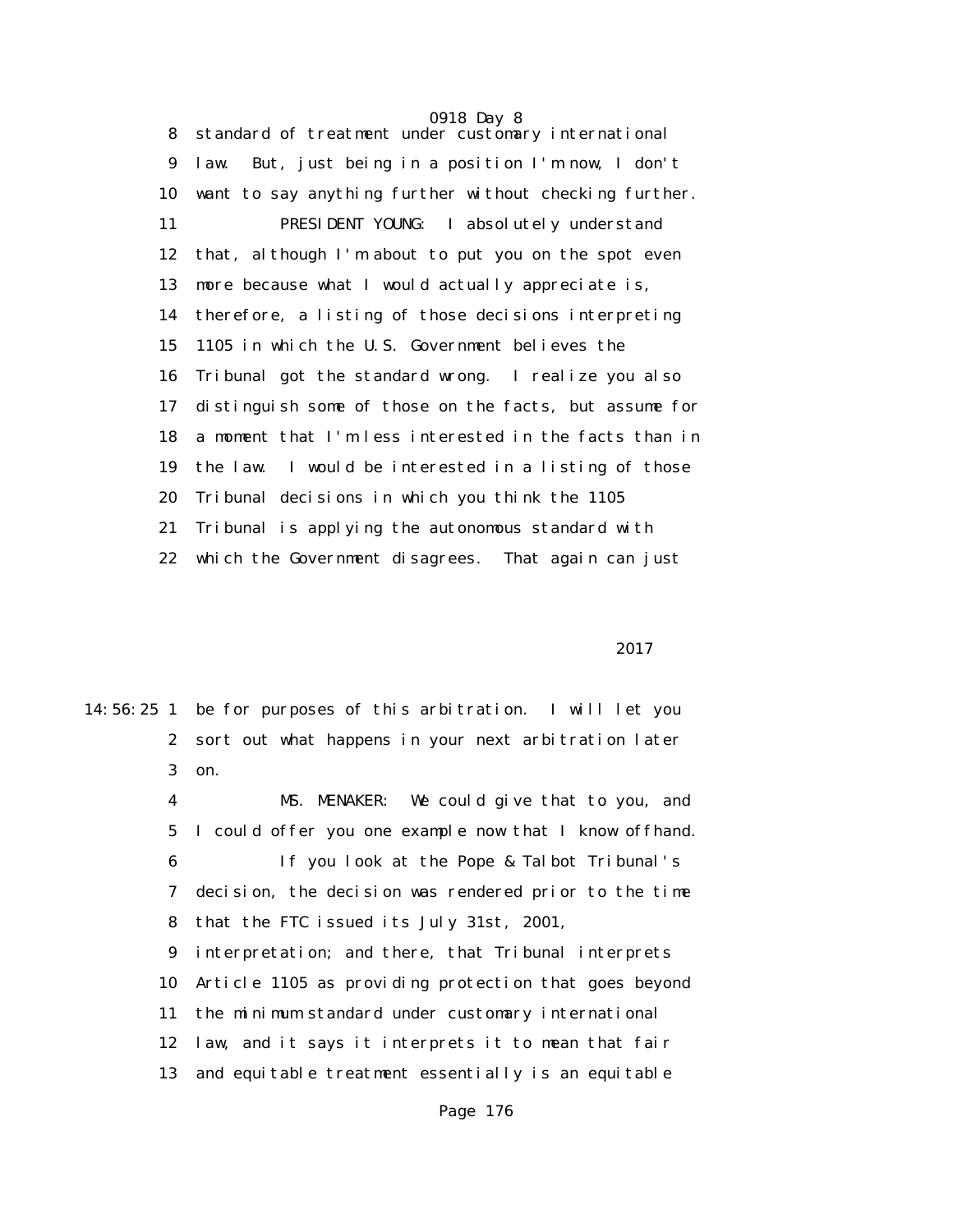0918 Day 8 14 standard, an autonomous standard. And despite the 15 NAFTA parties having made submissions in that case 16 telling the Tribunal that this was not their view, 17 subsequent to that, the parties issued the FTC's 18 interpretation. 19 And if you look at--I believe it's their 20 damages Award, although I would have to check, but a 21 subsequent award where the Tribunal somewhat 22 reluctantly accepts the fact that it is bound by that

2018

14:57:39 1 interpretation and, therefore, must interpret the 2 standard in that manner, but indicates that it 3 disagrees with that.

> 4 Now, I would note that there are many other 5 tribunals that have said that they would have reached 6 the interpretation that was given by the FTC. They 7 would have reached that same interpretation; that is, 8 that 1105, the fair and equitable treatment standard 9 is, in fact, a reference to the customary 10 international law minimum standard of treatment, even 11 had the FTC not issued its the interpretation. But 12 given the plain language of the Article, given the 13 Article's title as well as given the historical 14 evolution of that provision, it would have reached 15 that conclusion, and among those are the Methanex 16 Tribunal, for instance, and also the UPS Tribunal, I 17 believe.

 18 PRESIDENT YOUNG: Thank you. Yes, I assume 19 the Pope case, but I'm interested in any others you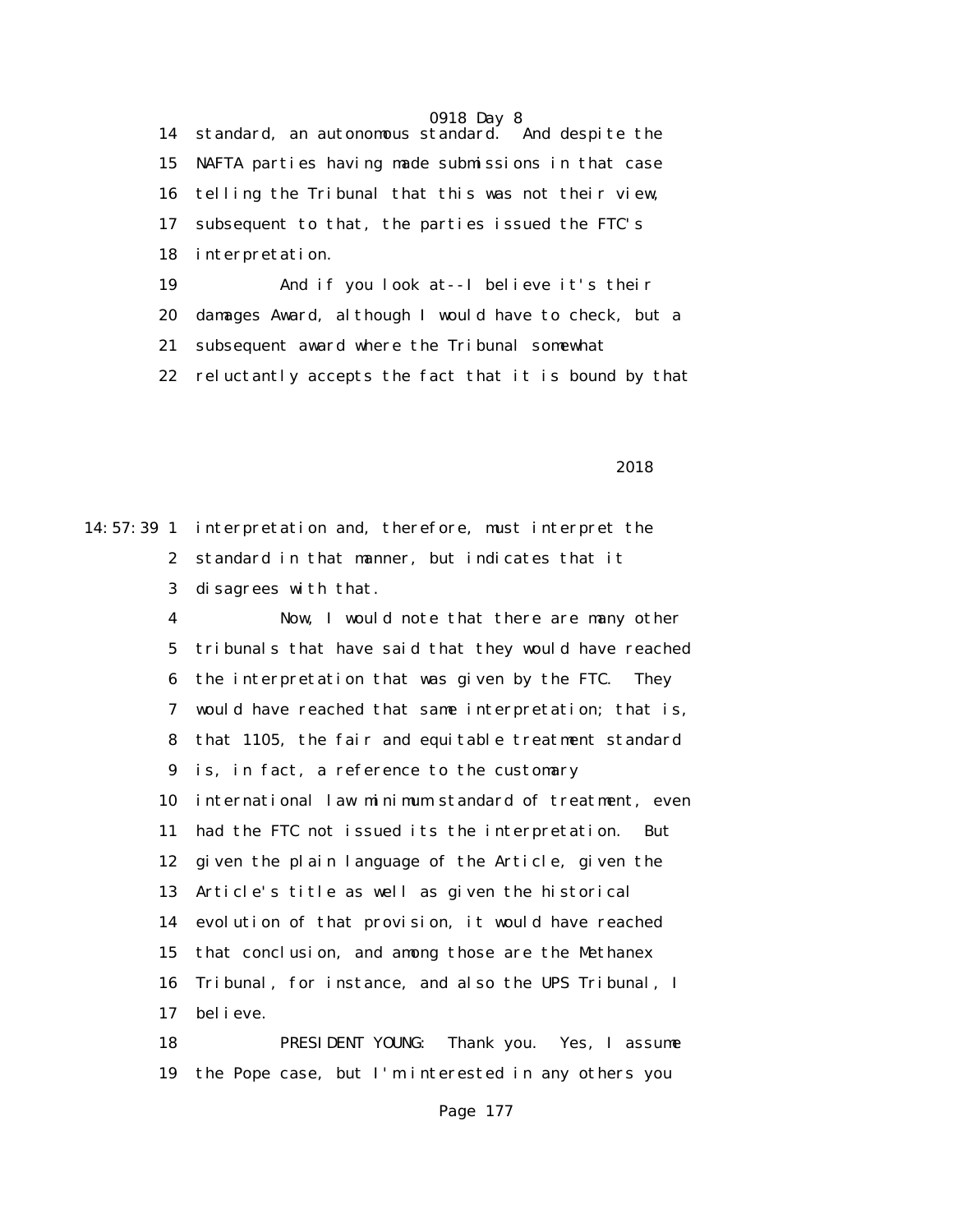20 think that might exceed that standard.

 21 ARBITRATOR CARON: I had some questions in a 22 similar vein, so let me just follow along those.

### <u>2019</u>

14:58:39 1 Going directly to first to Respondent and 2 then Claimant: So, specifically would you say, in 3 this autonomous customary distinction, could you place 4 the U.S.-Argentine BIT for us and the awards based on 5 that BIT. 6 Let me first ask: Is the U.S.-Argentine BIT, 7 in the U.S. Government's view, a customary 8 international standard or an autonomous meaning, since 9 those cases are cited to us? 10 And secondly, the awards that are then 11 coming--that are being cited to us, do they disagree 12 with that U.S. view, which I understand is not--they 13 are not bound by an FTC note, but the question is more 14 identifying for us in that select case those awards 15 that are based on custom. 16 As far as the President's comment/question to 17 Respondent concerning this universe of awards, I guess 18 the question I would have to the Claimant is: Given 19 the FTC Note of Interpretation, and for the moment 20 assuming you're not challenging that we are bound by 21 that note, which maybe it's a whole separate thing, we 22 therefore have a distinction between autonomous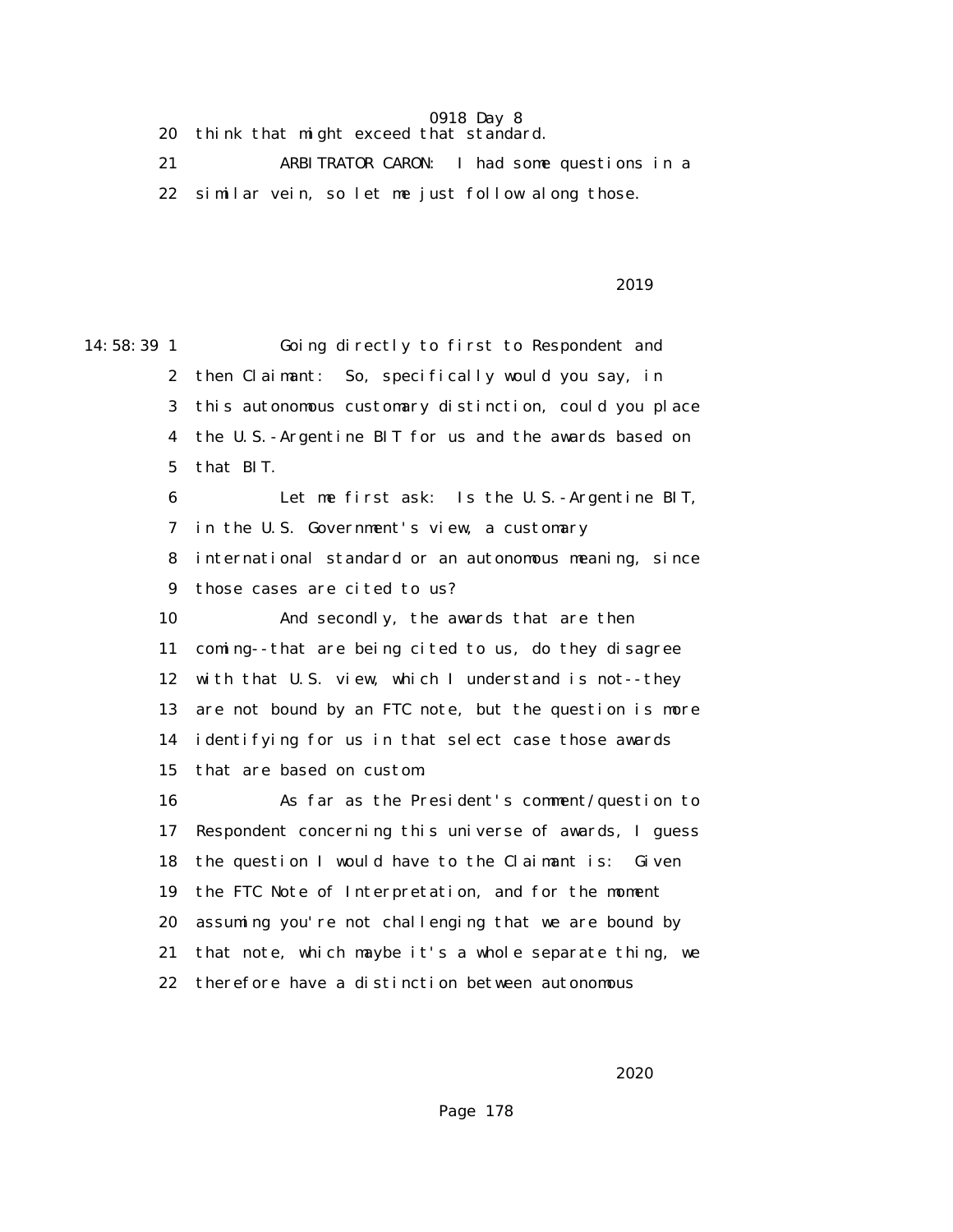|    | 15:00:10 1 meaning and meaning referring to the customary |
|----|-----------------------------------------------------------|
|    | 2 international minimum standard. Respondent's response   |
|    | 3 to your presentation, in part, is many of the awards    |
|    | 4 are really dealing with the autonomous meaning, not     |
|    | 5 with the customary meaning; and, therefore, they're     |
|    | 6 not actually applicable here. Secondly--and the         |
| 7  | phrase they used was "for the most part," so that         |
| 8. | means there are some out there that are based, in my      |
| 9  | view, on custom.                                          |
| 10 | Second, I would take Respondent as having                 |
| 11 | said that, even when it's based on custom, it's not       |
|    | 12 clear that they have established persuasively that it  |
|    | 13 is actually custom. So, if you had any comments on     |

 14 that, whether State practice is somehow looked to to 15 buttress the Tribunal's statement that that is a rule 16 of custom. That would be helpful among the cases you 17 have cited.

 18 Can I continue with the 1105 for a moment? 19 I had actually--so, many of our questions 20 have gone to the standards. We have a number of facts 21 before us, and I guess I had two questions concerning 22 application of the law to the facts for a moment. In

2021

15:01:43 1 part, Respondent, in their description of the 2 Claimant's claim concerning California's acts under 3 1105, the phrase "assurances, state contracts, 4 quasi-contracts" were used. 5 Now, I know that looking at your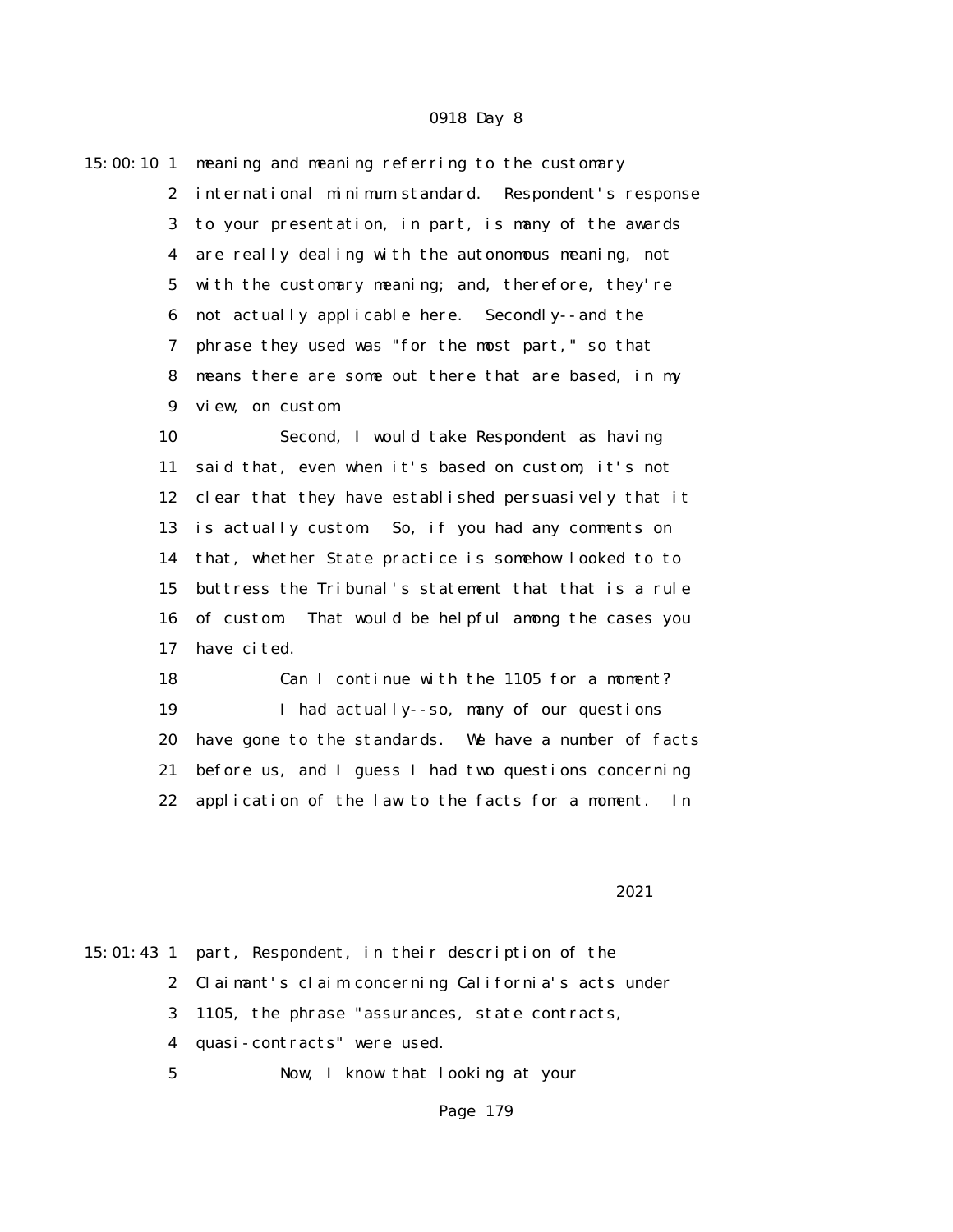0918 Day 8 6 materials--and I would say also, in doing that, they 7 emphasized what the assurance or the contract is to, 8 so they seem to emphasize an assurance as to a 9 particular reclamation requirement rather than an 10 assurance that at some point it might go forward or 11 something like that.

 12 So, I know you have some reference to the 13 existing legislative structure, the regulatory regime 14 you're looking at. And I guess I'm looking, in part, 15 to your response to the statement that what is it an 16 assurance to; and, secondly, what particular 17 assurances--are there any other particular assurances 18 that you're looking at? 19 MR. GOURLEY: That will be part of our reply 20 tomorrow morning. 21 ARBITRATOR CARON: Okay. And then if I could

22 have a second one--I can't find it right now, but you

<u>2022</u> and 2022

15:03:31 1 had a certain slide that indicated in the title 2 "unlawful delay," and the question I have is, for 3 example, in the preamble that has been shown to us 4 several times to the 3809 regulations, it was stated 5 under some grounds-- 6 (Sound interference.) 7 ARBITRATOR CARON: It was stated that outside 8 the endangered species-- 9 (Sound interference.) 10 PRESIDENT YOUNG: If we could all check our 11 cell phones, Blackberries, your ankle bracelets...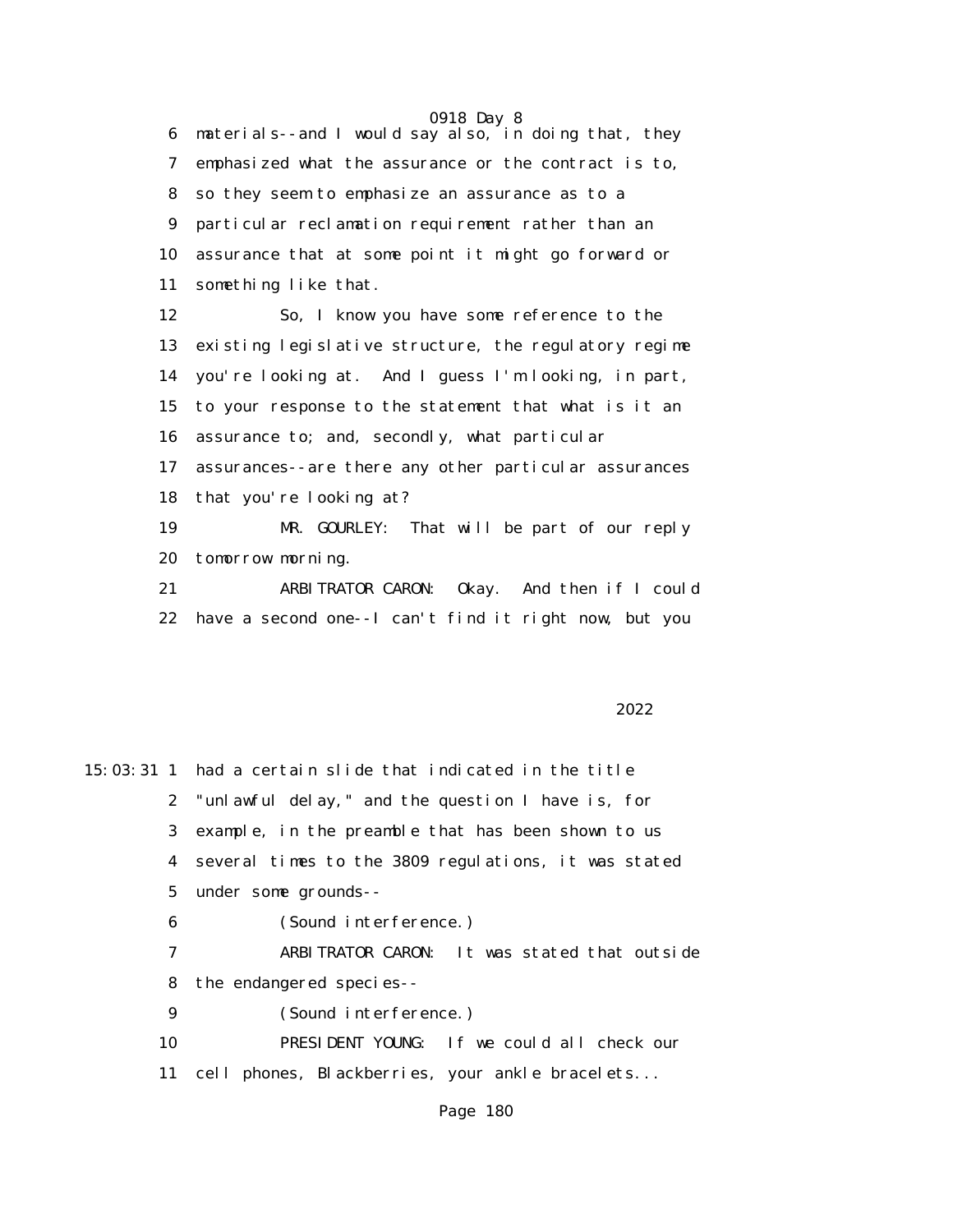0918 Day 8 12 (Pause.) 13 ARBITRATOR CARON: As I remember the 14 preamble, it stated that at some point you might 15 expect delay, but certain statutes would not stop the 16 Project; they would only delay the Project. 17 And so I guess what I'm wondering is why 18 would a delay--why--on what basis do you characterize 19 a delay as unlawful? 20 MR. GOURLEY: When you go back to the 21 Leshendok Expert Report, you will see that he has 22 cataloged the normal course and the types of

<u>2023</u> and 2023

15:05:09 1 processing times that are expected for the--for a 2 mining project in the California Desert--he was 3 looking only at the California Desert projects for 4 that--and you see this is extraordinary. Even just 5 going up to the time of the record of denial in 6 January 2001--this was already double what the next 7 longest was--our point has been that, when you look at 8 the timing sequence, yes, the review of cultural 9 resources required a certain amount of time, but that 10 was actually done in mid '98, and then there would be 11 an ACHP process, a consultation process to evaluate in 12 mitigation. Even that was done by even the 13 extraordinary process that they undertook that was 14 unique for this project had concluded by September of 15 '99.

 16 So, even if you were to build in extra time 17 for delay, our point has been that, in '99, whether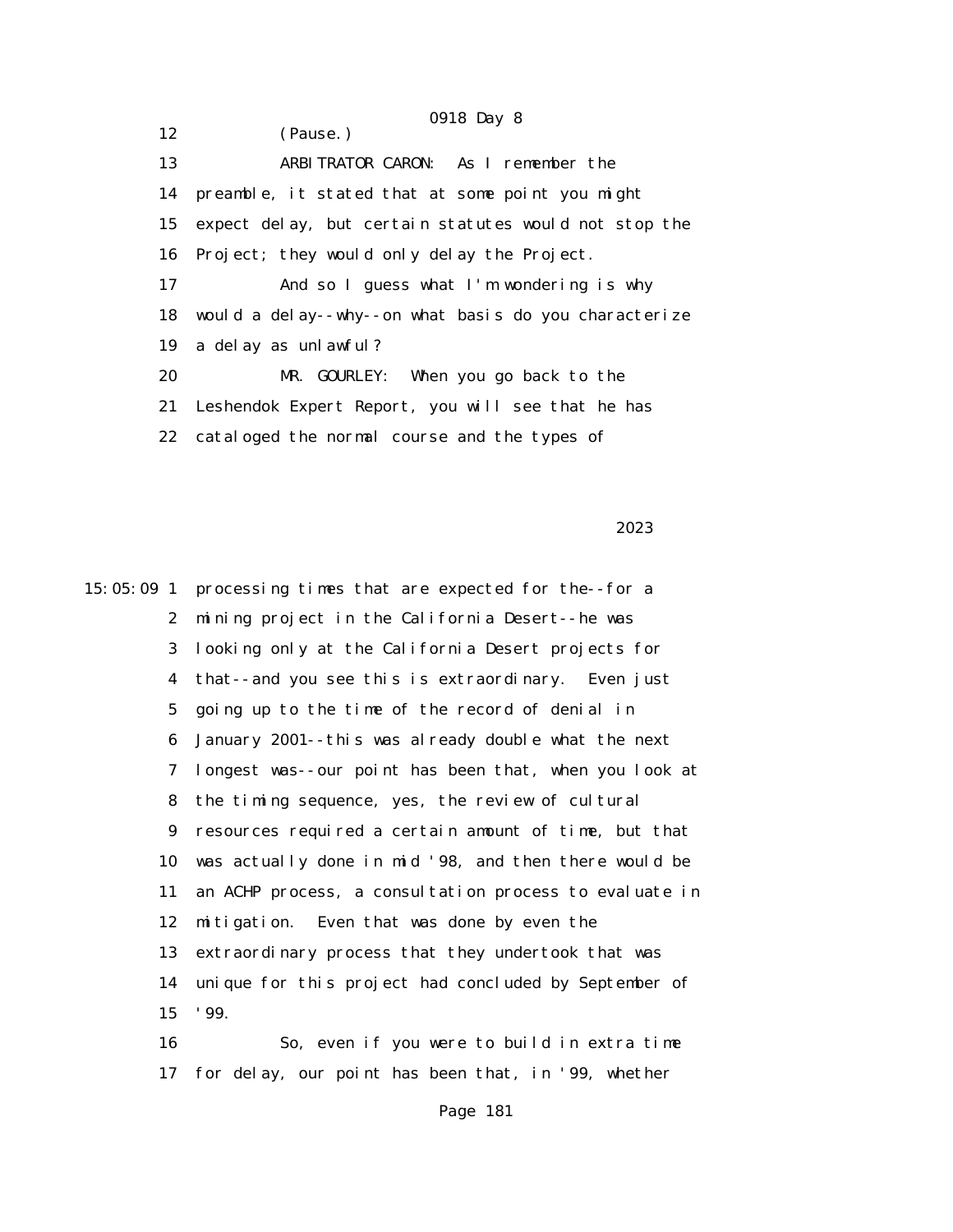18 it's early when the first draft of the Leshy Opinion 19 was already out and already our position internally 20 was set, all of the other work was done except for 21 that work which Solicitor Leshy himself directed not 22 to continue, which was the Mineral Report.

2024 and 2024

15:06:37 1 So, that's where we focus on the unlawful 2 delay. It was purposefully put on ice while they 3 undertook the other measures which culminated in the 4 other acts which culminated in the measure of the 5 January 2001 Record of Decision. 6 ARBITRATOR CARON: Could I stick to that for 7 a second. You said two different things there. One 8 was a reference to the average, whether it's two years 9 or double or however you want to look at that. 10 The other is not so much the average but 11 purposefully put on delay, and those are two different 12 sets of evidence, and one might be evidence of the 13 other in some way, but I just--so, again, if you could 14 clear it up between those two. 15 MR. GOURLEY: The primary evidence of the 16 violation is the purposeful intentional delay. The 17 proof--the part of the proof of that is not just the 18 actual statements and what did Leshy do to stop the 19 normal processing, but also the comparative evidence 20 of when you look at it versus other mines, how did 21 they--how long did they get processed. It 22 demonstrates conclusively that this was a very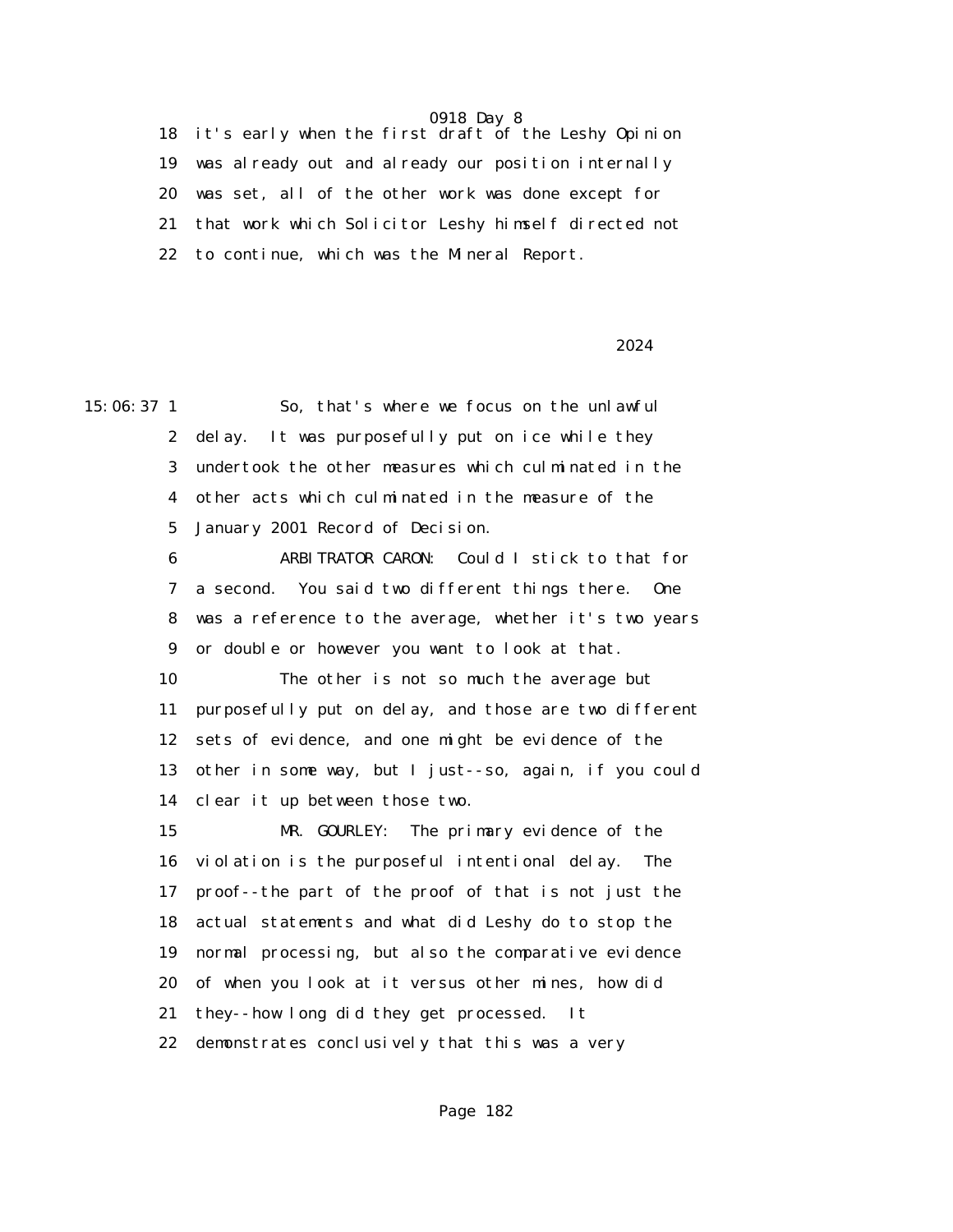$2025$ 

 2 denial in January of 2001. 3 ARBITRATOR HUBBARD: This is a question for 4 Claimant and Respondent, and I think that you 5 addressed it, in part, in some of the previous 6 hearings and in some of the writings, but I think it's 7 a crucial question that all of us have, and that is: 8 How do the cases define the property right that's 9 inherent in an unpatented mining claim, and what are 10 the respective roles of Federal and State law in this 11 regard? 12 MR. McCRUM: The case law in the United

15:08:05 1 unusual, abnormal length of time just to get to the

 13 States is quite clear, that the unpatented mining 14 claim is real property in the highest sense of the 15 term protected by the U.S. Constitution, and the State 16 and Federal Governments each have a role of regulating 17 those activities; but, particularly in the case of the 18 State area, there is a distinction drawn between State 19 power simply to prohibit mining. There is a 20 limitation recognized on that State authority. It's 21 touched upon in the Granite Rock case, which actually 22 just upheld a State regulatory role. It's also

 $2026$ 

15:09:49 1 reflected in cases such as the South Dakota Mining 2 Association versus Lawrence County in the Eighth 3 Circuit in 1998, which recognized that States and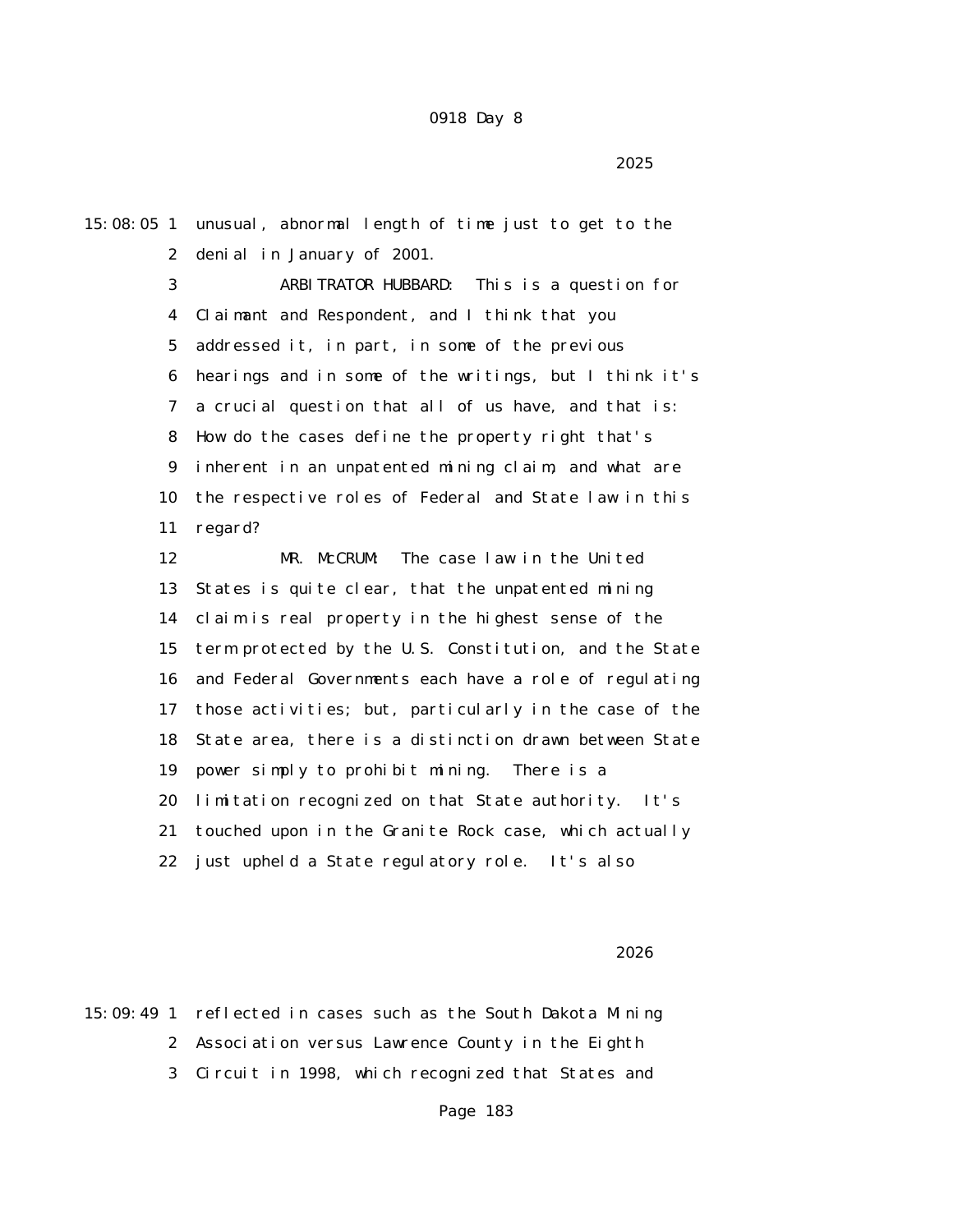0918 Day 8 4 municipalities would not have a right to prohibit 5 surface mining on Federal lands. 6 In the case of the Federal Government, the 7 Federal Government itself has long recognized under 8 FLPMA a right to reasonably regulate mining and 9 minimize impacts but not prevent any and all impacts 10 from mining, and that's reflected in the materials we 11 have put forth reflecting Interior's long-standing 12 interpretation of FLPMA with the Leshy Opinion being 13 the primary departure from that. 14 MS. MENAKER: And we agree that the State and 15 Federal Governments each have a role in regulating 16 mining, but the mining claim is a--it's a property 17 right, but it's a possessory interest. The Government 18 maintains title to the land, and those mining claims 19 are always subject to regulation, both Federal and

20 State regulation.

 21 As we agree with the Claimant, while they're 22 subject to regulation, that does not mean that States

#### <u>2027</u> and 2027

15:11:16 1 may prohibit mining on Federal lands that are open to 2 mining, but they can regulate mining. And Glamis 3 referred to the Lawrence County case, where the Eighth 4 Circuit found that the State could not ban open-pit 5 mining on Federal lands, and we don't disagree with 6 that; but again, that's different from a State 7 regulating mining as was done in the Montana case, 8 where Montana banned cyanide heap-leach mining, a 9 certain type of mining. It didn't ban mining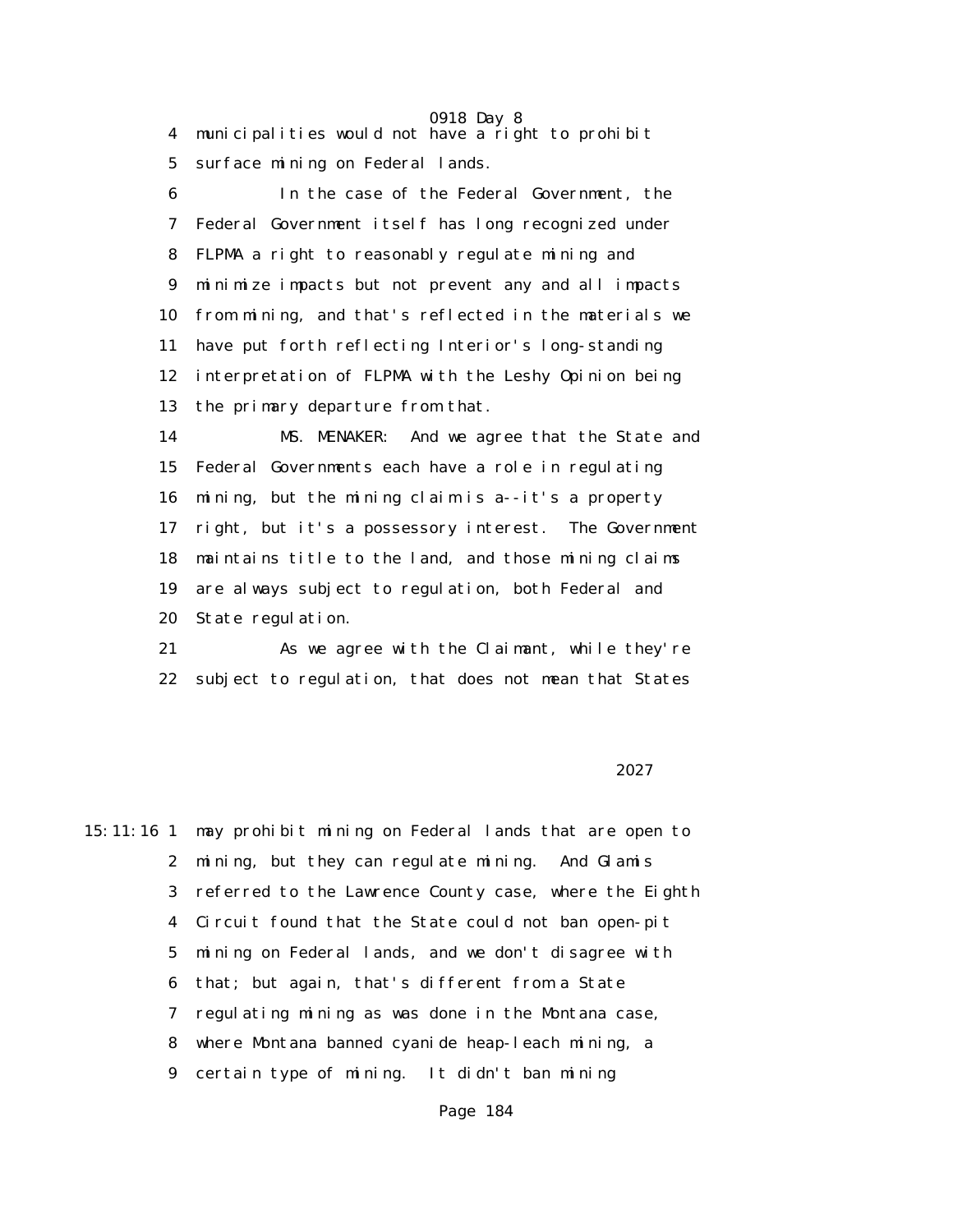0918 Day 8 10 altogether. It just now so happens that the only way 11 to get that gold out of the ground when it's low-grade 12 gold is by cyanide heap-leach mining, and so currently 13 there is no economically or technologically feasible 14 way to mine that gold. But, nevertheless, that's not 15 a ban on mining. That is a State regulation, and that 16 is permissible.

 17 And here, as we noted this morning, Glamis's 18 mining claims are subject to California State property 19 law, and we have noted that some preexisting 20 limitations are both SMARA and the Sacred Sites Act as 21 well as the applications of those preexisting 22 principles in the California measures, and Glamis is

<u>2028</u> and 2028

15:12:36 1 not arguing that those California measures are 2 preempted.

> 3 So, in other words, it is not making the 4 argument that California is restricted in regulating 5 mining in the manner--on Federal lands in a manner in 6 which it has done.

 7 PRESIDENT YOUNG: Ms. Menaker, can I follow 8 up on that, and I will come back to Claimant with sort 9 of a parallel question.

 10 Obviously, much of the heart of this case 11 revolves around what is contained in this bundle of 12 rights, whether it's possessory interest or an 13 outright ownership interest. It's clearly not an 14 ownership interest, but possessory is still 15 nevertheless a property and what is the bundle of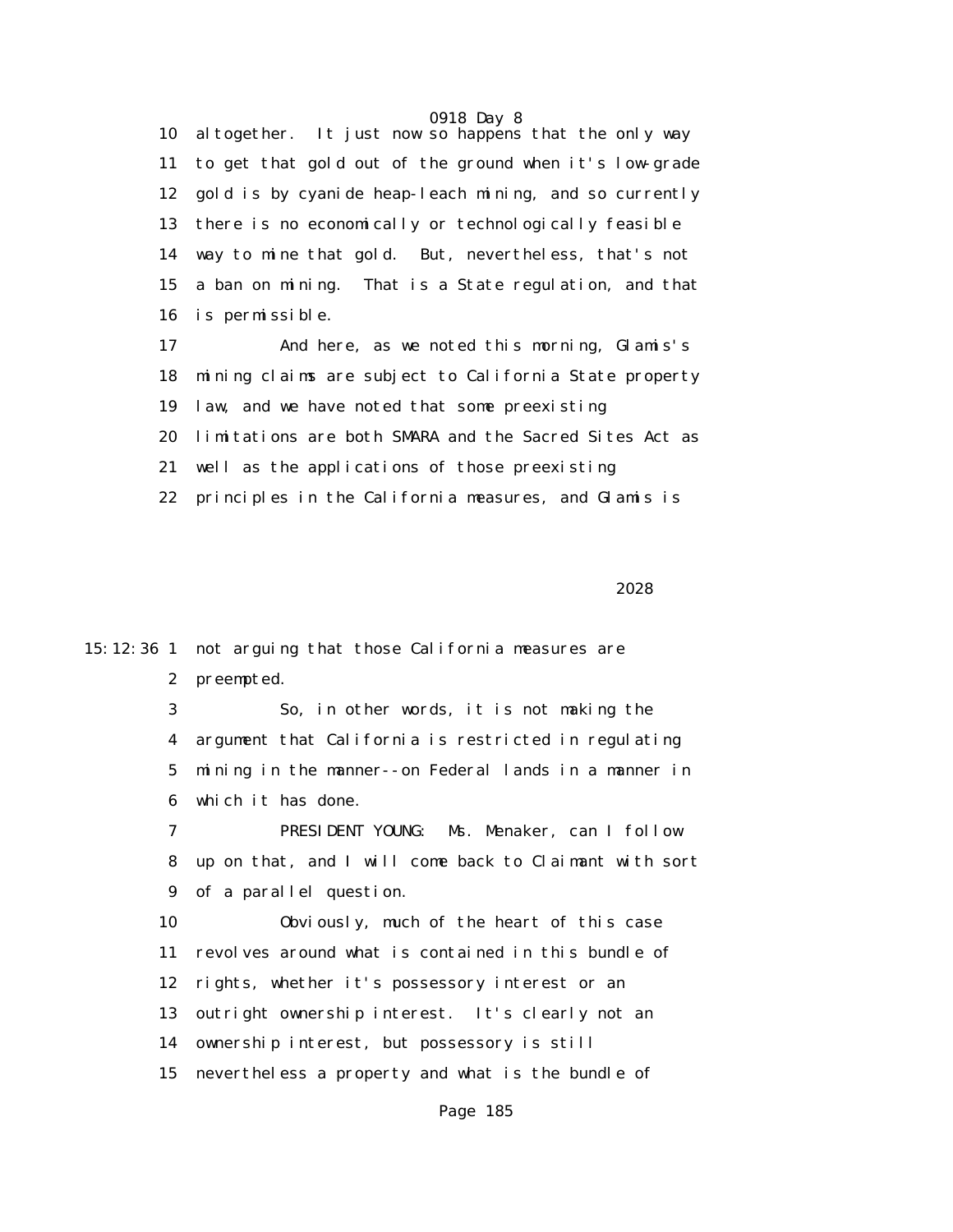16 things contained in that.

 17 Is it the Respondent's position that the 18 Montana law is consistent with Federal law and is not 19 a taking? In other words, if I had a claim--if I had 20 a nonpatented claim in Montana to do open-pit gold 21 mining, prior to the passage of this law, is it the 22 Respondent's position that I'm just out of luck, that

<u>2029</u> and 2029

15:13:55 1 that's not a taking?

 2 MS. MENAKER: I just want to check one brief 3 fact.

 4 PRESIDENT YOUNG: While they're checking, 5 would you like to respond to that, Claimant? 6 MR. McCRUM: The Montana Supreme Court 7 decision in the Seven Up Pete case actually involved a 8 State lease interest, which was an interest on State 9 lands involving a State lease. So, it's a decision 10 that's peculiar to the State property interest in 11 Montana that was at issue in that case. And, in that 12 case, the Supreme Court of Montana said that, under 13 their State leasing regime, that was not a taking, in 14 their view. 15 I would say there is some question about

 16 whether that particular ruling of the State of Montana 17 is fully consistent with the Lucas decision of the 18 Supreme Court; but, in any event, it is a ruling by 19 Montana involving State lands and State lease. 20 There is an indication in the preamble in the 21 3809 Rules and the Rule revisions of 2000 that there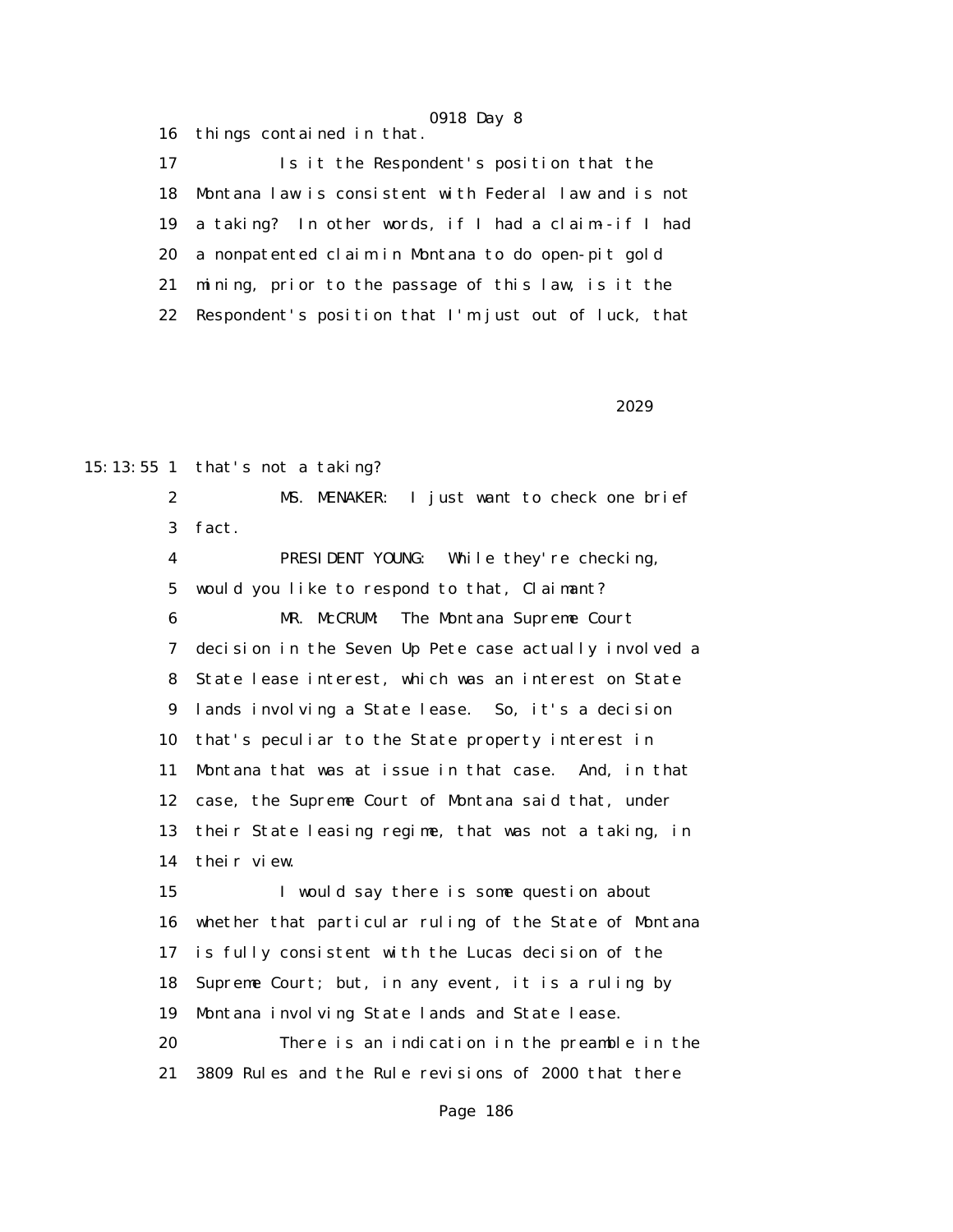0918 Day 8 22 is a reference to the regulation in Montana as

 $2030$ 

15:15:08 1 indicating that Montana--the Montana regime could be a 2 State regulatory regime that may have applicability on 3 Federal land as the Respondent pointed out earlier 4 today. A preamble statement is not necessarily a 5 definitive statement of the Government, and nothing by 6 the Interior Department in that statement addressed 7 the question of whether that would be a taking. 8 So, the Federal Government expressed no 9 position in the preamble statement about whether that 10 would be a taking, in their view, if applied to 11 Federal land. 12 PRESIDENT YOUNG: But what is your position 13 and the basis for it? 14 MR. McCRUM: Our position would be that, 15 number one, as I said, if you look at that actual 16 decision, it is a statement-- 17 PRESIDENT YOUNG: I'm not asking you to 18 validate the decision. We will let Montana 19 jurisprudence work itself out. What I'm interested in 20 is, if there had been an unpatented mining claim on 21 Federal land in Montana prior to the passage of that 22 law and that law passed, would that be a taking, in

2031

15:16:18 1 your view? And what is your support for that, if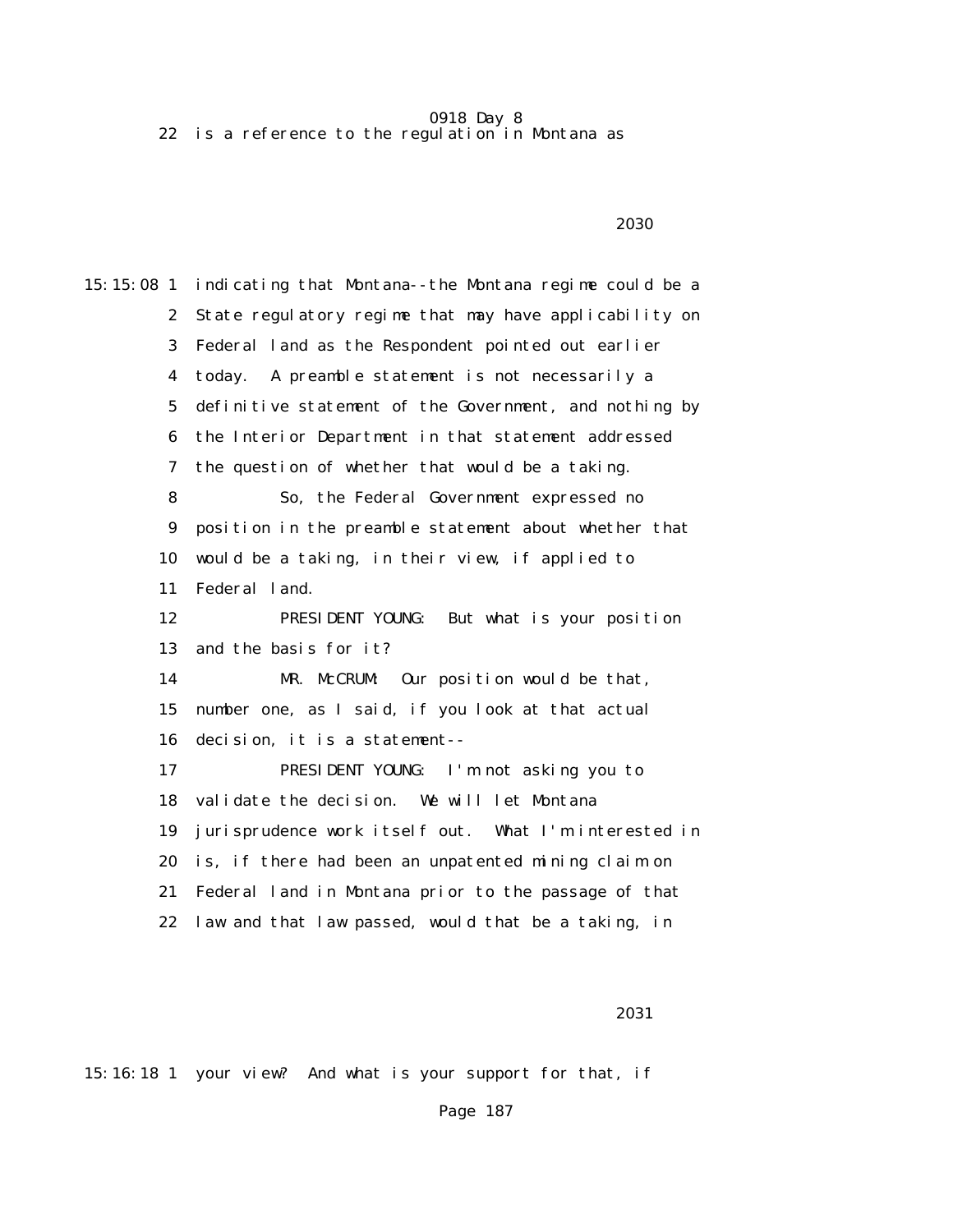2 that's your view? 3 MR. McCRUM: I think under the Lucas regime, 4 if that particular State restriction was applied to 5 Federal land, that it likely would be a taking because 6 Lucas places emphasis on what--first of all, it 7 rejects the idea that you have to have a permit to 8 have a property right. If you have a property right 9 and you're prevented from reasonable use of your 10 property, then that is a taking under Lucas. 11 Now, we don't have the complete factual 12 record of the Montana situation here that we would 13 have in this case, where we have evidence of targeted 14 action in California and all the other factors that 15 are present here. 16 PRESIDENT YOUNG: Respondent? 17 MS. MENAKER: Well, we disagree with many of 18 the things that Glamis has just stated. 19 First of all, with respect to the statement 20 in BLM's 3809 preamble, that is a statement made by 21 the Government. There is no reason to say that is not 22 a definitive statement made by the Government. What

2032

15:17:23 1 we have said before is that it's not part of the 2 regulatory language, so that's quite different. But 3 we said it could be used, of course, to interpret the 4 regulatory language. It's considered to be preambular 5 language.

> 6 But the Federal Government did take a 7 position that the application of the Montana ban to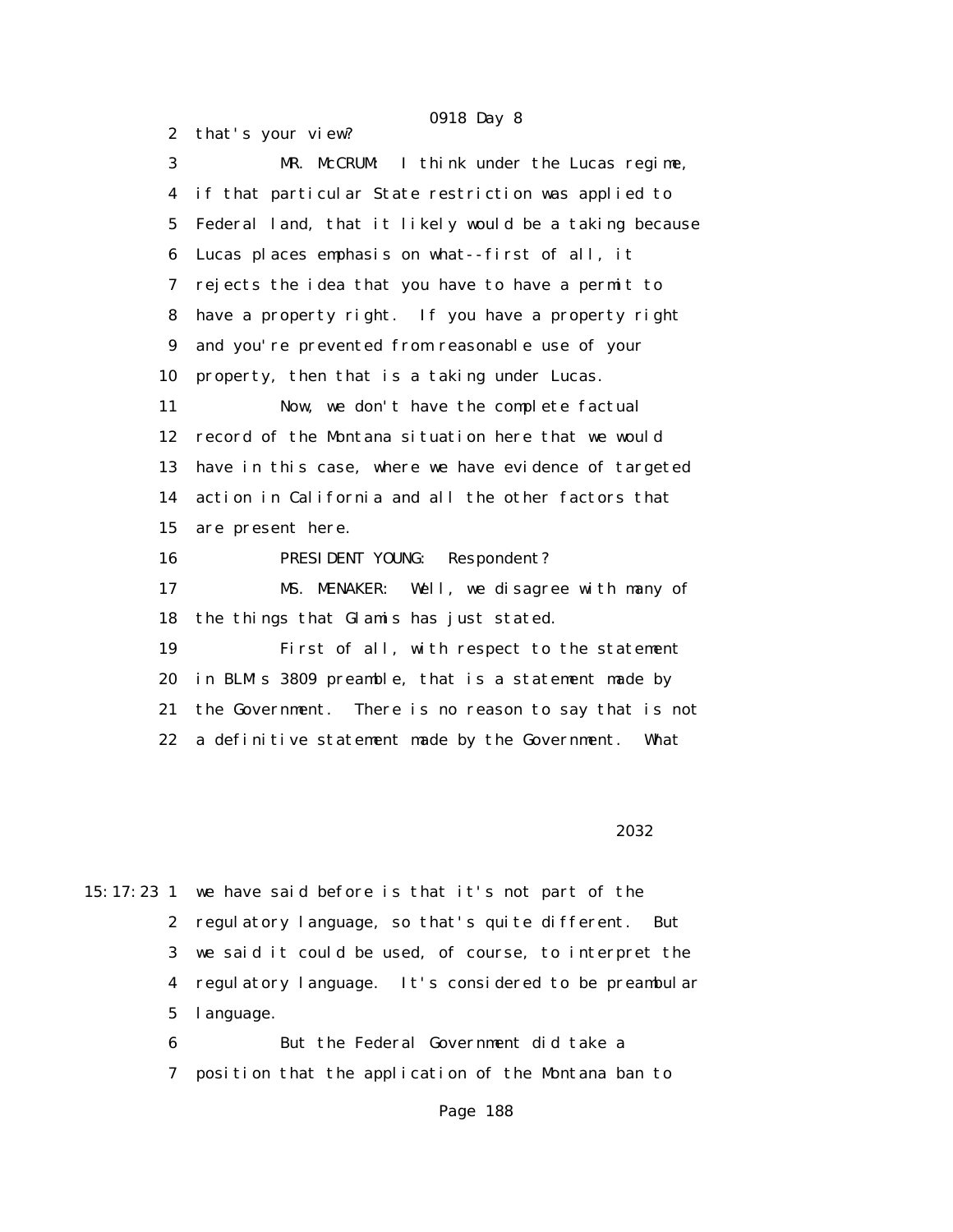0918 Day 8 8 mining claims on Federal lands would not constitute a 9 taking in that preambular language because it says 10 that, in its view--well, first it states that 3809 11 regulations make clear that States may impose more 12 stringent economic regulations on mining claims than 13 the Federal Government. And then it goes on to say 14 that, in is view, the Montana ban is not preempted by 15 Federal law because it says it's consistent with the 16 Granite Rock case. 17 So, in that case there, the Federal

 18 Government is expressing its view that the application 19 of that Montana ban to claims that are located on 20 Federal lands would not constitute a taking. 21 Now, that being said, I understand that the 22 Montana voter initiative, when it was passed, made the

 $2033$ 

15:18:35 1 ban applicable to future mines, and it was 2 subject--made subject to valid existing rights, just 3 like the California reclamation measures here, which 4 only applied to future mines and not to those mining 5 Claimants who had already received an approved 6 Reclamation Plan. 7 PRESIDENT YOUNG: What I'm trying to get 8 at--and I would love even more guidance on this 9 tomorrow--is that there is a theoretical agreement 10 between the parties, as I see it, which is that this 11 is a Federal property right, and there is a limit on 12 what can be done to intrude on those rights. You 13 disagree where that limit is, and I would love more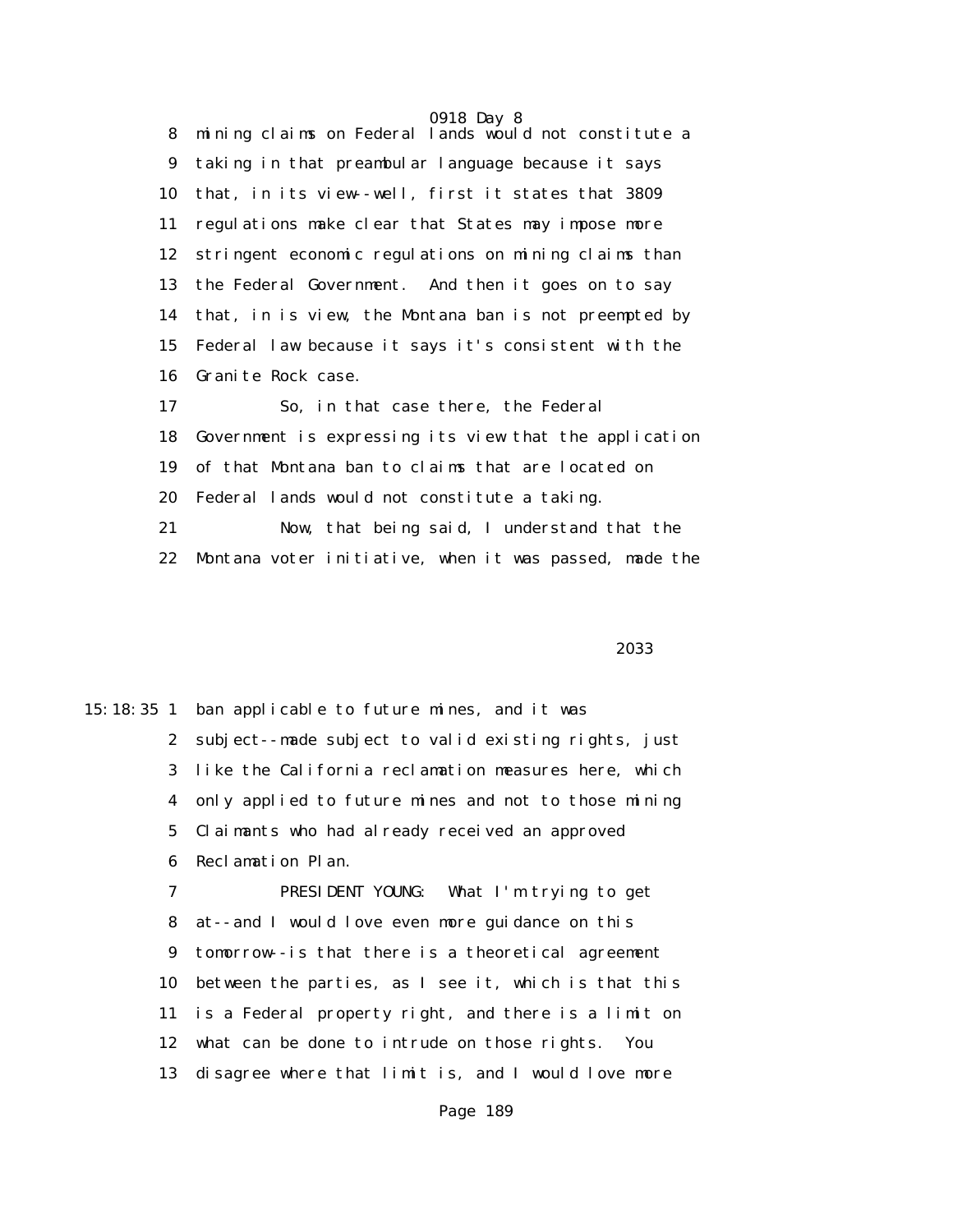0918 Day 8 14 guidance as to what you respectively think what that 15 limit is. 16 Clearly, I have got some sense from Claimant. 17 I think I have a little less sense of what the 18 Government thinks that limit is at the moment. So, if 19 you can help me out with that tomorrow, I would 20 appreciate that. 21 ARBITRATOR CARON: If I could just follow on

22 the President's question there, just phrasing it

2034 **2034** 

15:19:56 1 slightly differently. I'm trying to understand the 2 range of agreement between the two parties here. So, 3 my understanding is that the parties agree that it's a 4 Federal right which includes a State role in that 5 Federal right that's possessed, and that the question 6 before us as far as the "background principle" defense 7 is understanding whether the particular statutes 8 involved are background principles, and I'm wondering 9 if that's the limit--is that the limit of the question 10 before the Tribunal? 11 The other possibility is that somehow you

 12 don't feel the State has--is exceeding its role 13 entirely in limiting the property right in this case, 14 but what I heard was that the assertion by Respondent 15 that the parties are in agreement that this is the 16 issue presented, and you have different views on that 17 issue. That I understand, and so I want to know if 18 the parties are in agreement on that question, on that 19 point.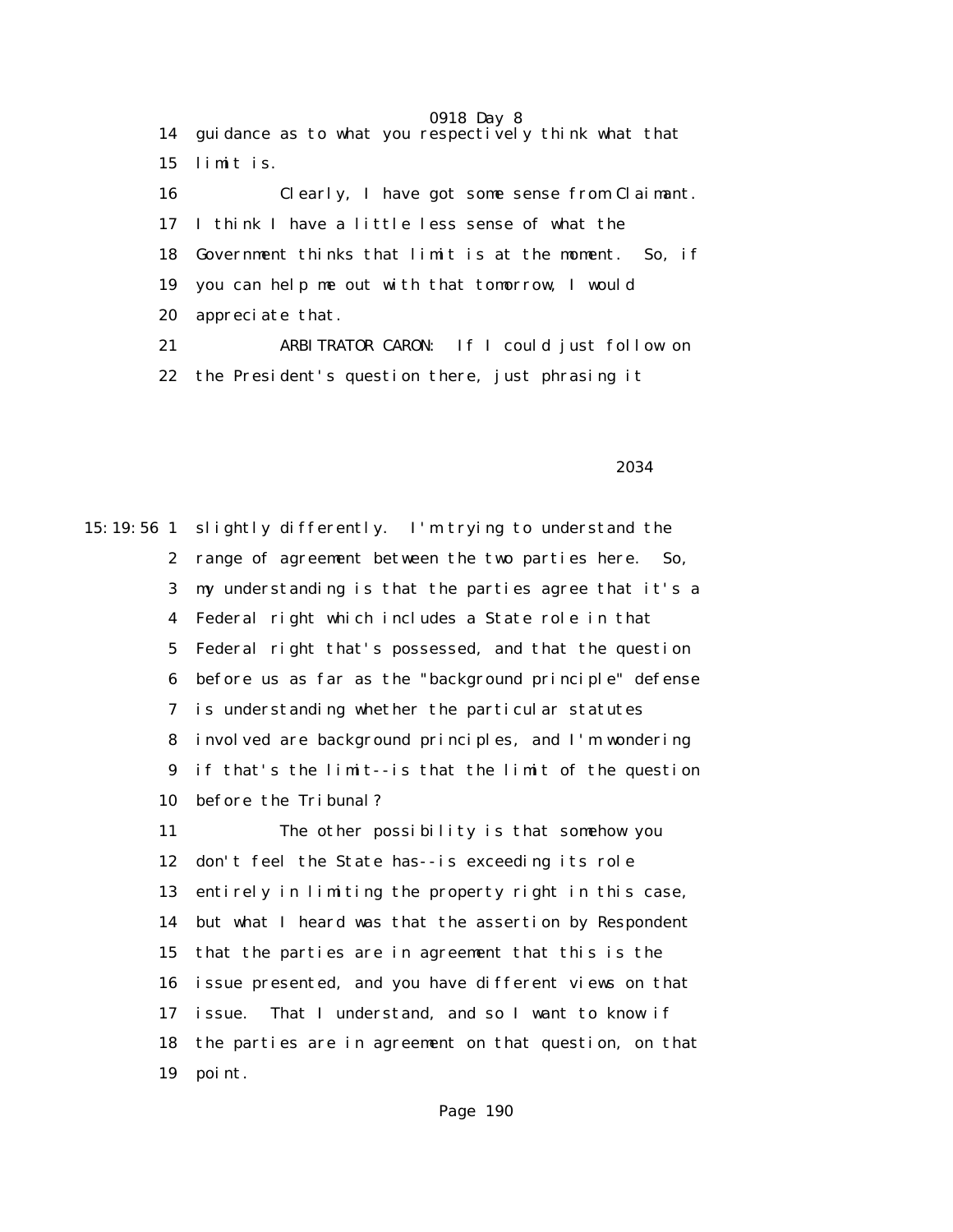| 20 |                                                         | MR. GOURLEY: I don't think we are, but I |  |  |
|----|---------------------------------------------------------|------------------------------------------|--|--|
|    | will elaborate more tomorrow. But, for now, what I      |                                          |  |  |
|    | 22 will say is that the U.S. Constitution--this isn't a |                                          |  |  |

 $2035$ 

15:21:40 1 preemption question--the U.S. Federal Constitution 2 provides that all regulation of U.S. property is for 3 the U.S.--the Federal--they have plenary power, so any 4 State regulation that occurs is only by--unlike normal 5 preemption, which is does the United States Federal 6 Government go into an area and preempt States from 7 regulating? Here, the Constitution has already made 8 that decision. The United States property is for the 9 United States to regulate.

> 10 Now, they can, as they have with the 3809 11 Regulation, permitted a level of State regulation in 12 the activities that will be conducted on that Federal 13 land, and we'll talk more about that tomorrow in 14 answer to the President's question as to where we see 15 that line.

 16 MS. MENAKER: If I may just briefly respond 17 on this: The Claimant is really trying to have it 18 both ways. They have said yesterday quite clearly 19 that they are not arguing that the measures are 20 preempted. They can't now try to preserve an argument 21 that somehow the State is precluded by the 22 constitutional reasons from regulating this Federal

 $2036$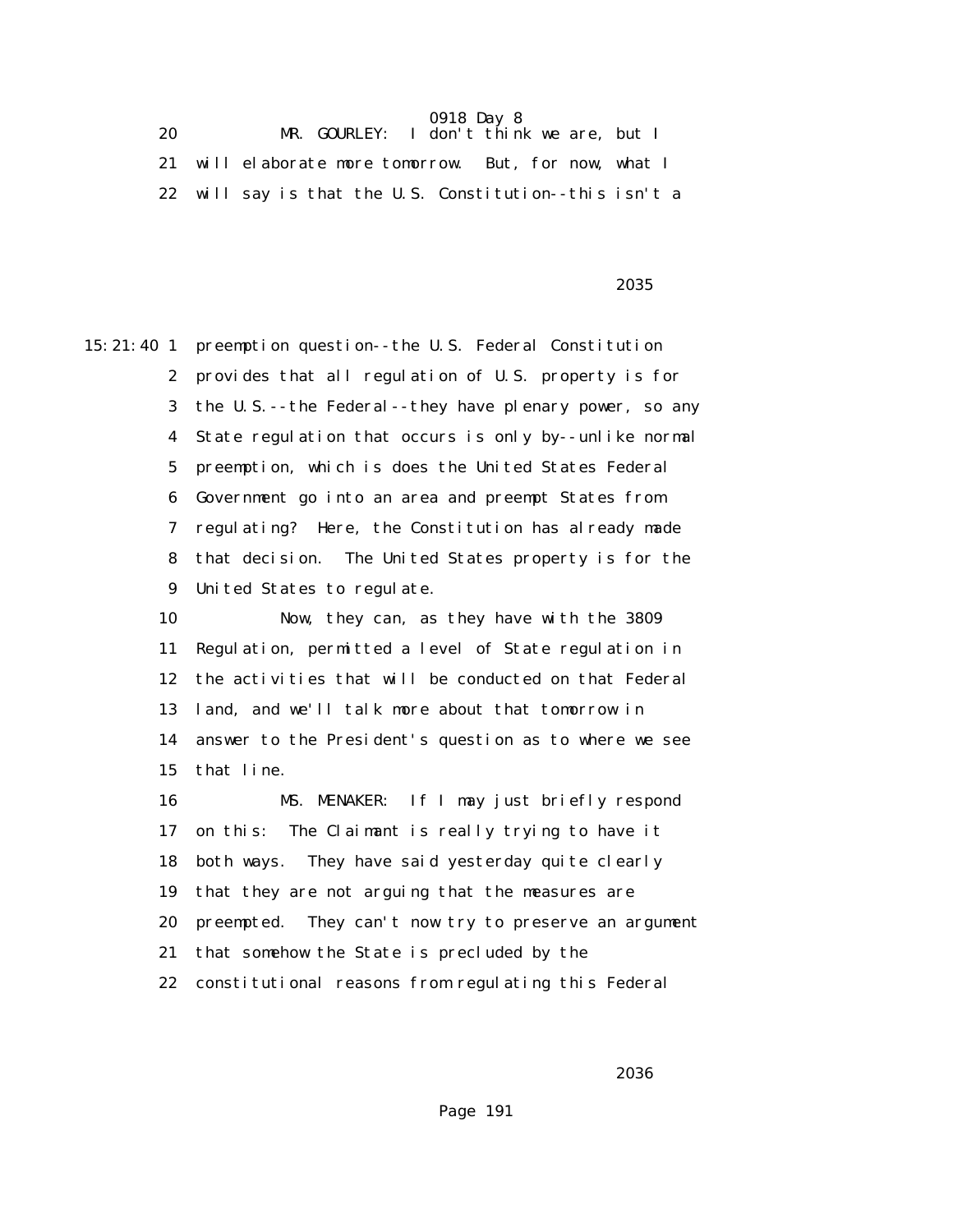| 15:23:06 1       | property right. That is a preemption argument.         |  |  |  |  |  |
|------------------|--------------------------------------------------------|--|--|--|--|--|
| $\boldsymbol{2}$ | It is our view--and we apologize if this               |  |  |  |  |  |
| 3                | hasn't been clear, but that this is a Federal right    |  |  |  |  |  |
| 4                | and the States have the right to regulate, to impose   |  |  |  |  |  |
| $\mathbf{5}$     | more stringent environmental regulations. What they    |  |  |  |  |  |
| 6                | cannot do is impose a land-use regulation, essentially |  |  |  |  |  |
| 7                | withdraw the land from mining or prohibit mining.      |  |  |  |  |  |
| 8                | Now, we have said repeatedly that the                  |  |  |  |  |  |
| $\boldsymbol{9}$ | California measures--neither of them do that. They're  |  |  |  |  |  |
| 10               | not a ban on mining. They are an environmental         |  |  |  |  |  |
| 11               | reclamation measure, and so that is permissible, and   |  |  |  |  |  |
| 12               | that can limit the nature of the property right        |  |  |  |  |  |
| 13               | insofar as those measures are objectively reasonable   |  |  |  |  |  |
| 14               | applications of preexisting background principles,     |  |  |  |  |  |
| 15               | which we have argued they are.                         |  |  |  |  |  |
| 16               | Now, Glamis cannot--the only way that the              |  |  |  |  |  |
| 17               | State is somehow prohibited from regulating the        |  |  |  |  |  |
| 18               | Federal mining claim in this manner is if they have    |  |  |  |  |  |
| 19               | been preempted by Federal law from doing so, is if     |  |  |  |  |  |
| 20               | this is not the type of regulation that they are       |  |  |  |  |  |
| 21               | entitled to enact. And we have argued that these are   |  |  |  |  |  |
| 22               | not preempted, and Glamis hasn't shown that they are,  |  |  |  |  |  |
|                  |                                                        |  |  |  |  |  |

#### $2037$

15:24:31 1 and then they came out yesterday and said, "Why are we 2 arguing preemption?" Why were we arguing it is 3 because they sent a memo to DOI, arguing that the 4 measures were preempted. But they have explicitly 5 disavowed that they are arguing that these measures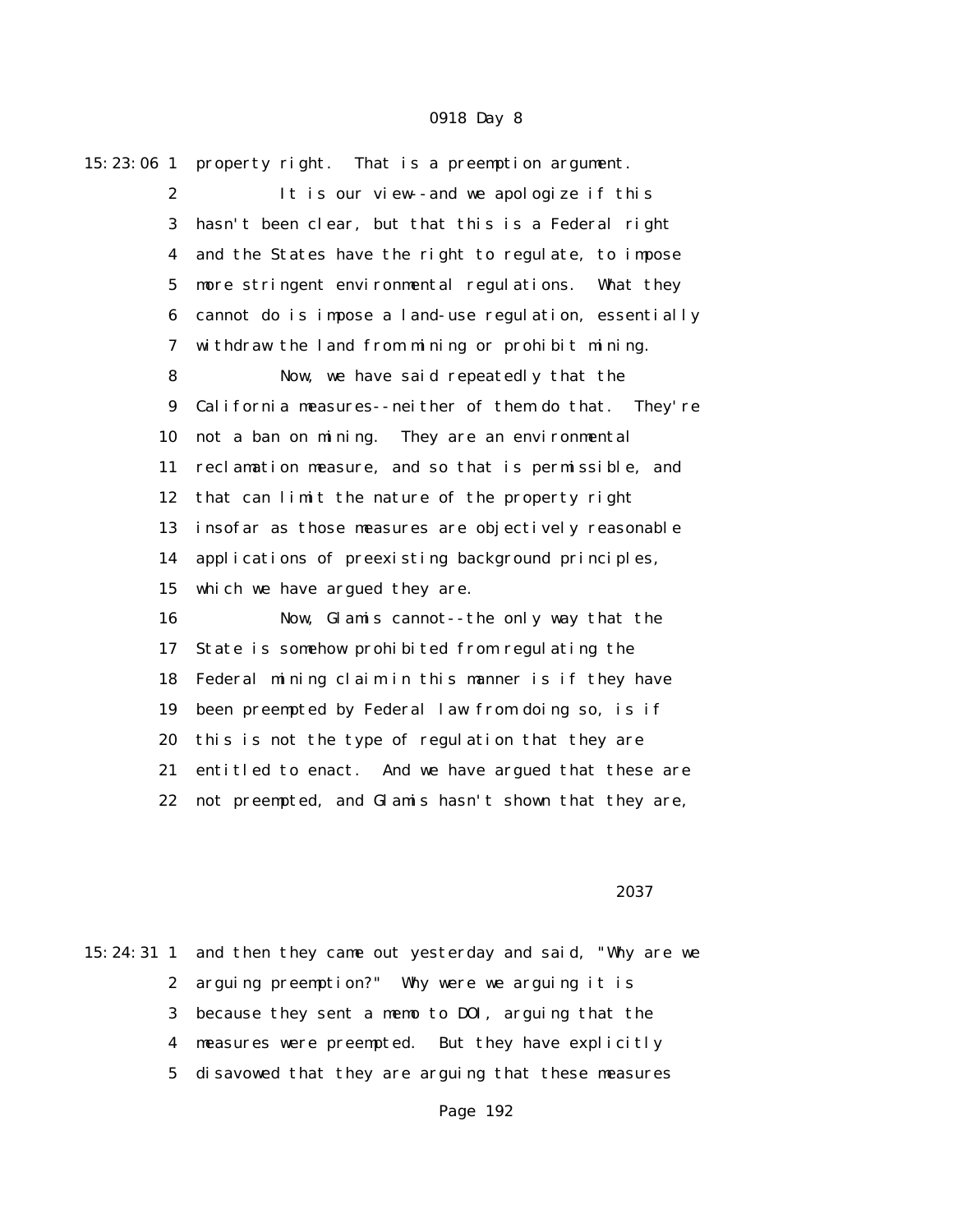6 are preempted. 7 If once you accept that the measures are not 8 preempted, that means that the State may lawfully 9 regulate in this manner, and then the only question 10 before this Tribunal, insofar as our background 11 principles argument, is concerned is, one, whether 12 these are indeed background principles, SMARA and the 13 Sacred Sites Act; and whether the measures are 14 reasonably--reasonable objective applications of those 15 background principles. 16 I hope that makes it somewhat more clear. 17 PRESIDENT YOUNG: Actually, I thought I had 18 understood it, but now I think I don't. 19 Let me see. We are out of time, and so I am 20 going to pose this and a couple of other questions we 21 could get to tomorrow. 22 Actually, what I think I now understand

 $2038$ 

15:25:41 1 Respondent is saying is a little bit different than 2 what I thought you were saying before is there are 3 actually two levels of definition of the Federal 4 property right. One is that the Federal property 5 right defined by the Federal Government permits the 6 State to regulate up to the point of preemption, so 7 that's one set of reasonable expectations that 8 investor-backed reasonable expectations would relate 9 to preemption, that the State can't do more than one 10 would plausibly assume from looking at the regulatory 11 regime.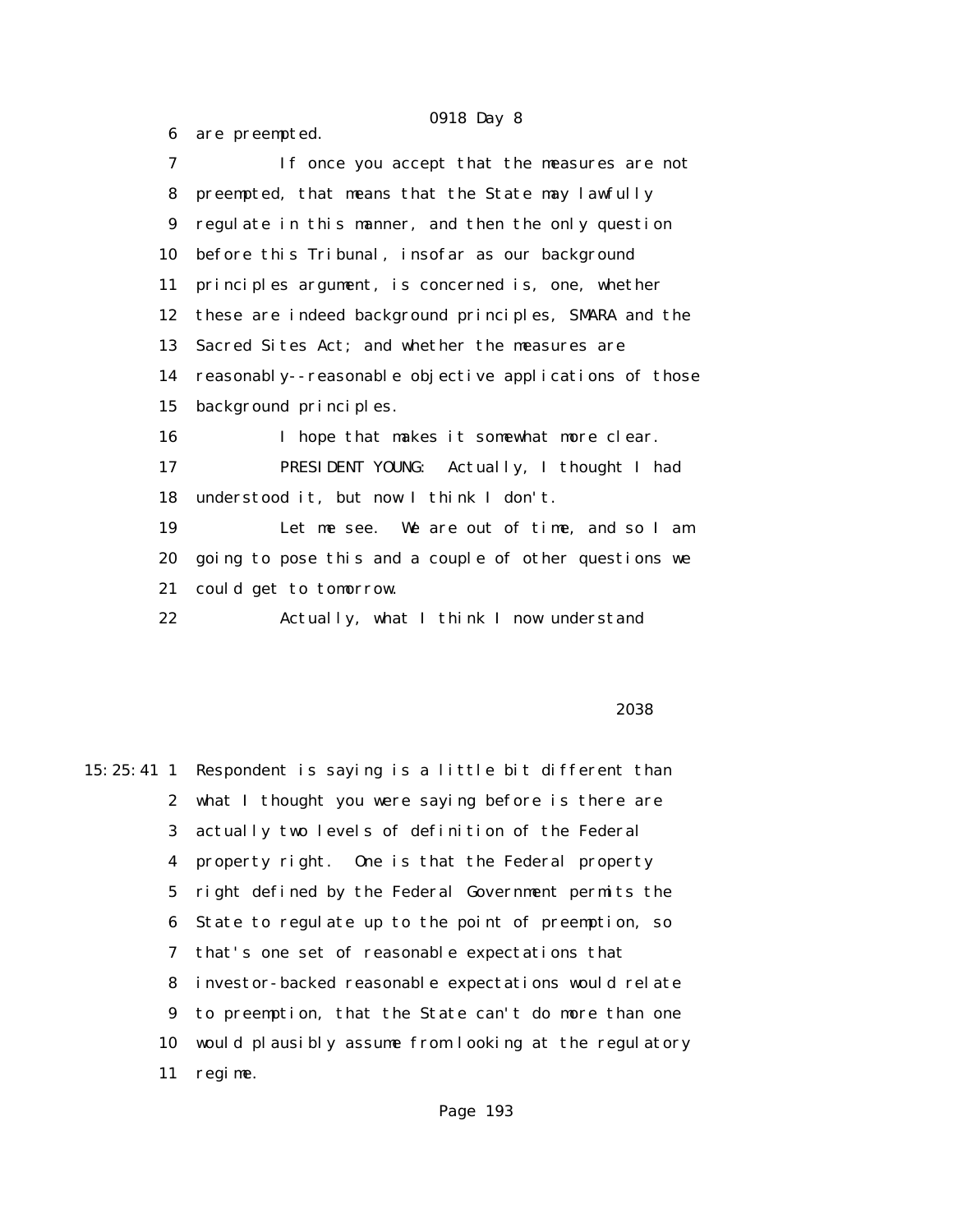0918 Day 8 12 Secondly, even within that area where it may 13 not be preempted, there may be further things the 14 State can't do if it unsettles the expectations based 15 on these background principles. 16 Am I misunderstanding that? 17 MS. MENAKER: The second portion of that I 18 don't quite understand because, when it comes to our 19 "background principles" defense, we are not talking 20 about the investor's reasonable investment-backed 21 expectations. 22 PRESIDENT YOUNG: You are, but I may be.

 $2039$ 

15:26:57 1 But what I'm curious about is the background 2 principles, whatever they do, they must somehow 3 inform--as I understand your argument, they do inform 4 the limits of what the State can do. If they depart 5 the background principles, then they somehow deprive 6 the party of the property right; is that correct? 7 Maybe you want to start over and tell me what 8 background principles are all about, then. 9 MS. MENAKER: Sure. 10 Background principles are preexisting law 11 that limits the nature or defines the nature of the 12 property right. So, in this case, if the Claimant has 13 a mining claim, that mining claim is subject to 14 preexisting State property law, all preexisting 15 California State property law, which in our case we 16 contend includes SMARA and the Sacred Sites Act. 17 So, to the extent that those statutes limit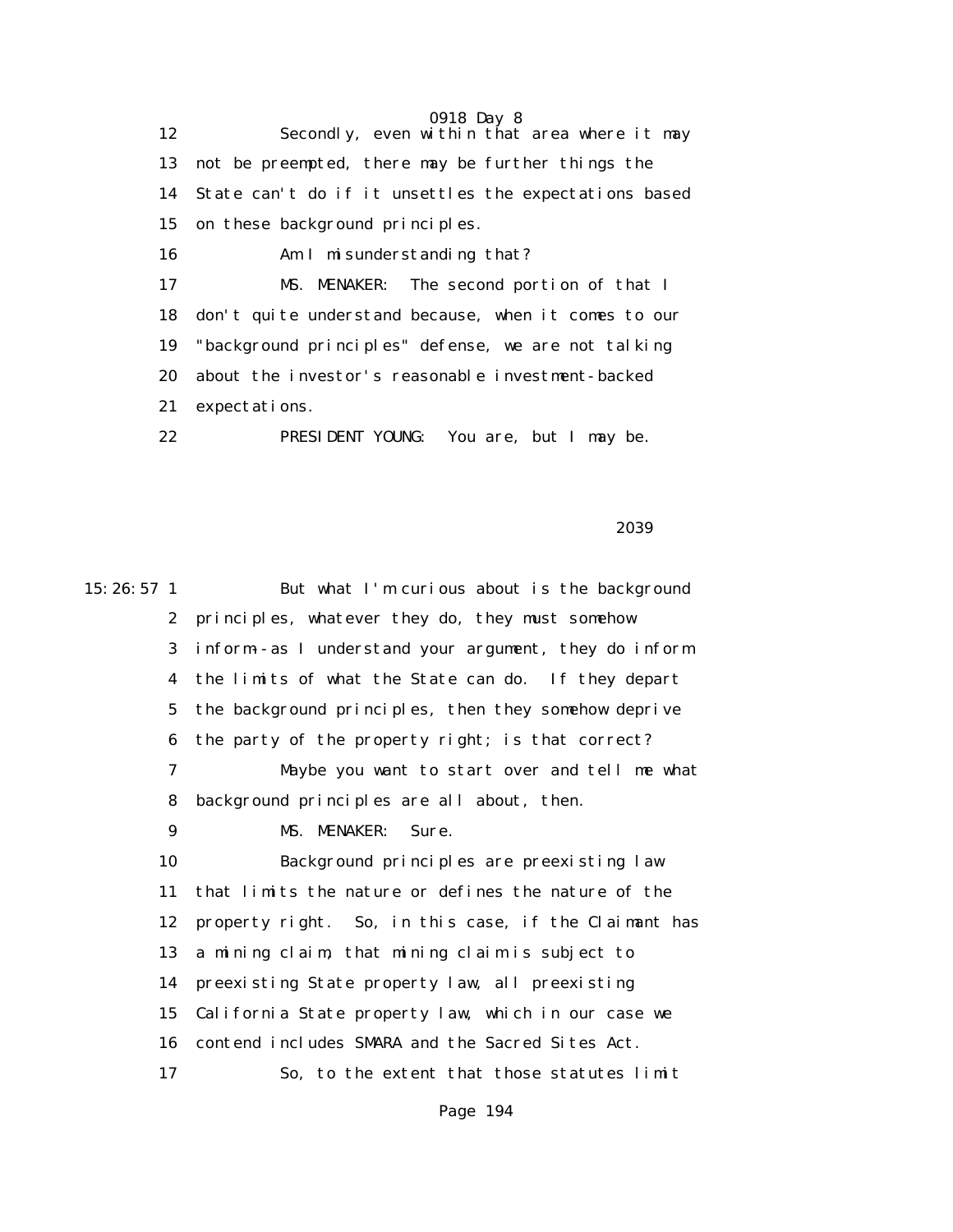18 the rights that Claimants may enjoy in its mining 19 claims; or, to the extent that they impose any 20 restrictions on the manner in which they might 21 otherwise utilize those claims, those limitations 22 inhere in the actual property right that it acquired

<u>2040</u> and 2010 and 2010 and 2010 and 2010 and 2010 and 2010 and 2010 and 2010 and 2010 and 2010 and 2010 and 20

15:28:27 1 when it acquired its unpatented mining claims.

 2 PRESIDENT YOUNG: In light of that, am I 3 correct in understanding first that this is a Federal 4 property right? Capacity to mine on State land is a 5 Federal property right?

6 MS. MENAKER: Yes.

 7 PRESIDENT YOUNG: I'm not hoping to lead you 8 down a garden path here. I'm really trying to clarify 9 in my mind, it is your position that it is a Federal 10 property right. That property right, the Federal 11 Government has allowed the States to restrict.

12 MS. MENAKER: Yes.

 13 PRESIDENT YOUNG: Basis for those 14 restrictions, are they two-fold or one-fold? That's 15 essentially what I'm asking you. In other words, is 16 the basis of that restriction what the Government 17 permits the State to do, which is the preemption 18 issue, as well as the background principles that the 19 State itself promulgated, in whatever it promulgates, 20 through common law or through judicial-based decisions 21 in terms of the definition of State property, or are 22 the background principles coterminous with preemption?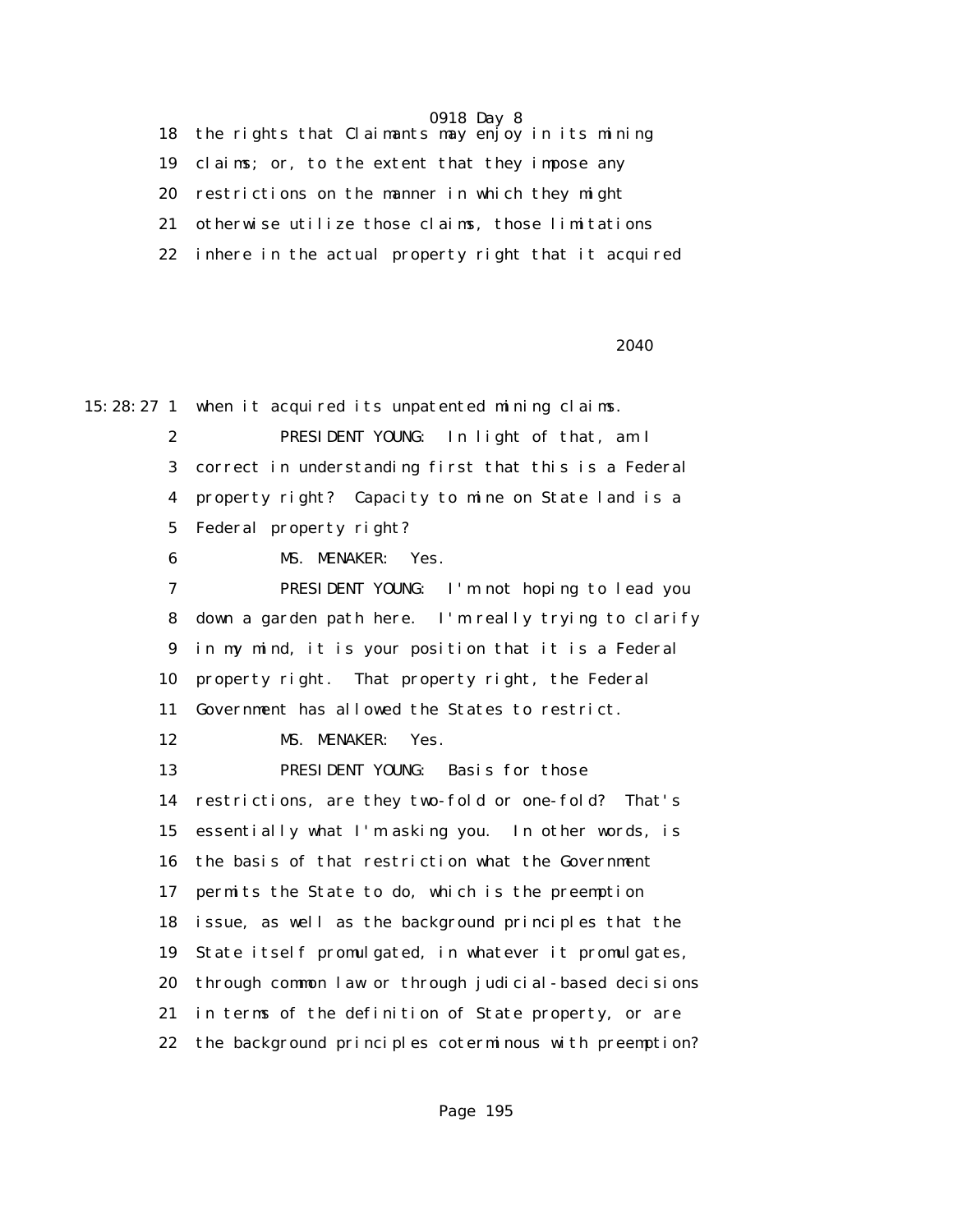2041

15:29:53 1 I realize we have been talking about 2 preemption not being relevant, but it sounds to me 3 like they're either two separate things or they are 4 conflated; and, since they all start with Federal 5 property rights, I'm trying to figure out where 6 Respondent's position is. 7 You're perfectly welcome to do this tomorrow, 8 again. 9 MS. MENAKER: I will do that just so maybe I 10 could answer in a more coherent manner. 11 PRESIDENT YOUNG: I think we are out of time. 12 I would like to leave a couple of last questions, if I 13 may, that relate to the questions we put to the 14 parties earlier. 15 I wasn't entirely clear whether on the 16 Article 1110 expropriation claim--we have a set of 17 general questions sort of, do you agree, and I wasn't 18 clear on the Government--the Respondent's answer to 19 1(4), which is if the measures--the chapeau says, "Do 20 the parties agree that the Tribunal should, in 21 evaluating an Article 1110 claim, do a series of 22 things, and if the measures effected an economic

<u>2042</u>

15:31:09 1 impact assessed via a fact-specific inquiry, the 2 reasonable investment-backed expectations held by the 3 investor," and here is the kicker, "determining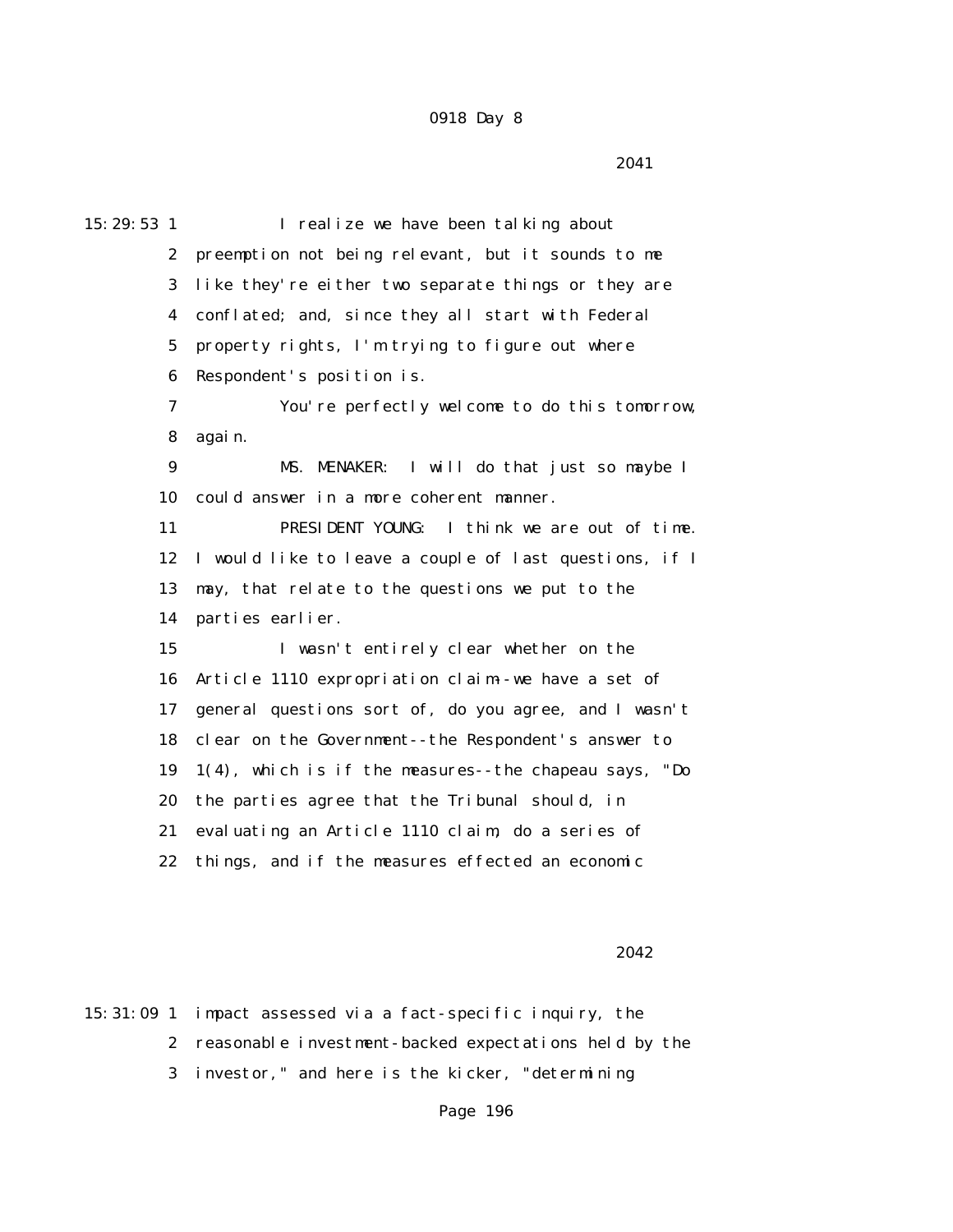4 whether the investor acquired the property in reliance 5 on the nonexistence of the challenged regulations?" 6 So, if you would give me some thoughts on 7 your views on that. 8 For Claimant, the Government articulated a 9 fairly clear position on 1(5) in their--which says 10 again, "If the measures effected an economic impact to 11 evaluate the character of the questioned governmental 12 acts, applied a balancing test," et cetera, if you 13 would give us your views in light of what the 14 Government told us about that, it would be helpful. 15 So, with that, we again thank you for your 16 patience, and we will see you at 9:00 tomorrow 17 morning. 18 (Whereupon, at 3:31 p.m., the hearing was 19 adjourned until 9:00 a.m. the following day.) 20 21 22

<u>2043</u> and the set of the set of the set of the set of the set of the set of the set of the set of the set of the set of the set of the set of the set of the set of the set of the set of the set of the set of the set of th

## CERTIFICATE OF REPORTER

 I, David A. Kasdan, RDR-CRR, Court Reporter, do hereby certify that the foregoing proceedings were stenographically recorded by me and thereafter reduced to typewritten form by computer-assisted transcription under my direction and supervision; and that the foregoing transcript is a true and accurate record of the proceedings.